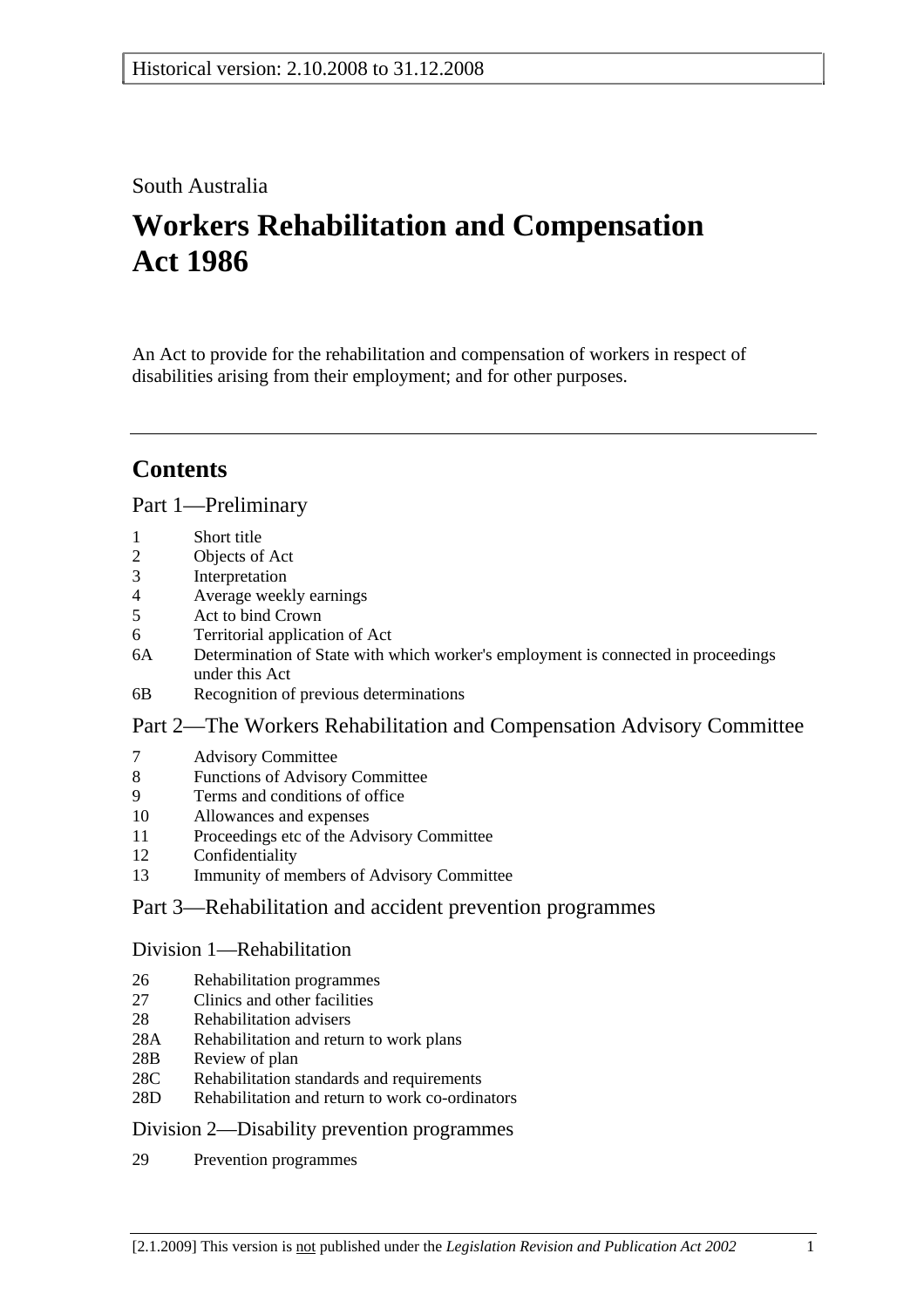## Part 4—Compensation

#### Division 1—Conditions under which disability is compensable

- 30 Compensability of disabilities
- 30A Psychiatric disabilities
- 30B Effect of misconduct etc
- 31 Evidentiary provision

#### Division 2—Compensation for medical expenses etc

- 32 Compensation for medical expenses
- 33 Transportation for initial treatment

### Division 3—Compensation for property damage

34 Compensation for property damage

### Division 4—Compensation by way of income maintenance

- 35 Preliminary
- 35A Weekly payments over designated periods
- 35B Weekly payments after expiry of designated periods—no work capacity
- 35C Weekly payments after expiry of designated periods—current work capacity
- 36 Discontinuance of weekly payments
- 37 Adjustments due to change from original arrangements
- 38 Review of weekly payments
- 39 Economic adjustments to weekly payments
- 40 Weekly payments and leave entitlements
- 41 Absence of worker from Australia

Division 4A—Redemption

42 Redemption of liabilities

Division 5—Compensation for non-economic loss

43 Lump sum compensation

#### Division 6—Compensation payable on death

- 44 Compensation payable on death—weekly payments
- 45 Review of weekly payments
- 45A Compensation payable on death—lump sums
- 45B Funeral benefit
- 45C Counselling services

#### Division 7—Liability to pay compensation

- 46 Incidence of liability
- 47 Augmentation of weekly payment in consequence of delay
- 48 Payments by Corporation on behalf of defaulting employer
- 49 Corporation may undertake employer's liability to make weekly payments
- 50 Corporation as insurer of last resort

#### Division 8—Notices of disabilities and claims for compensation

- 51 Duty to give notice of disability
- 52 Claim for compensation
- 53 Determination of claim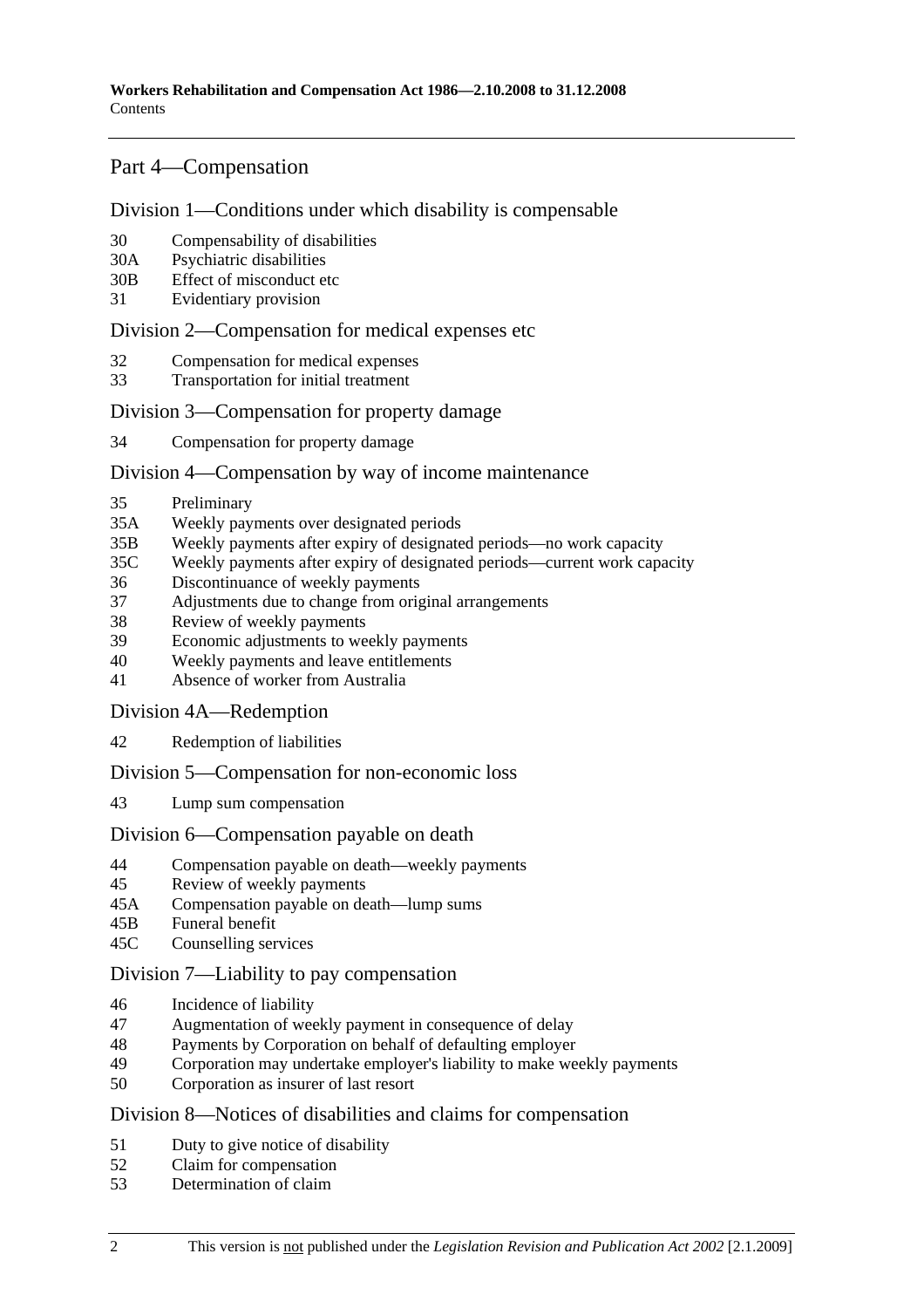### Division 9—Miscellaneous

Subdivision 1—Limitations on liability

- 54 Limitation of employer's liability
- 55 Prohibition of double recovery of compensation
- 57 Compensation payable in respect of disabilities arising from employment on ships
- 58 Certain sporting injuries not to be compensable

#### Subdivision 2—Choice of law

- 58AA The applicable substantive law for work disability claims
- 58AB Claims to which Subdivision applies
- 58AC What constitutes disability and employment
- 58AD Claim in respect of death included
- 58AE Meaning of substantive law
- 58AF Availability of action in another State not relevant

#### Subdivision 3—Other matters

- 58A Reports of return to work etc
- 58B Employer's duty to provide work or pay wages
- 58C Notice of termination of employment to be given in certain cases

## Part 5—Registration and funding

#### Division 1—Registration of employers

- 59 Registration of employers
- 60 Self-insured employers
- 61 The Crown and certain agencies to be self-insured employers
- 62 Applications
- 62A Ministerial appeal on decisions relating to self-insured employers

#### Division 2—Delegation to self-insured employers

63 Delegation to self-insured employer

#### Division 3—The Compensation Fund

64 The Compensation Fund

#### Division 4—Imposition of levies

- 65 Preliminary
- 66 Imposition of levies
- 67 Adjustment of levy in relation to individual employers

#### Division 5—Special levy for self-insured employers

68 Special levy for self-insured employers

#### Division 6—Payment of levies

- 69 Returns by employers
- 69A Deferred payment of levy

## Division 7—Recovery of levies and fines

- 70 Recovery on default
- 71 Penalty for late payment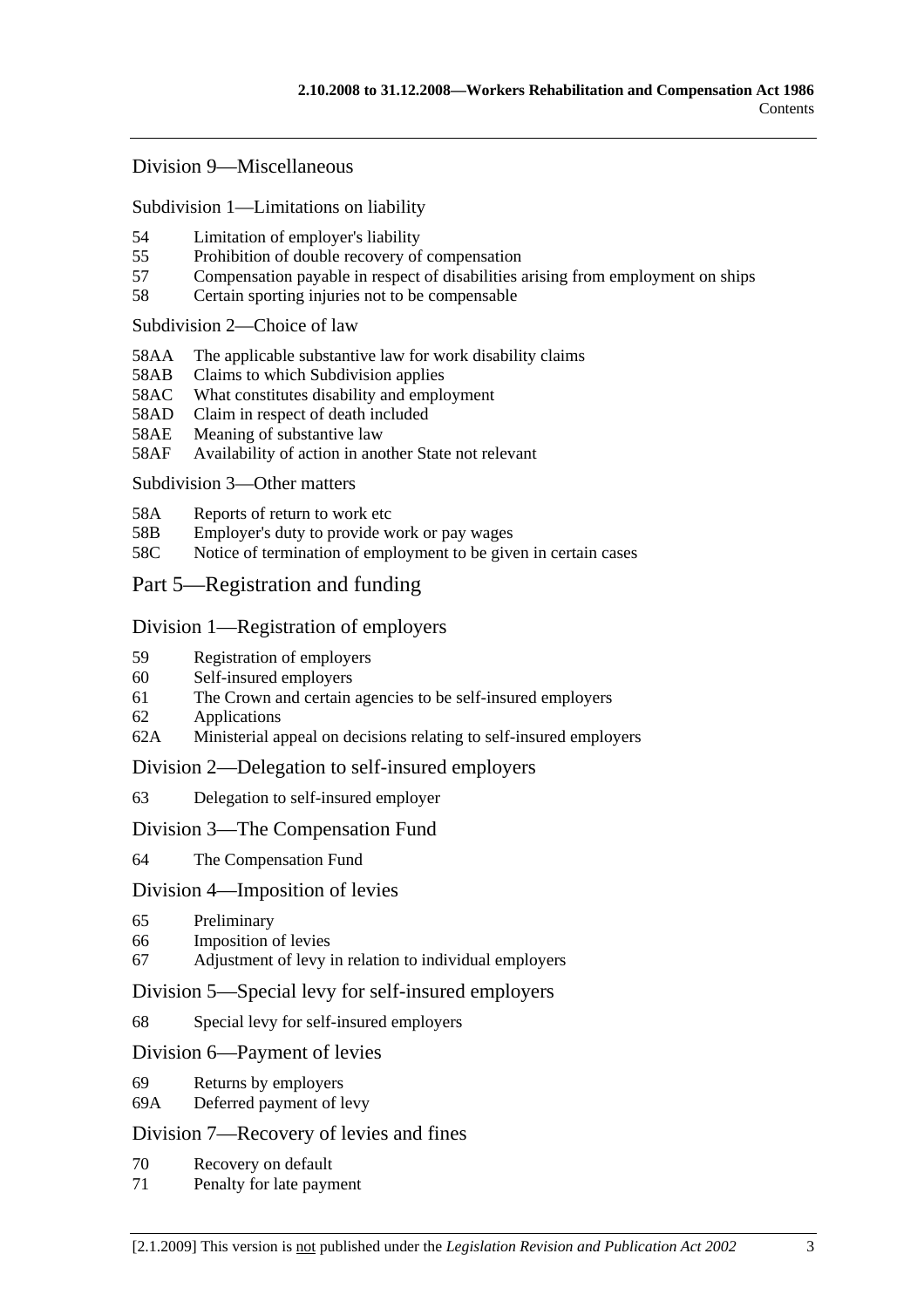- 72 Review of levy, penalty interest or fine
- 72A Reasonable mistake about application of Act

### Division 8—Miscellaneous

- 73 Separate accounts
- 74 Liability to keep accounts
- 75 Person ceasing to be an employer
- 76 Proof of registration
- 76A Recovery of levy

## Part 6—Workers Compensation Tribunal

### Division 1—Establishment of Tribunal

77 Establishment of Tribunal

77A Seal

## Division 2—Constitution of the Tribunal

- 78 Constitution of the Tribunal
- 78A Full Bench
- 78B Exercise of Tribunal's powers by the Registrar

## Division 3—Jurisdiction of the Tribunal

79 Jurisdiction

## Division 4—The presidential members

- 80 The President<br>80A The Deputy P.
- The Deputy Presidents

## Division 5—Conciliation and arbitration officers

- 81 Appointment of conciliation and arbitration officers
- 81A Conditions of appointment
- 81B Administrative responsibility of conciliation and arbitration officers

## Division 6—Administrative and ancillary staff

- 82 Administrative and ancillary staff
- 82A Appointment etc of the Registrar
- 82B Responsibilities of administrative and ancillary staff

## Division 7—Sittings and distribution of business

- 83 Time and place of sittings
- 83A Adjournment from time to time and from place to place
- Division 8—Evidence
- 84 Tribunal not to be bound by evidentiary rules
- 84A Power to require attendance of witnesses and production of evidentiary material
- 84B Power to compel the giving of evidence
- 84C Entry and inspection of property
- 84D Issue of evidentiary summonses

## Division 9—General principles and rules

85 Principles of equity and good conscience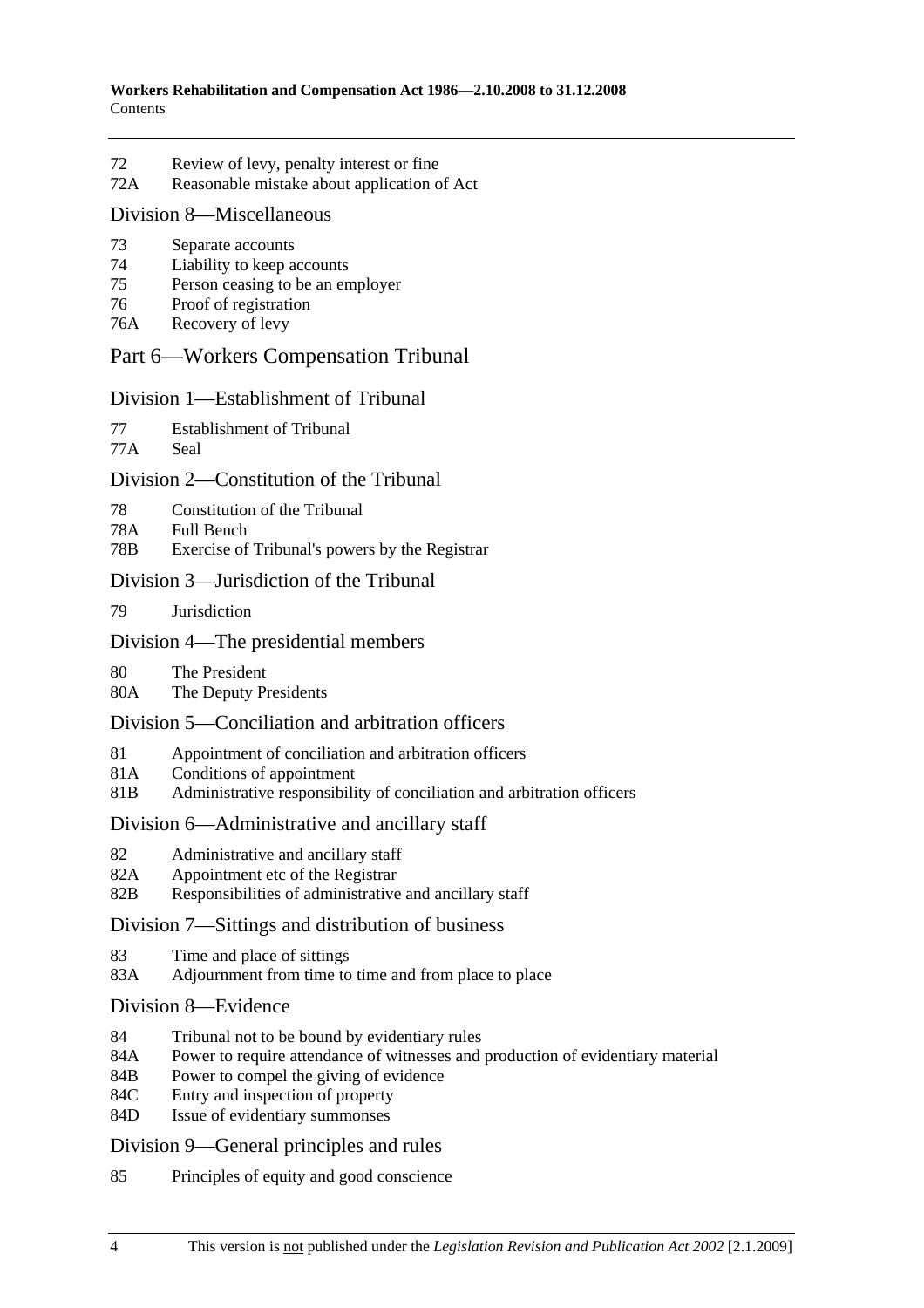- 85A Hearings to be in public
- 85B Representation

### Division 10—Appeals and references of questions of law

- 86 Appeal on question of law
- 86A Reference of question of law

#### Division 11—Enforcement of judgments

- 87 Certified copy of judgment or order
- 87A Enforcement of judgments and orders

#### Division 12—Miscellaneous

- 88 Immunities
- 88A Contempts of the Tribunal
- 88B Punishment of contempts
- 88C Miscellaneous provisions about legal process
- 88D Service
- 88DA Power to enlarge scope of proceedings
- 88E Rules
- 88F Costs of proceedings
- 88G Recovery of costs of representation
- 88H Power to set aside judgments or orders
- 88I Finality of the Tribunal's decisions

### Part 6A—Dispute resolution

#### Division 1—Preliminary

- 89 Interpretation
- 89A Reviewable decisions

#### Division 2—Notice of dispute

- 90 Notice of dispute
- 90A Time for lodging notice of dispute
- 90B Notice to be given by Registrar

### Division 3—Initial reconsideration

- 91 Initial reconsideration
- 91A Reference of disputes to conciliation

#### Division 4—Conciliation proceedings

- 92 Assignment of presidential member or conciliation officer to preside at conciliation proceedings
- 92A Obligation of conciliator
- 92B Calling of conciliation conference
- 92C Procedure in conciliation proceedings
- 92D Reference of dispute into Tribunal

#### Division 5—Arbitration

- 93 Arbitrator
- 93A Conduct of proceedings
- 93B Special provision about lump sum payments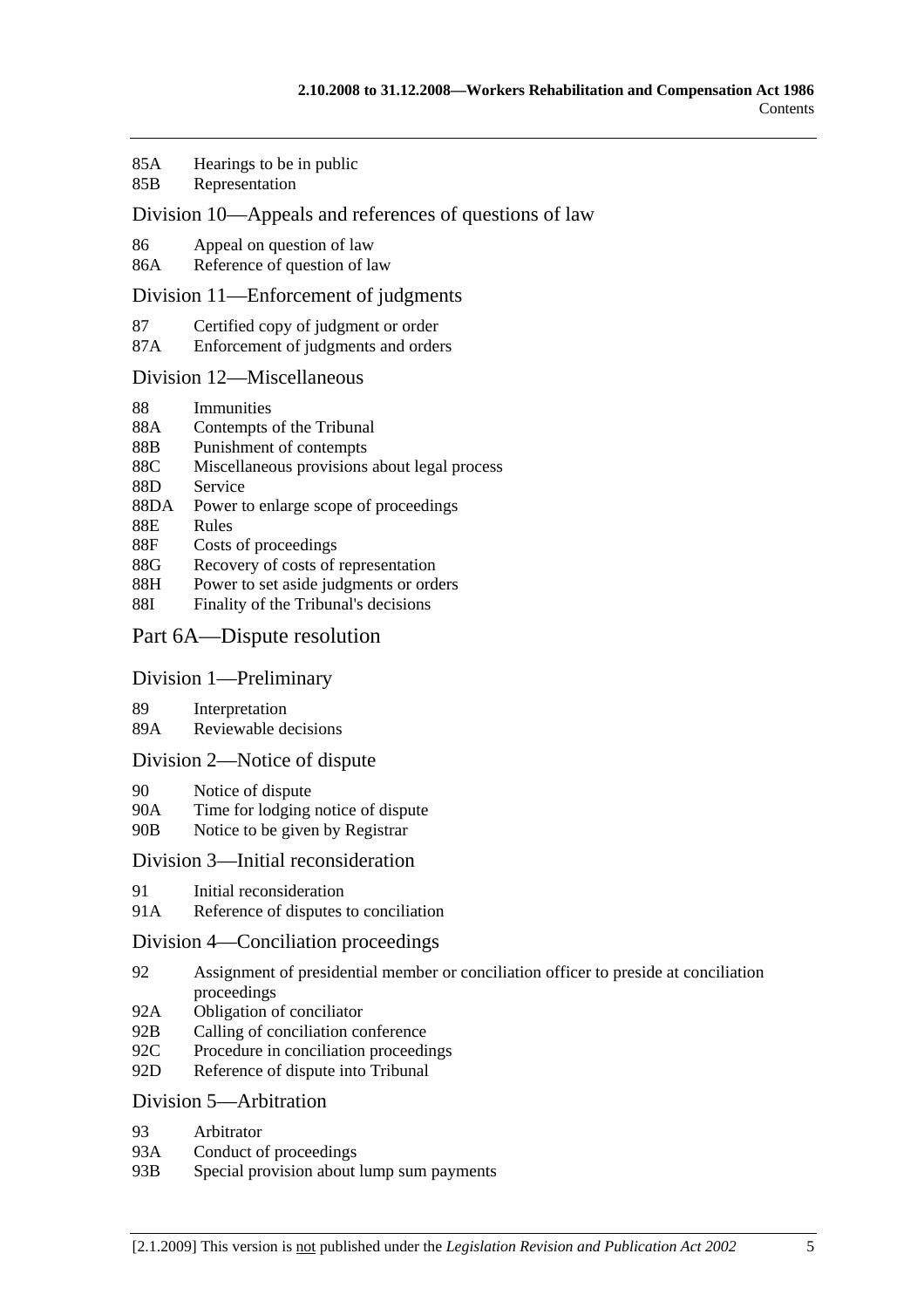#### Division 6—Judicial determination of dispute

- 94 Cases where Tribunal makes judicial determination
- 94A Constitution of Tribunal
- 94B Pre-hearing conference
- 94C Re-hearing of disputed matter

#### Division 7—Costs

95 Costs

#### Division 8—Ministerial intervention

96 Ministerial intervention

## Part 6B—Special jurisdiction to expedite decisions

- 97 Special jurisdiction
- 97A Constitution of Tribunal for proceedings under this Part
- 97B Powers of Tribunal on application
- 97C Costs

## Part 6C—Medical Panels

#### Division 1—Establishment and constitution

- 98 Establishment
- 98A Constitution
- 98B Procedures
- 98C Validity of acts
- 98D Immunity of members

#### Division 2—Functions and powers

- 98E Interpretation
- 98F Functions
- 98G Powers and procedures on a referral
- 98H Opinions

#### Division 3—Related matters

- 98I Admissibility
- 98J Support staff

## Part 6D—WorkCover Ombudsman

#### Division 1—Appointment and conditions of office

- 99 Appointment
- 99A Term of office and conditions of appointment
- 99B Remuneration
- 99C Temporary appointments

#### Division 2—Functions and powers

- 99D Functions
- 99E Powers—general
- 99F Obtaining information
- 99G Power to examine witnesses etc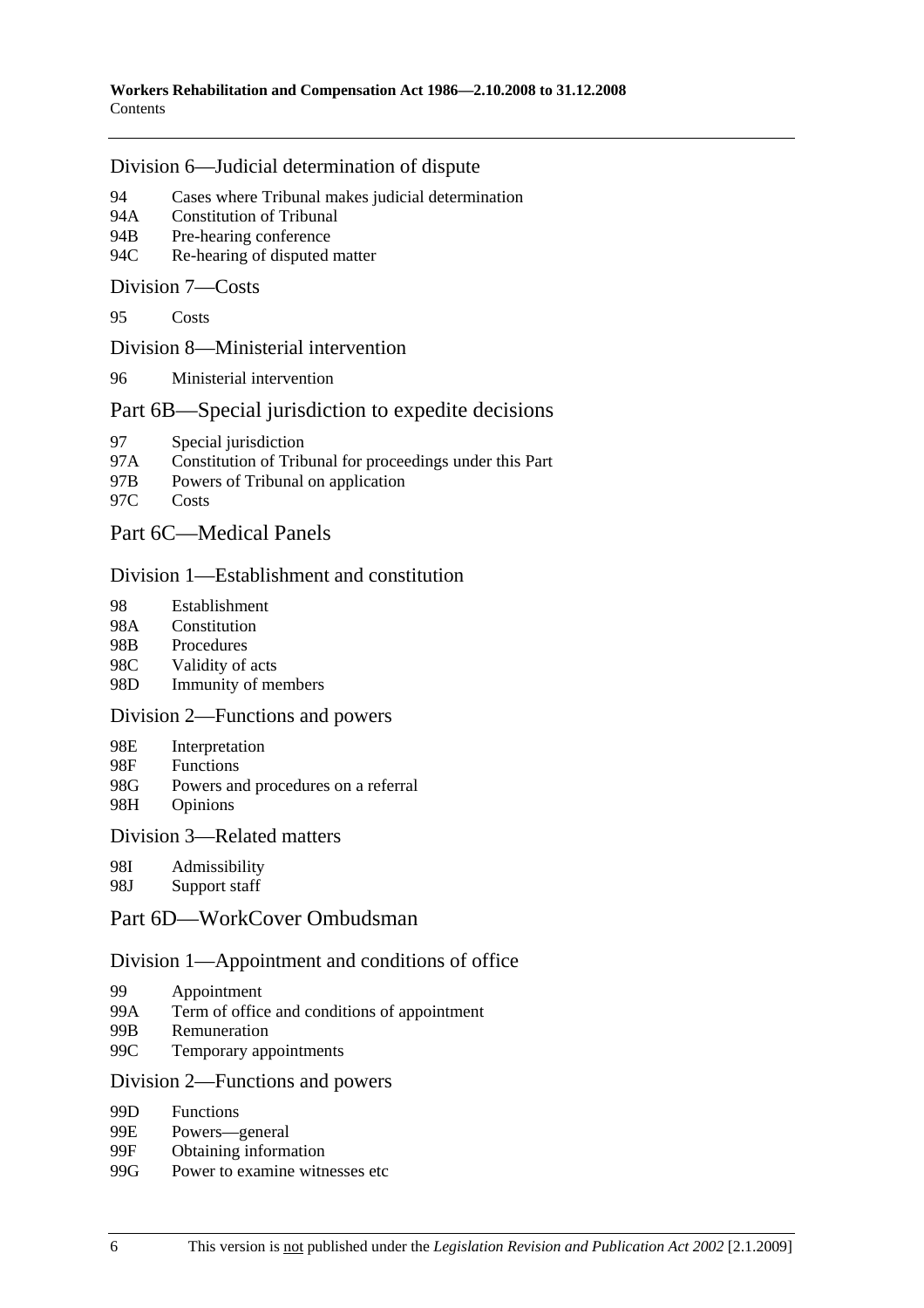#### Division 3—Other matters

- 99H Independence
- 99I Staff
- 99J Funding
- 99K Delegation
- 99L Annual report
- 99M Other reports
- 99N Immunity

### Part 7—Miscellaneous

- 103 Extension of the application of this Act to self-employed persons
- 103A Special provision for prescribed classes of volunteers
- 105 Insurance of registered employers against other liabilities
- 106 Payment of interim benefits
- 106A Payment not to constitute an admission of liability
- 107 Employer may request progress report
- 107A Copies of medical reports
- 107B Worker's right of access to claims file
- 108 Medical examination at request of employer
- 109 Worker to be supplied with copy of medical report
- 110 Powers of entry and inspection
- 111 Inspection of place of employment by rehabilitation adviser
- 112 Confidentiality to be maintained
- 112AA Confidentiality—employers
- 112A Employer information
- 113 Disabilities that develop gradually
- 114 Certain payments not to affect benefits under this Act
- 115 No contribution from workers
- 116 Payment of compensation where worker in prison
- 117 Service of documents
- 118 Service of documents on the Corporation
- 119 Contract to avoid Act
- 120 Dishonesty
- 120A Evidence
- 122 Offences
- 122A Expiation fees
- 123A Right of intervention
- 123B Code of Claimants' Rights
- 124 Regulations

## Schedule 1—Transitional provisions

- 1 Interpretation
- 2 Application of repealed Act
- 3 Exempt employers
- 4 Mining and Quarrying Industries Fund
- 5 Statutory Reserve Fund
- 5A Insurance Assistance Fund
- 5B Investment of, and dealings with, the Funds
- 5C Entitlement to documents
- 5D Compensation payable to domestic partner on death of worker
- 5E Additional transitional provisions
- 6 Acts Interpretation Act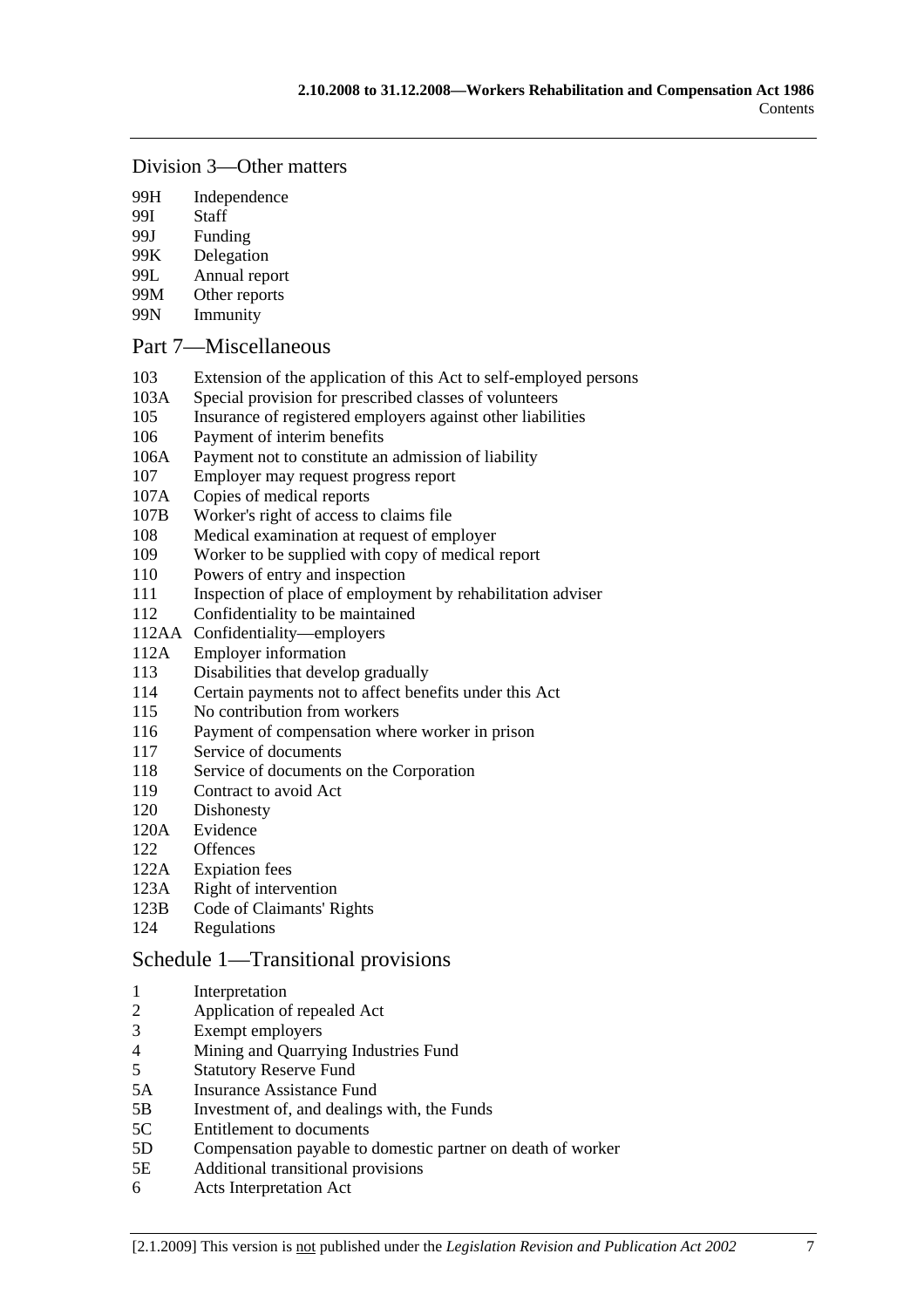Schedule 2—Disabilities presumed to arise from employment

Schedule 3—Lump sum compensation

Schedule 4—Adjacent areas

1 Interpretation<br>2 Adjacent areas

Adjacent areas

Legislative history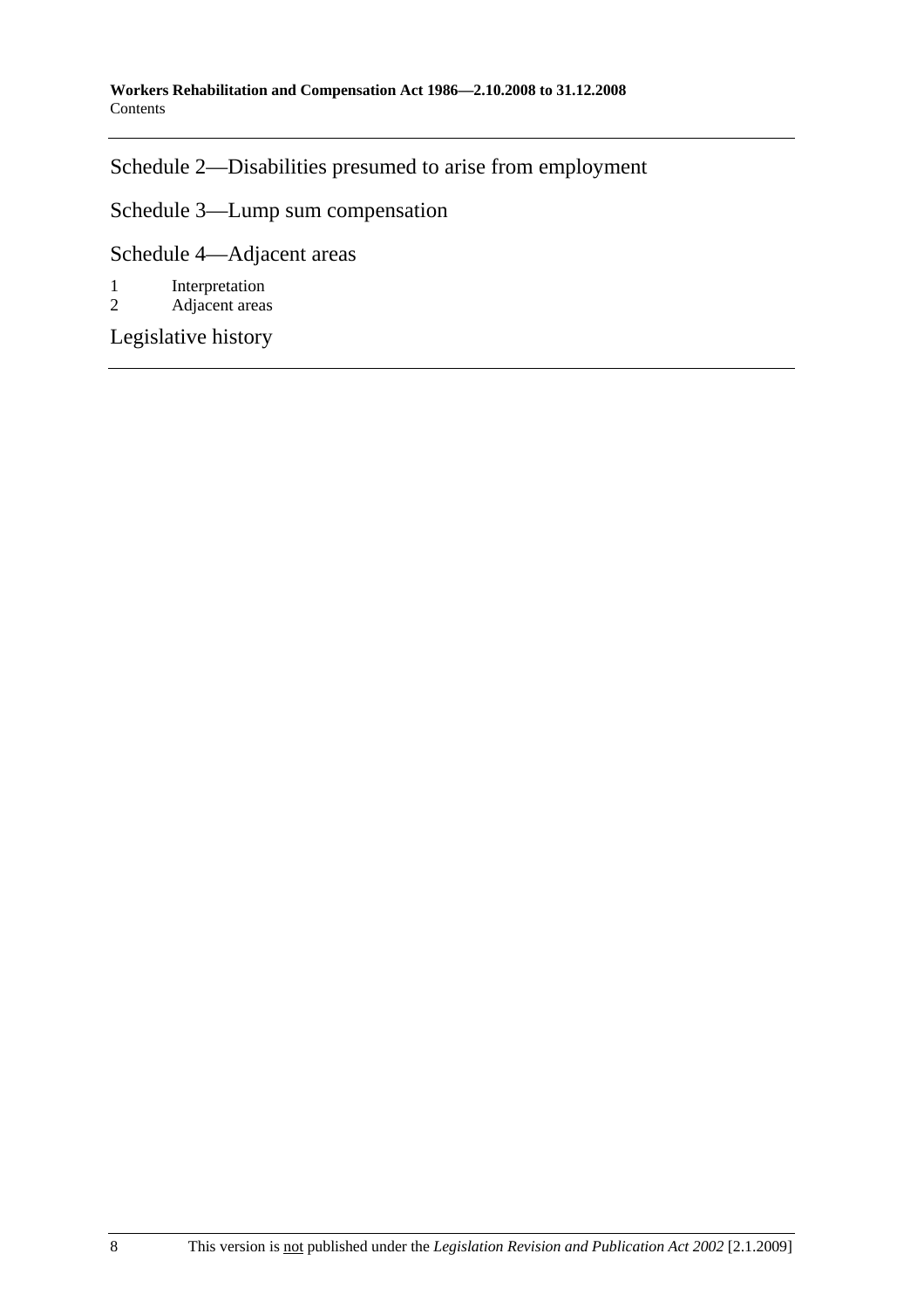## **The Parliament of South Australia enacts as follows:**

# **Part 1—Preliminary**

## **1—Short title**

This Act may be cited as the *Workers Rehabilitation and Compensation Act 1986*.

## **2—Objects of Act**

- (1) The objects of this Act are—
	- (a) to establish a workers rehabilitation and compensation scheme—
		- (i) that achieves a reasonable balance between the interests of employers and the interests of workers; and
		- (ii) that provides for the effective rehabilitation of disabled workers and their early return to work; and
		- (iii) that provides fair compensation for employment-related disabilities; and
		- (iv) that reduces the overall social and economic cost to the community of employment-related disabilities; and
		- (v) that ensures that employers' costs are contained within reasonable limits so that the impact of employment-related disabilities on South Australian businesses is minimised; and
	- (b) to provide for the efficient and effective administration of the scheme; and
	- (c) to establish incentives to encourage efficiency and discourage abuses; and
	- (d) to ensure that the scheme is fully funded on a fair basis; and
	- (e) to reduce the incidence of employment-related accidents and disabilities; and
	- (f) to reduce litigation and adversarial contests to the greatest possible extent.
- (2) A person exercising judicial, quasi-judicial or administrative powers must interpret this Act in the light of its objects without bias towards the interests of employers on the one hand, or workers on the other.
- (3) The Corporation, and the employer from whose employment a compensable disability arises, must seek to achieve a disabled worker's return to work (taking into account the objects and requirements of this Act).

## **3—Interpretation**

(1) In this Act, unless the contrary intention appears—

*actuary* means a Fellow or Accredited Member of the Institute of Actuaries of Australia;

*Advisory Committee* means the Workers Rehabilitation and Compensation Advisory Committee established under Part 2;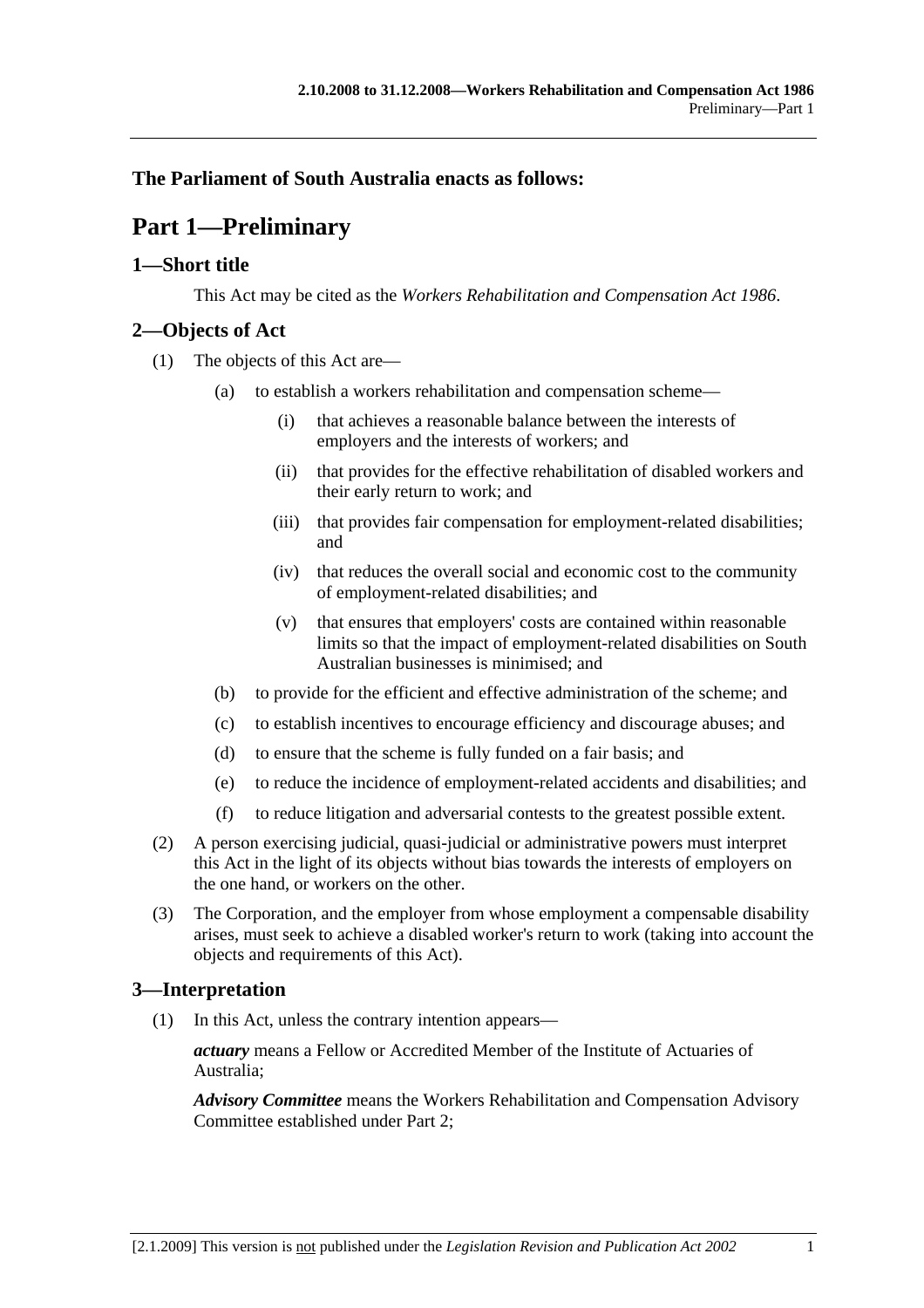*apprentice* includes—

- (a) a person undertaking training as a trainee in a trade, declared vocation or other occupation under a contract of training under the *Training and Skills Development Act 2003*;
- (b) a person undertaking training in a scheme approved by the Corporation for the purposes of this definition,

and *apprenticeship* has a corresponding meaning;

*arbitration officer*—This refers to a conciliation and arbitration officer when acting as an arbitrator;

*authorised officer* means a person who is authorised by the Corporation to exercise the powers of an authorised officer under this Act;

*average minimum award rate* means the amount published by the Commonwealth Statistician as the weighted average minimum weekly award rate for adult persons (wage and salary earners) in South Australia;

*average weekly earnings*, in relation to a worker, means the worker's average weekly earnings determined in accordance with section 4;

*the board* means the board of management of the Corporation;

*business day* means any day except Saturday, Sunday or a public holiday;

*child*, in relation to a deceased worker, includes a person in relation to whom the worker stood, at the date of death, *in loco parentis*;

*close personal relationship* means the relationship between 2 adult persons (whether or not related by family and irrespective of their gender) who live together as a couple on a genuine domestic basis, but does not include—

- (a) the relationship between a legally married couple; or
- (b) a relationship where 1 of the persons provides the other with domestic support or personal care (or both) for fee or reward, or on behalf of some other person or an organisation of whatever kind;

**Note—** 

Two persons may live together as a couple on a genuine domestic basis whether or not a sexual relationship exists, or has ever existed, between them.

*compensation* includes any monetary benefit payable under this Act;

*compensable disability* means a disability that is compensable by virtue of section 30;

*conciliation and arbitration officer*—see section 81;

*conciliation officer*—This refers to a conciliation and arbitration officer when acting as a conciliator;

*conciliator* means a presidential member of the Tribunal or a conciliation officer assigned to preside at conciliation proceedings—see section 92(1)(a);

*Consumer Price Index* means the Consumer Price Index (All groups index for Adelaide) published by the Australian Bureau of Statistics;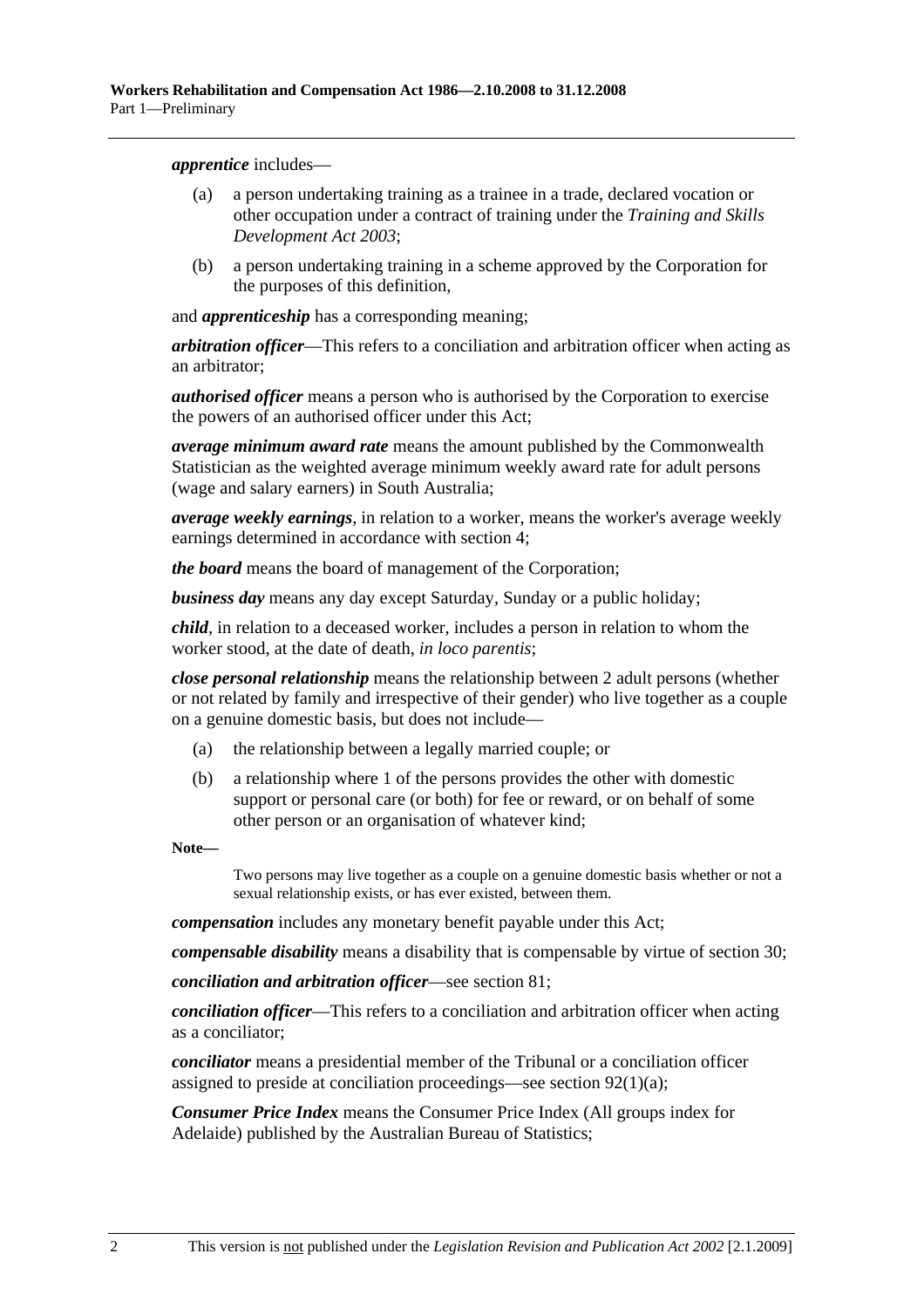*contract of service* means—

- (a) a contract under which one person (the worker) is employed by another (the employer);
- (b) a contract, arrangement or understanding under which one person (the worker) works for another in prescribed work or work of a prescribed class;
- (c) a contract of apprenticeship;
- (d) a contract, arrangement or understanding under which a person (the worker)—
	- (i) receives on-the-job training in a trade or vocation from another (the employer); and
	- (ii) is during the period of that training remunerated by the employer;

*Corporation* means the *WorkCover Corporation of South Australia*;

*corresponding law* means a law—

- (a) of the Commonwealth; or
- (b) of a State (other than this State) or a Territory of the Commonwealth; or
- (c) of another country,

that provides for compensation for disabilities arising from employment;

*current work capacity*, in relation to a worker, means a present inability arising from a compensable disability such that the worker is not able to return to his or her employment at the time of the occurrence of the disability but is able to return to work in suitable employment;

*dependant*, in relation to a deceased worker, means a relative of the worker who, at the time of the worker's death—

- (a) was wholly or partially dependent for the ordinary necessities of life on earnings of the worker; or
- (b) would, but for the worker's disability, have been so dependent,

and includes a posthumous child of the worker; and *dependent* has a corresponding meaning;

*disability* of a worker means—

- (a) any physical or mental injury including—
	- (i) loss, deterioration or impairment of a limb, organ or part of the body, or of a physical, mental or sensory faculty; or
	- (ii) a disease; or
	- (iii) disfigurement; or
- (b) where the context admits—the death of the worker,

and includes a secondary disability;

#### *disease* includes—

 (a) any physical or mental ailment, disorder, defect or morbid condition, whether of sudden or gradual development; and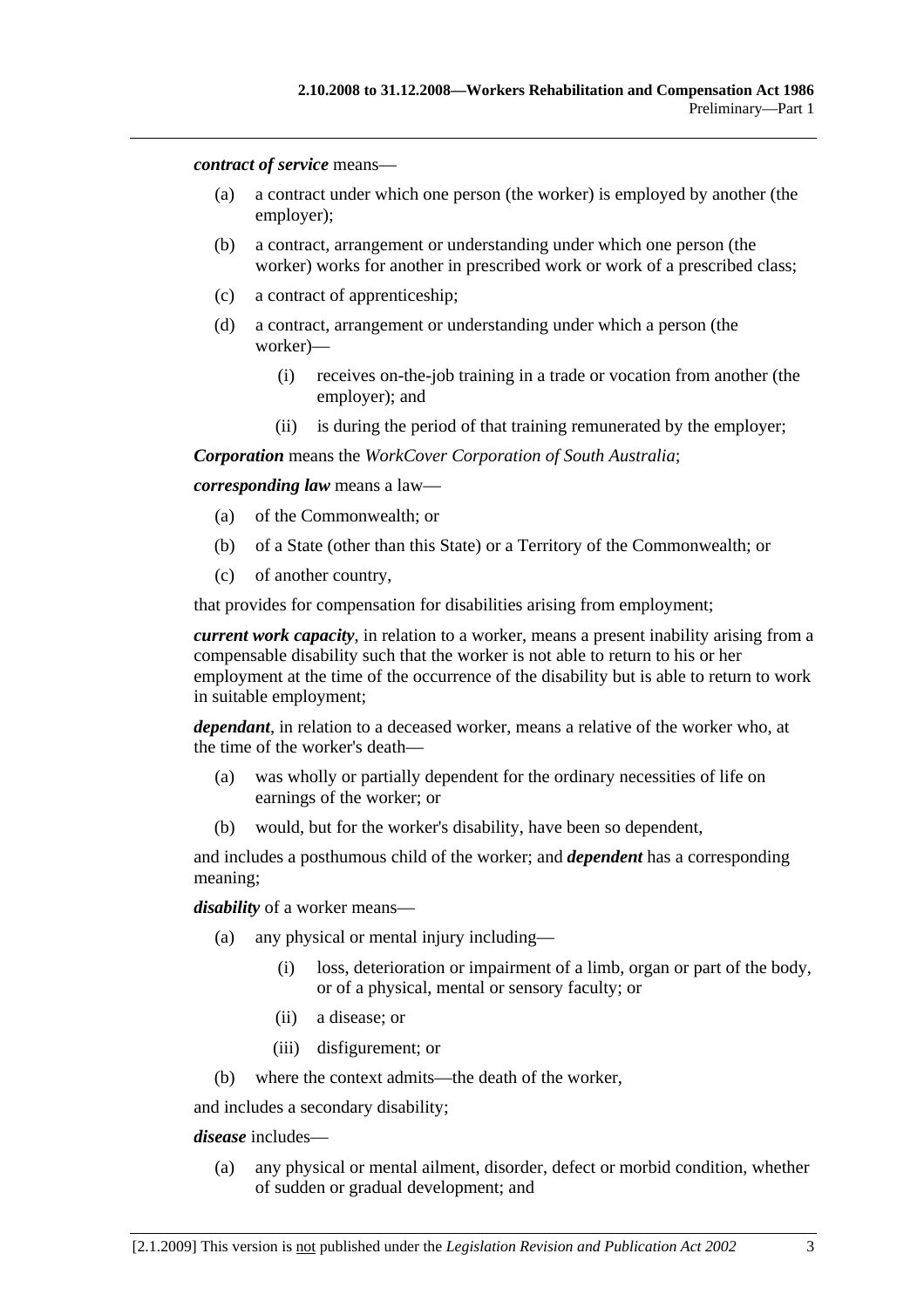(b) any disability to which section 31 applies;

*domestic partner*—a person is the domestic partner of a worker if he or she lives with the worker in a close personal relationship and—

- (a) the person—
	- (i) has been so living with the worker continuously for the preceding period of 3 years; or
	- (ii) has during the preceding period of 4 years so lived with the worker for periods aggregating not less than 3 years; or
	- (iii) has been living with the worker for a substantial part of a period referred to in subparagraph (i) or (ii) and the Corporation considers that it is fair and reasonable that the person be regarded as the domestic partner of the worker for the purposes of this Act; or
- (b) a child, of whom the worker and the person are the parents, has been born (whether or not the child is still living);

*educational institution* means—

- (a) a secondary school; or
- (b) a trade or technical school; or
- (c) a college of advanced education, university or other institution at which tertiary education is provided; or
- (d) any other educational or training institution approved by the Corporation for the purposes of this definition;

#### *employer* means—

- (a) a person by whom a worker is employed under a contract of service, or for whom work is done by a worker under a contract of service (subject to any exclusion under subsection (9));
- (b) in relation to persons of whom the Crown is, under section 103A, the presumptive employer—the Crown;
- (c) in relation to persons of whom any other person is, by virtue of a provision of this Act, the presumptive employer—that other person,

and includes a former employer and the legal personal representative of a deceased employer;

#### *employment* includes—

- (a) work done under a contract of service;
- (b) the work of a self-employed person to whom the Corporation has extended the protection of this Act;
- (c) the work of persons of whom the Crown is, under section 103A, the presumptive employer;
- (d) attendance by a worker at a place of pick-up;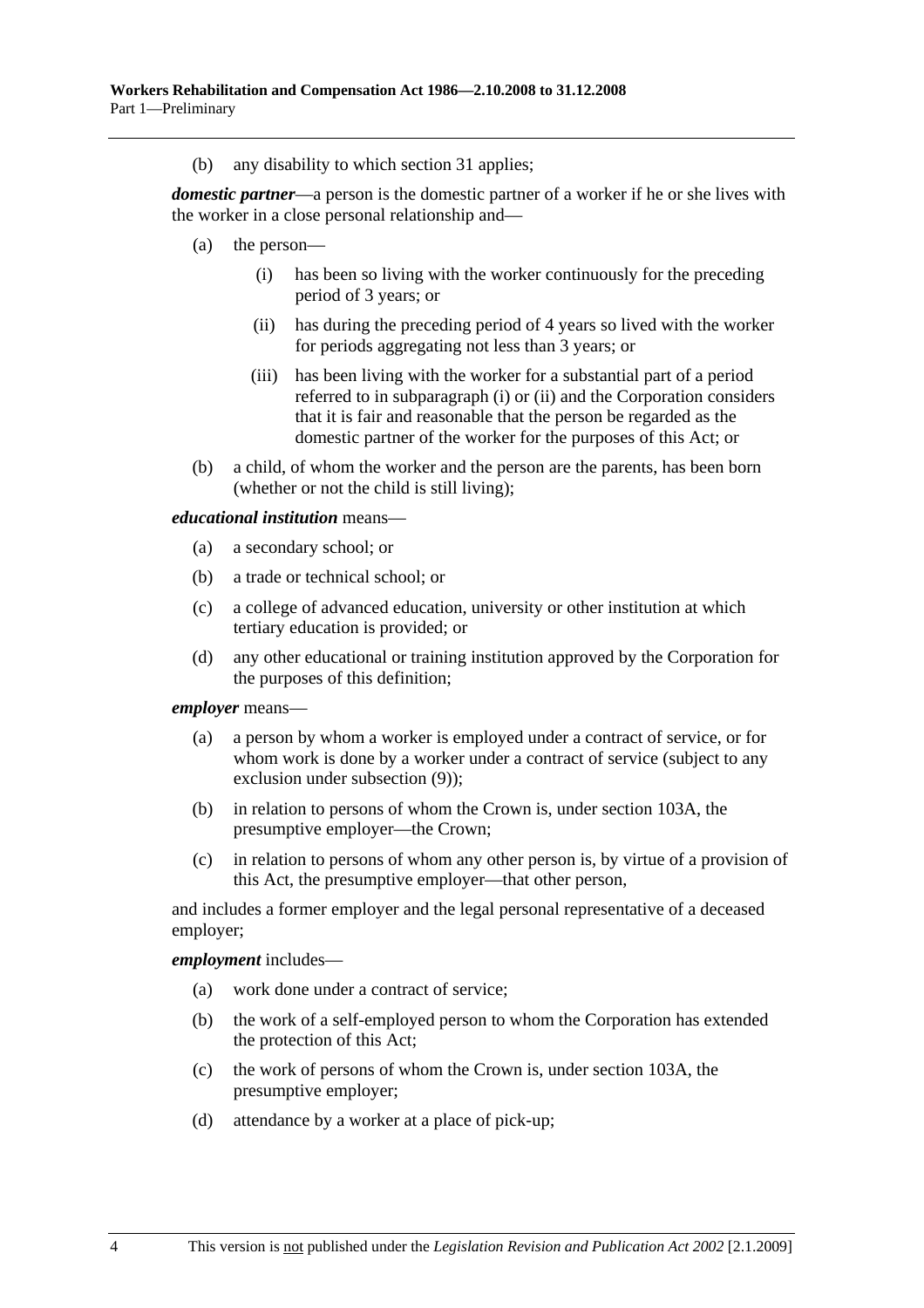*evidentiary material* means any document, object or substance of evidentiary value in proceedings before the Tribunal and includes any document, object or substance that should, in the opinion of the Tribunal, be produced for the purpose of enabling the Tribunal to determine whether or not it has evidentiary value;

*foreign law* means any law except a law of this State;

*industrial association* means—

- (a) an association registered under the *Fair Work Act 1994*; or
- (b) an association registered under the *Industrial Relations Act 1988* of the Commonwealth; or
- (c) the United Trades and Labor Council; or
- (d) the Australian Mines and Metals Association; or
- (e) Self Insurers of South Australia Inc; or
- (ea) South Australian Employers' Chamber of Commerce and Industry Inc (trading as Business SA); or
- (f) an association, society or body formed to represent, protect or further the interests of employers or employees;

*legal personal representative*—see subsection (11);

*the Industrial Court* means the Industrial Court of South Australia;

*industry* includes any business or activity in which workers are employed;

#### *local government corporation* means—

- (a) a council under the *Local Government Act 1999*; or
- (b) the Local Government Association of South Australia; or
- (c) any other body—
	- (i) established for local government purposes; and
	- (ii) prescribed for the purposes of this definition;

#### *medical expert* means—

- (a) a legally qualified medical practitioner;
- (b) a registered dentist;
- (c) a registered psychologist;
- (d) a registered optician;
- (e) a registered physiotherapist;
- (f) a registered chiropractor;
- (g) a registered podiatrist;
- (h) a registered occupational therapist;
- (i) a registered speech pathologist;
- (j) a registered osteopath;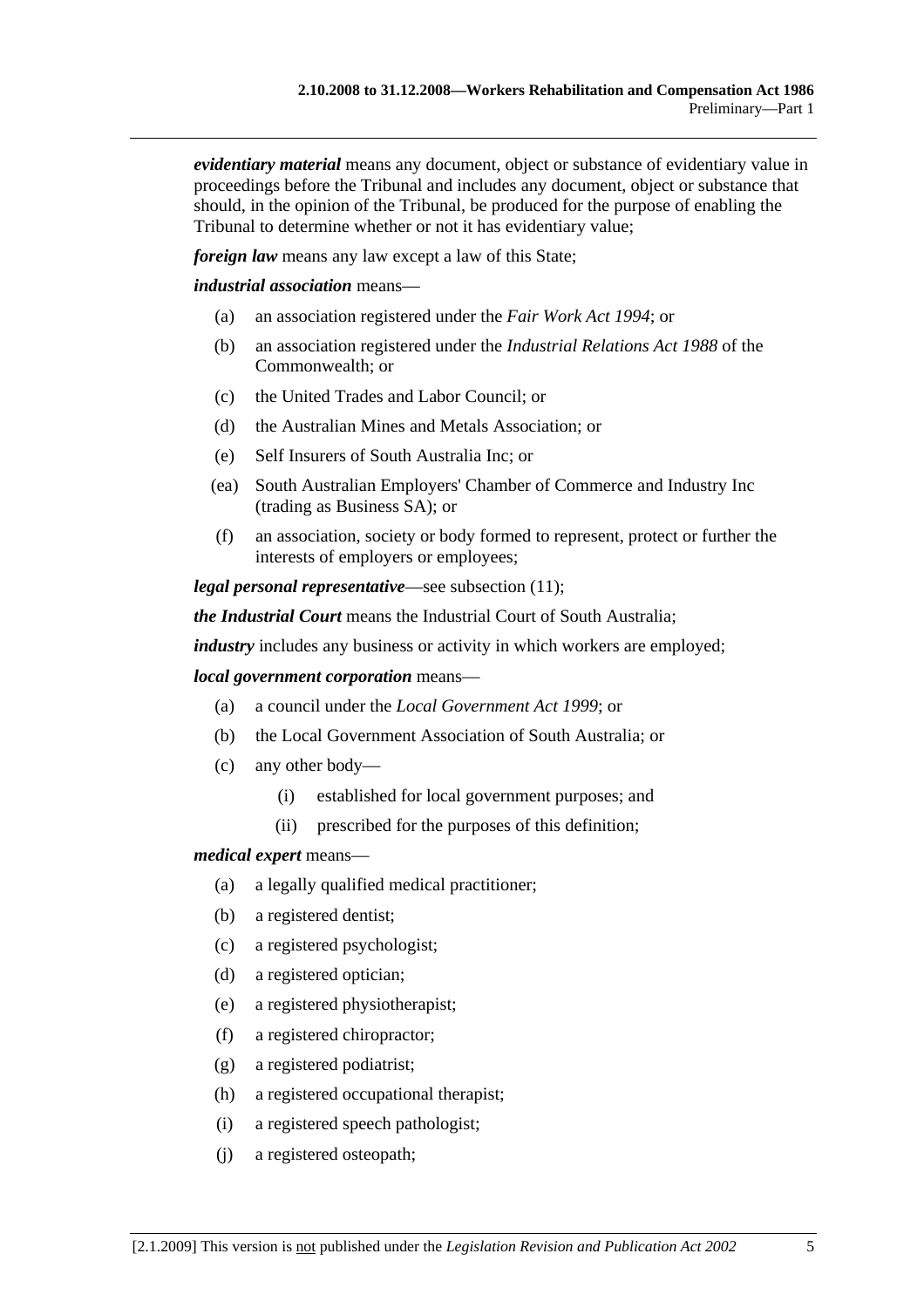*medical question* means any question of the nature, extent or probable duration of a disability, but does not include any question of a worker's incapacity for work or of the extent of an incapacity for work;

*medical services* means—

- (a) attendance, examination or treatment by a medical expert (including the obtaining from a medical expert of a certificate or report); or
- (b) any diagnostic examination or test required for the purposes of treatment by a medical expert;

*no current work capacity*, in relation to a worker, means a present inability arising from a compensable disability such that a worker is not able to return to work, either in his or her employment at the time of the occurrence of the disability or in suitable employment;

*non-economic loss* means—

- (a) pain and suffering;
- (b) loss of amenities of life;
- (c) loss of expectation of life;
- (d) any other loss or detriment of a non-economic nature;

*notional weekly earnings* in relation to a worker means—

- (a) the worker's average weekly earnings; or
- (b) where an adjustment has been made under this Act to take account of changes in levels of earnings, the value of money or remuneration (including under section 37) or other relevant factors (or 1 or more of these)—the worker's average weekly earnings as so adjusted;

*officer* of the Corporation includes an employee of the Corporation;

*orphan child* means a child whose natural or a adoptive parents are dead and includes a child, one of whose natural or adoptive parents is dead and who has no reasonable prospect of being supported by the surviving natural or adoptive parent;

*parent*, in relation to a deceased worker, includes a person who stood *in loco parentis* to the worker at the time of the worker's death;

*place of employment* means a place where a worker is required to carry out duties of employment and, if the place is a building, includes land within the external boundaries of the land on which the building is situated;

*premises* means—

- (a) a building, structure or place (including an aircraft, ship or vehicle); or
- (b) a part of premises;

*prescribed allowance*, in relation to the earnings of a worker, means any amount received by the worker from an employer by way of an allowance or benefit prescribed for the purposes of this definition;

*presidential member* of the Tribunal means the President or a Deputy President of the Tribunal;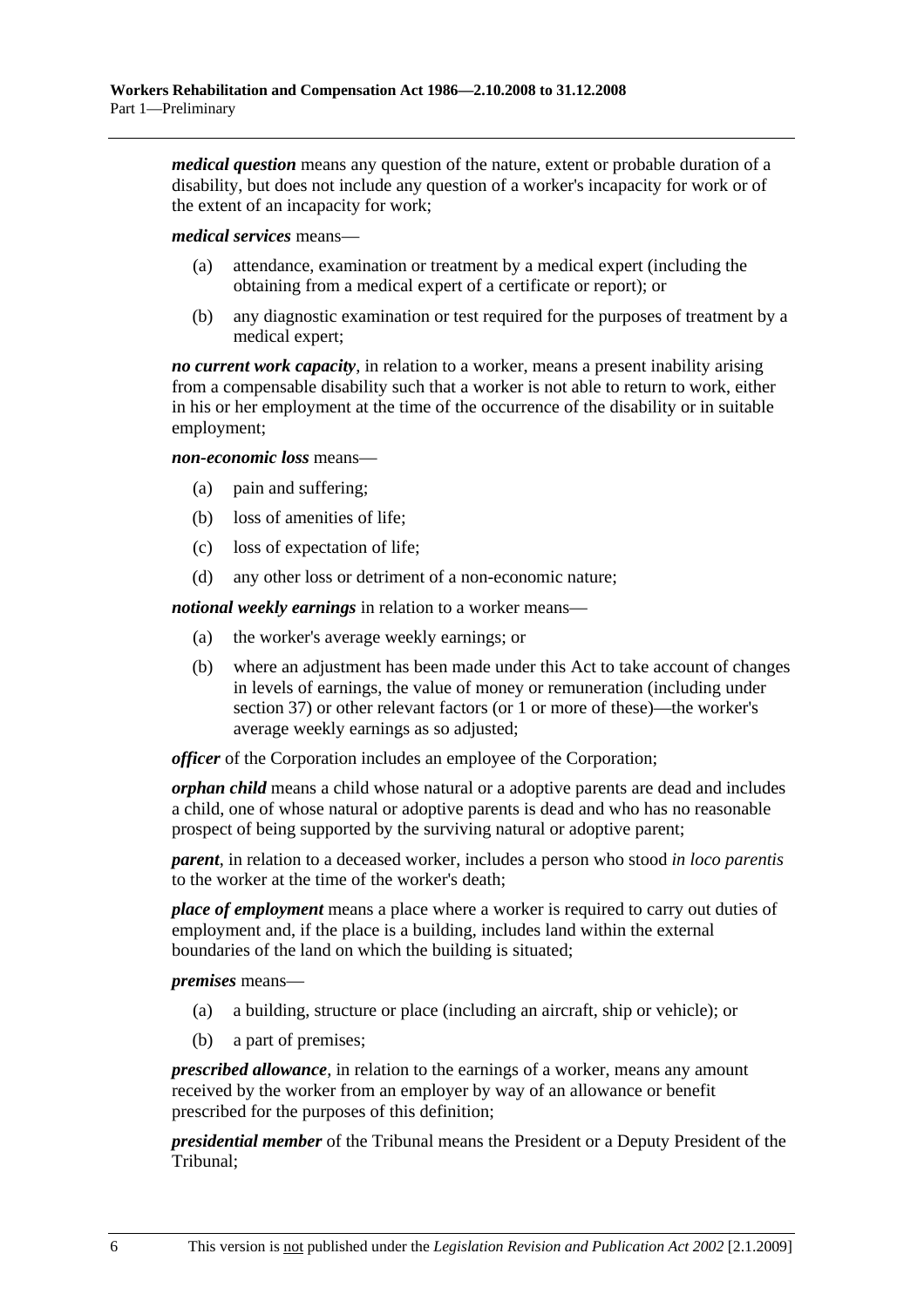#### *recognised medical expert* means—

- (a) a legally qualified medical practitioner; or
- (b) in relation to disabilities of a particular kind—a medical expert who is recognised by the Corporation as having specialised knowledge of, and experience in the treatment of, disabilities of that kind;

*relative*, in relation to a deceased worker, means a spouse, domestic partner, parent, grandparent, step-parent, child, grandchild, stepchild, brother, sister, stepbrother, stepsister, half-brother or half-sister of the worker;

*the repealed Act* means the *Workers Compensation Act 1971* repealed by this Act;

*residence* in relation to a worker includes a place—

- (a) at which the worker resides in pursuance of the terms of the worker's employment or at the request of the employer; or
- (b) at which it is necessary or convenient for the worker to reside temporarily for the purposes of employment;

*review authority* means—

- (a) a Review Officer appointed for the purposes of this Act; or
- (b) the Tribunal;

*reviewable decision*—see section 89A;

*secondary disability* means a disability that is, or results from, the aggravation, acceleration, exacerbation, deterioration or recurrence of a prior disability;

*self-employed worker* means a person to whom the Corporation has extended the protection of this Act pursuant to section 103;

*self-insured employer* means an employer who is registered by the Corporation as a self-insured employer under Part 5 Division 1;

*ship* includes a boat, vessel or craft;

*South Australian ship* means a ship—

- (a) that is registered in the State; or
- (b) that is owned or under charter by the Crown; or
- (c) that is owned or under charter by a body corporate or other person—
	- (i) whose principal office or place of business is in the State; or
	- (ii) whose principal office or place of business with respect to the control or management of the ship is in the State;

*spouse*—a person is the spouse of another if they are legally married;

*the State* includes the territorial waters of the State;

*suitable employment*, in relation to a worker, means employment in work for which the worker is currently suited, whether or not the work is available, having regard to the following:

- (a) the nature of the worker's incapacity and previous employment;
- (b) the worker's age, education, skills and work experience;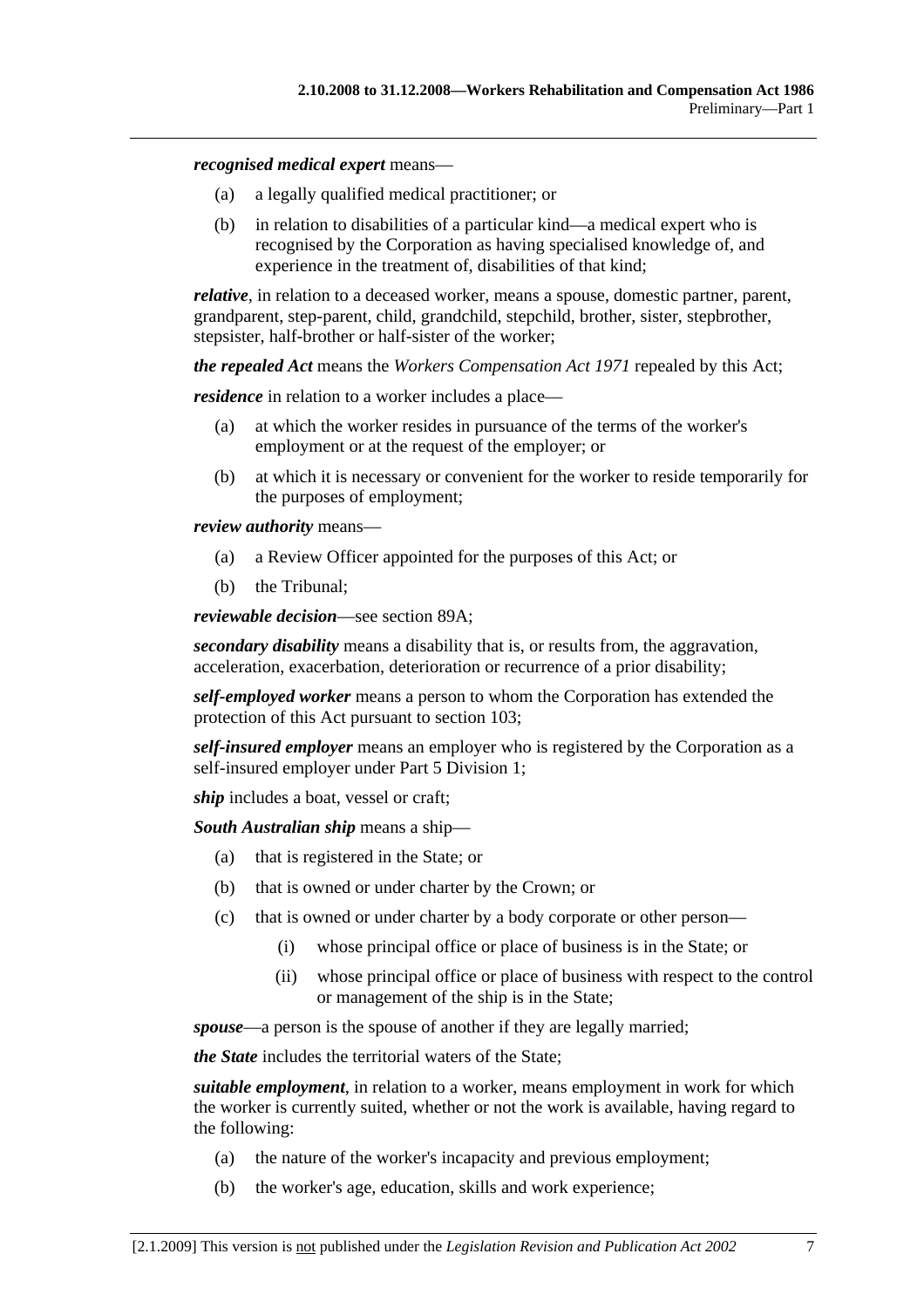- (c) the worker's place of residence;
- (d) medical information relating to the worker that is reasonably available, including in any medical certificate or report;
- (e) if any rehabilitation programs are being provided to or for the worker;
- (f) the worker's rehabilitation and return to work plan, if any;

#### *therapeutic appliance* means—

- (a) spectacles or contact lenses; or
- (b) a hearing aid; or
- (c) false teeth; or
- (d) a prosthesis; or
- (e) a crutch or wheelchair; or
- (f) any other appliance or aid for reducing the extent of a disability or enabling a person to overcome in whole or part the effects of a disability;

*trauma* means an event, or series of events, out of which a compensable disability arises;

#### *Tribunal* means the *Workers Compensation Tribunal*;

*unrepresentative disability* means a disability arising from an attendance mentioned in section 30(3) or a journey mentioned in section 30(5)(b);

#### *worker* means—

- (a) a person by whom work is done under a contract of service (whether or not as an employee);
- (b) a person who is a worker by virtue of section 103A;
- (c) a self-employed worker,

and includes a former worker and the legal personal representative of a deceased worker;

*working day* in relation to a worker means a day on which the worker works or would, if not incapacitated for work, be normally required to work in the course of employment.

- (3) A member of the crew of a fishing boat who is remunerated by a share in profits or gross receipts obtained by working the boat is not a worker for the purposes of this Act.
- (5) Where a worker has no fixed place of employment, the worker's place of employment on a particular working day is the place at which, or the area in which, the worker works or is required to work on that working day.
- (6) Where in a prescribed industry or in prescribed circumstances a person (the *principal*) contracts with another person (the *contractor*) for the performance by the contractor of work undertaken by the principal, the principal shall, for the purposes of this Act, be deemed to be the employer of workers employed by the contractor.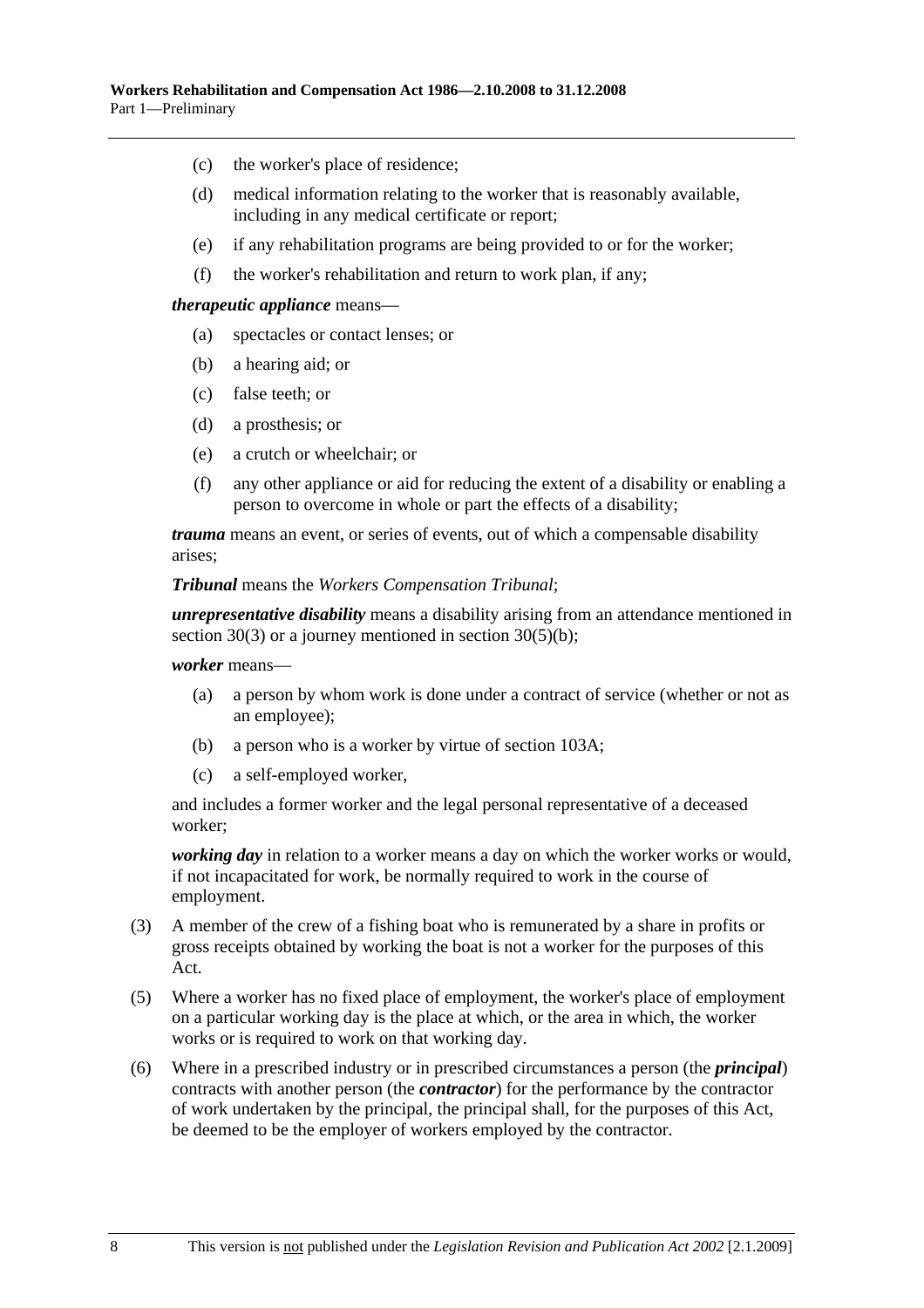- (7) The regulations may exclude (either absolutely or subject to limitations or conditions stated in the regulations) specified classes of workers wholly or partially from the application of this Act.
- (8) A regulation under subsection (7) may only be made after consultation with the Advisory Committee.
- (9) The regulations may, in prescribing work or work of a specified class for the purposes of paragraph (b) of the definition of *contract of service* in subsection (1)—
	- (a) designate a person, or persons of a specified class, as the presumptive employer of a worker who is within the ambit of the relevant prescription;
	- (b) exclude a person who would otherwise be the employer of such a worker from the definition of *employer* in subsection (1).
- (10) For the purposes of this Act—
	- (a) *total incapacity* for work is the incapacity for work that is represented by a worker having no current work capacity within the meaning of this Act; and
	- (b) *partial incapacity* for work is the incapacity for work that is represented by a worker having a current work capacity within the meaning of this Act.
- (11) For the purposes of this Act, a person is the legal personal representative of a deceased worker if the person is—
	- (a) a person who is entitled at law to administer the estate of the deceased worker; or
	- (b) a person who is authorised by the Tribunal (on application made under this subsection) to act under this Act as a legal personal representative of the deceased worker.
- (12) A reference in this Act to suitable employment provided or offered by a worker's employer includes—
	- (a) employment in respect of which—
		- (i) the number of hours each day or week that the worker performs work; or
		- (ii) the range of duties the worker performs,

is suitably increased in stages (in accordance with a rehabilitation and return to work plan or otherwise); and

- (b) if the employer does not provide employment involving the performance of work duties—suitable training or vocational re-education provided—
	- (i) by the employer at the workplace or elsewhere; or
	- (ii) by any other person or body under arrangements approved by the employer,

but only if the employer pays an appropriate wage or salary to the worker in respect of the time the worker attends the suitable training or vocational re-education.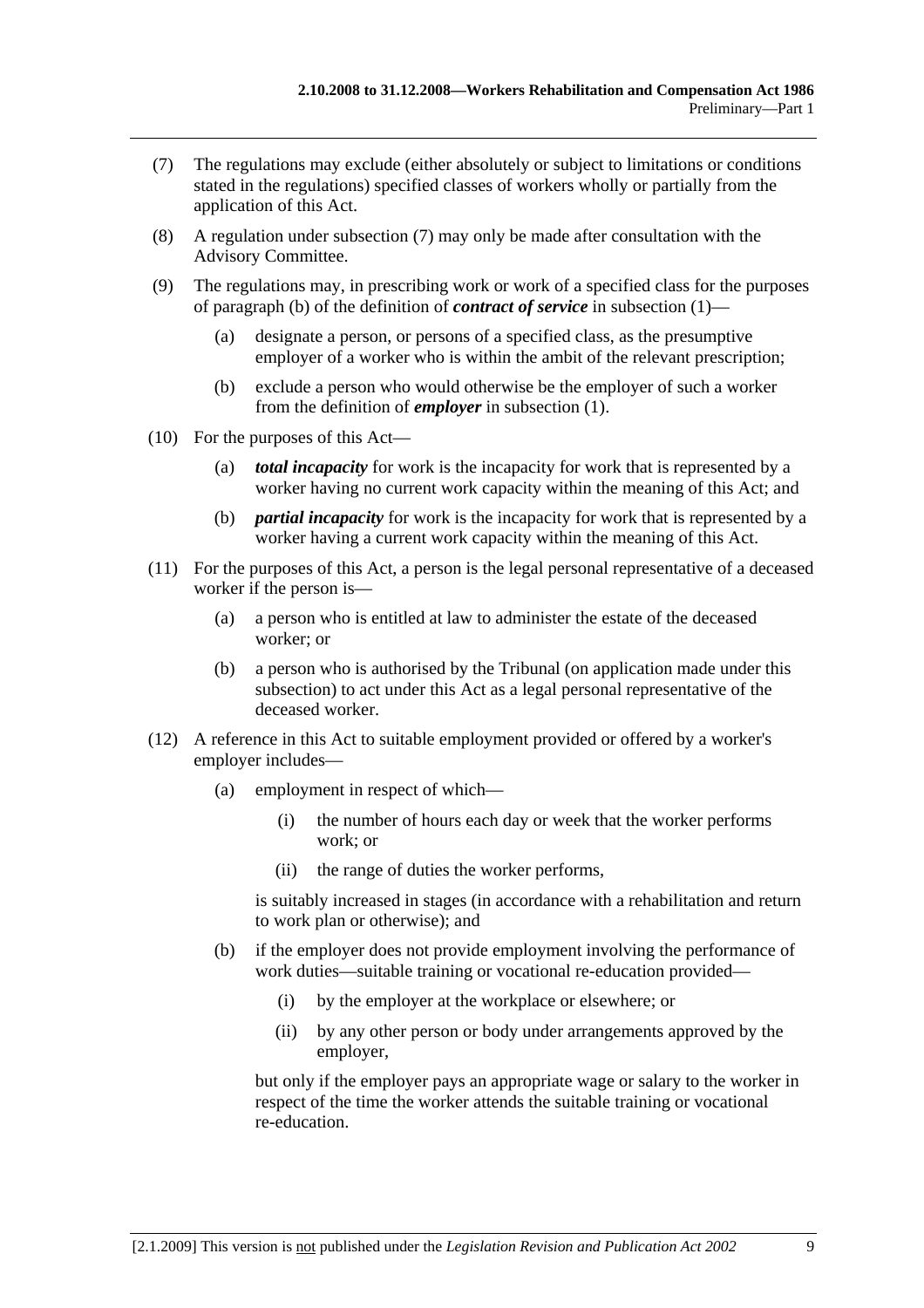- (13) A reference in a provision of this Act to a designated form is a reference to a form designated for the purposes of that provision by the Minister from time to time by notice in the Gazette.
- (14) A reference in a provision of this Act to a designated manner is a reference to a manner designated for the purposes of that provision by the Corporation from time to time by notice in the Gazette.
- (15) If a monetary sum is followed by the word (*indexed*), the amount is to be adjusted on 1 January of each year by multiplying the stated amount by a proportion obtained by dividing the Consumer Price Index for the September quarter of the immediately preceding year by the Consumer Price Index for the September quarter, 2007 (with the amount so adjusted being rounded up in accordance with the regulations).

## **4—Average weekly earnings**

- (1) Subject to this section, the average weekly earnings of a disabled worker is the average weekly amount that the worker earned during the period of 12 months preceding the relevant date in relevant employment.
- (2) For the purposes of subsection (1), relevant employment is constituted by—
	- (a) employment with the employer from whose employment the disability arose; and
	- (b) if the worker was, at the time of the occurrence of the disability, in the employment of 2 or more employers, employment with each such employer.
- (3) For the purposes of this section, any amount paid while a worker was on annual, sick or other leave will be taken to be earnings.
- (4) If during the period of 12 months before the relevant date the worker had changed the circumstances of his or her employment from working casually or seasonally to working in permanent employment (whether on a full-time or part-time basis) and the worker was in that permanent employment on the relevant date, the worker's average weekly earnings may be determined by reference to the average weekly amount that the worker earned during the period of that permanent employment rather than during the period of 12 months preceding the relevant date, unless to do so would disadvantage the worker.
- (5) If a worker voluntarily (otherwise than by reason of an incapacity resulting from a compensable disability)—
	- (a) reduces the normal number of hours worked; or
	- (b) alters the nature of the work performed with the result that a reduction occurs in the worker's weekly earnings,

any period before the reduction or alteration takes effect will be disregarded for the purposes of determining average weekly earnings.

 (6) In addition, if by reason of the shortness of time during which the worker has been in employment, the terms of the worker's employment or for any other reason, it is not possible to arrive at a fair average, the worker's average weekly earnings may be determined by reference to the average weekly amount being earned by other persons in the same employment with the same employer who perform similar work at the same grade as the worker or, if there is no person so employed, by other persons in the same class of employment who perform similar work at the same grade as the worker.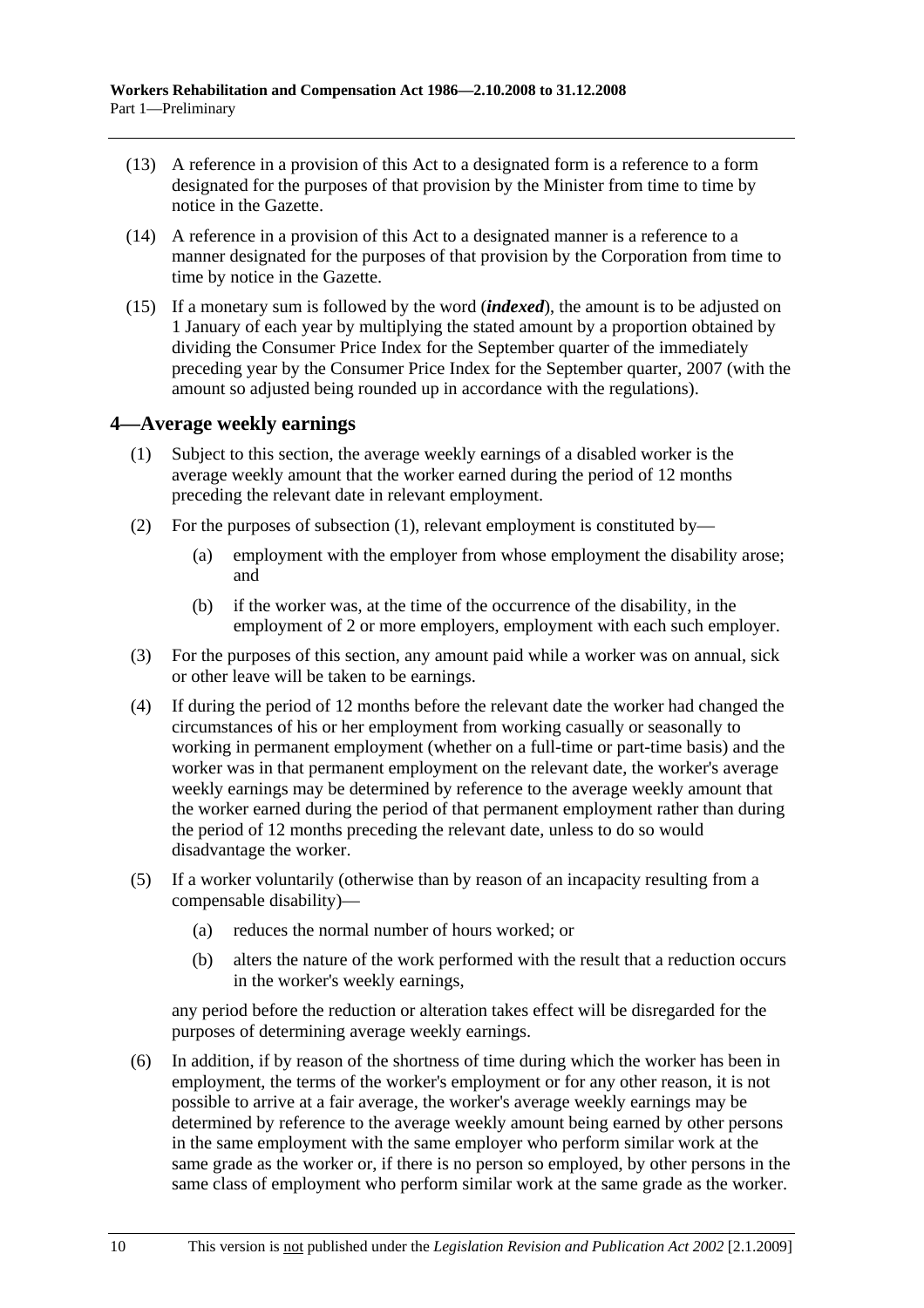- (7) If a worker is a contractor rather than an employee, the worker's average weekly earnings will be determined by reference to the rate of pay that the worker would have received if the worker had been working as an employee and, if there is an award or industrial agreement applicable to the class and grade of work in which the worker was engaged, the worker's average weekly earnings will be determined by reference to that award or industrial agreement.
- *(8) If—* 
	- *(a) an employer is a body corporate; and*
	- *(b) the worker is a director as well as an employee of the employer,*

*the worker's average weekly earnings will be determined by reference to the remuneration (calculated on a weekly basis) last reported in a return from the employer to the Corporation under Part 5 Division 6 (unless the Corporation determines that there is good cause not to apply this subsection in the circumstances of the particular case).* 

*Note—* 

*Subsection (8) had not come into operation at the date of the publication of this version.* 

- (9) If because of the gradual onset of a compensable disability it appears that the level of earnings of a disabled worker prior to the relevant date were affected by the disability, the average weekly earnings of the worker must be set at an amount that fairly represents the weekly amount that the worker would have been earning if the level of earnings had not been so affected.
- (10) The average weekly earnings of a disabled worker who—
	- (a) was not a full-time worker immediately before the relevant date; and
	- (b) immediately before the relevant date had been seeking full-time employment; and
	- (c) had been predominantly during the preceding 18 months a full-time worker,

will be taken to be the average weekly earnings of the worker while employed in full-time employment during the period of 18 months preceding the relevant date.

- (11) If a worker who suffers a permanent incapacity (whether total or partial) is under the age of 21 years, the average weekly earnings of the worker must be determined by applying the rate of pay that would have been payable to the worker had the worker been 21 years old and if a worker who suffers a permanent incapacity (whether total or partial) is an apprentice, the average weekly earnings of the worker must be determined by applying the rate of pay that would have been payable to the worker had the worker completed the apprenticeship (and this determination may have effect (if not before) when it is determined that a worker has a permanent incapacity under a redetermination under section 53).
- (12) For the purposes of determining the average weekly earnings of a worker—
	- (a) any component of the worker's earnings attributable to overtime will be disregarded if, at the relevant date, the worker had no reasonable expectation to work overtime within the foreseeable future because of a change in employment arrangements or work practices, or other relevant factors, announced, introduced or occurring on or before the relevant date, but otherwise payments attributable to overtime will be taken into account; and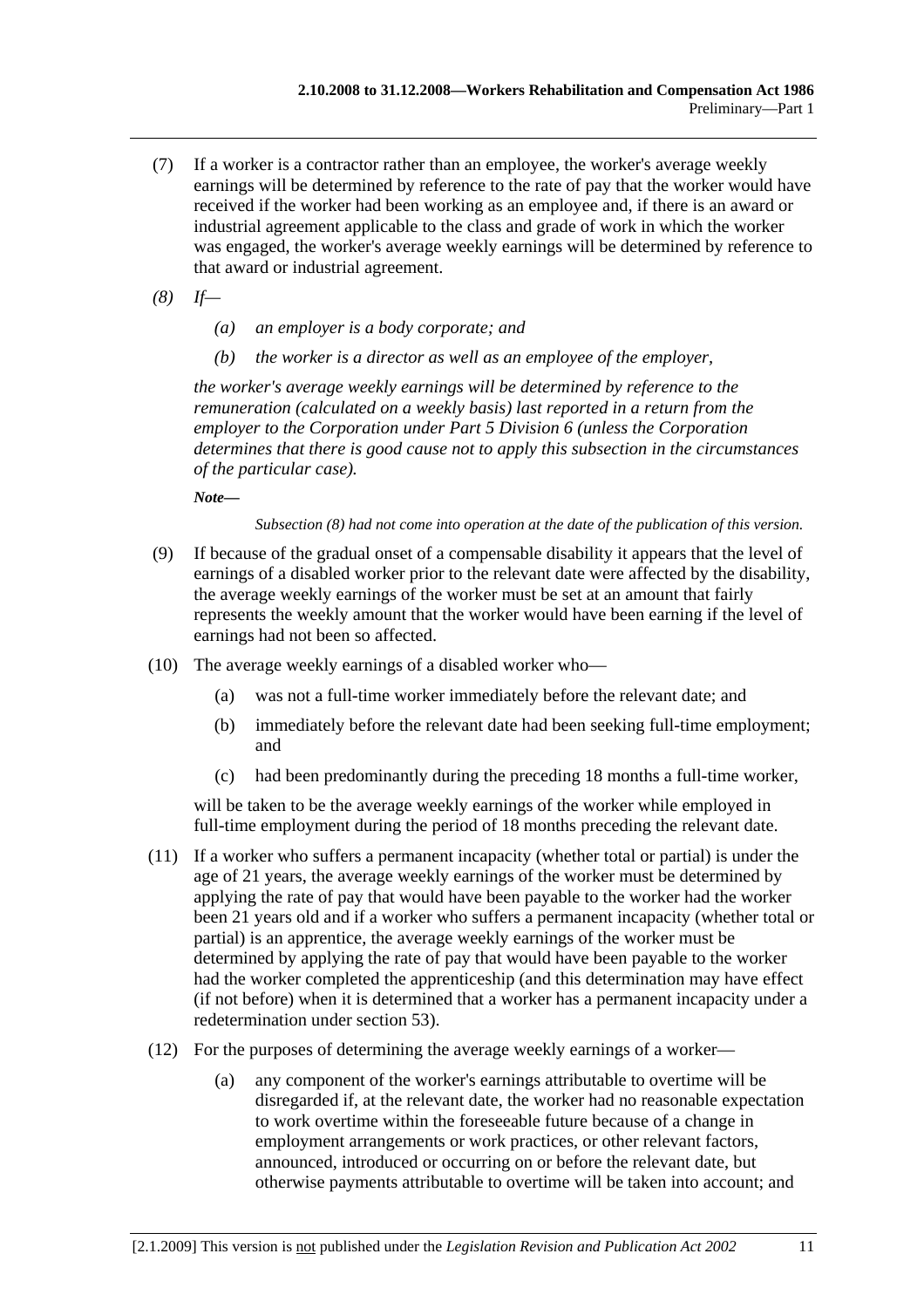(b) to the extent that a worker has worked overtime that is to be taken into account, the component for overtime will be an amount calculated as follows:

$$
C = \frac{A}{B}
$$

Where

*C* is the amount of the component

*A* is the total of the amounts paid or payable to the worker for overtime during the period used to calculate the average weekly earnings of the worker under a preceding subsection (the *relevant period*)

*B* is the number of weeks in the relevant period during which the worker worked or was on annual, sick or other paid leave.

- (13) For the purposes of determining the average weekly earnings of a worker—
	- (a) any amount otherwise payable to the worker that has been the subject of a voluntary salary sacrifice for superannuation purposes by the worker will be taken into account as earnings; and
	- (b) any non-cash benefit of a prescribed class provided to the worker by an employer—
		- (i) will be taken into account if the worker does not retain the benefit of the non-cash benefit (and valued after taking into account any principles specified by this Act or prescribed by the regulations); and
		- (ii) will not be taken into account if the worker retains the benefit of the non-cash benefit.
- (14) Despite a preceding subsection, the following will be disregarded for the purposes of determining the average weekly earnings of a worker:
	- (a) any contribution paid or payable by an employer to a superannuation scheme for the benefit of the worker;
	- (b) any prescribed allowances.
- (15) Despite a preceding subsection—
	- (a) if a disabled worker's remuneration was, at the relevant date, covered by an award or industrial agreement, the worker's average weekly earnings will not be less than the weekly wage to which the worker was then entitled under the award or industrial agreement;
	- (b) if, but for this paragraph, the average weekly earnings of a worker (not being a self-employed worker) would be less than the prescribed amount, the average weekly earnings will be fixed at the prescribed amount;
	- (c) the average weekly earnings of a worker will in no case be fixed at more than twice State average weekly earnings.
- (16) In this section—
	- (a) a reference to the relevant date is a reference to the date on which the relevant disability occurs; and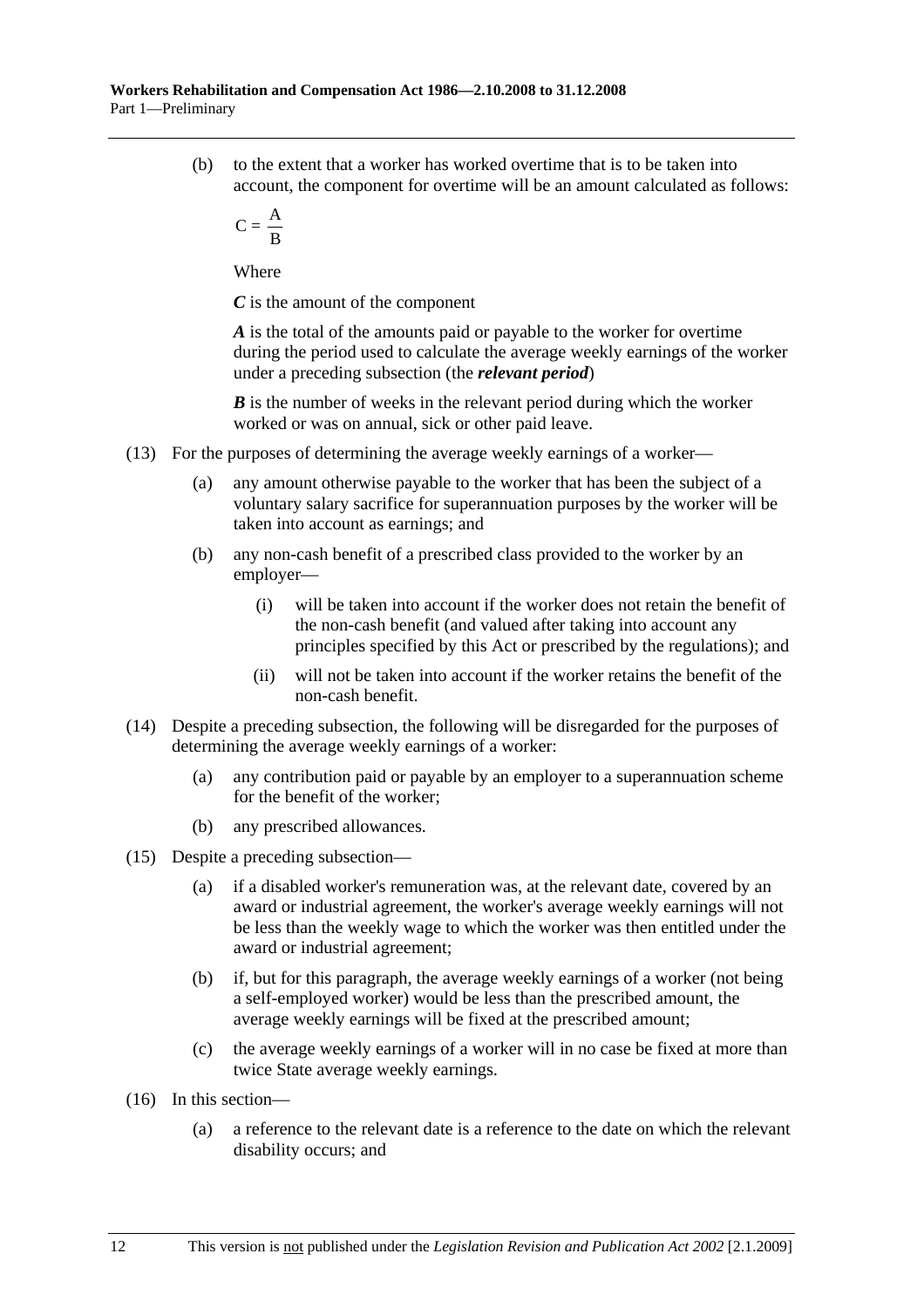(b) a reference to State average weekly earnings is a reference to the amount last published before the relevant date by the Australian Bureau of Statistics as an estimate of Average Weekly Earnings for Ordinary Hours of Work for each Full-time Employed Adult Male Unit in this State.

## **5—Act to bind Crown**

This Act binds the Crown in right of the State and also, so far as the legislative power of the State extends, in all its other capacities.

## **6—Territorial application of Act**

- (1) This Act applies to a worker's employment if (and only if) that employment is connected with this State.
- (2) The fact that a worker is outside this State when a disability occurs does not prevent an entitlement to compensation arising under this Act in respect of employment that is connected with this State.
- (3) A worker's employment is connected with—
	- (a) the State in which the worker usually works in that employment; or
	- (b) if no State or no one State is identified by paragraph (a), the State in which the worker is usually based for the purposes of that employment; or
	- (c) if no State or no one State is identified by paragraph (a) or (b), the State in which the employer's principal place of business in Australia is located.
- (4) In the case of a worker working on a ship, if no State or no one State is identified by subsection (3), a worker's employment is, while working on a ship, connected with the State in which the ship is registered or (if the ship is registered in more than 1 State) the State in which the ship most recently became registered.
- (5) If no State is identified by subsection (3) or (if applicable) (4), a worker's employment is connected with this State if—
	- (a) a worker is in this State when the disability occurs; and
	- (b) there is no place outside Australia under the legislation of which the worker may be entitled to compensation for the same matter.
- (6) In deciding whether a worker usually works in a State—
	- (a) regard must be had to the worker's work history with the employer over the preceding 12 months and the intentions of the worker and employer; but
	- (b) regard must not be had to any temporary arrangement under which the worker works in a State for a period of not longer than 6 months.
- (7) Subject to subsection (6), in determining whether a worker usually works in a State or is usually based in a State for the purposes of employment, regard must be had to any period during which a worker works in a State or is in a State for the purposes of employment whether or not under the statutory workers compensation scheme of that State the person is regarded as a worker or as working or employed in that State.
- (8) Compensation under this Act does not apply in respect of the employment of a worker on a ship if the *Seafarers Rehabilitation and Compensation Act 1992* of the Commonwealth applies to the worker's employment.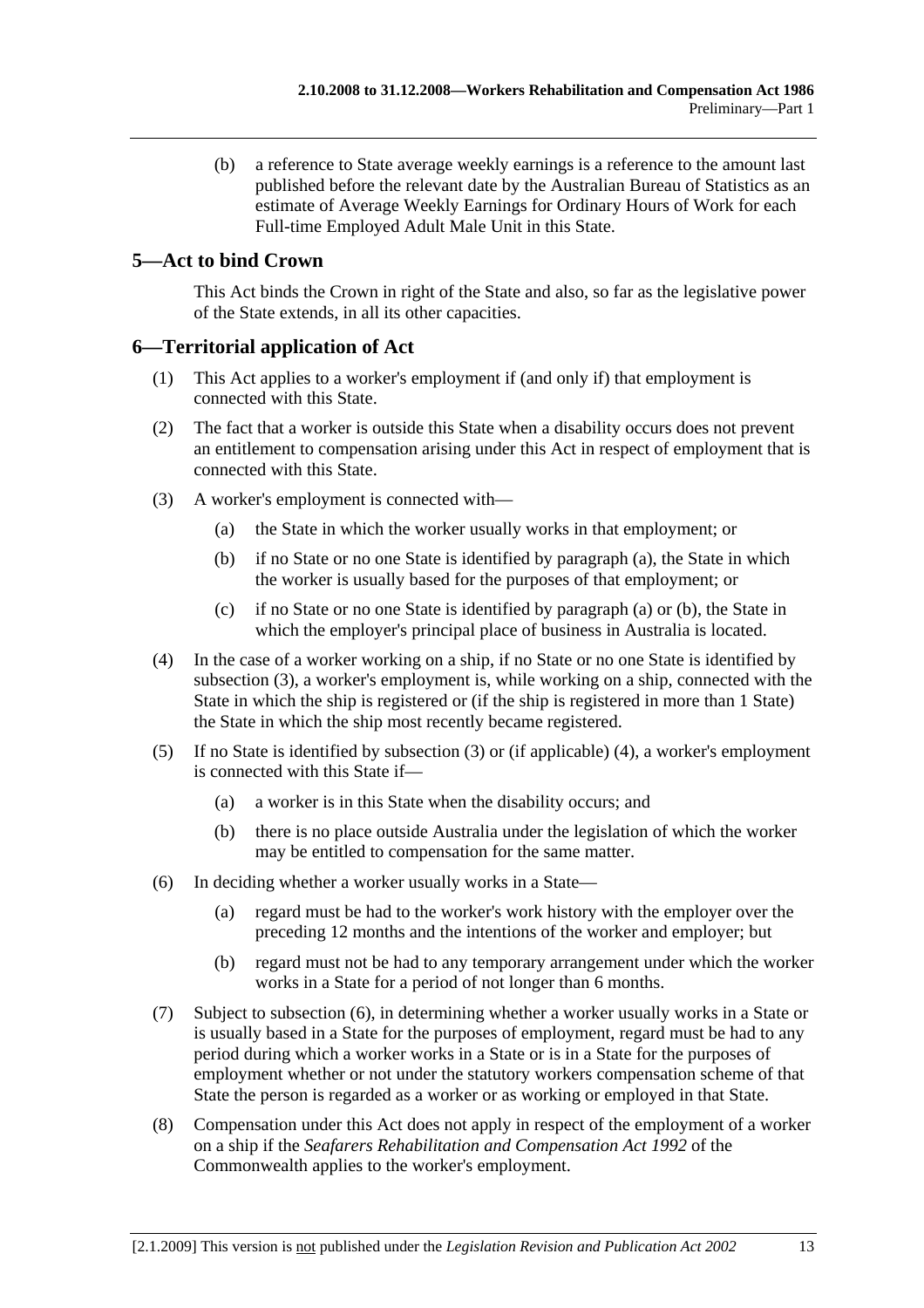(9) In this section—

*ship* means any kind of vessel used in navigation by water, however propelled or moved, and includes—

- (a) a barge, lighter, or other floating vessel; and
- (b) an air-cushion vehicle, or other similar craft,

used wholly or primarily in navigation by water;

*State* includes a Territory and, in a geographical sense, a State's or Territory's relevant adjacent area as described in Schedule 4.

## **6A—Determination of State with which worker's employment is connected in proceedings under this Act**

- (1) If the question of whether this State is connected with a worker's employment arises in proceedings in the Tribunal or a court in relation to a claim for compensation under this Act, the Tribunal or court must—
	- (a) determine the State with which the worker's employment is connected in accordance with section 6; and
	- (b) cause that determination to be entered in its records.
- (2) The Tribunal must, in determining a question under subsection (1), be constituted of 1 or more presidential members and if the question arises in proceedings that are not before a presidential member (or presidential members) then the question is to be referred, on an interlocutory basis, to a presidential member of the Tribunal.
- (3) Subsection (1) does not apply if there is a determination that is to be recognised under section 6B.

#### **6B—Recognition of previous determinations**

- (1) If a determination of the State with which a worker's employment is connected has been made—
	- (a) by the Tribunal or a court under section 6A; or
	- (b) by a designated court under a provision of a law that corresponds with section 6A, or under another provision of a law prescribed by the regulations for the purposes of this provision; or
	- (c) by a court of this State or another State in the course of proceedings that are relevant to the application of this Act or a corresponding law, or that relate to a claim for compensation or damages,

the State so determined is to be recognised for the purposes of this Act as the State with which the worker's employment is connected.

- (2) This section does not prevent any appeal relating to any such determination and if the determination is altered on appeal, the altered determination is to be recognised under subsection  $(1)$ .
- (3) In this section—

*designated court* means—

(a) the Supreme Court of a State in which a corresponding law is in force; or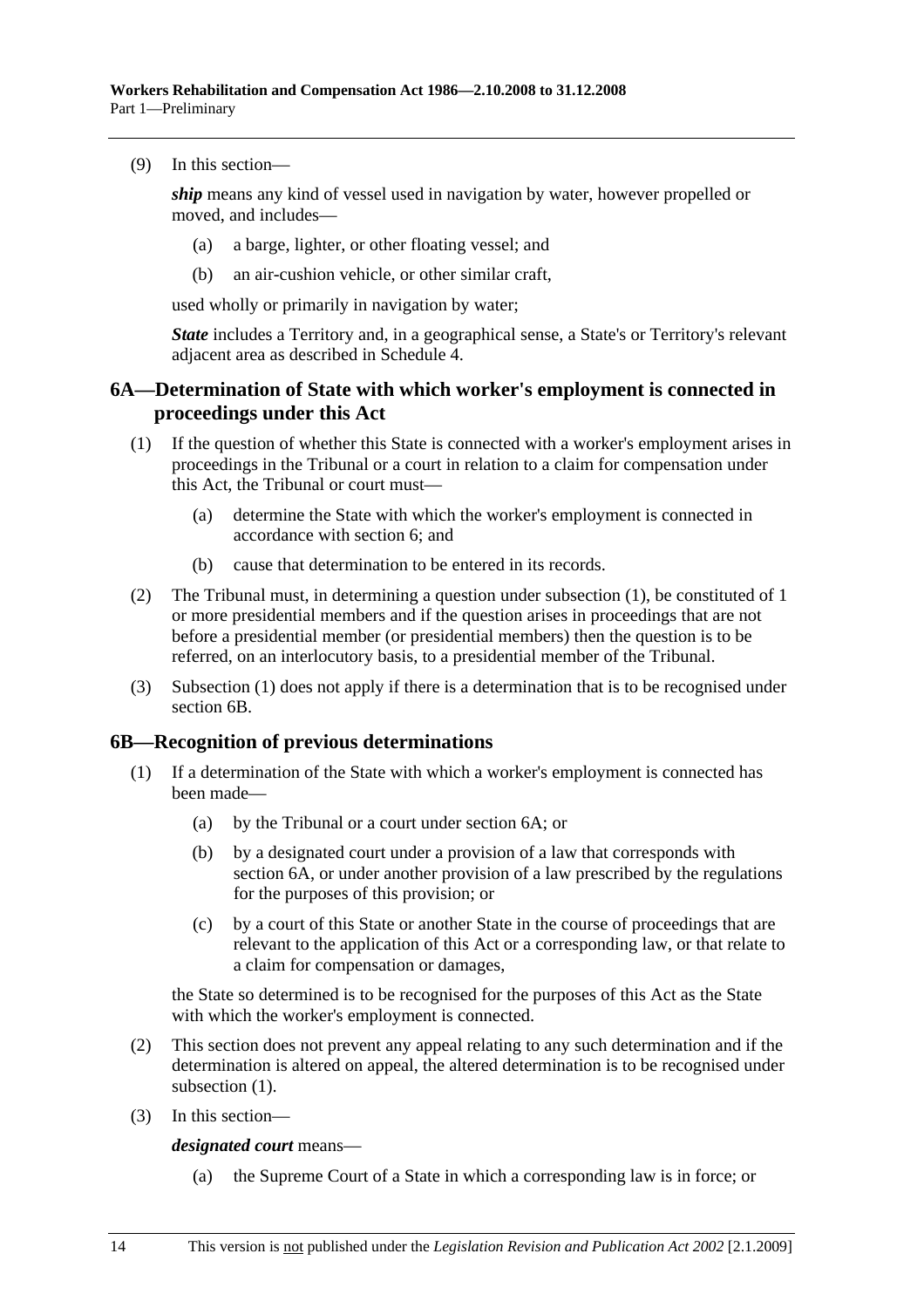(b) a court, tribunal or other decision-making body of a State in which a corresponding law is in force that is declared by the regulations to be a designated court for the purposes of this section;

*State* includes a Territory.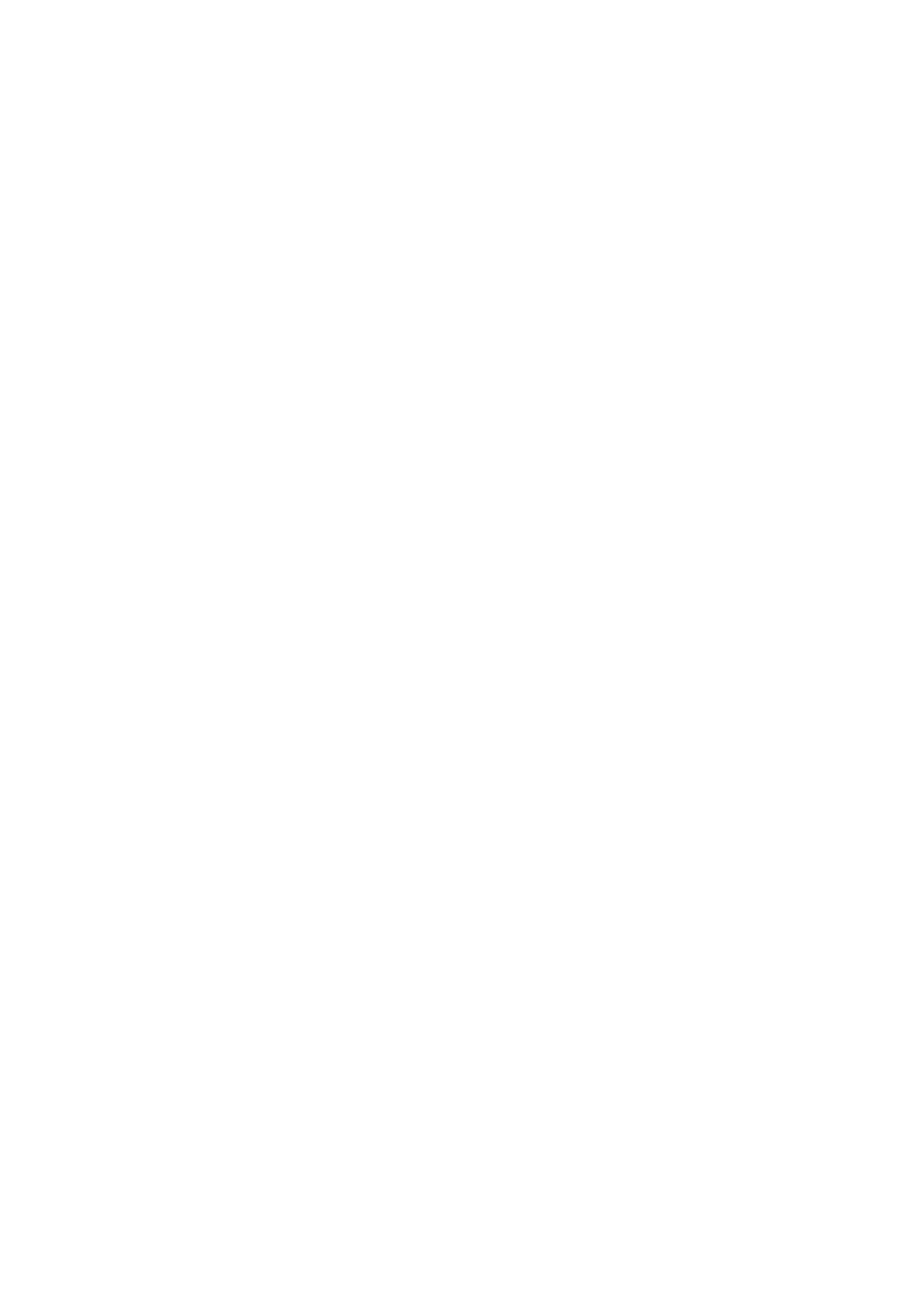# **Part 2—The Workers Rehabilitation and Compensation Advisory Committee**

## **7—Advisory Committee**

- (1) The *Workers Rehabilitation and Compensation Advisory Committee* is established.
- (2) The Advisory Committee consists of nine members appointed by the Governor of whom—
	- (a) three (who must include an expert in rehabilitation) will be appointed on the Minister's nomination made after consulting with associations representing employers and with associations representing employees (including the UTLC); and
	- (b) three (who must include at least one suitable representative of registered employers and at least one suitable representative of self-insured employers) will be appointed on the Minister's nomination made after consulting with associations representing employers; and
	- (c) three will be appointed on the Minister's nomination made after consultation with associations representing employees, including the UTLC.
- (3) One member of the Committee must be appointed by the Governor to preside at meetings of the Committee.

The member is referred to in this Act as the *presiding member* of the Committee.

The appointment must be made from among the members appointed under subsection  $(2)(a)$ .

## **8—Functions of Advisory Committee**

- (1) The functions of the Advisory Committee are—
	- (a) to advise the Minister on the formulation and implementation of policies relating to workers rehabilitation and compensation; and
	- (b) to advise the Minister (on its own initiative or at the request of the Minister) on—
		- (i) proposals to make amendments to this Act, or to make regulations under this Act; and
		- (ii) other legislative proposals that may affect the operation of this Act; and
	- (c) to investigate work-related injury and disease; and
	- (d) to report to the Minister (on its own initiative or at the request of the Minister) on any other matter relating to workers rehabilitation or compensation; and
	- (e) to carry out other functions assigned to the Advisory Committee by the Minister.
- (2) The Advisory Committee may conduct public meetings and discussions and may, with the approval of the Minister, conduct inquiries, on questions arising before the Advisory Committee.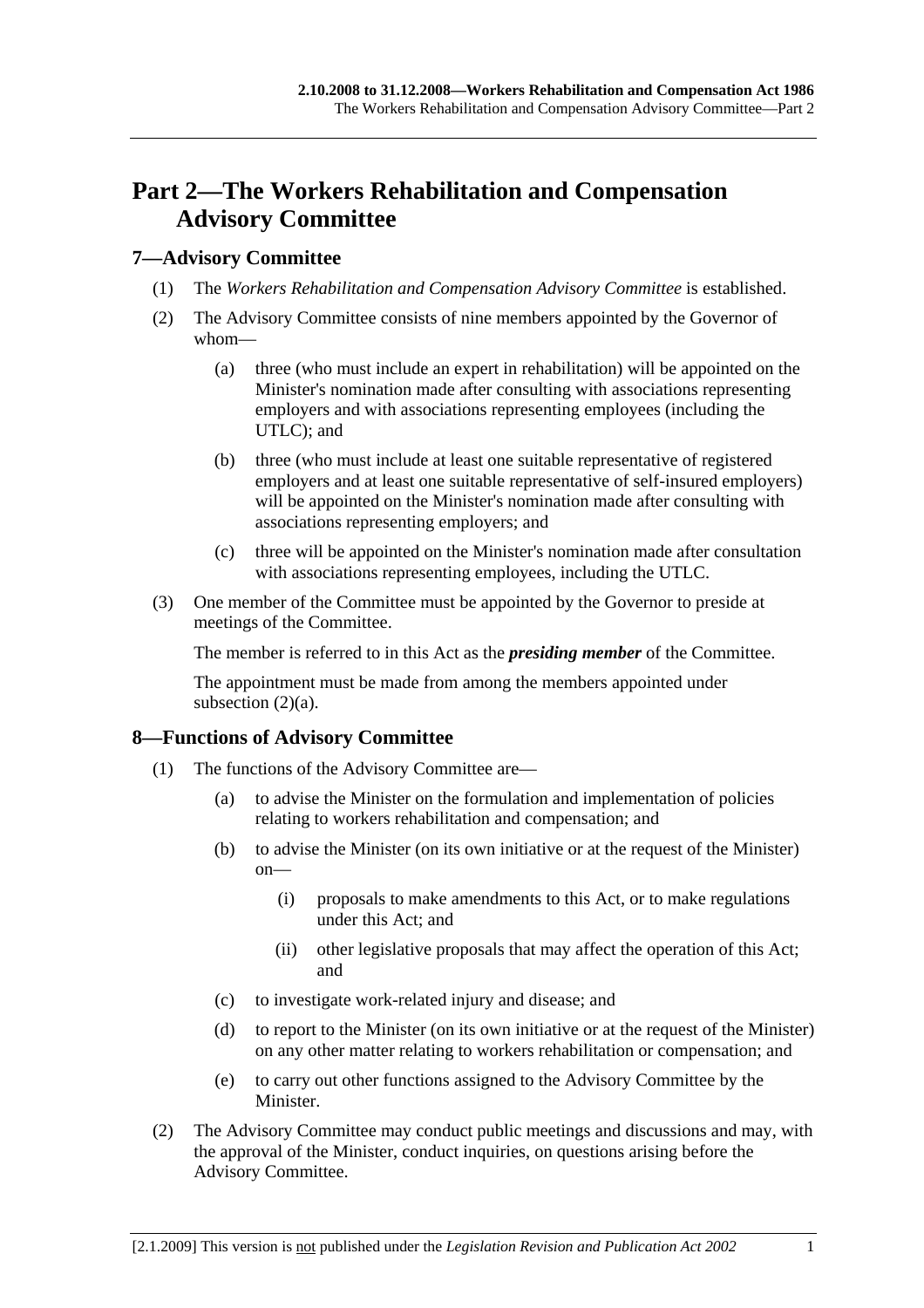- (3) The Advisory Committee may on its own initiative, and must at the direction of the Minister, consult and co-operate with the Corporation, other government authorities at a State or national level, representatives of industrial associations and other persons or bodies.
- (4) The Advisory Committee may, with the approval of the Minister, establish subcommittees to assist the Committee.
- (5) A subcommittee may, but need not, consist of, or include, members of the Advisory Committee.

### **9—Terms and conditions of office**

- (1) A member of the Advisory Committee will be appointed on conditions, and for a term (not exceeding three years), determined by the Governor and, on the expiration of a term of appointment, is eligible for re-appointment.
- (2) The Governor may remove a member from office for—
	- (a) breach of, or non-compliance with, a condition of appointment; or
	- (b) mental or physical incapacity to carry out duties of office satisfactorily; or
	- (c) neglect of duty; or
	- (d) dishonourable conduct.
- (3) The office of a member becomes vacant if the member—
	- (a) dies; or
	- (b) completes a term of office and is not re-appointed; or
	- (c) resigns by written notice addressed to the Minister; or
	- (d) is found guilty of an offence against subsection (5) (Disclosure of interest); or
	- (e) is removed from office by the Governor under subsection (2).
- (4) On the office of a member of the Advisory Committee becoming vacant, a person must be appointed, in accordance with this Act, to the vacant office.
- (5) A member who has a direct or indirect personal or pecuniary interest in a matter under consideration by the Advisory Committee—
	- (a) must, as soon as practicable after becoming aware of the interest, disclose the nature and extent of the interest to the Committee; and
	- (b) must not take part in a deliberation or decision of the Committee on the matter and must not be present at a meeting of the Committee when the matter is under consideration.

Maximum penalty: \$8 000 or imprisonment for two years.

#### **10—Allowances and expenses**

- (1) A member of the Advisory Committee is entitled to fees, allowances and expenses approved by the Governor.
- (2) The fees, allowances and expenses are payable out of the Compensation Fund.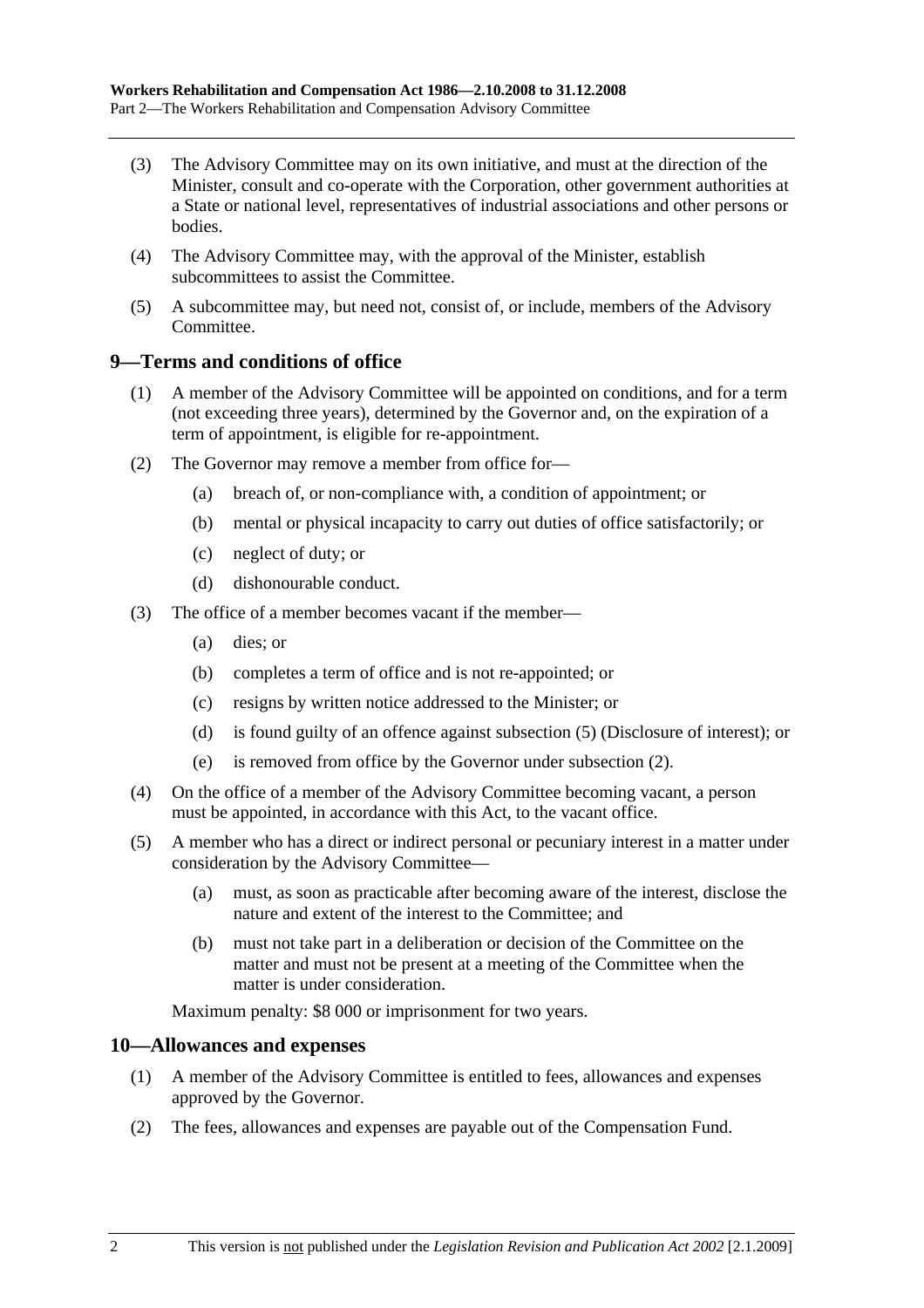### **11—Proceedings etc of the Advisory Committee**

- (1) Meetings of the Advisory Committee must be held at times and places appointed by the Committee, but there must be at least six meetings per year.
- (2) Six members of the Advisory Committee constitute a quorum of the Committee.
- (3) The presiding member of the Advisory Committee will, if present at a meeting of the Committee, preside at the meeting and, in the absence of the presiding member, a member chosen by the members present will preside.
- (4) A decision carried by a majority of the votes of the members present at a meeting of the Advisory Committee is a decision of the Committee.
- (5) Each member present at a meeting of the Advisory Committee is entitled to one vote on a matter arising for decision by the Committee, and, if the votes are equal, the person presiding at the meeting has a second or casting vote.
- (6) The Advisory Committee must ensure that accurate minutes are kept of its proceedings.
- (7) The Advisory Committee may open its proceedings to the public unless the proceedings relate to commercially sensitive matters or to matters of a private confidential nature.
- (8) Subject to this Act, the proceedings of the Advisory Committee will be conducted as the Committee determines.

## **12—Confidentiality**

A member of the Advisory Committee who, as a member of the Committee, acquires information that—

- (a) the member knows to be of a commercially sensitive nature, or of a private confidential nature; or
- (b) the Committee classifies as confidential information,

must not divulge the information without the approval of the Committee.

Maximum penalty: \$1 000.

### **13—Immunity of members of Advisory Committee**

- (1) No personal liability attaches to a member of the Advisory Committee for an act or omission by the member or the Committee in good faith and in the exercise or purported exercise of powers or functions under this Act.
- (2) A liability that would, but for subsection (1), lie against a member lies instead against the Crown.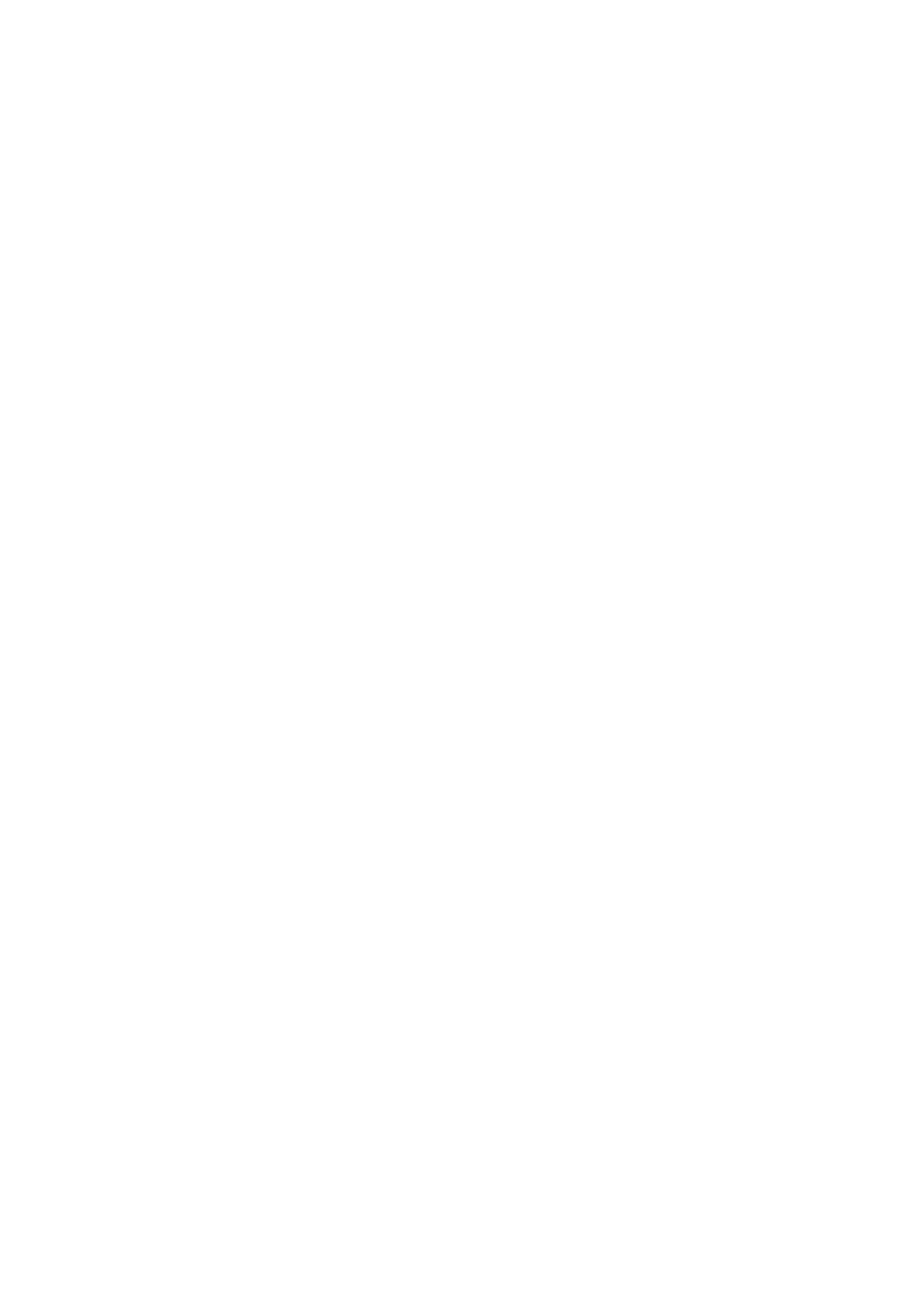# **Part 3—Rehabilitation and accident prevention programmes**

# **Division 1—Rehabilitation**

## **26—Rehabilitation programmes**

- (1) The Corporation shall establish or approve rehabilitation programmes with the object of ensuring that workers suffering from compensable disabilities—
	- (a) achieve the best practicable levels of physical and mental recovery; and
	- (b) are, where possible, restored to the workforce and the community.
- (2) A rehabilitation programme may be established by the Corporation in relation to—
	- (a) a particular worker;
	- (b) workers of a particular class;
	- (c) workers suffering from disabilities of a particular class.
- (3) For the purposes, or in the course, of a rehabilitation programme the Corporation may—
	- (a) provide for the physical, mental or vocational assessment of workers;
	- (b) provide advisory services to workers, members of the families of workers, employers and others;
	- (c) assist workers in seeking, obtaining or retaining employment;
	- (d) assist in the training or retraining of workers;
	- (e) assist workers to find appropriate accommodation;
	- (f) provide for the necessary and reasonable costs (including costs of travel, accommodation and child care) incurred by workers in order to participate in rehabilitation programmes;
	- (g) provide equipment, facilities and services to assist workers to cope with their disabilities at home or in the workplace;
	- (h) provide assistance to persons who may be in a position to help workers to overcome or cope with their disabilities;
	- (i) disseminate information that relates to work related disabilities;
	- (j) conduct, participate in or subsidise research into any aspect of rehabilitation;
	- (k) encourage and support the work of organisations that provide assistance to workers suffering from compensable disabilities;
	- (l) do anything else that may assist in the rehabilitation of workers.
- (4) The Corporation may admit a disabled worker to a rehabilitation programme notwithstanding that it has not been finally established that the worker's disability is compensable.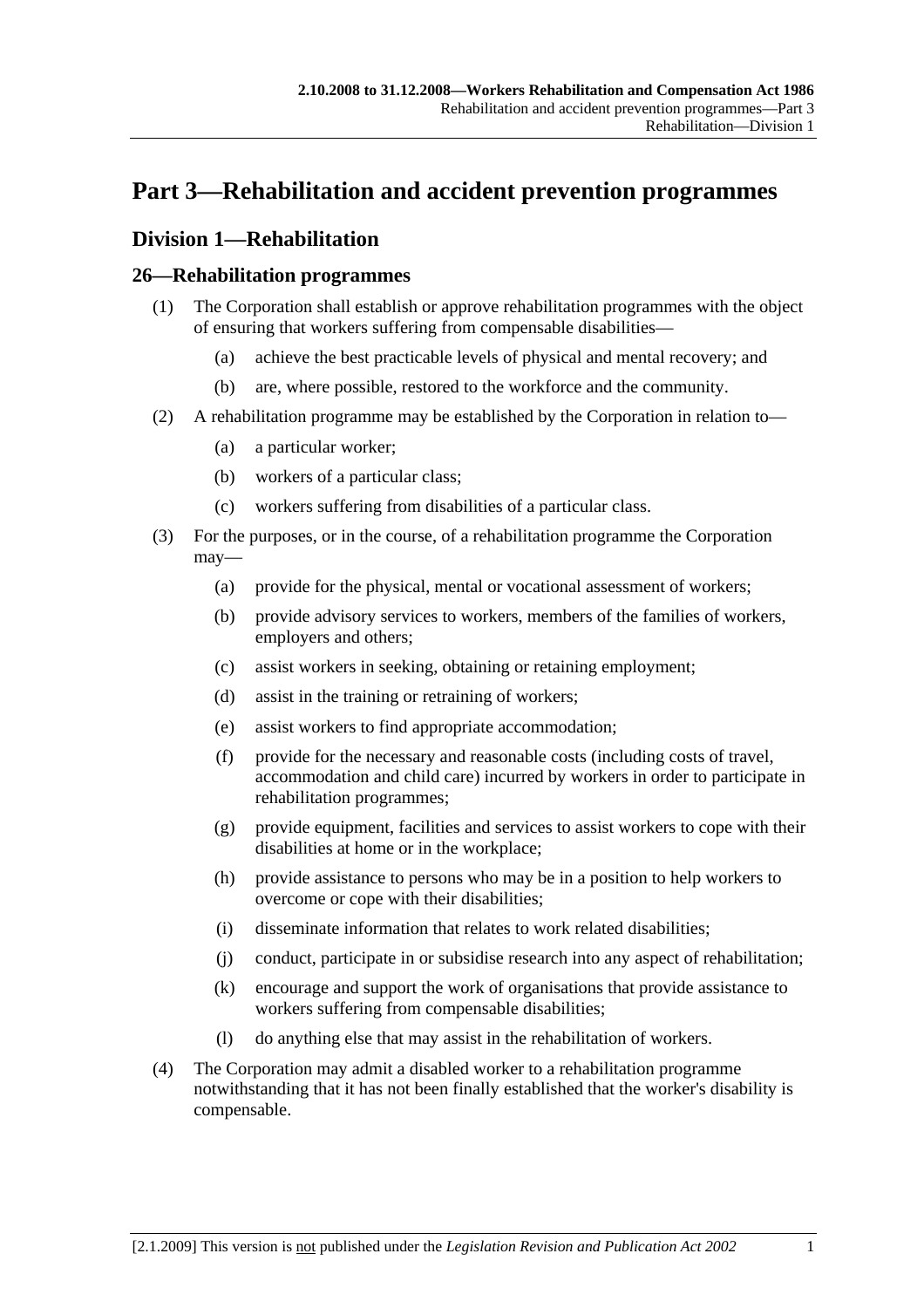### **27—Clinics and other facilities**

- (1) In the exercise of its powers under this Division, the Corporation should seek to utilise rehabilitation facilities and services provided by the employer of a disabled worker.
- (2) In the exercise of its powers under this Division, the Corporation should give encouragement and assistance to the establishment and provision of rehabilitation facilities and services in the private sector.
- (3) The Corporation may—
	- (a) enter into arrangements with any government agency or other body under which medical services or rehabilitation facilities and services will be provided for disabled workers; and
	- (b) with the approval of the Minister, establish clinics and other facilities for the assessment, treatment or rehabilitation of disabled workers; and
	- (c) establish and maintain a register of persons and organisations that are, in the opinion of the Corporation, properly qualified and equipped to provide rehabilitation services.

### **28—Rehabilitation advisers**

- (1) The Corporation shall appoint such rehabilitation advisers as are necessary for the purposes of this Act.
- (2) A rehabilitation adviser—
	- (a) shall assist in devising and co-ordinating rehabilitation programmes for disabled workers; and
	- (b) shall be responsible to the Corporation for monitoring the progress of disabled workers who are involved in rehabilitation programmes; and
	- (c) may, subject to monetary limitations set by the Corporation, expend money of the Corporation in obtaining for a disabled worker services and equipment that may assist towards rehabilitation; and
	- (d) shall consult with employers with a view to expediting the return to work of disabled workers.
- (3) A statement made by or to a rehabilitation adviser about a worker who is participating in a rehabilitation program must not be disclosed in proceedings under this Act unless—
	- (a) the rehabilitation adviser and the worker consent to the disclosure; or
	- (b) the statement is relevant to an allegation of fraud or dishonesty in criminal proceedings against the worker.

#### **28A—Rehabilitation and return to work plans**

- (1) The Corporation may establish a rehabilitation and return to work plan for a worker who is incapacitated for work by a compensable disability.
- (2) If a worker—
	- (a) is receiving compensation by way of income maintenance; and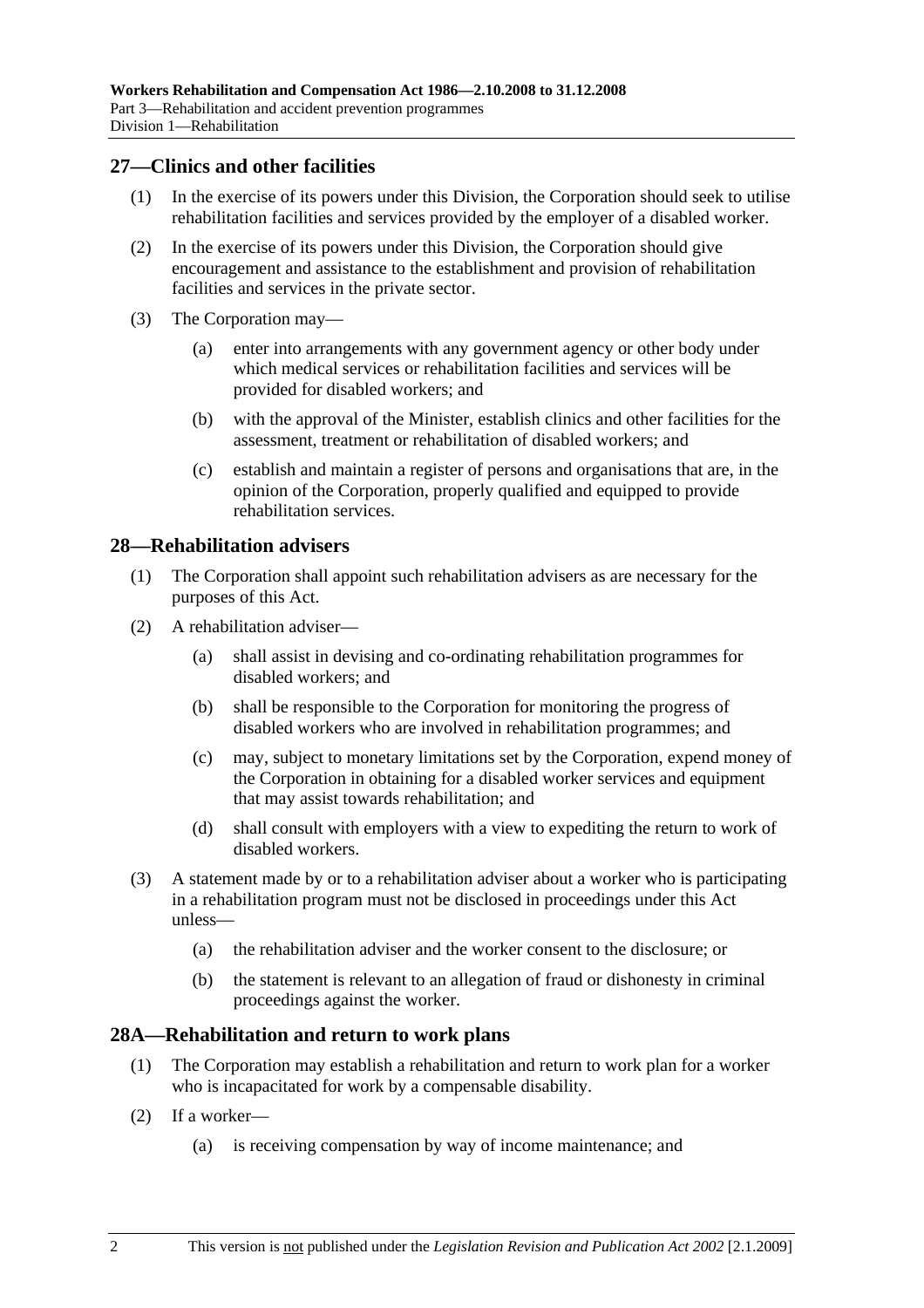(b) is (or is likely to be) incapacitated for work by a compensable disability for more than 13 weeks (but has some prospect of returning to work),

the Corporation must prepare a rehabilitation and return to work plan for the worker.

- (3) In preparing the plan, the Corporation—
	- (a) must consult with the worker and the employer out of whose employment the disability arose; and
	- (b) should if practicable—
		- (i) review medical records relevant to the worker's condition; or
		- (ii) consult with any medical expert who is treating the worker for the compensable disability.
- (4) A rehabilitation and return to work plan may impose obligations on the worker and on the employer.
- (5) The Corporation must give the worker and the employer a copy of the rehabilitation and return to work plan.
- (6) The plan is binding on the worker and the employer.

### **28B—Review of plan**

- (1) A worker or employer may apply for review of—
	- (a) a decision to establish or not to establish a rehabilitation and return to work plan; or
	- (b) a provision of a rehabilitation and return to work plan,

on the ground that the decision or the provision is unreasonable.

- (2) On review of a rehabilitation and return to work plan (or in consequent appellate proceedings), the plan may be modified to the extent necessary to ensure that the plan does not impose unreasonable obligations on the worker or the employer.
- (3) Proceedings on a review under this section (or consequent appellate proceedings) do not suspend obligations imposed by a rehabilitation and return to work plan.

## **28C—Rehabilitation standards and requirements**

- (1) Rehabilitation programs, and rehabilitation and return to work plans, must comply with standards and requirements imposed by regulation.
- (2) Before the publication of regulations imposing standards and requirements for rehabilitation programs or rehabilitation and return to work plans, the Corporation must consult on the proposed regulations with—
	- (a) professional associations representing the providers of rehabilitation services of the relevant kinds; and
	- (b) the Self-Insurers Association of South Australia Incorporated and associations representing self-managed employers; and
	- (c) associations representing employers (including the South Australian Employers Chamber of Commerce and Industry); and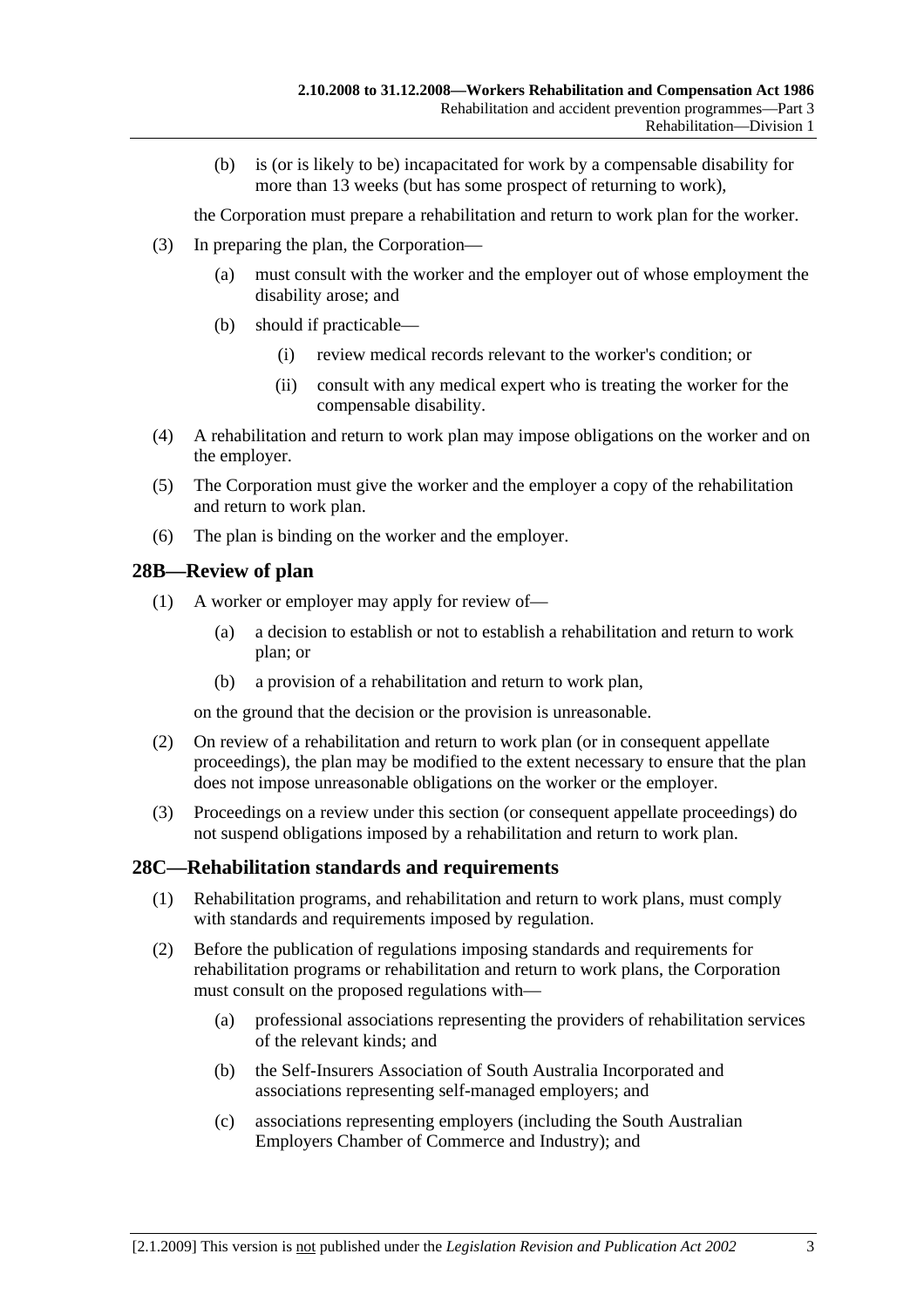(d) associations representing employees (including the United Trades and Labor Council).

#### **28D—Rehabilitation and return to work co-ordinators**

- (1) Subject to this section, an employer must appoint a rehabilitation and return to work co-ordinator (referred to in this section as a *co-ordinator*).
- (2) A co-ordinator—
	- (a) must be an employee of the employer; and
	- (b) must be based in South Australia.
- (3) The employer must appoint the co-ordinator—
	- (a) within 6 months after the requirement to be registered under Part 5 first arises (disregarding any exemption that may be available under that Part); or
	- (b) within a later period approved by the Corporation.

Maximum penalty: \$10 000.

- (4) A co-ordinator has the following functions:
	- (a) to assist workers suffering from compensable disabilities, where prudent and practicable, to remain at or return to work as soon as possible after the occurrence of the disability;
	- (b) to assist with liaising with the Corporation in the preparation and implementation of a rehabilitation and return to work plan for a disabled worker;
	- (c) to liaise with any persons involved in the rehabilitation of, or the provision of medical services to, workers;
	- (d) to monitor the progress of a disabled worker's capacity to return to work;
	- (e) to take steps to, as far as practicable, prevent the occurrence of a secondary disability when a worker returns to work;
	- (f) to perform other functions prescribed by the regulations.
- (5) An employer must—
	- (a) provide such facilities and assistance as are reasonably necessary to enable a co-ordinator to perform his or her functions under this section; and
	- (b) comply with any training or operational guidelines published by the Corporation from time to time for the purposes of this section.
- (6) If a vacancy occurs in the office of a co-ordinator under this section, the employer must make a new appointment to the office within the prescribed period. Maximum penalty: \$10 000.
- (7) The regulations may exempt an employer, or employers of a prescribed class, from a requirement under this section.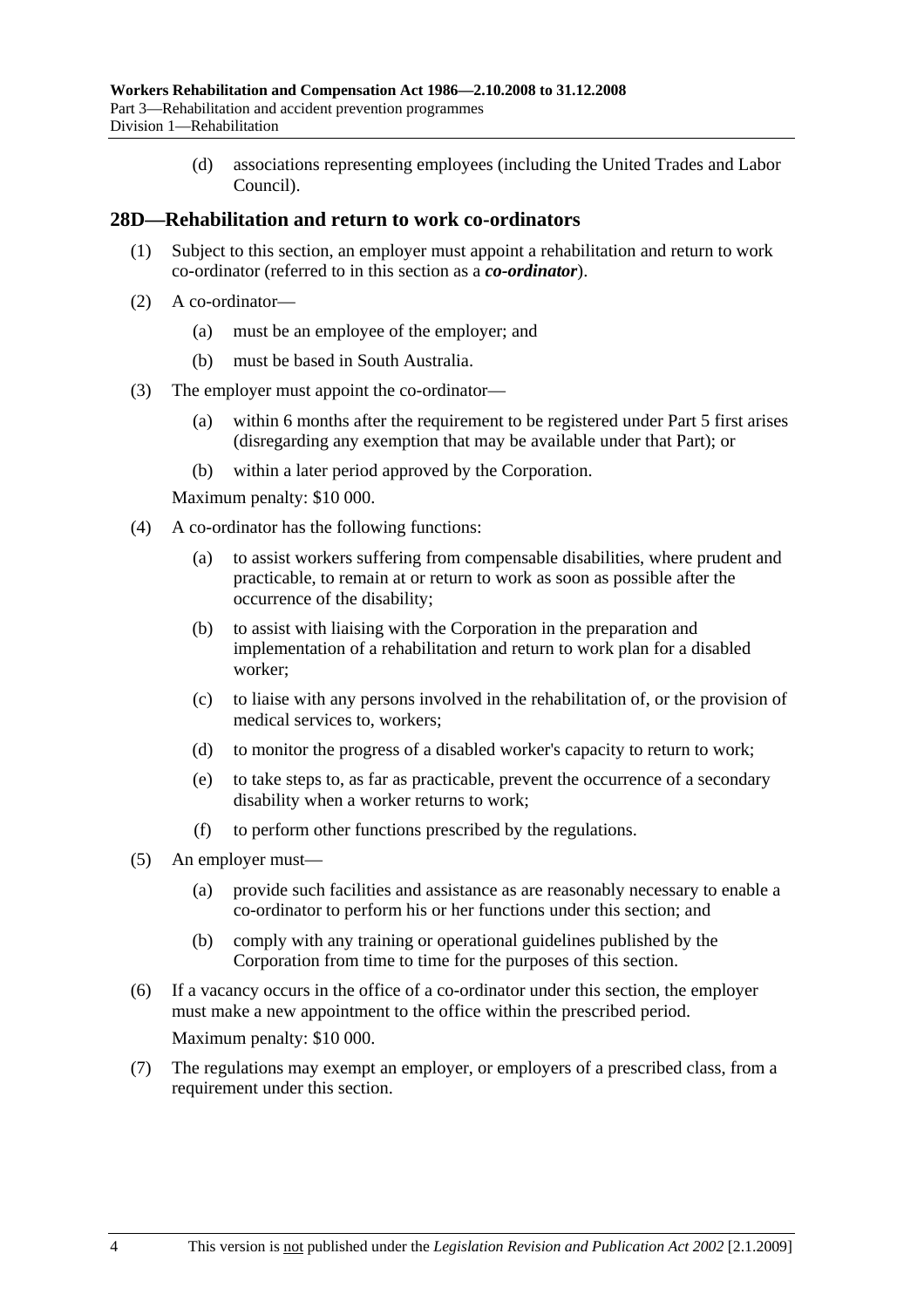# **Division 2—Disability prevention programmes**

## **29—Prevention programmes**

The Corporation may assist employers to establish or maintain programmes that are designed to prevent or reduce the incidence of compensable disabilities.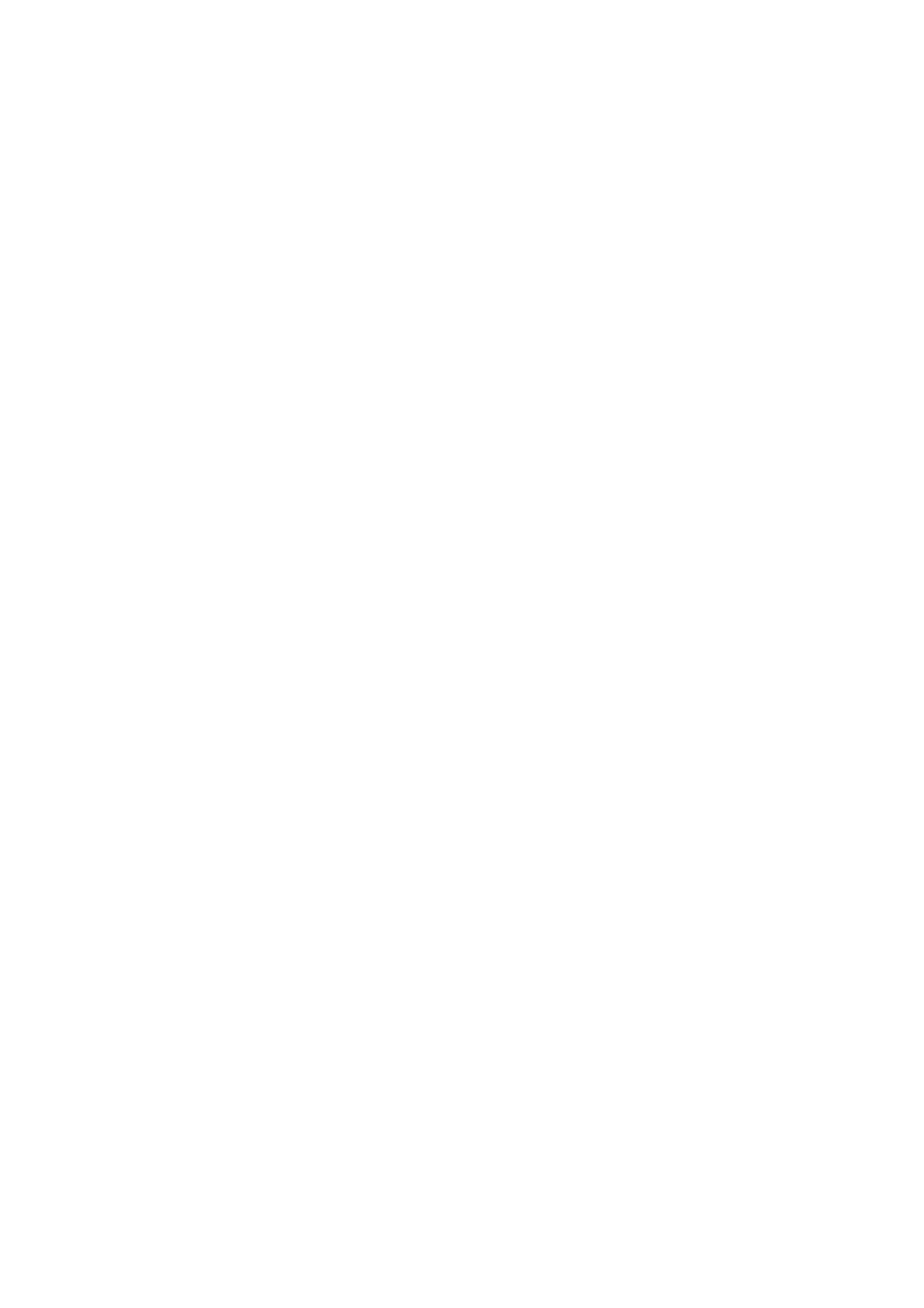# **Part 4—Compensation**

# **Division 1—Conditions under which disability is compensable**

## **30—Compensability of disabilities**

- (1) Subject to this Act, a disability is compensable if it arises from employment.
- (2) Subject to this section, a disability arises from employment if—
	- (a) in the case of a disability that is not a secondary disability or a disease—it arises out of or in the course of employment; or
	- (b) in the case of a disability that is a secondary disability or a disease—
		- (i) the disability arises out of employment; or
		- (ii) the disability arises in the course of employment and the employment contributed to the disability.
- (3) A worker's employment includes—
	- (a) attendance at the worker's place of employment on a working day but before the day's work begins in order to prepare, or be ready, for work; and
	- (b) attendance at the worker's place of employment during an authorised break from work; and
	- (c) attendance at the worker's place of employment but after work ends for the day while the worker is preparing to leave, or in the process of leaving, the place; and
	- (d) attendance at an educational institution under the terms of an apprenticeship or other legal obligation, or at the employer's request or with the employer's approval; and
	- (e) attendance at a place to receive a medical service, to obtain a medical report or certificate (or to be examined for the purpose), to participate in a rehabilitation program or for the purposes of a rehabilitation and return to work plan, or to apply for, or receive, compensation for a compensable disability.
- (4) However, a disability does not arise from employment if it arises out of, or in the course of, the worker's involvement in a social or sporting activity, except where the activity forms part of the worker's employment or is undertaken at the direction or request of the employer.
- (5) A disability that arises out of, or in the course of, a journey arises from employment only if—
	- (a) the journey is undertaken in the course of carrying out duties of employment; or
	- (b) the journey is between—
		- (i) the worker's place of residence and place of employment; or
		- (ii) the worker's place of residence or place of employment and—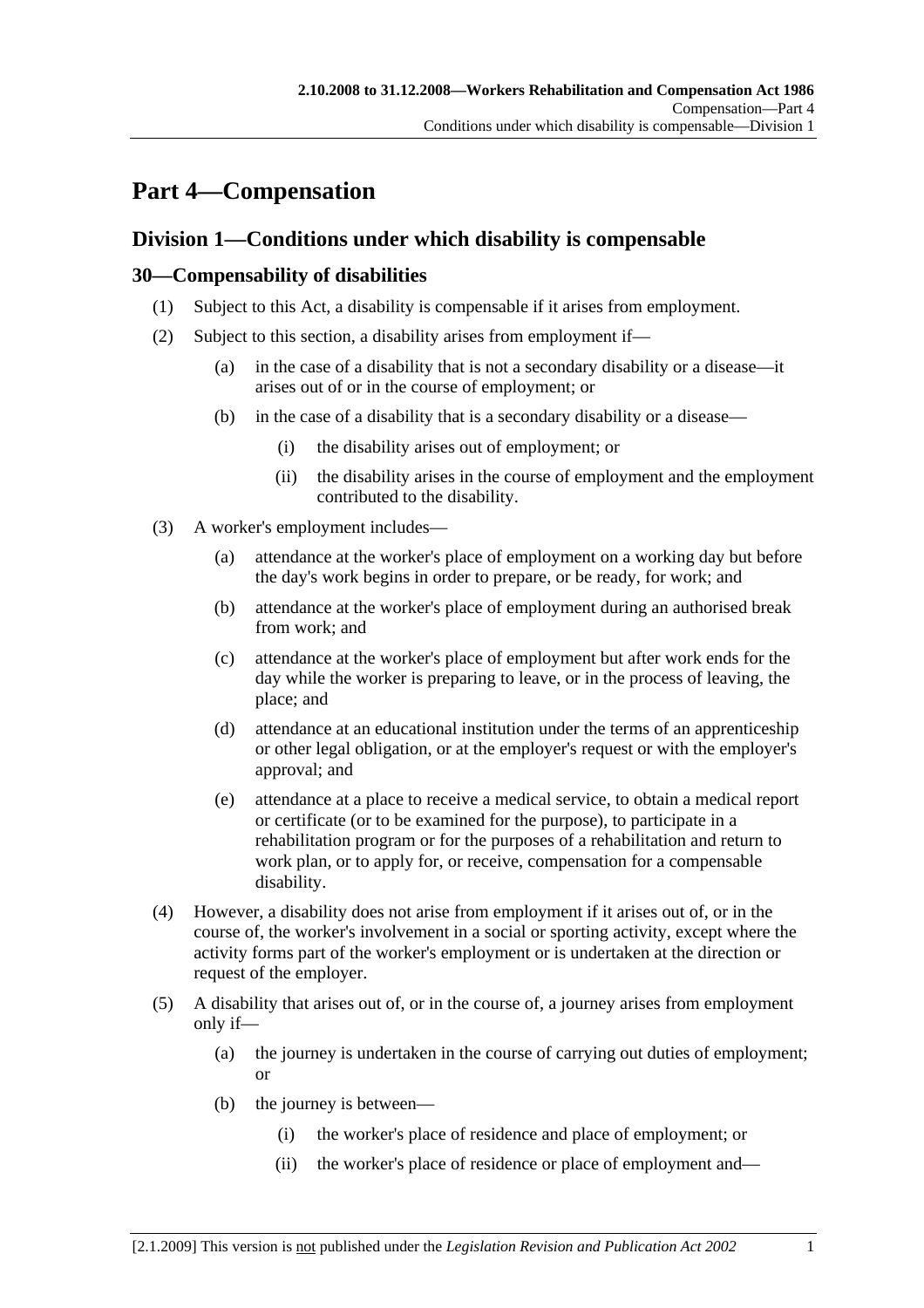- (A) an educational institution the worker attends under the terms of an apprenticeship or other legal obligation, or at the employer's request or with the employer's approval; or
- (B) a place the worker attends to receive a medical service, to obtain a medical report or certificate (or to be examined for that purpose), to participate in a rehabilitation program, or to apply for, or receive, compensation for a compensable disability,

and there is a real and substantial connection between the employment and the accident out of which the disability arises.

- (6) However, the fact that a worker has an accident in the course of a journey to or from work does not in itself establish a sufficient connection between the accident and the employment for the purposes of subsection (5)(b).
- (7) The journey between places mentioned in subsection (5)(b) must be a journey by a reasonably direct route but may include an interruption or deviation if it is not, in the circumstances of the case, substantial, and does not materially increase the risk of injury to the worker.

## **30A—Psychiatric disabilities**

A disability consisting of an illness or disorder of the mind is compensable if and only if—

- (a) the employment was a substantial cause of the disability; and
- (b) the disability did not arise wholly or predominantly from—
	- (i) reasonable action taken in a reasonable manner by the employer to transfer, demote, discipline, counsel, retrench or dismiss the worker; or
	- (ii) a decision of the employer, based on reasonable grounds, not to award or provide a promotion, transfer, or benefit in connection with the worker's employment; or
	- (iii) reasonable administrative action taken in a reasonable manner by the employer in connection with the worker's employment; or
	- (iv) reasonable action taken in a reasonable manner under this Act affecting the worker.

## **30B—Effect of misconduct etc**

- (1) A worker who is acting in connection with, and for the purposes of, the employer's trade or business is presumed to be acting in the course of employment despite the fact that—
	- (a) the worker is acting in contravention of a statutory or other regulation applicable to the employment; or
	- (b) the worker is acting without, or in contravention of, instructions from the employer.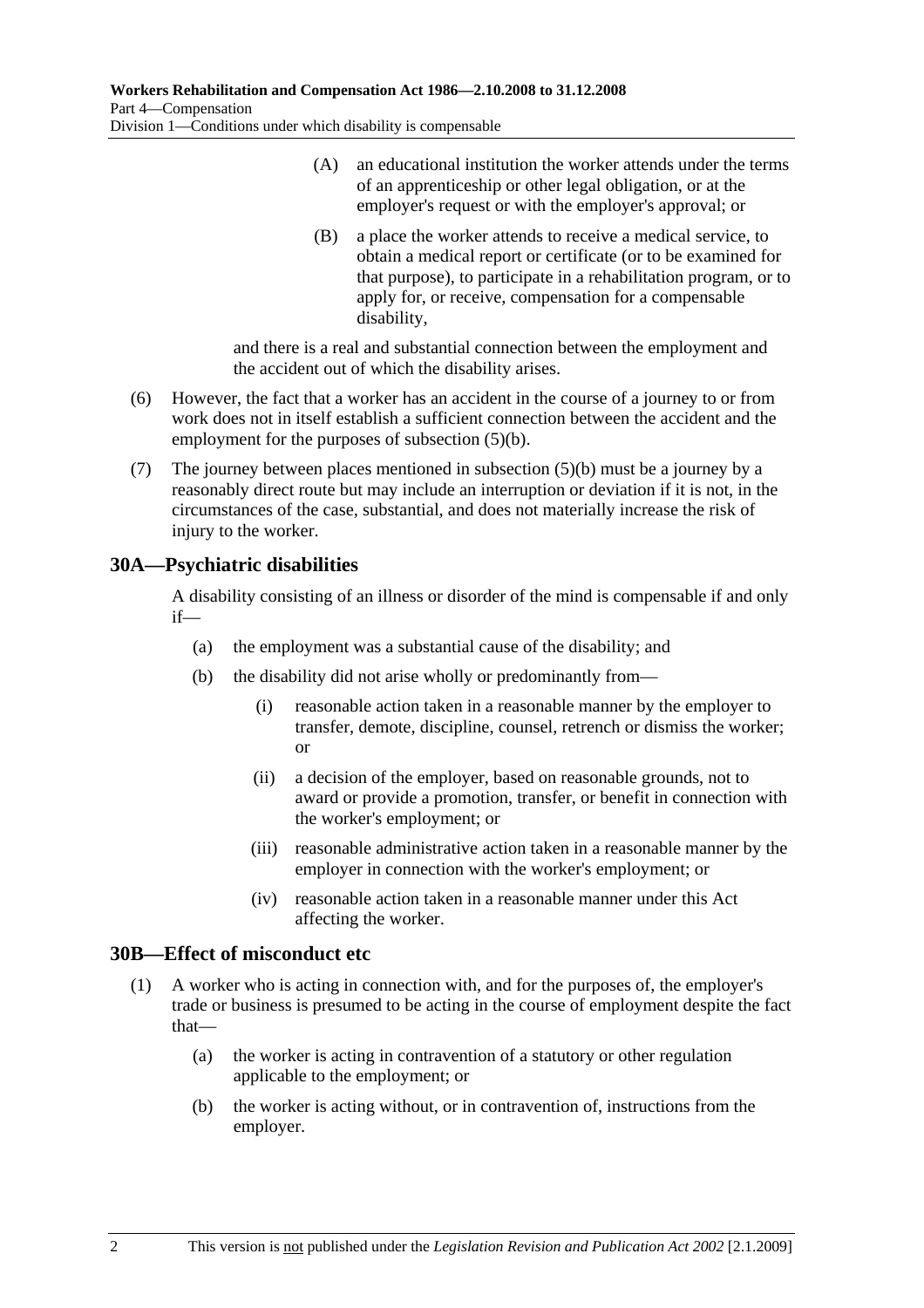- (2) However—
	- (a) a worker will not be presumed to be acting in the course of employment if the worker is guilty of misconduct or acts in contravention of instructions from the employer during the course of an attendance under section 30(3); and
	- (b) a disability is not compensable if it is established on the balance of probabilities that the disability is wholly or predominantly attributable to—
		- (i) serious and wilful misconduct on the part of the worker; or
		- (ii) the influence of alcohol or a drug voluntarily consumed by the worker (other than a drug lawfully obtained and consumed in a reasonable quantity by the worker).
- (3) Subsection (2)(a) does not apply in a case of death or permanent total incapacity for work and subsection (2)(b) does not apply in a case of death or serious and permanent disability.

### **31—Evidentiary provision**

- (1) A disability is not compensable unless it is established on the balance of probabilities that it arises from employment.
- (2) However, if a worker suffers a disability of a kind referred to in the first column of Schedule 2 and has been employed in work of a type referred to in the second column of Schedule 2 opposite the disability, the worker's disability is presumed, in the absence of proof to the contrary, to have arisen from that employment.
- (3) A regulation made on the recommendation, or with the approval, of the Corporation or the Advisory Committee may extend the operation of subsection (2) to disabilities and types of work prescribed in the regulation.
- (4) Where a worker retires or is retired from employment on account of age or ill-health and the worker makes a claim for noise induced hearing loss after the expiration of two years from the date of the retirement, subsection (2) does not apply in relation to that claim.
- (5) Where—
	- (a) a worker's disability consists of the aggravation, acceleration, exacerbation, deterioration or recurrence of a pre-existing coronary heart disease; and
	- (b) the disability arises in the course of employment,

it will be presumed, in the absence of proof to the contrary, that the employment contributed to the disability.

## **Division 2—Compensation for medical expenses etc**

### **32—Compensation for medical expenses**

- (1) Subject to this section, a worker is entitled to be compensated for costs of a kind described in subsection (2) reasonably incurred by the worker in consequences of having suffered a compensable disability—
	- (a) in accordance with a scale published by the Minister under this section; or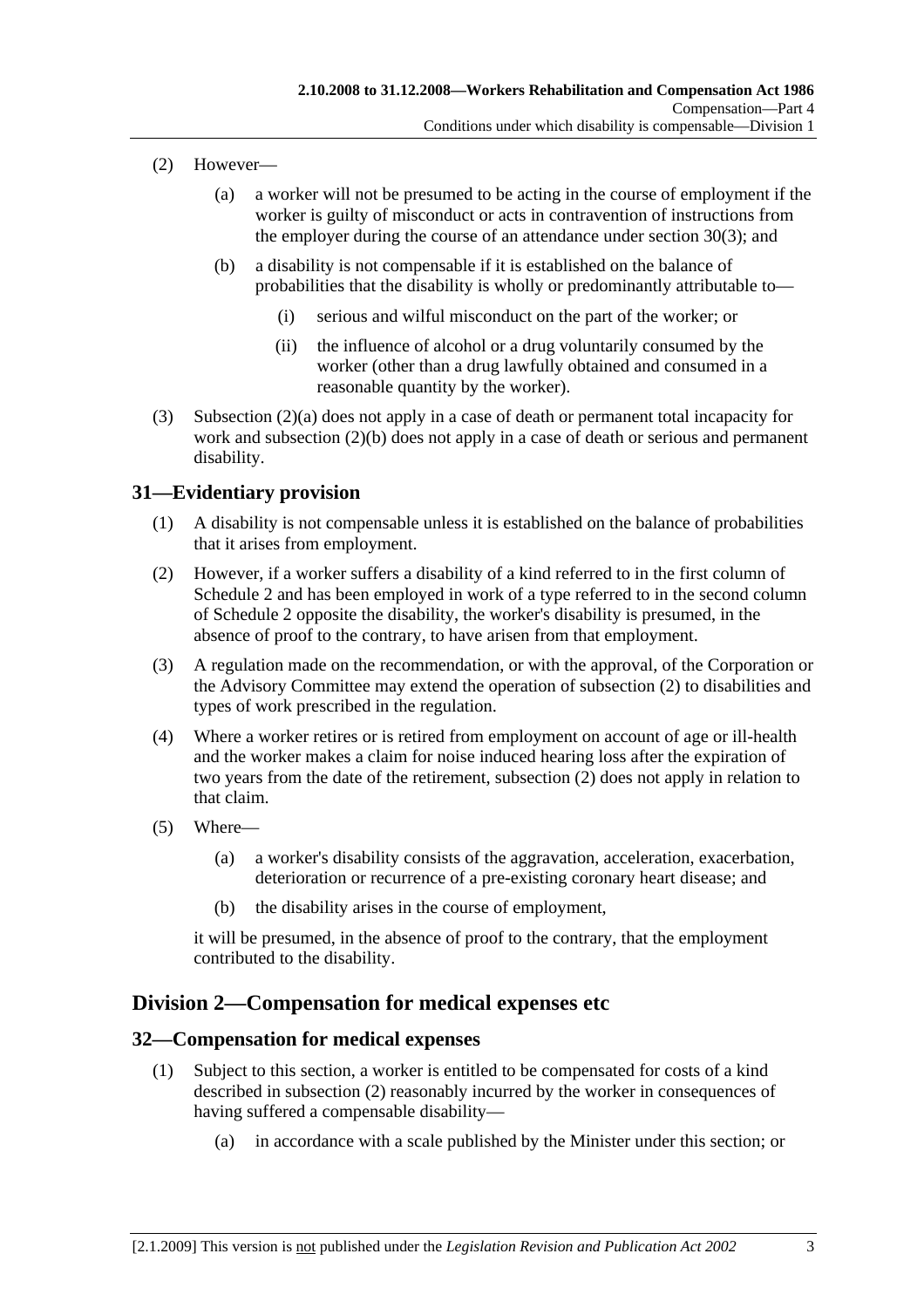- (b) if the relevant service is not covered by a scale under this section—to the extent of a reasonable amount for the provision of the service.
- (2) The costs referred to in subsection (1) are as follows:
	- (a) the cost of medical services;
	- (b) the cost of hospitalisation and all associated medical, surgical and nursing services;
	- (c) the cost of approved rehabilitation;
	- (d) the cost of travelling, or being transported, to and from any place for the purpose of receiving medical services, hospitalisation or approved rehabilitation (but not where the worker travels in a private vehicle);
	- (e) where it is necessary for the worker to be accommodated away from home for the purpose of receiving medical services or approved rehabilitation—the cost of such accommodation (but not exceeding limits prescribed by regulation);
	- (f) the cost of attendance by a registered or enrolled nurse, or by some other person approved by the Corporation or of a class approved by the Corporation, where the disability is such that the worker must have nursing or personal attendance;
	- (g) the cost of the provision, maintenance, replacement or repair of therapeutic appliances;
	- (h) the cost of medicines and other material purchased on the prescription or recommendation of a medical expert;
	- (i) any other costs (or classes of costs) authorised by the Corporation.
- (3) Compensation in respect of costs to which this section applies may be paid—
	- (a) to the worker; or
	- (b) directly to the person to whom the worker is liable for those costs.
- (4) Where a worker has been charged more than the amount that the worker is entitled to claim for the provision of a service in respect of which compensation is payable under this section, the Corporation may reduce the charge by the amount of the excess.
- (4a) A decision of the Corporation under subsection (4) is not reviewable.
- (5) Where—
	- (a) services of a kind to which this section applies were provided to a worker in relation to a compensable disability; and
	- (b) the Corporation considers that the services were, in the circumstances of the case, inappropriate or unnecessary,

the Corporation may disallow charges for the services.

- (6) Where the Corporation disallows or reduces a charge under this section—
	- (a) it must give to the provider of the service a notice setting out—
		- (i) the basis of the Corporation's decision to disallow or reduce the charge; and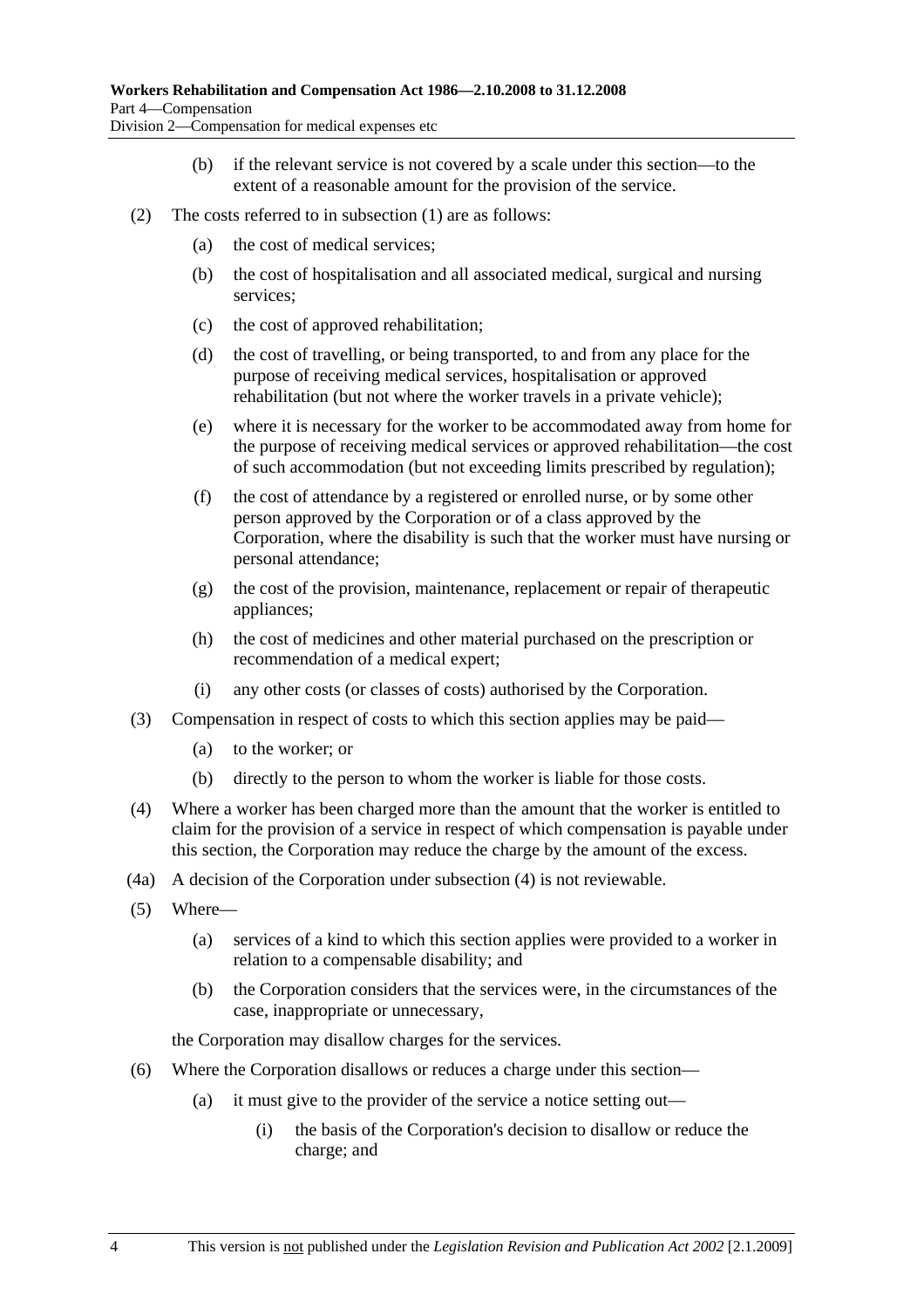- (ii) where the charge has been disallowed under subsection (5) the provider's right to have the decision reviewed under this Act; and
- (b) the worker is not liable to the provider for the disallowed charge, or for more than the reduced charge, (as the case requires) and, if the worker has in fact paid an amount for which he or she is not liable, the Corporation will reimburse the worker for that amount and may recover it from the provider as a debt.
- (7) Where a worker travels in a private vehicle to or from any place for the purpose of receiving medical services, hospitalisation or approved rehabilitation, and the travel is reasonably necessary in the circumstances of the case, the worker is entitled to a travel allowance at rates fixed by a scale published by the Minister under this section.
- (8) A reference in this section to approved rehabilitation is a reference to rehabilitation programmes or services provided by a person who has an agreement with the Corporation for the provision of those programmes or services.
- (9) If a treatment protocol for a disability of a particular kind has been published by the Minister under this section, costs of medical services for treatment of a disability of the relevant kind (and related hospitalisation and nursing services) are only compensable where—
	- (a) the services are provided in accordance with the protocol; or
	- (b) the provider of the services establishes, to the Corporation's satisfaction, that services outside the terms of the protocol are justified in the circumstances of the particular case.
- (10) The amount of compensation for a service covered by a scale of charges published by the Minister under this section must be in accordance with the scale.
- (11) The Minister may, by notice in the Gazette, on the recommendation of the Corporation, publish—
	- (a) scales of charges for the purposes of this section (ensuring as far as practicable that the scales comprehensively cover the various kinds of services to which this section applies);
	- (b) treatment protocols for treatment of disabilities of particular kinds.
- (12) Subject to subsection (12a), a scale of charges published under this section must be based on the average charge to private patients for the relevant service (but the amount fixed for the service must not exceed the amount recommended by the relevant professional association).
- (12a) A scale of charges for services provided by a public hospital may be based on government charges for the relevant service.
- (13) Before the Corporation makes a recommendation to the Minister about the publishing of a scale of charges, or a treatment protocol, the Corporation must consult with—
	- (a) professional associations representing the providers of medical services of the relevant kind; and
	- (b) the Self-Insurers Association of South Australia Incorporated and associations representing self-managed employers; and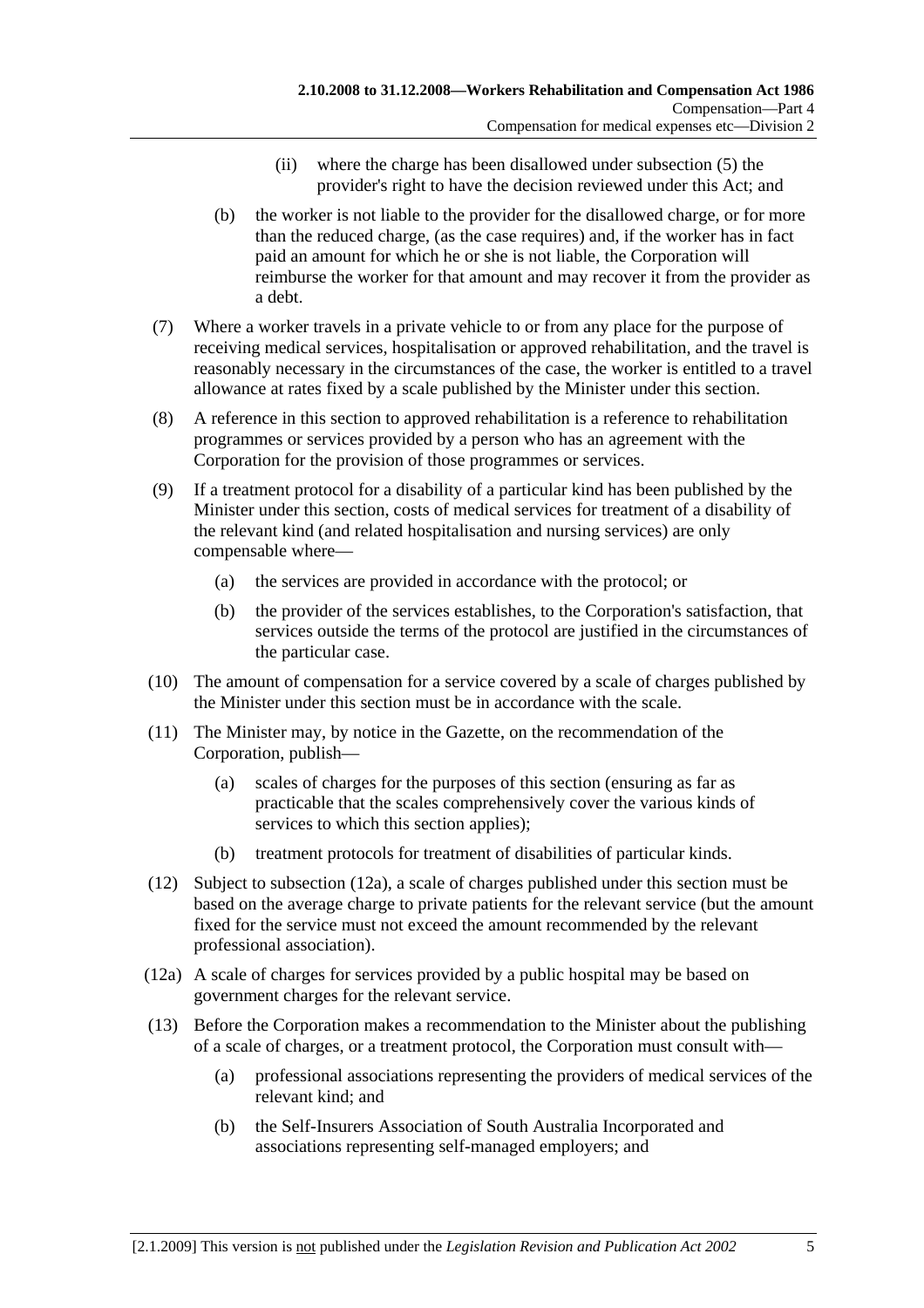- (c) associations representing employers (including the South Australian Employers Chamber of Commerce and Industry); and
- (d) associations representing employees (including the United Trades and Labor Council).
- (14) A person who provides a service for a disabled worker, knowing the worker to be entitled to compensation for the service under this section, must not charge for the service an amount exceeding the amount allowed under a scale of charges published under this section.

Maximum penalty: \$1 000.

### **33—Transportation for initial treatment**

- (1) Where—
	- (a) a worker is injured at the worker's place of employment during the course of employment; and
	- (b) the injury is such as to require immediate medical treatment,

the employer shall, at the employer's own expense, provide the worker with immediate transportation to a hospital or medical expert for initial treatment.

- (2) If an employer fails to provide transportation in accordance with subsection (1), the cost may be recovered by the Corporation from the employer as a debt due to the Corporation.
- (3) An amount recovered by the Corporation under subsection (2) shall, if the worker incurred costs in consequence of the employer's failure to provide transportation, be paid to the worker.
- (4) If the cost of transportation provided by an employer (other than a self-insured employer) to a worker in accordance with subsection (1) exceeds an amount prescribed by the regulations, the employer is, on application to the Corporation in a manner and form approved by the Corporation, entitled to recover the excess from the Corporation.
- (5) An amount prescribed by regulation under subsection (4) may, if the regulations so provide, be indexed so as to provide annual adjustments according to changes in the Consumer Price Index.

# **Division 3—Compensation for property damage**

## **34—Compensation for property damage**

- (1) Where a worker suffers a compensable disability and, in consequence of the trauma out of which the disability arose, damage occurs to any therapeutic appliances, clothes, personal effects or tools of trade of the worker, the worker is, subject to limitations prescribed by regulation, entitled to be compensated for the full amount of the damage.
- (2) An entitlement under subsection (1) does not extend to compensation for damage to a motor vehicle.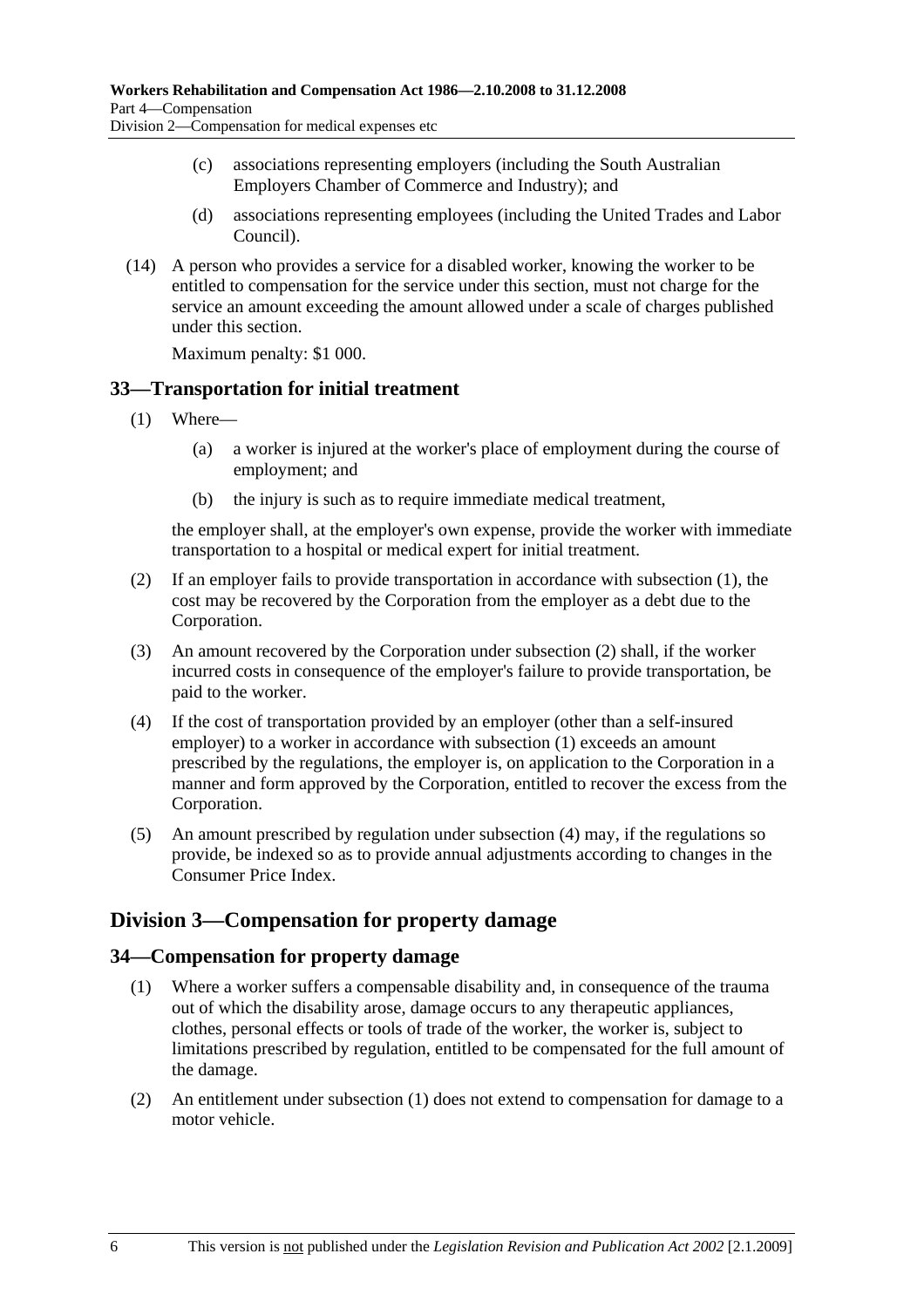(3) An amount prescribed by regulation under subsection (1) may, if the regulations so provide, be indexed so as to provide annual adjustments according to changes in the Consumer Price Index.

# **Division 4—Compensation by way of income maintenance**

## **35—Preliminary**

- (1) Subject to this Act, where a worker suffers a compensable disability that results in incapacity for work, the worker is entitled to weekly payments in respect of that disability in accordance with this Division.
- (2) Weekly payments are not payable under this Division in respect of a period of incapacity for work falling after the date on which the worker reaches retirement age.
- (3) However, if a worker who is within 2 years of retirement age or above retirement age becomes incapacitated for work while still in employment, weekly payments are payable for a period of incapacity falling within 2 years after the commencement of the incapacity.
- (4) A worker is not entitled under this Division to receive, in respect of 2 or more disabilities, weekly payments in excess of the worker's notional weekly earnings.
- (5) If a liability to make weekly payments is redeemed, the worker is taken, for the purposes of this Division, to be receiving the weekly payments that would have been payable if there had been no redemption.
- (6) Subject to subsection (7) (and any other relevant provision of this Act) a reference in this Division to a worker making *every reasonable effort to return to work in suitable employment* includes any reasonable period during which—
	- (a) the worker is waiting for a response to a request for suitable employment made by the worker and received by the employer; and
	- (b) if the employer's response is that suitable employment may or will be provided at some time, the worker is waiting for suitable employment to commence; and
	- (c) if the employer's response is that suitable employment cannot be provided at some time, the worker is waiting for a response to requests for suitable employment from other employers; and
	- (d) the worker is waiting for the commencement of a rehabilitation and return to work plan, after approval has been given.
- (7) A worker must not be treated as making *every reasonable effort to return to work in suitable employment* for the purposes of this Division if the worker—
	- (a) has refused to have an assessment made of the worker's employment prospects; or
	- (b) has refused or failed to take all reasonably necessary steps to obtain suitable employment; or
	- (c) has refused or failed to accept an offer of suitable employment from any person; or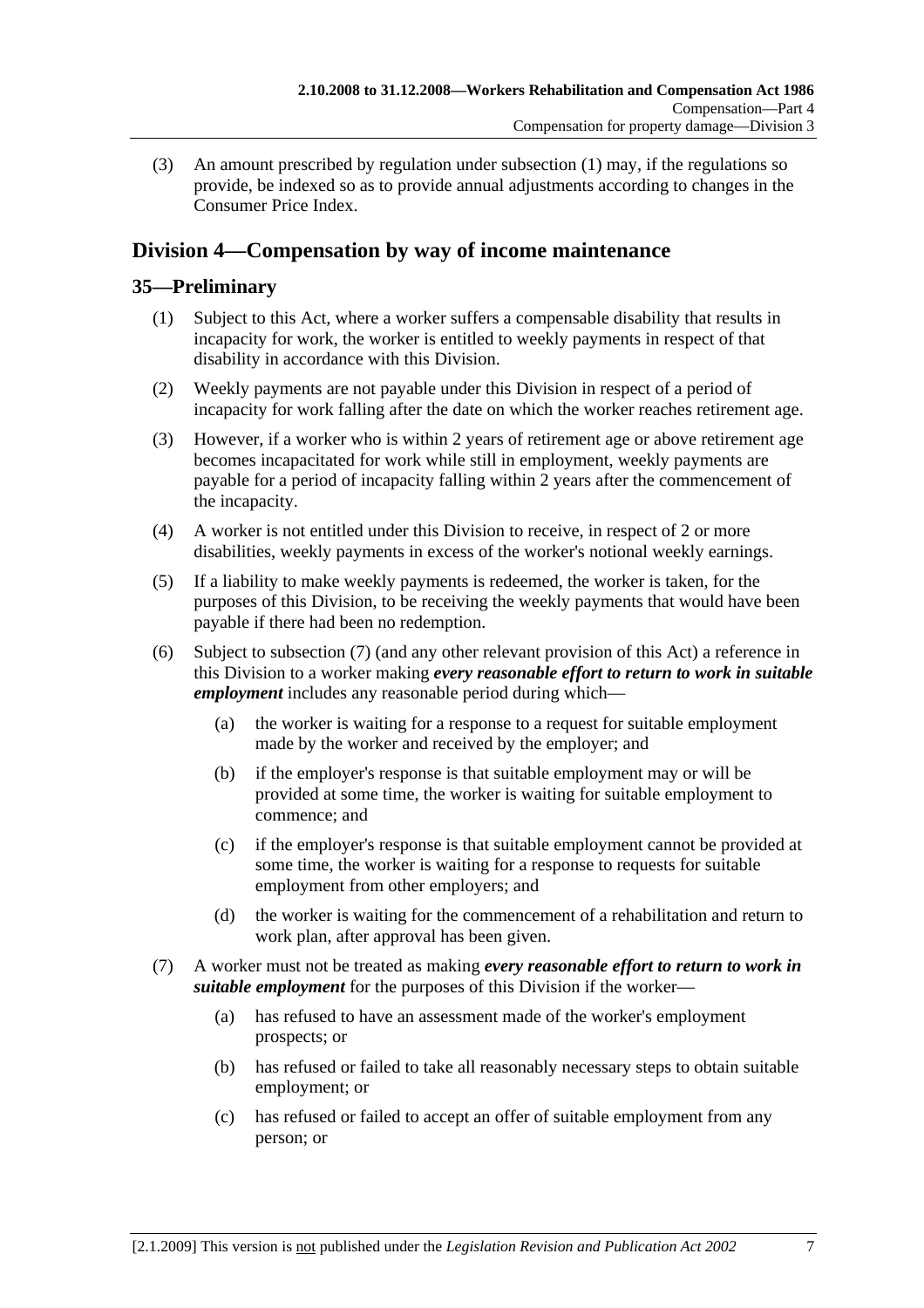- (d) has refused or failed to participate in a rehabilitation program or a rehabilitation and return to work plan.
- (8) In this Division—
	- (a) *first entitlement period* means an aggregate period not exceeding 13 weeks (whether consecutive or not) in respect of which a worker has an incapacity for work and is entitled to the payment of compensation under this Act on the account of that incapacity;
	- (b) *second entitlement period* means an aggregate period not exceeding 13 weeks (whether consecutive or not) commencing after the end of the first entitlement period, in respect of which a worker has an incapacity for work and is entitled to the payment of compensation under this Act on account of that incapacity;
	- (c) *third entitlement period* means an aggregate period not exceeding 104 weeks (whether consecutive or not), commencing after the end of the second entitlement period, in respect of which a worker has an incapacity for work and is entitled to the payment of compensation under this Act on the account of that incapacity;
	- (d) *retirement age* means—
		- (i) if there is a normal retirement age for workers in employment of the kind from which the worker's disability arose—that age of retirement; or
		- (ii) the age of 65 years,

whichever is the lesser;

 (e) a reference to weekly earnings, or current weekly earnings, is a reference to weekly earnings exclusive of prescribed allowances.

### **35A—Weekly payments over designated periods**

- (1) Subject to this Act, a worker is, in respect of a particular compensable disability, entitled to weekly payments while incapacitated for work during the first entitlement period as follows:
	- (a) for any period when the worker has no current work capacity—the worker is entitled to weekly payments equal to the worker's notional weekly earnings;
	- (b) for any period when the worker has a current work capacity—the worker is entitled to weekly payments equal to the difference between the worker's notional weekly earnings and the worker's designated weekly earnings.
- (2) Subject to this Act, a worker is, in respect of a particular compensable disability, entitled to weekly payments while incapacitated for work during the second entitlement period as follows:
	- (a) for any period when the worker has no current work capacity—the worker is entitled to weekly payments equal to 90% of the worker's notional weekly earnings;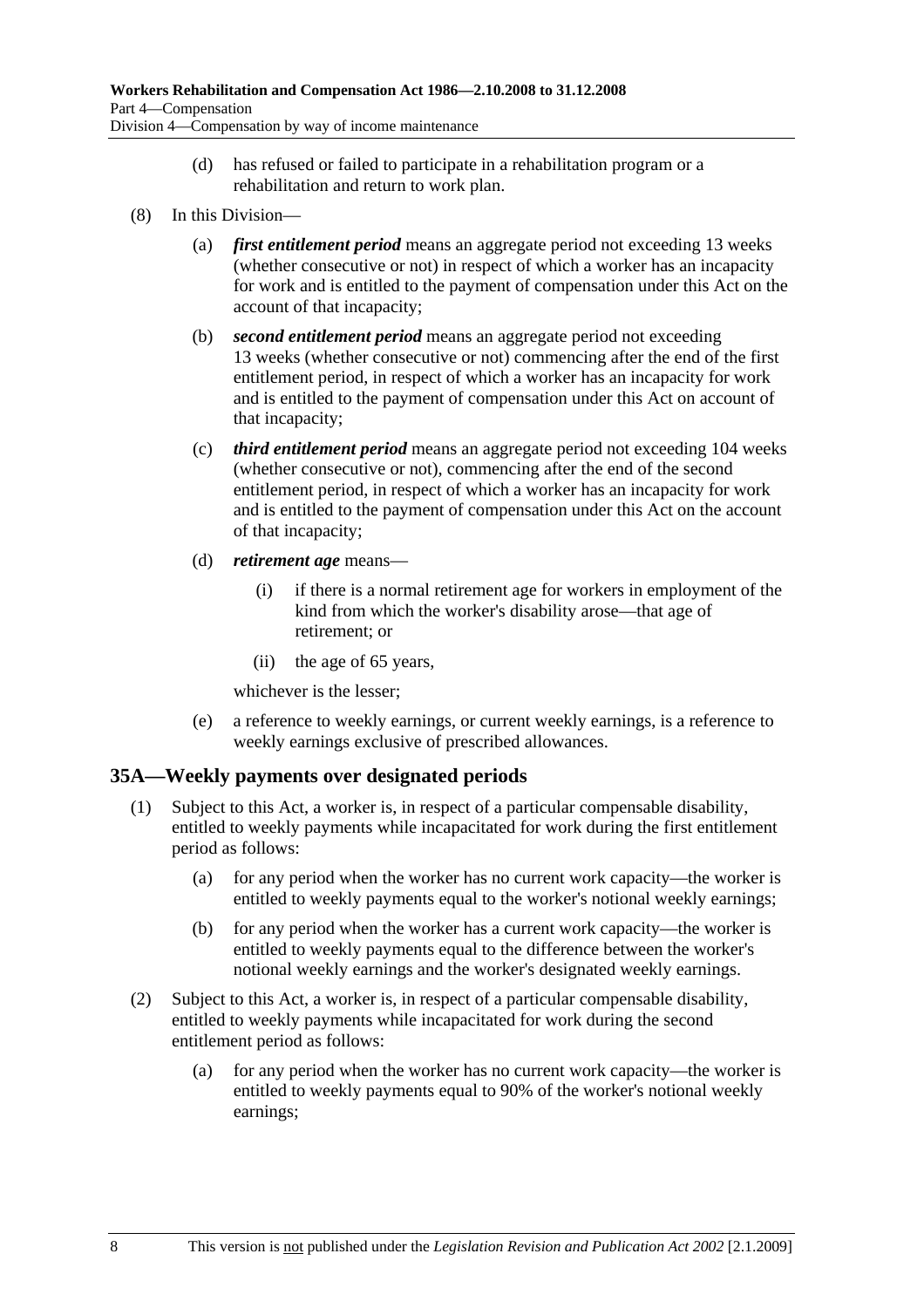- (b) for any period when the worker has a current work capacity—the worker is entitled to weekly payments equal to 90% of the difference between the worker's notional weekly earnings and the worker's designated weekly earnings.
- (3) Subject to this Act, a worker is, in respect of a particular compensable disability, entitled to weekly payments while incapacitated for work during the third entitlement period as follows:
	- (a) for any period when the worker has no current work capacity—the worker is entitled to weekly payments equal to 80% of the worker's notional weekly earnings;
	- (b) for any period when the worker has a current work capacity—the worker is entitled to weekly payments equal to 80% of the difference between the worker's notional weekly earnings and the worker's designated weekly earnings.
- (4) For the purposes of this section, but subject to subsection (5), the *designated weekly earnings* of a worker will be taken to be—
	- (a) the current weekly earnings of the worker in employment or self-employment; or
	- (b) the weekly earnings that the Corporation determines that the worker could earn from time to time (including, but not limited to, the amount of any current weekly earnings) in employment, whether in the worker's employment previous to the relevant disability or in suitable employment, that the Corporation determines the worker is capable of performing despite the disability,

whichever is the greater, but not to include a prescribed benefit under subsection (6).

- (5) Subsection (4)(b) will not apply to a worker who has a current work capacity during any period or periods during which the worker is incapacitated for work and in which either of the following circumstances apply:
	- (a) the employer has failed to provide the worker with suitable employment and the worker is making every reasonable effort to return to work in suitable employment;
	- (b) the worker is participating in a rehabilitation and return to work plan which reasonably prevents the worker from returning to employment.
- (6) The following are *prescribed benefits* for the purposes of subsection (4):
	- (a) any amount paid to the worker by the Corporation or a self-insured employer in respect of an employment program provided or arranged by the Corporation or self-insured employer for the purposes of this Act;
	- (b) any of the following received by the worker from an employer:
		- (i) any payment, allowance or benefit related to annual or other leave;
		- (ii) any payment, allowance or benefit paid or conferred by the employer on the worker's retirement;
		- (iii) any payment, allowance or benefit paid or conferred under a superannuation or pension scheme;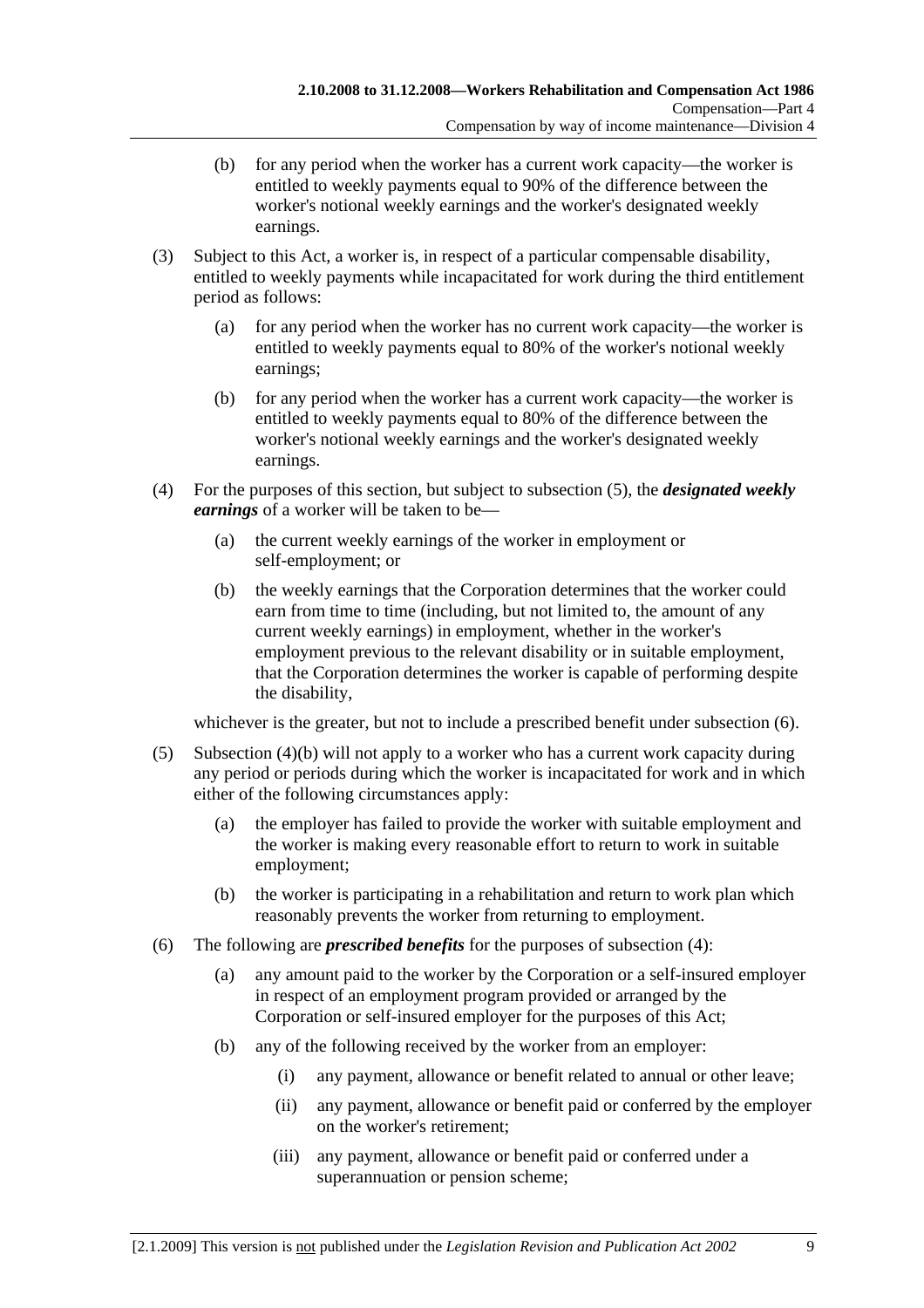- (iv) any payment, allowance or benefit paid or conferred on the retrenchment, or in relation to the redundancy, of the worker;
- (c) any other payment, allowance or benefit of a prescribed kind.

#### **35B—Weekly payments after expiry of designated periods—no work capacity**

- (1) Subject to section 35C (and to the other provisions of this Act), a worker's entitlement to weekly payments under this Division ceases at the end of the third entitlement period under section 35A (unless brought to an end before this time) unless the worker is assessed by the Corporation as—
	- (a) having no current work capacity; and
	- (b) likely to continue indefinitely to have no current work capacity.
- (2) If a worker qualifies under an assessment under subsection (1), the worker is entitled to weekly payments while incapacitated for work in respect of a particular disability equal to 80% of the worker's notional weekly earnings as though the third entitlement period were continuing.
- (3) A review of the assessment of a worker under this section may be conducted by the Corporation at any time and must be conducted as often as may be reasonably necessary, being at least once in every 2 years.
- (4) In connection with the operation of subsection (1), a worker who, immediately before the end of a third entitlement period, is in receipt of weekly payments under paragraph (a) of section 35A(3) is entitled to continue to receive weekly payments at the rate prescribed by that paragraph unless or until the Corporation has assessed whether the worker falls within the category of a worker who may be considered as—
	- (a) having no current work capacity; and
	- (b) likely to continue indefinitely to have no current work capacity.
- (5) An assessment under subsection (4) may be made before or after the end of the third entitlement period.
- (6) Despite section 35A, the Corporation must not discontinue weekly payments to a worker who is subject to the operation of subsection (4) until it has given the worker at least 13 weeks notice in writing of the proposed discontinuance (and the requirements of section 36 will not apply with respect to this notice).
- (7) A notice under subsection (6) must not be given unless or until the assessment envisaged by subsection (4) has been undertaken.
- (8) Subsections (4), (5), (6) and (7) do not apply if the Corporation discontinues the worker's weekly payments under section 36 or suspends such payments under another provision of this Act.
- (9) The Corporation may, on the basis of a review under subsection (3), discontinue weekly payments under this section if satisfied that the worker has a current work capacity.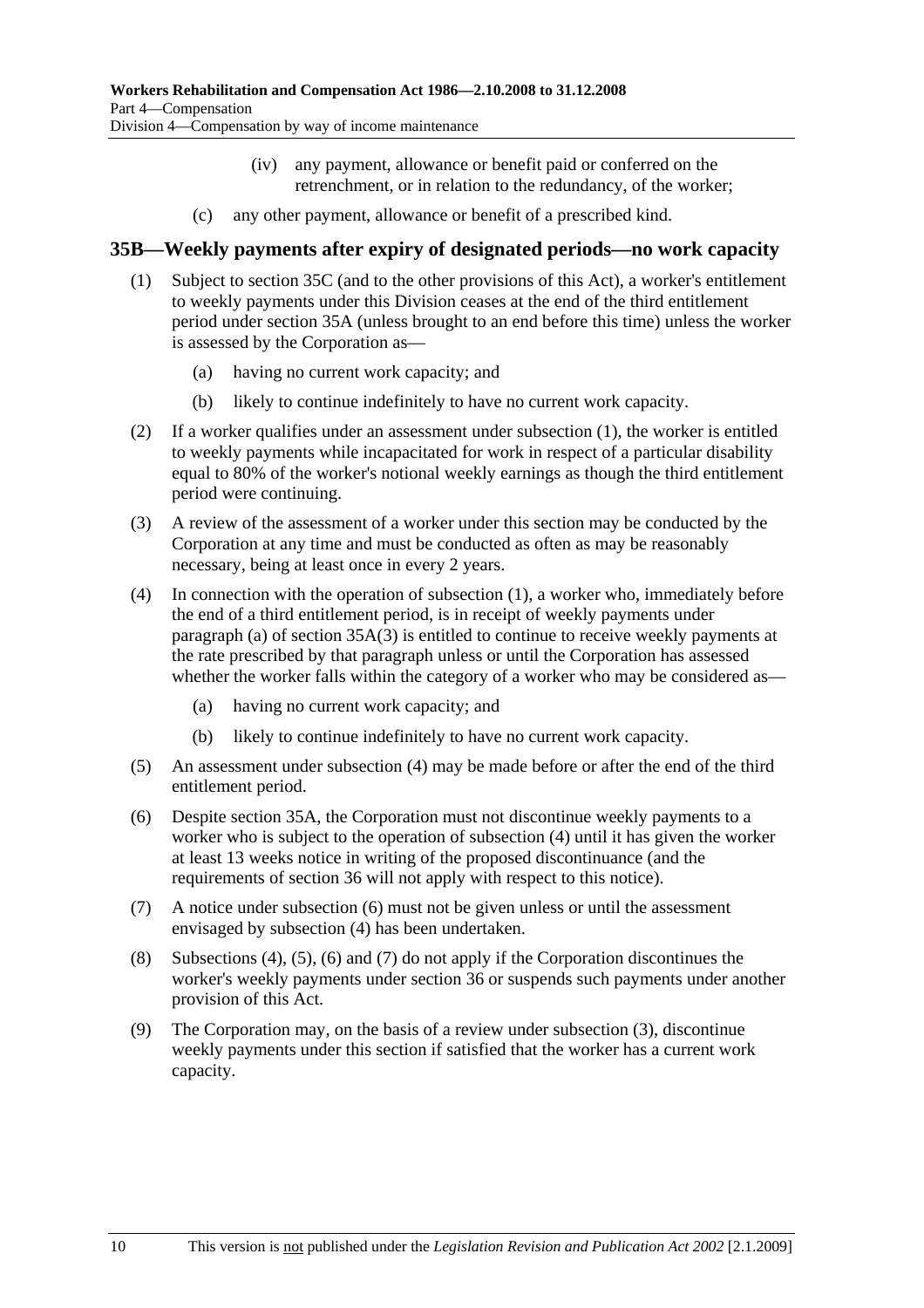## **35C—Weekly payments after expiry of designated periods—current work capacity**

- (1) Subject to this Act, a worker who is, or has been, entitled to weekly payments under section 35A(3)(b) or 35B, may apply to the Corporation in accordance with this section for a determination that the worker's entitlement to weekly payments under this Division does not cease at the end of the third entitlement period under section 35A or at the expiry of an entitlement under section 35B (as the case may be).
- (2) The Corporation may determine that the worker's entitlement to weekly payments under this Division does not cease as contemplated by subsection (1) if the Corporation is satisfied that the worker is in employment and that because of the compensable disability, the worker is, and is likely to continue indefinitely to be, incapable of undertaking further or additional employment or work which would increase the worker's current weekly earnings.
- (3) The Corporation—
	- (a) must within 90 days of receiving an application under subsection (1), make or refuse to make a determination under subsection (2) and advise the worker in writing of its decision (unless the Corporation requires an extension of time because of the operation of paragraph (b)); and
	- (b) must not refuse to make a determination under subsection (2) on the ground that the Corporation is not satisfied under the requirements of that subsection unless—
		- (i) the Corporation has referred the medical question whether, because of the disability, the worker is, and is likely to continue indefinitely to be, incapable of undertaking further or additional employment or work, and if not so incapable, what further or additional employment or work the worker is capable of undertaking, for the opinion of a Medical Panel under Part 6C; and
		- (ii) the opinion of the Medical Panel is that the worker is not so incapable and specifies what further or additional employment or work the worker is capable of undertaking.
- (4) If the Corporation makes a determination under subsection (2), subject to this Division, the worker is entitled to weekly payments equal to 80% of the difference between the worker's notional weekly earnings and the worker's current weekly earnings.
- (5) The entitlement to weekly payments under subsection (4) continues until—
	- (a) the Corporation ceases to be satisfied as to the matters specified in subsection (2); or
	- (b) the worker otherwise ceases to be entitled to weekly payments (including by virtue of the operation of section 36).

## **36—Discontinuance of weekly payments**

- (1) Subject to this Act, weekly payments to a worker who has suffered a compensable disability must not be discontinued unless—
	- (a) the worker consents to the discontinuance of weekly payments; or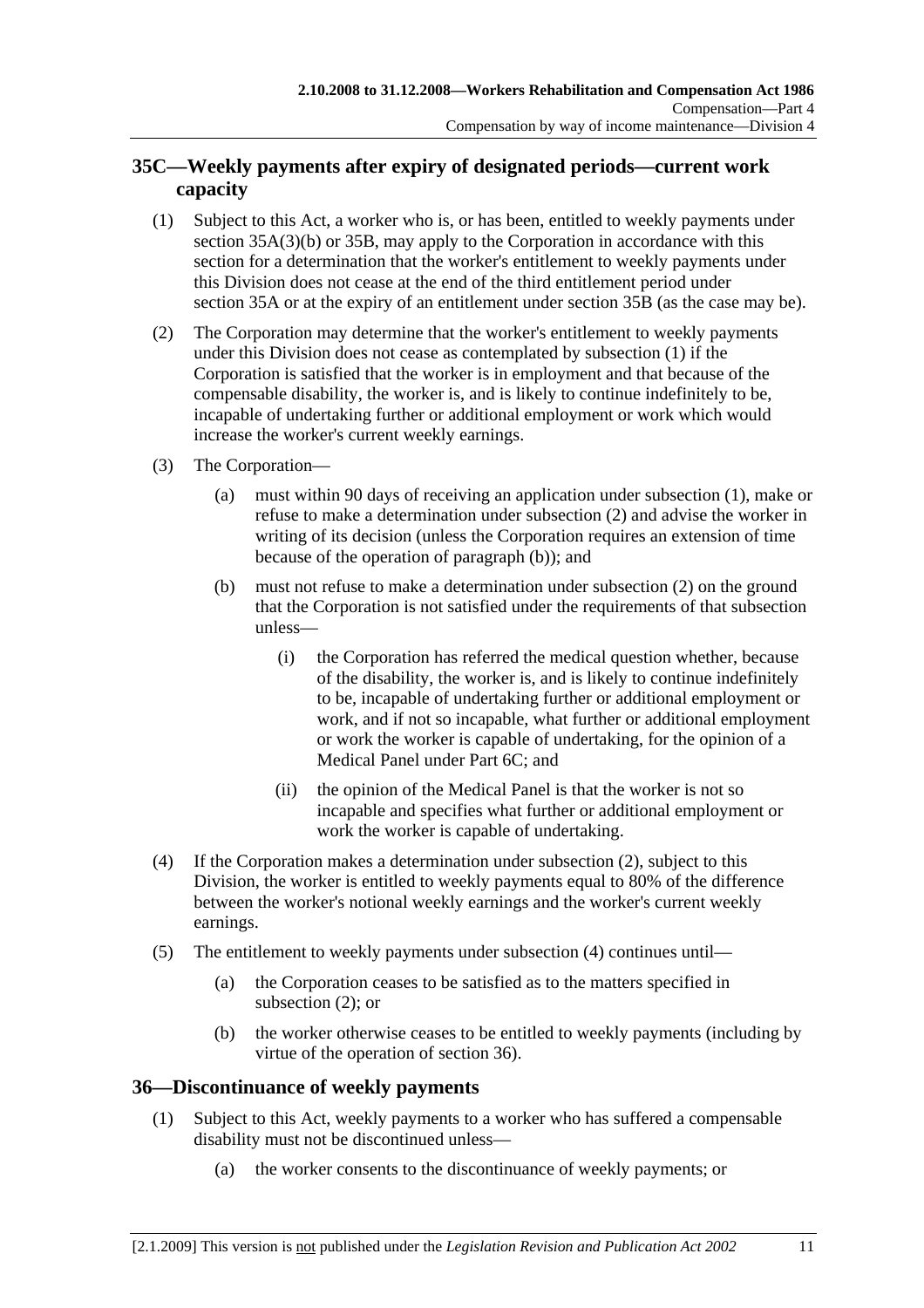- (b) the Corporation is satisfied, on the basis of a certificate of a recognised medical expert, that the worker has ceased to be incapacitated for work by the compensable disability; or
- (c) the worker has returned to work; or
- (d) the worker has obtained work as an employee, or as a self-employed contractor, that is providing remuneration equal to or above the worker's notional weekly earnings; or
- (e) the worker is dismissed from employment for serious and wilful misconduct; or
- (f) the worker breaches the obligation of mutuality; or
- $(g)$  the worker is, without the Corporation's consent—
	- (i) resident outside the State; or
	- (ii) absent from the State for more than two months in any continuous period of 12 months; or
- (h) the worker's entitlement to weekly payments ceases because of the passage of time; or
- (i) the worker's entitlement to weekly payments ceases because of the occurrence of some other event or the making of some other decision or determination that, under another provision of this Act, brings the entitlement to weekly payments to an end or the discontinuance of weekly payments is otherwise authorised or required under another provision of this Act.
- (1a) A worker breaches the *obligation of mutuality* if—
	- (a) the Corporation has, by written notice to the worker, required the worker to submit to an examination by a recognised medical expert nominated by the Corporation and the worker fails to comply with the requirement within the time allowed in the notice or obstructs the examination; or
	- (b) the Corporation has, by written notice to the worker, required the worker to submit to the Corporation a certificate from a recognised medical expert certifying that the compensable disability continues, and the worker fails to comply with the requirement within the time allowed in the notice; or
	- (c) the worker refuses or fails to submit to proper medical treatment for the worker's condition; or
	- (d) the worker refuses or fails to participate in a rehabilitation program under this Act or participates in a way that frustrates the objectives of the program; or
	- (e) the worker fails to comply with an obligation under a rehabilitation and return to work plan under this Act; or
	- (f) the worker refuses or fails—
		- (i) to undertake work that the worker has been offered and is capable of performing; or
		- (ii) to take reasonable steps to find or obtain suitable employment,

or having obtained suitable employment, unreasonably discontinues the employment; or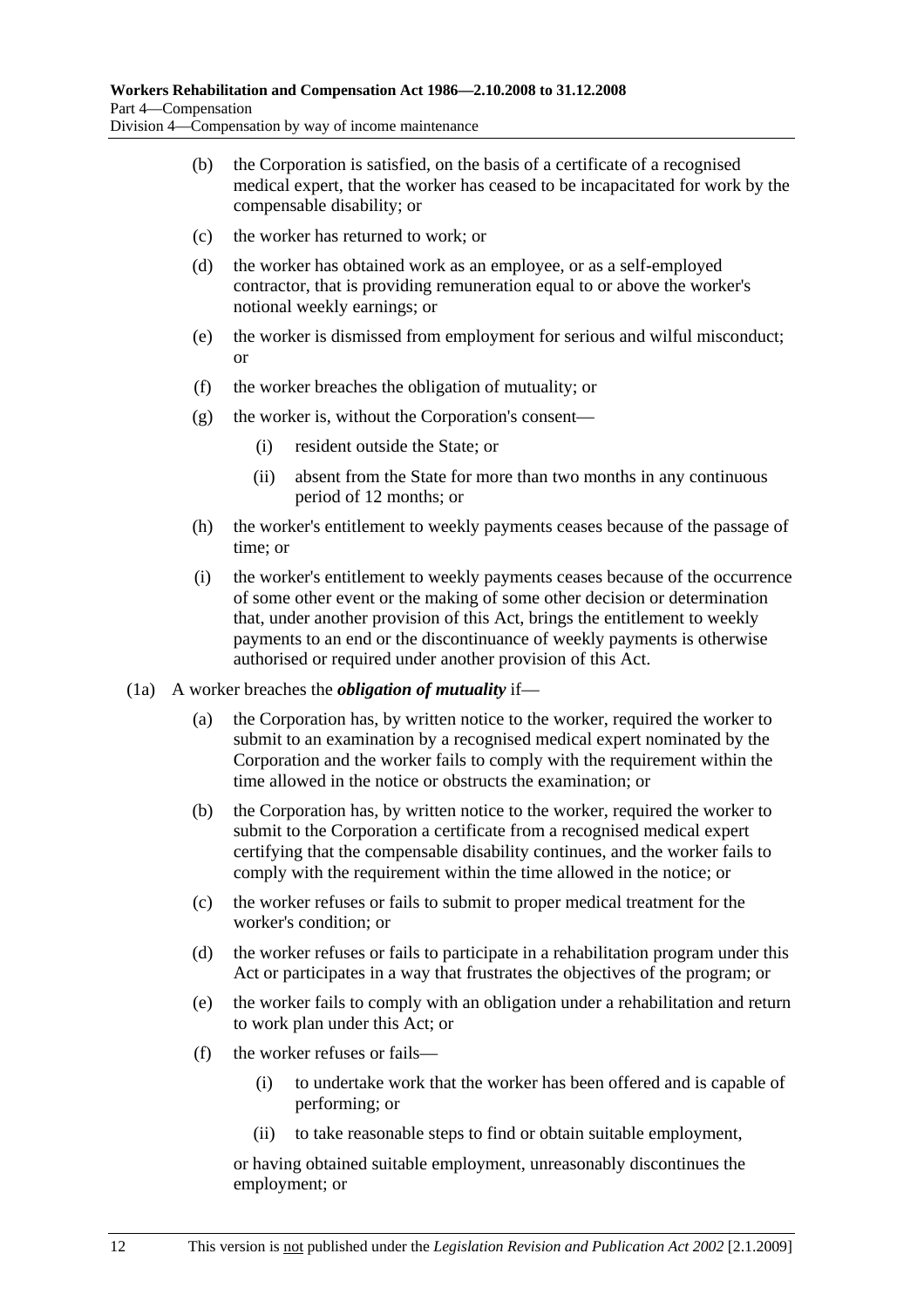- (fa) the worker refuses or fails to participate in assessments of the worker's capacity, rehabilitation progress or future employment prospects (including by failing to attend); or
- (g) the worker does anything else that is, apart from this subsection, recognised as a breach of the obligation of mutuality.
- (1b) However, a worker does not breach the obligation of mutuality—
	- (a) by reasonably refusing surgery or the administration of a drug; or
	- (b) where there is a difference of medical opinion about the appropriate treatment for the worker's condition, or the possibility of choice between a number of reasonable forms of treatment—by choosing one form of treatment in preference to another.
- (2) Subject to this Act, weekly payments to a worker who has suffered a compensable disability shall not be reduced unless—
	- (a) the worker consents to the reduction of weekly payments; or
	- (b) the Corporation is satisfied, on the basis of a certificate of a recognised medical expert, that there has been a reduction in the extent the worker is incapacitated for work by the compensable disability; or
	- (ba) the reduction is necessary to correct an arithmetical or clerical error; or
	- (bb) where the weekly payments include a component for overtime—the Corporation is satisfied that if the worker had continued in the work in which he or she was last employed before becoming incapacitated, he or she would not have continued to work overtime or the pattern of overtime would have changed so that the amount of overtime would have diminished; or
	- (c) the worker has recommenced work as an employee or as a self-employed contractor, or the worker has had an increase in remuneration as an employee or a self-employed contractor; or
	- (d) the worker's entitlement to weekly payments reduces because of the passage of time; or
	- (e) the worker's entitlement to weekly payments reduces because of the occurrence of some other event or the making of some other decision or determination that, under another provision of this Act, is expressed to result in a reduction to an entitlement to weekly payments or the reduction of weekly payments is otherwise authorised or required under another provision of this Act.
- (3) Where the Corporation decides to discontinue or reduce weekly payments in pursuance of this section, the Corporation must give notice in writing to the worker containing such information as the regulations may require as to the reasons for the Corporation's decision and informing the worker of the worker's right to have the decision reviewed.
- (3a) The notice must be given at least the prescribed number of days before the decision is to take effect in any of the following cases:
	- (a) where a decision to discontinue weekly payments is made, without the consent of the worker, on the ground that—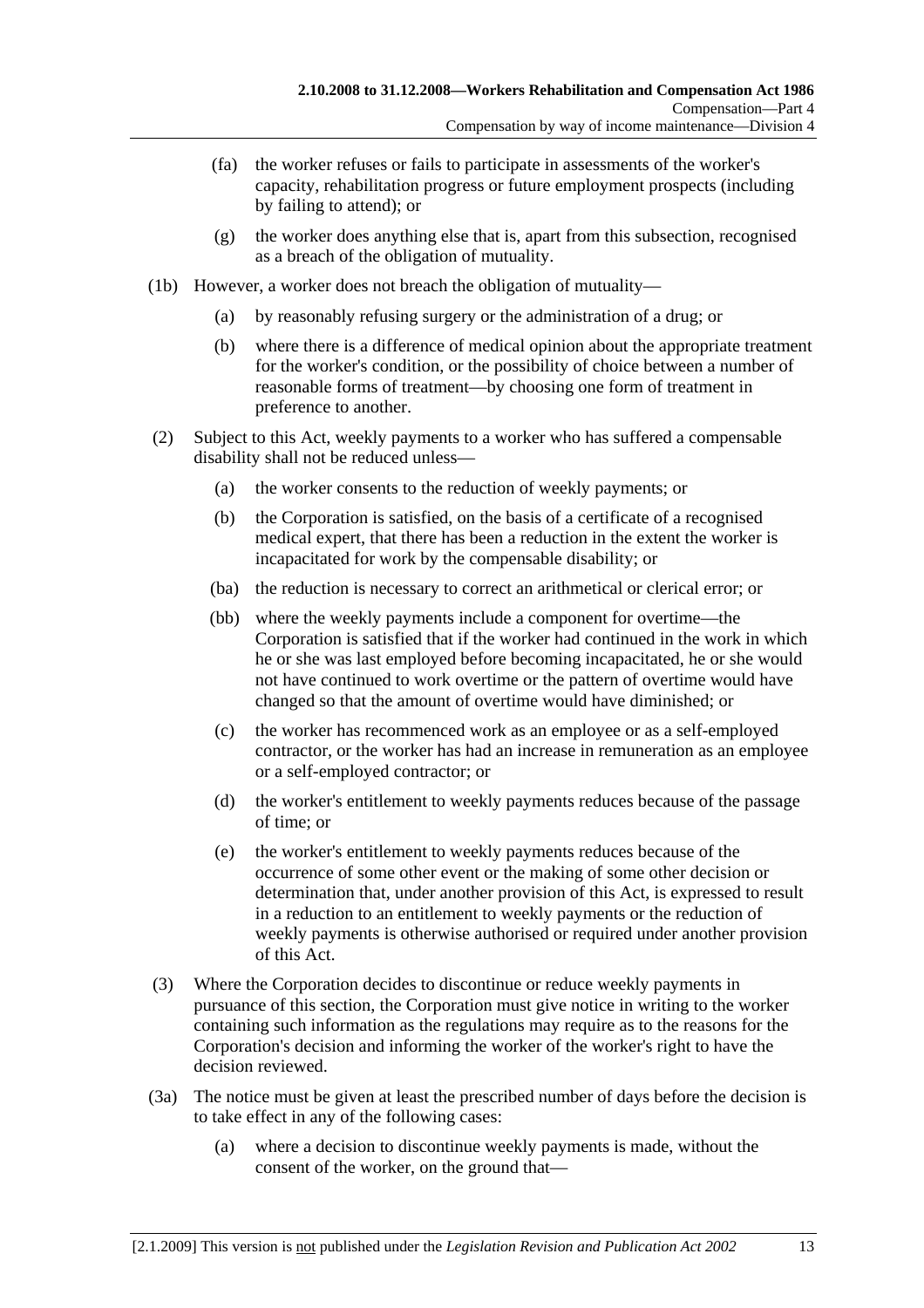- (i) the Corporation is satisfied that the worker has ceased to be incapacitated for work by the compensable disability (although the worker has not returned to work); or
- (ii) the worker has failed to submit to an examination by a recognised medical expert or to provide a medical certificate as required by the Corporation; or
- (iii) the worker has been dismissed from employment for serious and wilful misconduct; or
- (iv) the worker has breached the obligation of mutuality; or
- (b) where a decision to reduce weekly payments is made, without the consent of the worker, on the ground that—
	- (i) the Corporation is satisfied that there has been a reduction in the extent the worker is incapacitated for work by the compensable disability; or
	- (ii) the Corporation is satisfied, in the case of a worker whose weekly payments include a component for overtime, that the worker would not have continued to work overtime or the pattern of overtime would have changed so that the amount of overtime would have diminished; or
- (ba) where a decision to reduce weekly payments is made on account of the end of the first entitlement period or the second entitlement period under section 35A; or
- (bb) where a decision to discontinue weekly payments is made on account of the end of the third entitlement period under section 35A; or
- (bc) where a decision to discontinue weekly payments is made on account of—
	- (i) a review by the Corporation under section 35B(3); or
	- (ii) a decision of the Corporation under section  $35C(5)(a)$ ; or
- (c) where a decision to discontinue or reduce weekly payments is made under section 38,

and in any other case the notice must be given as soon as practicable after the decision is made (but not necessarily before it takes effect).

- (3b) For the purposes of subsection (3a), the prescribed number of days is—
	- (a) if the worker has been receiving weekly payments under this Division (or Division 7A) for a period that is less than 52 weeks, or for 2 or more periods that aggregate less than 52 weeks—14 days;
	- (b) in any other case—28 days.
- (4) Subject to complying with subsection (3a), a discontinuance or reduction of weekly payments under this section takes effect in accordance with the terms of the Corporation's notice under subsection (3).
- (5) The effect of a decision to discontinue or reduce weekly payments is not affected by the worker lodging a notice of dispute under Part 6A.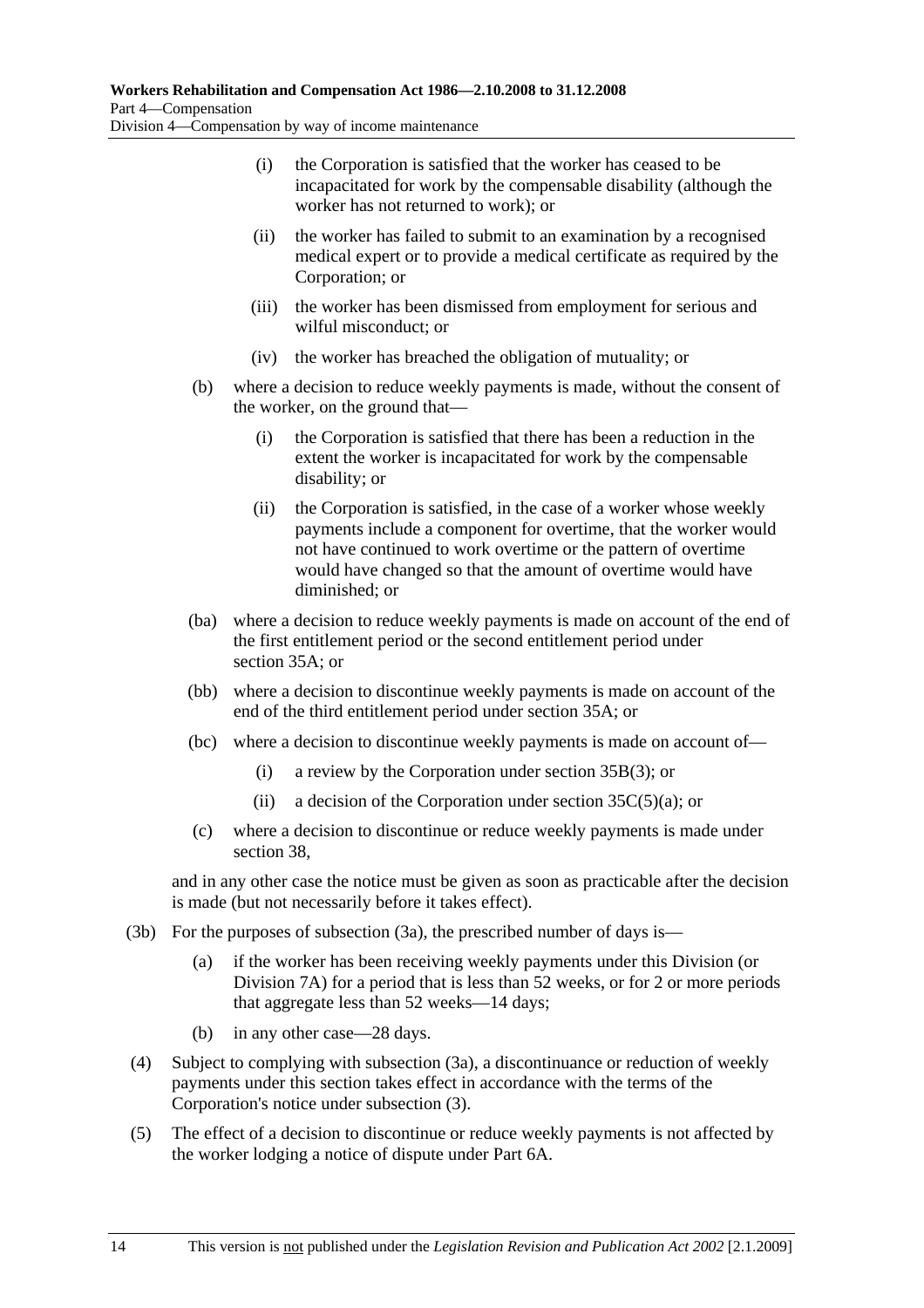- (5a) If a dispute is resolved in favour of the worker at the reconsideration, conciliation or judicial determination stage, or on an appeal, the worker is entitled to be paid—
	- (a) in the case of a reconsideration—the total amount that, under the terms of the reconsideration, should have been paid to the worker between the date that the disputed decision took effect and the date that the decision, as varied under the reconsideration, takes effect (less any amount paid to the worker under subsection (15));
	- (b) in the case of a resolution at the conciliation stage—any amount payable under the terms of the relevant settlement;
	- (c) in the case of a judicial determination or determination or on appeal—the amount that, under the terms of the determination or according to the outcome of the appeal, would have constituted the worker's entitlements under this Act had the weekly payments not been discontinued or reduced (as the case may be), taking into account any amount paid to the worker under a preceding paragraph, under subsection (15), or under another provision of this Act, and subject to the specific terms of any determination or order made as a result of the judicial determination or appeal (as the case may be).
- (5b) An amount paid under subsection (5a) will be taken to be an amount in arrears under section 47 (with interest payable subject to the operation of section 47(2)).
- (5c) If a dispute is ultimately resolved in favour of the Corporation and the worker has been paid an amount in excess of the amount of the worker's lawful entitlements to weekly benefits on account of the operation of subsection  $(5a)(c)$  or  $(15)$ , the Corporation may, at the Corporation's discretion (but subject to the regulations)—
	- (a) recover the amount of the excess (together with any interest on that amount paid by the Corporation) from the worker as a debt; or
	- (b) set off the amount recoverable under paragraph (a) against liabilities of the Corporation to make payments to the worker under this Act.
- (6) If the Corporation makes a weekly payment to a worker on the assumption that the worker is incapacitated for work but the worker has in fact returned to work, the Corporation may, subject to the regulations, recover the amount of the payment as a debt.
- (7) If the Corporation overpays a worker by way of weekly payments in consequence of—
	- (a) an arithmetical or clerical error; or
	- (b) an assumption, subsequently found to be incorrect, that a particular pattern of overtime would have continued if the worker had continued in the work in which he or she was last employed before becoming incapacitated,

the Corporation may, subject to and in accordance with the regulations, recover the amount overpaid as a debt.

 (8) An employer who believes that reasonable grounds exist for the discontinuance or reduction of weekly payments under this section to a worker employed by, or formerly employed by, the employer may, in a manner determined by the Corporation, request the Corporation to review the circumstances of the case and to discontinue or reduce the weekly payments.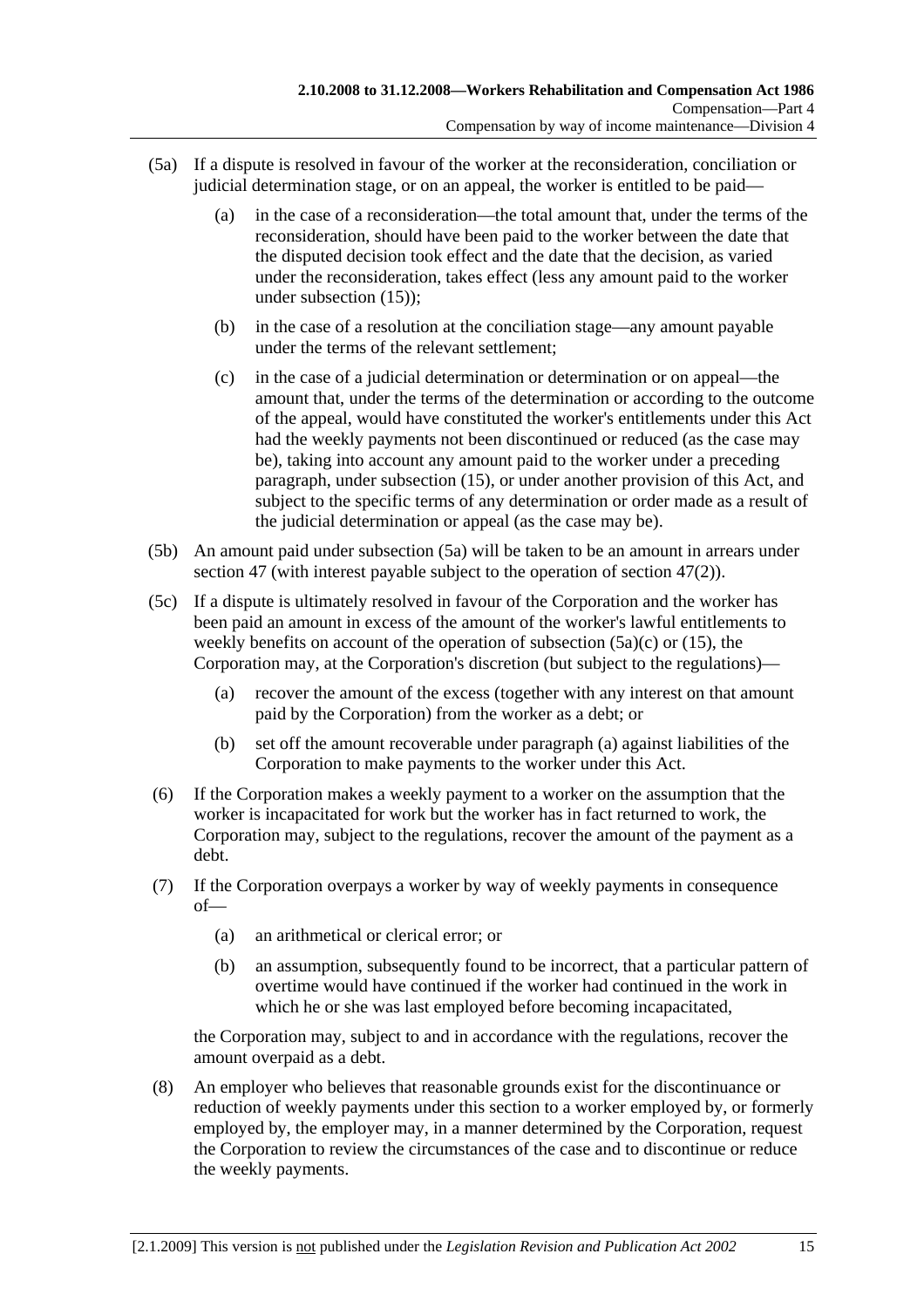- (9) The Corporation must carry out the review as soon as practicable after receipt of the request unless the request is, in the Corporation's opinion, unreasonable.
- (10) If the Corporation declines to carry out a review in pursuance of a request under subsection (8), or it appears that there has been undue delay in carrying out the review, the Tribunal may, on application by the employer, direct the Corporation to carry out the review, or give such directions as appear reasonable in the circumstances to expedite the review (as the case may require).
- (11) The Corporation must comply, or take steps to ensure compliance, with such a direction.
- (12) On completing the review, the Corporation must give the employer notice in writing—
	- (a) of the Corporation's decision on the review, and the reasons for its decision; and
	- (b) of the employer's right to have the Corporation's decision reviewed.
- (13) This section does not apply in relation to the discontinuance of payments pursuant to Division 4A.
- (14) In connection with the operation of subsection (1) (and to avoid doubt), a worker is required—
	- (a) to take reasonable steps to attend any appointment reasonably required for the purposes of this Division; and
	- (b) to take reasonable steps to comply with any requirement reasonably required under a rehabilitation program or a rehabilitation and return to work plan,

(and a failure to comply with these requirements constitutes a ground for the discontinuance of payments under this section).

- (15) Despite subsections (4) and (5), if—
	- (a) a worker who has—
		- (i) received a notice of discontinuance of weekly payments under this section; and
		- (ii) lodged a notice of dispute under Part 6A,

applies to the WorkCover Ombudsman for a review of the decision to discontinue weekly payments; and

 (b) on the application for review it appears to the WorkCover Ombudsman that it was not reasonably open to the Corporation to decide to discontinue the payments having regard to the circumstances of the case,

the WorkCover Ombudsman may suspend the operation of the decision to discontinue weekly payments.

- (16) Weekly payments reinstated under subsection (15) will continue until—
	- (a) the notice of dispute is withdrawn; or
	- (b) the matter is resolved on reconsideration by the Corporation or at conciliation (or otherwise between the parties); or
	- (c) the Tribunal—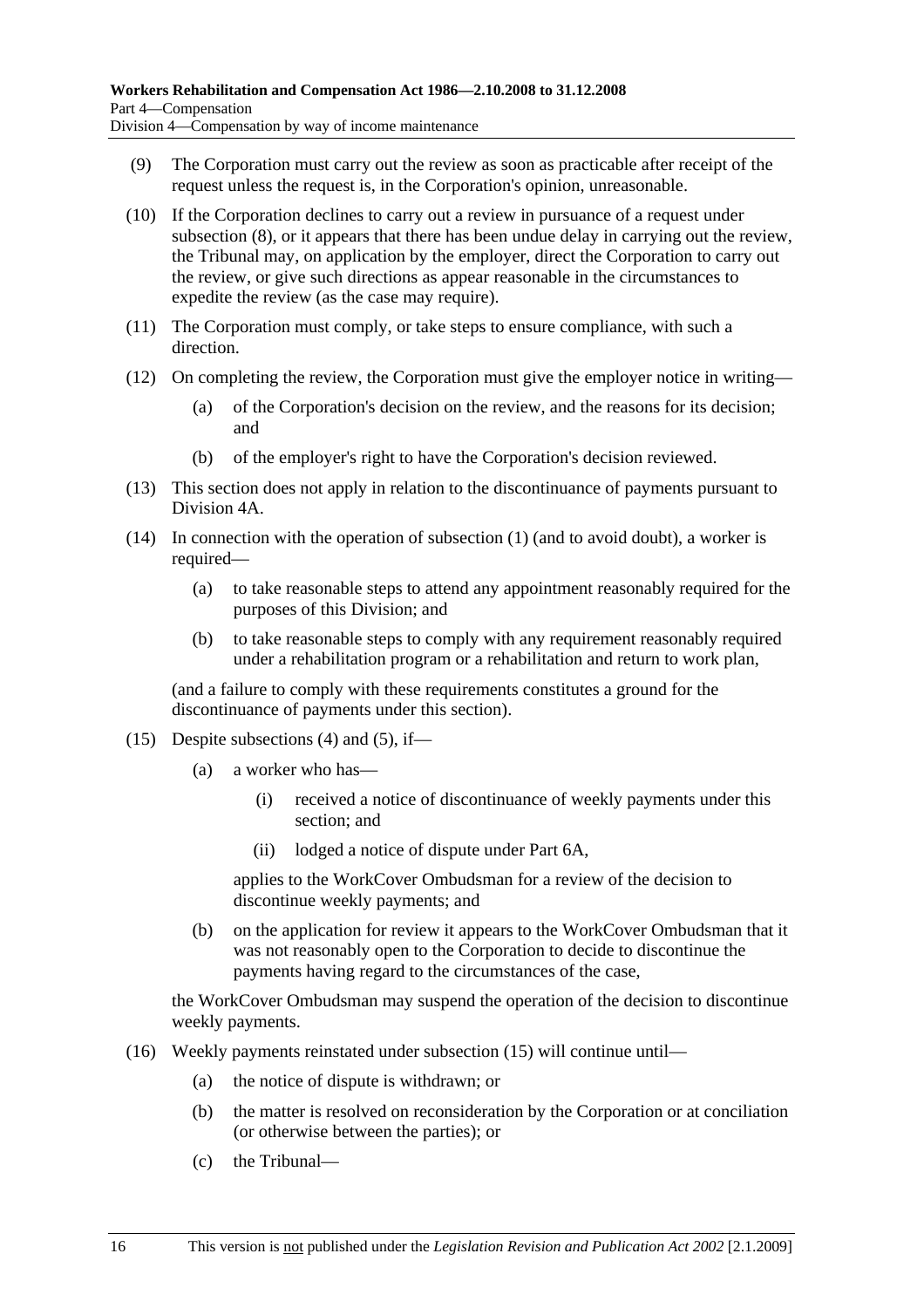- (i) determines the matter in the exercise of its judicial function; or
- (ii) pending its determination of the matter—orders that the worker should no longer have the benefit of the weekly payments due to some unreasonable act, omission or delay on the part of the worker in connection with the proceedings.
- (17) In connection with the operation of subsection (15)—
	- (a) the WorkCover Ombudsman should seek to consider an application for review under subsection (15)(a) as expeditiously as is reasonably practicable; and
	- (b) the WorkCover Ombudsman has an absolute discretion as to whether or not the worker or the Corporation will be heard on the review; and
	- (c) a decision of the WorkCover Ombudsman on a review is not subject to appeal or review under this or any other Act or law.

#### **37—Adjustments due to change from original arrangements**

- (1) The Corporation may, on its own initiative or at the request of the worker, review the calculation of the average weekly earnings of a worker (and therefore the notional weekly earnings of a worker) for the purpose of making an adjustment due to—
	- (a) a change in a component of the worker's remuneration used to determine average weekly earnings (including a component constituted by a non-cash benefit); or
	- (b) a change in the equipment or facilities provided or made available to the worker (if relevant to average weekly earnings).
- (2) A request by a worker must be made in a designated manner and a designated form.
- (3) Before the Corporation begins a review under this section, the Corporation must give the worker notice, in a designated form—
	- (a) informing the worker of the proposed review; and
	- (b) inviting the worker to make written representations to the Corporation on the subject of the review within a reasonable time specified in the notice.
- (4) If the Corporation finds on a review under this section that there has been a change that warrants an adjustment contemplated by subsection (1), the Corporation may make the relevant adjustment.
- (5) An adjustment under this section—
	- (a) will take effect as an adjustment to the worker's notional weekly earnings (and may therefore increase or reduce weekly payments under this Division); and
	- (b) operates from a date determined by the Corporation (which may be an antecedent date but not a date that is before the date of the change on which the adjustment is based and not so as to result in a retrospective reduction in weekly payments).
- (6) For the purposes of a review under this section, the Corporation may, by notice in writing to the worker to whom the review relates, require the worker to furnish any information that the Corporation determines to be relevant to the review.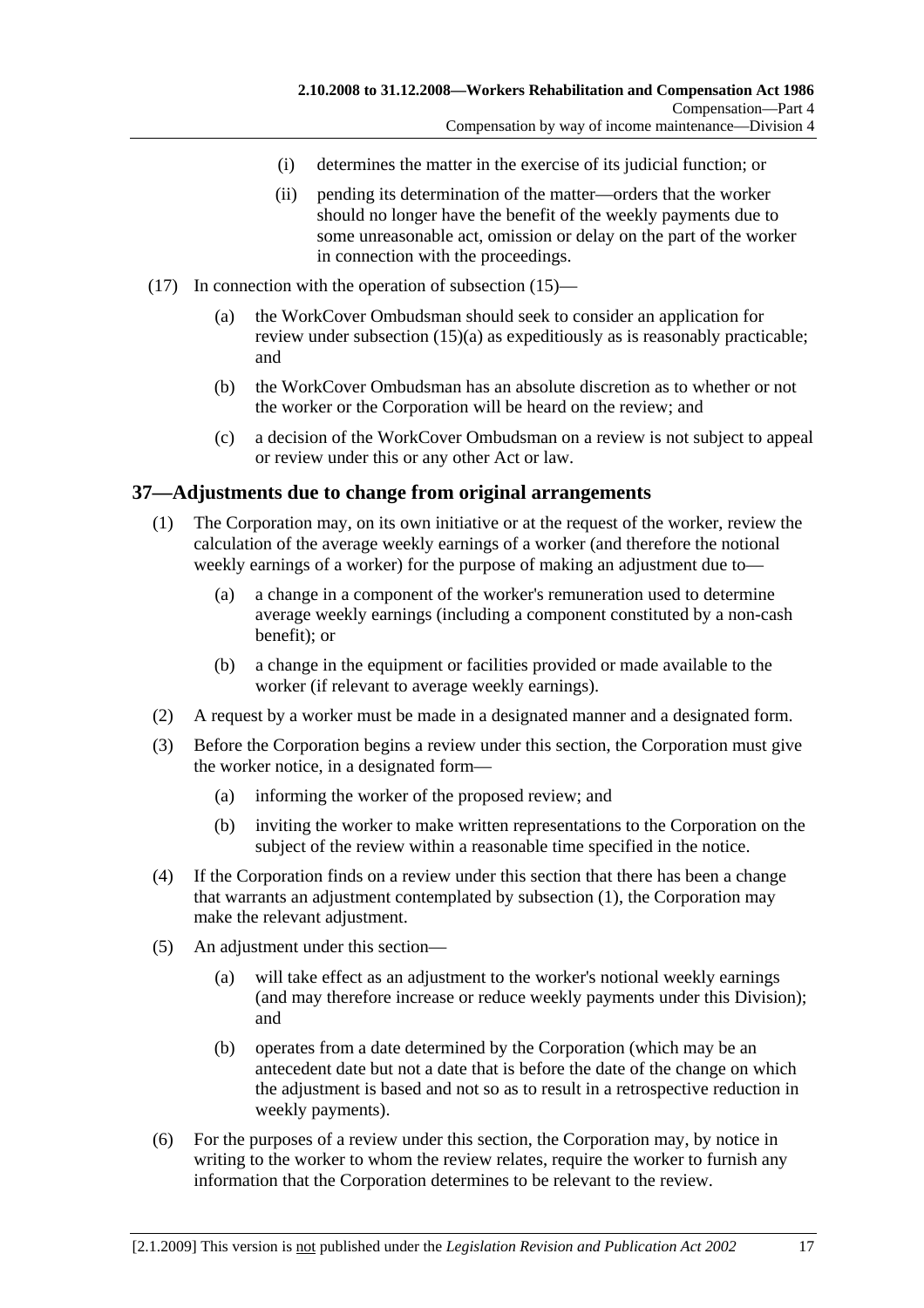- (7) If a worker fails to comply with a requirement under subsection (6) within the time allowed in the notice, the Corporation may suspend weekly payments to the worker.
- (8) On completing the review, the Corporation must give notice, in a designated form, setting out the Corporation's decision on the review, and the rights of review that exist in respect of the decision to—
	- (a) the worker; and
	- (b) the employer from whose employment the compensable disability arose.

#### **38—Review of weekly payments**

- (1) Subject to subsection (2), the Corporation may on its own initiative and shall if requested by a worker or an employer review the amount of the weekly payments made to a worker who has suffered a compensable disability.
- (1a) If a period of incapacity continues for more than one year, the Corporation must conduct a review under this section in the second year of incapacity and in each subsequent year of the incapacity.
- (1b) A request by a worker or employer must be made in a designated manner and a designated form.
- (2) The Corporation is not required to comply with a request for a review under subsection (1) if the request is made within three months from the completion of an earlier review.
- (3) Before the Corporation begins a review under this section, the Corporation must give the worker notice, in a designated form—
	- (a) informing the worker of the proposed review; and
	- (b) inviting the worker to make written representation to the Corporation on the subject of the review within a reasonable time specified in the notice.
- (4) If the Corporation finds on a review under this section that the worker's entitlement to weekly payments has ceased, or has increased or decreased, the Corporation must adjust or discontinue the weekly payments to reflect that finding.

#### **Example—**

For example, if the Corporation finds on the review that there has been a change in the extent of the worker's incapacity with a consequent change in the amount the worker is earning or could earn in suitable employment, the Corporation must adjust the weekly payments to reflect the change in entitlement.

- (5) For the purposes of a review under this section, the Corporation may, by notice in writing to a worker, who is receiving weekly payments—
	- (a) require the worker to submit to an examination by a recognised medical expert nominated by the Corporation; or
	- (b) require the worker to furnish evidence of the worker's earnings.
- (6) If a worker fails to comply with a requirement under subsection (5) within the time allowed in the notice, the Corporation may suspend weekly payments to the worker.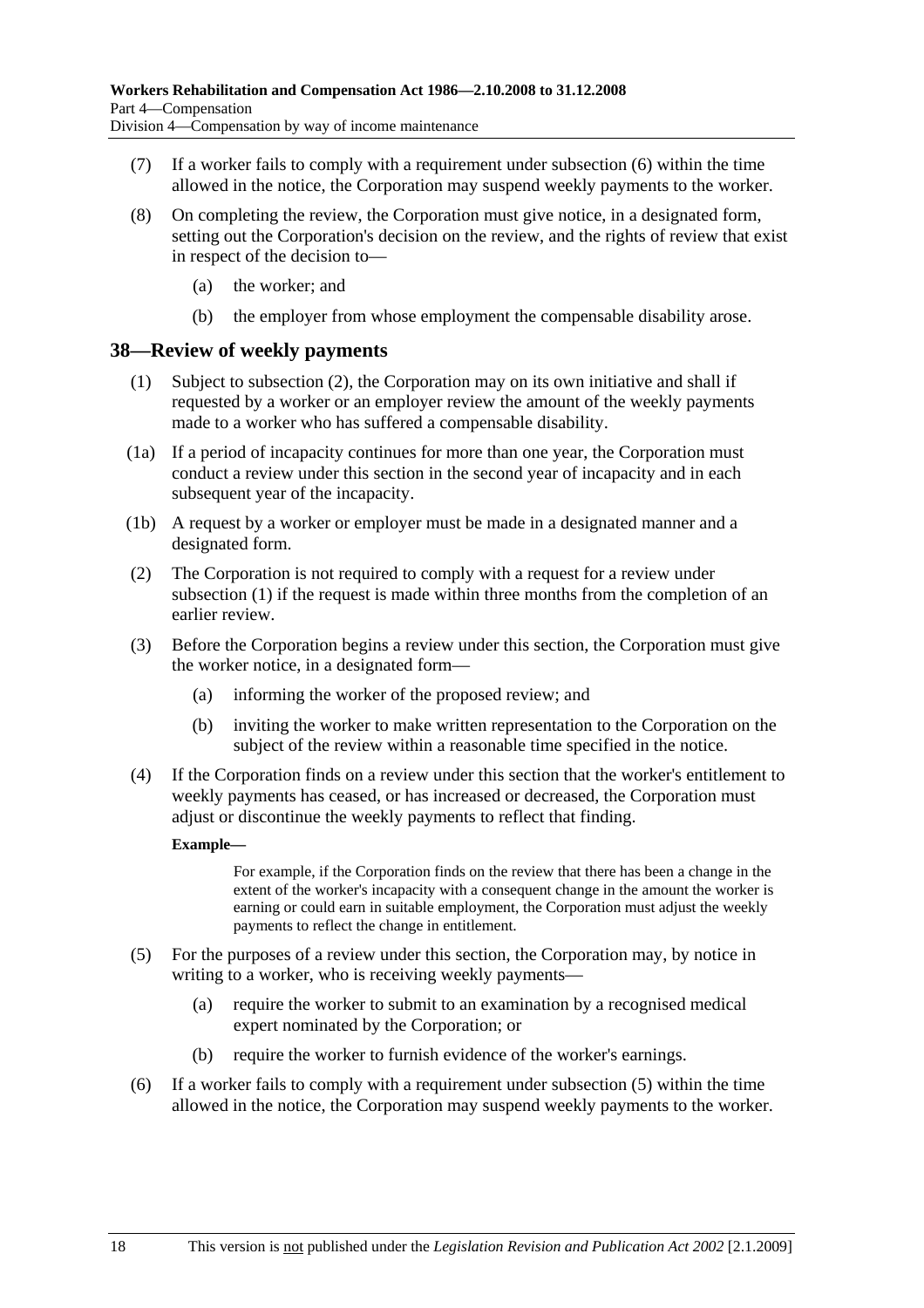- (7) On completing the review, the Corporation must give notice, in a designated form, setting out the Corporation's decision on the review, and the rights of review that exist in respect of the decision, to—
	- (a) the worker; and
	- (b) the employer from whose employment the compensable disability arose.

#### **39—Economic adjustments to weekly payments**

- (1) Where a worker to whom weekly payments are payable is incapacitated for work or appears likely to be incapacitated for work for more than one year, the Corporation shall, during the course of each year of incapacity, review the weekly payments for the purpose of making an adjustment to the amount of those payments under this section.
- (1a) Before the Corporation begins a review under this section, the Corporation must give the worker notice, in a designated form—
	- (a) informing the worker of the proposed review; and
	- (b) inviting the worker to make written representations to the Corporation on the subject of the review within a reasonable time specified in the notice.
- (2) An adjustment under this section—
	- (a) must be based on—
		- (i) changes in the rates of remuneration payable to workers generally or to workers engaged in the kind of employment from which the worker's disability arose; or
		- (ii) if the worker applies, in a designated manner and a designated form, for the adjustment to be made on the basis of changes in rates of remuneration prescribed by an award or enterprise agreement payable to a group of workers of which the worker was a member at the time of the occurrence of the disability—changes in those rates of remuneration; and
	- (b) operates—
		- (i) in the case of an adjustment under paragraph  $(a)(i)$ —from the end of the year of incapacity in which the review is made;
		- (ii) in the case of an adjustment under paragraph  $(a)(ii)$ —from the Corporation's decision on the application, back-dated to the date of the relevant changes in rates of remuneration.
- (3) Where the Corporation makes an adjustment to weekly payments in pursuance of this section, the Corporation shall give notice in writing, in a designated form, to the worker—
	- (a) containing such information as the regulations may require as to the grounds on which the adjustment is being made; and
	- (b) informing the worker of the worker's rights to have the Corporation's decision reviewed.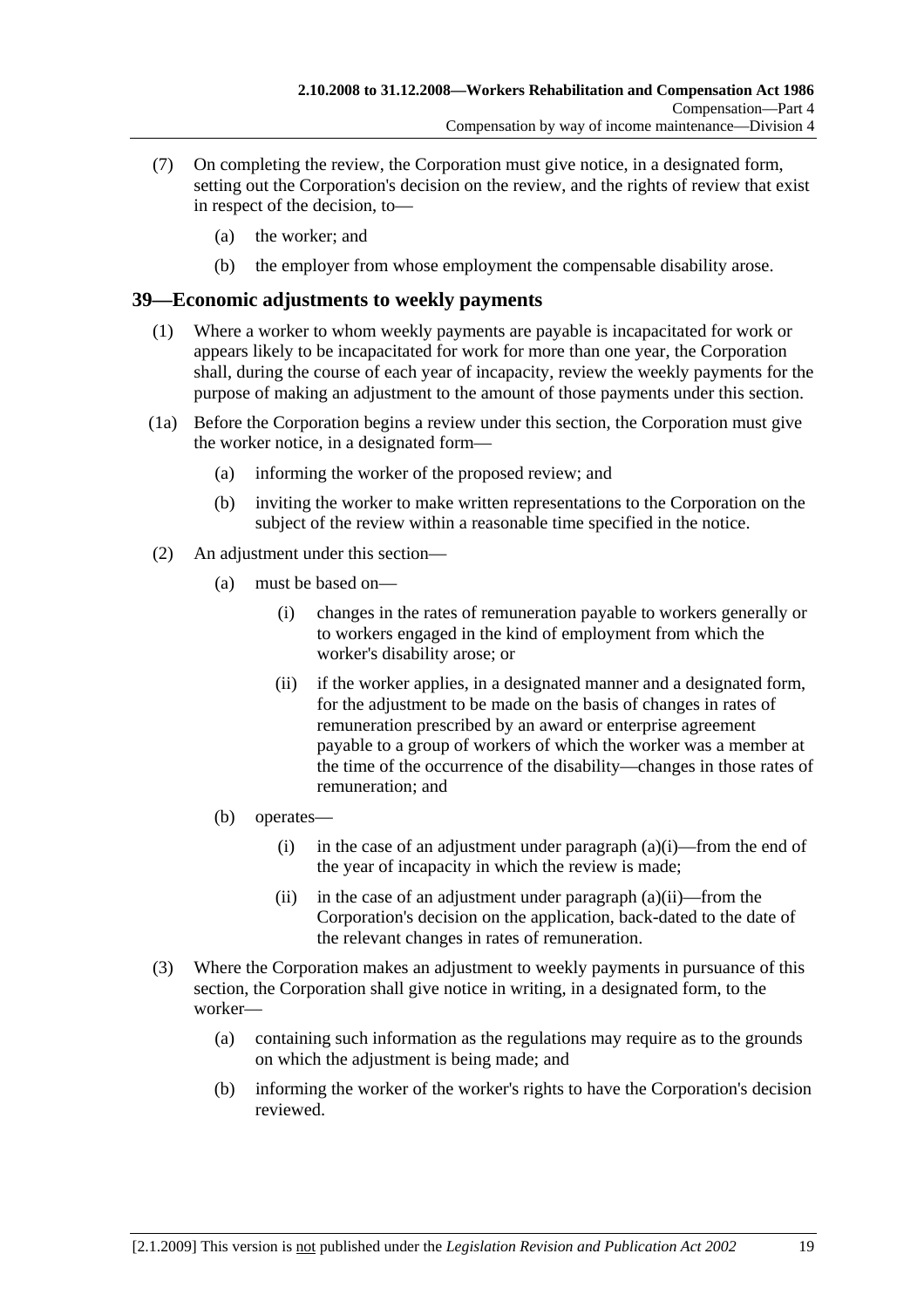### **40—Weekly payments and leave entitlements**

- (1) Subject to subsection (3), neither the liability to make weekly payments to a worker in respect of a period of incapacity nor the amount of such weekly payments is affected by a payment, allowance or benefit for annual leave or long service leave to which the worker is entitled in respect of that period.
- (2) Where a worker is absent from employment in consequence of a compensable disability, the period of absence shall for the purposes of computing the worker's entitlement to annual leave or sick leave under any Act, award or industrial agreement, be counted as a period of service in the worker's employment.
- (3) Where a worker has received weekly payments in respect of total incapacity for work over a period of 52 weeks or more, the liability of the employer to grant annual leave to the worker in respect of a year of employment that coincides with, or ends during the course of, that period shall be deemed to have been satisfied.
- (4) Subsection (3) does not affect the obligation of an employer to make a payment in the nature of an annual leave loading.
- (5) Where—
	- (a) the entitlement of a worker to annual leave, or payment in lieu of annual leave, is governed by a law of the Commonwealth or a State or Territory of the Commonwealth (not being this State); and
	- (b) the worker is absent from employment in consequence of a compensable disability; and
	- (c) the period of absence is not taken into account as service for the purpose of calculating the worker's entitlement to annual leave or payment in lieu of annual leave,

the worker is entitled by way of compensation to the monetary value of the annual leave that would have accrued if the worker had not been absent from employment.

 (6) Any compensation payable under subsection (5) shall be paid when the annual leave, or the payment in lieu of annual leave, would (assuming that the worker had not been absent from employment) have been granted or made.

### **41—Absence of worker from Australia**

- (1) Where a worker who has suffered a compensable disability and who is receiving weekly payments is to be absent from Australia for a period in excess of 28 days, the worker shall, at least 28 days before leaving Australia, give the Corporation prescribed details of the proposed absence.
- (2) Where the Corporation is of the opinion that the absence may impair the prospects of the worker's rehabilitation, it may, after giving the worker at least 14 days notice, in a designated form, of its intention to do so, suspend or reduce the weekly payments to the worker.
- (3) The Corporation may suspend weekly payments that are being made to a worker who is absent from Australia—
	- (a) if the Corporation cannot obtain, to its satisfaction, information relating to—
		- (i) the whereabouts of the worker;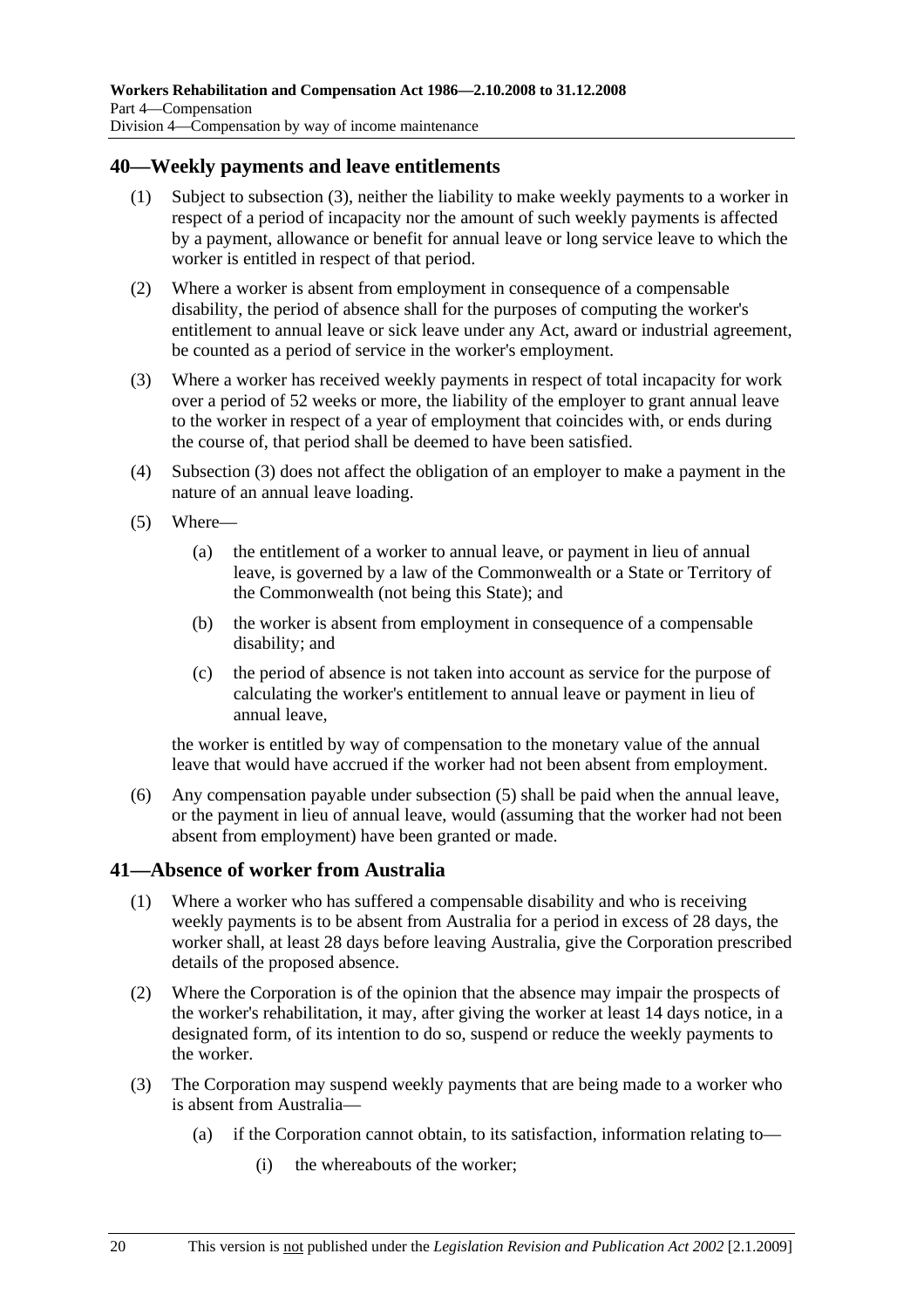- (ii) the continuance of the worker's disability or incapacity for work;
- (iii) the earning capacity of the worker; or
- (b) if there is, in the opinion of the Corporation, some other proper reason justifying suspension of the weekly payments.
- (4) If a disabled worker leaves Australia without giving the notice required under subsection (1), the Corporation may suspend weekly payments to the worker.

## **Division 4A—Redemption**

#### **42—Redemption of liabilities**

- (1) Any of the following liabilities may, by agreement between the worker and the Corporation, be redeemed by a capital payment to the worker—
	- (a) a liability to make weekly payments;
	- (b) a liability to pay compensation under section 32.
- (2) An agreement for the redemption of a liability under this section cannot be made unless—
	- (a) the worker has received competent professional advice about the consequences of redemption; and
	- (b) the worker has received competent financial advice about the investment or use of money to be received on redemption; and
	- (c) the Corporation has consulted with the employer out of whose employment the disability arose and has considered any representations made by the employer; and
	- (d) a recognised medical expert has certified that the extent of the worker's incapacity resulting from the compensable disability can be determined with a reasonable degree of confidence.
- (3) The amount of the redemption payment is to be fixed by the agreement.
- (4) If the Corporation notifies a worker in writing that it is prepared to enter into negotiations for the redemption of a liability by agreement under this section, the Corporation is liable to indemnify the worker for reasonable costs of obtaining the advice required under this section up to a limit prescribed by regulation.
- (5) If agreement is not reached within 3 months after redemption is first proposed (by the worker or the Corporation), either party may apply to the Tribunal for reference of the matter to a conciliation conference.
- (6) The Tribunal will then appoint a conciliator, and a conciliation conference will be held, in accordance with the rules of the Tribunal.
- (7) At the conciliation conference, each party must disclose information in the party's possession that may be relevant to the failure to reach agreement (including representation made by an employer about the redemption proposal).
- (8) The conciliator must make every practicable attempt to help the parties to settle their differences by agreement.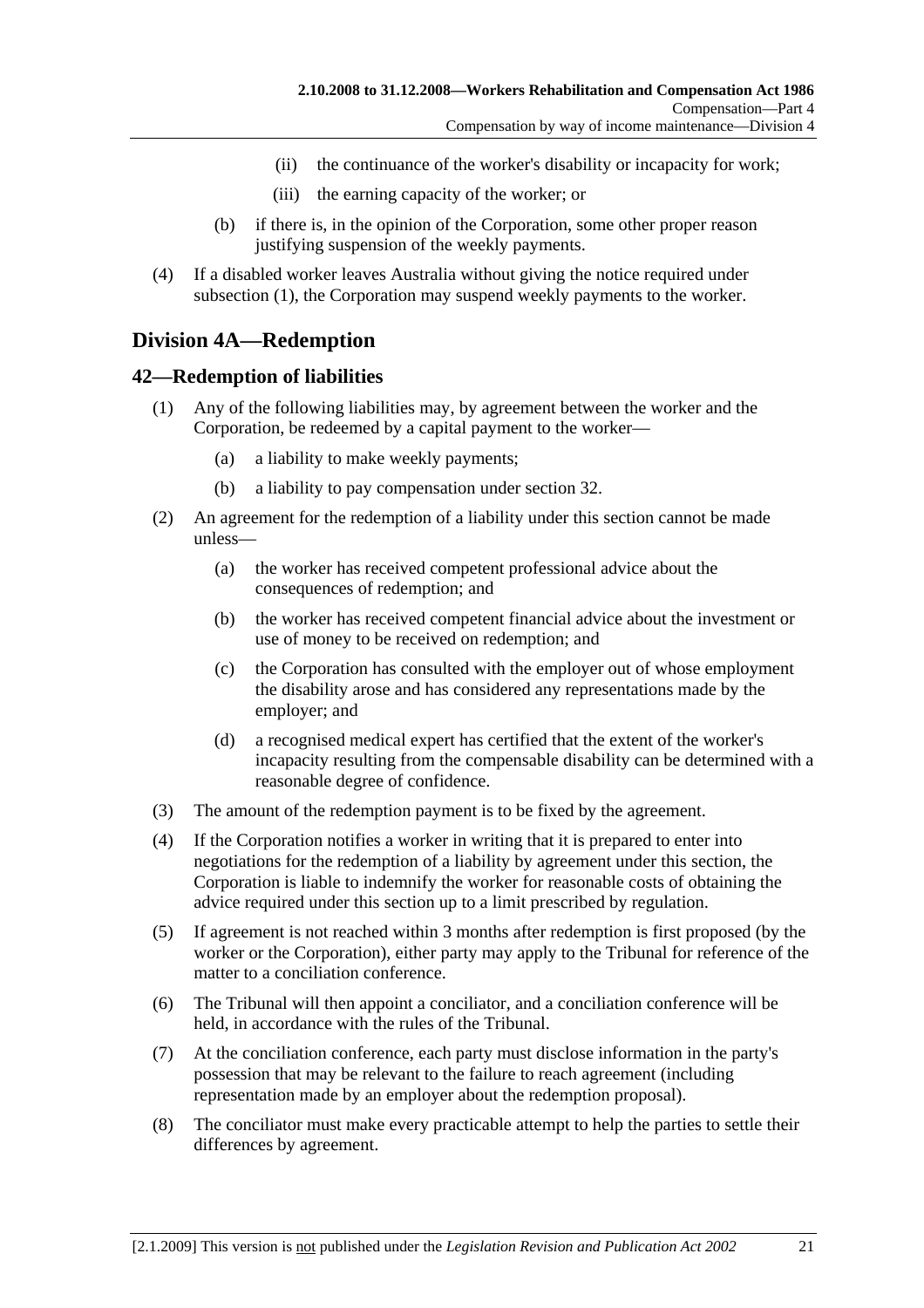- (9) However, if agreement is not reached, a party cannot be compelled to agree to redemption of the liability.
- (10) The Corporation may accredit professional and financial advisers for the purpose of giving advice under this section (but a worker is not required to obtain the necessary advice from an accredited adviser).
- (11) However, the Corporation incurs no liability for advice given by an accredited professional or financial adviser.

# **Division 5—Compensation for non-economic loss**

### **43—Lump sum compensation**

- (1) Subject to this Act, where a worker suffers a permanent disability and the disability is compensable under this Act, the worker is entitled (in addition to any entitlement apart from this section) to compensation for non-economic loss by way of a lump sum.
- (2) Subject to this section, the lump sum shall be a percentage of the prescribed sum determined by reference to Schedule 3.
- (6) Where—
	- (a) a compensable disability consists of the aggravation, acceleration, exacerbation, deterioration or recurrence of a prior compensable disability; and
	- (b) compensation by way of lump sum has been previously paid under this section, or a corresponding previous enactment,

there shall be a proportionate reduction in the amount of the lump sum payable under subsection (2) in respect of the disability.

- (7) Where a worker suffers two or more compensable disabilities arising from the same trauma, the worker shall not be entitled to receive compensation by way of lump sum under subsection (2) in respect of those disabilities in excess of the prescribed sum.
- (7a) If the amount of compensation to which a worker is entitled under subsection (2) is greater than 55 per cent of the prescribed sum, the worker is entitled to a supplementary benefit equivalent to 1.5 times the amount by which that amount exceeds 55 per cent of the prescribed sum.
- (8) No payment shall be made under this section unless the worker is living at the expiration of 28 days from the date of the occurrence of the disability and payment shall not be made under this section after the death of the worker.
- (9) The Governor may, by regulation, amend Schedule 3 by adding specified disabilities and fixing in relation to each such additional disability a percentage of the prescribed sum that is to be payable in respect of that disability.
- (10) A regulation under subsection (9) must not be made except—
	- (a) on the recommendation of the Corporation; or
	- (b) with the approval of the Corporation.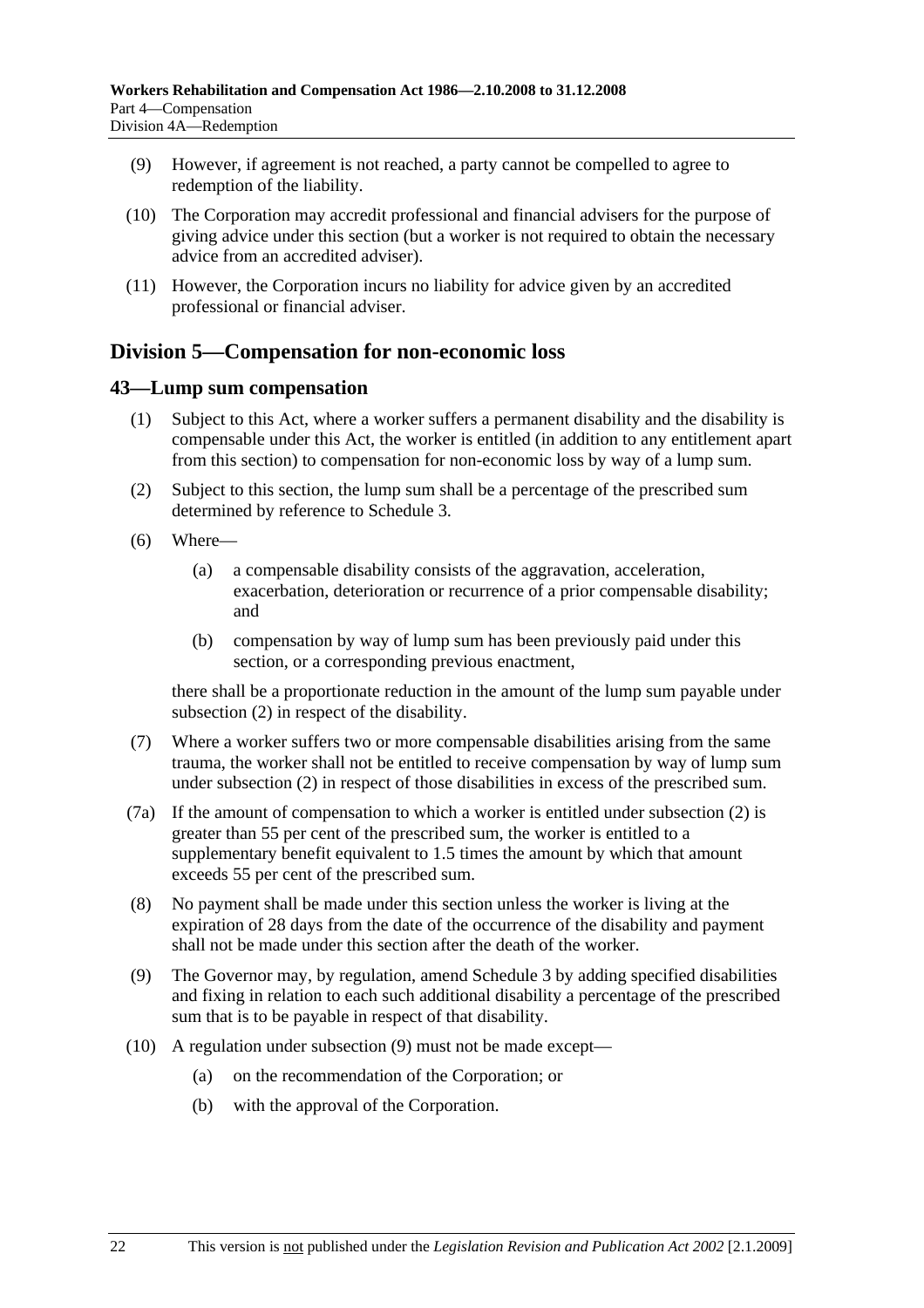(11) In this section—

*the prescribed sum* means—

- (a) in relation to a disability occurring in 1987—\$65 300;
- (b) in relation to a disability occurring in a subsequent year—a sum (calculated to the nearest multiple of \$100) that bears to \$62 000 the same proportion as the Consumer Price Index for the September quarter of the immediately preceding year bears to the Consumer Price Index for the September quarter, 1985.

## **Division 6—Compensation payable on death**

#### **44—Compensation payable on death—weekly payments**

- (1) Subject to this Act, where a worker dies as a result of a compensable disability, compensation in the form of weekly payments is payable as follows:
	- (a) a dependent spouse or domestic partner is entitled to weekly payments equal to—
		- (i) in the case of total dependency—50%;
		- (ii) in the case of partial dependency—such lesser percentage as may be fixed by the Corporation having regard to the extent of the dependency,

of the amount of the notional weekly earnings of the deceased worker;

- (b) a dependent child (being an orphaned child) is entitled to weekly payments equal to—
	- (i) in the case of total dependency—25%;
	- (ii) in the case of partial dependency—such lesser percentage as may be fixed by the Corporation having regard to the extent of the dependency,

of the amount of the notional weekly earnings of the deceased worker;

- (d) a dependent child (not being an orphaned child) is entitled to weekly payments equal to—
	- (i) in the case of total dependency— $12\frac{1}{2}$  per cent;
	- (ii) in the case of partial dependency—such lesser percentage as may be fixed by the Corporation having regard to the extent of the dependency,

of the amount of the notional weekly earnings of the deceased worker;

- (e) a dependent relative (not being a spouse, domestic partner or child) is entitled to such compensation by way of weekly payments as may be determined by the Corporation having regard to—
	- (i) the extent of the relative's dependency on the deceased worker;
	- (ii) the earning capacity of the relative;
	- (iii) the relative's means;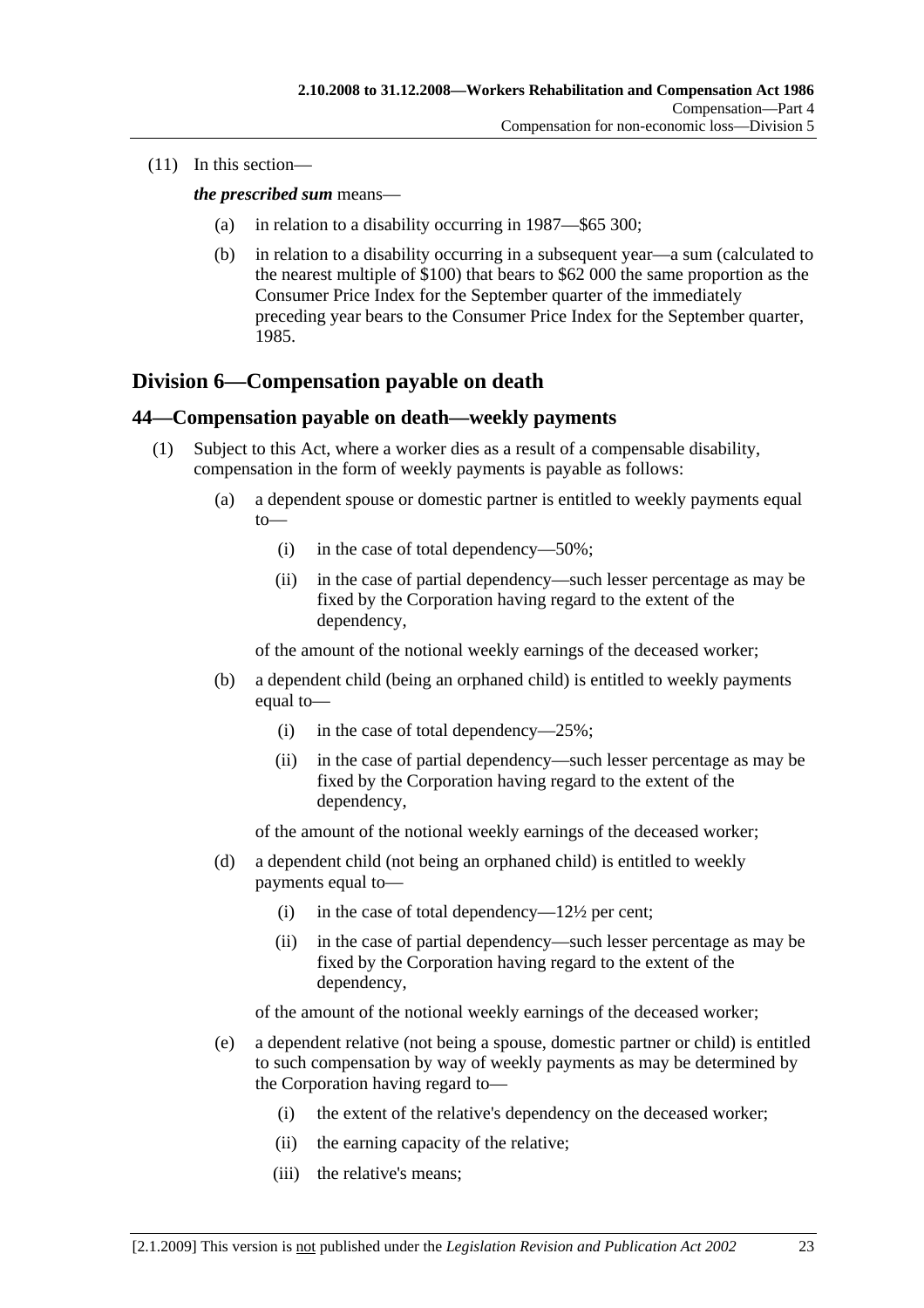- (iv) the extent of any other benefits provided under this Act in respect of the worker's death.
- (4) For the purposes of subsection (1), where a worker and the worker's spouse or domestic partner jointly contributed to the support of a dependent child immediately before the occurrence of the compensable disability that resulted in the worker's death, any contribution to the support of the child from the worker's spouse or domestic partner shall be disregarded in determining whether the child is a dependant and, if so, the extent of the child's dependency.
- (5) Where—
	- (a) a worker dies leaving a spouse or domestic partner and a dependent child; and
	- (b) the spouse or domestic partner subsequently dies,

the child (if still eligible to receive weekly payments under this section) shall then be entitled to receive weekly payments under subsection  $(1)(b)$  as an orphaned child.

- (6) Compensation is payable, if the Corporation so decides, to a spouse or domestic partner or child of a deceased worker who, although not dependent on the worker at the time of the worker's death, suffers a change of circumstances that may, if the worker had survived, have resulted in the spouse or domestic partner or child becoming dependent on the worker.
- (7) Weekly payments shall not be made to a dependent child under this section unless—
	- (a) the child is under the age of 18 years; or
	- (b) the child is a full-time student at an educational institution approved by the Corporation for the purposes of this paragraph and is under the age of 26 years; or
	- (c) the child is, by reason of physical or mental disability, incapable of earning a living.
- (8) Weekly payments shall not be paid under this section beyond the date at which such payments would, assuming that the worker had survived but had been permanently incapacitated for work, have ceased to be payable to the worker.
- (9) Where weekly payments payable under this section would but for this subsection exceed in aggregate the amount of the weekly payments to which the worker would have been entitled in the event of total and permanent incapacity, the weekly payments shall be proportionately reduced so as not to exceed that amount.
- (10) Where a person who is entitled to a payment under this section is under the age of 18 years, the payment may, if the Corporation so determines, be made wholly or in part to a guardian or trustee for the benefit of that person.
- (11) Subject to subsection (12), where the child of a deceased worker who is entitled to weekly payments under this section is under the age of 18 years and is in the care of a person other than a dependent spouse or domestic partner of the worker, that person shall, if the Corporation so determines, be entitled to a supplementary allowance to assist in the care of the child until—
	- (a) the child attains the age of 18 years; or
	- (b) the person ceases to have the care of the child,

whichever first occurs.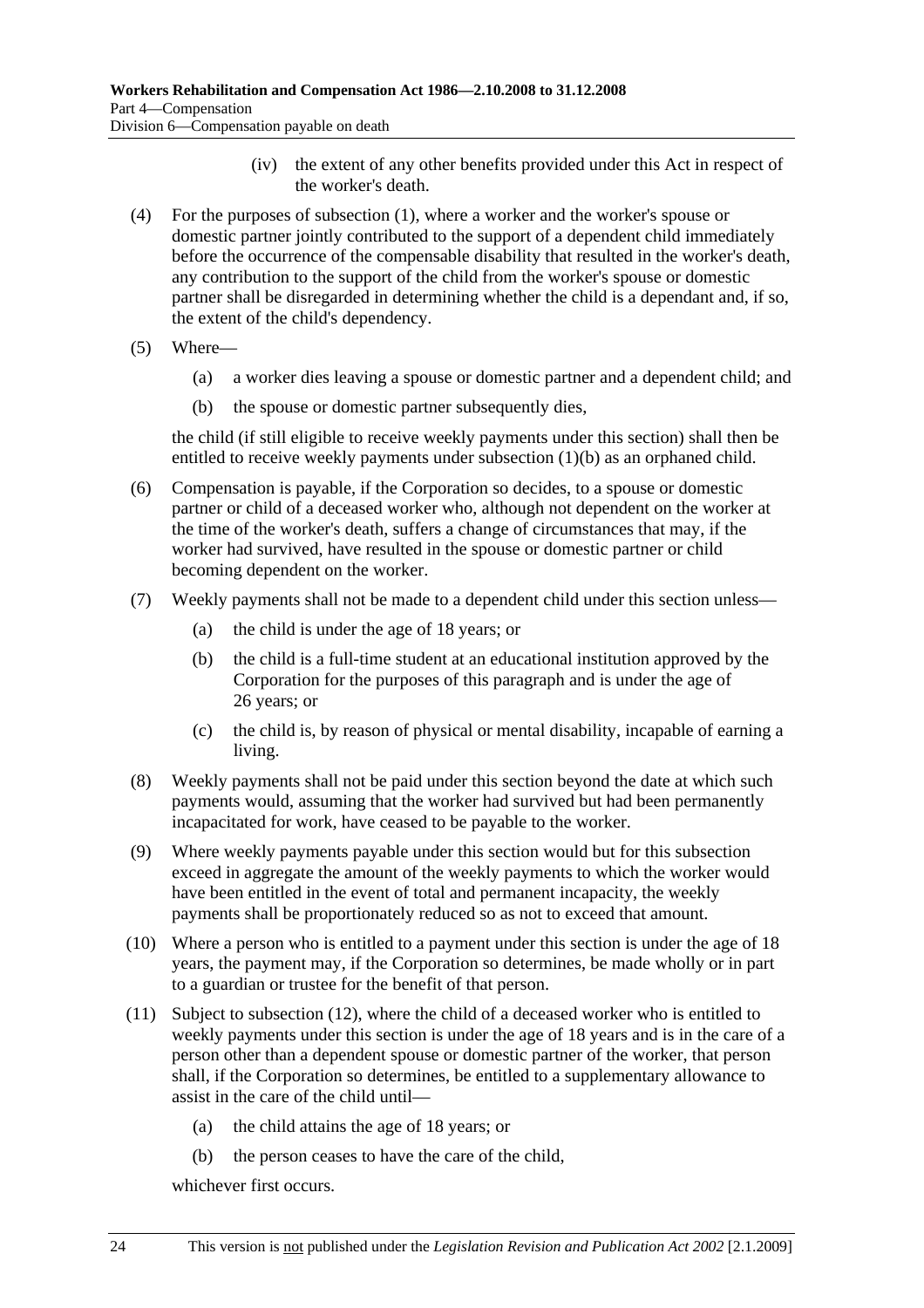- (12) Where a child is by reason of a physical or mental disability, incapable of earning a living, the Corporation may pay a supplementary allowance under subsection (11) during the period of incapacity even though the child has attained the age of 18 years.
- (13) Where the worker had received compensation under Division 4B, a person is not eligible for weekly payments under this section to the extent (if any) that those payments would coincide with a period in respect of which the compensation under Division 4B was paid but otherwise weekly payments are payable under this section as if compensation had not been paid under that Division.
- (14) A liability to make weekly payments under this section may, on application by the person entitled to the weekly payments, be commuted to a liability to make a capital payment that is actuarially equivalent to the weekly payments.
- (15) However, the liability may only be commuted if the actuarial equivalent of the weekly payments does not exceed the prescribed sum (within the meaning of section 43).
- (16) The Corporation has (subject to this section) an absolute discretion to commute or not to commute a liability under this section, and the Corporation's decision to make or not to make commutation is not reviewable (but a decision on the amount of a commutation is reviewable).
- (17) If the Corporation decides to make a commutation and makes an offer under this section, the Corporation cannot, without the agreement of the applicant, subsequently revoke its decision to make the commutation.
- (18) In calculating the actuarial equivalent of weekly payments, the principles (and any discount, decrement or inflation rate) prescribed by regulation must be applied.
- (19) A commutation discharges the Corporation's liability to make weekly payments to which the commutation relates.

## **45—Review of weekly payments**

- (1) The Corporation may on its own initiative and shall if requested by an employer or the person to whom weekly payments are payable, review the amount of weekly payments payable to any person under this Division.
- (2) A request for a review of the amount of weekly payments payable under this Division may not be made within 6 months from the completion of an earlier review.
- (3) The amount of the weekly payments payable under this Division shall be reviewed at least once in each year.
- (4) On a review under this section the Corporation shall make any necessary adjustments to the amount of weekly payments—
	- (a) to reflect changes in the income or earning capacity of the person to whom the weekly payments are payable and any other relevant changes in the circumstances of that person; and
	- (b) where the review is an annual review conducted in pursuance of subsection (3)—to reflect changes in the average minimum award rates since payments were commenced under this Division or an adjustment was last made under this section (as may be appropriate).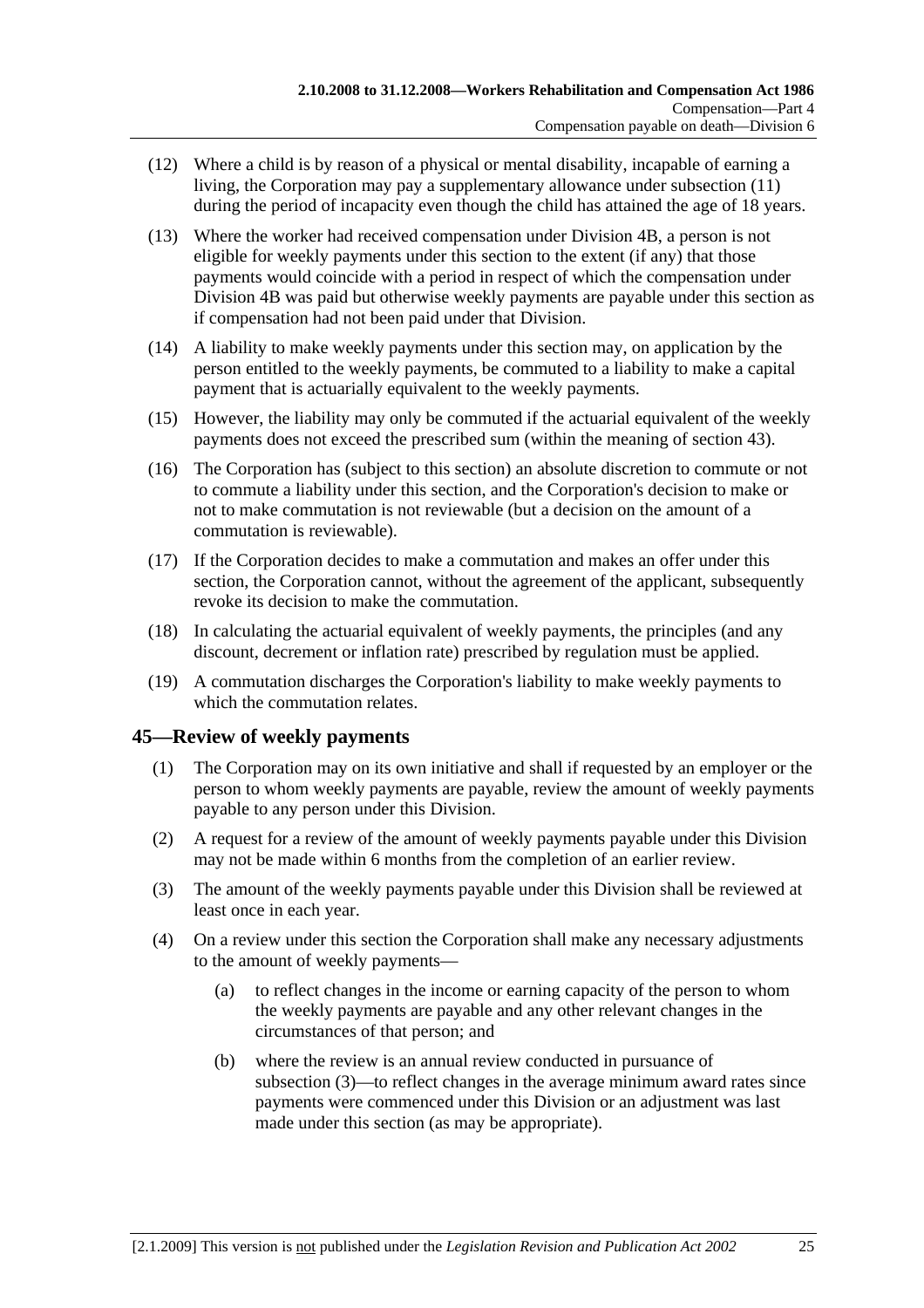- (5) For the purposes of a review under this section, the Corporation may, by notice in writing to a person who is receiving weekly payments under this Division, require that person to produce evidence to the satisfaction of the Corporation of—
	- (a) income;
	- (b) earning capacity;
	- (c) any other circumstances that are relevant to the payment, or the amount, of weekly benefits.
- (6) If a person fails to comply with a requirement under subsection (5) within the time allowed in the notice, the Corporation may suspend weekly payments to that person.
- (7) Where the Corporation proposes the reduction of weekly payments to a person on a review under this section the Corporation shall, at least 21 days before the proposal is to take effect, give notice in writing to the person—
	- (a) containing such information as the regulations may require as to the grounds on which weekly payments are to be reduced; and
	- (b) informing the person of the person's rights to have the Corporation's decision reviewed.

### **45A—Compensation payable on death—lump sums**

(1) In this section—

*child* means a person who—

- (a) is under the age of 18 years; or
- (b) is a full-time student at an educational institution approved by the Corporation for the purposes of this paragraph and is under the age of 26 years; or
- (c) is, by reason of physical or mental disability, incapable of earning a living;

*dependent child* means a child, including an orphaned child, totally, mainly or partially dependent on the worker's earnings;

*dependent partner* means a spouse or domestic partner totally or mainly dependent on the worker's earnings;

*partially dependent partner* means a spouse or domestic partner who is to any extent dependent on the worker's earnings;

*prescribed sum* means the prescribed sum under section 43 (as at the time of the occurrence of the compensable disability that resulted in the death of the relevant worker and less any amount paid to the relevant worker under section 43).

 (2) For the purposes of this section, in determining whether a spouse or domestic partner was wholly or mainly dependent on a worker's earnings at the time of death of the worker or other relevant time, no regard will be had to any money which the spouse or domestic partner had earned or was earning by his or her own personal exertion or to any savings arising from any such earnings.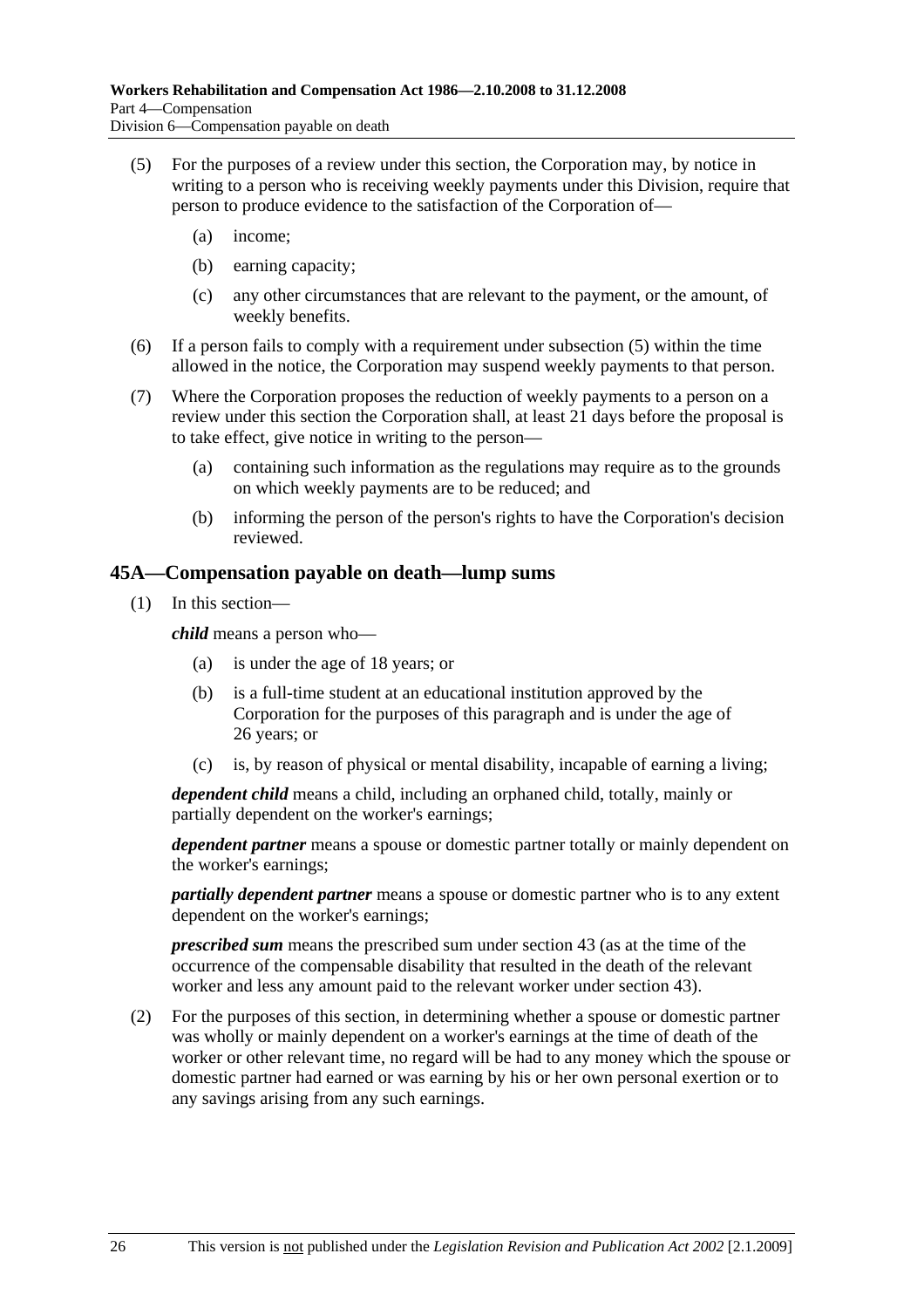- (3) For the purposes of this section, if a worker and the worker's spouse or domestic partner jointly contributed to the support of a dependent child immediately before the occurrence of the compensable disability that resulted in the worker's death, any contribution to the support of the child from the worker's spouse or domestic partner will be disregarded in determining whether the child is a dependant and, if so, the extent of the child's dependency.
- (4) Subject to this Act, if a worker dies as a result of a compensable disability, compensation in the form of a lump sum is payable in accordance with this section.
- (5) If the worker leaves a dependent partner, or dependent partners, and no dependent child, the amount of compensation is an amount equal to the prescribed sum payable to the dependent partner or, if there is more than 1, in equal shares to the dependent partners.
- (6) If the worker leaves no dependent partner and no dependent children other than an orphan child or orphan children, the amount of compensation is an amount equal to the prescribed sum payable to that orphan child or, if there are 2 or more, in equal shares for those children.
- (7) If the worker leaves a dependent partner, or dependent partners, and 1, and only 1, dependent child, the amount of compensation is—
	- (a) an amount equal to 90% of the prescribed sum payable to the dependent partner or, if more than 1, in equal shares to the dependent partners; and
	- (b) an amount equal to 10% of the prescribed sum payable to the dependent child.
- (8) If the worker leaves a dependent partner, or dependent partners, and more than 1 and not more than 5 dependent children, the amount of compensation is an amount equal to the prescribed sum payable in the following shares:
	- (a) an amount equal to 5% of the prescribed sum payable to each dependent child;
	- (b) the balance to the dependent partner or, if more than 1, in equal shares to the dependent partners.
- (9) If the worker leaves a dependent partner, or dependent partners, and more than 5 dependent children, the amount of compensation is an amount equal to the prescribed sum payable in the following shares:
	- (a) an amount equal to 75% of the prescribed sum payable to the dependent partner or, if more than 1, in equal shares to the dependent partners;
	- (b) an amount equal to 25% of the prescribed sum payable to the dependent children in equal shares.
- (10) If the worker does not leave a dependent partner but leaves a dependent child or dependent children (not taking into account an orphan child or orphan children), that dependent child is, or if more than 1, each of those dependent children are, entitled to the amount of compensation being such share of a sum not exceeding the prescribed sum that the Corporation considers is reasonable and appropriate to the loss to the dependent child or, if more than 1 dependent child, to those dependent children.
- (11) If the worker leaves—
	- (a) a partially dependent partner or partially dependent partners; and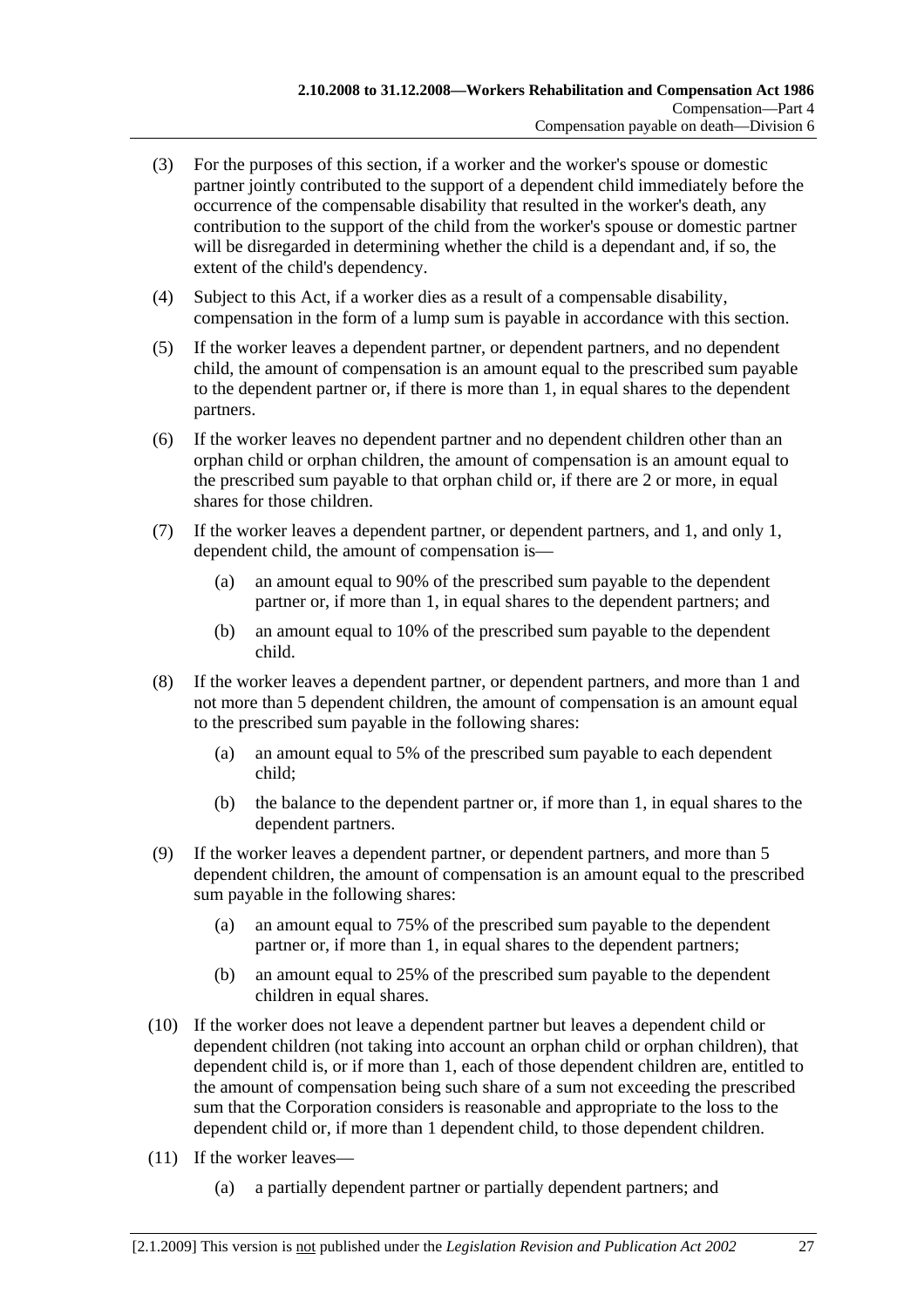(b) a dependent partner or dependent partners or a dependent child or dependent children or any combination thereof,

each of those dependents is entitled to the amount of compensation being such share of a sum not exceeding the prescribed sum that the Corporation considers is reasonable and appropriate to the loss to that dependent.

- (12) If the worker does not leave any dependent partner, dependent child or partially dependent partner but leaves any other person who is to any extent dependent on the worker's earnings, the Corporation may, if it considers it to be justified in the circumstances, pay compensation of a sum not exceeding the prescribed sum that the Corporation considers is reasonable and appropriate to the loss to that person (and if the Corporation decides to make a payment of compensation to more than 1 person under this subsection then the sums paid must not in total exceed the prescribed sum).
- (13) If the worker, being under the age of 21 years at the time of the compensable disability, leaves no dependent partner, dependent child or partially dependent partner but, immediately before the disability, was contributing to the maintenance of the home of the members of his or her family, the members of his or her family are taken to be dependents of the worker partly dependent on the worker's earnings.
- (14) If a person who is entitled to a payment under this section is under the age of 18 years, the payment may, if the Corporation so determines, be made wholly or in part to a guardian or trustee for the benefit of that person.
- (15) A claimant is entitled to interest at the prescribed rate on an amount of compensation payable under this section in respect of the period beginning on the date the claim for compensation was lodged in accordance with this Act and ending on the date of the payment.
- (16) Compensation is payable, if the Corporation so decides, to a spouse or domestic partner or child of a deceased worker who, although not dependent on the worker at the time of the worker's death, suffers a change of circumstances that may, if the worker had survived, have resulted in the spouse or domestic partner or child becoming dependent on the worker.

### **45B—Funeral benefit**

- (1) If a worker dies as a result of a compensable disability, a funeral benefit is payable equal to—
	- (a) the actual cost of the worker's funeral; or
	- (b) the prescribed amount,

whichever is the lesser.

- (2) A funeral benefit payable under subsection (1) will be paid—
	- (a) to the person who conducted the funeral; or
	- (b) to a person who has paid, or is liable to pay, the funeral expenses of the deceased worker.
- (3) An amount prescribed by regulation under subsection (1) may, if the regulations so provide, be indexed so as to provide annual adjustments according to changes in the Consumer Price Index.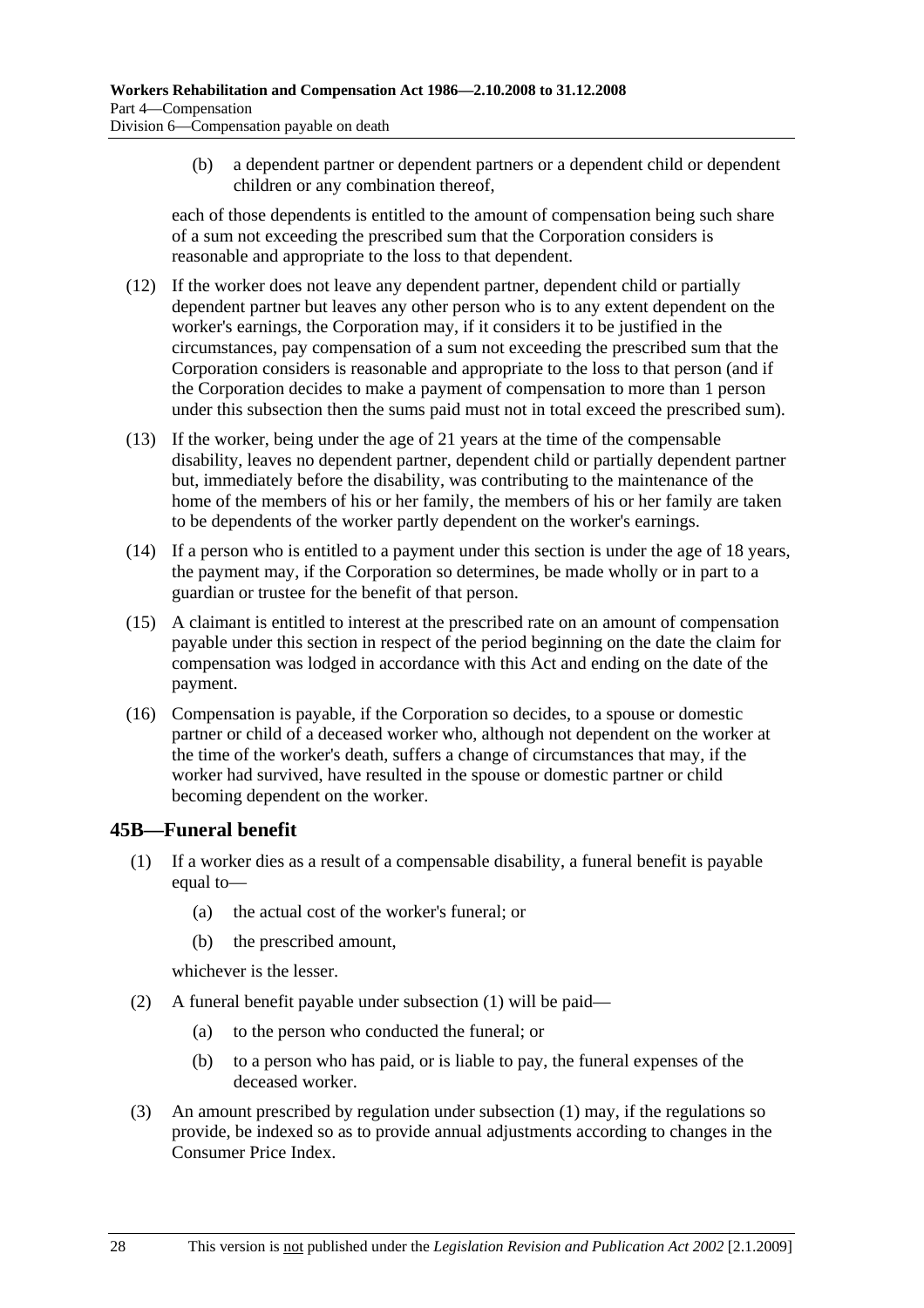### **45C—Counselling services**

- (1) If a worker dies as a result of a compensable disability, a family member is entitled to be compensated for the cost of approved counselling services to assist the family member to deal with issues associated with the death.
- (2) Compensation in respect of costs under this section may be paid—
	- (a) to the family member; or
	- (b) directly to the person to whom the family member is liable for those costs.
- (3) Compensation under this section—
	- (a) will be payable in accordance with scales determined or approved by the Minister and published in the Gazette; and
	- (b) will be subject, in any particular case, to a maximum entitlement prescribed by the regulations.
- (4) A reference in this section to approved counselling services is a reference to counselling services of a kind, or provided by a person, approved by the Corporation for the purposes of this section.
- (5) In this section—

*family member* means a spouse, domestic partner, parent, sibling or child of the worker or of the worker's spouse or domestic partner.

## **Division 7—Liability to pay compensation**

### **46—Incidence of liability**

- (1) Subject to this section, the Corporation is liable for the compensation that is payable under this Act on account of the occurrence of a compensable disability.
- (2) Where a compensable disability arises from employment by a self-insured employer, the self-insured employer is liable to make all payments of compensation to which any person becomes entitled in consequence of the occurrence of that compensable disability.
- (3) Subject to this section, where a worker is, as a result of a compensable disability, wholly or partially incapacitated for work and is in employment when the incapacity arises, the worker's employer is liable to pay compensation by way of income maintenance—
	- (a) if the period of incapacity is two weeks or less—for the whole period of the incapacity; or
	- (b) if the period of the incapacity is more than two weeks—for the first two weeks of the period of incapacity.
- (4) If separate periods of incapacity commence during the course of the same calendar year (whether attributable to the same disability or not), an employer is not liable to pay compensation under subsection (3) for those periods of incapacity in excess of an amount equal to twice the worker's average weekly earnings.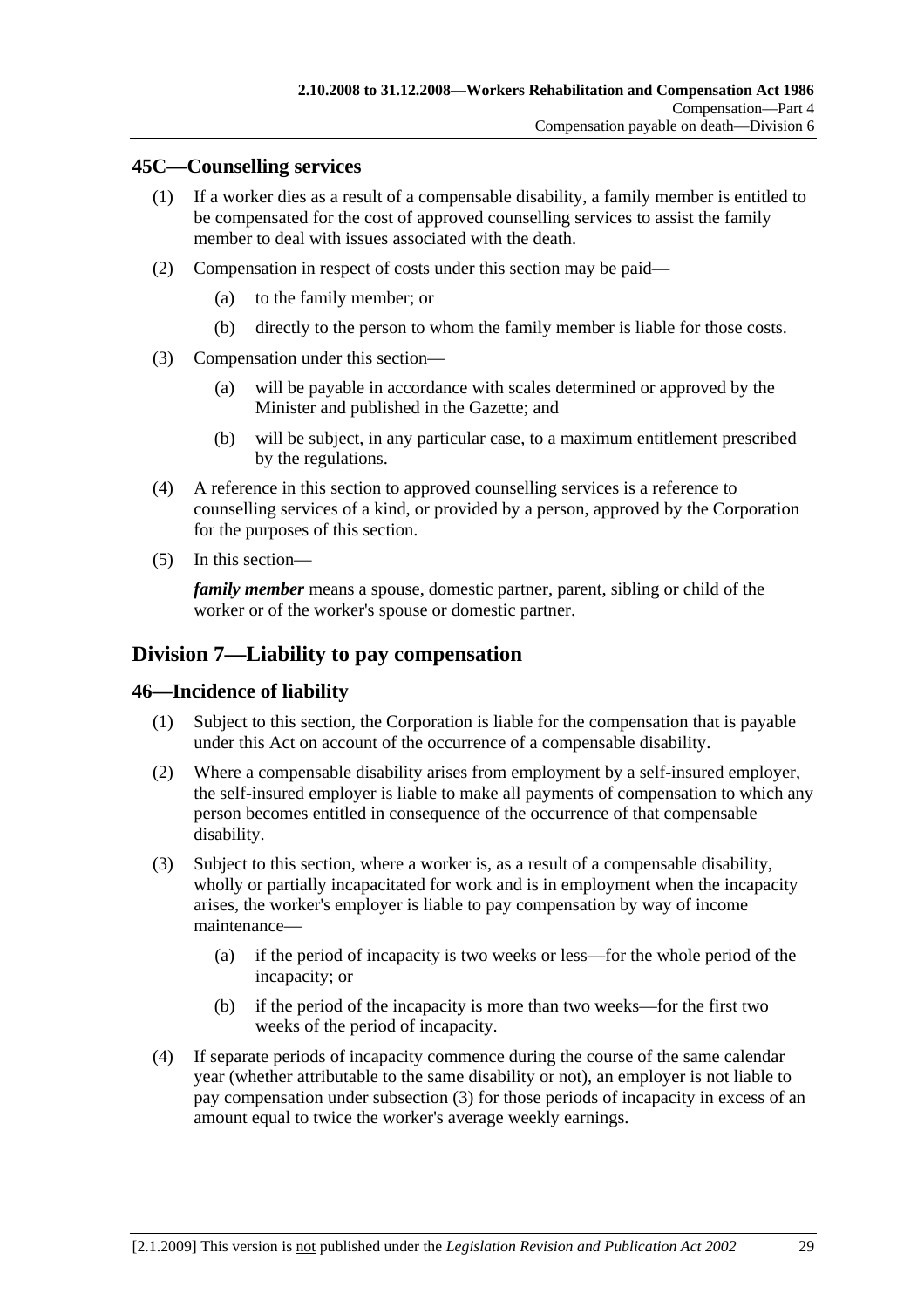- (5) Where a worker is, at the commencement of a period of incapacity, in the employment of two or more employers, they are liable to pay the compensation referred to in subsection (3) in proportions determined by agreement between them or, in default of agreement, by the Corporation.
- (6) An employer who is liable to pay compensation to a worker under subsection (3) shall make the payment—
	- (a) if the claim for compensation is not disputed—within 14 days after the date of the claim; or
	- (b) if the claim for compensation is disputed—forthwith after the dispute is determined.
- (6a) Where an employer (not being a self-insured employer) pays compensation under subsection (3) in respect of an unrepresentative disability, the employer may recover the amount of the payment from the Corporation.
- (7) Where an employer pays compensation under subsection (3) in respect of a disability that did not arise from employment by that employer, that employer may recover the amount of the payment from the Corporation, and the Corporation may, in turn, recover that amount—
	- (a) from the employer from whose employment the disability arose; or
	- (b) if it appears that the worker was not entitled to that compensation—from the worker.
- (8) Where the Corporation pays compensation by way of income maintenance to a worker who was not in employment when the incapacity for work arose, the Corporation may recover any amount that would, if the worker had been in employment, have been payable under subsection (3) by the employer from whose employment the worker's disability arose.
- (8a) The regulations may exempt prescribed classes of employers from the operation of subsection (3) (and in that case the Corporation will undertake any liability of those employers that would otherwise have arisen under that subsection).
- (9) No compensation by way of income maintenance is payable to a disabled selfemployed worker whose disability arises from self-employment in respect of the first week of incapacity for work.

### **47—Augmentation of weekly payment in consequence of delay**

- (1) Subject to subsection (2), where—
	- (a) a weekly payment, or part of a weekly payment, is not paid as and when required to be paid under this Act; or
	- (b) the making of a weekly payment is delayed pending resolution of a dispute under this Act,

any amount in arrears shall be increased by interest at the prescribed rate.

 (2) No interest is payable under this section if the delay is attributable to some fault on the part of the worker.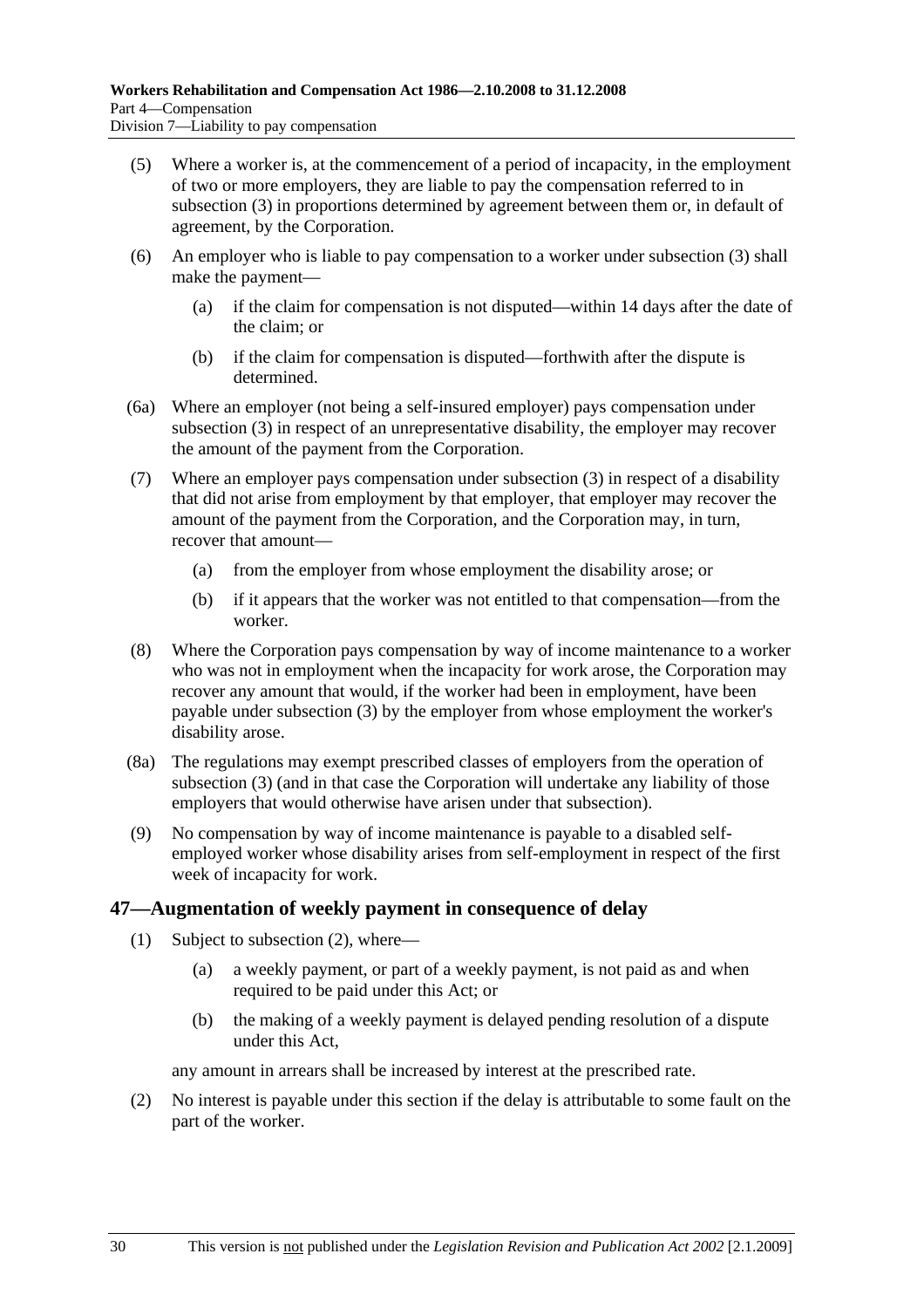### **48—Payments by Corporation on behalf of defaulting employer**

- (1) Where an employer fails to make a payment of compensation that the employer is liable to make under this Act, the Corporation shall make that payment on behalf of the employer.
- (2) Where the Corporation makes a payment of compensation under this section, the Corporation is entitled to recover from the employer as a debt—
	- (a) the amount of the payment; and
	- (b) an administration fee fixed in accordance with the regulations,

(and the Corporation shall take all reasonable steps to recover that debt).

### **49—Corporation may undertake employer's liability to make weekly payments**

Where an employer is liable to make weekly payments of compensation, the Corporation may, at the request of the employer, undertake that liability on the employer's behalf in consideration of the payment by the employer to the Corporation of an amount fixed by the Corporation.

### **50—Corporation as insurer of last resort**

- (1) If a self-insured employer has ceased to be registered as a self-insured employer under this Act, the Corporation may, in its discretion, undertake, in whole or part, liabilities related to compensable disabilities arising from employment during the period of that registration.
- (2) The Corporation must undertake the liabilities of a formerly self-insured employer under subsection (1) if the employer—
	- (a) becomes insolvent; or
	- (b) ceases to carry on business in the State and fails to make provision that the Corporation considers adequate for dealing with claims, and meeting liabilities and responsibilities related to compensable disabilities, arising from employment during the period of the employer's registration as a self-insured employer.
- (3) The Corporation may recover the amount of liabilities undertaken by the Corporation under this section as a debt due to the Corporation from the employer (and, if the employer is being wound up, a claim for the relevant amount may be made in the winding up).
- (4) If a claim is made under subsection (3) for an amount representing liabilities that have not fallen due, or have not been ascertained, as at the date of the claim, the liabilities will be estimated and capitalised in accordance with principles stated, or referred to, in the regulations.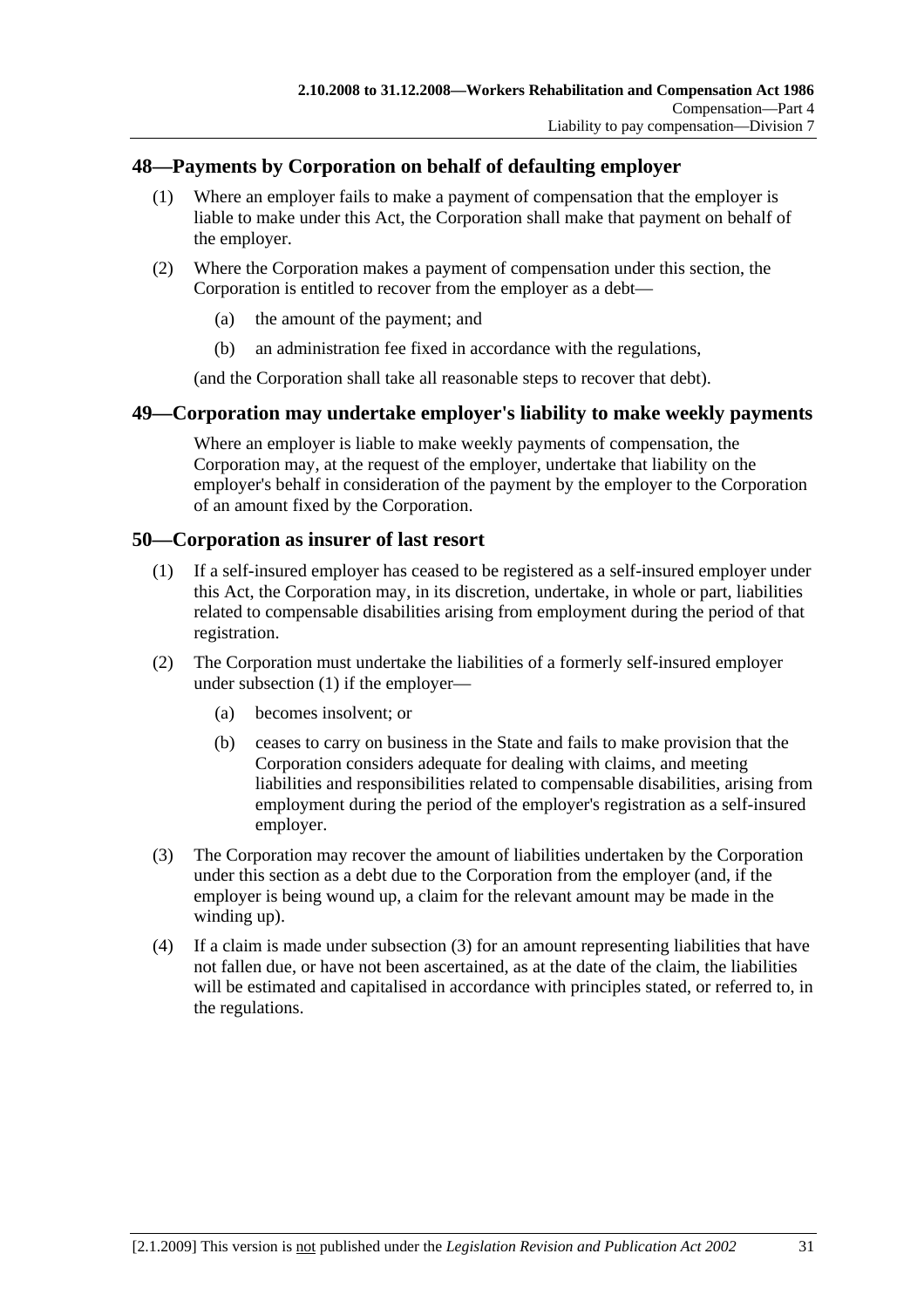# **Division 8—Notices of disabilities and claims for compensation**

#### **51—Duty to give notice of disability**

- (1) Where a worker suffers a compensable disability, notice of that disability must be given—
	- (a) to the employer by whom the worker is employed at the time of the occurrence of the disability; or
	- (b) if the worker is not then in employment or is self-employed—to the Corporation.
- (2) Notice of a disability should be given—
	- (a) if practicable within 24 hours after the occurrence of the disability but, if that is not practicable, as soon as practicable after the occurrence of the disability;
	- (b) if the worker is not, immediately after the occurrence of the disability, aware of the disability—as soon as practicable after the worker becomes so aware;
	- (c) if the worker dies without having become so aware or before it is practicable to give such a notice—as soon as practicable after the worker's death.
- (3) Notice of a disability—
	- (a) may be given orally or in writing; and
	- (b) should specify to the best of the knowledge, information and belief of the person giving the notice—
		- (i) the day on which the disability occurred; and
		- (ii) the place at which the disability occurred; and
		- (iii) the nature of the disability; and
		- (iv) the cause of the disability.
- (4) For the purposes of this section, notice of a disability shall be deemed to have been given to an employer if—
	- (a) it is given to—
		- (i) the employer at any place of business of the employer; or
		- (ii) any person under whose supervision the worker was employed at the time of the disability; or
		- (iii) any person designated for the purpose by the worker's employer; or
	- (b) it is served by post on the employer.
- (5) A person by whom a notice under this section is given orally shall, at the request of the person to whom the notice is given, complete a written statement in a form determined by the Corporation.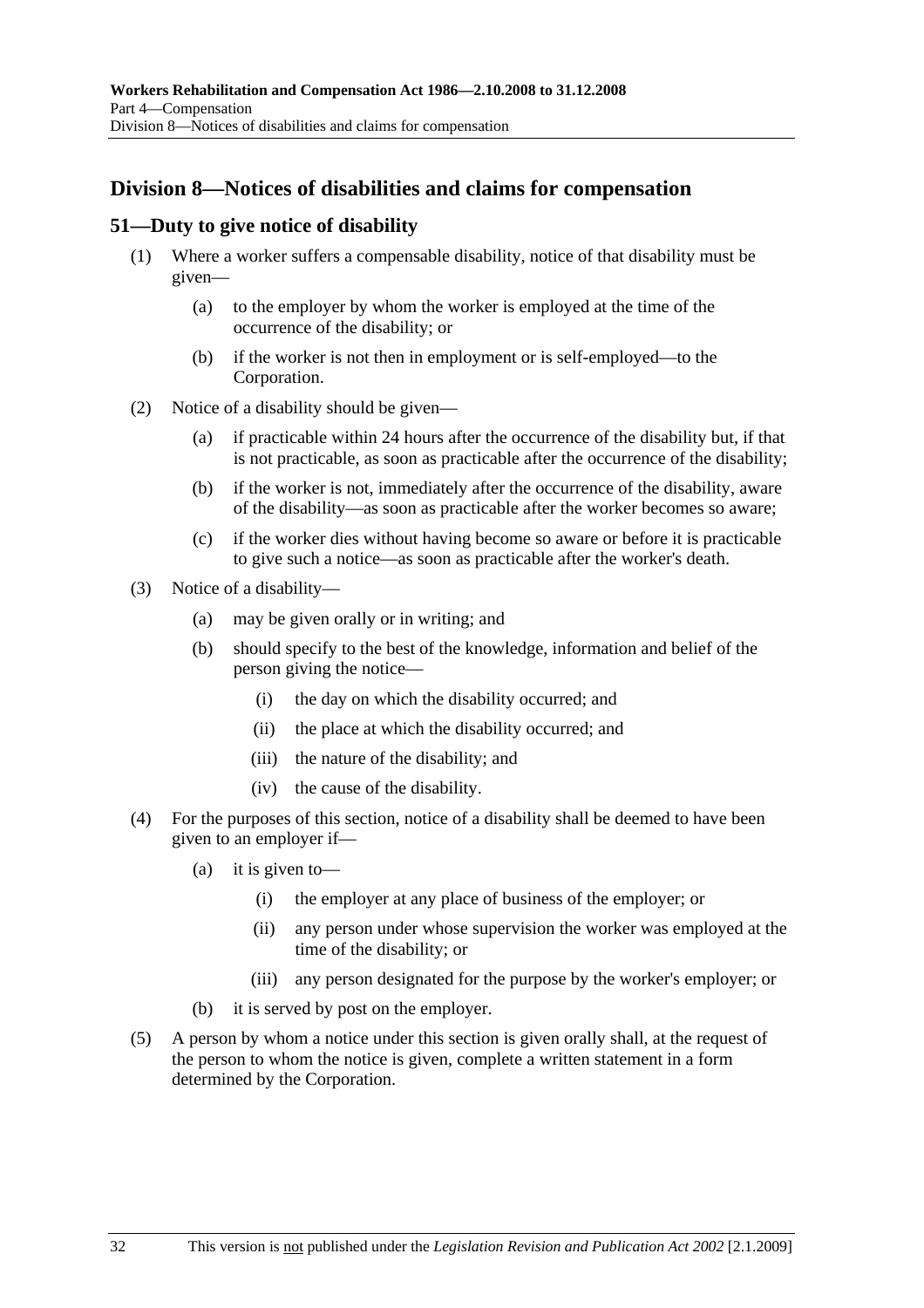(6) Subject to subsection (8), where an employer (not being a self-insured employer) receives notice of a disability given or purportedly given under this section the employer shall, within 5 business days after the receipt of the notice, send a copy of the notice to the Corporation together with the prescribed information.

Maximum penalty: \$1 000.

- (7) Where it appears from a notice under this section that the worker was not, at the date of the notice, in the employment of the employer from whose employment the disability arose, the Corporation shall (where it is practicable to do so) send a copy of the notice to that employer.
- (8) The Corporation may, by notice published in the Gazette—
	- (a) exclude from the application of this section minor disabilities of a class specified in the notice;
	- (b) vary, in relation to cases of a specified class, the time at which an employer is required to report to it under this section.

## **52—Claim for compensation**

- (1) Subject to this section, a claim for compensation—
	- (a) must be made in a manner and form approved by the Corporation; and
	- (b) must be made within the prescribed period; and
	- (c) must be supported by a certificate in the designated form by a recognised medical expert certifying—
		- (i) the nature of the disability;
		- (ii) the probable cause of the disability so far as that is ascertainable by the medical expert;
		- (iii) where the claimant claims to be incapacitated for work—the extent and probable duration of the incapacity;
		- (iv) whether the medical expert has personal knowledge of the worker's workplace and, if so, the extent of that knowledge and whether the medical expert has discussed with the employer the kinds of work that might be appropriate for the worker in view of the disability.
- (2) Where notice of a disability is required under this Division, a claim for compensation may not be made in respect of that disability unless notice of the disability has been given in accordance with this Division.
- (3) Notwithstanding subsections (1) and (2)—
	- (a) the absence of, or a defect in, a notice of disability is not a bar to the making of a claim if—
		- (i) the proper determination of the claim has not been substantially prejudiced; or
		- (ii) the failure to give the notice, or the defect in the notice, was occasioned by ignorance of the claimant, mistake or absence from the State, or other reasonable cause; and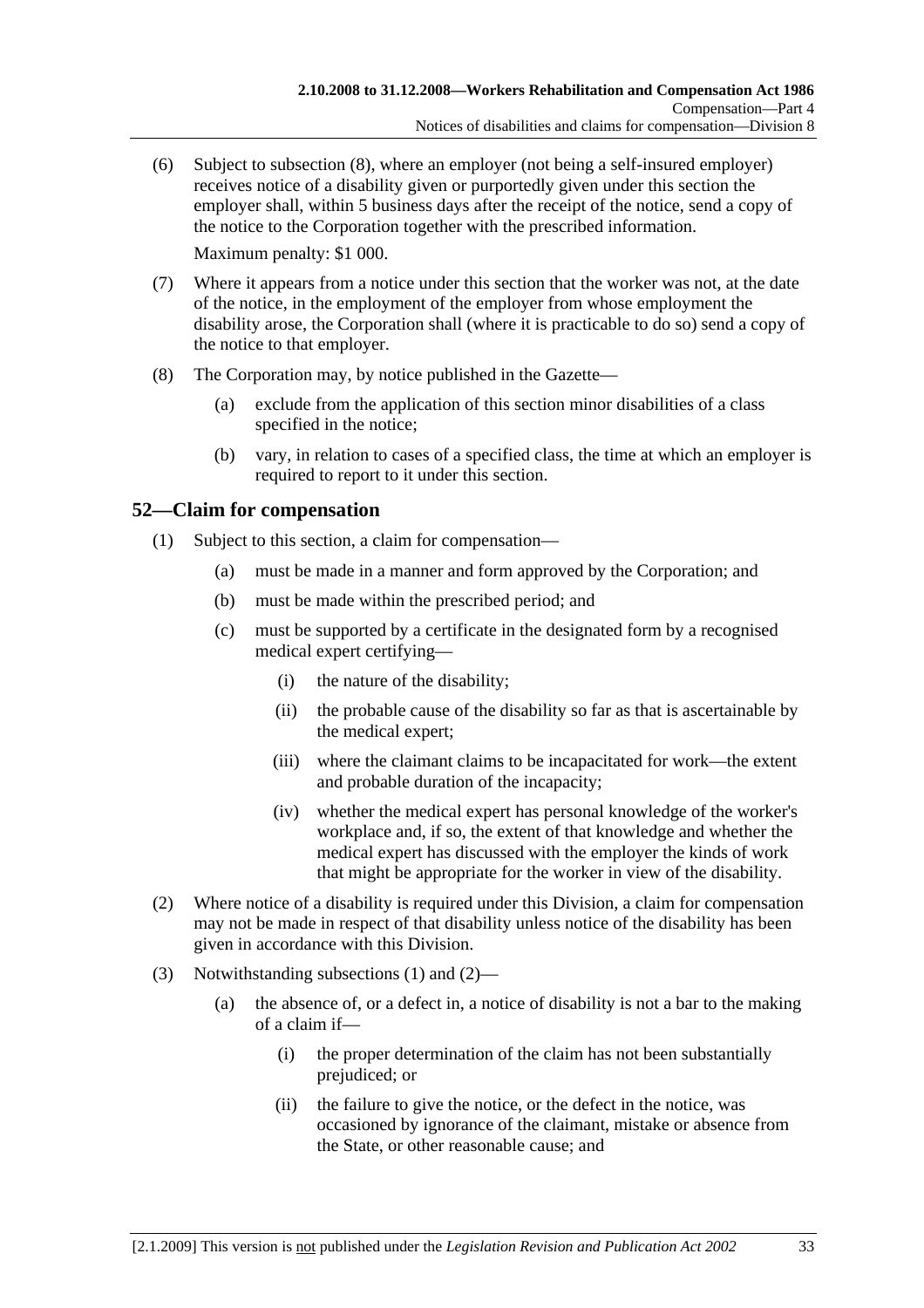- (b) a failure to make a claim within the prescribed period is not a bar to the making of a claim if—
	- (i) the proper determination of the claim has not been substantially prejudiced; or
	- (ii) the failure to make the claim within the prescribed period was occasioned by ignorance of the claimant, mistake or absence from the State, or other reasonable cause.
- (4) A claim for compensation must be given as follows:
	- (a) where the worker is at the commencement of the incapacity in employment the claim must be given to the employer;
	- (b) in any other case—the claim must be given to the Corporation.
- (5) Within 5 business days after receipt of a claim under this section, an employer (not being a self-insured employer) shall forward to the Corporation—
	- (a) a copy of the claim;
	- (b) a statement in the designated form containing such information as may be prescribed.

Maximum penalty: \$1 000.

- (5a) An employer (not being a self-insured employer) must furnish to the Corporation, in such manner and form as the Corporation may determine, such other information as the Corporation may reasonably require in order to determine a claim. Maximum penalty: \$1 000.
- (6) Where it appears from a claim that the worker was not, at the time of making the claim, in the employment of the employer from whose employment the disability arose, the Corporation shall (where it is practicable to do so) notify that employer of the claim.
- (6a) The Corporation may dispense with a requirement under this section.
- (6b) A self-insured employer may dispense with the requirement for a certificate under subsection (1)(c) if a claim is only for compensation under section 32.
- (7) In this section—

*prescribed period*, in relation to the making of a claim in pursuance of this section, means the period of 6 months commencing on the day on which the entitlement to make the claim arises.

### **53—Determination of claim**

- (1) On receipt of a claim for compensation the Corporation shall make such investigations and inquiries as it thinks necessary to determine the claim.
- (2) For the purpose of satisfying itself of the nature, extent or probable duration of a disability, the Corporation may require a worker to submit to an examination by a recognised medical expert nominated by the Corporation from a list of approved experts.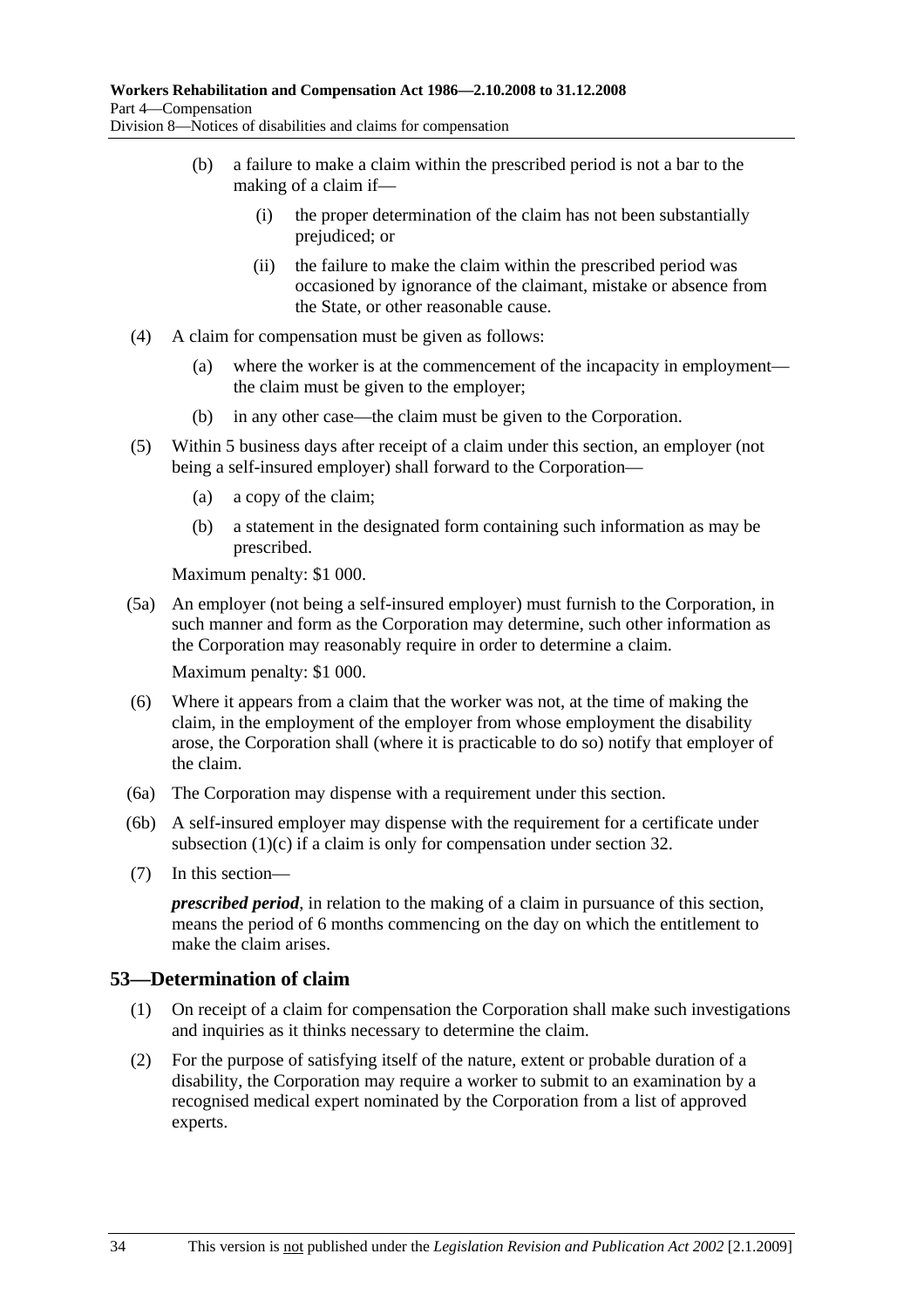- (3) If a claimant for compensation—
	- (a) fails or refuses to furnish information reasonably required by the Corporation to determine the claim; or
	- (b) fails or refuses to submit to an examination as required under subsection (2),

the claim may be rejected.

- (4) The Corporation shall determine claims for compensation as expeditiously as reasonably practicable and where the claim is for compensation by way of income maintenance shall, wherever practicable, endeavour to determine the claim within 10 business days after the date of receipt of the claim.
- (4a) Where—
	- (a) the disability results from a road accident; and
	- (b) no member of the police force attends at the scene of the accident; and
	- (c) the claimant is required to report the accident to a member of the police force or at a police station under the *Road Traffic Act 1961*,

the Corporation may refrain from determining the claim until the accident is so reported.

- (4b) If an employer notifies the Corporation, before the Corporation determines a claim, that the employer disputes that the disability is compensable under this Act, the Corporation must, before determining the claim, make a reasonable investigation into the grounds on which the employer disputes the compensability of the disability.
- (5) As soon as practicable after determining a claim for compensation the Corporation shall give notice in writing of the determination—
	- (a) to the claimant; and
	- (b) to any employer who may be directly affected.
- (6) Where any part of a claim is rejected, the notice referred to in subsection (5) must include—
	- (a) such information as the regulations may require as to the grounds on which the claim is rejected; and
	- (b) a statement of the claimant's rights to have the determination reviewed.
- (7) The Corporation may, in an appropriate case, by notice in writing to the worker, redetermine a claim.
- (7a) For the purposes of subsection (7), an appropriate case is one where—
	- (a) the redetermination is necessary to give effect to an agreement reached between the parties to an application for review or to reflect progress (short of an agreement) made by the parties to such an application in an attempt to resolve questions by agreement; or
	- (b) the claimant deliberately withheld information that should have been supplied to the Corporation and the original determination was, in consequence, based on inadequate information; or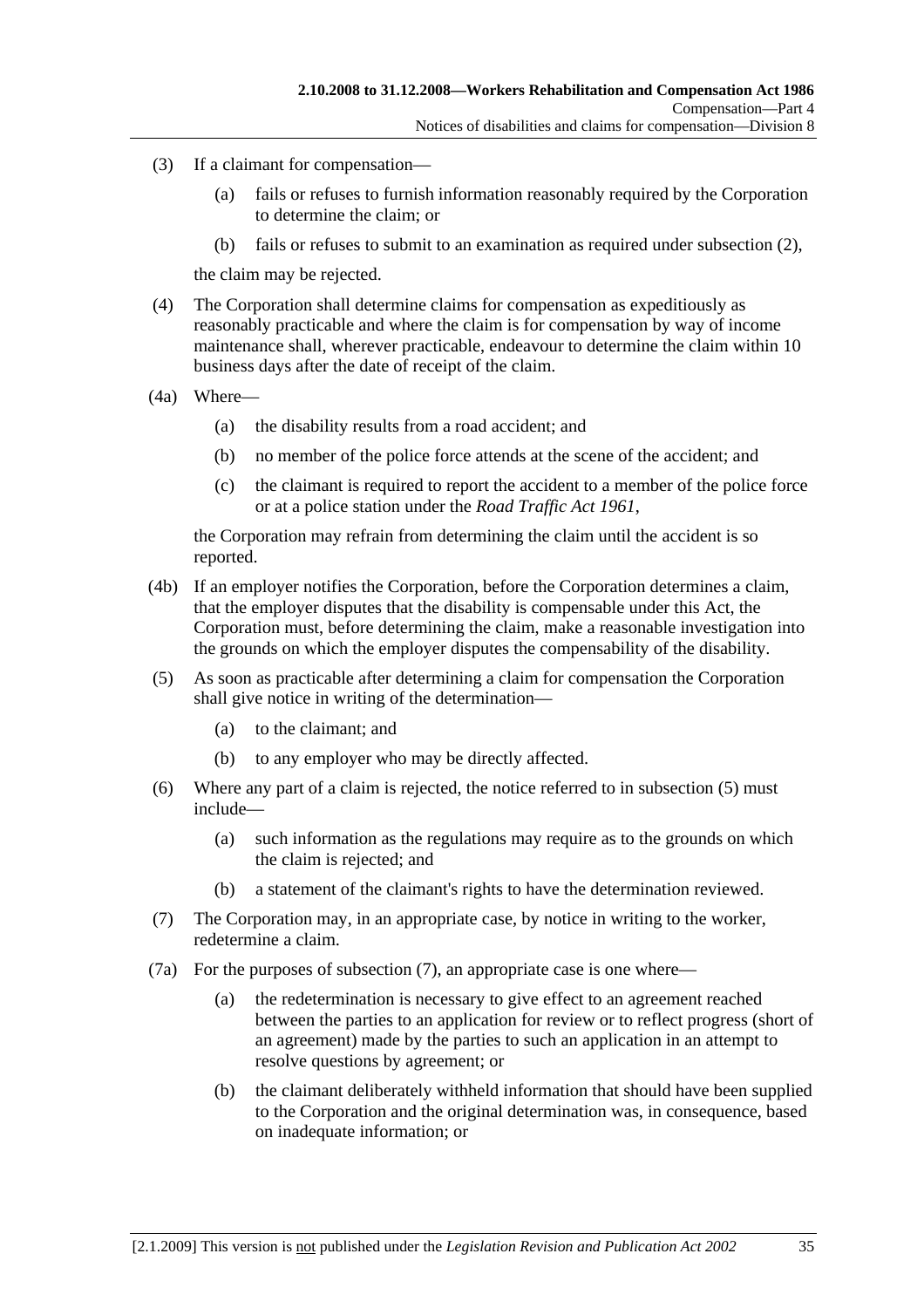- (c) the redetermination is appropriate by reason of new information that was not available and could not reasonably have been discovered by due enquiry at the time that the original determination was made; or
- $\alpha$  (ca) the redetermination is for the purposes of section 4(11) and is appropriate by reason of the stabilising of a compensable disability; or
- (d) the original determination was made as the result of an administrative error and the redetermination is made within two weeks of the making of the original determination; or
- (e) the redetermination is made in prescribed circumstances.
- (7b) A regulation made for the purposes of subsection (7a)(e) cannot come into operation until the time for disallowance has passed.
- (8) The redetermination of a claim does not give rise to any right on the part of the Corporation to recover from the worker money paid under a previous determination unless the previous determination was made in consequence of the worker's fraud.

## **Division 9—Miscellaneous**

### **Subdivision 1—Limitations on liability**

#### **54—Limitation of employer's liability**

- (1) Subject to subsection (2), no liability attaches to an employer in respect of a compensable disability arising from employment by that employer except—
	- (a) a liability under this Act.
- (2) Subsection (1) does not affect a liability arising out of the use of a motor vehicle, being a liability against which the employer was or ought to have been insured under the law of compulsory third-party motor vehicle insurance.
- (3) A court before which an action is brought against an employer for non-economic loss arising from a compensable disability (being a disability that arises out of the use of a motor vehicle and gives rise to a liability of a kind referred to in subsection (2)) shall make due allowance for any lump sum paid or payable under Division 5 or 6 to the person by or on whose behalf the action is brought.
- (4a) Where—
	- (a) a worker suffers a compensable disability (not being a disability that arises out of the use of a motor vehicle and gives rise to a liability of a kind referred to in subsection (2)); and
	- (b) the disability is attributable to the negligence of another worker—
		- (i) who was acting in the course of employment with the same employer; and
		- (ii) whose negligence did not arise from, or in the course of, serious and wilful misconduct.

the worker has no right of action against the other worker.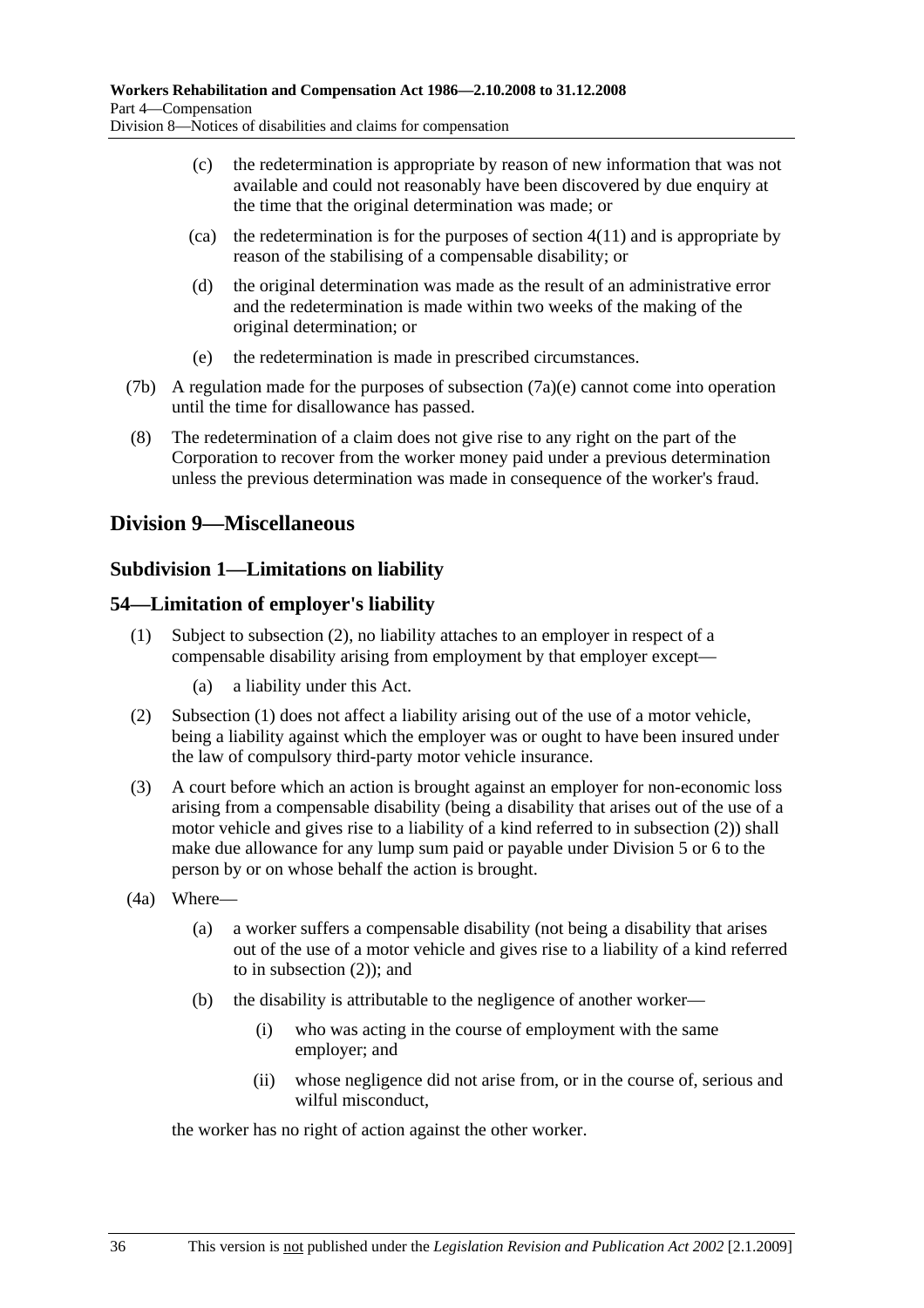#### (4b) Where—

- (a) a worker suffers a compensable disability (not being a disability that arises out of the use of a motor vehicle and gives rise to a liability of a kind referred to in subsection (2)); and
- (b) action is taken against a person other than the employer for damages in respect of the disability,

the other person has no right to recover contribution from the employer.

- (5) Where—
	- (a) compensation is paid or payable under this Act in respect of a compensable disability;
	- (b) a right of action exists against a person other than the employer for damages in respect of the disability,

the person by whom the compensation is paid or payable is entitled to recover from that other person the amount of the compensation in accordance with subsection (7).

- (6) Where—
	- (a) a compensable disability arises out of the use of a motor vehicle;
	- (b) the employer was or ought to have been insured against liability for the disability under the law of compulsory third-party motor vehicle insurance;
	- (c) compensation is paid or payable by the Corporation or a self-insured employer under this Act in respect of the disability,

the Corporation or a self-insured employer (as the case requires) is entitled to recover the amount of the compensation in accordance with subsection (7).

- (7) Where—
	- (a) compensation is paid or payable to a person (the *injured party*) under this Act;
	- (b) the injured party has received, or is entitled to, damages from another person (the *wrongdoer*) in pursuance of rights arising from the same trauma as gave rise to the rights to compensation under this Act;
	- (c) the person by whom the compensation is paid or payable under this Act (the *claimant*) is entitled to recover the amount of the compensation by virtue of subsection  $(5)$  or  $(6)$ ,

then the following provisions apply:

- (d) the claimant is entitled to recover the amount of compensation paid or payable under this Act from the wrongdoer or the injured party but subject to the following qualifications:
	- (i) no amount may be recovered from the wrongdoer in excess of the wrongdoer's unsatisfied liability to the injured party; and
	- (ii) the claimant must exhaust its rights against the wrongdoer before recovering against the injured party; and
	- (iii) no amount may be recovered from the injured party in excess of the amount of the damages received by the injured party;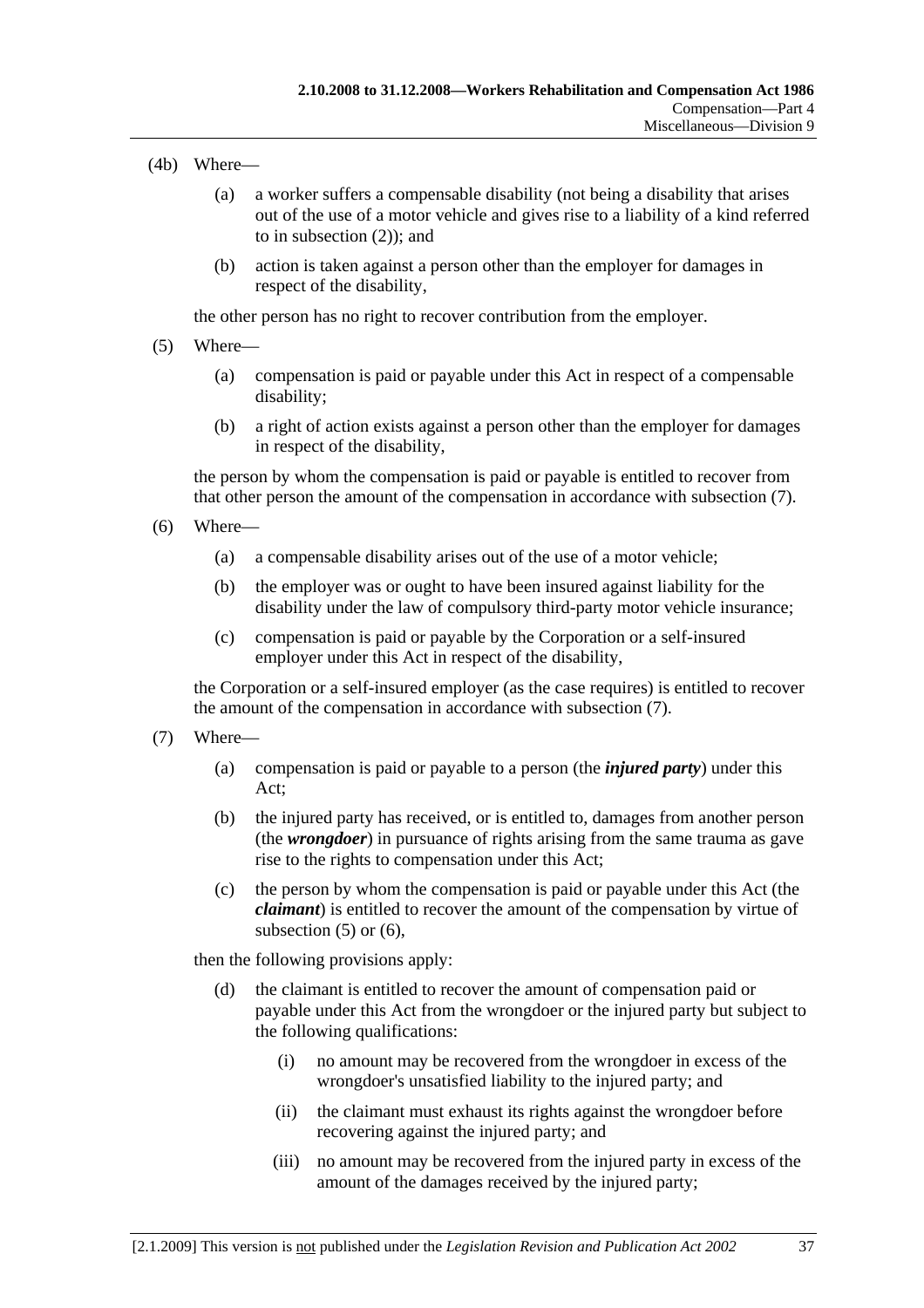- (e) the claimant shall, on giving notice to a wrongdoer of an entitlement to recover compensation under this section, have a first charge, to the extent of the entitlement, on damages payable by the wrongdoer to the injured party;
- (f) any amount recovered by the claimant against a wrongdoer under this subsection shall be deemed to be an amount paid in or towards satisfaction of the wrongdoer's liability to the injured party;
- (g) an action for the recovery of compensation under this subsection—
	- (i) may be heard and determined by the Tribunal (constituted of a presidential member); and
	- (ii) must be commenced within 3 years after the date of the trauma referred to in paragraph (b).
- (7a) This section is intended to apply in relation to any action that arises out of the occurrence of a compensable disability—
	- (a) irrespective of where the disability occurred; and
	- $(b)$
- (i) irrespective of whether the action is brought before a court of this State or before a court of some other state, territory or country; and
- (ii) notwithstanding that the court before which the action is brought would not (but for this subsection) apply, or take into account, South Australian law.
- (7b) If—
	- (a) an action is brought in respect of a compensable disability in a court that is not a court of the State; and
	- (b) notwithstanding subsection (7a), the court awards an amount against an employer that is in excess of the amount (if any) that would have been awarded in a similar action before a court of the State; and
	- (c) the Corporation is liable to pay the amount awarded by virtue of insurance provided under this Act,

the Corporation is entitled to recover the excess from the person to whom the amount is awarded.

- (7c) In the course of proceedings under subsection (7b) a court may—
	- (a) receive in evidence any transcript of evidence in proceedings before the court by which the amount was awarded and draw any conclusions of fact from the evidence that it considers proper; or
	- (b) adopt any of the court's findings of fact.
- (8) In this section—

*damages* includes any form of compensation payable apart from this Act in respect of a compensable disability;

#### *employer* includes—

(a) any person for whose torts an employer is vicariously liable;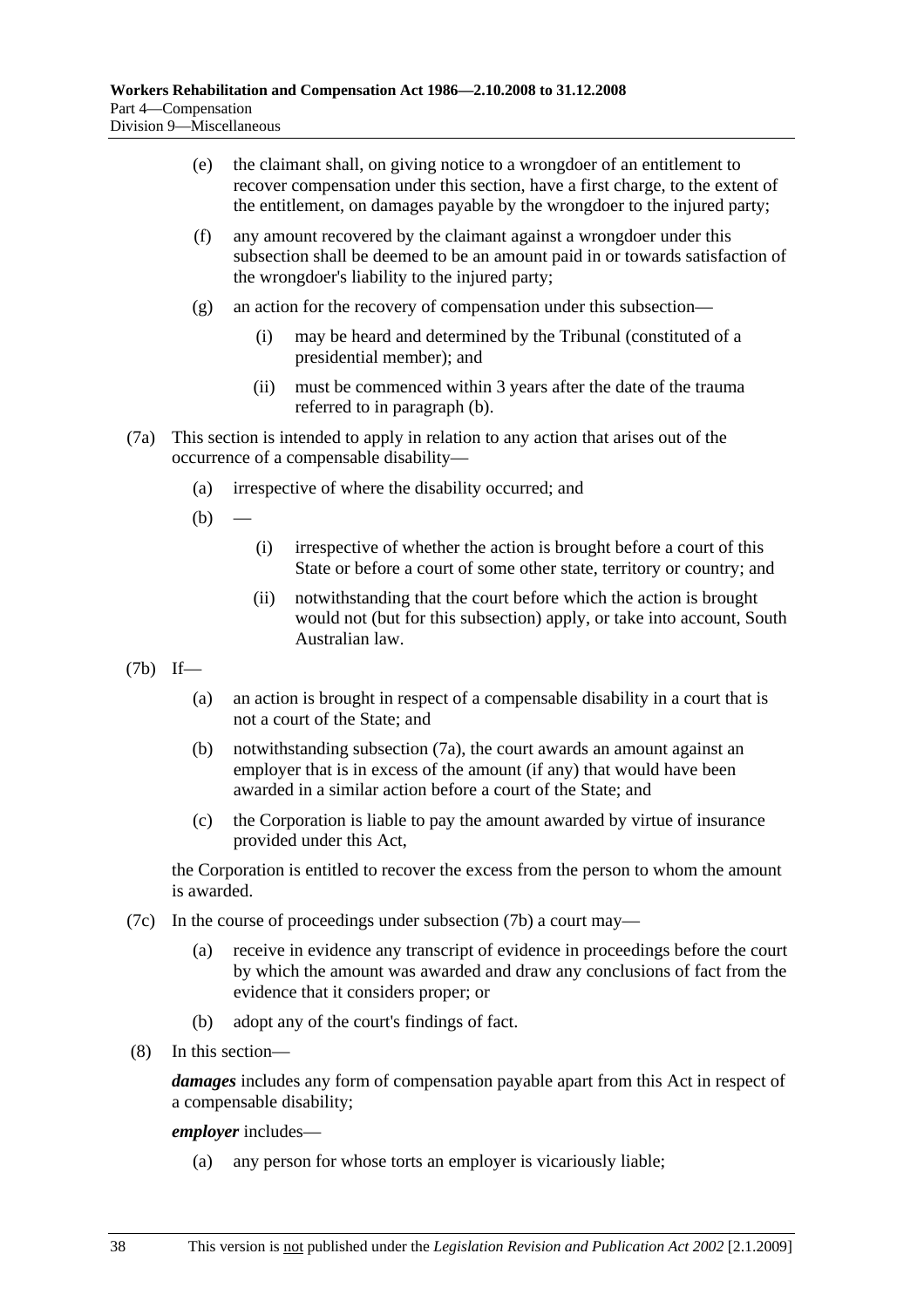(b) any person who is vicariously liable for the torts of an employer;

*the law of compulsory third-party motor vehicle insurance* means—

- (a) Part 4 of the *Motor Vehicles Act 1959* (including a policy of insurance under that Part); or
- (b) the law of another State or a Territory of the Commonwealth that corresponds to Part 4 of the *Motor Vehicles Act 1959* (including a policy of insurance under such a law).

## **55—Prohibition of double recovery of compensation**

- (1) Compensation under this Act is not payable in respect of a disability to the extent that compensation has been received in respect of the same disability under the laws of a place other than this State (whether within or outside Australia).
- (2) If a person receives compensation under this Act in respect of a disability and, in respect of the same disability, subsequently receives compensation under the laws of a place other than this State (whether within or outside Australia), the person from whom compensation under this Act is received may, in a court of competent jurisdiction, sue and recover (as a debt) from the person the amount described in subsection (2a).
- (2a) The amount that is recoverable under subsection (2) is—
	- (a) the amount of compensation paid under this Act; or
	- (b) the amount of compensation received under the laws of the place other than this State,

whichever is less.

 (3) The fact that compensation or damages in respect of a disability have been recovered under a foreign law is a bar to the recovery of compensation in respect of the same disability under this Act.

## **57—Compensation payable in respect of disabilities arising from employment on ships**

Where a compensable disability arises from employment on a ship the amount of the compensation is not subject to any limitation imposed by the *Merchant Shipping Act 1894* of the United Kingdom.

## **58—Certain sporting injuries not to be compensable**

- (1) Notwithstanding any other provision of this Act, but subject to subsection (2), where—
	- (a) a worker is employed by an employer solely—
		- (i) to participate as a contestant in a sporting or athletic activity (and to engage in training or preparation with a view to such participation); or
		- (ii) to act as a referee or umpire in relation to a sporting or athletic contest (and to engage in training or preparation with a view to so acting); and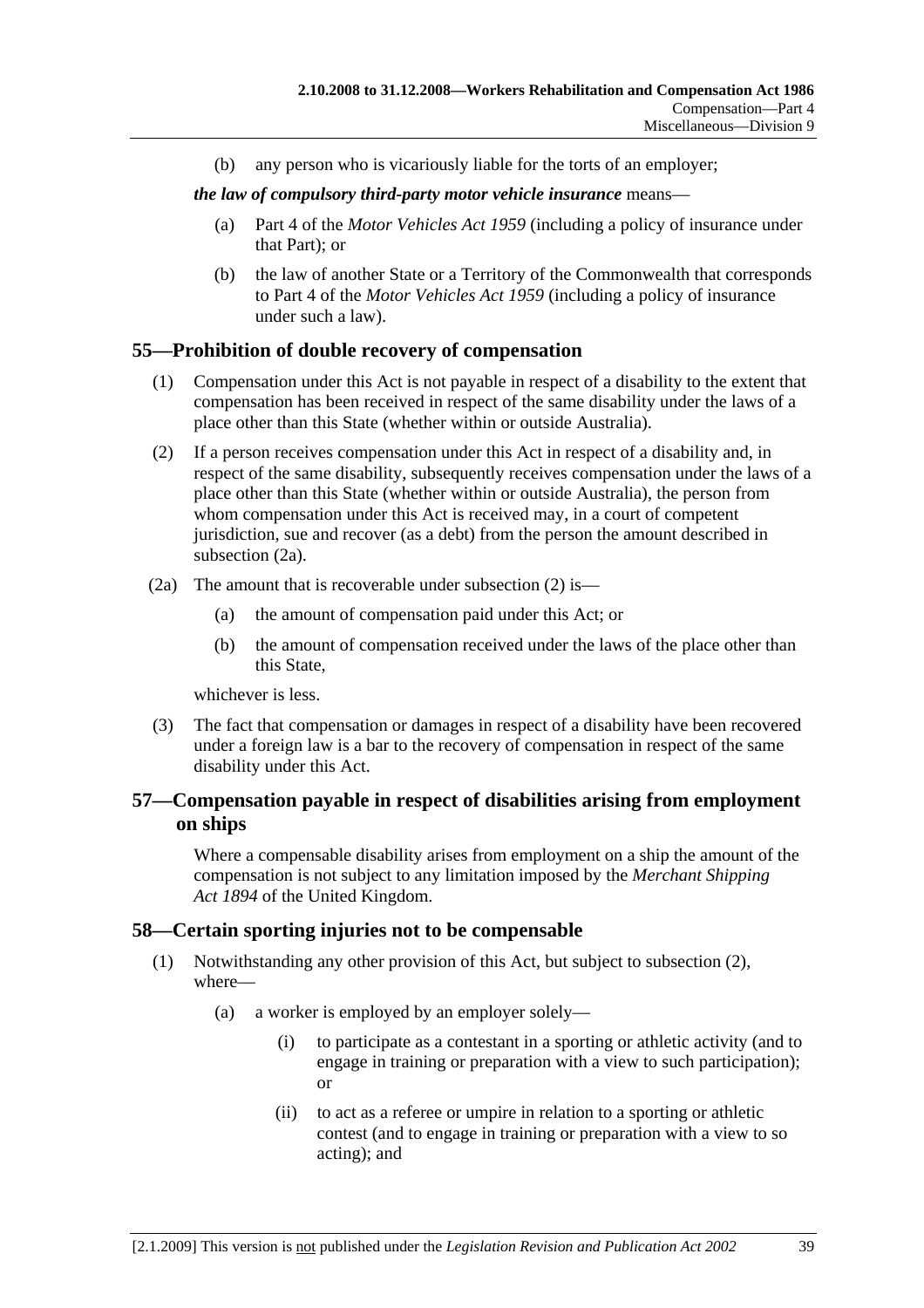(b) remuneration is not payable under the contract of employment except in respect of such employment,

a disability arising out of or in the course of that employment is not compensable.

- (2) This section does not apply to—
	- (a) a person authorised or permitted by a racing controlling authority within the meaning of the *Authorised Betting Operations Act 2000* to ride or drive in a race within the meaning of that Act; or
	- (b) a boxer, wrestler or referee employed or engaged for a fee to take part in a boxing or wrestling match; or
	- (c) a person who derives an entire livelihood, or an annual income in excess of the prescribed amount, from employment of a kind referred to in subsection  $(1)(a)$ .
- (3) In this section—

*the prescribed amount* means—

- (a) in relation to 1987—\$27 200;
- (b) in relation to a subsequent year—a sum (calculated to the nearest multiple of \$100) that bears to \$25 000 the same proportion as the Consumer Price Index for the September quarter of the immediately preceding year bears to the Consumer Price Index for the September quarter, 1985.

#### **Subdivision 2—Choice of law**

#### **58AA—The applicable substantive law for work disability claims**

- (1) If there is an entitlement to compensation under the statutory workers compensation scheme of a State in respect of a disability to a worker (whether or not compensation has been paid), the substantive law of that State is the substantive law that governs—
	- (a) whether or not a claim for damages in respect of the disability can be made; and
	- (b) if it can be made, the determination of the claim.
- (2) This Subdivision does not apply if compensation is payable in respect of the disability under the statutory workers compensation scheme of more than 1 State.
- (3) For the purposes of this section, compensation is considered to be payable under a statutory workers compensation scheme of a State in respect of a disability if compensation in respect of it—
	- (a) would have been payable but for a provision of the scheme that excludes the worker's right to compensation because the disability is attributable to any conduct or failure of the worker that is specified in that provision; or
	- (b) would have been payable if a claim for that compensation had been duly made, and (where applicable) an election to claim that compensation (instead of damages) had been duly made.
- (4) A reference in this section to compensation payable in respect of a disability does not include a reference to compensation payable on the basis of the provisional acceptance of liability.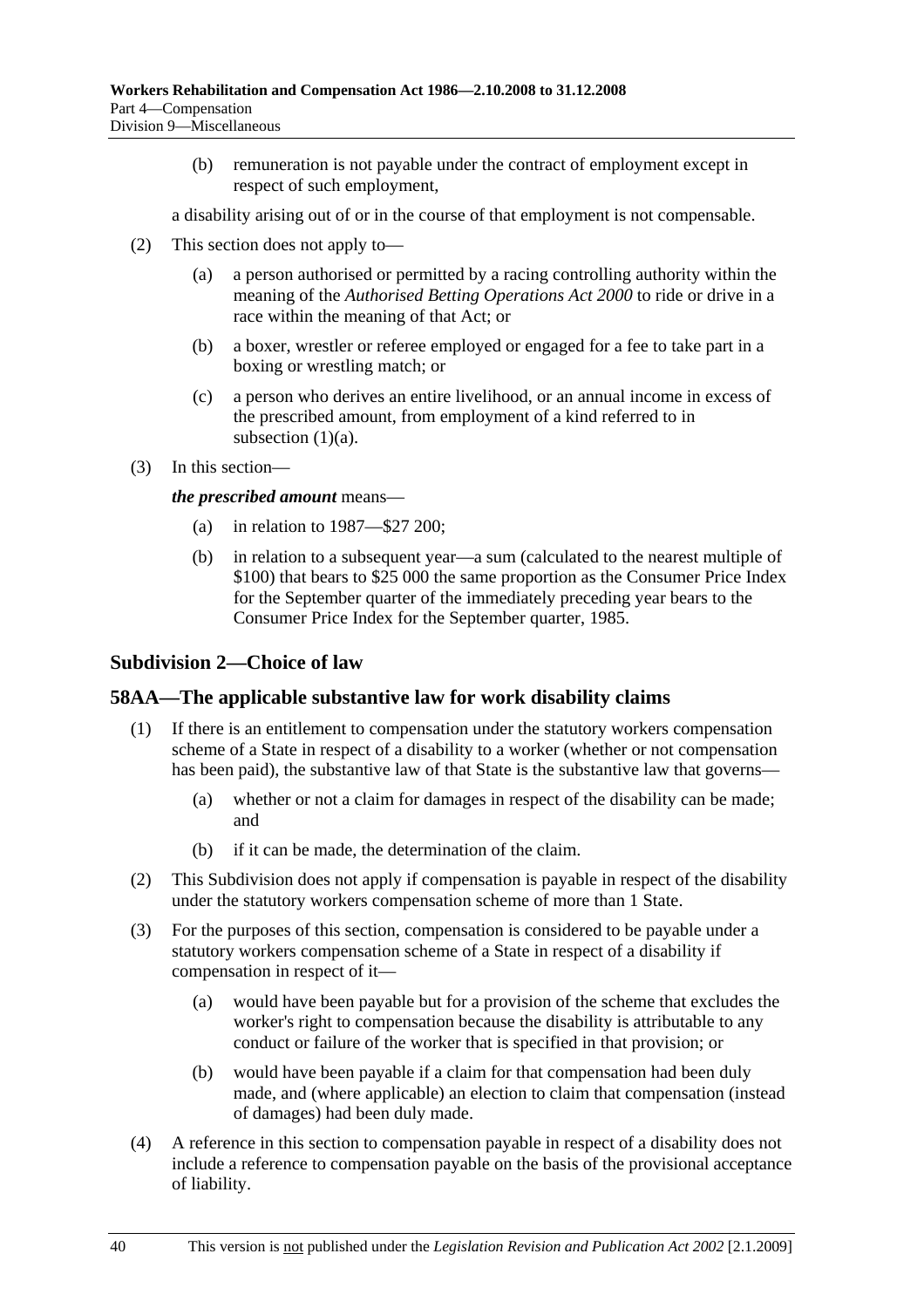(5) In this Subdivision—

*State* includes a Territory.

### **58AB—Claims to which Subdivision applies**

- (1) This Subdivision applies to a claim for damages or recovery of contribution brought against a worker's employer in respect of a disability that was caused by—
	- (a) the negligence or other tort (including breach of statutory duty) of the worker's employer; or
	- (b) a breach of contract by the worker's employer.
- (2) This Subdivision also applies to a claim for damages or recovery of contribution brought against a person other than a worker's employer in respect of a disability if—
	- (a) the worker's employment is connected with this State; and
	- (b) the negligence or other tort or the breach of contract on which the claim is founded occurred in this State.
- (3) Subsection (1)(a) and subsection (2) apply even if damages resulting from the negligence or other tort are claimed in an action for breach of contract or other action.
- (4) A reference in this Subdivision to a worker's employer includes a reference to—
	- (a) a person who is vicariously liable for the acts of the employer; and
	- (b) a person for whose acts the employer is vicariously liable.

#### **58AC—What constitutes disability and employment**

For the purposes of this Subdivision—

- (a) *disability*, *employer* and *worker* include anything that is within the scope of a corresponding term in the statutory workers compensation scheme of another State; and
- (b) the determination of what constitutes employment or whether or not a person is a worker or a worker's employer is to be made on the basis that those concepts include anything that is within the scope of a corresponding concept in the statutory workers compensation scheme of another State.

## **58AD—Claim in respect of death included**

For the purposes of this Subdivision, a claim for damages in respect of death resulting from a disability is to be considered as a claim for damages in respect of the disability.

#### **58AE—Meaning of substantive law**

In this Subdivision—

#### *a State's legislation about damages for a work related disability* means—

- (a) for this State—this Part and any other provision of this Act providing for the interpretation of anything in this Part; and
- (b) for another State—any provisions of a law of that State that is declared by the regulations to be the State's legislation about damages for a work related disability;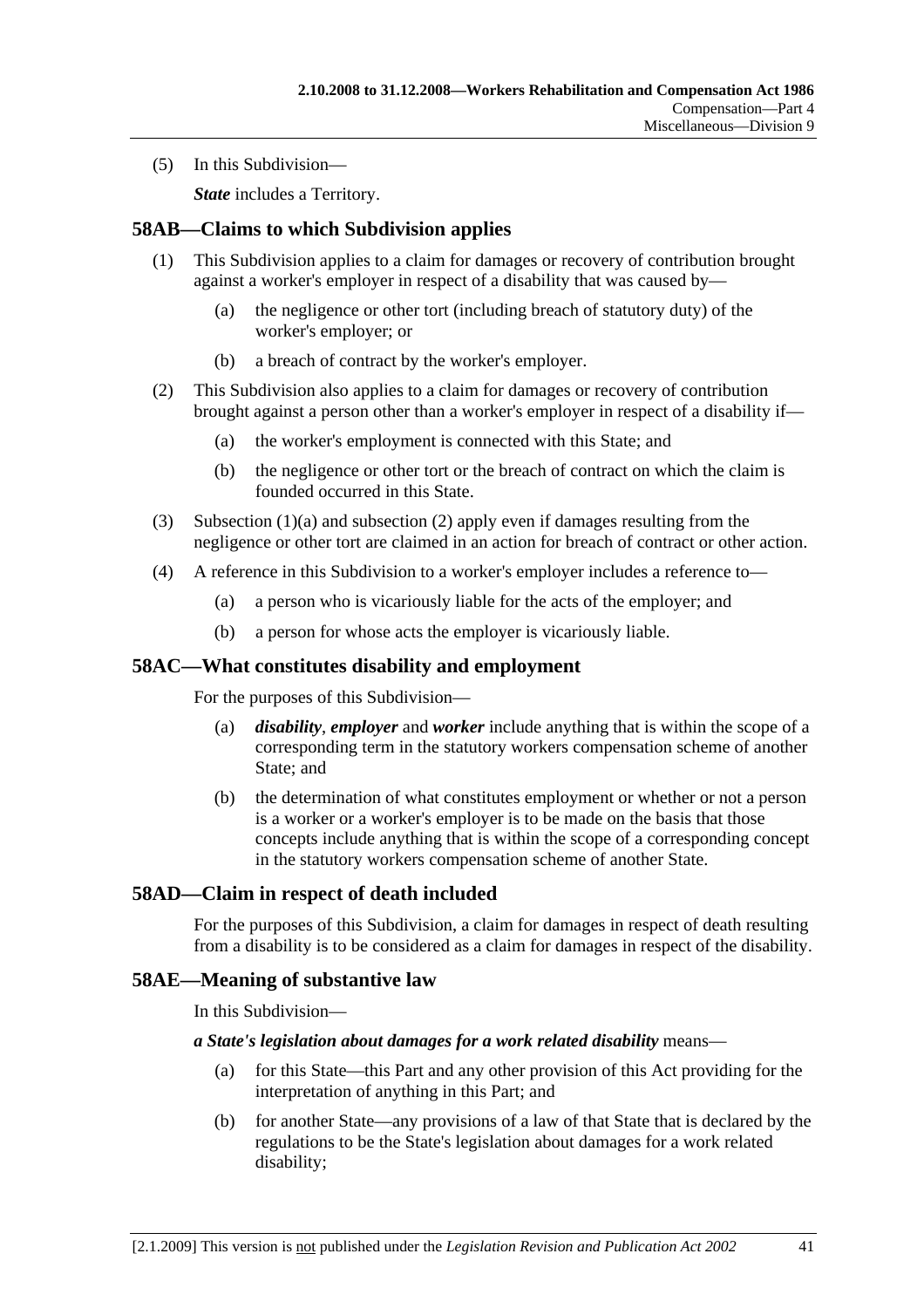*substantive law* includes—

- (a) a law that establishes, modifies, or extinguishes a cause of action or a defence to a cause of action;
- (b) a law prescribing the time within which an action must be brought (including a law providing for the extension or abridgment of that time);
- (c) a law that provides for the limitation or exclusion of liability or the barring of a right of action if a proceeding on, or arbitration of, a claim is not commenced within a particular time limit;
- (d) a law that limits the kinds of injury, loss or damage for which damages or compensation may be recovered;
- (e) a law that precludes the recovery of damages or compensation or limits the amount of damages or compensation that can be recovered;
- (f) a law expressed as a presumption, or rule of evidence, that affects substantive rights; and
- (g) a provision of a State's legislation about damages for a work related disability, whether or not it would be otherwise regarded as procedural in nature,

but does not include a law prescribing rules for choice of law.

#### **58AF—Availability of action in another State not relevant**

- (1) It makes no difference for the purposes of this Subdivision that, under the substantive law of another State—
	- (a) the nature of the circumstances is such that they would not have given rise to a cause of action had they occurred in that State; or
	- (b) the circumstances on which the claim is based do not give rise to a cause of action.
- (2) In subsection  $(1)$ —

*another State* means a State other than the State with which the worker's employment is connected.

#### **Subdivision 3—Other matters**

#### **58A—Reports of return to work etc**

- (1) An employer (other than a self-insured employer) must notify the Corporation whenever—
	- (a) a worker who has been receiving weekly payments for total incapacity returns to work; or
	- (b) there is a change in the weekly earnings of a worker who is receiving weekly payments for partial incapacity; or
	- (c) there is a change in the type of work performed by a worker who is receiving weekly payments for partial incapacity,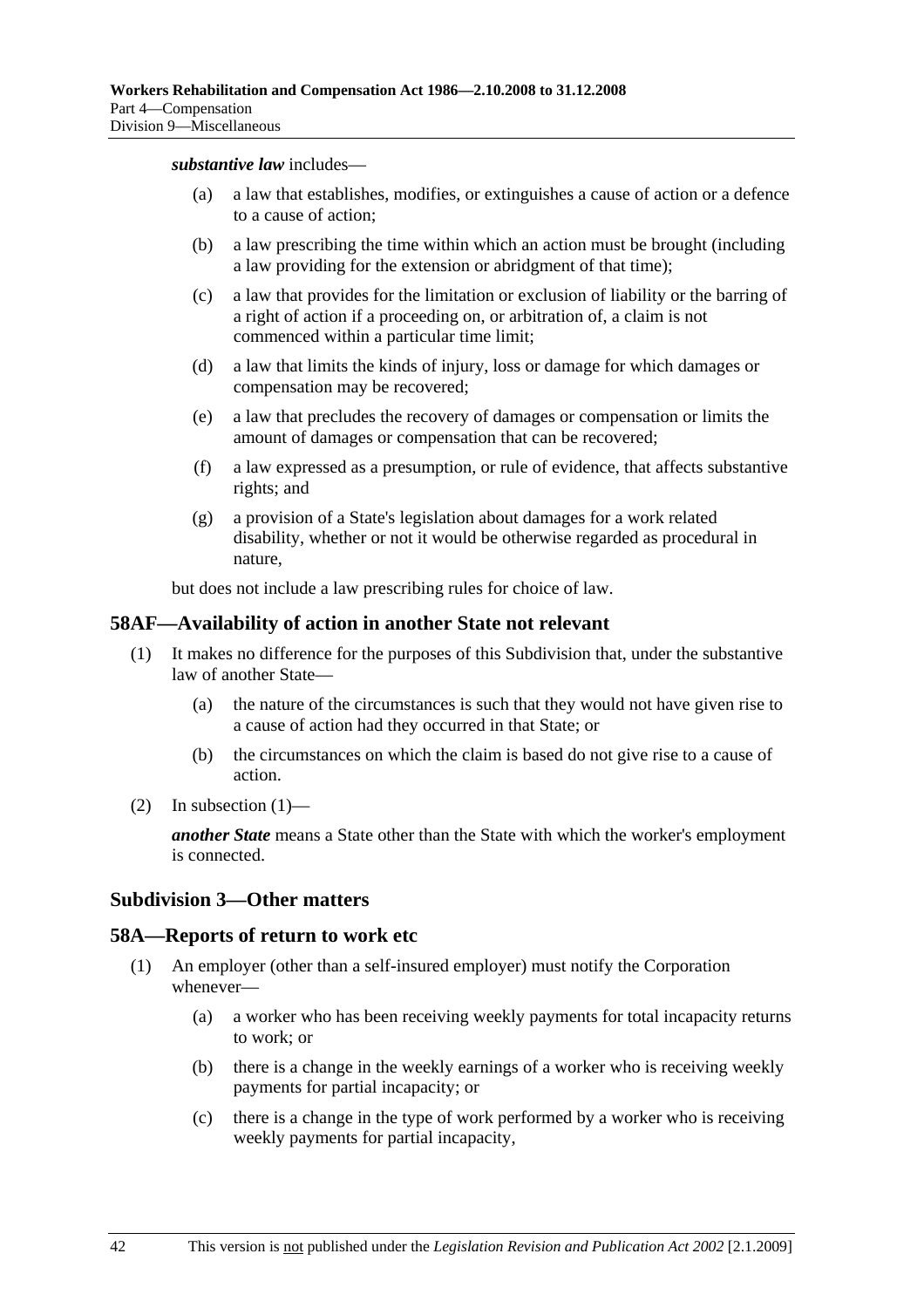(but notification is not required in a case or class of cases excepted by the Corporation from the operation of this subsection).

- (2) Where a worker who has been receiving weekly payments for total incapacity returns to work with an employer other than the employer from whose employment the disability arose, the worker must notify that previous employer of the return to work.
- (3) A notification under subsection (1) or (2)—
	- (a) must be given within 14 days of the occurrence of the notifiable event or such longer period as the regulations may allow; and
	- (b) must include full particulars of the notifiable event.
- (4) A person who without reasonable excuse fails to comply with this section is guilty of an offence.

Maximum penalty: \$1 000.

#### **58B—Employer's duty to provide work or pay wages**

 (1) If a worker who has been incapacitated for work in consequence of a compensable disability is able to return to work (whether on a full-time or part-time basis and whether or not to his or her previous employment), the employer from whose employment the disability arose must provide suitable employment for the worker (the employment being employment for which the worker is fit and, subject to that qualification, so far as reasonably practicable the same as, or equivalent to, the employment in which the worker was employed immediately before the incapacity).

Maximum penalty: \$25 000.

- (2) Subsection (1) does not apply if—
	- (a) it is not reasonably practicable to provide employment in accordance with that subsection (and the onus of establishing that lies in any legal proceedings on the employer); or
	- (b) the worker left the employment of that employer before the commencement of the incapacity for work; or
	- (c) the worker terminated the employment after the commencement of the incapacity for work; or
	- (e) the employer currently employs less than 10 employees, and the period that has elapsed since the worker became incapacitated for work is more than 1 year.
- (3) If a worker who has been incapacitated for work in consequence of a compensable disability undertakes alternative or modified duties under employment or an arrangement that falls outside the worker's contract of service for the employment from which the disability arose, the employer must pay an appropriate wage or salary in respect of those duties unless otherwise determined by the Corporation.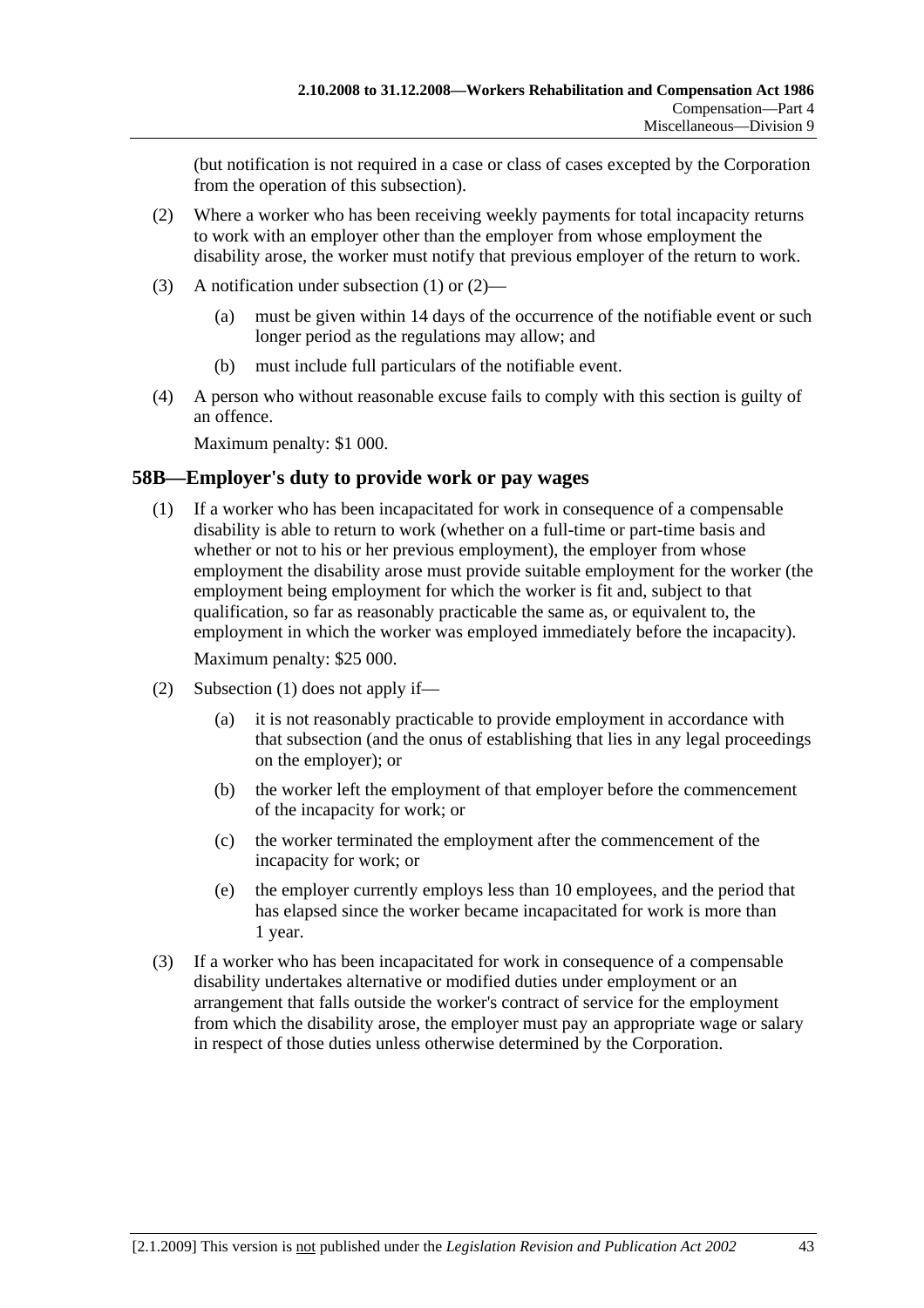#### **58C—Notice of termination of employment to be given in certain cases**

 (1) If a worker has suffered a compensable disability, the employer from whose employment the disability arose must not terminate the worker's employment without first giving the Corporation and the worker at least 28 days notice of the proposed termination.

Maximum penalty: \$15 000.

- (2) However, notice of termination is not required under this section if—
	- (a) the employment is properly terminated on the ground of serious and wilful misconduct; or
	- (b) the worker is neither receiving compensation, nor participating in a rehabilitation program, for the disability; or
	- (c) the worker's rights to compensation for the disability have been exhausted or the time for making a claim for compensation has expired.

[In legal proceedings, the burden of establishing that an employer terminated a worker's employment on the ground of serious and wilful misconduct lies on the employer.]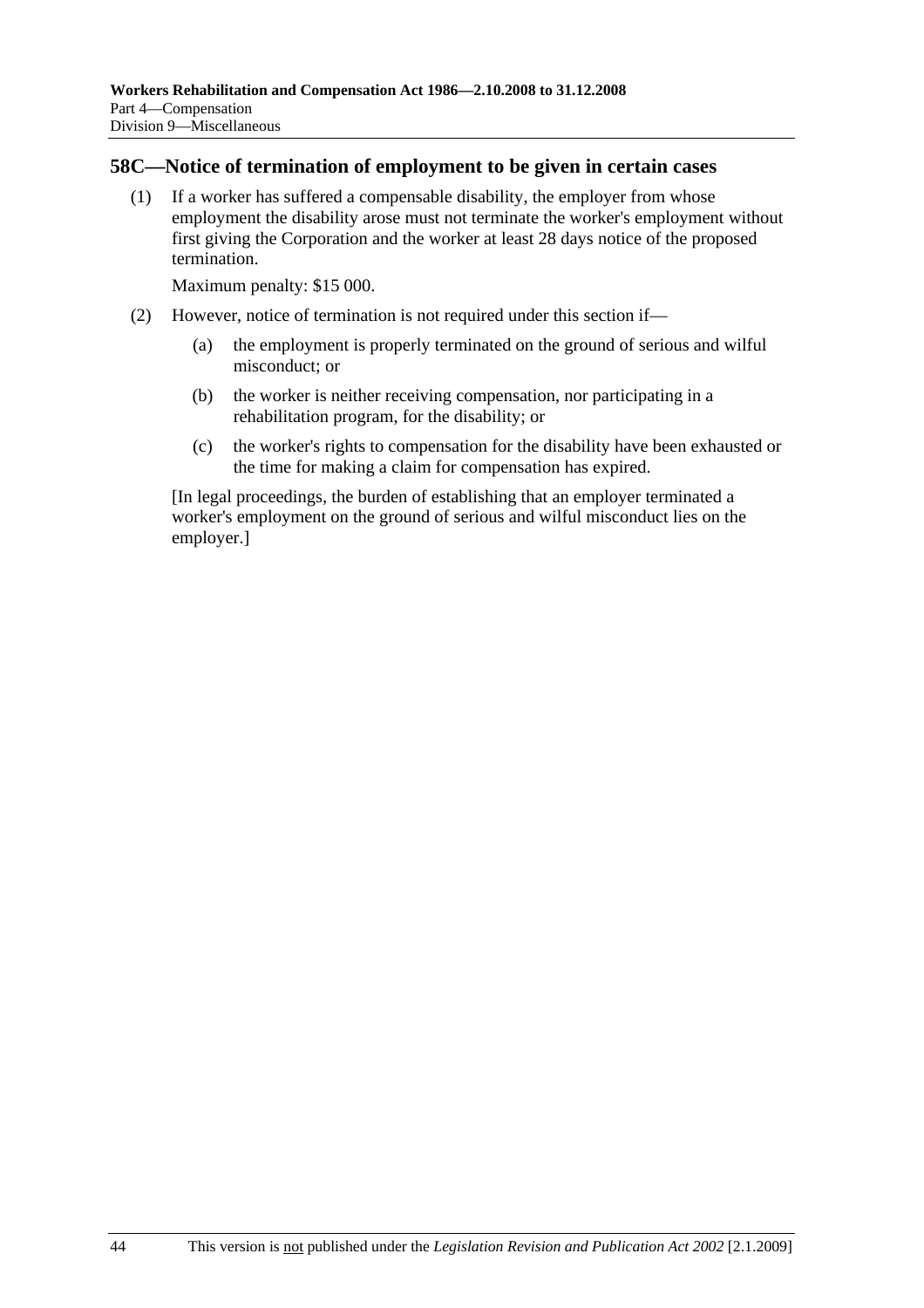# **Part 5—Registration and funding**

## **Division 1—Registration of employers**

## **59—Registration of employers**

- (1) Subject to subsection (2), an employer shall not employ a worker in employment to which this Act applies unless the employer is registered by the Corporation. Maximum penalty: \$10 000 for each worker so employed.
- (2) An employer is not required to be registered if the employer is exempted by the regulations from the obligation to be registered.
- (3) No offence is committed by an employer against this section if the employer applies for registration within 14 days after the obligation to be registered arises.
- (4) It is a defence to a prosecution for an offence under subsection (1) in respect of the employment of a particular worker if the court is satisfied that at the time of the alleged offence the employer believed on reasonable grounds that the worker's employment was not connected with this State by virtue of the operation of section 6.
- (5) If the employer's belief on reasonable grounds was that under section 6 the worker's employment was connected with another State, subsection (4) does not apply unless at the time of the alleged offence the employer had workers compensation cover in respect of the worker under the law of that other State.
- (6) In this section—

**State** includes a Territory;

*workers compensation cover* means insurance or registration required under the law of a State in respect of liability for statutory workers compensation under that law.

## **60—Self-insured employers**

- (1) Subject to this section, an employer or a group of employers may apply to the Corporation for registration as a self-insured employer or as a group of self-insured employers.
- (2) An application shall not be made under subsection (1) unless—
	- (a) in the case of an application by an individual employer—
		- (i) the employer is a body corporate; or
		- (ii) the employer is an indemnified maritime employer;
	- (b) in the case of an application by a group—
		- (i) the members of the group are related bodies corporate or local government corporations; and
		- (ii) if the members of the group are related bodies corporate—no related body corporate of any member of the group that employs a worker or workers in employment to which this Act applies is not a member of the group.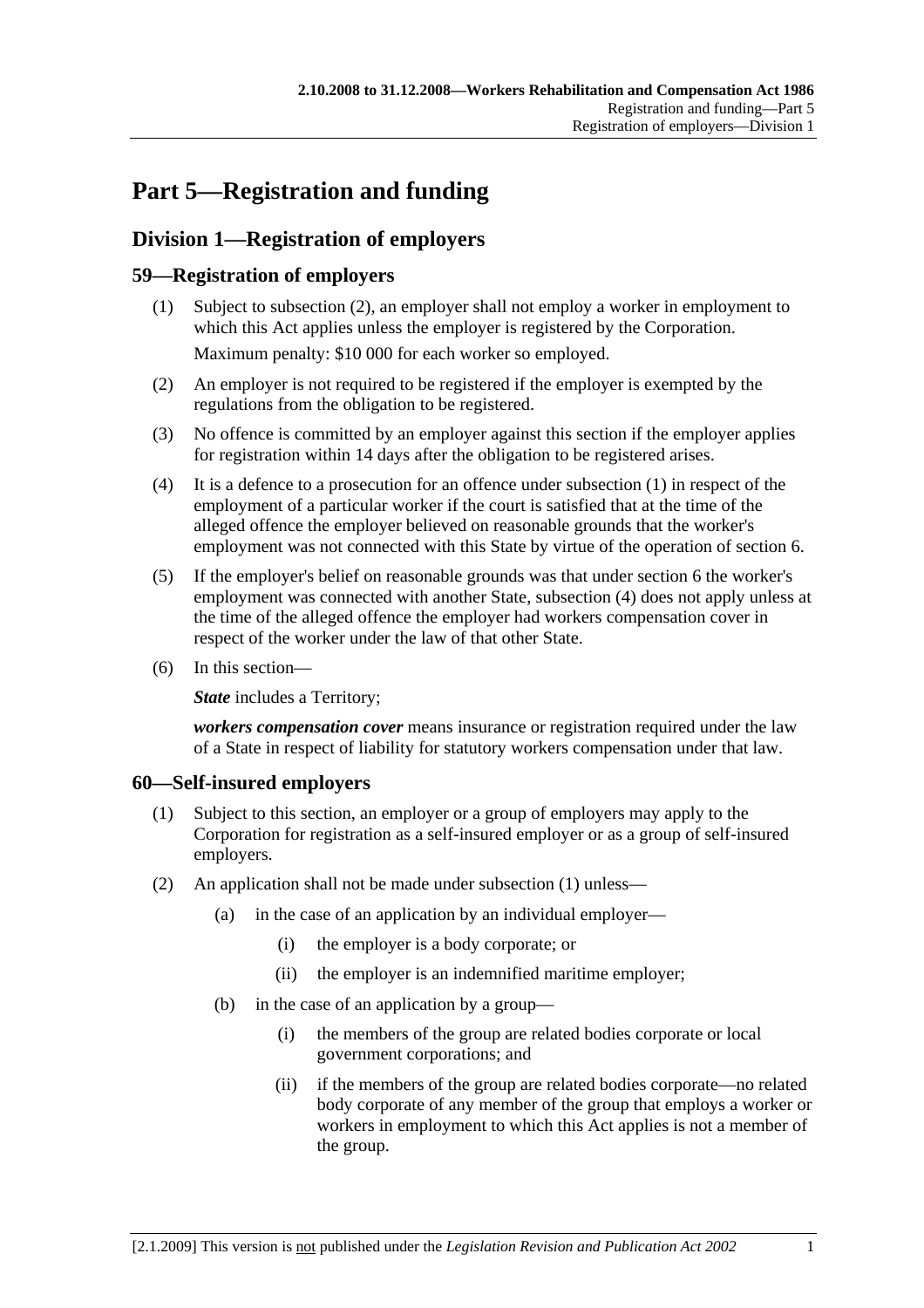- (3) Where—
	- (a) an application is made under subsection (1); and
	- (b) the Corporation is satisfied—
		- (i) that the employer or the employers constituting the group have reached a standard that, in the opinion of the Corporation, must be achieved before conferral of self-insured status can be considered; and
		- (ii) that in all the circumstances it is appropriate to do so,

the Corporation may register the employer or the group as a self-insured employer or a group of self-insured employers.

- (4) A registration under this section—
	- (a) is subject to—
		- (i) a condition that the self-insured employer must not exercise any power or discretion delegated to the self-insured employer under this Act unreasonably; and
		- (ii) such other terms and conditions as the Corporation determines from time to time or as are prescribed by the regulations; and
	- (b) where the self-insured status was conferred on the ground that the employer is an indemnified maritime employer—is subject to a condition limiting the effect of the conferral to the workers, or a specified class of the workers, to whom the relevant indemnity relates; and
	- (ba) where self-insured status was conferred on a group of related bodies corporate—is subject to the condition that there is at no time a related body corporate to any member of the group that employs a worker or workers in employment to which this Act applies that is not a member of the group; and
	- (bb) is subject to a condition that the self-insured employer will comply with any code of conduct for self-insured employers determined by the Corporation from time to time and published in the Gazette; and
	- (c) takes effect on a date fixed by the Corporation; and
	- (d) subject to this section—
		- (i) has effect for an initial period (not exceeding three years) determined by the Corporation; and
		- (ii) may, on further application to the Corporation, be renewed from time to time for a further period (not exceeding three years) determined by the Corporation at the time of the renewal.
- (4a) The Corporation may, at any time, on the application of 2 or more self-insured employers, amend the registration of each self-insured employer so as to form a group on the ground that they are now related bodies corporate.
- (4b) The Corporation may, at any time, on application by a group of self-insured employers, amend the registration of the group in order to—
	- (a) add another body corporate to the group (on the ground that the body corporate is now a related body corporate); or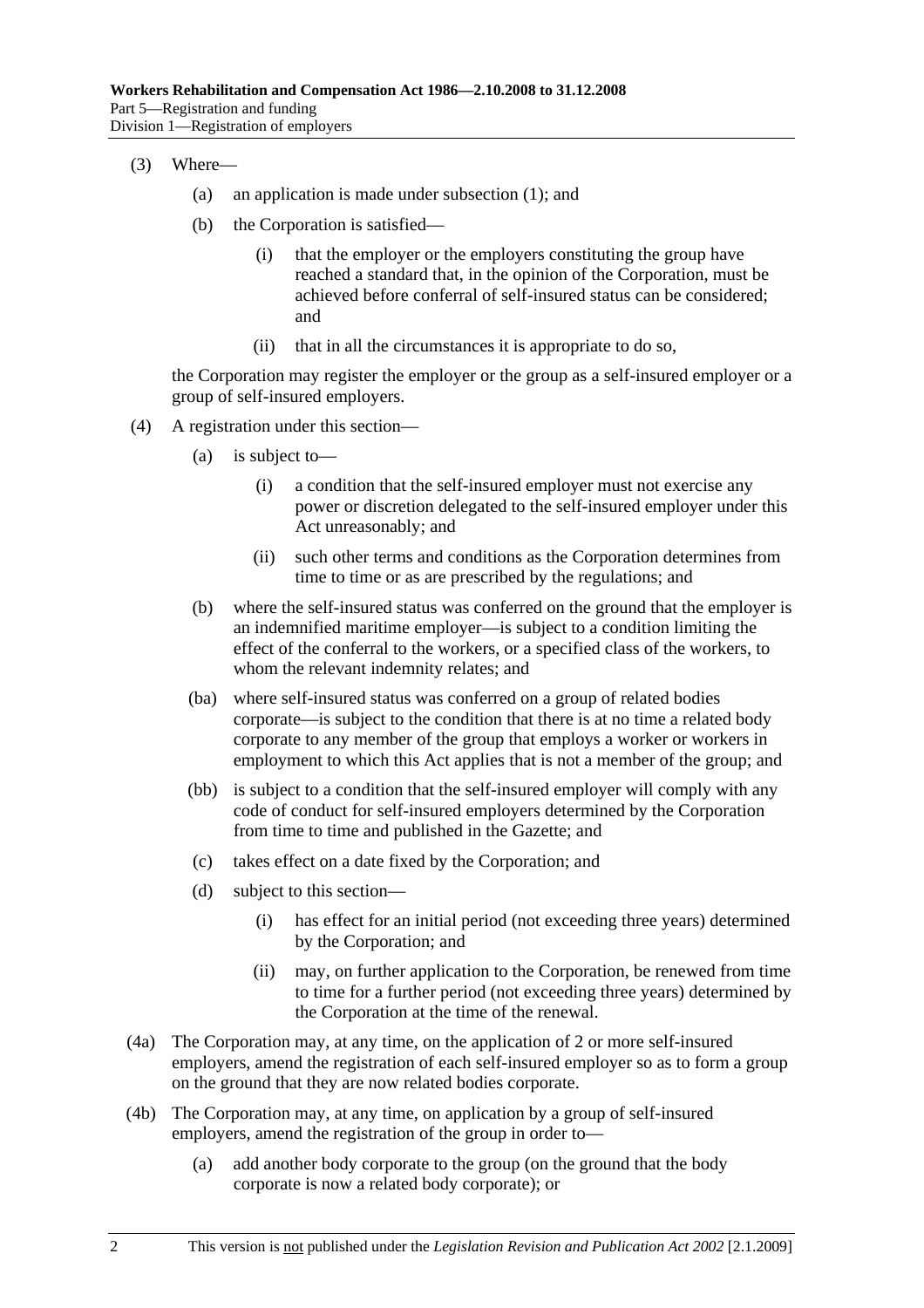- (b) remove a body corporate from the group (on the ground that the body corporate is no longer a related body corporate); or
- (c) amalgamate the registration of 2 or more groups (on the ground that all the bodies corporate are now related bodies corporate); or
- (d) divide the registration of a group into 2 or more new groups (on the ground that the bodies corporate have separated into 2 or more groups of related bodies corporate).
- (5) The Corporation may revoke the registration of a self-insured employer or group of self-insured employers, or reduce the period of registration, if the employer, or a member of the group, (as the case requires) breaches or fails to comply with this Act or a term or condition of registration.
- (6) In deciding whether to grant, renew, revoke, or reduce the period of registration as a self-insured employer or group of employers under this section the Corporation may have regard to such matters as it considers relevant and will have regard to the following:
	- (aa) the number of employees employed by the employer or group;
	- (a) whether the employer or group is, and is likely to continue to be, able to meet its liabilities;
	- (b) the resources that the employer or group has for the purpose of administering claims for compensation;
	- (c) the incidence and severity of compensable disabilities arising from employment by the employer or employers;
	- (d) the effect, or likely effect, of the working conditions under which workers are employed by the employer, or any of the employers, on the health and safety of those workers;
	- (e) the record of the employer or employers in relation to the rehabilitation of disabled workers;
	- (f) the record of the employer or employers in providing suitable employment to workers who suffer compensable disabilities;
	- (g) the views of any industrial association that has, in the opinion of the Corporation, a proper interest in the matter,

but once an employer or group has been registered as self-insured, the Corporation must not, in deciding whether to renew the registration, consider the effect of the registration on the Compensation Fund.

- (7) Where employers are registered as a group of self-insured employers, one of those employers nominated in the application for registration shall, for the purposes of this Act, be treated as the employer of all workers employed by the various members of the group.
- (7a) The Corporation may, on application by a group of self-insured employers, accept the nomination of another member of the group as the relevant employer under subsection (7).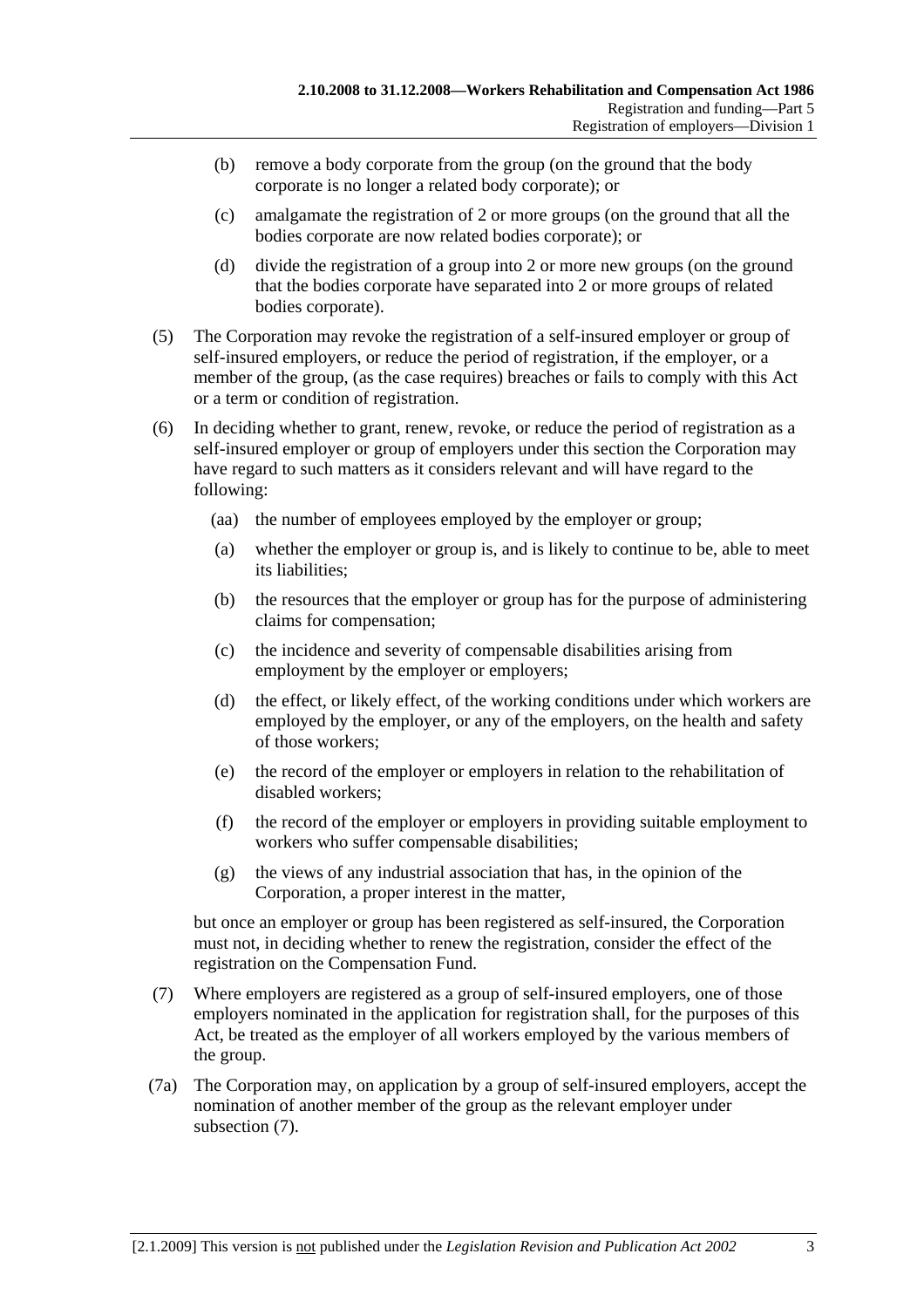- (8) Notwithstanding subsection (7), the members of the group are jointly and severally liable to satisfy the liabilities under this Act of the member referred to in subsection (7).
- (9) In this section—

*indemnified maritime employer* means an employer that has the benefit of an indemnity granted by a member of the International Group of Protection and Indemnity Associations;

*related bodies corporate* means—

- (a) in the case of corporations—bodies corporate that are related bodies corporate under section 50 of the *Corporations Act 2001* of the Commonwealth;
- (b) in the case of any other kind of bodies corporate—bodies corporate that are associated entities under section 50AAA of the *Corporations Act 2001* of the **Commonwealth**

## **61—The Crown and certain agencies to be self-insured employers**

- (1) Subject to subsection (2), the Crown and any agency or instrumentality of the Crown shall be deemed to be registered as self-insured employers.
- (2) The Governor may, by proclamation, declare that an agency or instrumentality of the Crown is not to be regarded as a self-insured employer, and in that event the agency or instrumentality shall not be regarded as a self-insured employer.
- (3) The Governor may, by further proclamation, vary or revoke a proclamation under subsection (2).
- (4) In this section—

*agency or instrumentality of the Crown* includes any body, or body of a specified class, prescribed by regulation for the purposes of this definition.

 (5) A regulation for the purposes of subsection (4) may, if the regulation so provides, take effect from a day antecedent to the day on which it is made.

## **62—Applications**

- (1) An application for registration as an employer, a self-insured employer or a group of self-insured employers—
	- (a) must be made in the designated manner and the designated form; and
	- (b) must be accompanied by the prescribed information; and
	- (c) in the case of an application for registration of a group of self-insured employers must nominate a member of the group as the employer who is, for the purposes of this Act, to be treated as the employer of all workers employed by the various members of the group.
- (2) An application for registration as a self-insured employer or group of self-insured employers must be accompanied by a fee fixed in accordance with the regulations.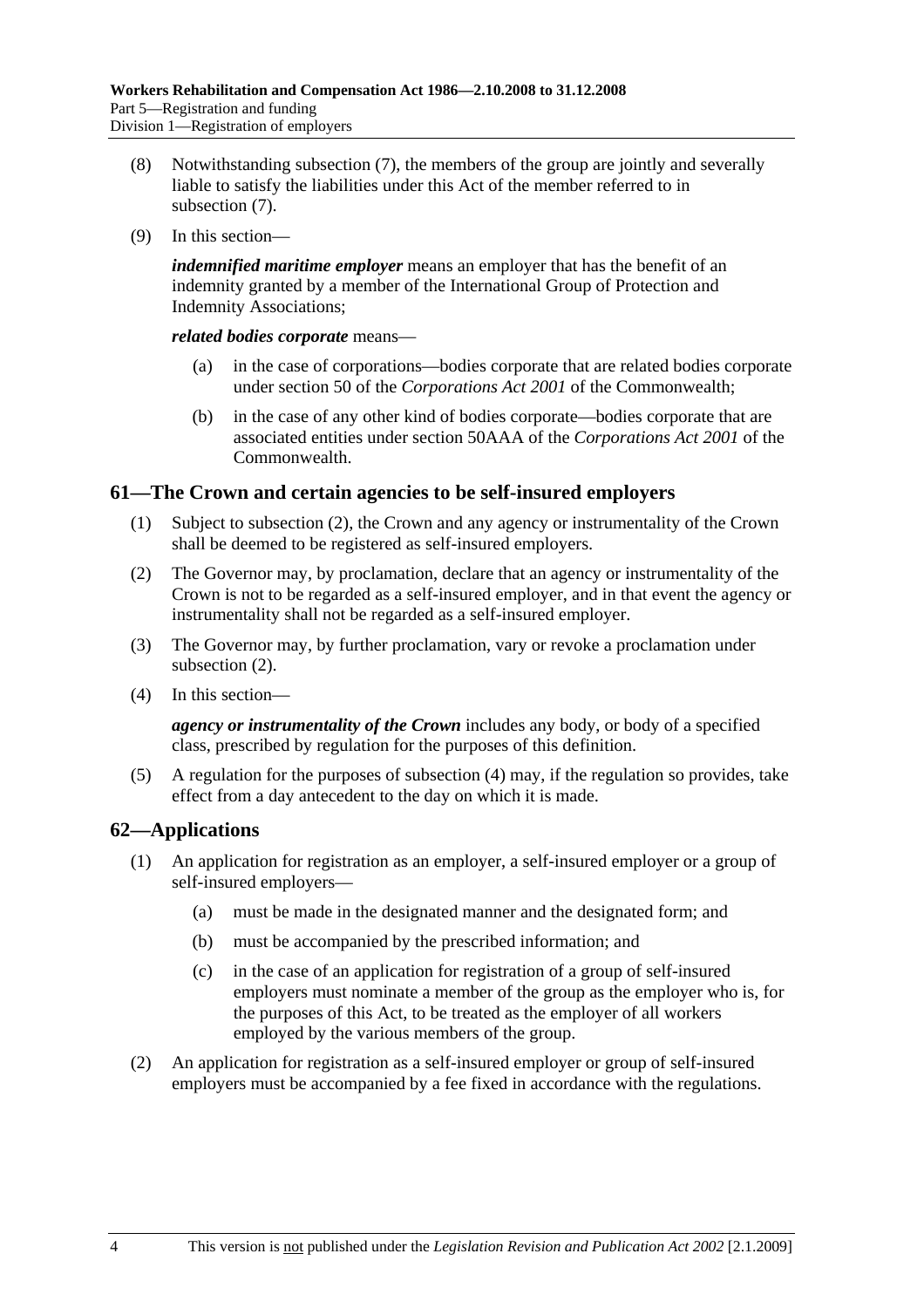## **62A—Ministerial appeal on decisions relating to self-insured employers**

- (1) If the Corporation—
	- (a) refuses the registration of an employer or group of employers as a selfinsured employer or group of self-insured employers; or
	- (b) grants or renews registration as a self-insured employer or group of self-insured employers for a period of less than three years; or
	- (ba) reduces the period of registration of an employer or group of employers as a self-insured employer or group of self-insured employers; or
	- (c) cancels the registration of an employer or group of employers as a selfinsured employer or group of self-insured employers,

the employer or employers may appeal to the Minister against that decision.

- (2) The appeal must be commenced within one month after the employer or employers receive notice of the Corporation's decision unless the Minister allows an extension of time for the appeal.
- (2a) If an employer or a group of employers appeals to the Minister against a decision of the Corporation to refuse to renew, or to cancel, the registration of the employer or employers as a self-insured employer or group of self-insured employers, the Corporation may extend or renew the registration of the employer or employers for a period of up to 3 months (pending resolution of the appeal).
- (3) The Minister may (but is not obliged to) permit an appellant to appear personally or by representative before the Minister on an appeal.
- (4) The Minister has an absolute discretion to decide an appeal under this section as the Minister thinks appropriate.
- (5) If the Minister decides in favour of the appellant, the Minister must furnish the Corporation with a statement of the reasons for the decision.

## **Division 2—Delegation to self-insured employers**

## **63—Delegation to self-insured employer**

- (1) Subject to this Act, the following powers and discretions of the Corporation, insofar as they are exercisable in relation to workers of a self-insured employer, are delegated to the self-insured employer—
	- (a) the powers and discretions under the following sections:

section 26 section 28A section 32 (but not section  $32(11)$  and  $(13)$ ) section 35 section 35A section 35B section 35C section 36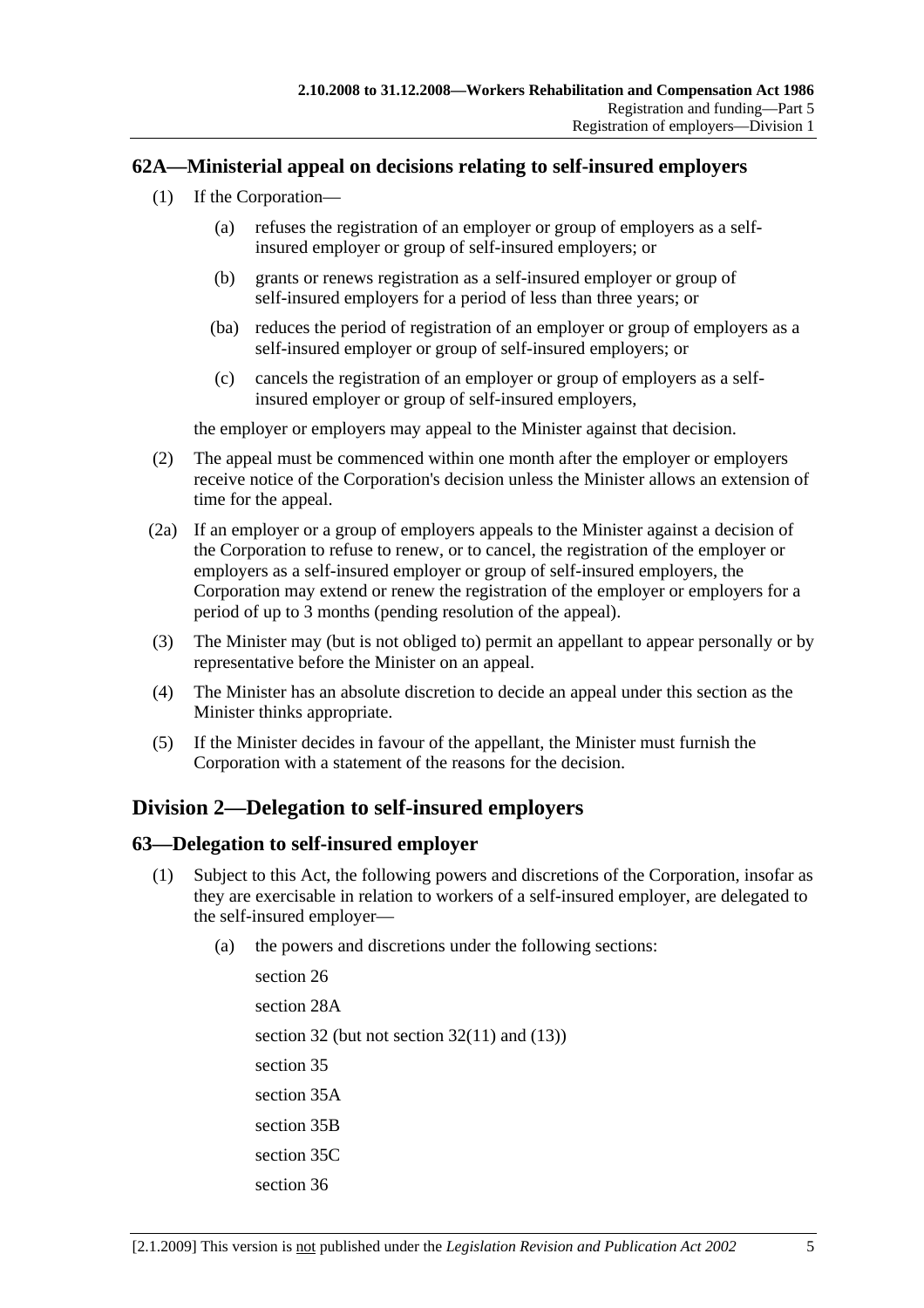| section 37                                                                                                   |
|--------------------------------------------------------------------------------------------------------------|
| section 38                                                                                                   |
| section 39                                                                                                   |
| section 41                                                                                                   |
| section 42                                                                                                   |
| section 42A                                                                                                  |
| section 42B                                                                                                  |
| section 43                                                                                                   |
| section 44                                                                                                   |
| section 45                                                                                                   |
| section 45A                                                                                                  |
| section 45B                                                                                                  |
| section 45C                                                                                                  |
| section 53 (but not the power to approve recognised medical experts for the<br>purposes of section $53(2)$ ) |
| section 106                                                                                                  |
| section 106A;                                                                                                |

- (b) any other prescribed powers and discretions.
- (2) Delegated powers and discretions referred to in subsection (1) shall not be exercised by the Corporation in relation to the workers of the self-insured employer.
- (3) Subject to this section, the Corporation shall not overrule or interfere with a decision of a self-insured employer made in the exercise of delegated powers or discretions.
- (3aa) A self-insured employer—
	- (a) must notify the Corporation, in accordance with the regulations, of its intention to make an assessment under Division 4B of Part 4 (Compensation for Loss of Earning Capacity) and must not proceed to make the assessment except with the Corporation's consent; and
	- (b) is subject to direction by the Corporation as to how it is to exercise its powers and discretions under that Division in relation to the workers, or a particular worker, of the employer.
- (3a) The Corporation may direct a self-insured employer how the employer is to exercise its discretion regarding the maximum lump sum to be paid to an orphan child, or to orphan children.
- (4) A decision of a self-insured employer made in pursuance of a power or discretion delegated under subsection (1) shall have the same force and effect as a decision of the Corporation and shall be subject to review and appeal in the same way as a decision of the Corporation.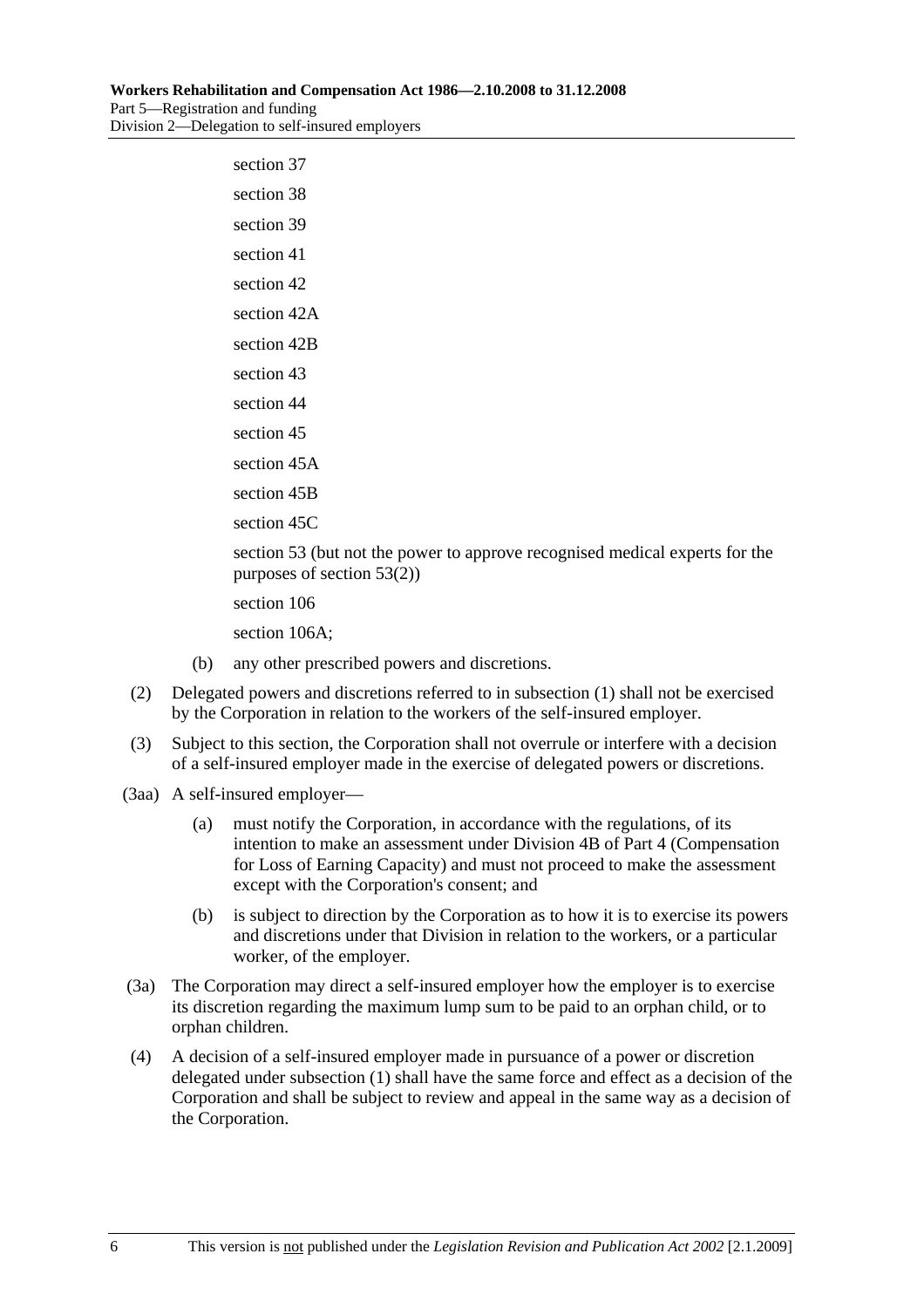- (5) A reference to the Corporation in the provisions of this Act referred to in subsection (1) shall, in relation to any matter over which a self-insured employer has delegated powers or discretions, be construed as a reference to that self-insured employer.
- (5a) If the Corporation would, but for this section, be required under a provision of this Act referred to in subsection (1) to take any action or do any thing in relation to a worker of a self-insured employer—
	- (a) responsibility for taking the action or doing the thing rests with the self-insured employer; and
	- (b) any cost incurred in connection with taking the action or doing the thing is to be borne by the self-insured employer.
- (6) If a self-insured employer exercises a power or discretion delegated under subsection (1) unreasonably, the Corporation may withdraw (in whole or in part) the delegation effected by subsection (1).
- (7) If an employer ceases to be registered as a self-insured employer under this Act, the delegation to the employer under this section will, if the Corporation so determines, continue to such extent as the Corporation thinks fit in relation to disabilities that occurred before that cessation (and any act or omission of the employer within the scope of the delegation will be taken for the purposes of this Act, to be the act or omission of a self-insured employer).

## **Division 3—The Compensation Fund**

## **64—The Compensation Fund**

- (1) The Corporation shall establish and maintain a fund entitled the *Compensation Fund*.
- (2) The Compensation Fund shall consist of—
	- (a) amounts received from the imposition of levies under this Part;
	- (b) any income and accretions produced by the investment of money from the Fund;
	- (c) any money advanced to the Corporation for the purposes of the Fund;
	- (d) other money received by the Corporation under this Act or in the administration of this Act;
	- (e) to the extent provided by regulation—money received by the Corporation under, or in the administration of, another Act.
- (3) The Compensation Fund shall be applied towards—
	- (a) the payments of compensation that the Corporation is liable to make under this Act;
	- (b) the costs incurred by the Corporation in performing its functions under this Act;
	- (ba) any costs incurred by the Minister or the Crown if a decision or process of the Minister under section 62A becomes the subject of judicial proceedings;
	- (c) the costs of the system of dispute resolution established by this Act;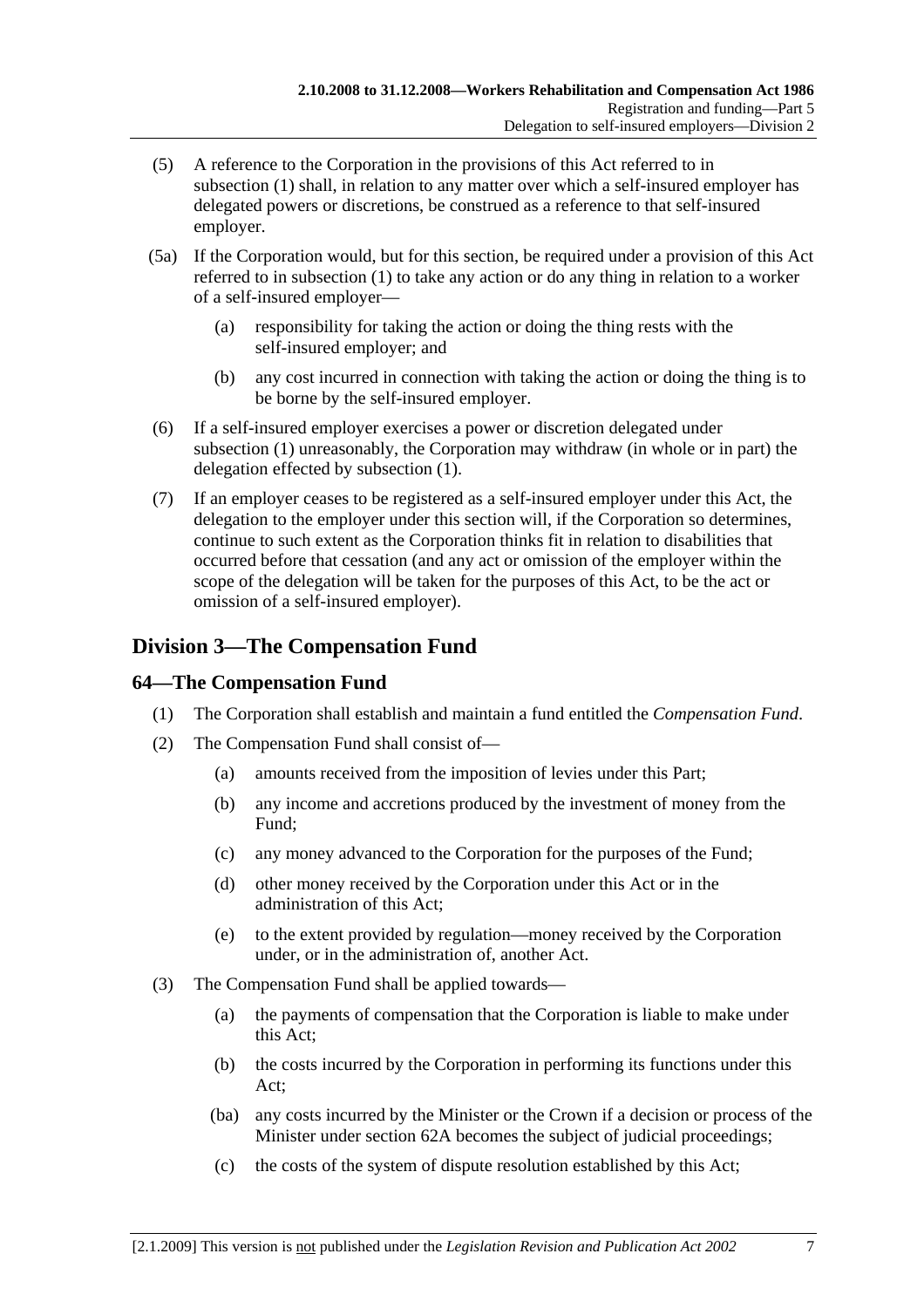- (ca) the costs associated with the establishment and operation of Medical Panels;
- (cb) the costs recoverable from the Compensation Fund under Part 6C;
- (cc) the costs recoverable from the Compensation Fund under Part 6D;
- (d) to the extent provided by regulation—the costs incurred by the Corporation in carrying out its functions under another Act;
- (e) any payment that the Corporation is required to make under the *Occupational Health, Safety and Welfare Act 1986*.
- (3a) The amount to be paid from the Compensation Fund under subsection (3)(c) will be determined by agreement between the Chief Executive Officer of the department of the Minister to whom the administration of this Act is committed and the Corporation or, in default of agreement, by the Minister.
- (4) The Corporation may invest money that is not immediately required for the purposes of the Compensation Fund as the Corporation thinks fit.
- (5) Subject to subsection (6), in deciding how to invest funds that are available for investment, the Corporation shall endeavour to achieve the highest possible rates of return.
- (6) The Corporation is not required to comply with subsection (5) if the board unanimously decides, in relation to certain funds, to invest those funds at a lesser rate of return but so as to promote the economy of the State.
- (7) Until there are sufficient funds in the Compensation Fund to meet the liabilities of the Fund, the Treasurer may, as may be required from time to time, lend money to the Corporation on such terms and conditions as the Treasurer may determine.
- (8) The Treasurer may charge a fee of such amount as the Treasurer thinks fit in respect of any loan made to the Corporation under subsection (7).

## **Division 4—Imposition of levies**

#### **65—Preliminary**

(1) In this Division—

*class* of industry includes a subclass;

*remuneration* includes payments made to or for the benefit of a worker which by the determination of the Corporation constitute remuneration but does not include payments determined by the Corporation not to constitute remuneration.

- (2) For the purposes of this Division, two or more workplaces in close proximity may, if the Corporation so determines, be regarded as a single workplace.
- (3) For the purposes of this Division, two or more employers will, if the Corporation so determines, constitute a group if—
	- (a) they are capable of being treated as members of a group under the *Pay-roll Tax Act 1971*; or
	- (b) they are related in some other way.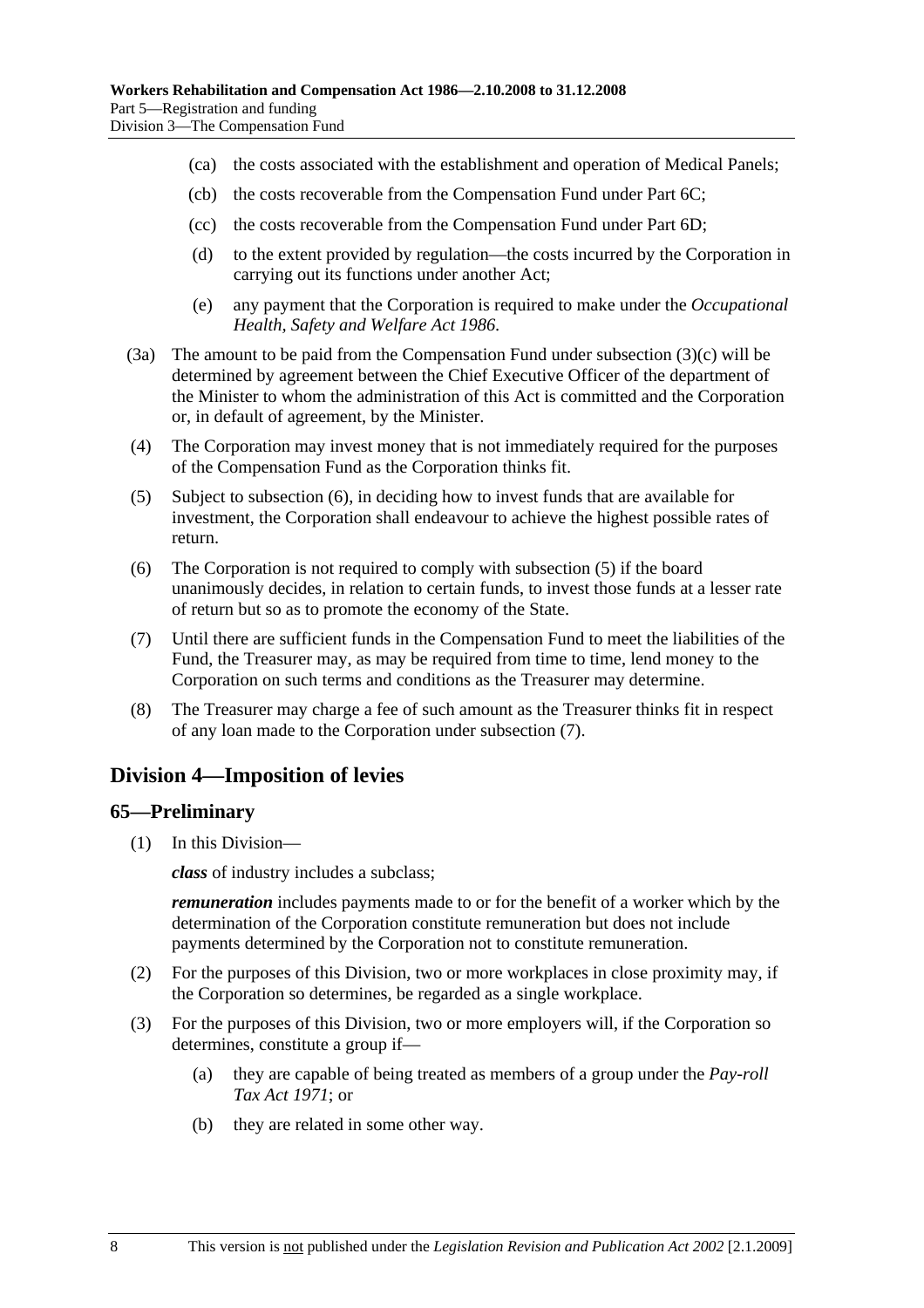- (4) Where two or more employers constitute a group, one of those employers, nominated by the Corporation after consultation with the members of the group, will be treated as the employer of all workers employed by the members of the group.
- (5) The levy under this Act is subject to any GST payable under *A New Tax System (Goods and Services) Tax Act 1999* (Commonwealth) and any such GST is additionally payable by an employer.
- (6) Subsection (5) does not extend to a fine imposed under section 70 or any penalty interest or fine imposed under section 71.

#### **66—Imposition of levies**

- (1) An employer (not being a self-insured employer) is liable to pay a levy to the Corporation under this section.
- (2) The levy is a percentage of the aggregate remuneration paid to the employer's workers in each class of industry in which the employer employs workers.
- (3) The Corporation may for the purposes of this section divide the industries carried on in the State into various classes.
- (4) The Corporation may determine any question as to the class of industry in which an employer employs workers.
- (5) In determining the class of industry in which an employer employs workers the following provisions will be applied—
	- (a) if the employer employs a worker in two or more classes of industry—
		- (i) the worker will, subject to any determination by the Corporation to the contrary, be treated as if solely employed in the class of industry in which he or she is predominantly employed; and
		- (ii) if it is not possible to determine which is the predominant class, the worker will be treated as if solely employed in a class of industry determined by the Corporation; and
	- (b) if the employer employs workers in different classes of industry at a particular workplace, all workers employed at the workplace will, if the Corporation so determines, be treated as engaged in the predominant class of industry; and
	- (c) in determining what is the predominant class of industry, the Corporation will have regard to—
		- (i) the importance within the employer's total operations of each class of industry in which workers are employed; and
		- (ii) any other relevant factor.
- (6) The Corporation—
	- (a) must fix the percentages applicable to the various classes of industry by notice published in the Gazette; and
	- (b) may, by subsequent notice published in the Gazette, vary the percentages so fixed.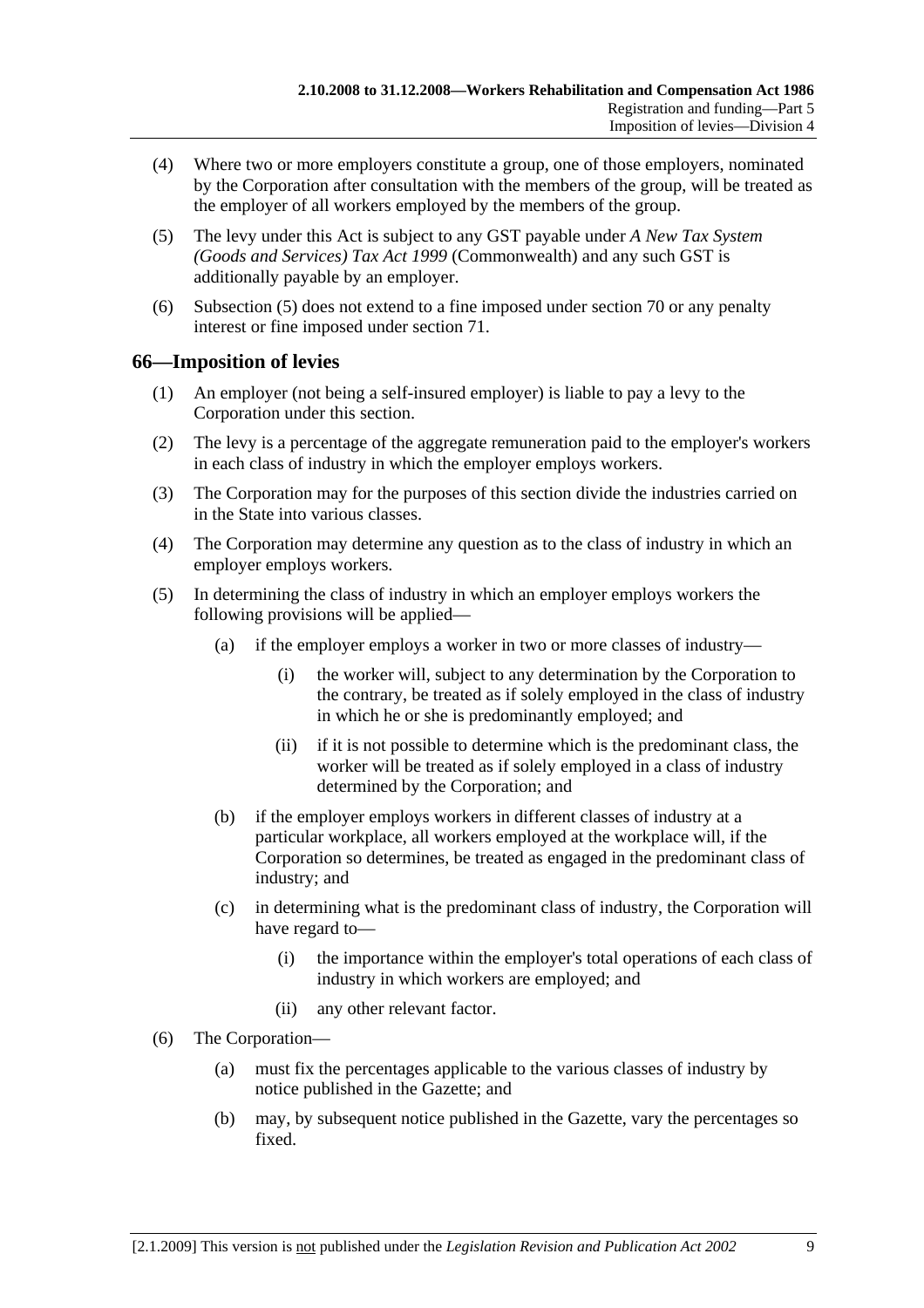- (7) Subject to subsection (9), a percentage fixed under subsection (6) in relation to a class of industry must not exceed 7.5 per cent.
- (8) In fixing the percentage applicable to a particular class of industry the corporation must have regard to—
	- (a) the extent to which work carried on in that class is, in the opinion of the Corporation, likely to contribute to the cost of compensable disabilities; and
	- (b) the need for the Corporation to establish and maintain sufficient funds—
		- (i) to satisfy the Corporation's current and future liabilities in respect of compensable disabilities attributable to traumas occurring in a particular period from levies raised from remuneration paid in that period; and
		- (ii) to make proper provision for administrative and other expenditure of the Corporation; and
		- (iii) to make up any insufficiency in the Compensation Fund resulting from previous liabilities or expenditures or from a reassessment of future liabilities.
- (9) The Corporation may fix a percentage in excess of 7.5 per cent in relation to a particular class of industry if in each of two consecutive years the Corporation's estimate of the aggregate cost of claims in respect of disabilities attributable to traumas occurring in the year in the relevant class exceeds 30 per cent of the aggregate leviable remuneration paid to workers in that class.
- (10) A percentage may not be fixed under subsection (9) in excess of 20 per cent.
- (11) A percentage fixed under subsection (9) will be reviewed annually by the Corporation and applies until it is revoked or varied by the Corporation.
- (12) The Corporation may, in prescribed circumstances, remit the levy payable by an employer under this section wholly or in part.
- (13) Subject to any remission of levy granted by the Corporation where—
	- (a) the amount of levy payable by an employer in a financial year would, apart from this subsection, be less than the prescribed minimum levy; or
	- (b) an employer is registered but no levy would, apart from this subsection, be payable by the employer for that financial year,

the levy payable by the employer for that financial year is the prescribed minimum levy.

## **67—Adjustment of levy in relation to individual employers**

- (1) The Corporation may, in relation to a particular employer, having regard to all or any of the following matters—
	- (a) the adequacy or inadequacy of measures taken by the employer to reduce the incidence of work related traumas;
	- (b) the incidence or costs of claims for compensable disabilities suffered by the employer's workers (disregarding claims of a class excluded from the ambit of this paragraph by regulation);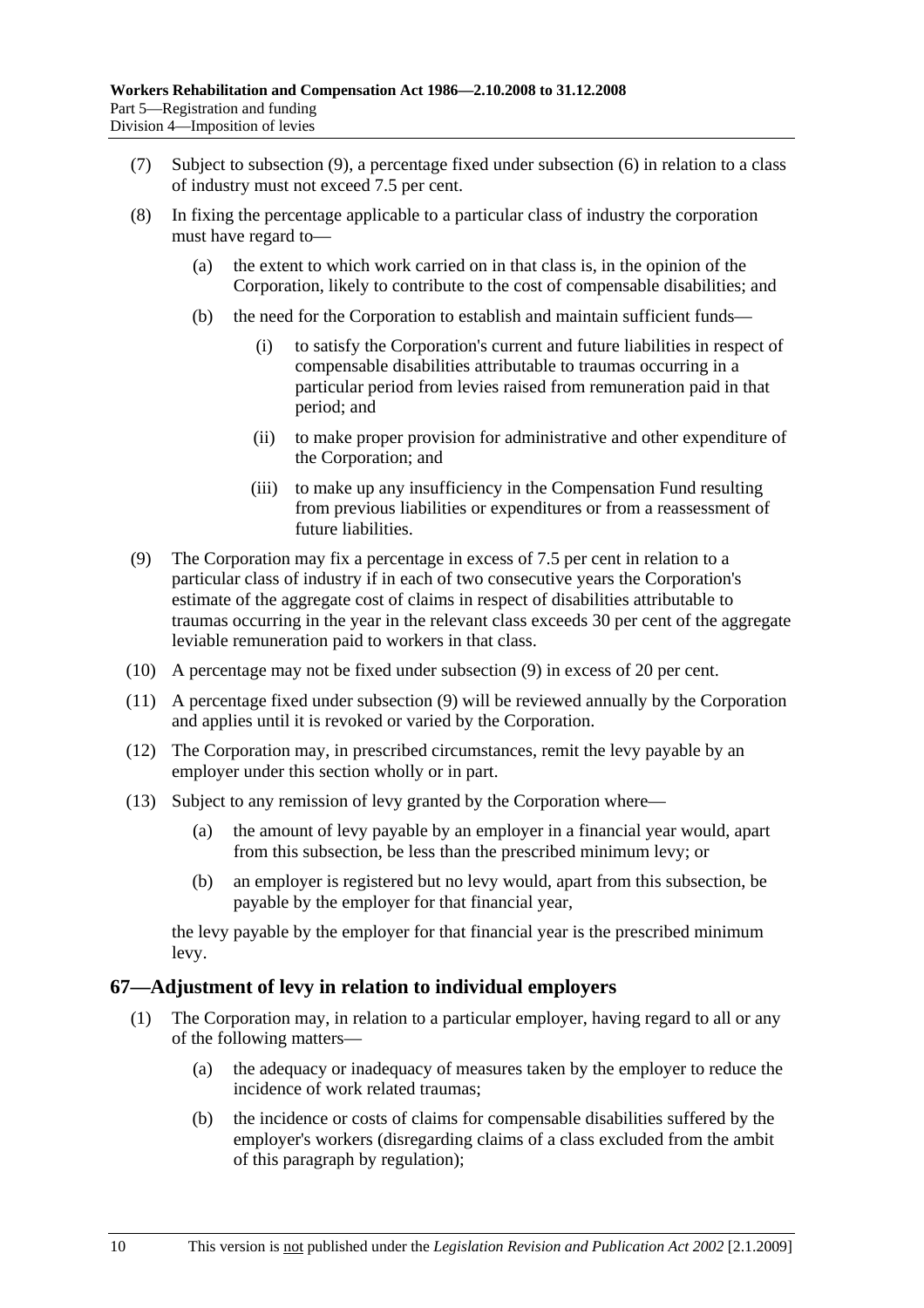- (c) the rehabilitation facilities or services for disabled workers provided by the employer, or the absence or inadequacy of such facilities or services provided by the employer;
- (d) the employer's practices as to the retention, employment or re-employment of disabled workers (and, in particular, any failure on the employer's part to provide, in accordance with this Act, employment to a worker who has suffered a compensable disability in the employer's employment);
- (e) such other matters (whether similar or dissimilar to those referred to above) as the Corporation considers relevant,

grant to the employer a remission of the levy that would be otherwise payable or impose on the employer a supplementary levy (as the case may require).

- (2) If the Corporation imposes a supplementary levy on an employer under subsection (1), it may also require the employer to observe conditions stipulated by the Corporation in a written notice given by the Corporation to the employer.
- (3) If an employer fails to comply with a condition imposed under this section, the Corporation may impose on that employer a further supplementary levy.
- (4) The Corporation may, for any proper reason—
	- (a) vary or revoke a condition imposed under this section; or
	- (b) revoke or reduce a supplementary levy imposed, or a remission of levy granted, under this section.
- (5) The Corporation may establish rehabilitation and return to work programs for disabled workers on terms under which an employer who participates in the program by providing employment for disabled workers and complying with the other conditions of the scheme is entitled to reduction of the levy that would otherwise be payable by the employer on a basis set out in the scheme.
- (6) The terms and conditions of a rehabilitation and return to work scheme established under subsection (5) must be promulgated by regulation.

## **Division 5—Special levy for self-insured employers**

## **68—Special levy for self-insured employers**

- (1) A self-insured employer is liable to pay a levy to the Corporation under this section.
- (2) The levy payable by a self-insured employer will be a percentage of the levy that would have been payable by the employer if the employer were not registered as a self-insured employer and will be fixed by the Corporation with a view to raising from self-insured employers—
	- (a) a fair contribution towards the administrative expenditure of the Corporation; and
	- (b) a fair contribution towards the cost of rehabilitation funding; and
	- (c) a fair contribution towards the costs of the system of dispute resolution established by this Act;
	- (d) a fair contribution towards actual and prospective liabilities of the Corporation arising from the insolvency of employers.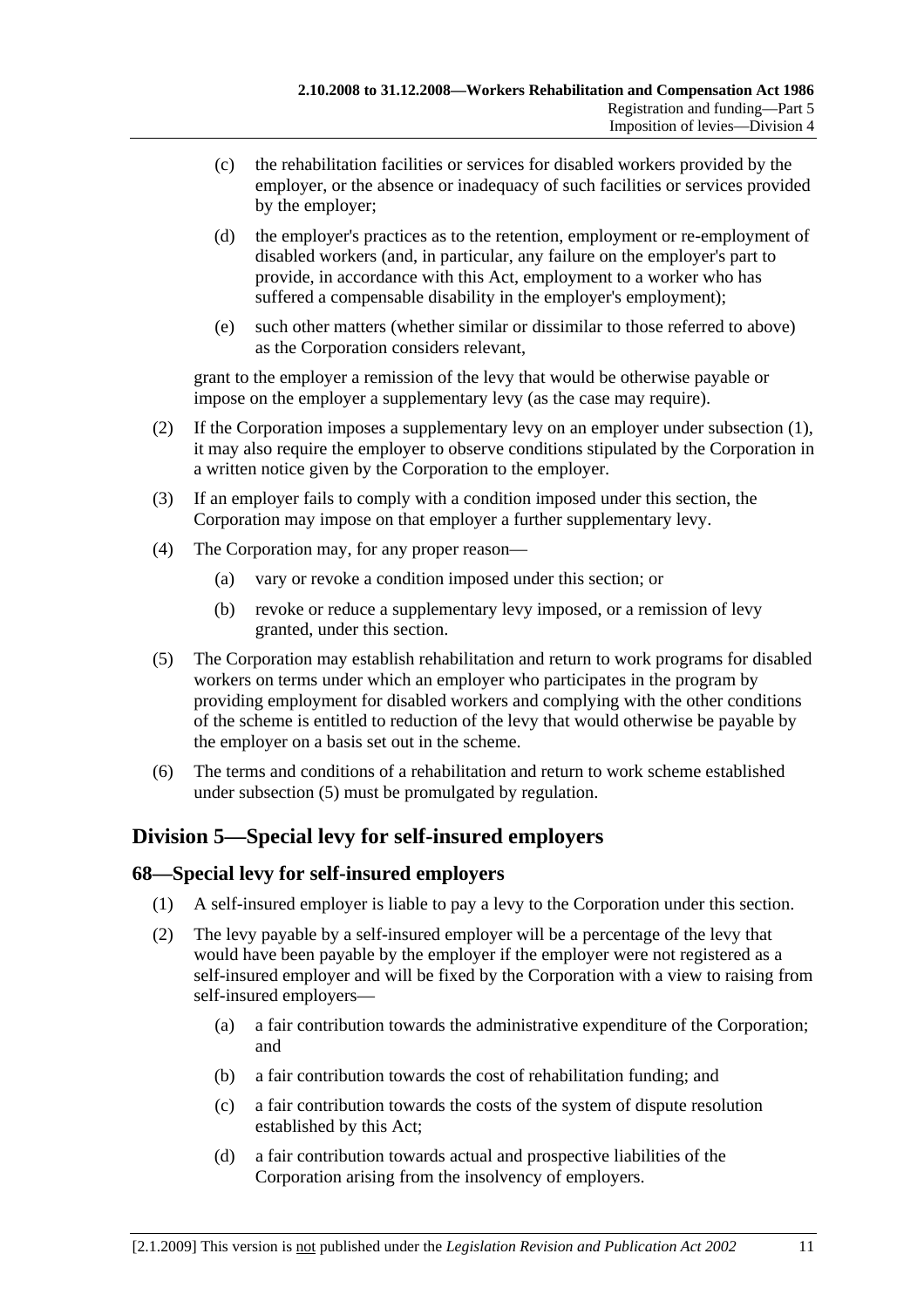- (3) If the Corporation is satisfied that there are good reasons for differentiating between different self-insured employers or classes of self-insured employers, the percentage on which the levy for self-insured employers is based may vary from self-insured employer to self-insured employer or from class to class.
- (4) Where the measures taken by a self-insured employer—
	- (a) to reduce the incidence of work related traumas and disabilities; and
	- (b) to provide for the rehabilitation of disabled workers; and
	- (c) to provide for the administration of claims,

conform to or exceed standards determined by the Corporation for the purposes of this subsection, the Corporation may grant to the self-insured employer such remission of the levy that would otherwise be payable by the self-insured employer as the Corporation thinks fit.

## **Division 6—Payment of levies**

#### **69—Returns by employers**

- (1) Every employer shall, within 7 days after the end of each month, furnish the Corporation with a return in a form approved by the Corporation containing—
	- $(a)$  —
- (i) if the employer is an exempt employer—a statement of the aggregate remuneration paid to the employer's workers during the month;
- (ii) if the employer is not an exempt employer—a statement of the aggregate remuneration paid to the employer's workers in each class of industry during that month; and
- (b) prescribed information in relation to claims lodged with the employer under this Act during that month; and
- (c) such other information as may be prescribed or required by the Corporation.
- (2) The return must be accompanied by the levy payable by the employer in respect of that month.
- (3) The Corporation may require an employer to provide—
	- (a) a certificate signed by the employer, a person authorised to act on the employer's behalf or, if the Corporation so requires, a person with prescribed accounting qualifications, verifying the information contained in a return; or
	- (b) some other verification of that information of a kind stipulated by the Corporation.
- (4) The Corporation may—
	- (a) determine that a requirement of this section will not apply to a particular employer or employers of a particular class; and
	- (b) impose, by notice to the particular employer or by notice in the Gazette, such other requirements on that employer or those employers as may be appropriate in the circumstances.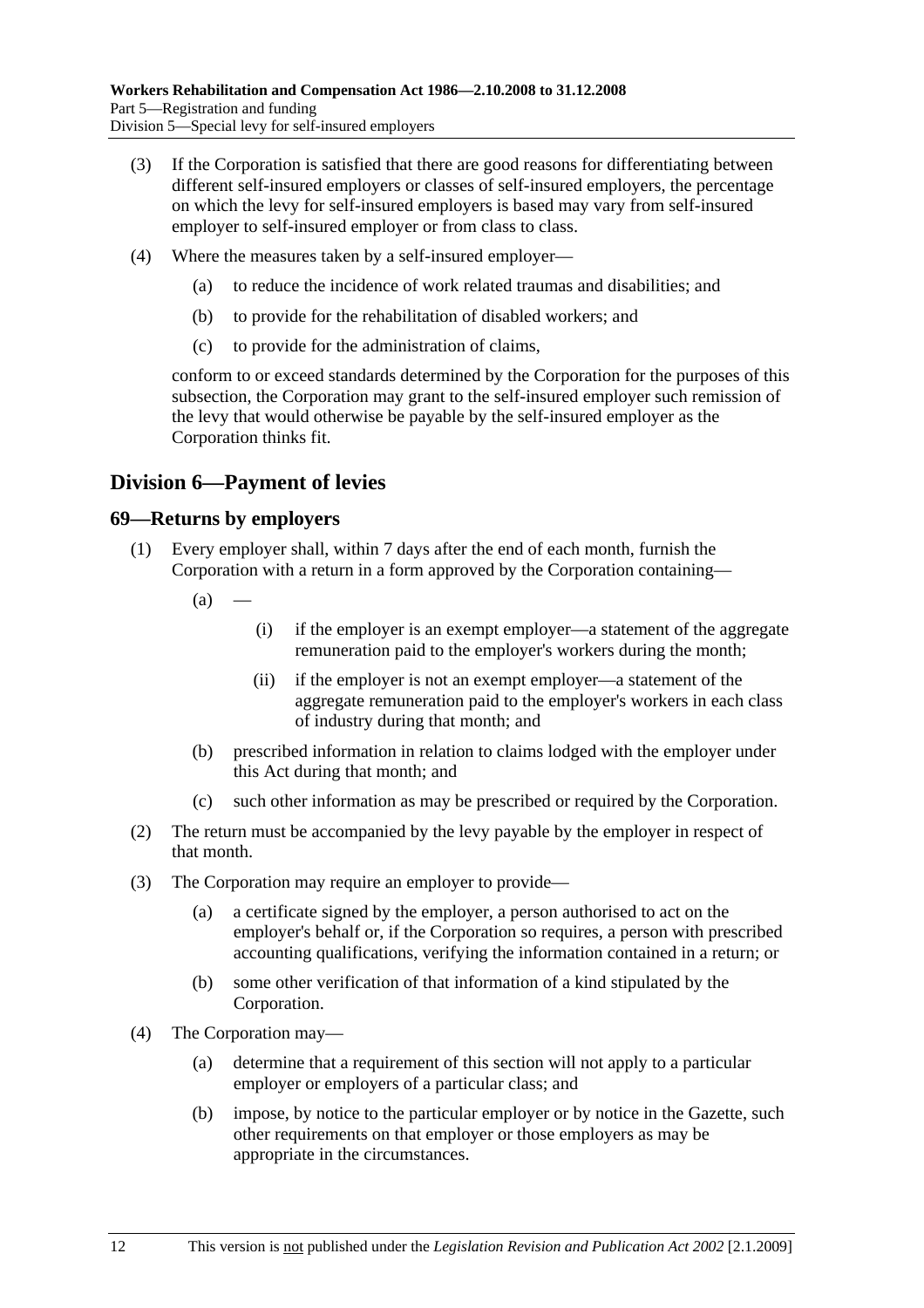- (4a) The Corporation may, by further notice in the Gazette, vary or revoke requirements imposed under subsection (4)(b), or impose new requirements.
- (5) Where—
	- (a) an employer fails to comply with a requirement imposed by or under this section; or
	- (b) a return furnished by or on behalf of an employer includes a statement that is, to the knowledge of the employer, false or misleading in a material particular; or
	- (c) an employer in a return intentionally understates the aggregate remuneration paid by the employer,

the employer is guilty of an offence.

Maximum penalty: \$50 000.

 (6) The Corporation may determine that payments of a particular class are to be brought into account or to be excluded from account in the calculation of aggregate remuneration paid by an employer for the purposes of this Part.

## **69A—Deferred payment of levy**

- (1) The Corporation may, on application by an employer, defer the payment of levy by the employer if satisfied that—
	- (a) the employer is in financial difficulties; but
	- (b) the employer has a reasonable prospect of overcoming the financial difficulties and the deferment would assist materially in overcoming those difficulties.
- (2) A deferment may be given under this section on conditions that the Corporation considers appropriate having regard to the objects of this Act.
- (3) The Corporation may, by written notice to the employer, cancel a deferment under this section.
- (4) If a deferment is cancelled, the employer must pay to the Corporation the amount covered by the deferment as required by the notice of cancellation.

## **Division 7—Recovery of levies and fines**

#### **70—Recovery on default**

- (1) Where an employer—
	- (a) fails or neglects duly to furnish a return when required by or under this Act; or
	- (b) furnishes a return that the Corporation has reasonable grounds to believe to be defective in any respect,

the Corporation may make an assessment of levy on the basis of estimates made by the Corporation.

 (2) Where an employer fails to pay a levy, or the full amount of a levy, required by or under this Act, the Corporation will make an assessment of the amount payable by the employer.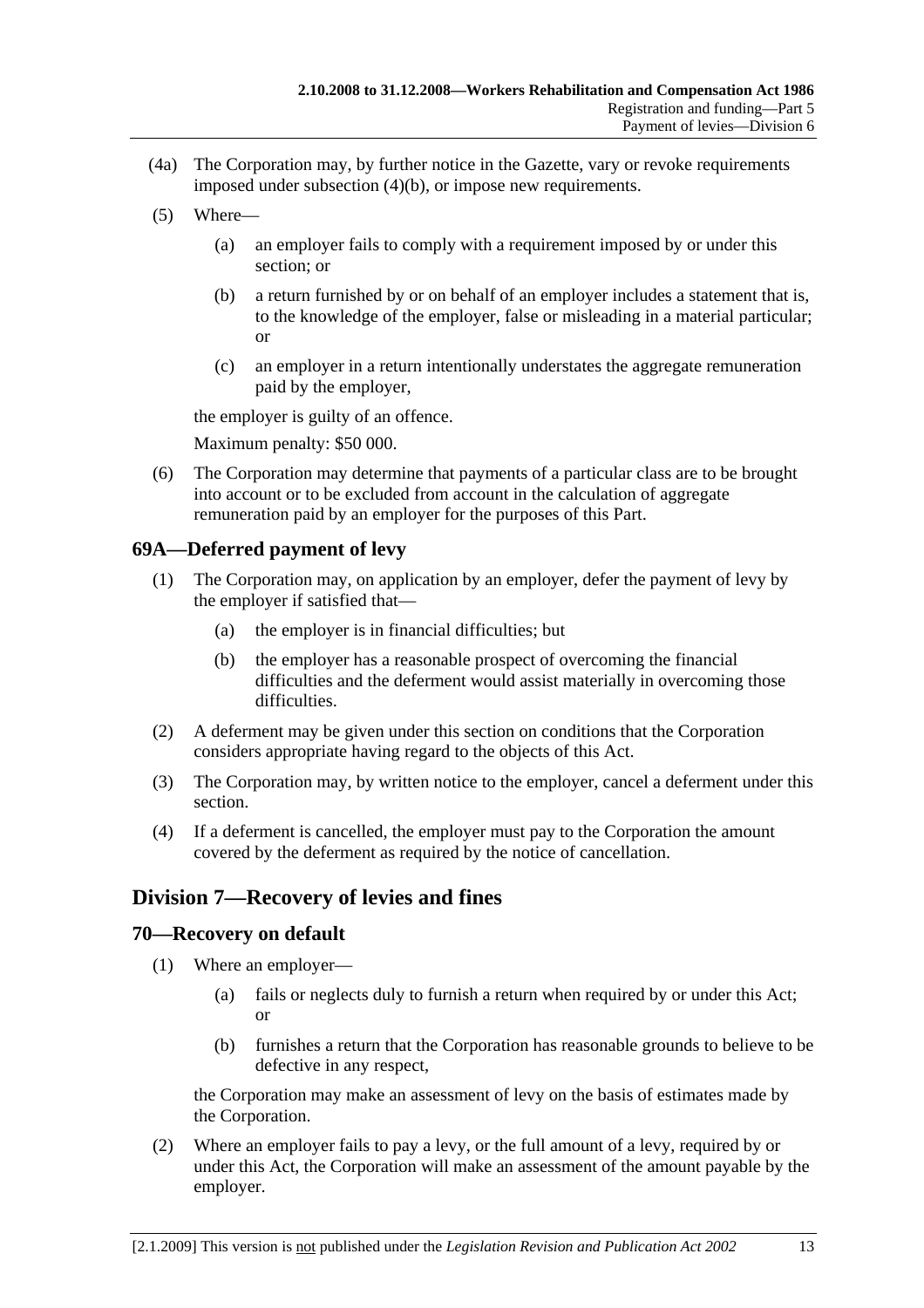- (3) The Corporation may, by assessment under subsection (1) or (2), impose on the employer a fine of an amount (not exceeding 3 times the amount assessed) fixed by the Corporation.
- (4) The Corporation may for any proper reason remit a fine imposed under subsection (3) wholly or in part.
- (5) An employer to whom a notice of an assessment or a fine under this section is given shall pay the amount of the assessment or fine within the time allowed in the notice. Maximum penalty: \$10 000.

#### **71—Penalty for late payment**

- (1) Where an employer fails to pay a levy as and when required by or under this Part—
	- (a) the amount in arrears will, unless the Corporation determines otherwise be increased by penalty interest at the prescribed rate; and
	- (b) the Corporation may impose on the employer a fine of an amount (not exceeding 3 times the amount assessed) fixed by the Corporation.
- (2) The Corporation may for any proper reason remit penalty interest or a fine imposed under subsection (1) wholly or in part.
- (3) An employer to whom notice of an assessment or a fine under this section is given shall pay the amount of the assessment or fine within the time allowed in the notice. Maximum penalty: \$10 000.

## **72—Review of levy, penalty interest or fine**

- (1) Where an employer considers that a decision of the Corporation as to—
	- (a) the fixing or assessment of a levy; or
	- (b) the imposition of penalty interest or a fine; or
	- (c) the imposition or variation of a condition of a kind that may lead to the imposition of a supplementary levy,

is unreasonable, the board must, on application by the employer, review the decision.

- (2) An application for review does not suspend a liability to pay a levy, penalty interest or a fine.
- (3) The review will be conducted, in accordance with procedures determined by the board, by the board itself, or by a committee or person to whom the board has delegated its powers of review under this section, and the board has an absolute discretion as to whether it will permit the employer or a representative of the employer to be heard orally on the review.
- (4) On review, the board may—
	- (a) alter a levy or an assessment;
	- (b) quash or reduce penalty interest or a fine;
	- (c) direct the repayment of amounts overpaid;
	- (d) quash or vary a condition imposed by the Corporation.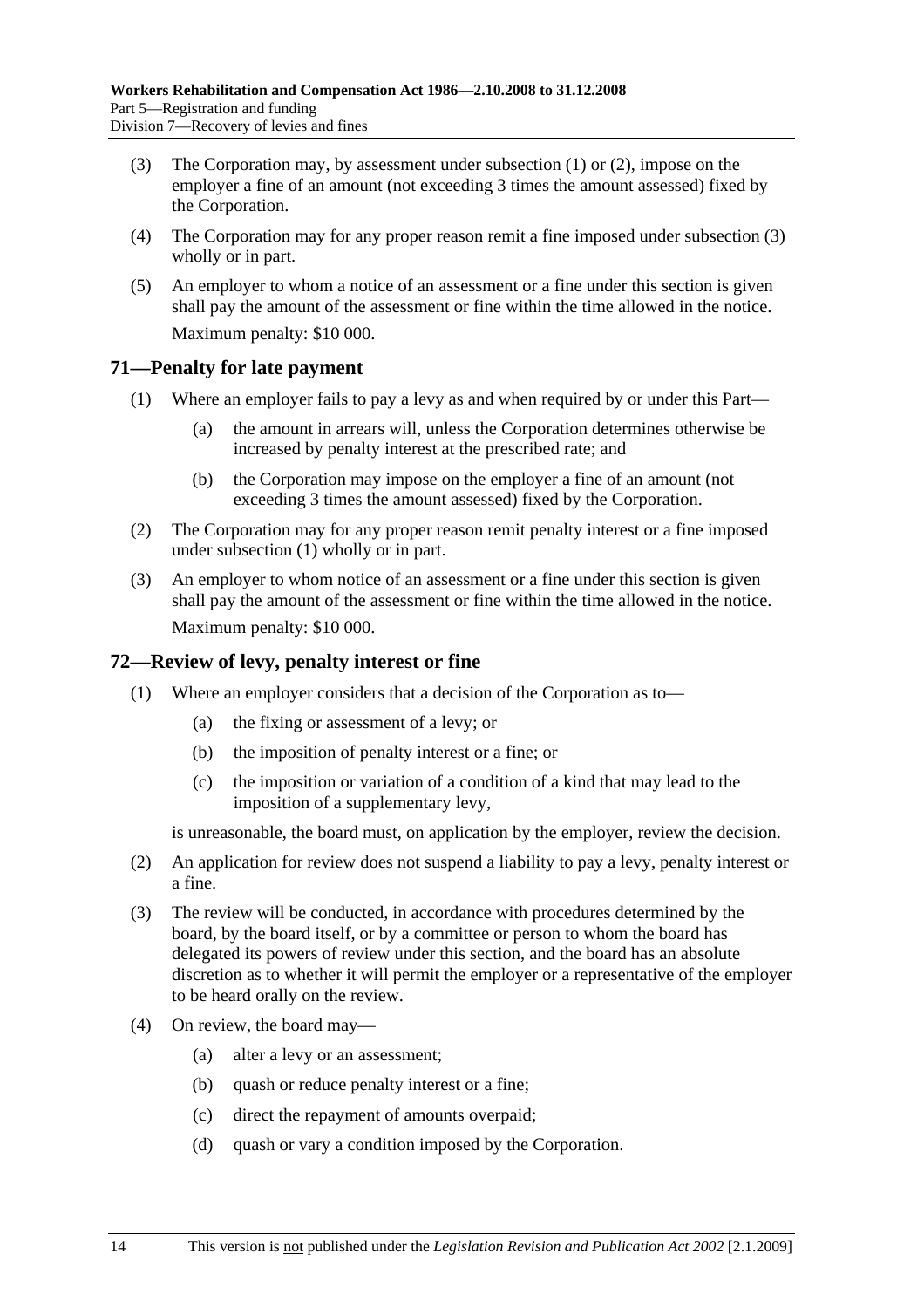- (5) An application under this section for review of a decision of the Corporation—
	- (a) must, if the decision relates to a class of employers, be made within four months after notice of the decision was given; or
	- (b) must, if the decision relates to an individual employer, be made within two months after the employer was given notice of the decision,

unless the board (or its delegate) allows an extension of time for making the application.

#### **72A—Reasonable mistake about application of Act**

- (1) Despite any other provision of this Division, if the Corporation is satisfied that the reason for an employer failing to pay the correct amount of levy is that the employer believed on reasonable grounds that the employer would not be required to pay levy in respect of a particular worker because that worker's employment was not connected with this State by virtue of the operation of section 6, the employer is not liable to pay a fine or penalty interest on account of that particular failure.
- (2) However, if the employer's belief on reasonable grounds under subsection (1) was that under section 6 the particular worker's employment was connected with another State, subsection (1) does not apply unless at the time of the relevant failure the employer had workers compensation cover in respect of the worker under the law of that other State.
- (3) In this section—

*State* includes a Territory;

*workers compensation cover* means insurance or registration under the law of a State in respect of liability for statutory workers compensation under that law.

## **Division 8—Miscellaneous**

#### **73—Separate accounts**

The Corporation shall, in a manner and form determined by the Corporation, maintain a separate account for each employer in which the Corporation records—

- (a) the levies charged to the employer; and
- (b) the amounts paid by an employer; and
- (c) the costs related to claims arising from employment by the employer, distinguishing the costs related to claims for unrepresentative disabilities and secondary disabilities from the other claims; and
- (d) all other costs attributable to the employer; and
- (e) any other matter that the Corporation thinks fit.

#### **74—Liability to keep accounts**

- (1) For the purpose of completing returns in accordance with this Part, an employer shall keep—
	- (a) an accurate account of all remuneration paid or payable to the workers of the employer;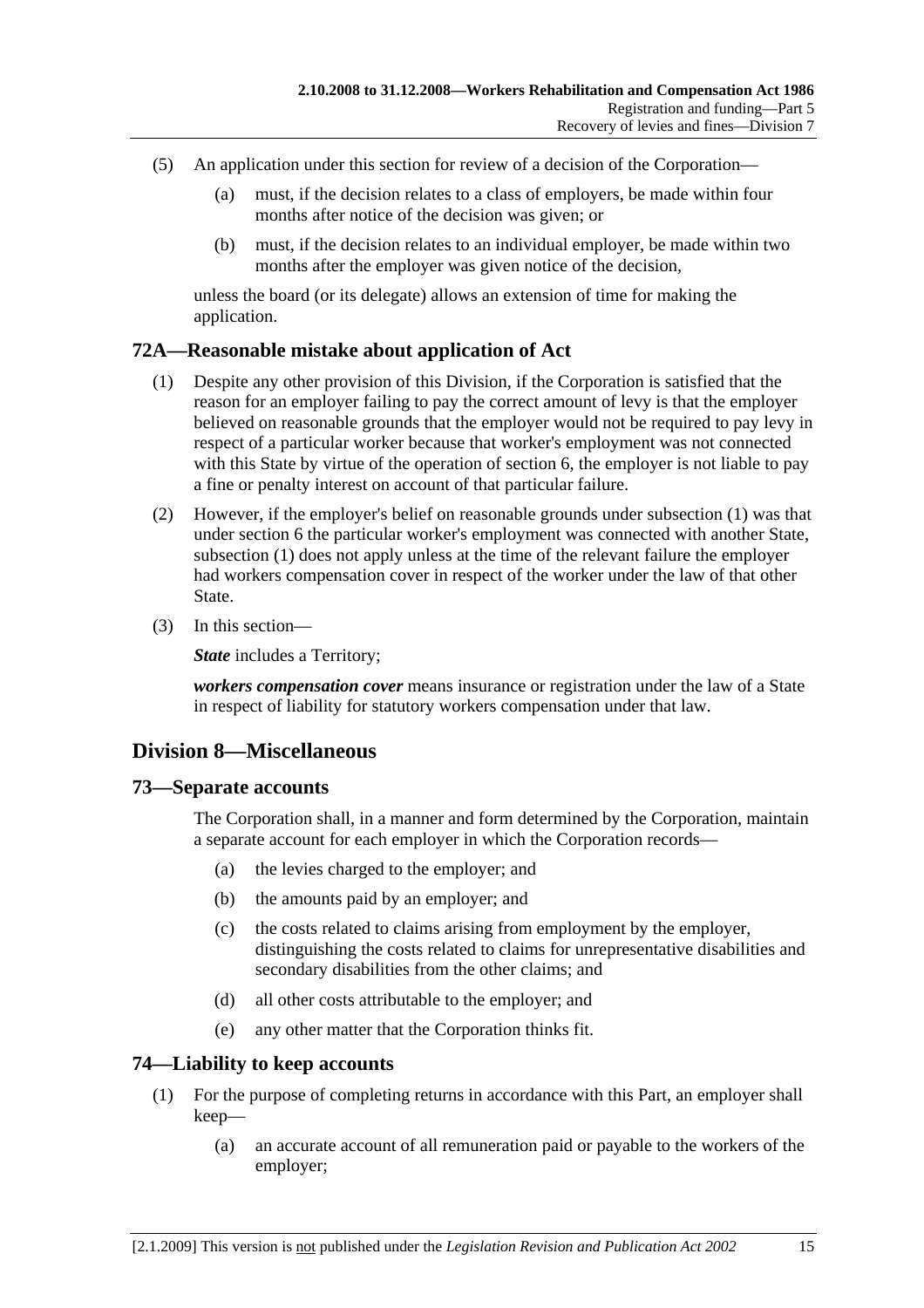(b) such other information as may be required by the Corporation.

Maximum penalty: \$10 000.

- (2) Where an employer employs workers in more than one class of industry, the Corporation may require the employer to keep an account and other information under subsection (1) in respect of each separate class.
- (3) Any accounts and other information required to be kept under this section must be kept within the State and in writing in the English language or so as to be readily accessible and convertible into writing in the English language.
- (4) This section does not apply so as to require the retention of accounts or other information beyond 7 years or such lesser period as the Corporation may determine in a particular case from the end of the period to which the accounts or other information relates.

## **75—Person ceasing to be an employer**

- (1) Where a registered employer ceases to be an employer who is required to be registered under this Part, the person shall, within 14 days of ceasing to be such an employer—
	- (a) give written notice in a manner and form approved by the Corporation; and
	- (b) furnish the Corporation, in a manner and form approved by the Corporation, with such information as the Corporation may require.
- (2) The Corporation may cancel the registration of an employer if it is satisfied that the person has ceased to be an employer who is required to be registered under this Part.
- (3) The cancellation of registration does not affect any liability that arose before the date of cancellation.

## **76—Proof of registration**

An employer shall, at the request of an authorised officer, an officer of an industrial association or any other person appointed by the Corporation in writing for the purposes of this section, produce evidence of the employer's registration under this Act.

Maximum penalty: \$1 000.

## **76A—Recovery of levy**

A levy payable under this Act (and any penalty interest or fine imposed by the Corporation under this Part) is a debt due to the Corporation and may be recovered by the Corporation in a court of competent jurisdiction.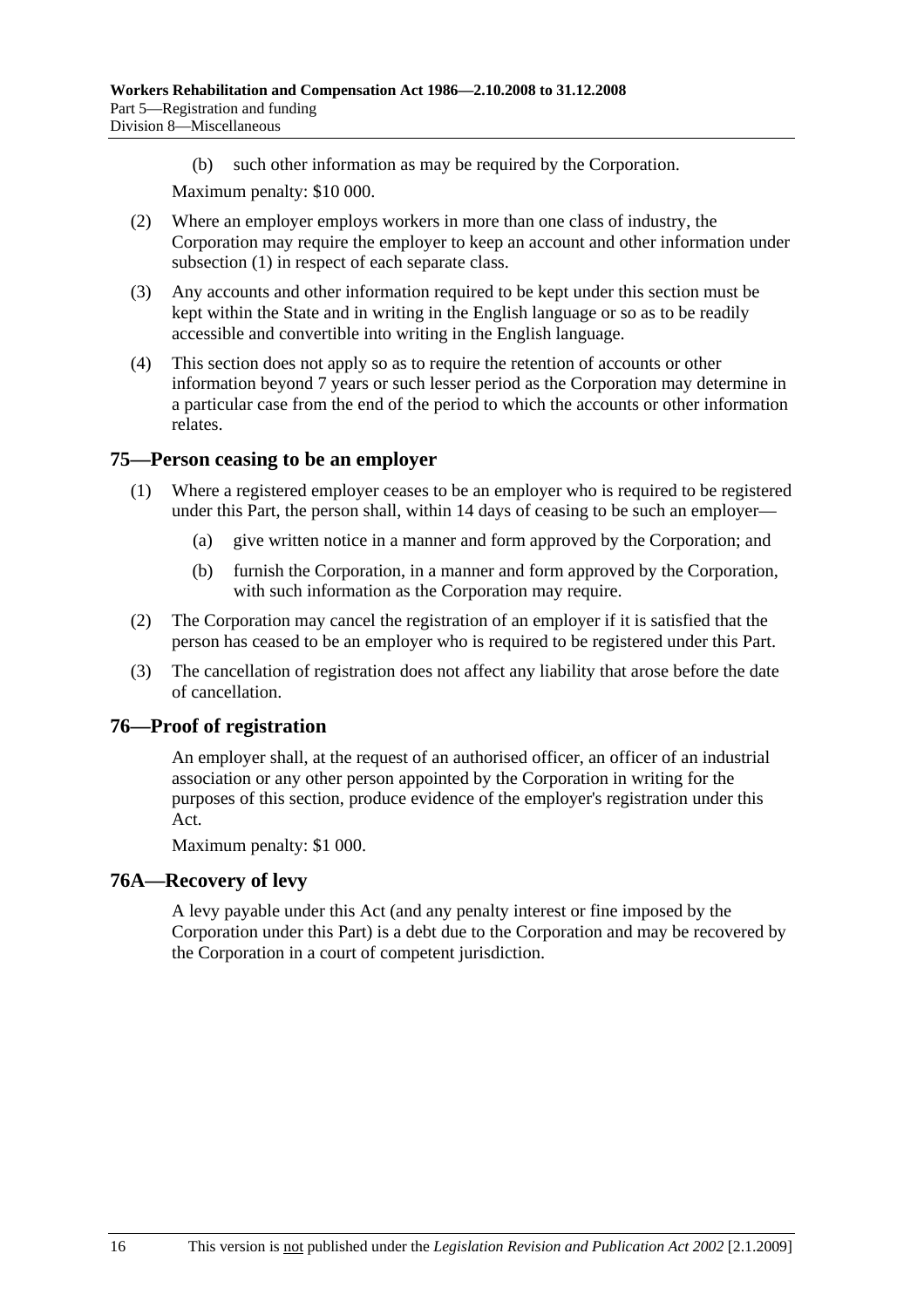# **Part 6—Workers Compensation Tribunal**

## **Division 1—Establishment of Tribunal**

## **77—Establishment of Tribunal**

The *Workers Compensation Appeal Tribunal* established under this Act before the commencement of this Part continues as the *Workers Compensation Tribunal*.

### **77A—Seal**

- (1) The Tribunal has a seal and may have more than one seal.
- (2) A document apparently sealed with a seal of the Tribunal will, in the absence of evidence to the contrary, be taken to have been duly issued under the authority of the Tribunal.

## **Division 2—Constitution of the Tribunal**

## **78—Constitution of the Tribunal**

The Tribunal may be constituted of—

- (a) a Full Bench; or
- (b) a single presidential member; or
- (c) a single conciliation and arbitration officer.

## **78A—Full Bench**

- (1) A Full Bench of the Tribunal consists of three presidential members.
- (2) A decision in which a majority of the presidential members constituting a Full Bench of the Tribunal agree is a decision of the Tribunal.

## **78B—Exercise of Tribunal's powers by the Registrar**

The Registrar may exercise the powers of the Tribunal for the purpose of—

- (a) adjourning proceedings by consent of the parties; or
- (b) carrying out other functions assigned to the Registrar under the rules.

## **Division 3—Jurisdiction of the Tribunal**

## **79—Jurisdiction**

The Tribunal has the jurisdiction conferred by statute.

## **Division 4—The presidential members**

## **80—The President**

- (1) The Senior Judge of the *Industrial Relations Court of South Australia* is President of the Tribunal.
- (2) The President is the principal judicial officer of the Tribunal.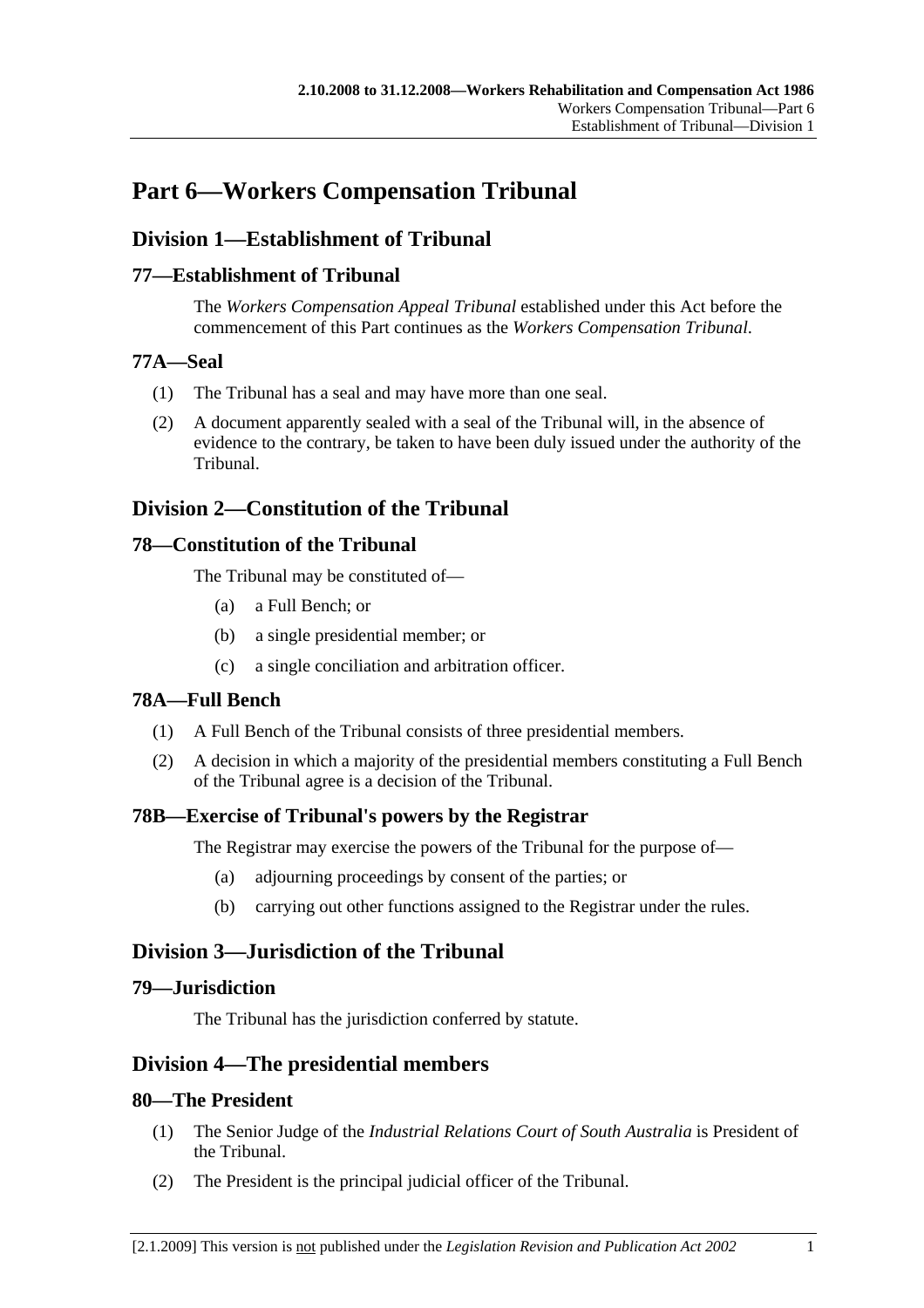- (3) The President is responsible for the administration of the Tribunal.
- (4) In the absence of the President from official duties, responsibility for administration of the Tribunal devolves on a Deputy President appointed by the Governor to act in the President's absence or, if no such appointment has been made, on the most senior Deputy President available to undertake that responsibility.
- (5) The President may delegate administrative powers and responsibilities.
- (6) A delegation under subsection (5)—
	- (a) may be made to any person; and
	- (b) is revocable at will; and
	- (c) does not derogate from the President's power to act personally in any matter.

#### **80A—The Deputy Presidents**

- (1) A Judge (other than the Senior Judge) of the *Industrial Relations Court of South Australia* is a Deputy President of the Tribunal.
- (2) The Governor may, on the nomination of the Minister, appoint a suitable person as a Deputy President of the Tribunal.
- (3) A person is not eligible for appointment as a Deputy President of the Tribunal unless the person is a legal practitioner of at least seven years standing.
- (4) A person may be appointed as a Deputy President of the Tribunal on a permanent or acting basis.
- (5) A person appointed as a Deputy President of the Tribunal under this section ceases to hold that office if the person—
	- (a) dies; or
	- (b) reaches the age of 65 years; or
	- (c) in the case of a Deputy President appointed on an acting basis—completes the term appointment and is not reappointed; or
	- (d) resigns by written notice given to the Minister; or
	- (e) is removed from office by the Governor for—
		- (i) misconduct; or
		- (ii) neglect of duty; or
		- (iii) incompetence; or
		- (iv) incapacity to carry out official duties satisfactorily.
- (6) A Deputy President appointed under this section is entitled to remuneration allowances and expenses on a basis approved by the Governor.
- (7) This section does not derogate from the operation of the *Judicial Administration (Auxiliary Appointments and Powers) Act 1988*.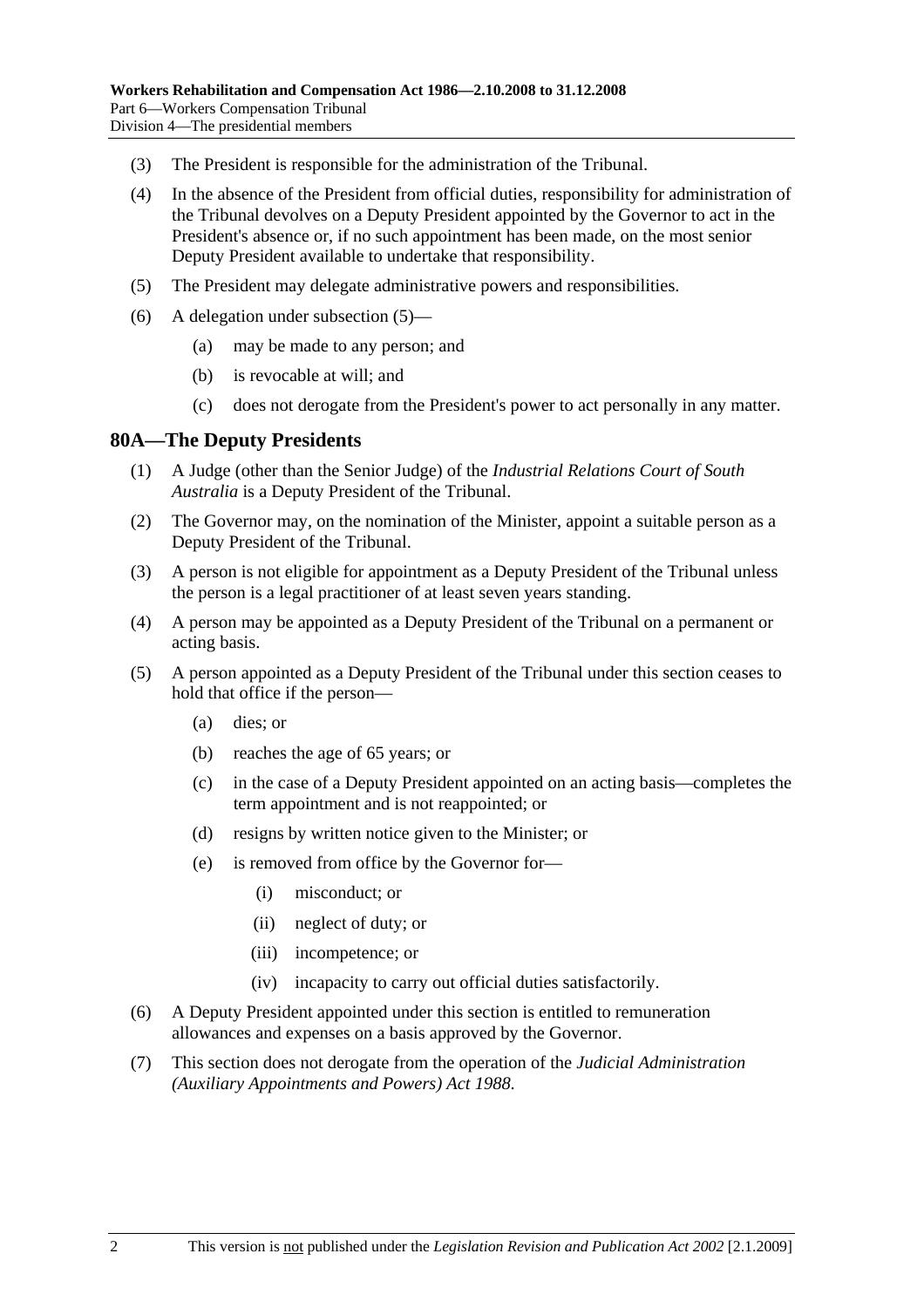## **Division 5—Conciliation and arbitration officers**

## **81—Appointment of conciliation and arbitration officers**

- (1) The Governor may appoint conciliation and arbitration officers to carry out the Tribunal's work of conciliation and arbitration.
- (2) A conciliation and arbitration officer must be a person of standing in the community with appropriate experience to work effectively in the conciliation and arbitration of disputes under this Act.
- (3) Before a person is appointed (or reappointed) as a conciliation and arbitration officer, the Minister must consult confidentially about the proposed appointment with—
	- (a) the United Trades and Labor Council; and
	- (b) the South Australian Employers' Chamber of Commerce and Industry; and
	- (c) the President of the Tribunal, or a Deputy President nominated by the President of the Tribunal.

## **81A—Conditions of appointment**

- (1) A conciliation and arbitration officer will be appointed for a term of five years and, at the end of a term of appointment, is eligible for reappointment.
- (2) However—
	- (a) a term of appointment cannot extend beyond the time the appointee reaches 65 years and if the appointee will reach that age less than 5 years after the date the appointment was made or last renewed, the appointment will be made or renewed for a term ending when the appointee reaches 65 years of age; and
	- (b) an appointment may be made on an acting basis and, in that case, the appointment will be for a term (not exceeding six months) stated in the instrument of appointment.
- (3) A conciliation and arbitration officer—
	- (a) is entitled to a salary and allowances determined by the Governor on the recommendation of the Minister; and
	- (b) is, to an extent determined by the Governor, subject to the *Public Sector Management Act 1995* (which applies with modification determined by the Governor); and
	- (c) is an employee for the purposes of the *Superannuation Act 1988*.
- (4) A conciliation and arbitration officer—
	- (a) must not, without the consent of the Minister, engage in remunerative work apart from official duties; and
	- (b) must not, while in office, be an officer of an industrial association.
- (5) The Governor may remove a conciliation and arbitration officer from office if the officer—
	- (a) is convicted of an indictable offence; or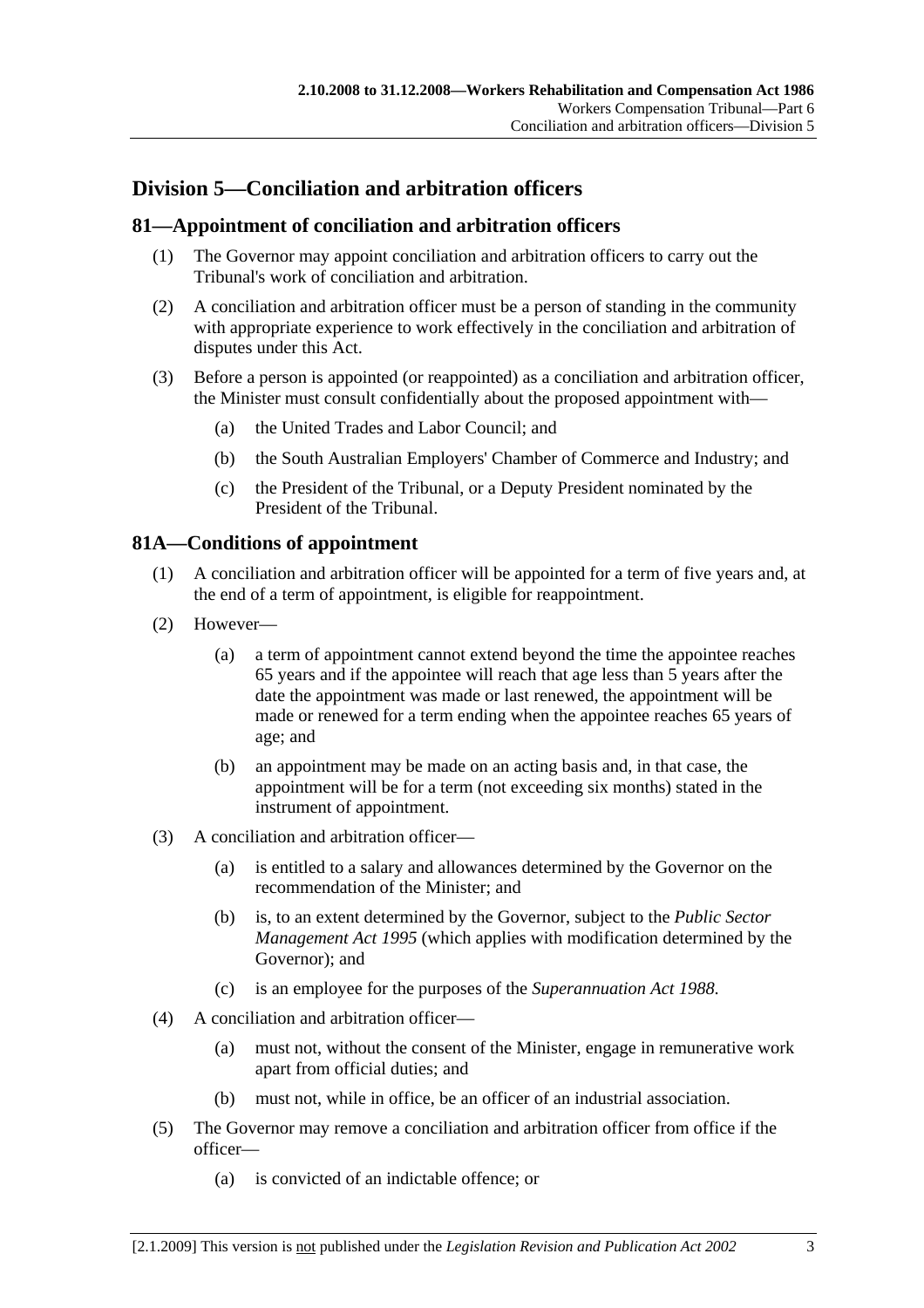- (b) is guilty of misconduct or neglect of duty; or
- (c) is incompetent; or
- (d) becomes mentally or physically incapable of carrying out official duties satisfactorily; or
- (e) contravenes subsection (4).

*Misconduct* includes (but is not limited to)—

- unlawful or improper conduct in the performance of official duties:
- refusal or deliberate failure to follow reasonable administrative directions given under this Part by the President.
- (6) The office of a conciliation and arbitration officer becomes vacant if the officer—
	- (a) dies; or
	- (b) completes a term of appointment and is not reappointed; or
	- (c) resigns by written notice to the Minister; or
	- (d) is removed from office under subsection (5).

#### **81B—Administrative responsibility of conciliation and arbitration officers**

A conciliation and arbitration officer is responsible to, and subject to direction by, the President on administrative matters and, in particular, is subject to direction by the President on the duties to be performed and the times and places at which the duties are to be performed.

## **Division 6—Administrative and ancillary staff**

#### **82—Administrative and ancillary staff**

The Tribunal's administrative and ancillary staff consists of—

- (a) the Registrar;
- (b) the Deputy Registrars;
- (c) any other persons appointed to the administrative and ancillary staff of the Tribunal.

#### **82A—Appointment etc of the Registrar**

A person cannot be appointed to the office of Registrar of the Tribunal, nor can a person holding that office be dismissed or reduced in status, except on the recommendation, or with the concurrence, of the President.

#### **82B—Responsibilities of administrative and ancillary staff**

A member of the Tribunal's administrative or ancillary staff is responsible to the President (through any properly constituted administrative superior) for the proper and efficient discharge of his or her duties.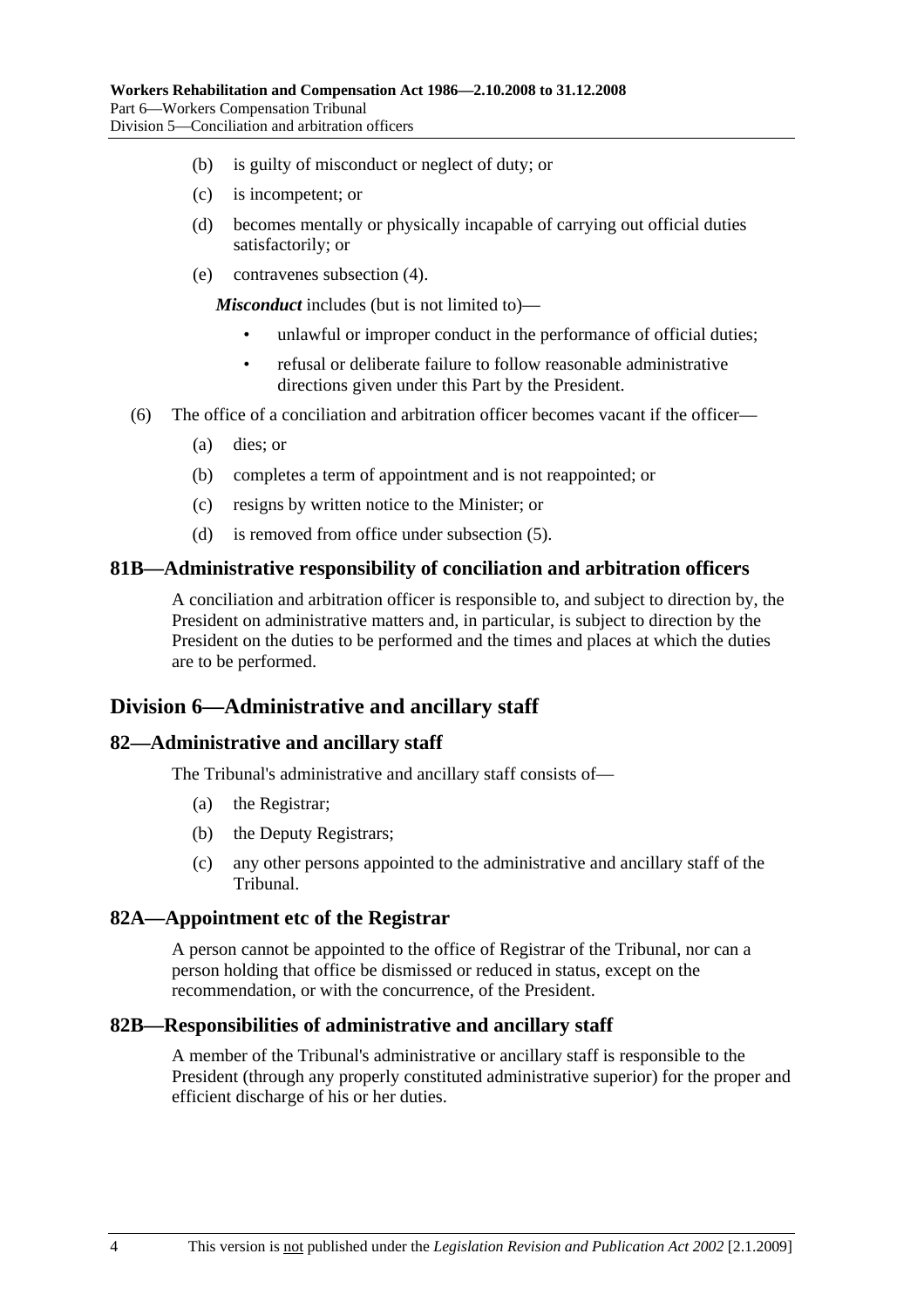## **Division 7—Sittings and distribution of business**

## **83—Time and place of sittings**

- (1) The Tribunal may sit at any time (including a Sunday).
- (2) The Tribunal may sit at any place (either within or outside the State).
- (3) The Tribunal will sit at such times and places as the President may direct.

## **83A—Adjournment from time to time and from place to place**

The Tribunal may—

- (a) adjourn proceedings from time to time and from place to place; or
- (b) adjourn proceedings to a time, or a time and place, to be fixed; or
- (c) order the transfer of proceedings from place to place.

## **Division 8—Evidence**

## **84—Tribunal not to be bound by evidentiary rules**

The Tribunal is not bound by the rules of evidence but may inform itself in any way it considers appropriate.

## **84A—Power to require attendance of witnesses and production of evidentiary material**

- (1) The Tribunal may, on the application of a party to proceedings or on its own initiative, issue a summons requiring a person to appear before the Tribunal at a specified time and place to give evidence or to produce evidentiary material (or both).
- (2) A summons to produce evidentiary material may, instead of providing for production of the material before the Tribunal, provide for production of the material to an officer of the Tribunal nominated in the summons.

## **84B—Power to compel the giving of evidence**

- (1) A person who is called to give evidence or to produce evidentiary material before the Tribunal and—
	- (a) refuses or fails to make an oath or affirmation when required to do so by the Tribunal; or
	- (b) refuses or fails to give evidence on a subject on which that person is compellable to give evidence; or
	- (c) refuses or fails without reasonable excuse to produce evidentiary material that that person is required by the Tribunal to produce,

commits a contempt of the Tribunal.

 (2) This section applies whether the person was summoned before the Tribunal, brought before the Tribunal on a warrant, or came to the Tribunal of his or her own volition.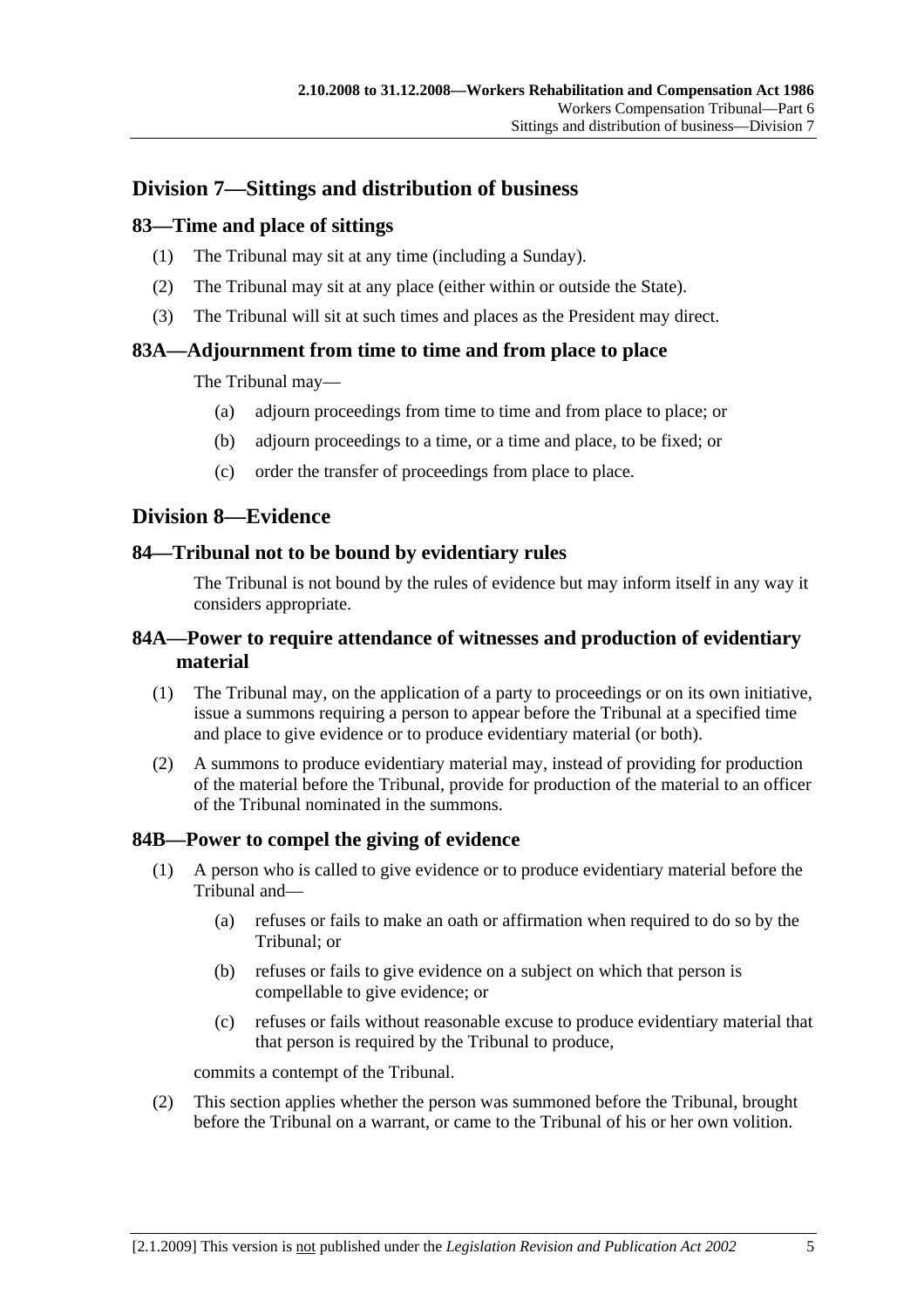### **84C—Entry and inspection of property**

- (1) The Tribunal may enter any land or building and carry out an inspection that the Tribunal considers relevant to a proceeding before the Tribunal.
- (2) The Tribunal may authorise an officer of the Tribunal to enter any land or building and carry out an inspection that the Tribunal considers relevant to a proceeding before the Tribunal.
- (3) A person who obstructs the Tribunal, or a person authorised by the Tribunal, in the exercise of a power of entry or inspection under this section commits a contempt of the Tribunal.

#### **84D—Issue of evidentiary summonses**

- (1) A summons under this Part may be issued on behalf of the Tribunal by—
	- (a) a presidential member of the Tribunal; or
	- (b) a conciliation and arbitration officer; or
	- (c) the Registrar.
- (2) However, the Registrar may only issue a summons at the direction of a presidential member or a conciliation and arbitration officer or as authorised under the Rules.

## **Division 9—General principles and rules**

#### **85—Principles of equity and good conscience**

The Tribunal must act according to equity, good conscience and the substantial merits of the case without regard to technicalities and legal forms.

#### **85A—Hearings to be in public**

- (1) The Tribunal must hear proceedings (other than interlocutory or conciliation proceedings) in a place open to the public.
- (2) However, the Tribunal may, in the interests of a party to proceedings hear the proceedings, or a particular part of the proceedings, in private.

#### **85B—Representation**

- (1) A person is entitled to appear personally or by representative in conciliation proceedings or other proceedings before the Tribunal.
- (2) However, a person is not entitled to be represented by a person whose name has been struck off the roll of legal practitioners or who, although a legal practitioner, is not entitled to practise the profession of law because of disciplinary action taken against the person.
- (3) If, in conciliation proceedings, the conciliator presiding at the proceedings wants to speak to a person privately in the absence of the person's representative, the representative must withdraw until—
	- (a) the conciliator invites the representative to return; or
	- (b) the private interview is terminated.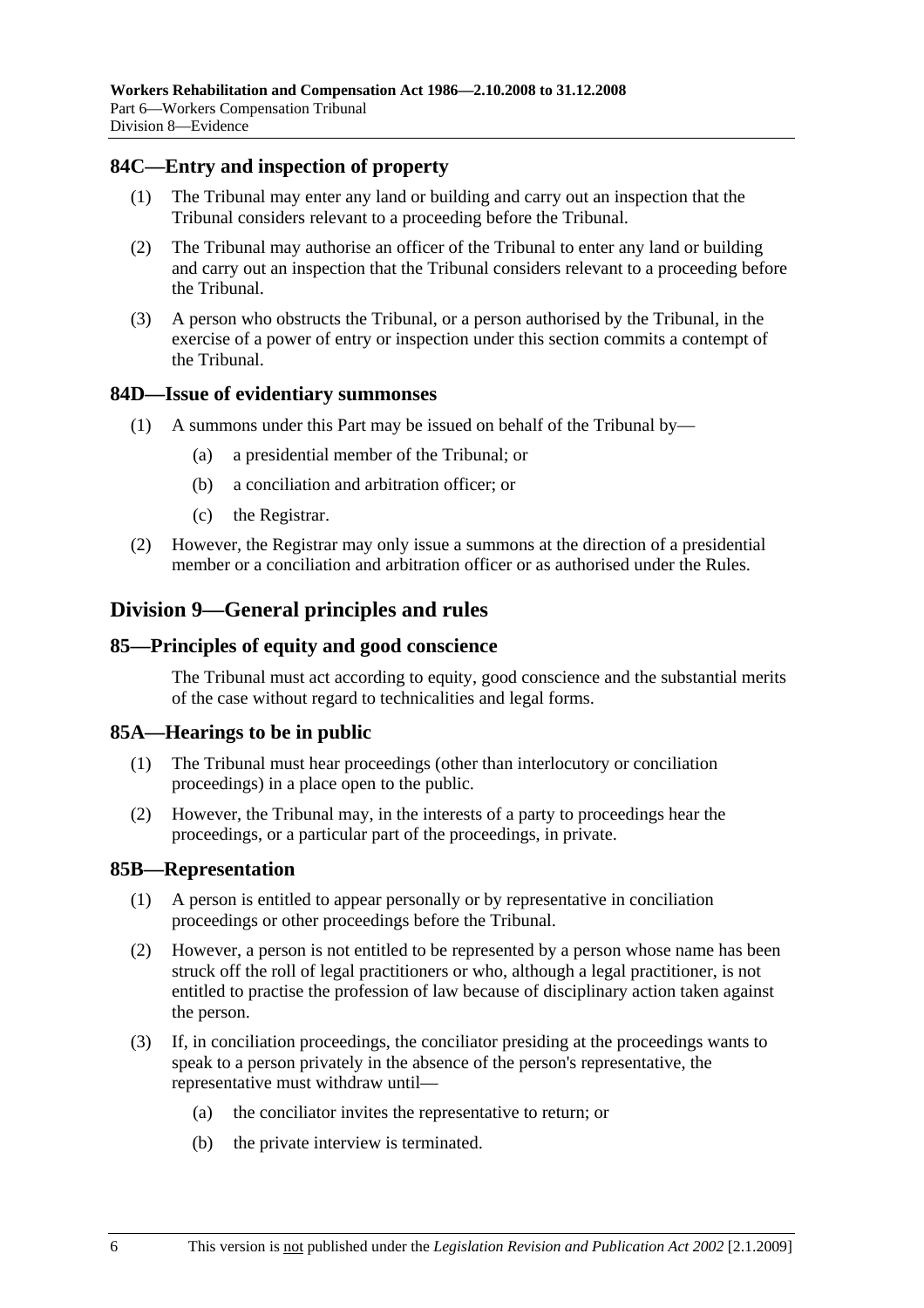(4) A party is entitled to terminate a private interview with the conciliator held in the absence of the party's representative at any time after the conciliator has had a reasonable opportunity to put to the party proposals for which the conciliator initiated the private interview.

## **Division 10—Appeals and references of questions of law**

## **86—Appeal on question of law**

- (1) An appeal lies on a question of law against a decision of the Tribunal constituted of a single presidential member to a Full Bench of the Tribunal.
- (2) An appeal under this section must be commenced, heard and determined in accordance with the rules.

## **86A—Reference of question of law**

- (1) A Full Bench of the Tribunal may refer a question of law for the opinion of the Full Court of the Supreme Court.
- (3) On a reference under this section, the Full Court of the Supreme Court may—
	- (a) decide the question of law referred to the Court;
	- (b) refer the matter back to the Tribunal with directions the Full Court considers appropriate;
	- (c) make consequential or related orders (including orders for costs).

## **Division 11—Enforcement of judgments**

## **87—Certified copy of judgment or order**

The Registrar must, on application by a party to proceedings, issue a certified copy of a judgment or order of the Tribunal in the proceedings.

## **87A—Enforcement of judgments and orders**

- (1) A certified copy of a judgment or order of the Tribunal may be filed in the District Court.
- (2) When a certified copy of a judgment or order is filed in the District Court under this section, the judgment or order may be enforced as a judgment or order of the District Court.

## **Division 12—Miscellaneous**

## **88—Immunities**

- (1) A presidential member of the Tribunal or a conciliation and arbitration officer has the same privileges and immunities from civil liability as a Judge of the Supreme Court.
- (2) An officer of the Tribunal, other than a presidential member or a conciliation and arbitration officer, incurs no civil or criminal liability for an honest act or omission in carrying out or purportedly carrying out official functions.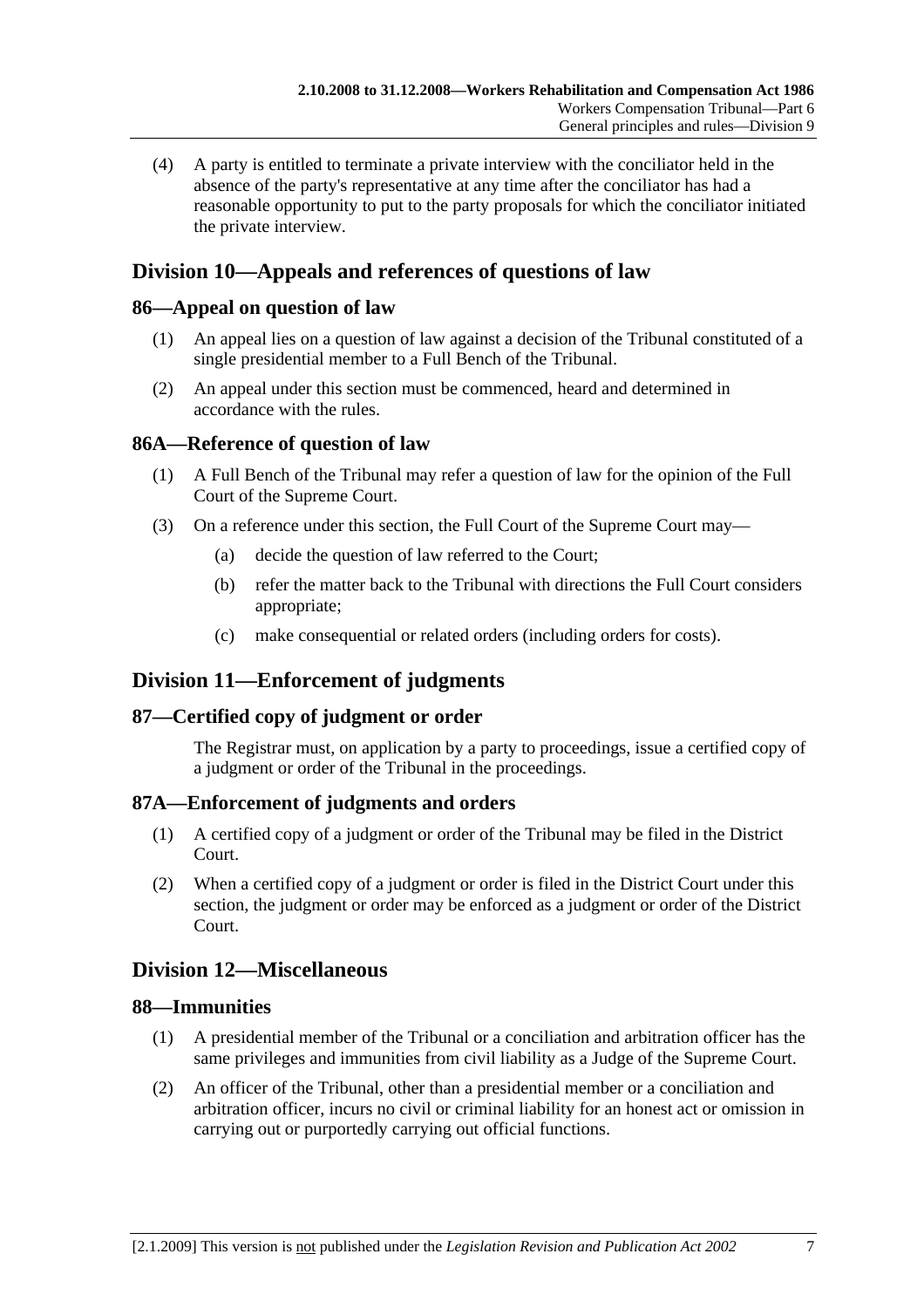### **88A—Contempts of the Tribunal**

#### A person who—

- (a) interrupts the proceedings of the Tribunal or misbehaves before the Tribunal; or
- (b) insults a presidential member, a conciliation and arbitration officer or another officer of the Tribunal who is acting in the exercise of official functions; or
- (c) refuses, in the face of the Tribunal, to obey a lawful direction of the Tribunal; or
- (d) fails to comply with a summons, direction, order or other process of the Tribunal (other than an order for the payment of money),

is guilty of a contempt of the Tribunal.

#### **88B—Punishment of contempts**

- (1) The Tribunal constituted of a presidential member may punish a contempt by imposing a fine of an amount (not exceeding \$2 000) considered appropriate by the presidential member.
- (2) This section applies both to contempts committed in the face of the Tribunal and contempts arising from non-compliance with an order, direction, summons or other process of the Tribunal.
- (3) The Supreme Court may review a penalty imposed for a contempt of the Tribunal and quash, increase or reduce the penalty.

#### **88C—Miscellaneous provisions about legal process**

- (1) Any process of the Tribunal may be issued or executed on a Sunday as well as any other day.
- (2) The validity of process is not affected by the fact that the person who issued it dies or ceases to hold office.

## **88D—Service**

- (1) If it is not practicable to serve any process, notice or other document in the manner otherwise prescribed or contemplated by law, the Tribunal may, by order—
	- (a) provide for service by post; or
	- (b) make any other provision that may be necessary or desirable for service.
- (2) Any process, notice or other document served in accordance with an order under subsection (1) will, despite any other law, be taken to have been duly served.

#### **88DA—Power to enlarge scope of proceedings**

The Tribunal may, with the consent of all parties to proceedings, enlarge the scope of the proceedings to include questions that are not presently at issue in the proceedings.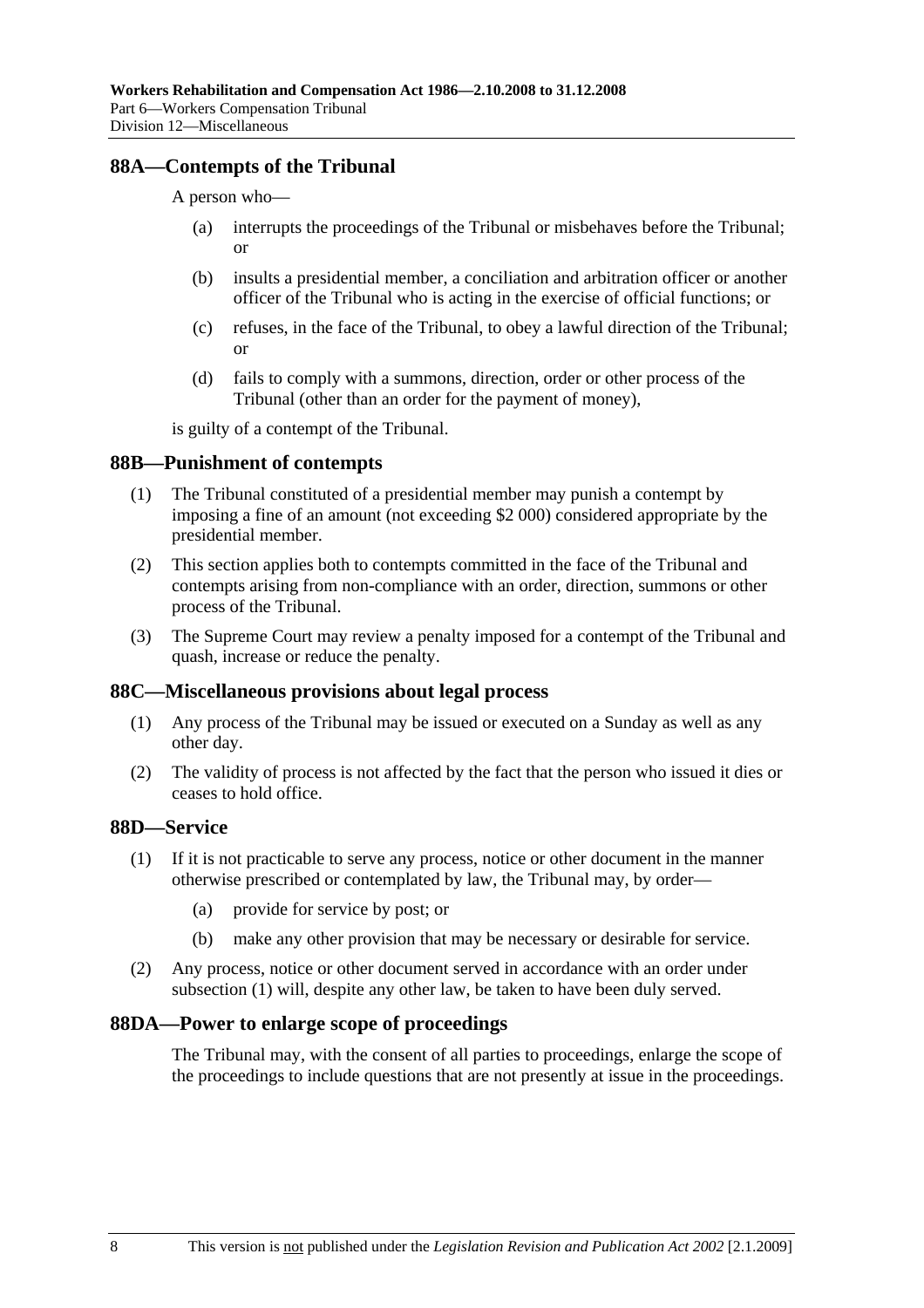### **88E—Rules**

- (1) The President may make Rules of the Tribunal—
	- (a) regulating the business of the Tribunal and the duties of the various officers of the Tribunal; and
	- (b) authorising conciliation and arbitration officers to exercise any part of the jurisdiction of the Tribunal; and
	- (c) regulating the practice and procedure of the Tribunal; and
	- (d) imposing mutual obligations on parties to proceedings in the Tribunal to disclose to each other the contents of expert reports or other material of relevance to the proceedings before the proceedings are brought to trial; and
	- (e) regulating the form in which evidence may be taken; and
	- (f) regulating costs; and
	- (g) dealing with any other matter necessary or expedient for the effective and efficient operation of the Tribunal.
- (2) Before making Rules of the Tribunal, the President must consult with a rules committee consisting of—
	- (a) at least three presidential members; and
	- (b) at least two conciliation and arbitration officers; and
	- (c) the Registrar.
- (3) The rules take effect as from the date of publication in the Gazette or a later date specified in the rules.

#### **88F—Costs of proceedings**

Subject to this Act, the costs of proceedings before the Tribunal are in the discretion of the Tribunal.

#### **88G—Recovery of costs of representation**

 (1) A representative of a party to proceedings before the Tribunal must not charge nor seek to recover for work involved in, or associated with, that representation an amount exceeding the amount allowable under a scale fixed by regulation.

Maximum penalty: \$2 000.

 (2) Before proposing a regulation under this section to the Executive Council, the Minister must consult with the Crown Solicitor.

#### **88H—Power to set aside judgments or orders**

- (1) The Tribunal may amend or set aside a judgment or order of the Tribunal—
	- (a) by consent of the parties; or
	- (b) in order to correct an error; or
	- (c) if the interests of justice require that the judgment or order be amended or set aside.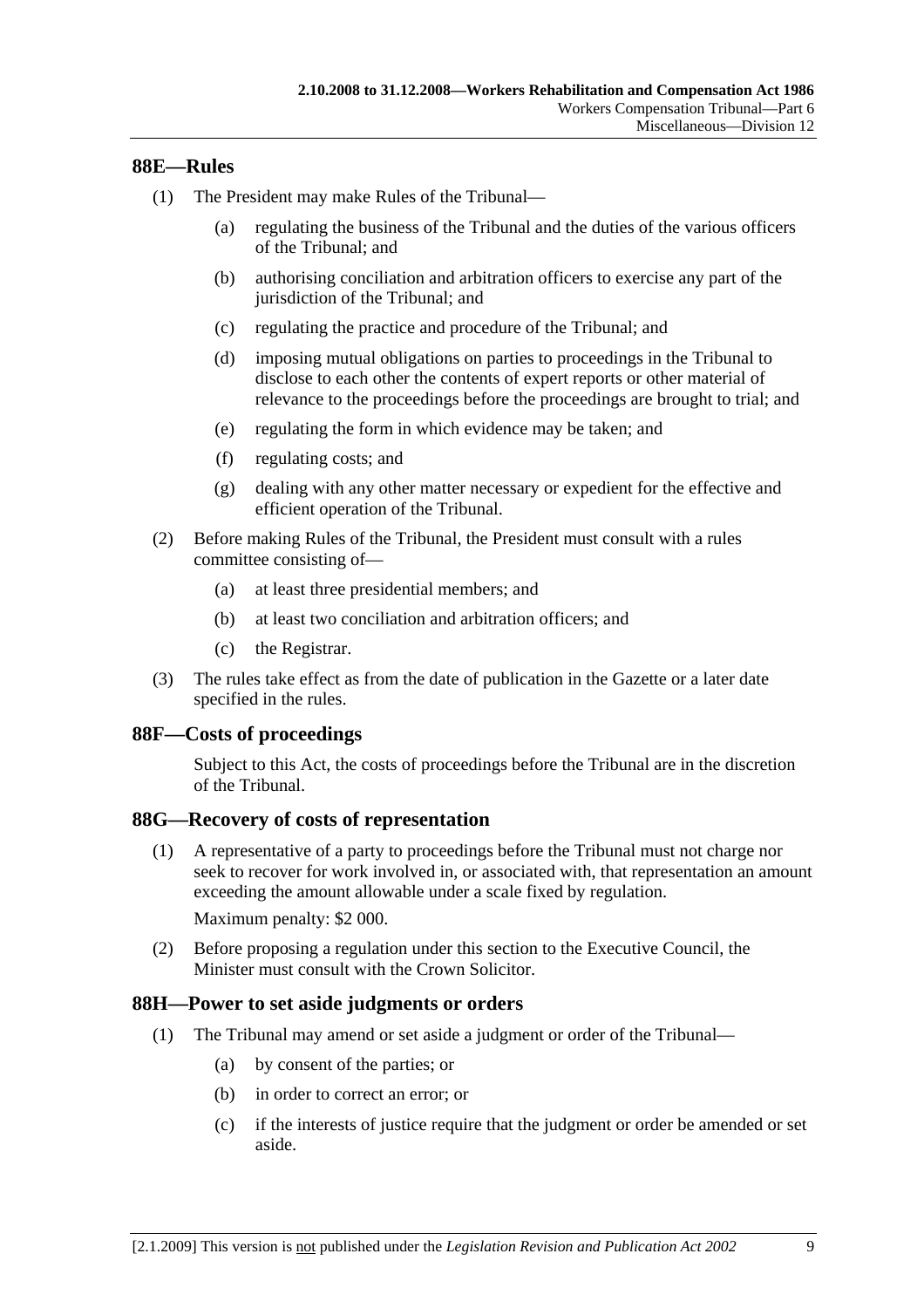(2) The power under subsection (1) may only be exercised by the President or a presidential member or conciliation and arbitration officer to whom the President has delegated the power.

## **88I—Finality of the Tribunal's decisions**

No proceeding, judgment or decision of the Tribunal can be challenged, appealed against, reviewed, quashed or called in question except—

- (a) as provided in this Act; or
- (b) in proceedings before the Full Supreme Court founded on an alleged excess or want of jurisdiction.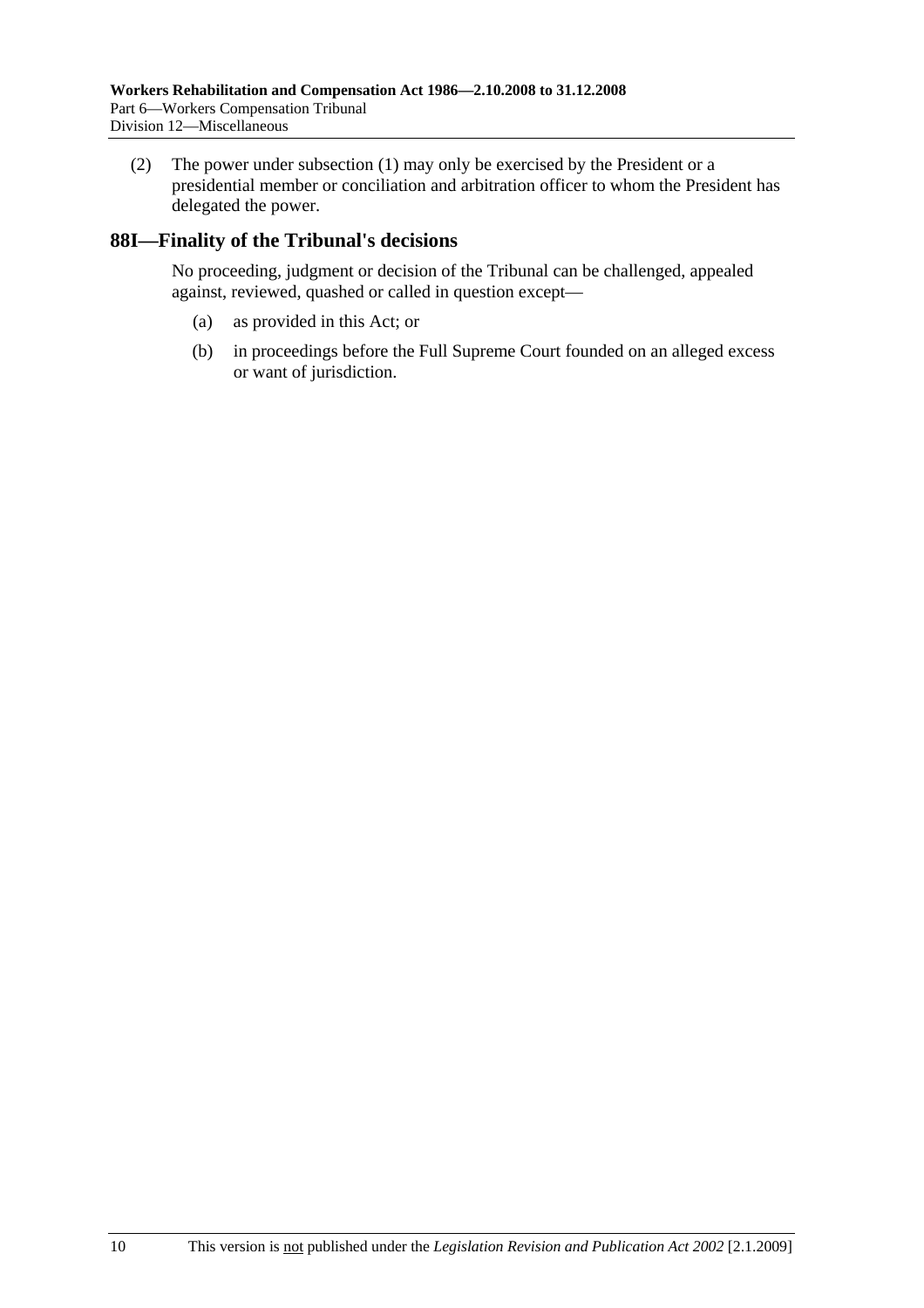# **Part 6A—Dispute resolution**

## **Division 1—Preliminary**

## **89—Interpretation**

In this Part—

*applicant* means the person who lodges a notice of dispute under this Part;

*party* to a dispute means—

- (a) the applicant; and
- (b) the relevant compensating authority; and
- (c) if the dispute is about a compensable disability and the worker who suffered or is alleged to have suffered the compensable disability is not the applicant—the worker; and
- (d) if the dispute is about a compensable disability and the employer from whose employment the disability arose or is alleged to have arisen is not the applicant—the employer; and
- (e) a person who has a direct interest in the dispute and has notified the Registrar of the interest;

*relevant compensating authority* in relation to a particular disputed decision means—

- (a) if the decision was made by the Corporation or a body corporate exercising powers delegated by the Corporation—the Corporation or the relevant delegate; or
- (b) if the decision was made by a self-insured employer—the self-insured employer.

## **89A—Reviewable decisions**

- (1) The following decisions are reviewable—
	- (a) a decision on a claim for compensation including—
		- (i) a decision redetermining a claim<sup>1</sup>; or
			- (ii) a decision on a claim by the Tribunal, made in the exercise of the Tribunal's special jurisdiction to expedite decisions on claims<sup>2</sup>;
	- (b) a decision about the nature of rehabilitation services provided, or to be provided, for a worker<sup>3</sup>;
	- (c) a decision to vary, suspend or discontinue weekly payments;
	- (d) a decision on an application by an employer to have weekly payments payable to a worker employed by, or formerly employed by, the employer reviewed;
	- (e) a decision to disallow or reduce a charge for a medical service (unless the decision merely brings the charge into conformity with a rate of charge prescribed by regulation).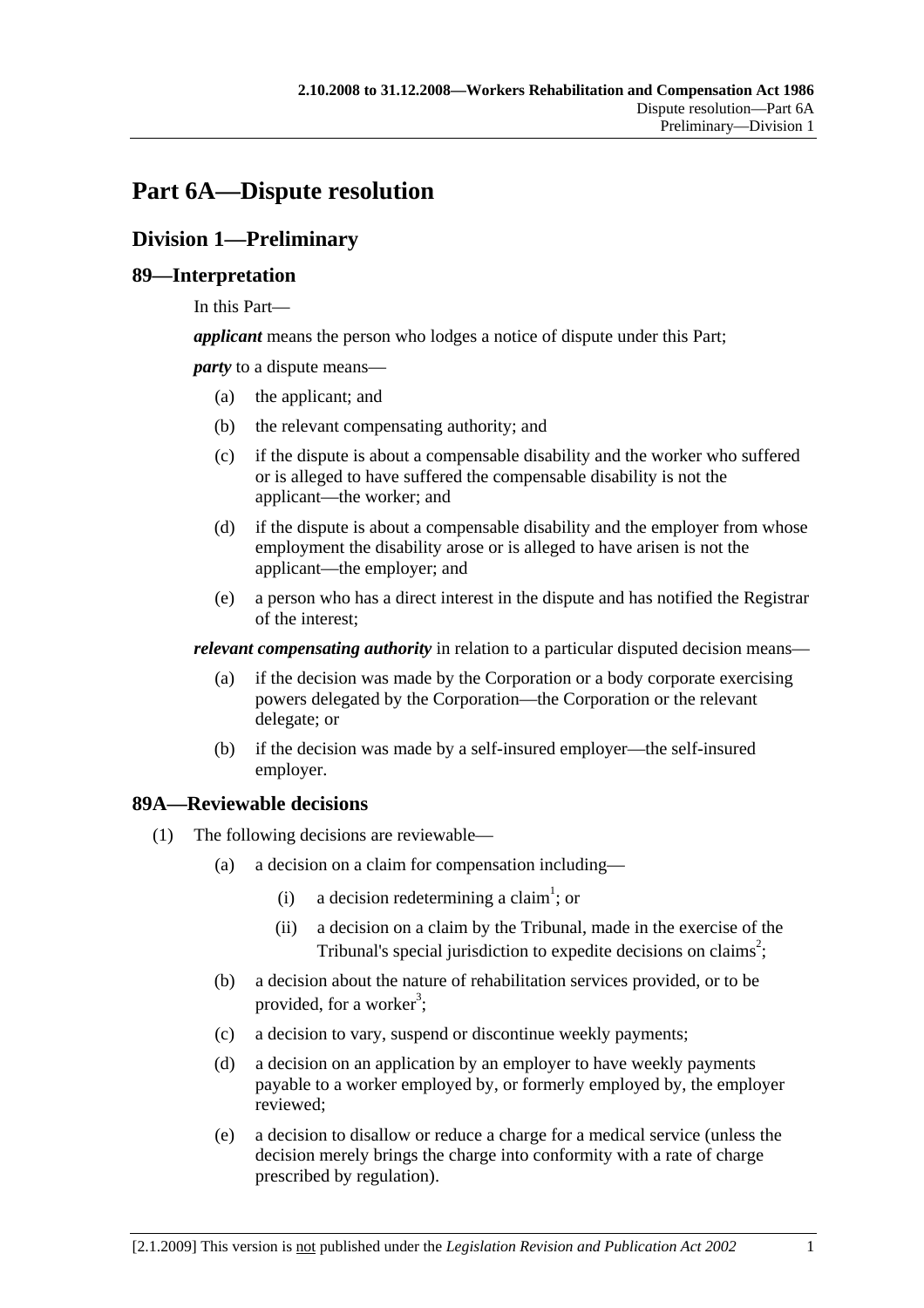(2) However, a decision is not reviewable if declared not to be reviewable by or under this Act.

#### **Notes—**

- 1 See section 53(7) & (7a).
- 2 See section 97B(3)(b).
- 3 Section 28B also provides for the review of a rehabilitation and return to work plan.

## **Division 2—Notice of dispute**

## **90—Notice of dispute**

- (1) A person with a direct interest in a reviewable decision (the *applicant*) may lodge a notice of dispute with the Registrar.
- (2) A notice of dispute must be in writing and in the form prescribed by regulation.
- (3) A person has a direct interest in a reviewable decision if the person—
	- (a) is directly affected by the decision; or
	- (b) is the employer from whose employment the compensable disability arose or is alleged to have arisen.

## **90A—Time for lodging notice of dispute**

- (1) The notice of dispute must be lodged within one month after the applicant receives notice of the reviewable decision unless the Tribunal allows an extension of time.
- (2) The Tribunal's power to extend time may only be exercised by the President or a presidential member or conciliation and arbitration officer to whom the President has delegated the power to allow an extension of time.
- (3) An application an extension of time must be made as in the manner and form prescribed by the regulations.

## **90B—Notice to be given by Registrar**

- (1) On receiving a notice of dispute, the Registrar must immediately send copies of the notice of dispute to the other parties to the dispute.
- (2) The copy of the notice of dispute sent to the relevant compensating authority must be accompanied by copies of any documentary materials lodged with the notice of dispute.

## **Division 3—Initial reconsideration**

## **91—Initial reconsideration**

- (1) The relevant compensating authority must, on receiving a copy of a notice of dispute under this Part—
	- (a) assign a suitable person to reconsider the disputed decision; and
	- (b) have the decision reconsidered in the light of the matters set out in the notice of dispute.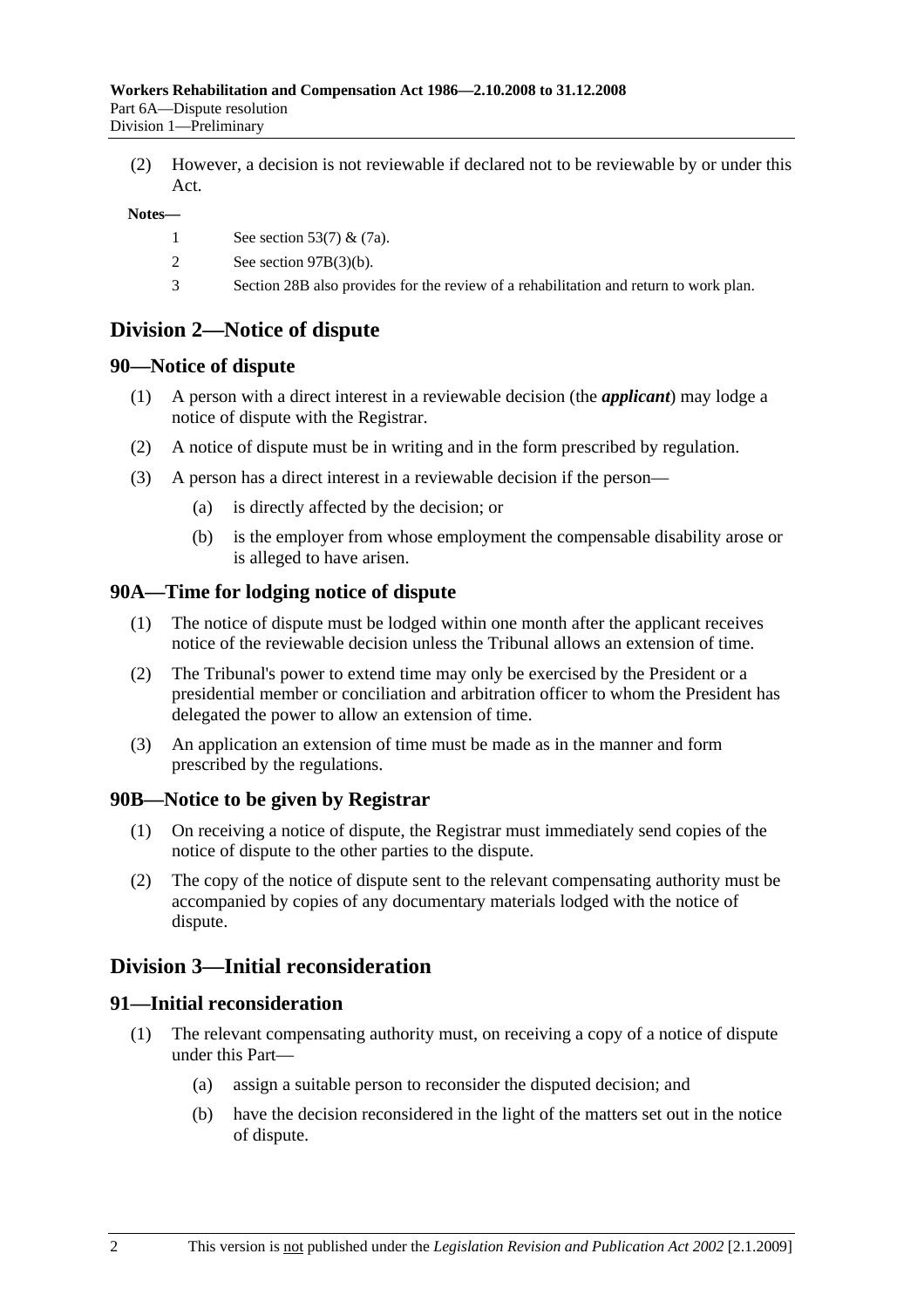- (2) A person assigned to reconsider the disputed decision—
	- (a) may (but need not be) an officer of the relevant compensating authority but must not be the person who made the disputed decision; and
	- (b) must be a person who has been nominated to the Registrar in accordance with the regulations as a person who may be assigned to reconsider disputed decisions under this Division.
- (3) On completion of the reconsideration, the relevant compensating authority must confirm or vary the disputed decision to conform with the result of the reconsideration and give the Registrar a written notice stating—
	- (a) the result of the reconsideration; and
	- (b) whether the compensating authority has confirmed or varied the decision as a result of the reconsideration and, if the decision has been varied, how the decision has been varied.
- (4) If the disputed decision is varied, the written notice must also be given to the other parties to the dispute.
- (5) The relevant compensating authority must complete the reconsideration and give the notice or notices stating the result of the reconsideration within 7 days after receiving the notice of dispute or a longer time allowed by the Registrar on the authority's application.

Maximum penalty: \$5 000.

- (6) The variation of a decision under this section is not to be regarded as a redetermination of a claim<sup>1</sup>.
- (7) A decision on a claim by the Tribunal itself, made in the exercise of the Tribunal's special jurisdiction to expedite decisions on claims<sup>2</sup>, is not liable to reconsideration under this section; if such a decision is disputed, the Registrar must immediately refer the dispute for conciliation.

#### **Notes—**

- 1 See section 53(7) and (7a).
- 2 See section 97B.

## **91A—Reference of disputes to conciliation**

 $If$ <sub>—</sub>

- (a) the relevant compensating authority, on reconsideration of a disputed decision, confirms the decision; or
- (b) the relevant compensating authority, on reconsideration of a disputed decision, varies the decision and a party to the dispute expresses dissatisfaction with the result of the reconsideration in accordance with the rules,

the Registrar must refer the dispute for conciliation.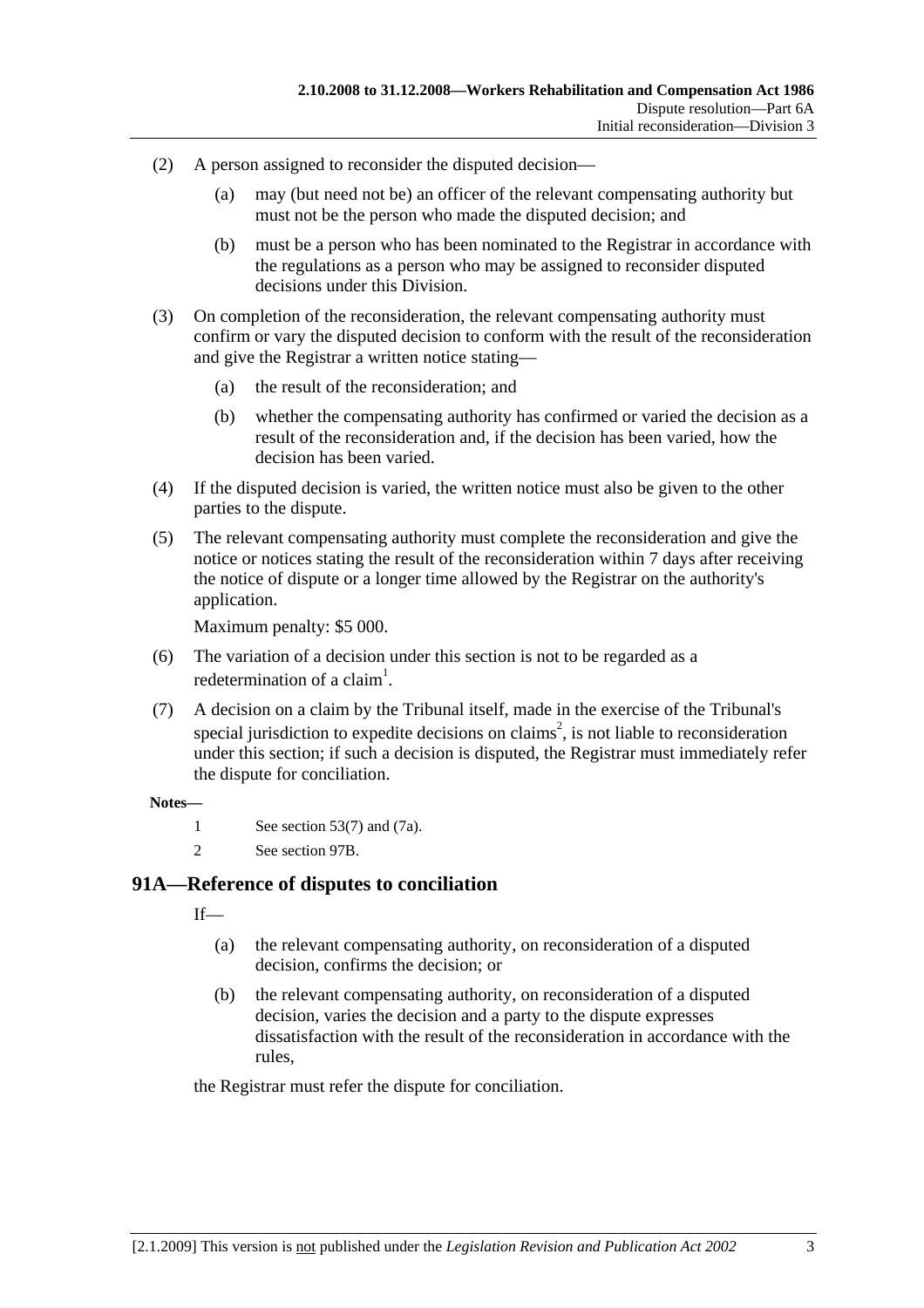## **Division 4—Conciliation proceedings**

## **92—Assignment of presidential member or conciliation officer to preside at conciliation proceedings**

- (1) When a dispute is referred for conciliation—
	- (a) a presidential member or conciliation officer must be assigned in accordance with the rules to preside at the conciliation proceedings; and
	- (b) each party to the dispute must, in accordance with the rules—
		- (i) disclose to the conciliator the existence and nature of all evidentiary material in the party's possession relevant to the dispute; and
		- (ii) at the request of another party to the dispute, give the party access to the relevant evidentiary material.
- (2) However, if the conciliator agrees, a party need not give another party access to evidentiary material if—
	- (a) the material is a videotape, photographic material, or a report of surveillance; or
	- (b) the disclosure of the material could prejudice the investigation of a suspected offence.

### **92A—Obligation of conciliator**

In conducting conciliation proceedings, the conciliator must—

- (a) seek to identify the issues in dispute and to narrow the range of the dispute; and
- (b) explore the possibilities of resolving the dispute by agreement.

#### **92B—Calling of conciliation conference**

- (1) A compulsory conference of the parties to a dispute that has been referred for conciliation must be called within the time fixed by the rules.
- (2) The Tribunal may summon the parties to the dispute and any other persons who may be able to assist in resolving the dispute to appear at the conference.
- (3) A compulsory conference may, at the discretion of the conciliator, be held in public or private or partly in public and partly in private.
- (4) A person who fails to attend a compulsory conference as required by summons or who, having attended, fails to participate in the conference as required by the conciliator presiding at the conference, commits a contempt of the Tribunal.

#### **92C—Procedure in conciliation proceedings**

 (1) In the course of conducting conciliation proceedings, the conciliator may interview the parties to the dispute separately or together.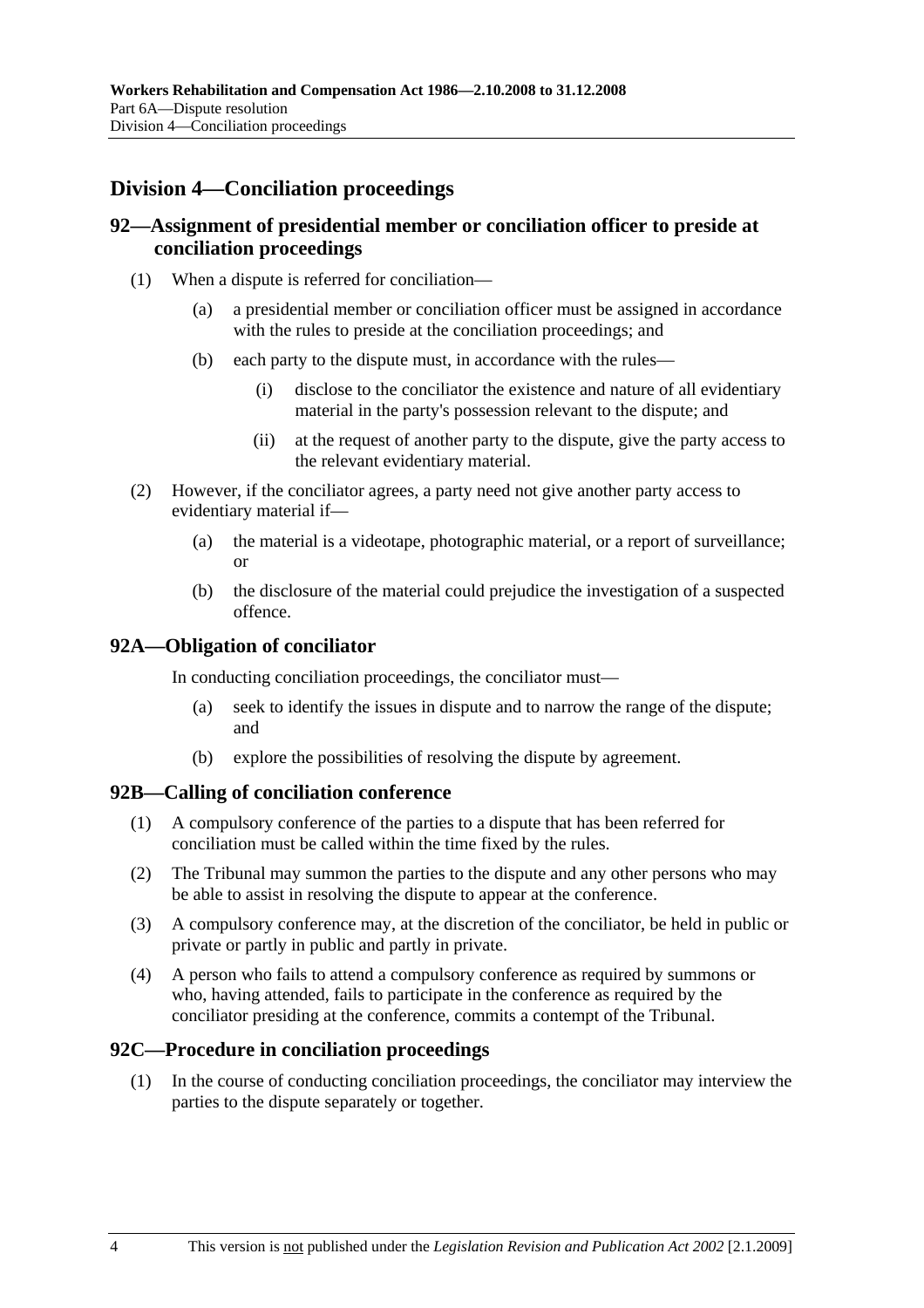- (2) The conciliator presiding at a conference may (subject to the rules) adjourn the conference from time to time to allow the parties to gather further information, to consider their respective positions or for other purposes relevant to the resolution of the dispute.
- (3) Evidence of anything said or done in the course of conciliation proceedings is only admissible in subsequent proceedings by consent of all parties to the proceedings.
- (4) However—
	- (a) evidence of a settlement reached in conciliation proceedings is admissible (without the consent of all parties) in subsequent proceedings; and
	- (b) evidence of the offers made in the course of conciliation proceedings is admissible (without the consent of all parties) in subsequent proceedings for the purpose of applying provisions for deciding questions about costs.
- (5) A settlement to which counsel or another representative of a party agrees at a conference is binding on the party.
- (6) The conciliator presiding at a conference may make a determination or order to give effect to a settlement reached at the conference.
- (7) A determination or order under subsection (6) is a determination or order of the Tribunal.

## **92D—Reference of dispute into Tribunal**

- (1) If conciliation proceedings do not result in an agreed settlement of the dispute, the conciliator presiding at the conciliation proceedings must—
	- (a) refer the dispute into the Tribunal for arbitration; or
	- (b) refer the dispute into the Tribunal for judicial determination.
- (2) A dispute may only be referred into the Tribunal for judicial determination under subsection (1) if—
	- (a) the conciliator has first informed the parties to the dispute of the intention to do so and has considered any representations made by any of them about the proposed reference; and
	- (b) the President (or a Deputy President to whom the President has delegated powers under this section) agrees to the proposed reference.
- (3) However, the President (or a Deputy President to whom the President has delegated powers under this section) may, on application by a party or in the exercise of a personal initiative, direct that a dispute be referred into the Tribunal for judicial determination at the conclusion of conciliation proceedings.

# **Division 5—Arbitration**

#### **93—Arbitrator**

- (1) An arbitration will be conducted by an arbitration officer.
- (2) A conciliation officer who presided at the conciliation proceedings cannot arbitrate the same dispute unless the parties involved in the conciliation proceedings agree.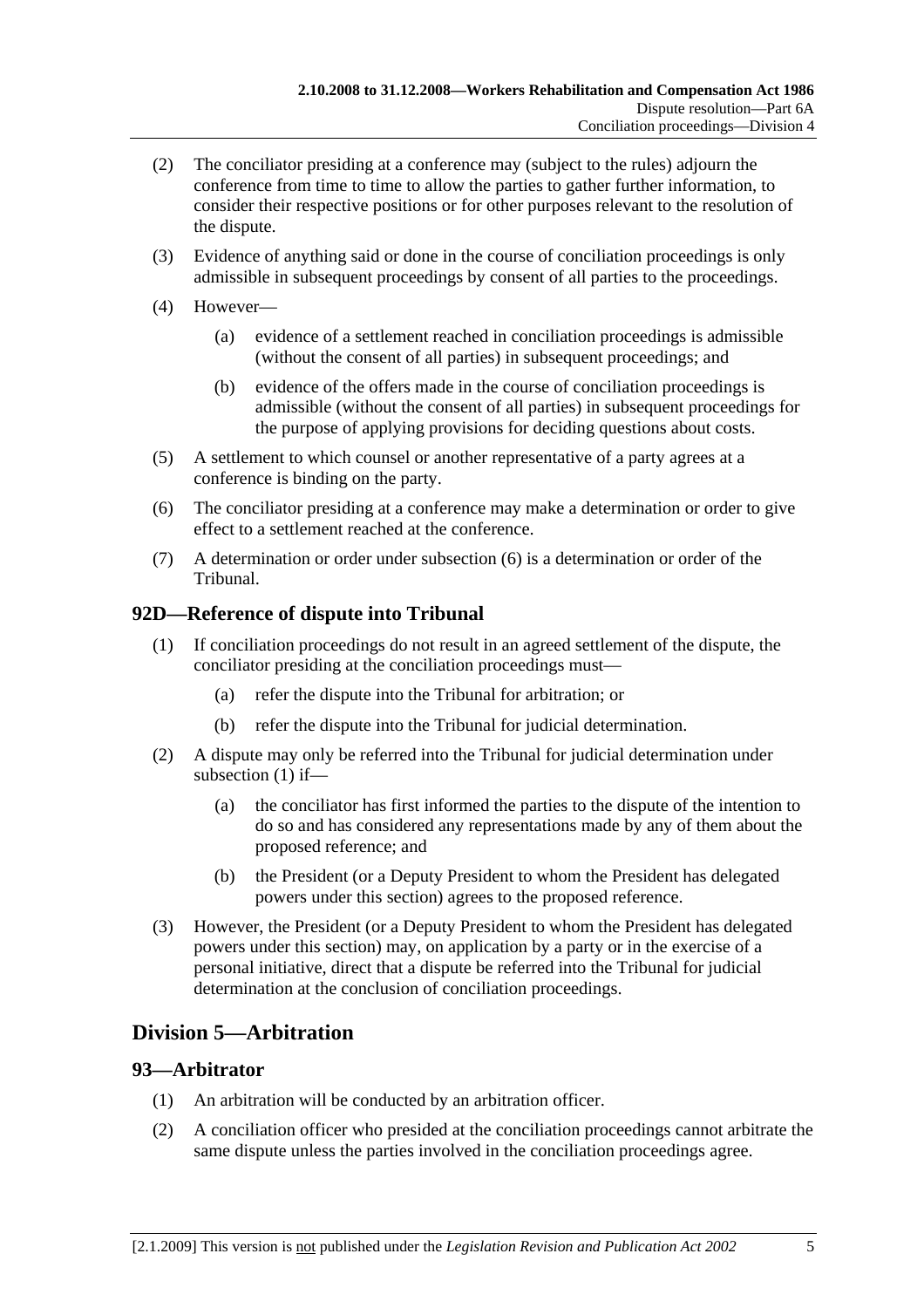## **93A—Conduct of proceedings**

- (1) An arbitration is to be conducted in accordance with the rules.
- (2) The arbitration officer conducting an arbitration may take into consideration recommendations of the conciliator who presided at the conciliation proceedings.

#### **93B—Special provision about lump sum payments**

If the amount of lump sum compensation is disputed by a worker, and the amount to be awarded on an arbitration is less than, the same as, or less than 10% above the amount offered in conciliation proceedings, the worker is not entitled to costs of the arbitration proceedings.

# **Division 6—Judicial determination of dispute**

#### **94—Cases where Tribunal makes judicial determination**

The Tribunal must make a judicial determination of a disputed claim—

- (a) if the dispute is referred for judicial determination under Division 4; or
- (b) if a party to the dispute is dissatisfied with the result of an arbitration and disputes the arbitrated determination in accordance with the rules.

#### **94A—Constitution of Tribunal**

- (1) For the purpose of making a judicial determination of a disputed claim, the Tribunal will be constituted of a single presidential member.
- (2) However, if the President decides that a particular dispute should be referred directly to a Full Bench of the Tribunal, the dispute will be heard and determined by a Full Bench of the Tribunal.

#### **94B—Pre-hearing conference**

- (1) Before the Tribunal proceeds with the hearing of the disputed claim, a pre-hearing conference of the parties must be held in accordance with the rules.
- (2) However, a presidential member of the Tribunal may dispense with a pre-hearing conference if there is proper reason for doing so.

## **94C—Re-hearing of disputed matter**

- (1) In proceedings under this Division, the Tribunal must rehear the matter in dispute and decide the dispute without regard to decisions taken in earlier proceedings.
- (2) However—
	- (a) the Tribunal may accept in evidence transcripts of evidence and other evidentiary material introduced in proceedings for arbitration of the dispute; and
	- (b) the Tribunal will not take evidence that should, in the Tribunal's opinion, have been introduced in proceedings for arbitration of the dispute unless—
		- (i) there is an adequate reason why the evidence was not introduced in the earlier proceedings; or
		- (ii) the interests of justice require admission of the evidence; and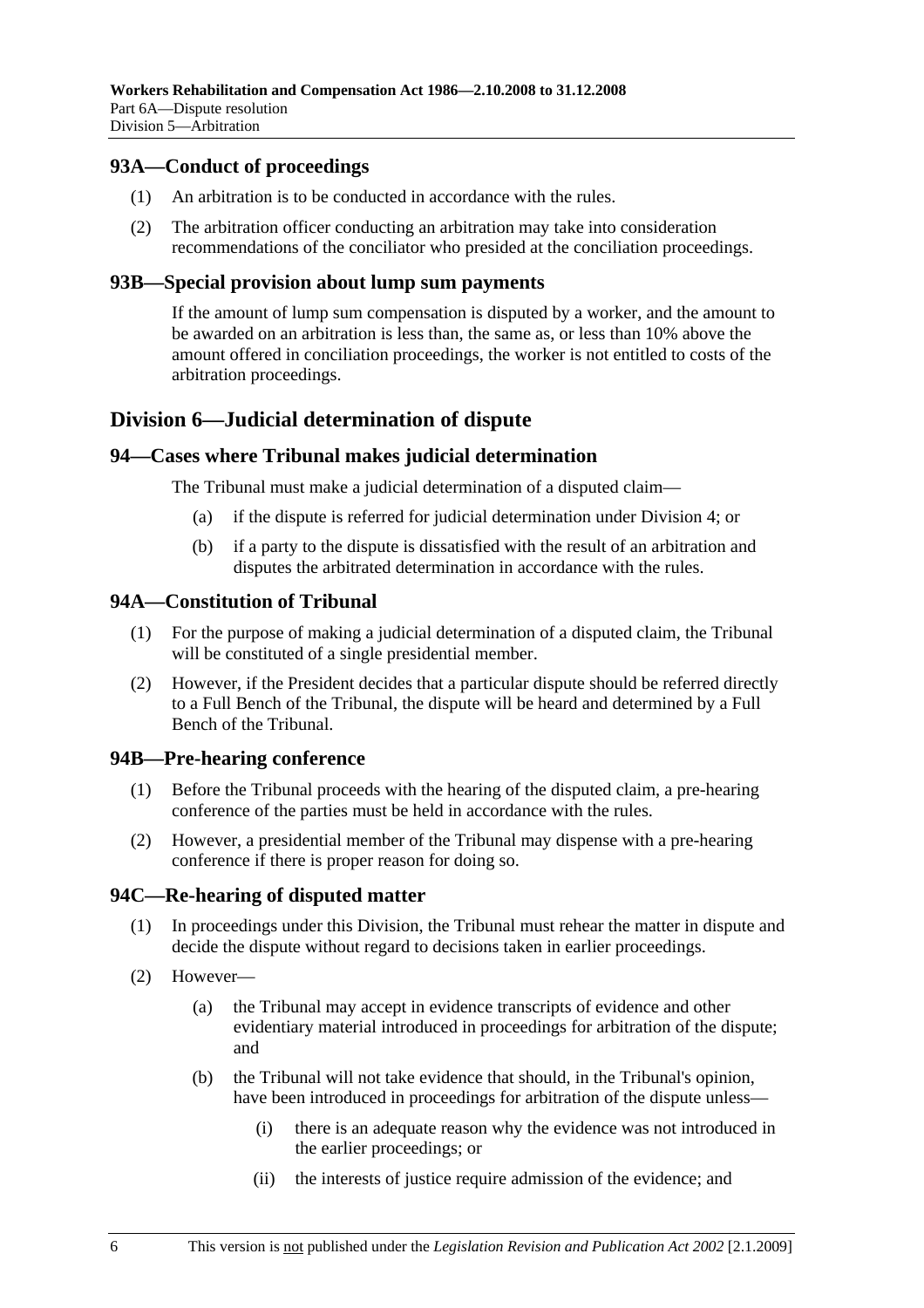(c) if the amount of lump sum compensation is disputed by a worker, and the amount the Tribunal proposes to award under this Division is less than, the same as, or less than 10% above the amount awarded on an arbitration or offered in conciliation proceedings, the worker is not entitled to costs of the proceedings under this Division.

# **Division 7—Costs**

## **95—Costs**

- (1) A party (other than the relevant compensating authority) is entitled, subject to this Part and to limits prescribed by regulation, to an award against the relevant compensating authority for the party's reasonable costs of—
	- (a) the initial reconsideration of a disputed decision; and
	- (b) any subsequent proceedings for resolution of the dispute under this Part (but not proceedings by way of an appeal or a reference of a question of law to a Full Bench of the Tribunal or the Supreme Court).
- (2) Costs may only be awarded to cover—
	- (a) the cost of representation by a legal practitioner or an officer or employee of an industrial association; and
	- (b) costs of a kind authorised by the regulations that were reasonably incurred.
- (3) If the Tribunal is of the opinion that a party acted unreasonably, frivolously or vexatiously in bringing or in relation to the conduct of proceedings, the Tribunal may—
	- (a) decline to make an award of costs in favour of the party and may further (if it thinks fit) make an award of costs against the party; or
	- (b) reduce the amount of the award to which the party would otherwise have been entitled.
- (4) An award of costs to cover professional advice or assistance may, if the Tribunal considers appropriate, be made in favour of the person who provided the professional advice or assistance.
- (5) An award of legal costs cannot exceed 85% of the amount that would be allowable under the relevant Supreme Court scale if the proceedings were in the Supreme Court.

# **Division 8—Ministerial intervention**

## **96—Ministerial intervention**

The Minister may, if satisfied that intervention is justified in the public interest, intervene in proceedings before the Tribunal or the Supreme Court under this Part.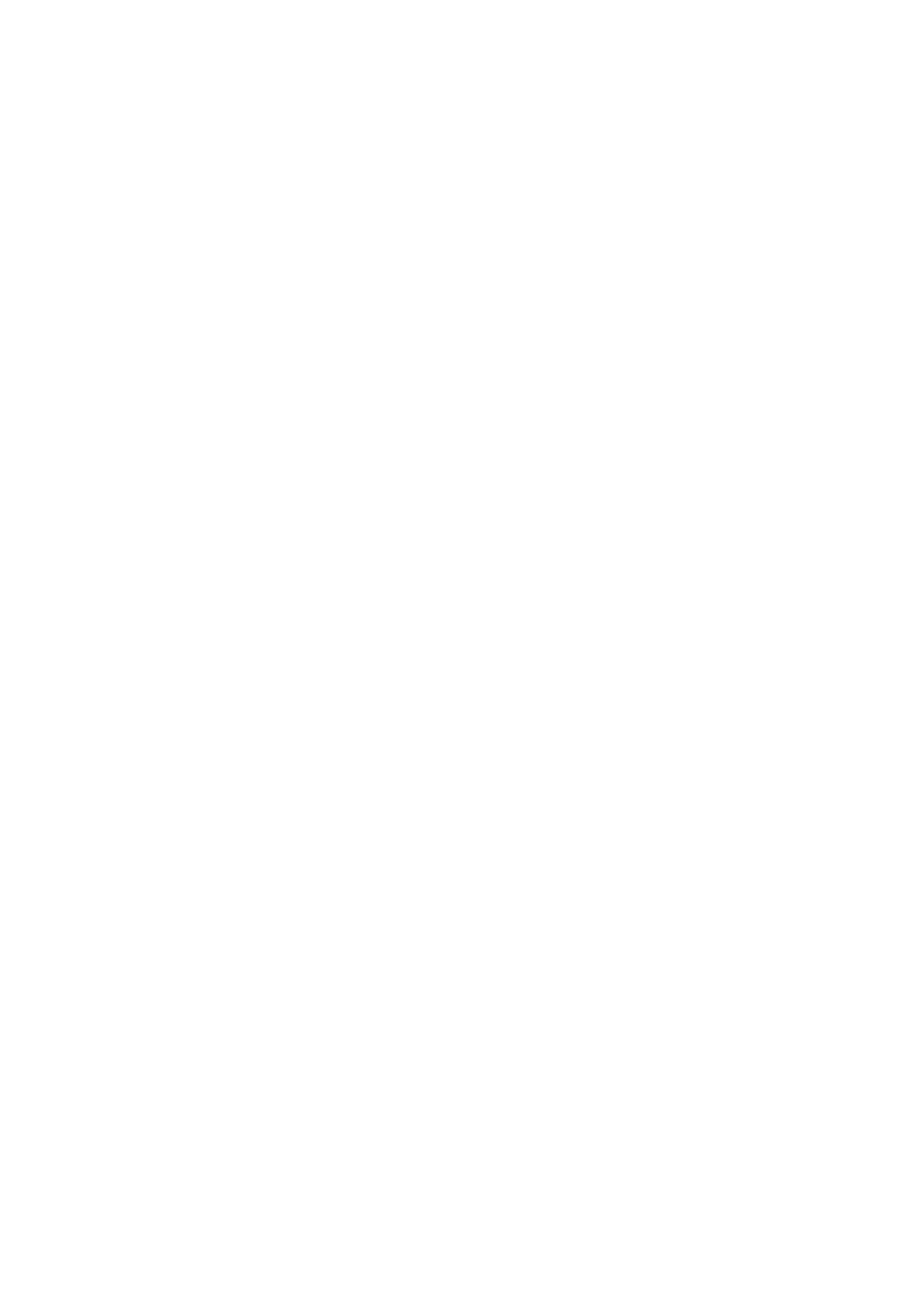# **Part 6B—Special jurisdiction to expedite decisions**

# **97—Special jurisdiction**

- (1) A worker or employer who believes there has been undue delay in deciding a claim or other matter affecting the worker or employer may apply to the Tribunal, in the manner and form prescribed by regulation, for expedited determination of the matter.
- (2) However, an application cannot be made for expedited determination of—
	- (a) a question about the redemption of a liability<sup>1</sup>; and
		- (b) a matter of a class excluded by regulation from the ambit of this section.
- (3) An application for expedited determination of a matter cannot be made until at least 14 days after the day the matter was placed before the decision-maker whose decision is required.

**Note—** 

1 See section 42.

## **97A—Constitution of Tribunal for proceedings under this Part**

For the purpose of proceedings under this Part, the Tribunal may be constituted of a presidential member or a conciliation and arbitration officer.

## **97B—Powers of Tribunal on application**

- (1) On an application for expedited determination of a matter, the Tribunal may—
	- (a) give directions the Tribunal considers necessary to expedite the determination of the matter; or
	- (b) decide the matter itself.
- (2) A person to whom a direction is given by the Tribunal under subsection (1) must comply with the direction.

Maximum penalty: \$5 000.

Prosecution of non-compliance as an offence does not prejudice enforcement of the direction in other ways.

- (3) If the Tribunal decides a claim under this section, the decision—
	- (a) is to be treated as a decision of the relevant compensating authority; and
	- (b) is a reviewable decision.

## **97C—Costs**

Regulations may be made about the costs of proceedings under this Part.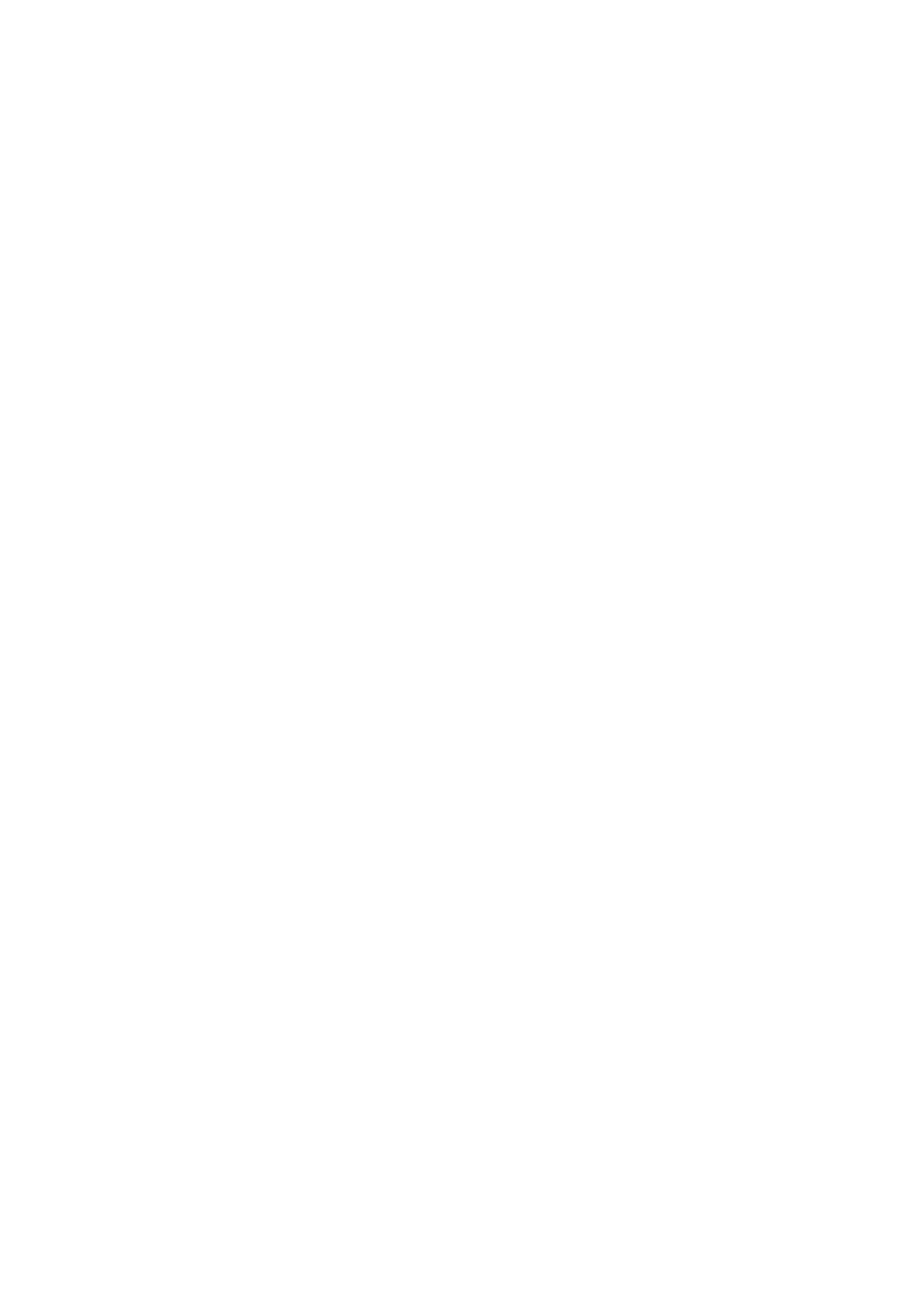# **Part 6C—Medical Panels**

# **Division 1—Establishment and constitution**

# **98—Establishment**

- (1) There will be such Medical Panels as are necessary for the purposes of this Act.
- (2) For the purpose of constituting Medical Panels, there is to be a list of legally qualified medical practitioners appointed by the Governor on the recommendation of the Minister.
- (3) For the purpose of making recommendations under subsection (2), the Minister must establish a selection committee in accordance with the regulations and seek and take into account nominations from that committee.
- (4) For the purpose of making nominations under subsection (3), the selection committee must invite expressions of interest in accordance with the regulations.
- (5) Subsection (4) does not apply if the Minister is simply seeking the advice of the selection committee about whether a particular medical practitioner should be re-appointed at the expiration of a term of office.
- (6) A person appointed under subsection (2) will be appointed on conditions, and for a term (not exceeding 3 years), determined by the Governor and, on the expiration of a term of office, is eligible for re-appointment.
- (7) The office of a person appointed under subsection (2) becomes vacant if the person—
	- (a) resigns by written notice addressed to the Minister; or
	- (b) is removed from office by the Governor for—
		- (i) breach of, or non-compliance with, a condition of appointment; or
		- (ii) mental or physical incapacity to carry out duties of office satisfactorily; or
		- (iii) neglect of duty; or
		- (iv) dishonourable conduct; or
		- (v) incompetence; or
	- (c) completes a term of office and is not re-appointed; or
	- (d) ceases to be entitled to practise as a medical practitioner; or
	- (e) is convicted of an indictable offence or of an offence which, if committed in South Australia, would be an indictable offence; or
	- (f) is sentenced to imprisonment for an offence.
- (8) From the list of medical practitioners under subsection (2), the Minister must appoint (on terms and conditions determined by the Minister)—
	- (a) a Convenor; and
	- (b) a Deputy Convenor.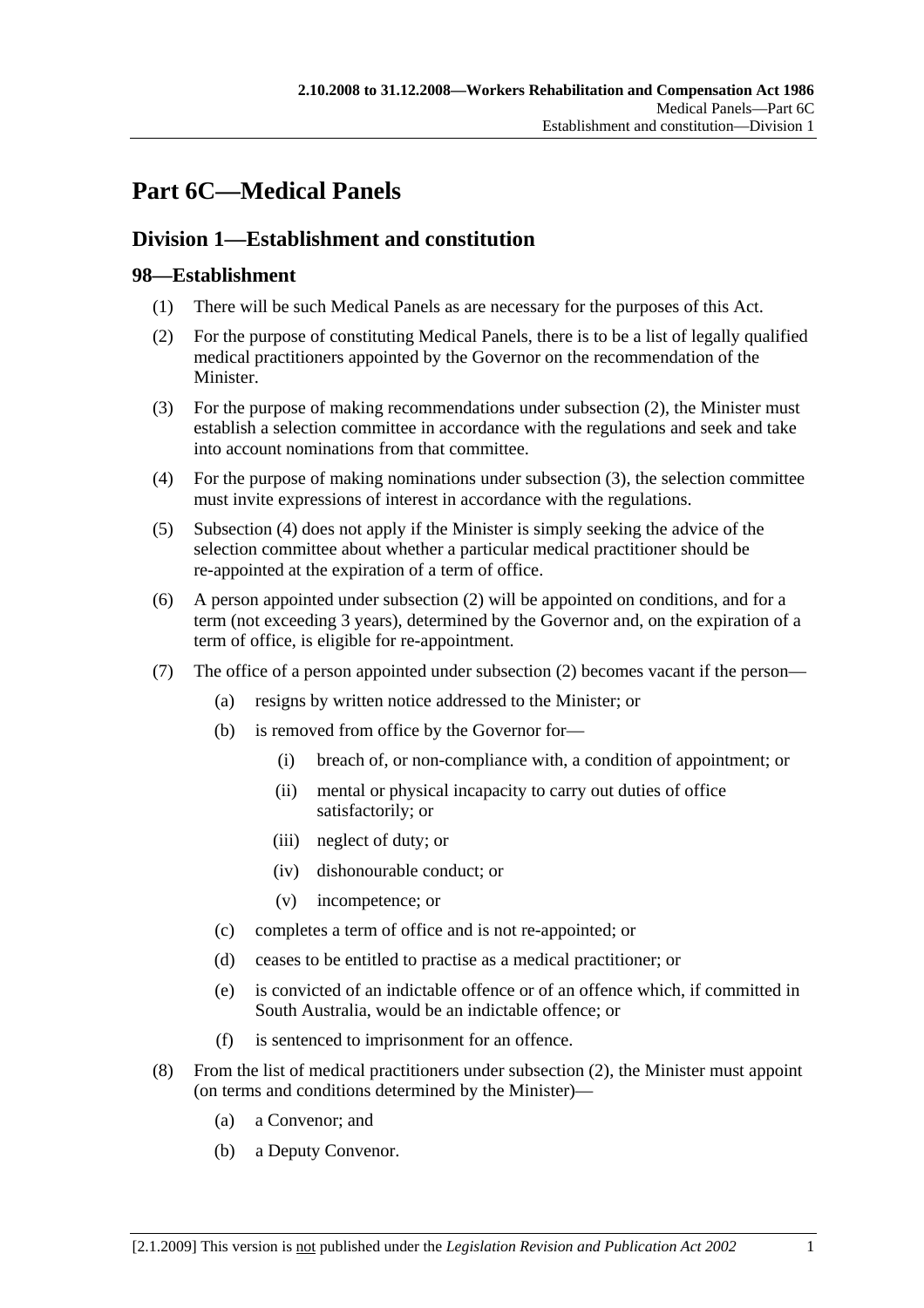- (9) The Deputy Convenor may, subject to the direction of the Convenor, exercise the functions and powers conferred on the Convenor by or under this Act.
- (10) In the temporary absence of the Convenor, the Deputy Convenor has, and may exercise, the functions and powers conferred on the Convenor by or under this Act.

#### **98A—Constitution**

- (1) A Medical Panel is to consist of the number of members, not exceeding 5, as is determined by the Convenor of Medical Panels in each particular case.
- (2) If a medical practitioner has been engaged to treat or examine, or to furnish a report in relation to, a worker (other than as a member of a Medical Panel), the medical practitioner is not to sit as a member of a Medical Panel examining the worker.
- (3) A member of a Medical Panel is entitled to fees, allowances and expenses approved by the Governor.
- (4) The fees, allowances and expenses are payable out of the Compensation Fund.
- (5) The Convenor must appoint a presiding member for each Medical Panel, who will have general responsibility for managing the operations of the Medical Panel in its particular case.

#### **98B—Procedures**

- (1) A Medical Panel is not bound by the rules of evidence but may inform itself in any way it considers appropriate.
- (2) A Medical Panel may act informally and without regard to technicalities or legal forms.
- (3) A Medical Panel may engage consultants and seek expert advice as it considers necessary in any particular case.
- (4) The Convenor may give directions as to the arrangement of the business of the Panels.
- (5) The Minister may for the purposes of—
	- (a) ensuring procedural fairness in the procedures of the Medical Panels; and
	- (b) facilitating the proper administration of the Medical Panels,

issue guidelines as to the procedures of Medical Panels.

- (6) The Minister must consult with the Attorney-General and the Convenor before issuing any guidelines under this section.
- (7) The Convenor may give directions as to the procedures of the Panels but may not give directions inconsistent with any guidelines issued by the Minister.
- (8) An act or decision of a majority of the members of a Medical Panel constitutes an act or decision of the Medical Panel.
- (9) Subject to this section and the other provisions of this Part, a Medical Panel may determine its own procedures.

#### **98C—Validity of acts**

An act or proceeding of a Medical Panel is not invalid by reason only of a vacancy in its membership or a defect in the appointment of a member.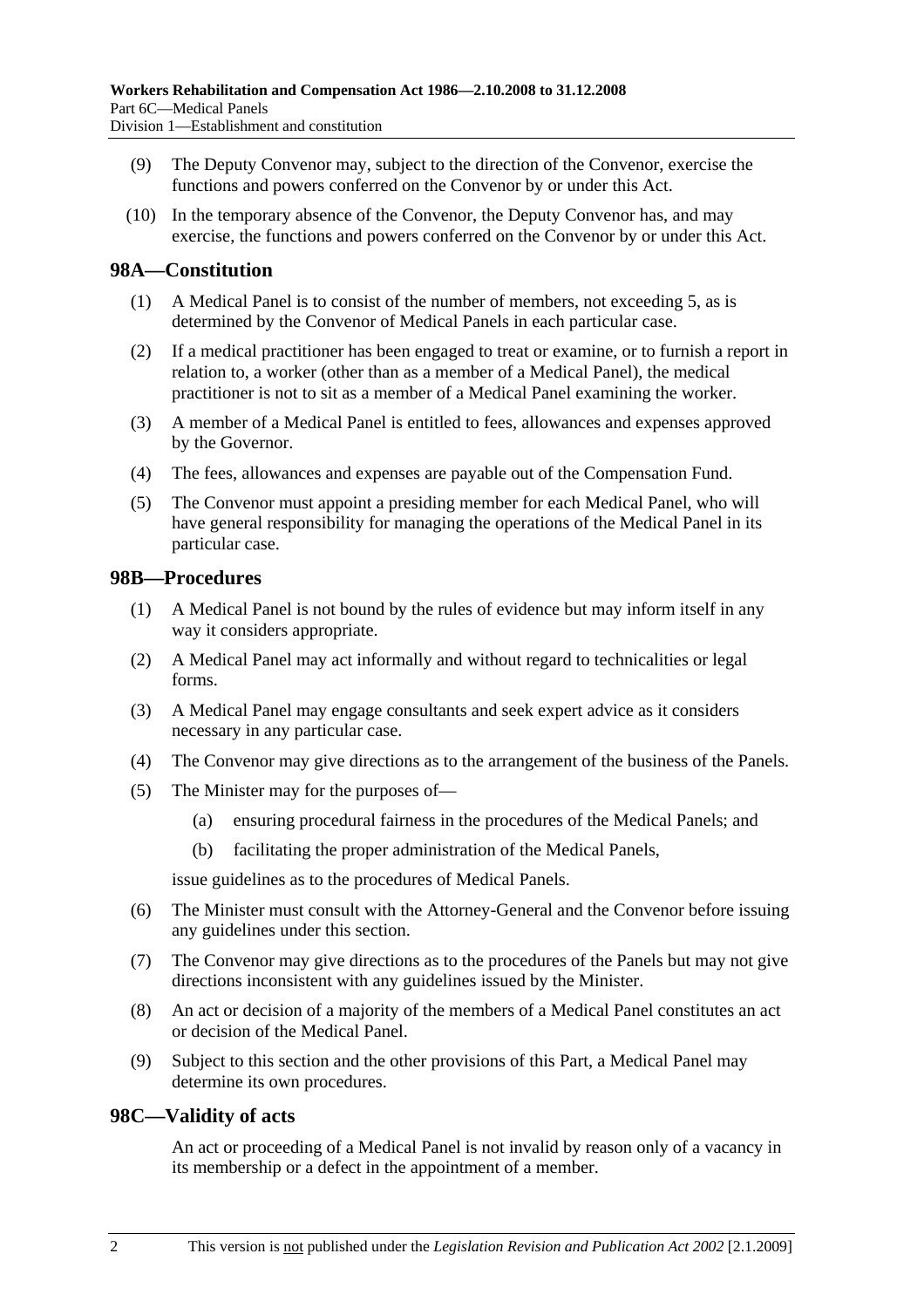## **98D—Immunity of members**

No personal liability attaches to a member of a Medical Panel for an act or omission by the member or the Medical Panel in good faith and in the exercise or purported exercise of powers or functions under this Act.

## *Division 2—Functions and powers*

*Note—* 

*Division 2 had not come into operation at the date of the publication of this version.* 

#### **98E—Interpretation**

*In this Division—* 

#### *medical question means—*

- *(a) a question whether a worker has a disability and, if so, the nature or extent of that disability; or*
- *(b) a question whether a worker's disability—* 
	- *(i) in the case of a disability that is not a secondary disability or a disease—arose out of or in the course of employment; or*
	- *(ii) in the case of a disability that is a secondary disability or a disease arose out of employment or arose in the course of employment and the employment contributed to the disability; or*
- *(c) a question whether a worker's employment was a substantial cause of a worker's disability consisting of an illness or disorder of the mind; or*
- *(d) a question whether a worker has suffered a disability of a kind referred to in the first column of Schedule 2; or*
- *(e) a question whether a medical expense has been reasonably incurred by a worker in consequence of having suffered a compensable disability; or*
- *(f) a question whether a charge for a medical service should be disallowed under section 32(5); or*
- *(g) a question whether a disability results in incapacity for work; or*
- *(h) a question as to the extent or permanency of a worker's incapacity for work and the question whether a worker has no current work capacity or a current work capacity; or*
- *(i) a question as to what employment would or would not constitute suitable employment for a worker; or*
- *(j) a question as to whether a worker who has no current work capacity is likely to continue indefinitely to have no current work capacity; or*
- *(k) a question whether a worker who has a current work capacity is, and is likely to continue indefinitely to be, incapable of undertaking further or additional employment or work and, if not so incapable, what further or additional employment or work the worker is capable of undertaking; or*
- *(l) a question as to when a disability, other than noise induced hearing loss, that developed gradually first caused an incapacity for work; or*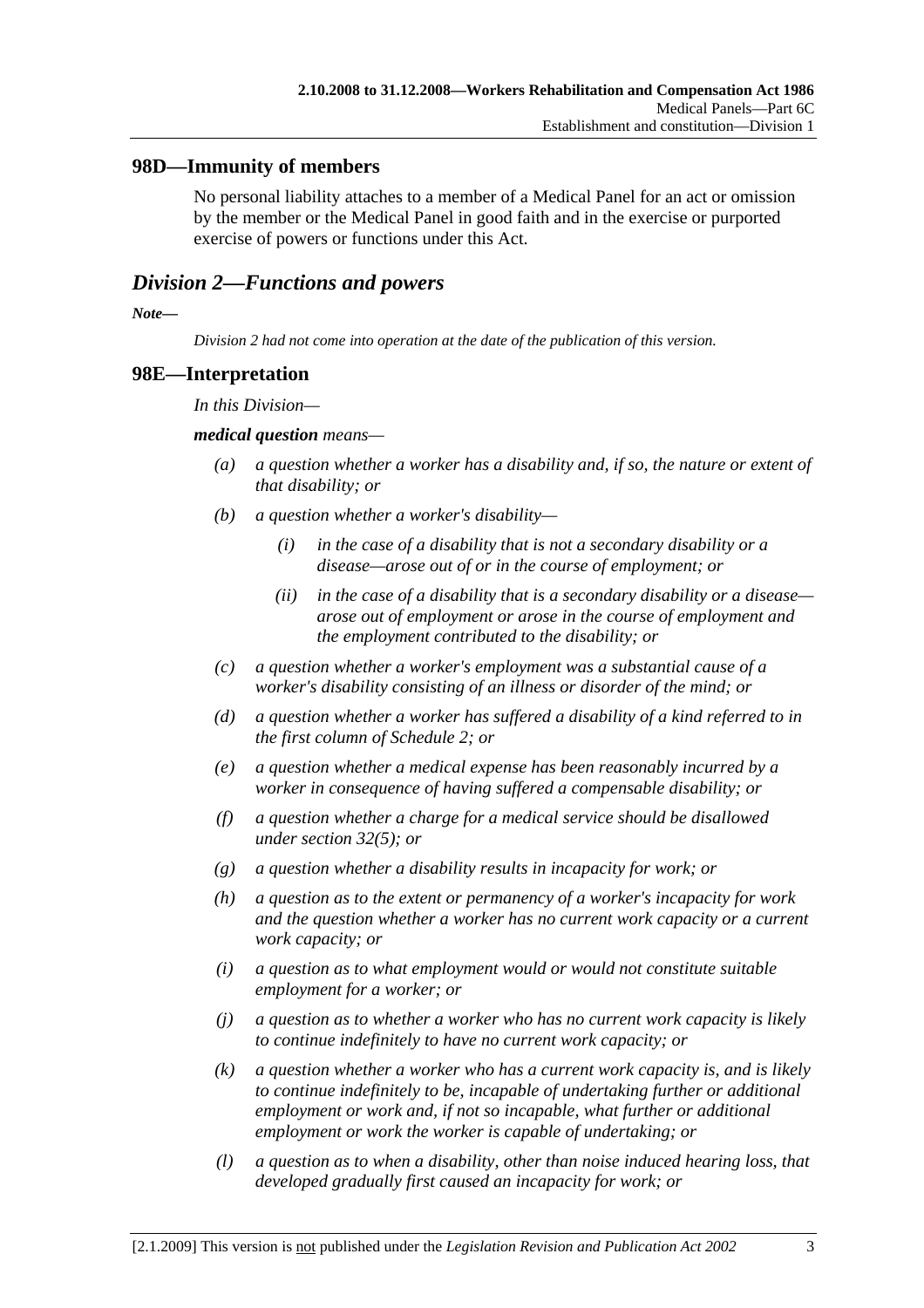- *(m) a question as to when and in what employment a worker with noise induced hearing loss was last exposed to noise capable of causing noise induced hearing loss; or*
- *(n) a question as to when a worker has ceased to be incapacitated for work by a compensable disability; or*
- *(o) a question as to what constitutes proper medical treatment for the purposes of section 36(1a)(c); or*
- *(p) a question as to whether a disability is permanent and, if so, the level of impairment of a worker for the purposes of sections 43 and 43A; or*
- *(q) a question as to whether a provision of a rehabilitation and return to work plan imposes an unreasonable obligation on a worker; or*
- *(r) a question as to any other prescribed matter.*

#### **98F—Functions**

- *(1) The function of a Medical Panel is to give an opinion on any medical question referred to it under this Act.*
- *(2) The Corporation or the Tribunal may, at any time or from time to time, require a worker—* 
	- *(a) who claims compensation under this Act; or*
	- *(b) who is in receipt of weekly payments of compensation under this Act,*

*to submit himself or herself for examination by a Medical Panel or to answer questions (or both) on a date and at a place arranged by the Convenor of Medical Panels so that the Medical Panel can determine any specified medical question.* 

- *(3) In addition, a medical question that constitutes or forms part of, or arises in connection with, a matter that is the subject of a dispute under Part 6A must be referred to a Medical Panel.*
- *(4) A Medical Panel may decide not to give an opinion on a particular medical question if it appears to the Medical Panel that the question relates to a matter that falls outside the range of matters that should be subject to determination under this Part.*

#### **98G—Powers and procedures on a referral**

- *(1) A Medical Panel may ask a worker—* 
	- *(a) to meet with the Medical Panel and answer questions;*
	- *(b) to supply copies of all documents in the possession of the worker which relate to the medical question to the Medical Panel;*
	- *(c) to submit to a medical examination by the Medical Panel or by a member of the Medical Panel.*
- *(2) A person or body referring a medical question to a Medical Panel must submit a document to the Medical Panel specifying—* 
	- *(a) the disability or alleged disability to, or in respect of, which the medical question relates;*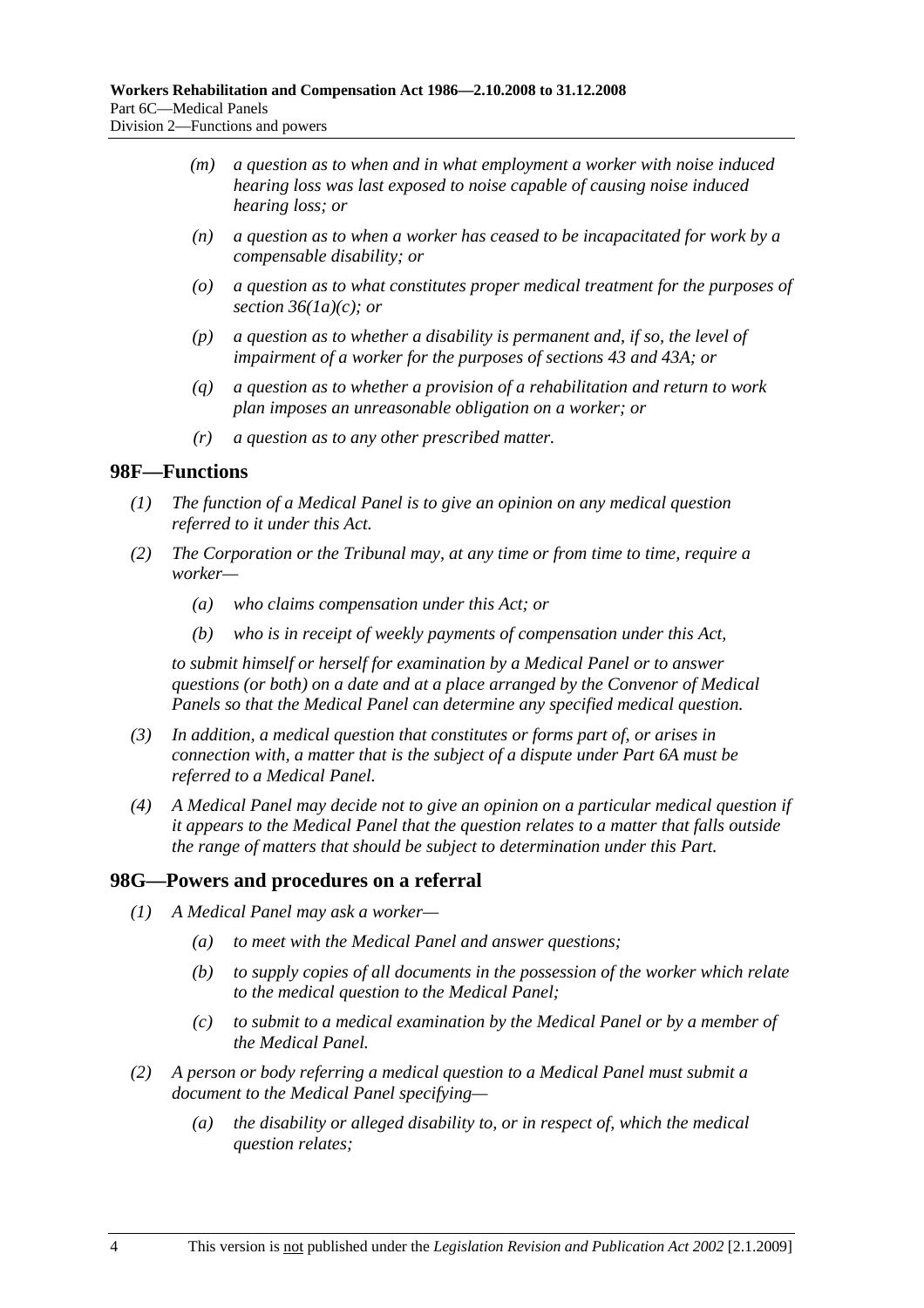- *(b) the facts or questions of fact relevant to the medical question which the person or body is satisfied have been agreed and those facts or questions that are in dispute.*
- *(3) A person or body referring a medical question to a Medical Panel must submit copies of all documents relating to the medical question in the possession of that person or body to the Medical Panel.*
- *(4) If a Medical Panel requests and the worker consents, a medical expert who has provided a medical service to a worker in relation to the relevant compensable disability must—* 
	- *(a) meet with the Medical Panel and answer questions; and*
	- *(b) supply relevant documents to the Medical Panel.*
- *(5) If a worker unreasonably refuses to comply with subsection (1) or in any way hinders an examination—* 
	- *(a) the worker's rights to recover compensation under this Act with respect to the disability; or*
	- *(b) the worker's rights to weekly payments,*

*may be suspended by the Corporation until the examination has taken place in accordance with the requirements of the Medical Panel (and any weekly payments that would otherwise be payable during the period of suspension are forfeited).* 

- *(6) Any attendance of a worker before a Medical Panel must be in private, unless the Medical Panel considers that it is necessary for another person to be present.*
- *(7) Information given to a Medical Panel cannot be used in subsequent proceedings unless—* 
	- *(a) the proceedings are before the Tribunal or a court under this Act; or*
	- *(b) the worker consents to the use of the information; or*
	- *(c) the proceedings are for an offence against this Act.*

## **98H—Opinions**

- *(1) A Medical Panel must form its opinion on a medical question referred under this Division within 60 days after the reference is made or such longer period as may be agreed by the Corporation or Tribunal (as the case requires).*
- *(2) The Medical Panel to which a medical question is so referred must give a certificate as to its opinion.*
- *(3) An opinion under subsection (2) must include a statement setting out the reason or reasons for the opinion provided by the Medical Panel.*
- *(4) For the purposes of determining any question or matter, the opinion of a Medical Panel on a medical question referred to the Medical Panel is to be adopted and applied by any body or person acting under this Act and must be accepted as final and conclusive irrespective of who referred the medical question to the Medical Panel or when the medical question was referred.*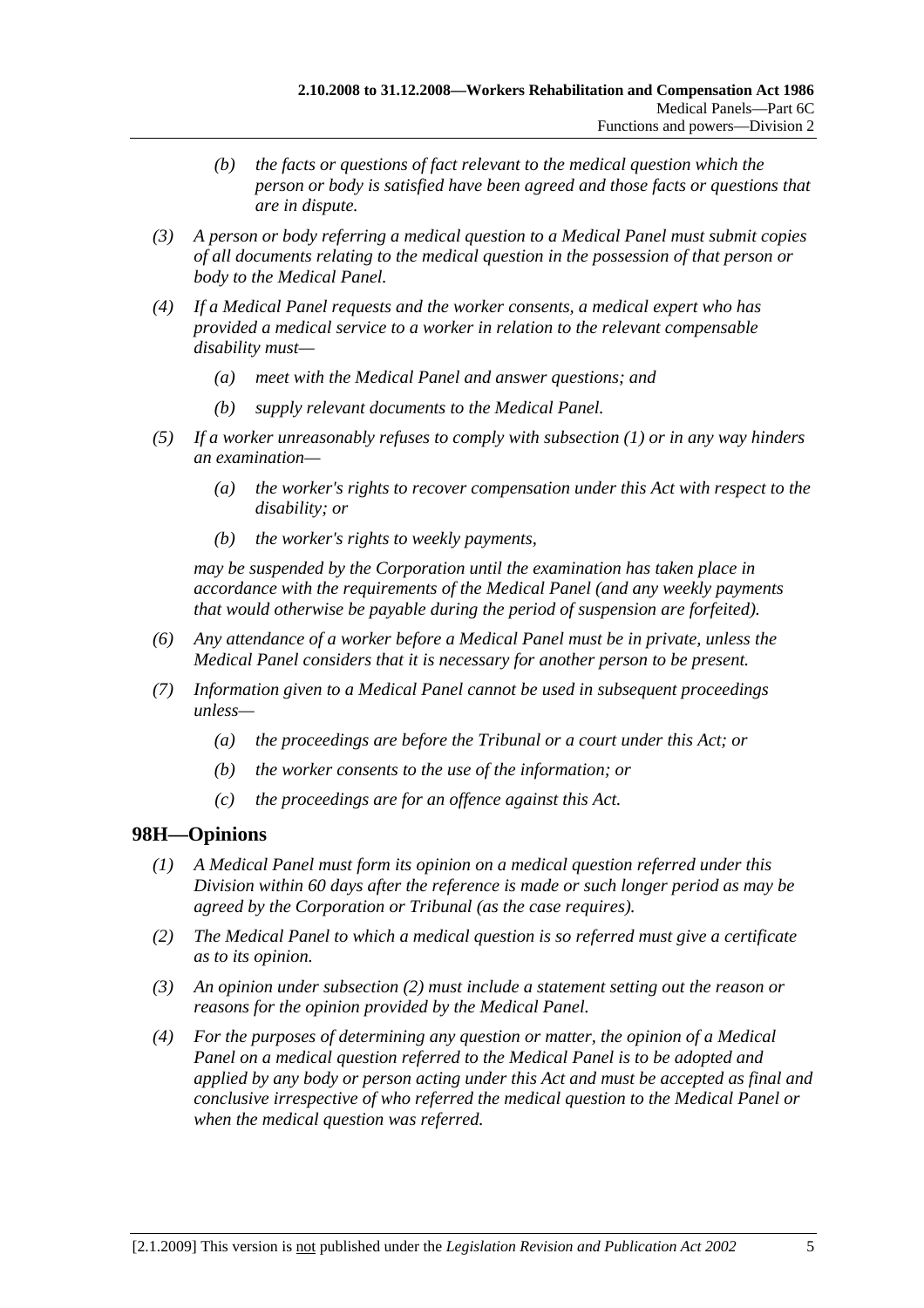# **Division 3—Related matters**

#### **98I—Admissibility**

- *(1) A certificate given by a Medical Panel is admissible in evidence in any proceedings under this Act.*
- *(2) A member of a Medical Panel is competent to give evidence as to matters in a certificate given by the Medical Panel of which he or she was a member, but the member may not be compelled to give any such evidence.*
- *(3) A consultant engaged to provide expert advice to a Medical Panel is competent to give evidence as to matters relating to that expert advice, but the consultant may not be compelled to give any such evidence.*

*Note—* 

*Section 98I had not come into operation at the date of the publication of this version.* 

#### **98J—Support staff**

- (1) The Minister must ensure that there are such administrative and ancillary staff as are necessary for the proper functioning of Medical Panels.
- (2) The staff may be—
	- (a) Public Service employees assigned to work in support of the Medical Panels; or
	- (b) persons employed or engaged for the purposes of this Part.
- (3) The terms and conditions of appointment of a person under subsection (2)(b) will be determined by the Minister and such a person will not be a Public Service employee.
- (4) The costs associated with the staff under subsection (1) will be recoverable from the Compensation Fund under a scheme established or approved by the Treasurer after consultation with the Corporation.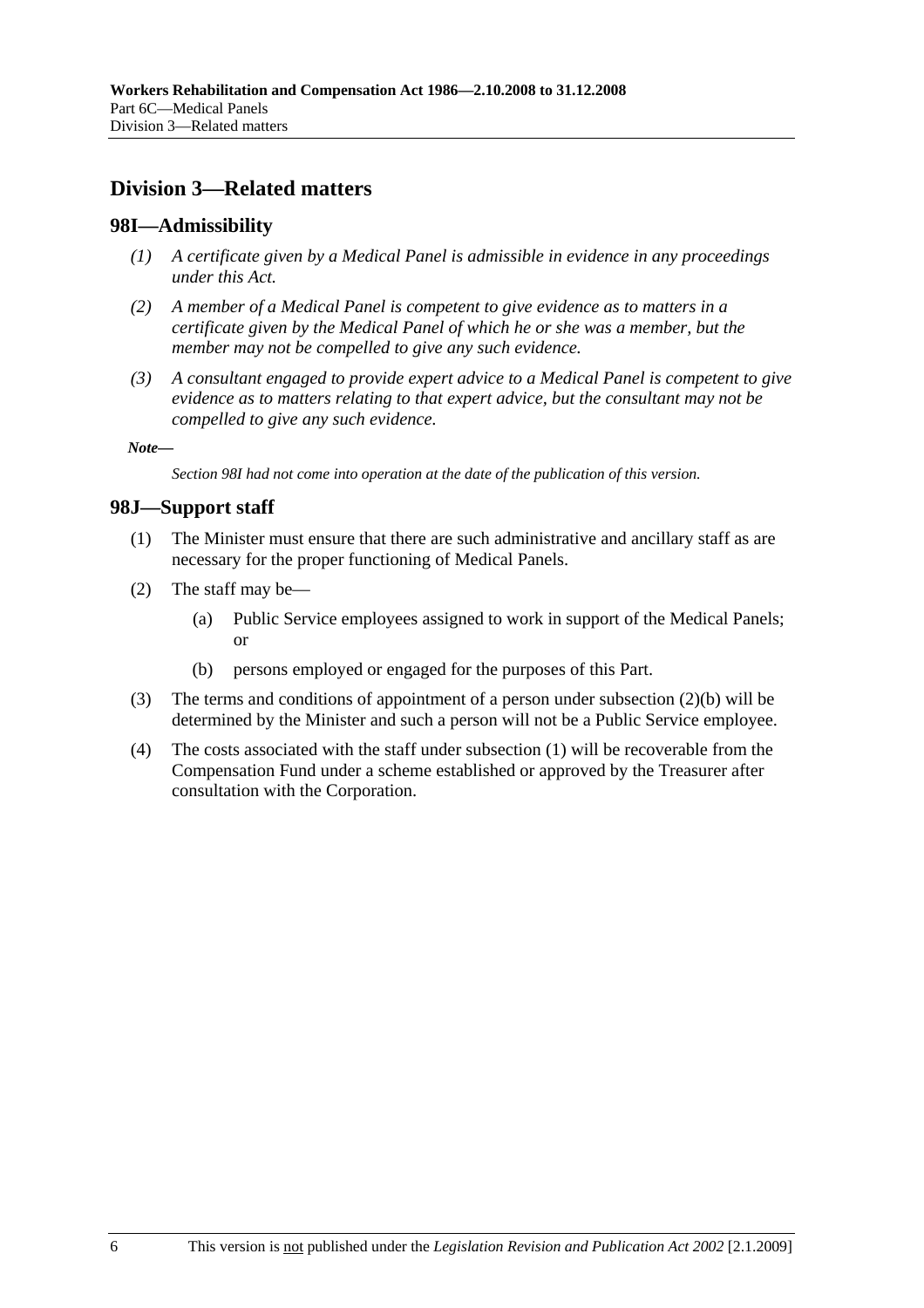# **Part 6D—WorkCover Ombudsman**

# **Division 1—Appointment and conditions of office**

# **99—Appointment**

- (1) There is to be a *WorkCover Ombudsman*.
- (2) The WorkCover Ombudsman is appointed by the Governor.
- (3) The person appointed as the WorkCover Ombudsman may hold another office or position if the Governor is satisfied that there is no conflict between the functions and duties of the WorkCover Ombudsman and the functions and duties of the other office or position.

# **99A—Term of office and conditions of appointment**

- (1) The WorkCover Ombudsman is appointed on conditions determined by the Governor and for a term, not exceeding 7 years, specified in the instrument of appointment.
- (2) An appointment may be renewed but a person must not hold office as WorkCover Ombudsman for more than 2 consecutive terms.
- (3) The Governor may remove the WorkCover Ombudsman from office on the presentation of an address from both Houses of Parliament seeking the WorkCover Ombudsman's removal.
- (4) The Governor may suspend the WorkCover Ombudsman from office on the ground of incompetence or misbehaviour and, in that event—
	- (a) a full statement of the reason for the suspension must be laid before both Houses of Parliament within 3 sitting days of the suspension; and
	- (b) if, at the expiration of 1 month from the date on which the statement was laid before Parliament, an address from both Houses of Parliament seeking the WorkCover Ombudsman's removal has not been presented to the Governor, the WorkCover Ombudsman must be restored to office.
- (5) The office of WorkCover Ombudsman becomes vacant if the WorkCover Ombudsman—
	- (a) dies; or
	- (b) resigns by written notice given to the Minister; or
	- (c) completes a term of office and is not reappointed; or
	- (d) is removed from office by the Governor under subsection (3); or
	- (e) becomes bankrupt or applies as a debtor to take the benefit of the laws relating to bankruptcy; or
	- (f) is convicted of an indictable offence or of an offence which if committed in South Australia, would be an indictable offence; or
	- (g) is sentenced to imprisonment for an offence; or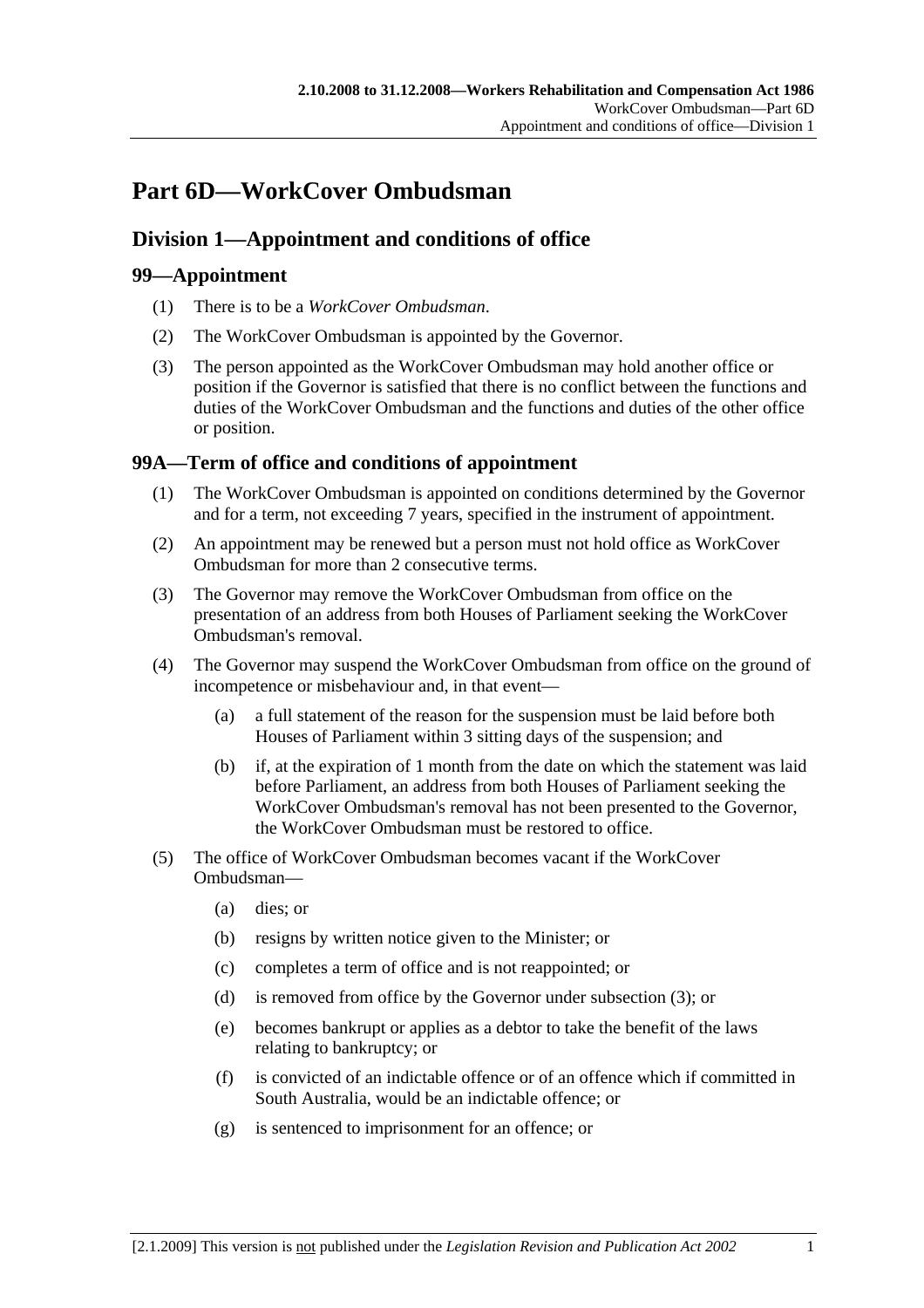- (h) becomes a member of the Parliament of this State or any other State of the Commonwealth or of the Commonwealth or becomes a member of a Legislative Assembly of a Territory of the Commonwealth; or
- (i) becomes, in the opinion of the Governor, mentally or physically incapable of carrying out satisfactorily the duties of office.
- (6) Except as is provided by this section, the WorkCover Ombudsman may not be removed or suspended from office, nor will the office of the WorkCover Ombudsman become vacant.

## **99B—Remuneration**

The WorkCover Ombudsman is entitled to remuneration, allowances and expenses determined by the Governor.

## **99C—Temporary appointments**

The Minister may appoint a person (who may but need not be an employee in the Public Service) to act as the WorkCover Ombudsman—

- (a) during a vacancy in the office of WorkCover Ombudsman; or
- (b) when the WorkCover Ombudsman is absent from, or unable to discharge, official duties; or
- (c) if the WorkCover Ombudsman is suspended from office under this Act.

# **Division 2—Functions and powers**

#### **99D—Functions**

- (1) The WorkCover Ombudsman has the following functions:
	- (a) to identify and review issues arising out of the operation or administration of this Act, and to make recommendations for improving the operation or administration of this Act, especially so as to improve processes that affect workers who have suffered a compensable disability or employers;
	- (b) to receive and investigate complaints about administrative acts under this Act, and to seek to resolve those complaints expeditiously, including by making recommendations to relevant parties;
	- (c) without limiting paragraphs (a) and (b)—
		- (i) to receive and investigate complaints about failures to comply with section 58B or 58C and to give directions to the Corporation or any relevant employer in connection with the operation or requirements of either section;
		- (ii) to investigate other matters relating to providing for the effective rehabilitation of disabled workers and their return to work on a successful basis;
	- (d) to encourage and assist the Corporation and employers to establish their own complaint-handling processes and procedures with a view to improving the effectiveness of this Act;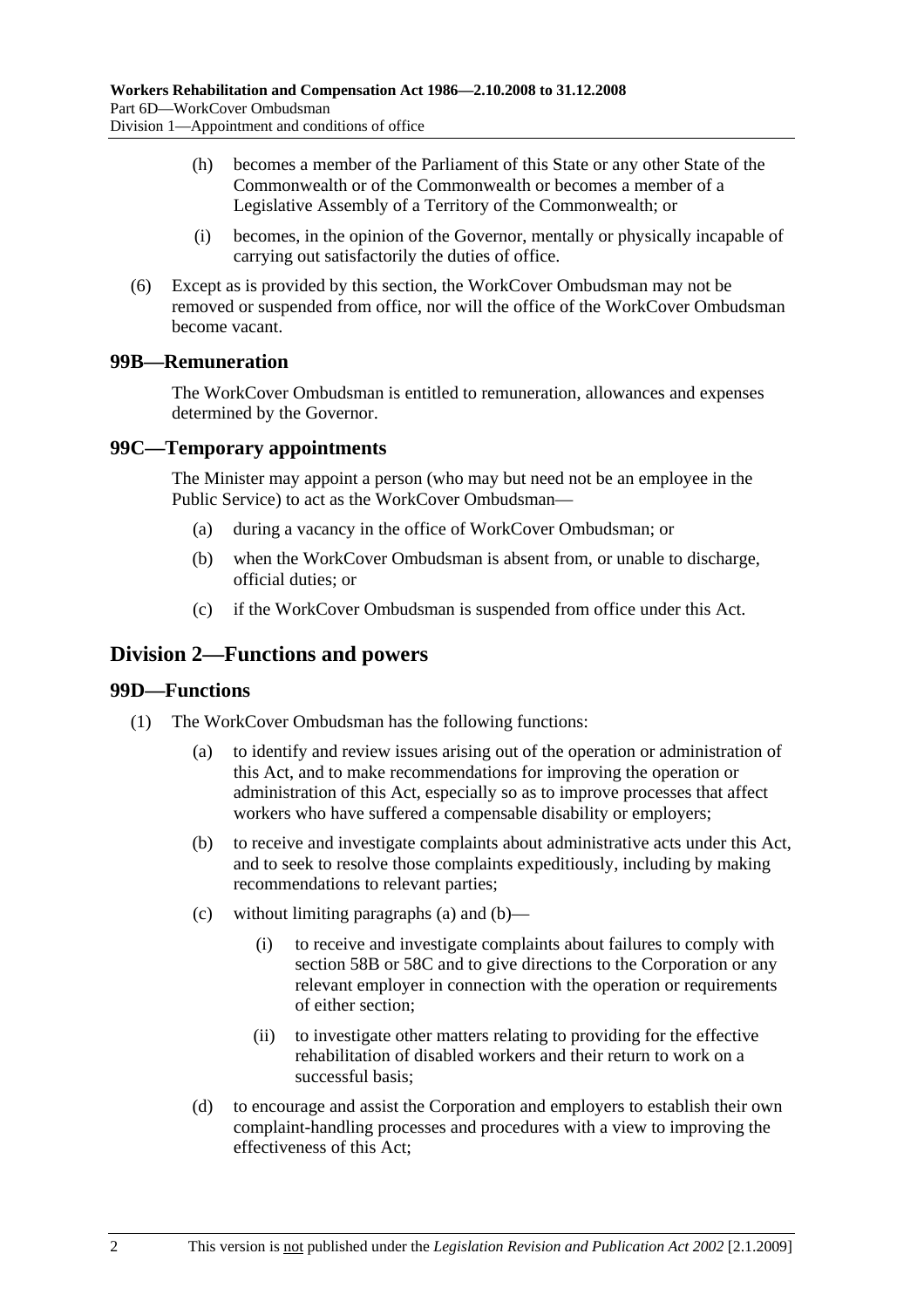- (e) to initiate or support other activities or projects relating to the workers rehabilitation and compensation scheme established by this Act;
- (f) to provide other assistance or advice to support the fair and effective operation or administration of this Act.
- (2) The WorkCover Ombudsman may act under subsection (1) on his or her own initiative, at the request of the Minister, or on the receipt of a complaint by an interested person.
- (3) However, the WorkCover Ombudsman—
	- (a) may not investigate an act where the relevant matter—
		- (i) is, or is capable of being, the subject of proceedings under Part 5, 6, 6A, 6B or 6C; or
		- (ii) is the subject of any legal proceedings; and
	- (b) may not investigate an act in the nature of an industrial dispute under the *Fair Work Act 1994*.
- (4) The WorkCover Ombudsman must establish a scheme for receiving and dealing with complaints for the purposes of subsection (1).
- (5) The WorkCover Ombudsman may refuse to entertain a complaint, or, having commenced to consider a matter raised in a complaint, may refuse to continue if of the opinion—
	- (a) that the matter raised in the complaint is trivial; or
	- (b) that the complaint is frivolous or vexatious or is not made in good faith; or
	- (c) that the complainant or the person on whose behalf the complaint was made has not a sufficient personal interest in the matter raised in the complaint; or
	- (d) that the complainant has failed, without good reason, to take reasonable steps to resolve the matter through another established complaint-handling process; or
	- (e) that having regard to all the circumstances of the case, the investigation or the continuance of the investigation of the matter raised in the complaint is unnecessary or unjustifiable; or
	- (f) that the matter raised in the complaint should be dealt with under another Act or by another person or body; or
	- (g) that there is some other reasonable cause that justifies the discontinuance of proceedings under this Part.
- (6) The WorkCover Ombudsman may, at any time, decide to attempt to deal with a complaint by conciliation (and, in doing so, may act personally or through some other person).
- (7) In this section—

*act* includes—

- (a) an omission;
- (b) a decision, proposal or recommendation,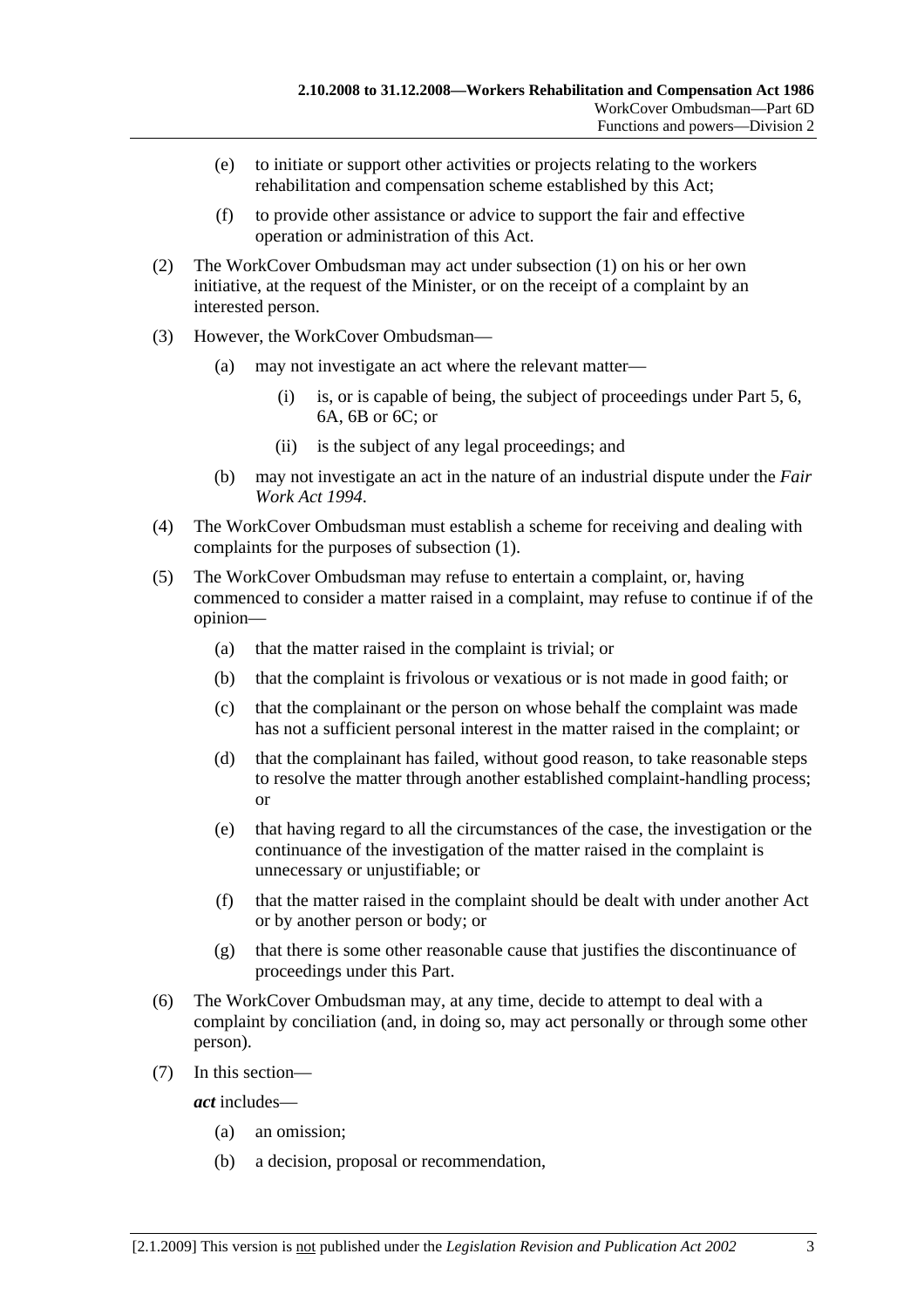and the circumstances surrounding an act.

#### **99E—Powers—general**

The WorkCover Ombudsman has the powers necessary or expedient for, or incidental to, the performance of the WorkCover Ombudsman's functions.

#### **99F—Obtaining information**

- (1) If the WorkCover Ombudsman has reason to believe that a person is capable of providing information or producing a document relevant to a matter under consideration by the WorkCover Ombudsman, the WorkCover Ombudsman may, by notice in writing provided to the person, require the person to do 1 or more of the following:
	- (a) to provide that information to the WorkCover Ombudsman in writing signed by that person or, in the case of a body corporate, by an officer of the body corporate;
	- (b) to produce that document to the WorkCover Ombudsman;
	- (c) to attend before a person specified in the notice and answer questions or produce documents relevant to the matter.
- (2) A notice under subsection (1) is to specify the period within which, or the time, day and place at which, the person is required to provide the information or document, or to attend.
- (3) A notice under subsection (1) must provide a period of time for compliance with a requirement under that subsection that has been determined by the WorkCover Ombudsman to be reasonable in the circumstances.
- (4) A person must comply with a requirement under subsection (1). Maximum penalty: \$5 000.
- (5) If a document is produced in accordance with a requirement under this section, the WorkCover Ombudsman or other appropriate person may take possession of, make copies of, or take extracts from, the document.

#### **99G—Power to examine witnesses etc**

- (1) The WorkCover Ombudsman, or a person who is to receive information under section 99F, may administer an oath or affirmation to a person required to attend before him or her under this Part and may examine the person on oath or affirmation.
- (2) The WorkCover Ombudsman may require a person to verify by statutory declaration—
	- (a) any information or document produced under this Part; or
	- (b) a statement that the person has no relevant information or documents or no further relevant information or documents.
- (3) A person must comply with a requirement under subsection (2). Maximum penalty: \$5 000.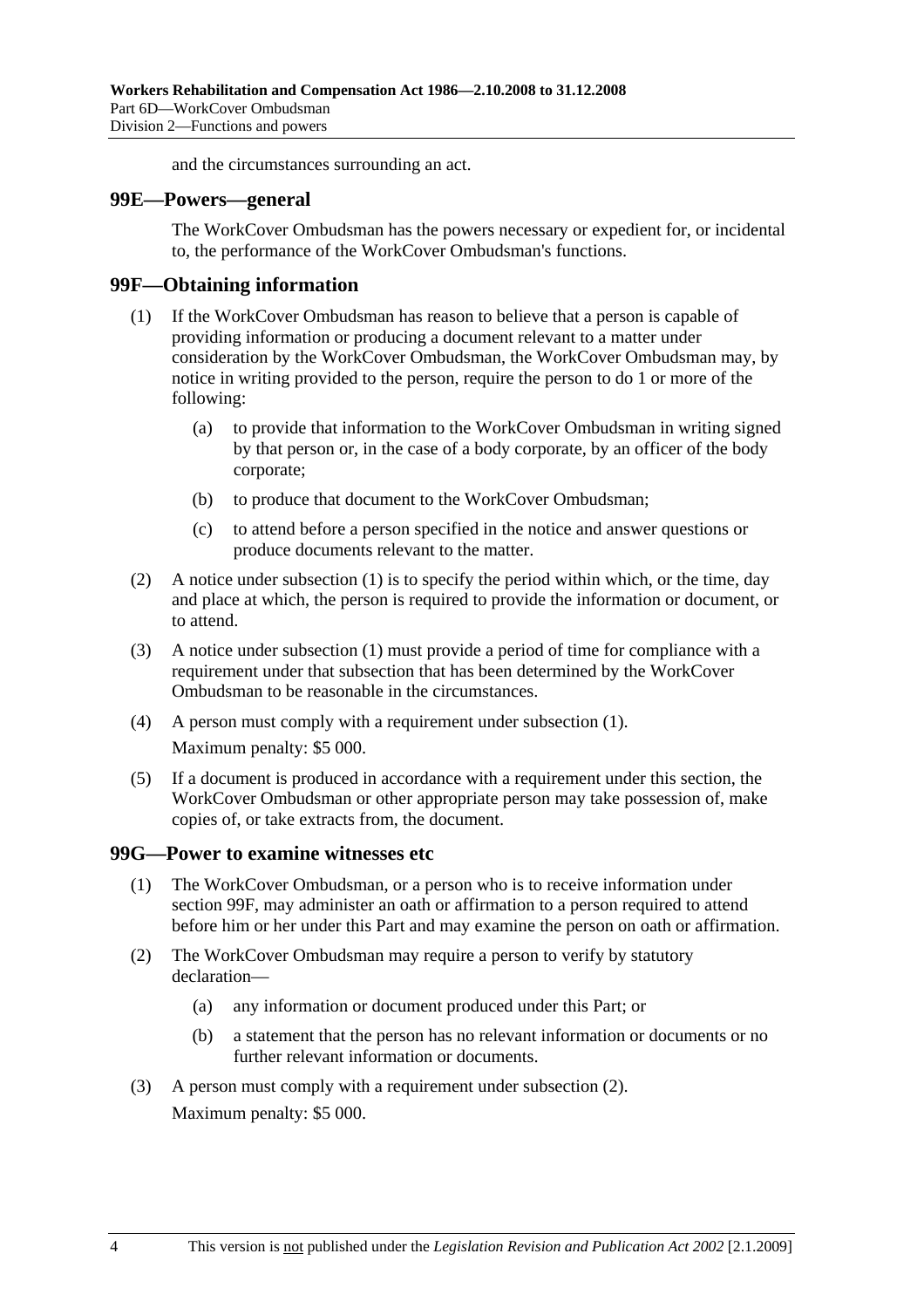# **Division 3—Other matters**

## **99H—Independence**

- (1) In performing and exercising his or her functions and powers under this Act, the WorkCover Ombudsman must act independently, impartially and in the public interest.
- (2) The Minister cannot control how the WorkCover Ombudsman is to exercise the WorkCover Ombudsman's statutory functions and powers.

## **99I—Staff**

- (1) The WorkCover Ombudsman's staff consists of—
	- (a) Public Service employees assigned to work in the office of the WorkCover Ombudsman under this Act; and
	- (b) any person appointed under subsection (3).
- (2) The Minister may, by notice in the Gazette—
	- (a) exclude Public Service employees who are members of the WorkCover Ombudsman's staff from specified provisions of the *Public Sector Management Act 1995*; and
	- (b) if the Minister thinks that certain provisions should apply to such employees instead of those excluded under paragraph (a)—determine that those provisions will apply,

and such a notice will have effect according to its terms.

- (3) The WorkCover Ombudsman may, with the consent of the Minister, appoint staff for the purposes of this Act.
- (4) The terms and conditions of employment of a person appointed under subsection (3) will be determined by the Minister and such a person will not be a Public Service employee.
- (5) The WorkCover Ombudsman may, by agreement with the Minister responsible for an administrative unit of the Public Service, make use of the services of the staff, equipment or facilities of that administrative unit.

## **99J—Funding**

The cost associated with the office of the WorkCover Ombudsman (including in the performance by the WorkCover Ombudsman of functions under this Act) and the WorkCover Ombudsman's staff will be recoverable from the Compensation Fund under a scheme established or approved by the Treasurer after consultation with the Corporation.

## **99K—Delegation**

- (1) The WorkCover Ombudsman may delegate a function or power conferred on or vested in the WorkCover Ombudsman under this Act—
	- (a) to a particular person or body; or
	- (b) to the person for the time being occupying a particular office or position.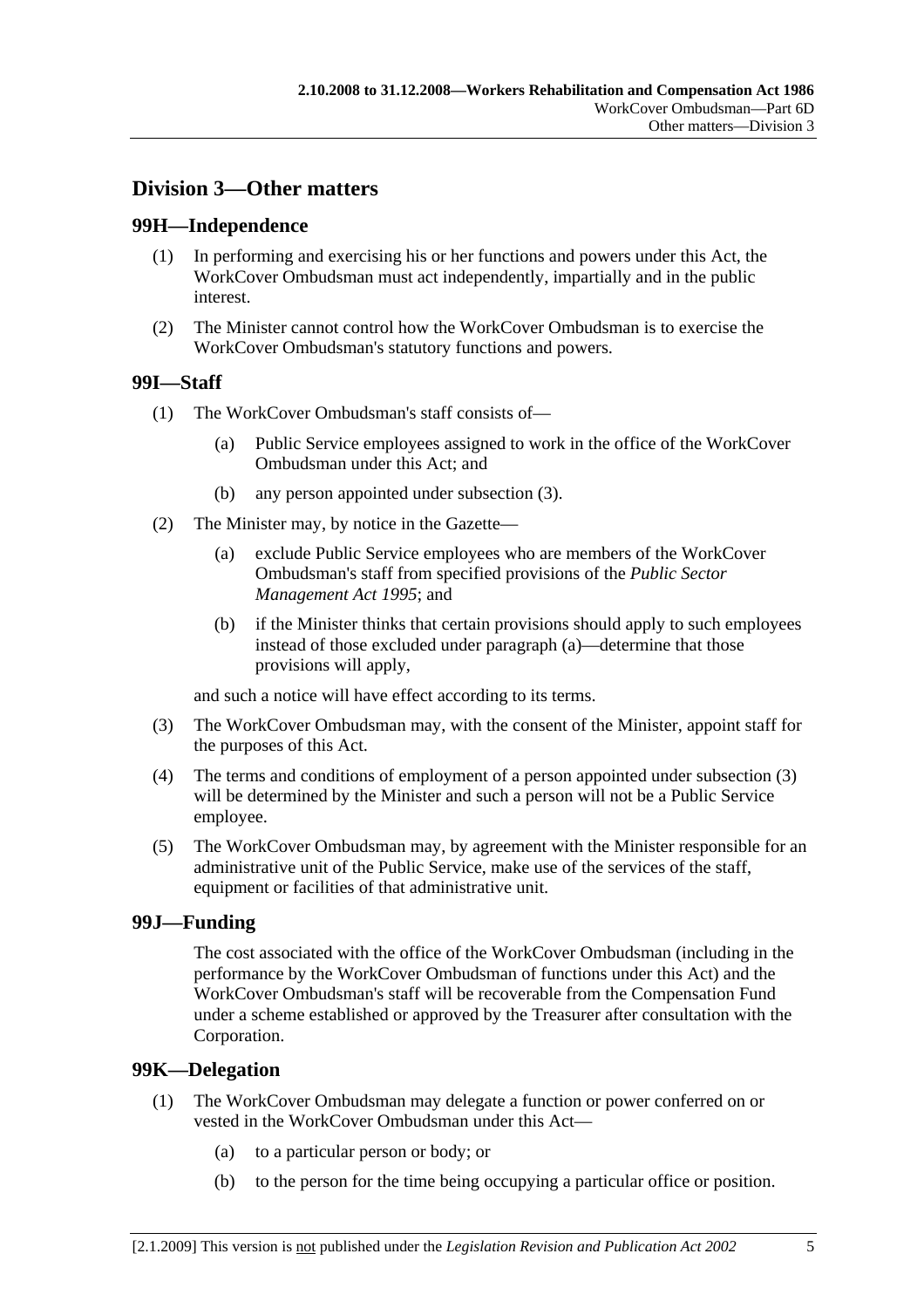- (2) A function or power delegated under this section may, if the instrument of delegation so provides, be further delegated.
- (3) A delegation—
	- (a) may be absolute or conditional; and
	- (b) does not derogate from the power of the WorkCover Ombudsman to act in a matter; and
	- (c) is revocable at will by the WorkCover Ombudsman.

#### **99L—Annual report**

- (1) The WorkCover Ombudsman must, on or before 30 September in each year, forward a report to the Minister on the work of the WorkCover Ombudsman under this Act during the financial year ending on the preceding 30 June.
- (2) The Minister must, within 6 sitting days after receiving a report under this section, have copies of the report laid before both Houses of Parliament.

#### **99M—Other reports**

- (1) The WorkCover Ombudsman may, at any time, prepare a report to the Minister on any matter arising out of the exercise of the WorkCover Ombudsman's functions under this Act.
- (2) Subject to subsection (3), the Minister must, within 2 weeks after receiving a report under this section, have copies of the report laid before both Houses of Parliament.
- (3) If the Minister cannot comply with subsection (2) because Parliament is not sitting, the Minister must deliver copies of the report to the President and the Speaker and the President and the Speaker must then—
	- (a) immediately cause the report to be published; and
	- (b) lay the report before their respective Houses at the earliest opportunity.
- (4) A report will, when published under subsection (3)(a), be taken for the purposes of any other Act or law to be a report of the Parliament published under the authority of the Legislative Council and the House of Assembly.

#### **99N—Immunity**

- (1) The WorkCover Ombudsman incurs no civil liability for an honest act or omission in the performance or exercise, or purported performance or exercise, of a function or power under this Act.
- (2) The immunity under subsection (1) does not extend to culpable negligence.
- (3) A civil liability that would, but for this section, attach to a person attaches instead to the Crown.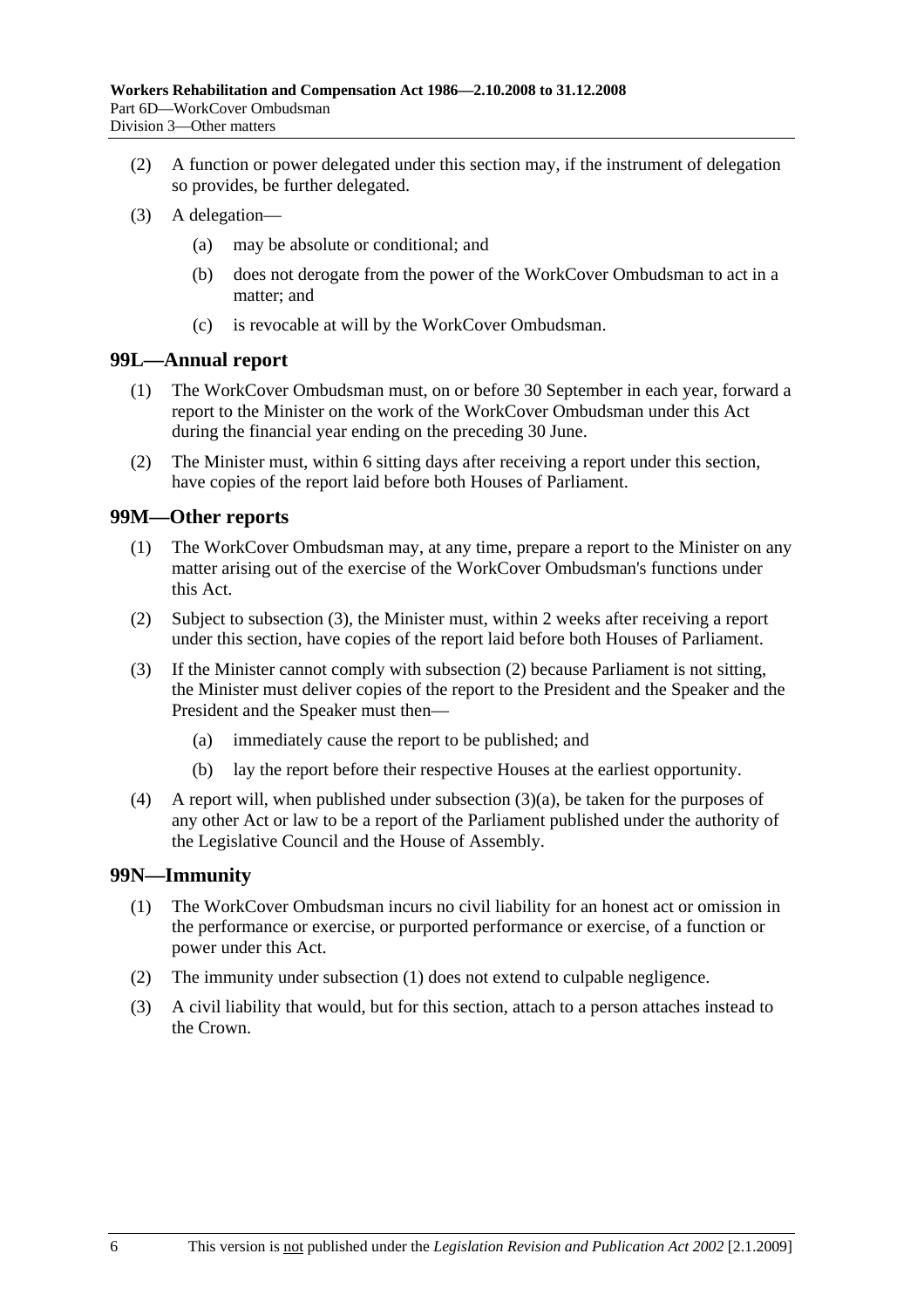# **Part 7—Miscellaneous**

# **103—Extension of the application of this Act to self-employed persons**

- (1) The Corporation may, on the application of a person who is self-employed, extend to that person the protection of this Act.
- (2) An application under subsection (1) may be granted by the Corporation subject to such conditions and limitations as the Corporation thinks fit and any such condition or limitation shall, to the extent of any inconsistency, prevail over the provisions of this Act.

# **103A—Special provision for prescribed classes of volunteers**

- (1) The Crown is the presumptive employer of persons of a prescribed class who voluntarily perform work of a prescribed class that is of benefit to the State (and the Crown therefore has the liabilities of a self-insured employer in relation to persons of that class).
- (2) Where a person of a class prescribed under subsection (1) suffers a compensable disability while performing the work to which the prescription relates—
	- (a) the question of whether and, if so, to what extent the person is incapacitated for work must be determined according to the employment (including selfemployment) in which the person was otherwise engaged at the commencement of the incapacity or, if the person was not then engaged in other employment, by reference to employment for which he or she was then reasonably fitted; and
	- (b) subject to paragraph (c), the average weekly earnings of the person must be determined—
		- (i) if the person was self-employed, by reference to the remuneration that the person would have received if he or she had been doing the same work in employment; or
		- (ii) if the person was not employed, by reference to the remuneration that the person would have received if he or she had been working in employment for which he or she was reasonably fitted,

and, if there is an award or industrial agreement applicable to that class or grade of employment, by reference to that award or agreement; and

- (c) where—
	- (i) the person dies;
	- (ii) a claim for compensation is made by a person claiming to be a dependant of the deceased;
	- (iii) the deceased and the claimant were both members of a partnership or proprietary company and the predominant work of the deceased before the date of death was in the business of that partnership or company,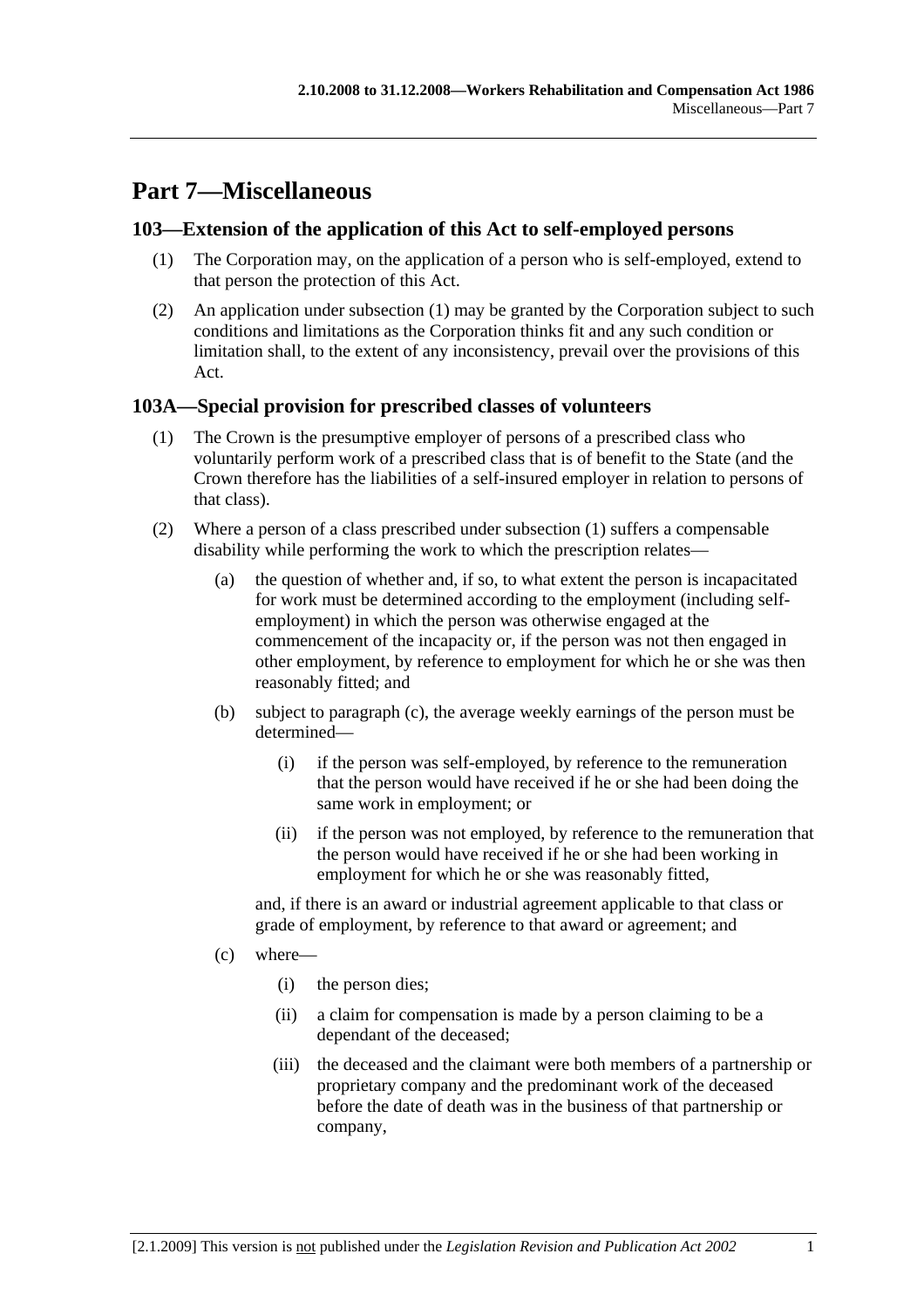then for the purposes of determining whether the claimant was a dependant of the deceased and, if so, the extent of the dependency, any income derived by the claimant from the partnership or company during the deceased's lifetime will (to the extent that the income is attributable to the deceased's work on behalf of the partnership or company) be taken to be an allowance made by the deceased, out of the deceased's own income, for the maintenance of the claimant.

#### **105—Insurance of registered employers against other liabilities**

- (1) An employer who is registered under this Act, and any employer who is not required to be registered because of an exemption under the regulations, is insured by the Corporation, subject to terms and conditions prescribed by regulation, against any liability that may arise apart from this Act in respect of a compensable disability arising from employment (being employment to which this Act applies) by the employer.
- (2) Where an employer participates in the provision of a rehabilitation programme or a rehabilitation and return to work plan under this Act, and in consequence of that participation provides work for a person who is not a worker employed by that employer, that person will be taken to be in the employment of the employer for the purposes of subsection (1).
- (3) The insurance provided by subsection (1) does not extend to a self-insured employer except in relation to persons of the class referred to in subsection (2).

#### **106—Payment of interim benefits**

- (1) The Corporation may, pending the final determination of a claim, make interim payments of compensation to a claimant.
- (2) Where on the final determination of a claim it appears that an amount to which the claimant was not entitled has been paid under this section, the Corporation may recover that amount as a debt.

#### **106A—Payment not to constitute an admission of liability**

A payment by the Corporation or an employer to a worker does not constitute an admission of liability or estop a subsequent denial of liability.

#### **107—Employer may request progress report**

- (1) The employer of a worker may at any time request the Corporation to provide a report  $on$ —
	- (a) the medical progress being made by the worker;
	- (b) the worker's incapacity for work as assessed under this Act.
- (2) A request under subsection (1) must be accompanied by the prescribed fee.
- (3) The Corporation shall prepare a report requested under subsection (1) within a reasonable time of the request being made and shall send copies of the report to the employer and the worker.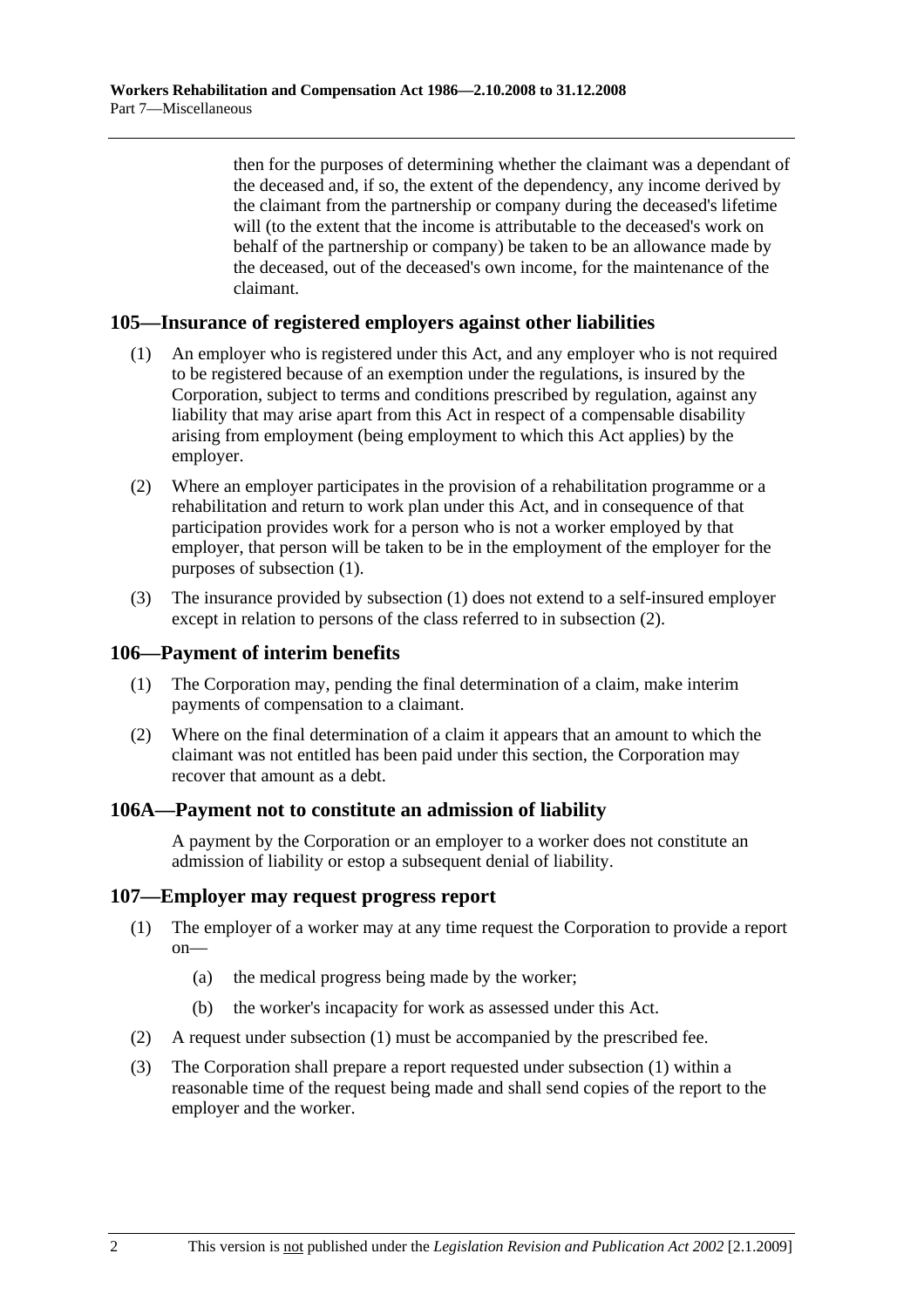# **107A—Copies of medical reports**

- (1) The Corporation must, within 7 days after receiving a request from a worker's employer, provide the employer with copies of reports in the Corporation's possession prepared by medical experts and relevant to the worker's medical condition, the worker's progress in rehabilitation, or the extent of the worker's incapacity for work.
- (2) A request under subsection (1) must be accompanied by the prescribed fee.
- (3) An employer must not disclose confidential information about a worker in a report obtained under this section except as may be necessary—
	- (a) to assist the worker's rehabilitation and return to work; or
	- (b) for the purposes of proceedings under this Act.

#### **107B—Worker's right of access to claims file**

- (1) The Corporation or a delegate of the Corporation must, at the request of a worker—
	- (a) provide the worker, within 45 days after the date of the request, with copies of all documentary material in the possession of the Corporation or the delegate relevant to a claim made by the worker; and
	- (b) make available for inspection by the worker (or a representative of the worker) all non-documentary material in the possession of the Corporation or the delegate relevant to a claim made by the worker.

Maximum penalty: \$5 000.

- (2) Non-documentary material is to be made available for inspection—
	- (a) at a reasonable time and place agreed between the Corporation or delegate and the worker; or
	- (b) in the absence of agreement—at a public office of the Corporation or delegate nominated by the worker at a time (which must be at least 45 days, but not more than 60 days, after the request is made and during ordinary business hours) nominated by the worker.
- (3) However, the Corporation or delegate is not obliged to provide copies of material, or to make material available for inspection by the worker if—
	- (a) the material is relevant to the investigation of suspected dishonesty in relation to the claim; or
	- (b) the material is protected by legal professional privilege.
- (4) In this section, a *delegate* of the Corporation includes a self-insured employer.

#### **108—Medical examination at request of employer**

- (1) Subject to subsection (2), the employer of a worker who has made a claim under this Act may require the Corporation to have the worker submit to an examination by a recognised medical expert nominated by the Corporation.
- (2) A worker shall not be required to submit to examinations under this section more frequently than is permitted by the regulations.
- (3) The Corporation may, if it thinks fit, charge the cost of an examination under this section to the employer.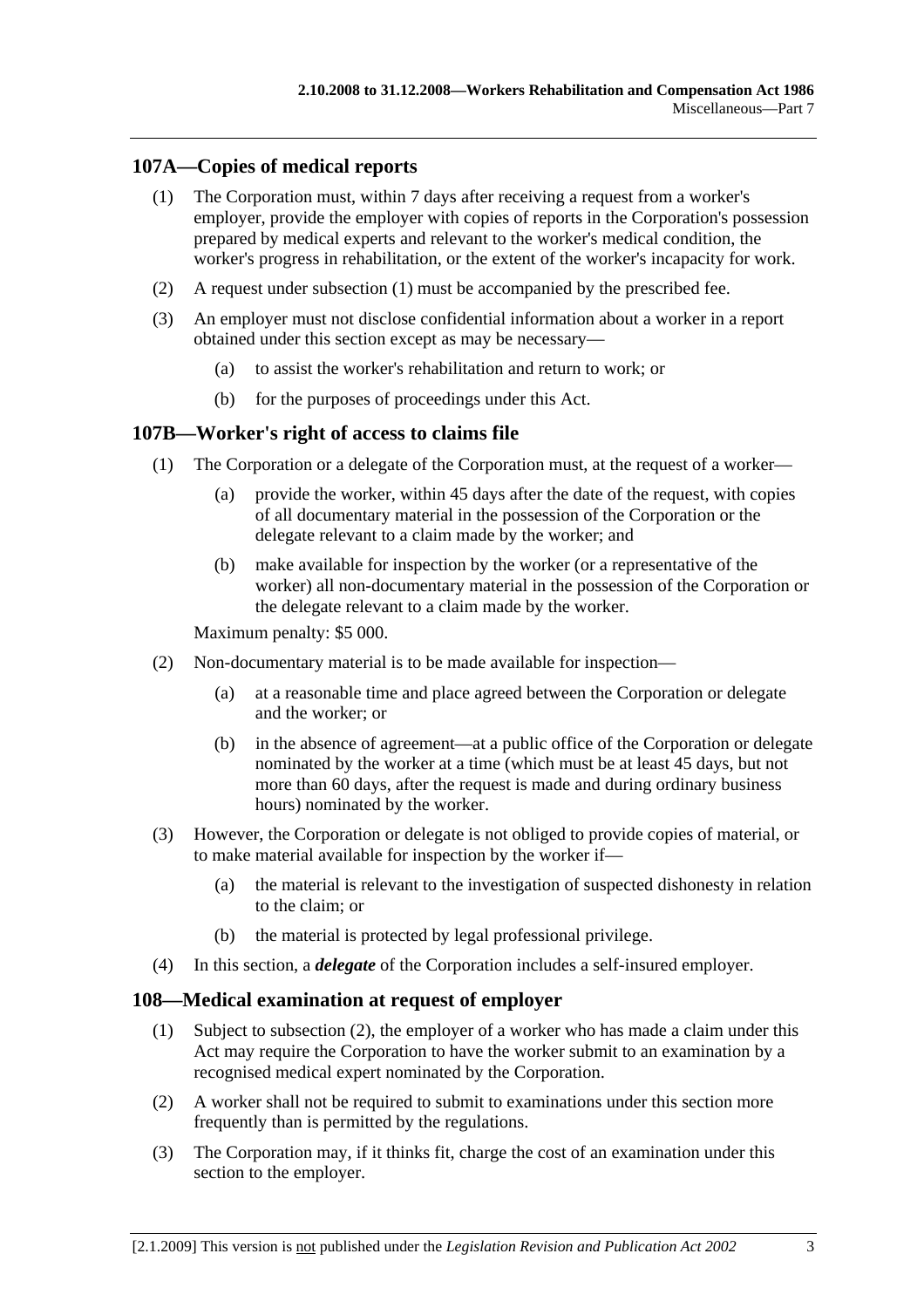- (4) If it appears that there has been undue delay in having a worker examined under this section, the Tribunal may, on application by the employer, give such directions to the Corporation as appear reasonable in the circumstances to expedite the examination.
- (5) The Corporation must comply, or take steps to secure compliance, with such a direction.

## **109—Worker to be supplied with copy of medical report**

Where a report is obtained for the purposes of this Act by the Corporation or an employer on the findings made, or the opinions formed, by a medical expert on the examination of a worker, the Corporation or the employer must, within 7 days after receiving the report, send a copy of the report to the worker.

#### **110—Powers of entry and inspection**

- (1) For the purposes of this Act, an authorised officer may, at any reasonable time—
	- (a) enter any workplace;
	- (b) inspect the workplace, anything at the workplace and work there in progress;
	- (c) require a person who has custody or control of books, documents or records relevant to any matter arising under this Act to produce those books, documents or records;
	- (d) examine, copy and take extracts from any such books, documents or records, or require an employer to provide a copy of any such books, documents or records;
	- (e) take photographs, films or video or audio recordings;
	- (f) take measurements, make notes and records and carry out tests;
	- (g) require (directly or through an interpreter) any person to answer, to the best of that person's knowledge, information and belief, any question relevant to any matter arising under this Act;
	- (h) require an employer to produce any document, or a copy of any document, that is required to be prepared or kept under this Act.
- (2) Where—
	- (a) a person whose native language is not English is suspected of having breached this Act; and
	- (b) the person is interviewed by an authorised officer in relation to that suspected breach; and
	- (c) the person is not reasonably fluent in English,

the person is entitled to be assisted by an interpreter during the interview.

- (3) A person is not required—
	- (a) to provide information under this section that is privileged on the ground of legal professional privilege; or
	- (b) to answer a question under this section if the answer would tend to incriminate that person of an offence.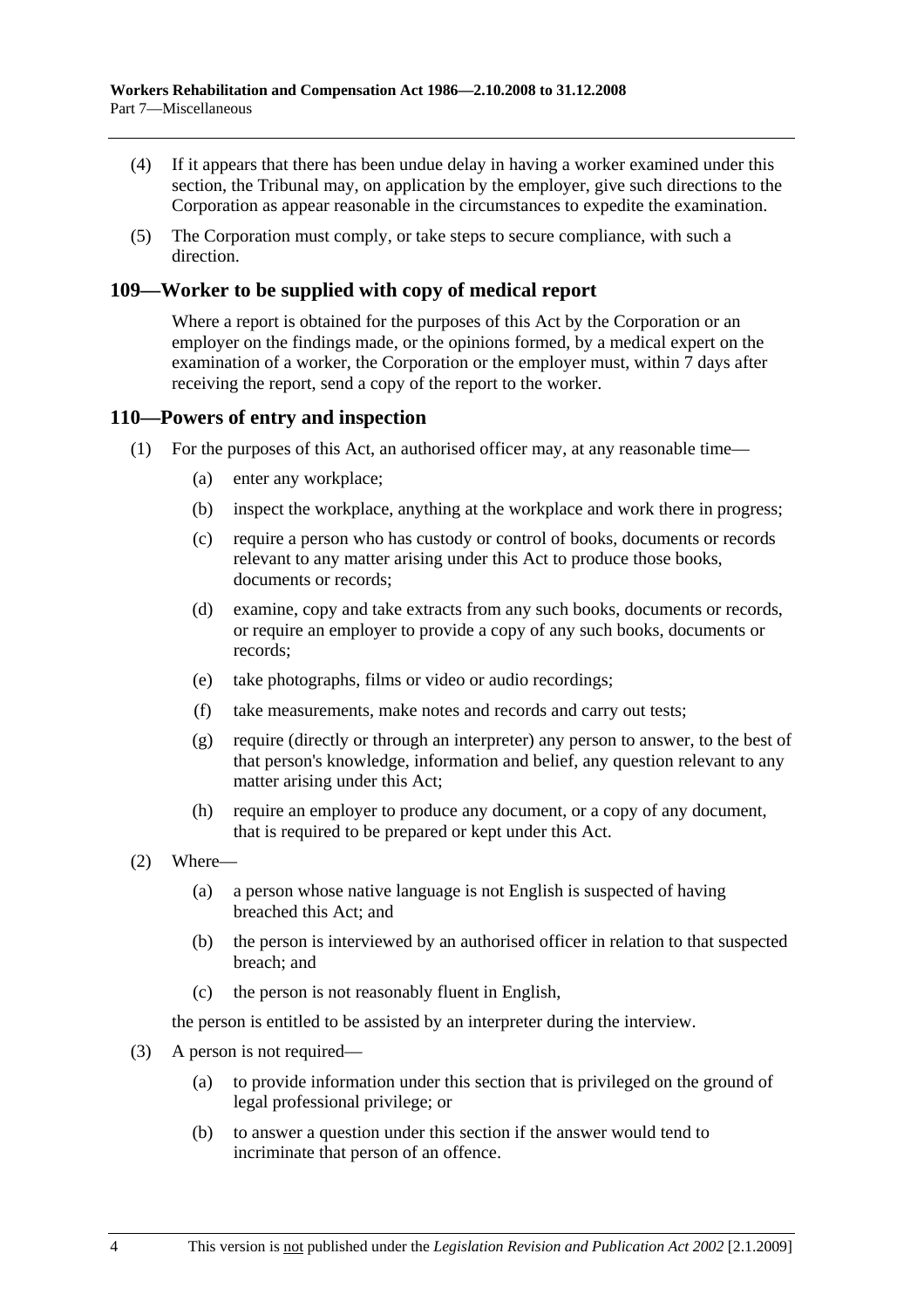- (4) An authorised officer, who suspects on reasonable grounds that an offence against this Act has been committed, may seize and retain anything that affords evidence of that offence.
- (5) An authorised officer must, at the request of any person from whose possession evidentiary material is seized under subsection (4), provide a receipt for that material.
- (6) Where anything has been seized under subsection (4) the following provisions apply:
	- (a) the thing seized must be held pending proceedings for an offence against this Act related to the thing seized, unless the Minister, on application, authorises its release to the person from whom it was seized, or any person who had legal title to it at the time of its seizure, subject to such conditions as the Minister thinks fit (including conditions as to the giving of security for satisfaction of an order under paragraph  $(b)(ii)$ ;
	- (b) where proceedings for an offence against this Act relating to the thing seized are instituted within six months of its seizure and the person charged is found guilty of the offence, the court may—
		- (i) order that it be forfeited to the Crown; or
		- (ii) where it has been released pursuant to paragraph (a)—order that it be forfeited to the Crown or that the person to whom it was released pay to the Minister an amount equal to its market value at the time of its seizure, as the court thinks fit;
	- (c) where—
		- (i) proceedings are not instituted for an offence against this Act relating to the thing seized within six months after its seizure; or
		- (ii) proceedings having been so instituted—
			- (A) the person charged is found not guilty of the offence; or
			- (B) the person charged is found guilty of the offence but no order for forfeiture is made under paragraph (b),

the person from whom the thing was seized, or any person with legal title to it, is entitled to recover from the Minister, by action in a court of competent jurisdiction, the thing itself, or if it has deteriorated or been destroyed, compensation of an amount equal to its market value at the time of its seizure.

- (7) In the exercise of powers under this section, an authorised officer may be accompanied by such assistants as may be necessary or desirable in the circumstances.
- (8) An employer whose workplace is subject to an inspection under this section must provide such assistance as may be necessary to facilitate the exercise of the powers conferred by this section.
- (9) A person must not—
	- (a) hinder or obstruct an authorised officer in the exercise of a power conferred by this section; or
	- (b) refuse or fail, without lawful excuse, to comply with a requirement under this section.

Maximum penalty: \$10 000.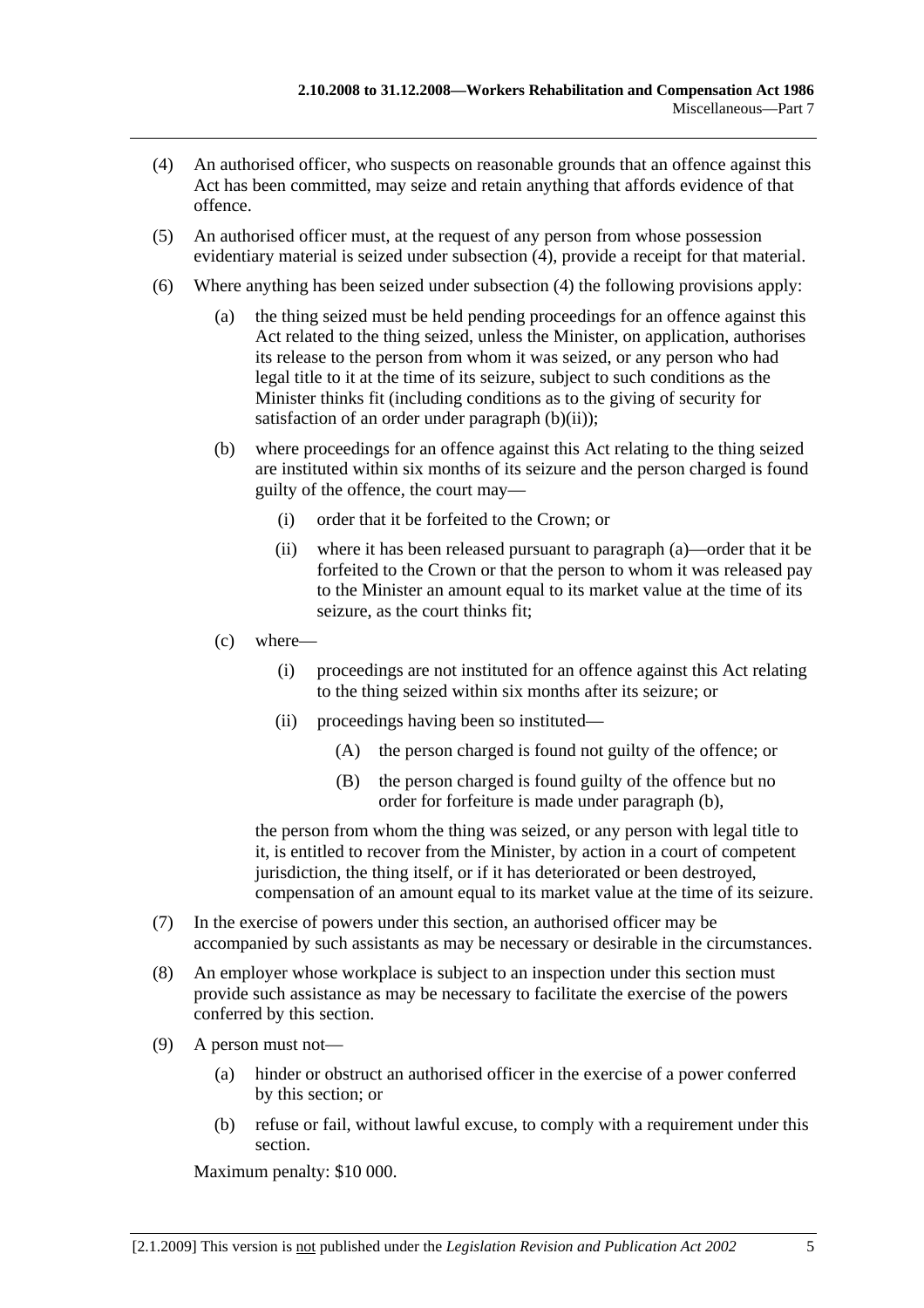- (10) An authorised officer, or a person assisting an authorised officer, who in the course of exercising powers under this section in relation to an employer—
	- (a) unreasonably hinders or obstructs the employer in the day to day running of his or her business;
	- (b) addresses offensive language to the employer or to any other person at the workplace;
	- (c) assaults the employer or any other person at the workplace,

is guilty of an offence.

Maximum penalty:

- (a) for an offence against paragraph (a) or  $(b)$ —\$6 000;
- (b) for an offence against paragraph (c)—\$6 000 or imprisonment for one year.

#### **111—Inspection of place of employment by rehabilitation adviser**

- (1) Subject to subsection (2), a rehabilitation adviser may inspect the place of employment of a disabled worker.
- (2) A power of inspection under subsection (1) shall be exercised so as to avoid any unnecessary disruption of, or interference with, the performance of work at a place of employment.
- (3) A person shall not hinder an inspection under this section.

Maximum penalty: \$5 000.

#### **112—Confidentiality to be maintained**

- (1) A person must not disclose information (except as permitted by subsection (2)) if—
	- (a) the person obtained the information in the course of carrying out functions in, or related to, the administration, operation or enforcement of this Act; and
	- (b) the information is—
		- (i) about commercial or trading operations; or
		- (ii) about the physical or mental condition, or the personal circumstances or affairs, of a worker or other person; or
		- (iii) information provided in a return or in response to a request for information under this Act.

Maximum penalty: \$5 000.

- (1a) The Corporation may enter into arrangements with corresponding workers compensation authorities about sharing information obtained in the course of carrying out functions related to the administration, operation or enforcement of this Act or a corresponding law.
- (2) A disclosure of information is permitted if it is—
	- (a) a disclosure in the course of official duties; or
	- (b) a disclosure of statistical information; or
	- (c) a disclosure made with the consent of the person to whom the information relates, or who furnished the information; or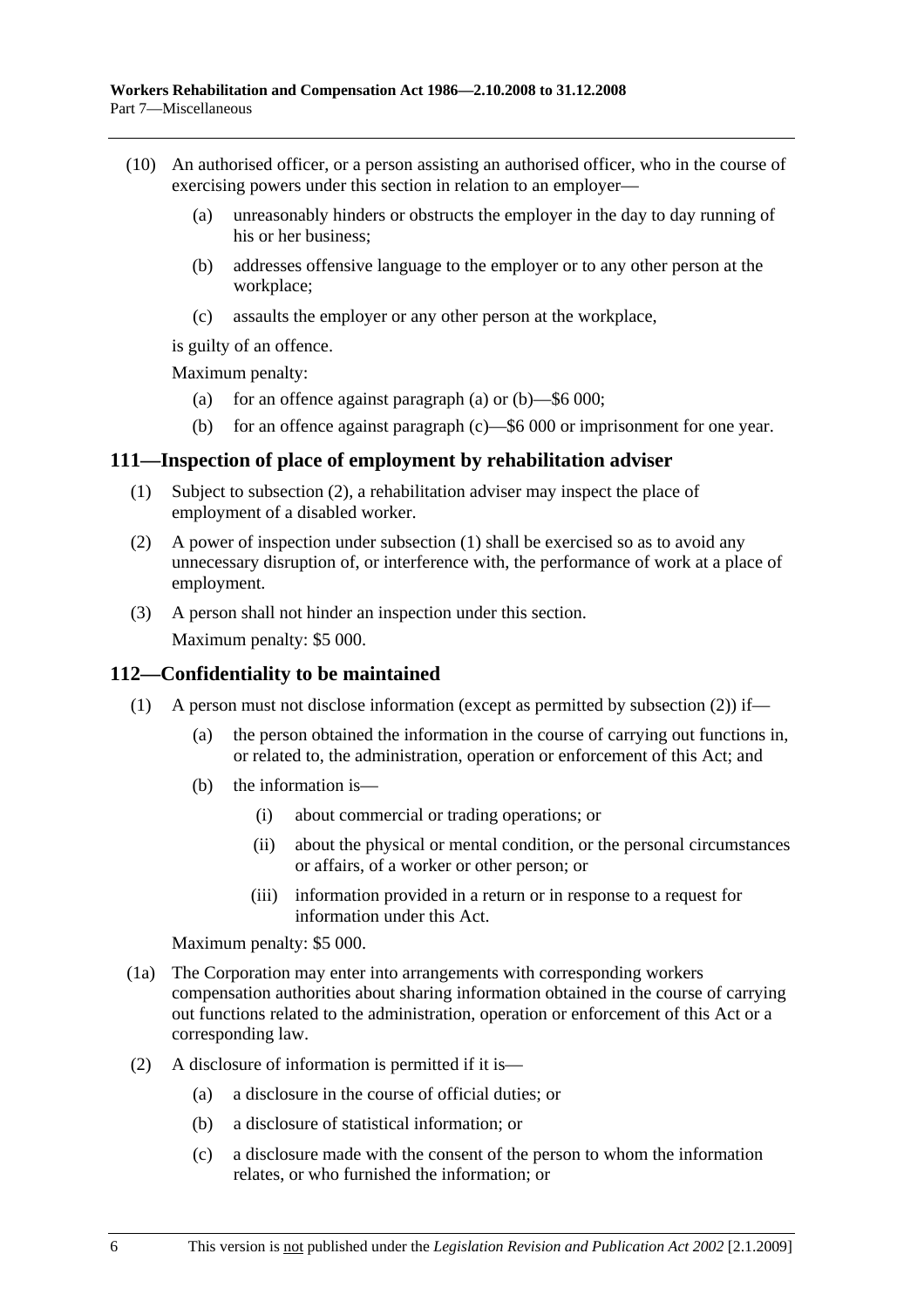- (ca) a disclosure made to a corresponding workers compensation authority in accordance with an arrangement entered into under subsection (1a); or
- (cb) a disclosure authorised or required under any other Act or law; or
- (d) a disclosure required by a court or tribunal constituted by law, or before a review authority; or
- (e) a disclosure to the Corporation or a self-insured employer; or
- (f) a disclosure to a disabled worker's employer in accordance with this Act; or
- (g) a disclosure made under the authorisation of the Minister; or
- (h) a disclosure authorised by regulation.
- (2a) A regulation made for the purposes of subsection (2)(h) cannot take effect unless it has been laid before both Houses of Parliament and—
	- (a) no motion for disallowance is moved within the time for such a motion; or
	- (b) every motion for disallowance of the regulation has been defeated or withdrawn, or has lapsed.
- (3) In this section—

*corresponding workers compensation authority* means any person or authority in another State or a Territory of the Commonwealth with power to determine or manage claims for compensation for disabilities arising from employment.

## **112AA—Confidentiality—employers**

- (1) An employer who is registered under this Act, or a person employed by an employer who is registered under this Act, must not disclose information about the physical or mental condition of a worker unless the disclosure is—
	- (a) reasonably required for, or in connection with, the carrying out of the proper conduct of the business of the employer; or
	- (b) required in connection with the operation of this Act; or
	- (c) made with the consent of the person to whom the information relates, or who furnished the information; or
	- (d) required by a court or tribunal constituted by law, or before a review authority; or
	- (e) authorised or required under any other Act or law; or
	- (f) made—
		- (i) to the Corporation; or
		- (ii) to the worker's employer; or
	- (g) made under the authorisation of the Minister; or
	- (h) authorised by regulation.

Maximum penalty: \$5 000.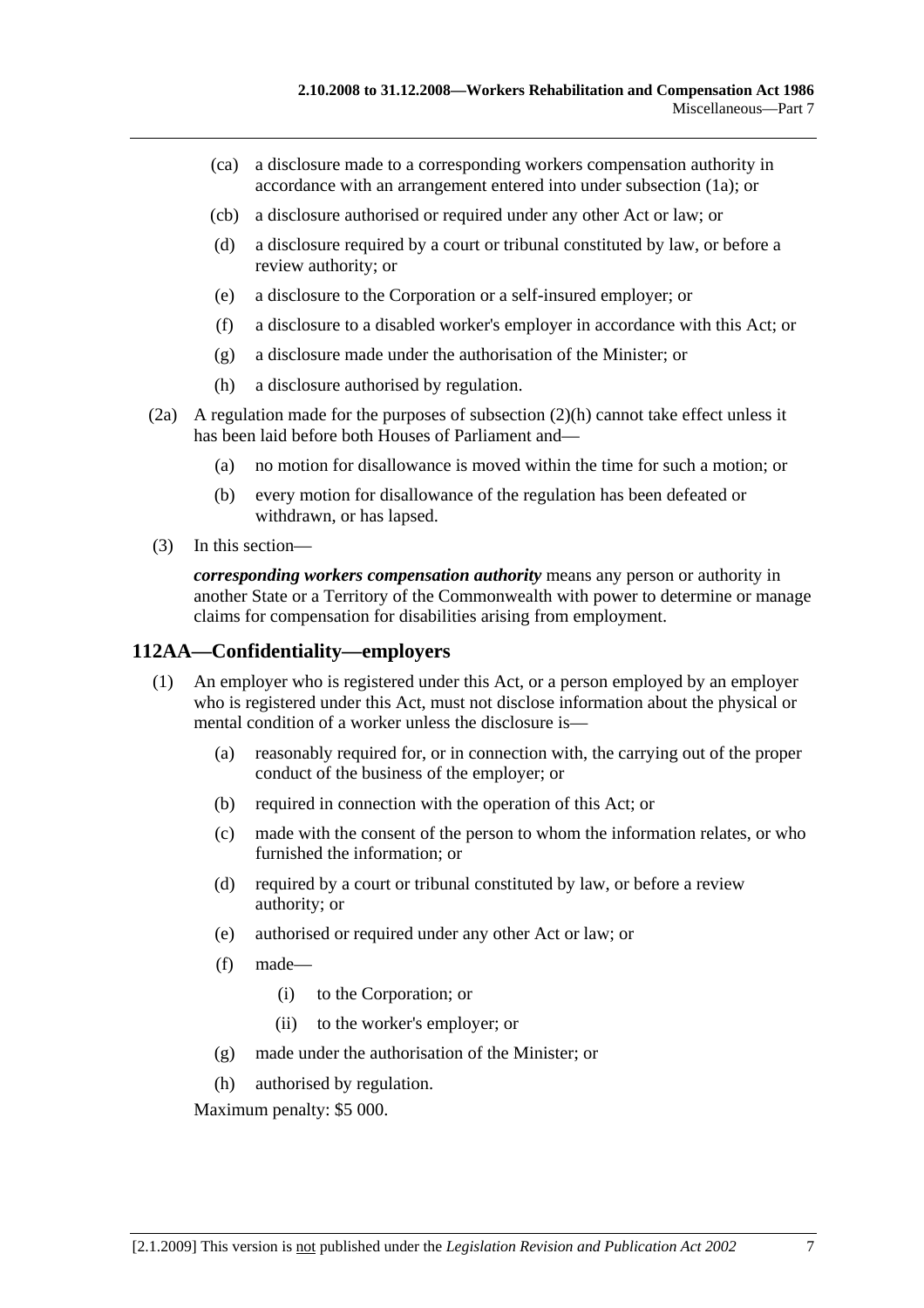- (2) A regulation made for the purposes of subsection (1)(h) cannot take effect unless it has been laid before both Houses of Parliament and—
	- (a) no motion for disallowance is moved within the time for such a motion; or
	- (b) every motion for disallowance of the regulation has been defeated or withdrawn, or has lapsed.

#### **112A—Employer information**

The Corporation may, as it thinks fit, disclose the following information in relation to any employer registered under this Act:

- (a) the number of claims in respect of compensable disabilities made by the employer's workers in a particular period;
- (b) the cost of claims in respect of compensable disabilities suffered by the employer's workers in a particular period;
- (c) the nature of compensable disabilities suffered by the employer's workers;
- (d) details of any remission of levy granted to the employer, or any supplementary levy imposed on the employer, under section 67.

#### **113—Disabilities that develop gradually**

- (1) A disability (not being noise induced hearing loss) that develops gradually or is a disease shall be deemed to have occurred when the worker first becomes totally or a partially incapacitated for work by the disability.
- (2) Subject to this section, where a claim is made under this Act in respect of noise induced hearing loss by a worker (not being a person who has retired from employment on account of age or ill-health), the whole of the loss shall be deemed to have occurred immediately before notice of the disability was given and, subject to any proof to the contrary, to have arisen out of employment in which the worker was last exposed to noise capable of causing noise induced hearing loss.
- (2a) Where a claim is made under this Act in respect of noise induced hearing loss by a person who has retired from employment on account of age or ill-health, the whole of the loss shall be deemed to have occurred immediately before the person retired and, subject to any proof to the contrary, to have arisen out of employment in which the person was last exposed to noise capable of causing noise induced hearing loss.
- (2b) The Corporation may, by notice to the particular employer or employers, or by notice in the Gazette, require an employer, or employers of a specified class determined by the Corporation, to carry out (within a period specified by the Corporation) tests of a kind prescribed by the regulations on workers belonging to classes determined by the Corporation.
- (2c) Unless the Corporation otherwise determines, the cost of carrying out tests under subsection (2b) must be borne by the employer.
- (3) Where—
	- (a) a self-insured employer establishes in accordance with procedures laid down by the regulations that a worker was, at the time of undertaking employment with the employer, suffering from a particular disability;
	- (b) the disability is of a prescribed class;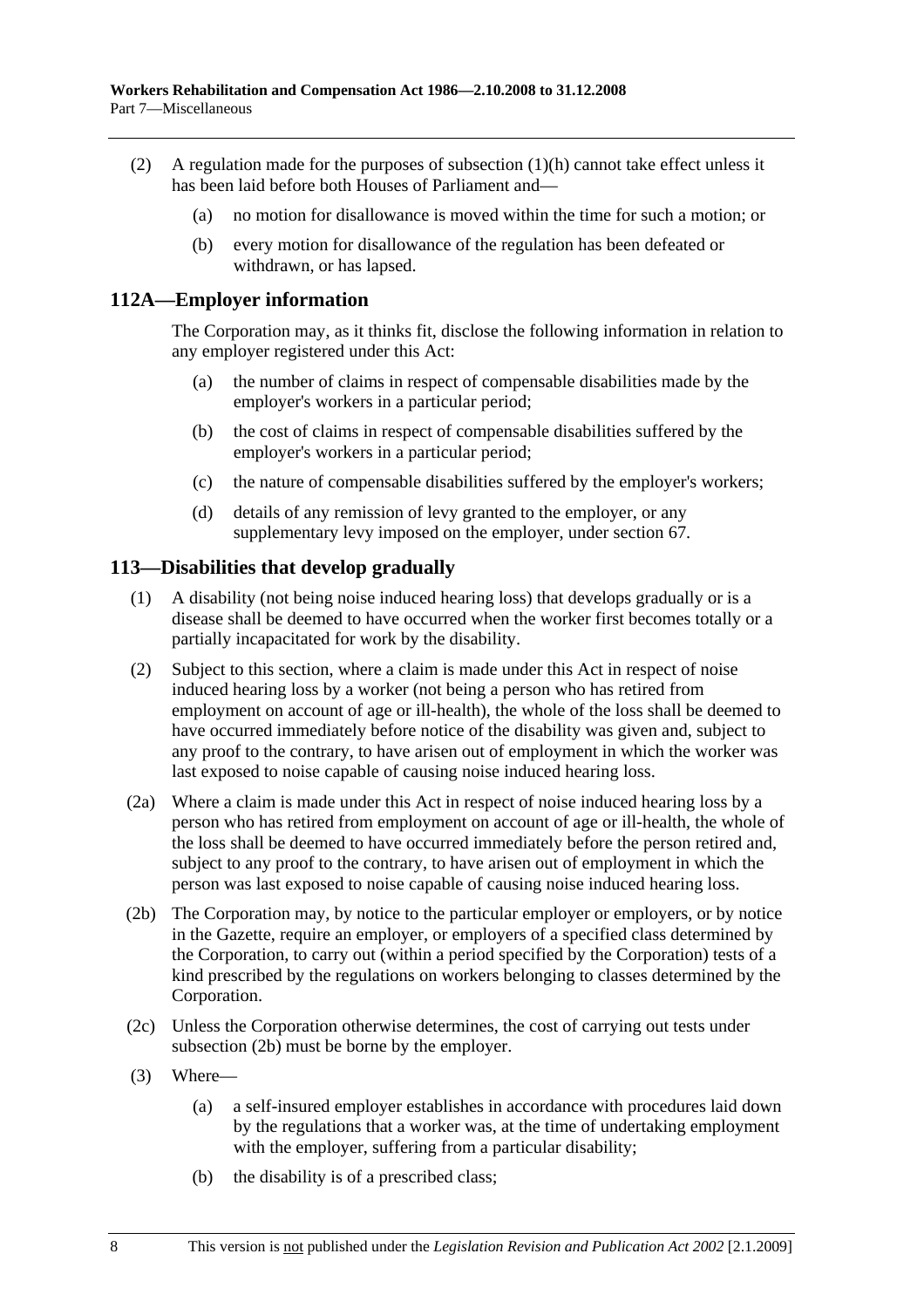- (c) an aggravation, acceleration, exacerbation, deterioration or recurrence of the disability arises from employment by the employer referred to in paragraph (a);
- (d) the employer pays compensation under this Act in respect of the disability,

the employer may, by action in the Industrial Court, recover a fair contribution, determined by the Court, towards the amount of the compensation—

- (e) from any self-insured employer from whose employment the disability established under paragraph (a) arose; or
- (f) if there is no such self-insured employer—from the Corporation.
- (4) Where—
	- (a) an employer (not being a self-insured employer) establishes in accordance with procedures laid down by the regulations that a worker was, at the time of undertaking employment with the employer, suffering from a particular disability;
	- (b) the disability is of a prescribed class;
	- (c) an aggravation, acceleration, exacerbation, deterioration or recurrence of the disability arises from employment by the employer referred to in paragraph (a);
	- (d) the Corporation pays compensation under this Act in respect of the disability,

the Corporation may, by action in the Industrial Court, recover a fair contribution, determined by the Court, towards the amount of the compensation from any selfinsured employer from whose employment the disability established under paragraph (a) arose.

## **114—Certain payments not to affect benefits under this Act**

Compensation provided to a person under this Act shall not be reduced or otherwise affected by—

- (a) an *ex gratia* payment; or
- (b) an accident insurance payment; or
- (c) a payment or benefit of a class prescribed by regulation for the purposes of this section.

#### **115—No contribution from workers**

- (1) An employer shall not deduct from the wages of a worker any part of any sum that the employer is or may become liable to pay under this Act.
- (2) An employer shall not discriminate against a worker on the ground that the employer is liable to pay any sum under this Act to or in relation to the worker.
- (3) An employer shall not require or permit a worker to contribute in any manner towards indemnifying the employer against any liability which the employer may incur under this Act.
- (4) A person who contravenes this section—
	- (a) is guilty of an offence; and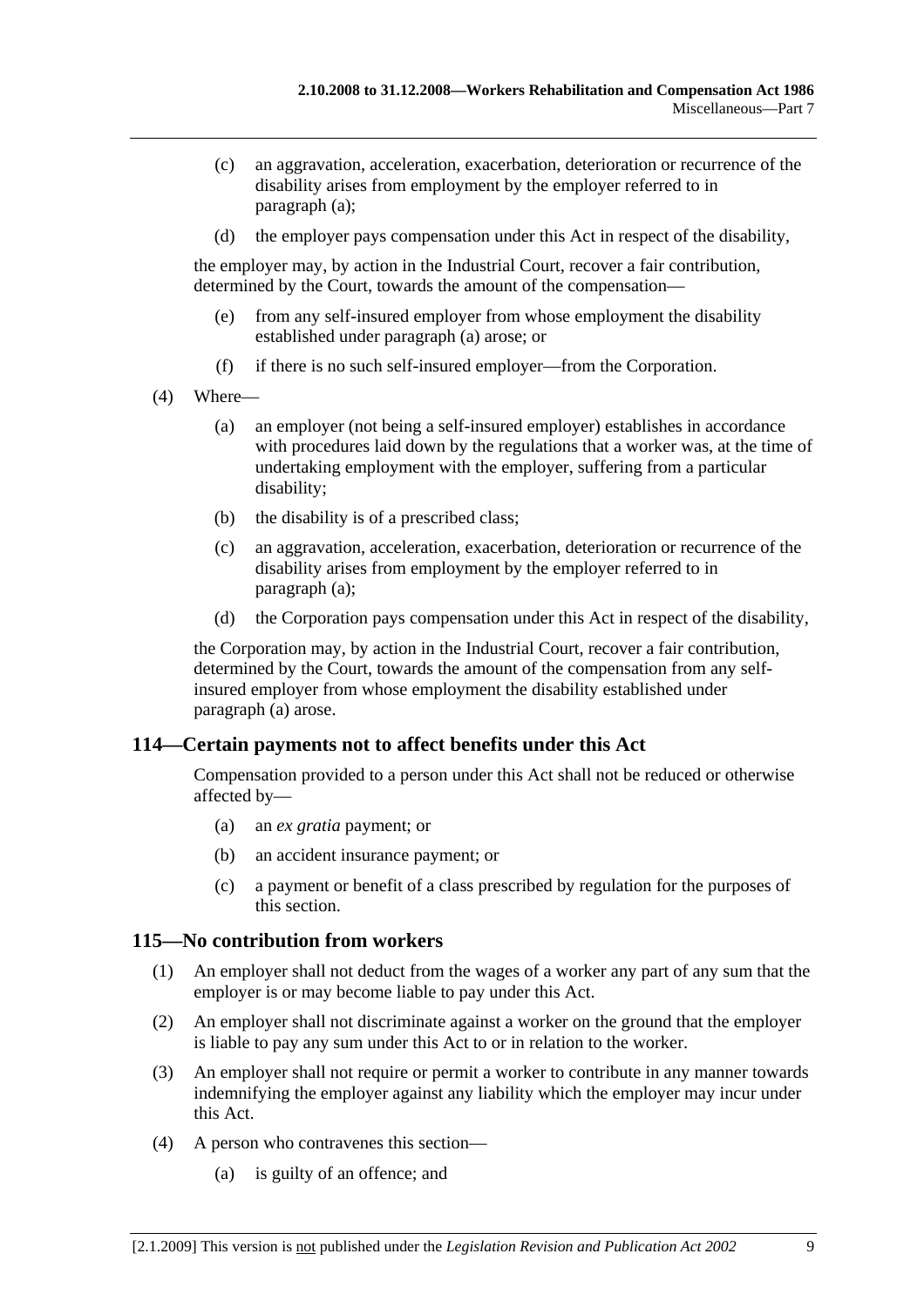(b) is liable to compensate a worker for any monetary loss suffered by virtue of that contravention.

#### **116—Payment of compensation where worker in prison**

- (1) Where a person who is in receipt of weekly payments under this Act is convicted of an offence and committed to prison, then during the period of imprisonment the weekly payments shall be suspended unless the Corporation determines that they should be paid to the dependants of the prisoner.
- (2) Where the Corporation determines that weekly payments should be paid to the dependants of a prisoner, they shall be so paid in such proportions as the Corporation may determine.

#### **117—Service of documents**

- (1) A notice or other document required or authorised by this Act to be served or given to any person may be served—
	- (a) personally; or
	- (b) by leaving the notice or document at an address for service; or
	- (c) by sending the notice or document or a sealed copy of the notice or document by post addressed to the person at an address for service; or
	- (d) by such other method as is permitted by any Act.
- (2) In any case to which subsection (1) applies, unless the contrary is proved, service of a notice or document shall be deemed to have been effected 2 business days after the date of posting.
- $(3)$  In subsection  $(1)$ —

*address for service*, in relation to a person, means—

- (a) the person's last known place of residence or business; or
- (b) an address for service as shown on a claim or a return made or furnished by the person, or on the person's behalf, under this Act (not being an address superseded by a subsequent address for service shown on a later claim or return).

#### **118—Service of documents on the Corporation**

Any claim, notice, return or form to be served on the Corporation for the purposes of this Act may be served by lodgment at an office of the Corporation with a person authorised by the Corporation to accept service of documents on its behalf.

#### **119—Contract to avoid Act**

- (1) Any agreement or arrangement entered into without the consent of the Corporation that purports to exclude, modify or restrict the operation of this Act is to that extent void and of no effect.
- (2) Any purported waiver of a right conferred by or under this Act is void and of no effect.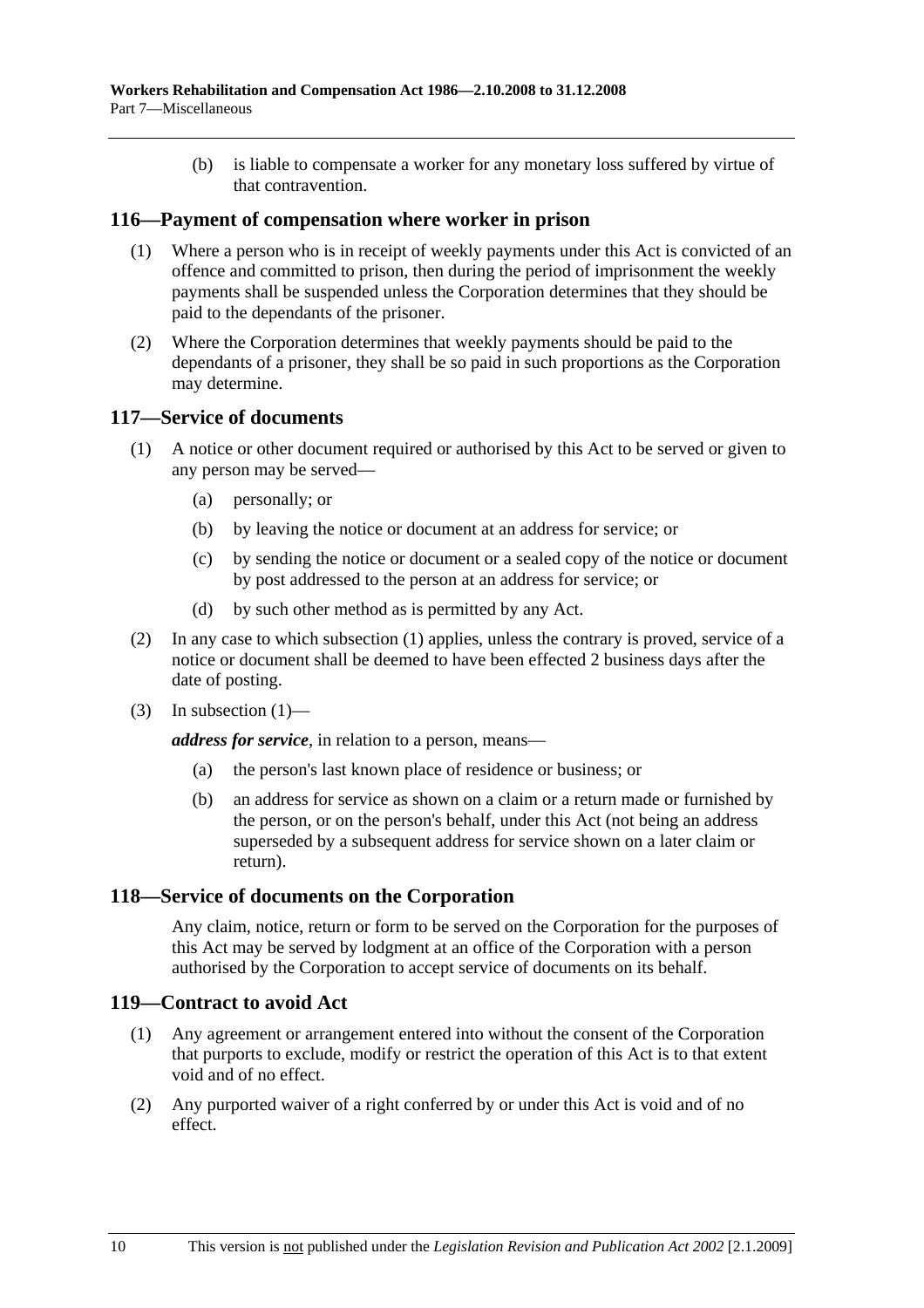- (3) Any person—
	- (a) who enters into any agreement or arrangement with intent either directly or indirectly to defeat, evade or prevent the operation of this Act; or
	- (b) who attempts to induce a person to waive a right or benefit conferred by or under this Act,

is guilty of an offence.

Maximum penalty: \$5 000 or imprisonment for one year.

- (4) Subsections (2) and (3) do not apply to—
	- (a) any action taken by an employer with the consent of the Corporation; or
	- (b) any agreement or arrangement entered into by an employer with, or with the consent of, the Corporation.

#### **120—Dishonesty**

- (1) A person who—
	- (a) obtains by dishonest means a payment or other benefit under this Act; or
	- (b) dishonestly claims to be entitled to a payment or other benefit under this Act; or
	- (c) dishonestly makes a statement about a claim under this Act knowing the statement is false or misleading; or
	- (d) dishonestly makes an application, or gives a return, under this Act knowing the application or return to be false or misleading,

is guilty of an offence.

Maximum penalty: \$50 000 or imprisonment for one year.

- (2) A person who—
	- (a) aids, abets, counsels or procures the commission of an offence against subsection (1); or
	- (b) solicits or incites the commission of any such offence,

is guilty of an offence.

Maximum penalty: \$10 000 or imprisonment for one year.

- (3) Where a court convicts a person of an offence against this section, or finds a person guilty of such an offence without recording a conviction, the court must, on application by the Corporation or a self-insured employer, order the person who committed the offence—
	- (a) to make good any loss to the applicant resulting from the commission of the offence; and
	- (b) to reimburse costs incurred by the applicant in investigating and prosecuting the offence.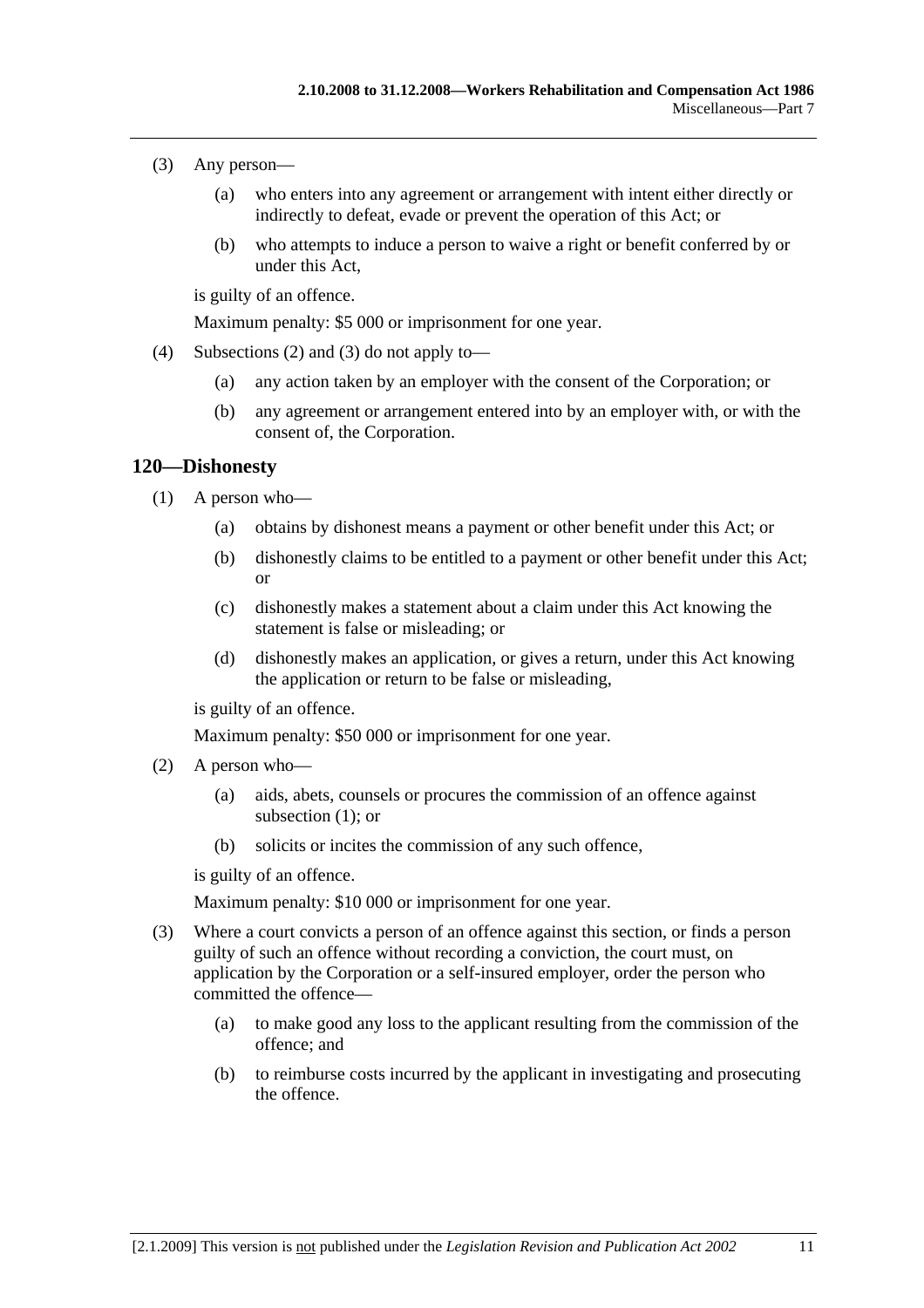## **120A—Evidence**

- (1) In any legal proceedings, a certificate apparently signed by an officer of the Corporation, certifying—
	- (a) that a person was, on a day specified in the certificate, an employer;
	- (b) that a person was, on a day specified in the certificate, a worker,

will, in the absence of proof to the contrary, be proof of the matters stated in the certificate.

- (2) In any legal proceedings against a person for failing to register with the Corporation as an employer, a certificate apparently signed by an officer of the Corporation, certifying that the person was not, on a specified day, registered as an employer will, in the absence of proof to the contrary, be proof of the matters stated in the certificate.
- (3) In any legal proceedings, a certificate apparently signed by an officer of the Corporation, certifying that an amount specified in the certificate is payable to the Corporation, by way of levy or fine, by a person named in the certificate, will, in the absence of proof to the contrary, be proof of the liability.
- (4) In any proceedings against a person for failing to furnish a return under this Act, a certificate apparently signed by an officer of the Corporation certifying that the return was not received before the expiration of the period within which it was required to be furnished will, in the absence of evidence to the contrary, be proof that the defendant failed duly to furnish the return.
- (5) In any proceedings, a certificate apparently under the seal of the Corporation certifying that an officer of the Corporation named in the certificate was, on a day specified in the certificate, invested with specified delegated powers or functions will, in the absence of evidence to the contrary, be proof of the matters stated in the certificate.
- (6) In this section—

*officer of the Corporation* includes a person who, although not an officer of the Corporation, is acting under a delegation of the Corporation.

## **122—Offences**

- (1) A person who contravenes or fails to comply with a provision of this Act is guilty of an offence.
- (2) A person who is guilty of an offence against this Act for which no penalty is specifically provided shall be liable to a fine not exceeding \$2 000.
- (3) Proceedings for an offence against this Act shall be disposed of summarily.
- (3a) A prosecution for an offence against this Act must be commenced within three years after the date on which the offence is alleged to have been committed.
- (4) Subsection (1) does not render the Corporation, a member of the staff of the Corporation, or any person acting on behalf of the Corporation, liable to prosecution for any act or omission related to the administration or enforcement of this Act.

## **122A—Expiation fees**

Expiation fees may be fixed, by regulation, for alleged offences against this Act.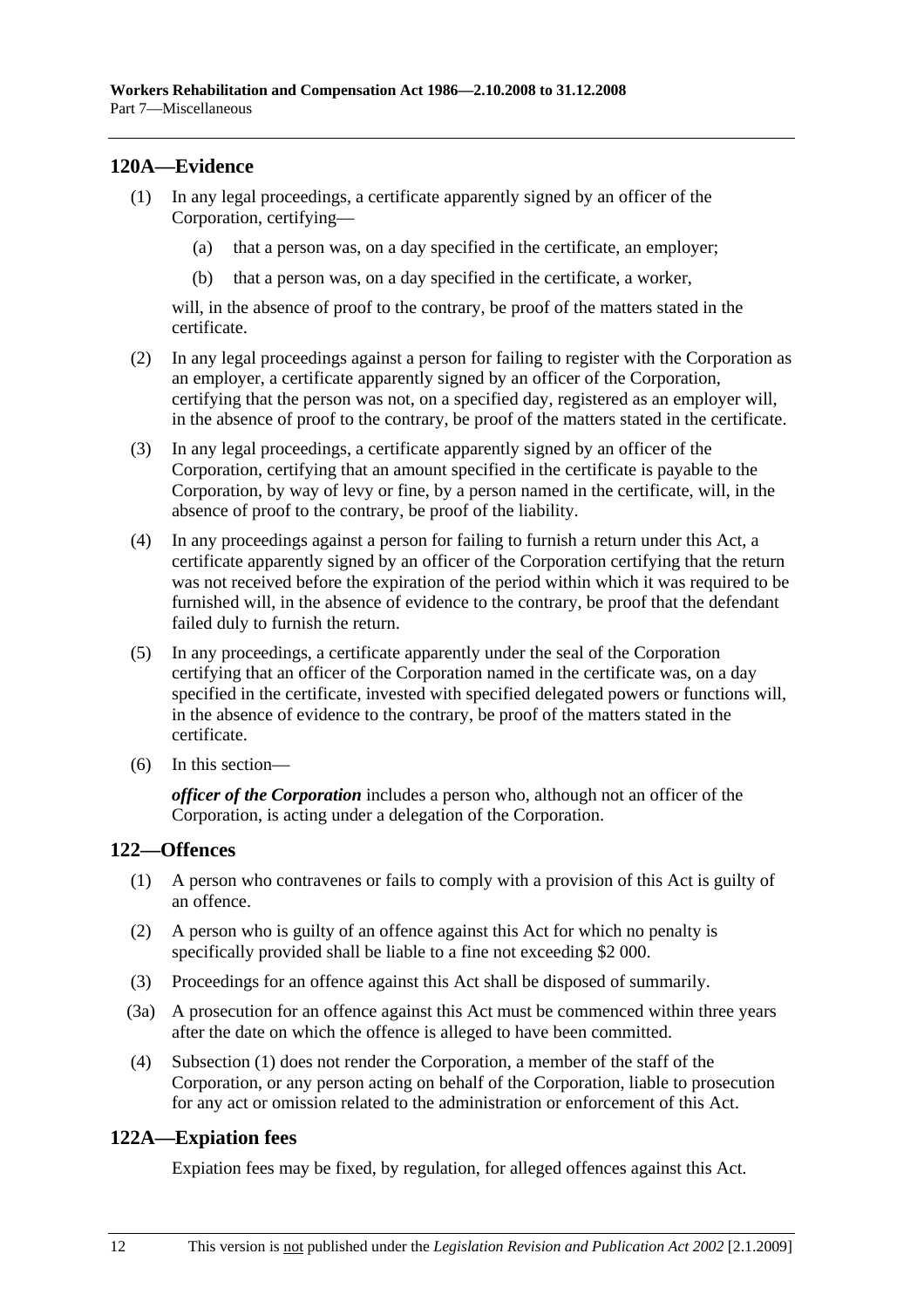## **123A—Right of intervention**

The Corporation has a right to intervene and be heard in—

- (a) any proceedings under this Act before the Tribunal; or
- (b) any proceedings before a court—
	- (i) in which the interpretation or application of this Act is in issue; or
	- (ii) in which the Corporation's interests may be directly or indirectly affected.

#### **123B—Code of Claimants' Rights**

- (1) The Governor may, by regulation made on the recommendation of the Minister, prescribe a code to be known as the *Code of Claimants' Rights*.
- (2) The purpose of the Code is to meet the reasonable expectations of claimants for compensation under this Act (including the highest practicable standard of service and fairness) about how a relevant authority should deal with them, by—
	- (a) setting out principles that should be observed by a relevant authority; and
	- (b) providing for the procedure for lodging and dealing with complaints about breaches of the Code; and
	- (c) providing—
		- (i) for the consequences of, and remedies for, a breach of the Code by a relevant authority; and
		- (ii) without limiting subparagraph (i), how and to what extent a relevant authority must address situations where its conduct is not consistent with or does not uphold the rights of claimants under the Code.
- (3) The provisions of the Code—
	- (a) are in addition to other requirements under this or any other Act; and
	- (b) do not affect the entitlements and responsibilities of claimants under this Act; and
	- (c) do not affect the powers or discretions of a relevant authority under this Act or the validity of any decision or determination made in accordance with this Act.
- (4) A relevant authority must, in its dealings with claimants, seek to ensure that its actions are consistent with the Code.
- (5) The Governor may, by regulation made on the recommendation of the Minister, vary the Code (including by the substitution of a new code).
- (6) In this section—

*relevant authority* means the Corporation or a self-insured employer.

#### **124—Regulations**

 (1) The Governor may make such regulations as are contemplated by this Act, or as are necessary or expedient for the purposes of this Act.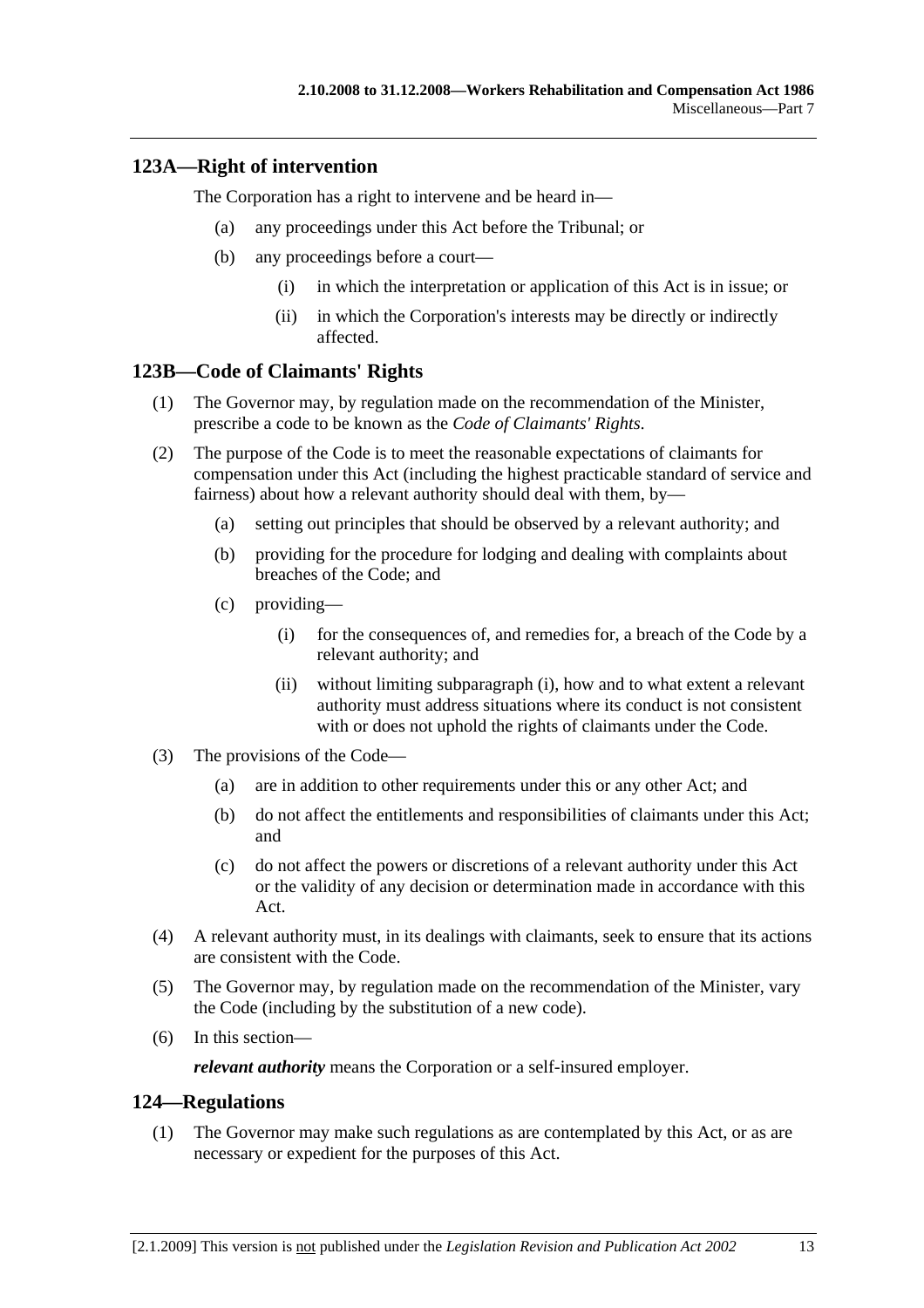- (2) Regulations made under this Act—
	- (a) may be of general or limited application;
	- (b) may allow for matters to be determined at the discretion of the Corporation (or a delegate of the Corporation) or confer other forms of discretionary power on the Corporation (or a delegate of the Corporation).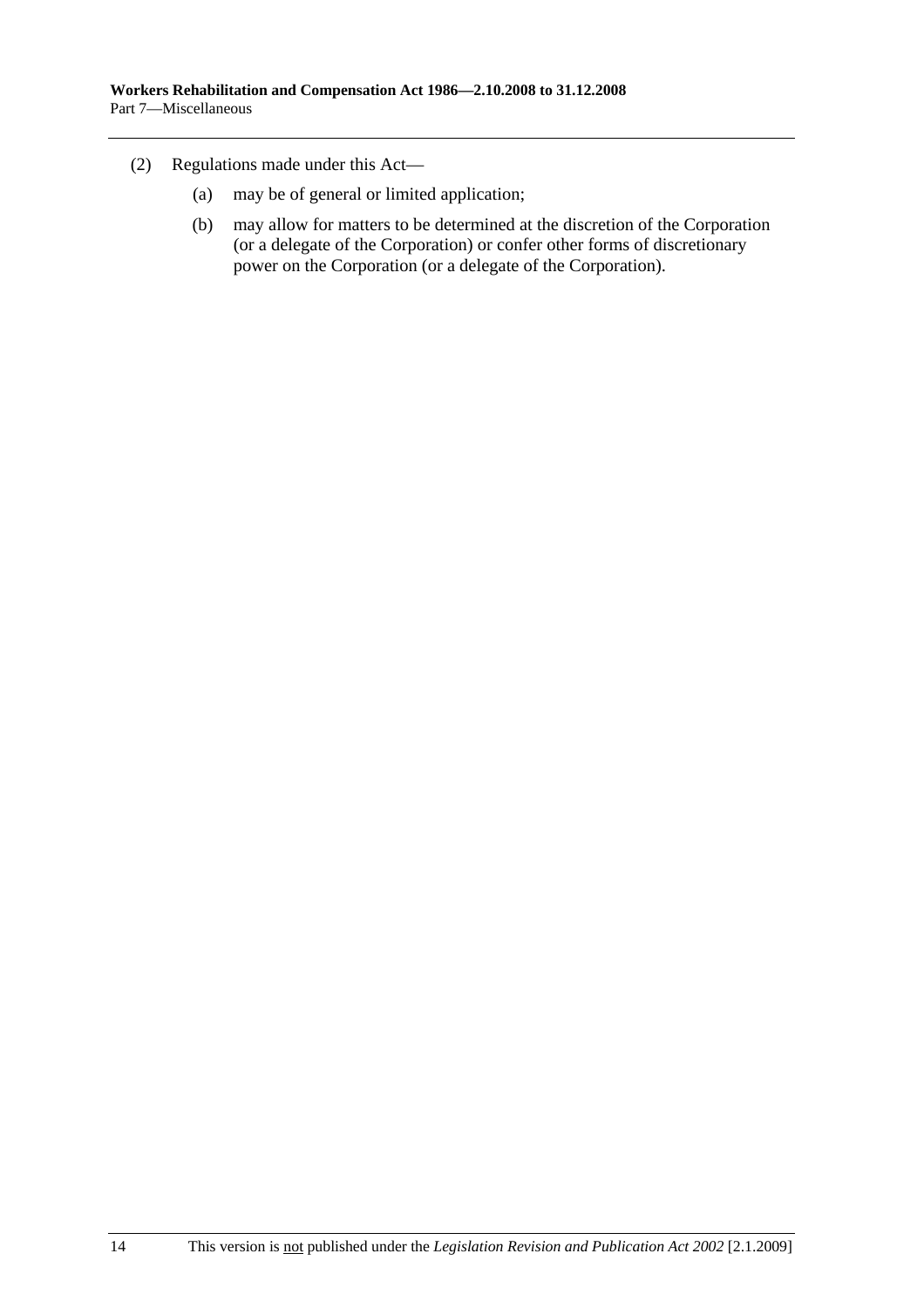# **Schedule 1—Transitional provisions**

# **1—Interpretation**

In this Schedule—

*the appointed day* means the day on which the *Workers Compensation Act 1971* is repealed by this Act;

*compensating authority* means the Corporation or an exempt employer.

## **2—Application of repealed Act**

- (1) Subject to this clause, the repealed Act continues to apply in respect of a disability that is attributable to a trauma that occurred before the appointed day.
- (2) This Act applies in relation to a disability (referred to in this clause as a *transitional disability*) that is partially attributable to a trauma that occurred before the appointed day and partially attributable to a trauma that occurred on or after the appointed day, but does not affect rights (referred to in this clause as *antecedent rights*) that had accrued before the appointed day in respect of a transitional disability.
- (3) The following provisions apply in relation to a transitional disability—
	- (a) where a compensating authority pays or is liable to pay compensation to a claimant under this Act in relation to a transitional disability, the compensating authority is subrogated, to an appropriate extent, to the antecedent rights of the claimant;
	- (b) where the claimant has received, in pursuance of antecedent rights, damages or compensation (not being weekly payments for a period of incapacity that concluded before the appointed day), there shall be an appropriate reduction in the amount of compensation payable under this Act in respect of the disability;
	- (c) the extent of a subrogation under paragraph (a), or a reduction in the amount of compensation under paragraph (b), shall be determined having regard to—
		- (i) the amount of the compensation payable (apart from this subclause) under this Act in respect of the transitional disability; and
		- (ii) the extent to which the transitional disability is attributable to a trauma that occurred before the appointed day; and
		- (iii) any other relevant factors.
- (4) Where a compensating authority—
	- (a) pays compensation to a claimant under this Act; and
	- (b) becomes entitled to recover a proportion of the payment from an employer by virtue of subrogation to the rights of the claimant under subclause (3)(a); and
	- (c) notifies that employer in writing of the payment,

the amount recoverable from the employer will be increased by interest at the prescribed rate as from the date of the notification.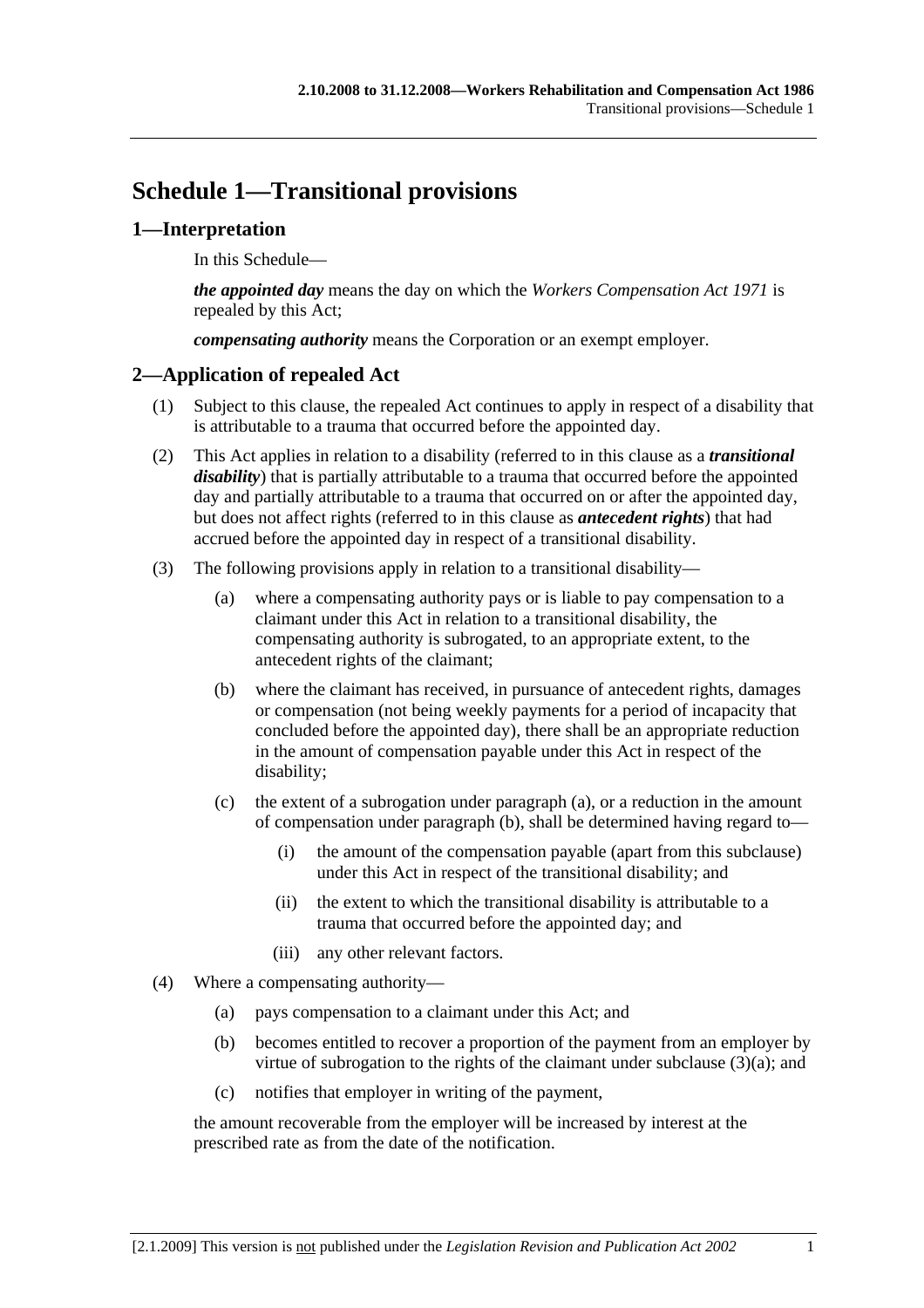- (5) The Corporation will, in the first instance, make a determination of—
	- (a) the extent of a subrogation under subclause  $(3)(a)$  or a reduction in the amount of compensation under subclause (3)(b); and
	- (b) the amount of any consequential liability.
- (6) Before making such a determination the Corporation must allow any person whose interests may be affected by the determination a reasonable opportunity to make representations to the Corporation on the subject matter of the determination and when the determination is made the Corporation must give written notification (personally or by post) of the terms of the determination to every person whose interests are affected by it.
- (7) Any such person may, by written notice served personally or by post on the Corporation within one month after receiving notice of the determination or such longer period as the Corporation may allow, dispute the determination.
- (8) Any such dispute may be referred on the application of any party affected by the determination—
	- (a) to the Tribunal (constituted of a presidential member); or
	- (b) if all parties affected by the determination agree—to an arbitrator appointed under the *Commercial Arbitration Act 1986*,

(but where the dispute is referred to an arbitrator no part of the costs of the arbitration can be awarded against the worker).

- (9) Where a dispute is so referred, the Tribunal or the arbitrator will review the Corporation's determination and may confirm, vary or revoke it.
- (10) Subject to the regulations, a determination by the Corporation under this clause may be enforced in the same way as a judgment of the Tribunal.
- (11) A determination by the Corporation may be enforced notwithstanding that it is disputed, but if it appears from the result of a review that a compensating authority has recovered an amount in pursuance of the determination to which the compensating authority is not entitled, that amount must be repaid together with interest at the prescribed rate.

#### **3—Exempt employers**

- (1) An employer in respect of whom a certificate of exemption was in force under Division 2 of Part 10A of the repealed Act immediately before the appointed day shall be deemed to have been registered, on the appointed day, as an exempt employer under this Act.
- (2) If within 30 days after the appointed day the Local Government Association lodges with the Corporation a schedule of local government corporations to be registered as a group of exempt employers under this Act, those corporations shall be so registered and shall be deemed to have been so registered as from the appointed day.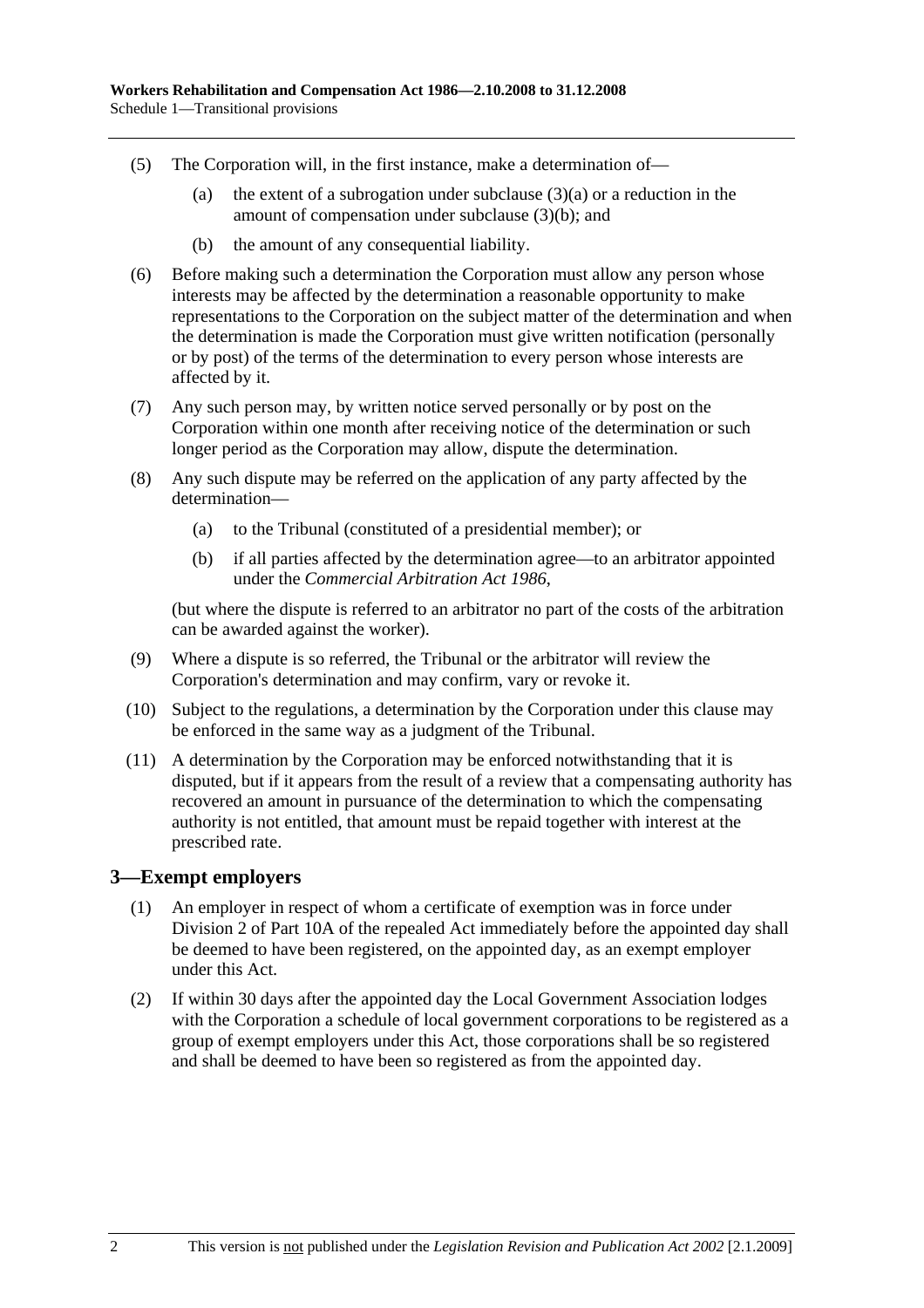## **4—Mining and Quarrying Industries Fund**

- (1) The scheme established under Part 9 of the repealed Act continues in existence for the settlement of claims and other matters arising in relation to death or disablement from silicosis suffered before the appointed day with the following qualifications:
	- (a) the Corporation will be liable to satisfy any claim made under the scheme; and
	- (b) the money standing to the credit of the general compensation fund is to be transferred to the Corporation.
- (2) The money received by the Corporation under subclause (1) must be paid into a special account entitled the *Mining and Quarrying Industries Fund*.
- (3) The Mining and Quarrying Industries Fund is to be notionally divided into two parts (Part A and Part B), one part (Part A) to be available to the Corporation to satisfy its liabilities under subclause (1) and the balance (Part B) to be available to the Mining and Quarrying Occupational Health and Safety Committee under Schedule 3 of the *Occupational Health, Safety and Welfare Act 1986* for the purposes referred to in that Schedule.
- (4) For the purposes of the division of the Mining and Quarrying Industries Fund into two parts—
	- (a) the Corporation must on 30 June 1995 and thereafter at three yearly intervals arrange for an actuary to estimate the extent of the Corporation's existing and prospective liabilities under subclause (1) at that date; and
	- $(b)$
- (i) if it appears from any such estimate that the amount standing to the credit of Part A exceeds the amount required to satisfy the Corporation's liabilities under subclause (1), the amount of the excess must be transferred from Part A to Part B;
- (ii) if it appears from any such estimate that the amount standing to the credit of Part A is less than the amount required to satisfy the Corporation's liabilities under subclause (1), the amount required to make up the deficiency must be transferred from Part B to Part A.
- (5) The Corporation must keep separate accounting records for Parts A and B.
- (6) Money standing to the credit of the Mining and Quarrying Industries Fund (and not immediately required for the purposes of the fund) may be invested as if it were part of the Compensation Fund.
- (7) Income and accretions produced by the investment of the money must be shared between Parts A and B (the amount of the shares being determined according to the extent to which money held on each account has contributed to the amount invested).
- (8) The Corporation may debit the Mining and Quarrying Industries Fund with—
	- (a) the reasonable costs of administering the fund.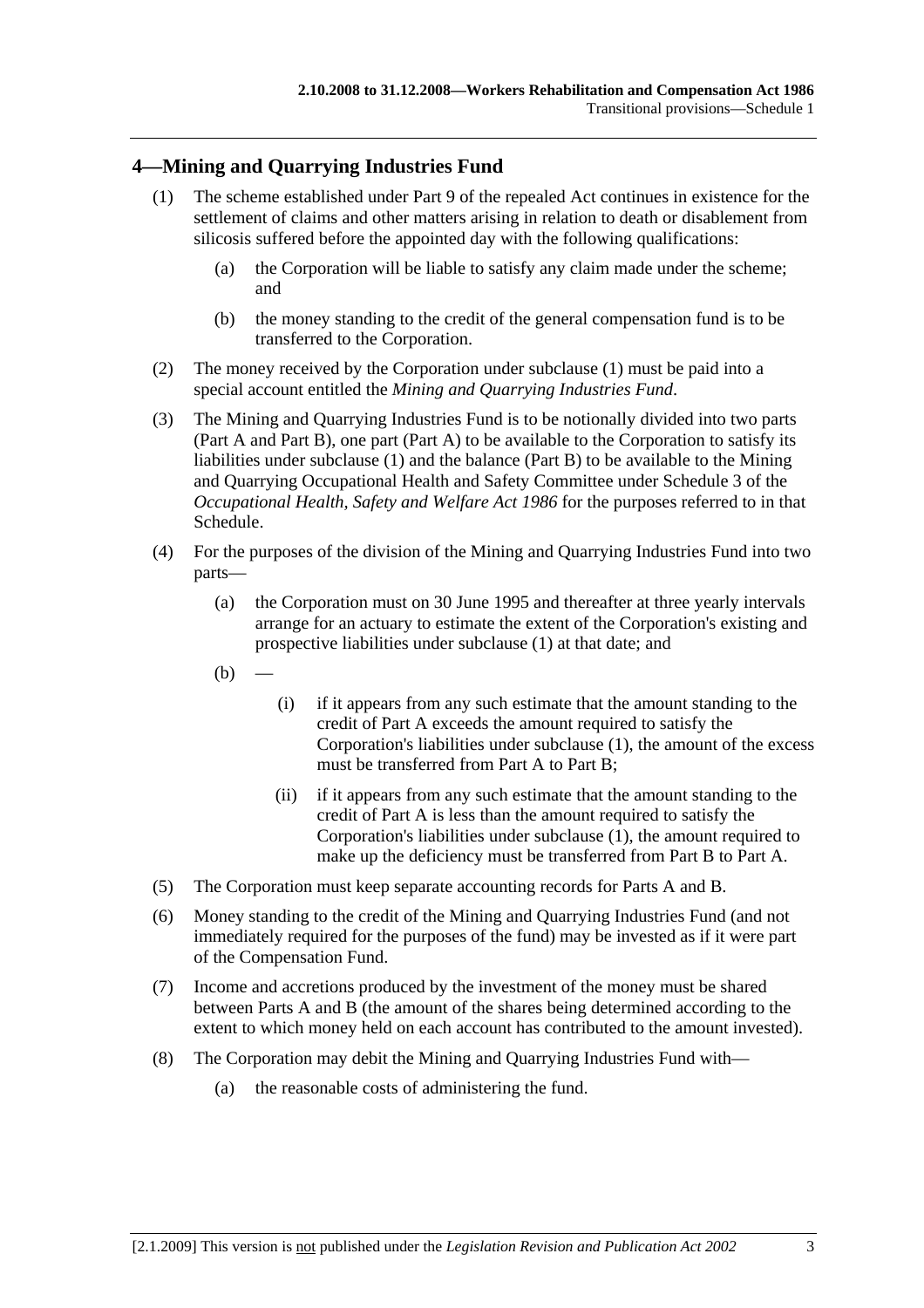#### **5—Statutory Reserve Fund**

- (1) The Statutory Reserve Fund (referred to in section 118c of the repealed Act) must be re-established by separating out the part of the Compensation Fund that represents the former Statutory Reserve Fund.
- (2) Division 4 of Part 10A (ie sections 118d to 118e) of the repealed Act, and related interpretative provisions, continue in force subject to the following modifications—
	- (a) references to the Commission are to be read as references to the Corporation; and
	- (b) references to the fund are to be read as references to the Statutory Reserve Fund re-established under subclause (1); and
	- (c) references to the Treasurer are to be read as references to the Corporation; and
	- (d) references to the Court are to be read as references to the Tribunal; and
	- (e) section 118d(10) is modified to read as follows:
		- (10) On an appeal under this section, the Tribunal has power to review all aspects of the Corporation's determination.; and
	- (f) after section 118d(12) subsections are inserted in the following terms:
		- (13) Any amounts recovered by the Corporation in the exercise of rights to which it is subrogated under subsection (12) must be paid into the fund.
		- (14) A claim made under this section before the date of transition that had not been disposed of at the date of transition (a *pretransition claim*), is taken to have been made against the Corporation as if this section had been in force in its modified form when the claim was made and it was then made against the Corporation.
		- (15) It follows that the Corporation assumes responsibility for administering pre-transition claims and is substituted for the Commission or the Treasurer (as the case requires) in any legal proceedings relating to such claims.
		- (16) Any rights of subrogation that existed in favour of the Treasurer immediately before the date of transition are transferred to the Corporation.
		- (17) The Corporation may recoup administrative expenses and legal costs related to claims under this section from the fund.
		- (18) The Corporation may intervene and be heard in proceedings before a court if there is a prospect that a claim before the court, or a judgment of the court, may lead to a claim under this section.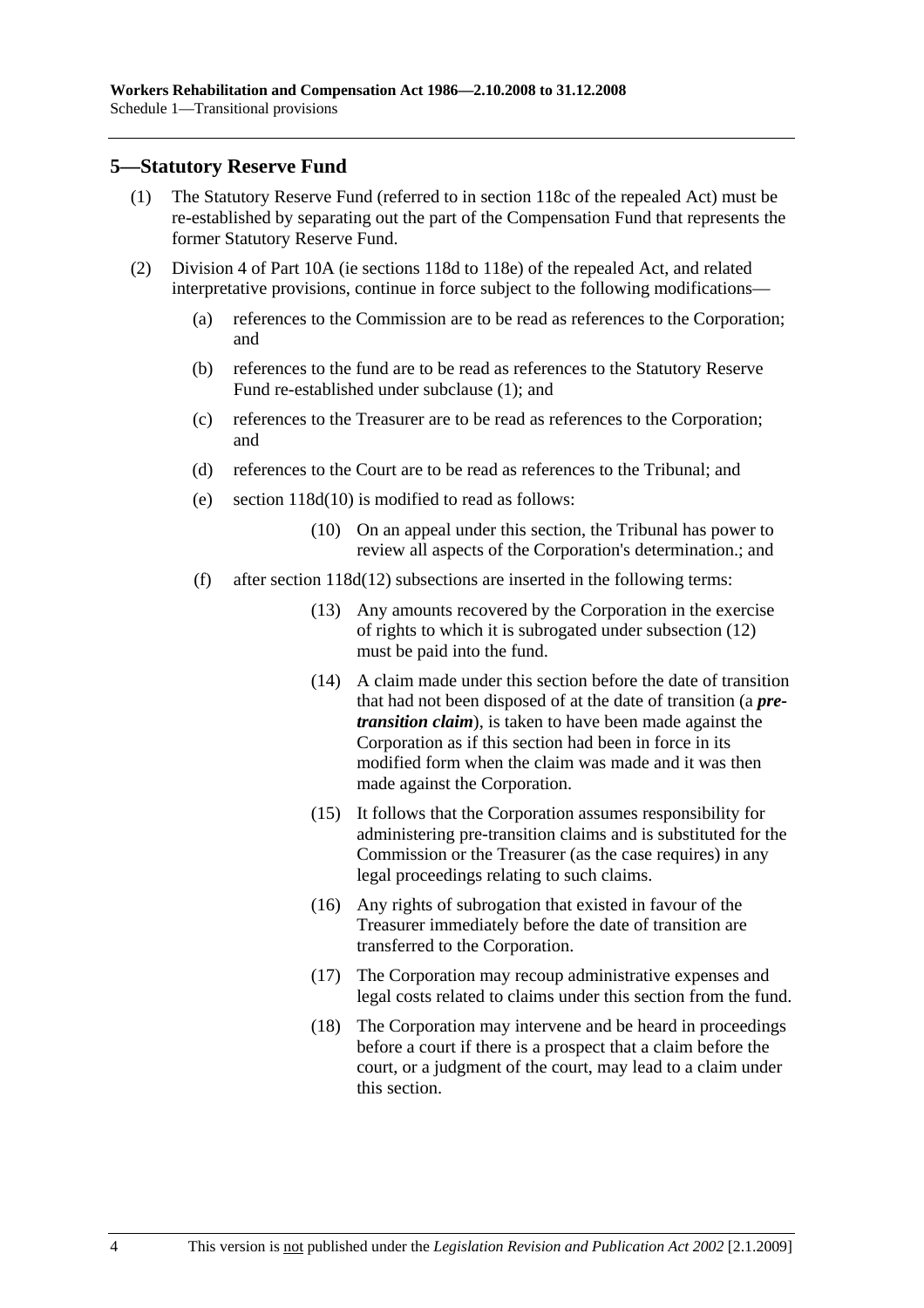(19) In this section—

*date of transition* means the date on which the *Workers Rehabilitation and Compensation (SGIC) Amendment Act 1996* comes into operation.

#### **5A—Insurance Assistance Fund**

- (1) The Insurance Assistance Fund must be established by separating out the part of the Compensation Fund identified in the accounts of the Corporation as the Insurance Assistance Fund immediately before the commencement of this clause.
- (2) The Governor may, by proclamation, transfer rights and liabilities of the insurer under a section 118g policy from the Motor Accident Commission to the Corporation.
- (3) The Motor Accident Commission may delegate to the Corporation its responsibility for administering claims under section 118g policies.
- (4) The Corporation may, by an authorised contract or arrangement—
	- (a) delegate its responsibility for administering claims under section 118g policies in relation to which the rights and liabilities of the insurer have been transferred to the Corporation under subclause (2); or
	- (b) subdelegate a responsibility for administering claims under section 118g policies delegated to it under subclause (3).
- (5) The Motor Accident Commission or the Corporation (as the case requires) may recoup expenditure covering liabilities under section 118g policies and associated administrative and legal costs (other than expenditure and costs covered by a contract of reinsurance) from the Insurance Assistance Fund and, if that proves insufficient, from the Statutory Reserve Fund.
- (6) In this clause—

*authorised contract or arrangement* means a contract or arrangement authorised by regulation under section 14 of the *WorkCover Corporation Act 1994*;

*section 118g policy* means a policy of insurance issued under section 118g(3) of the repealed Act.

#### **5B—Investment of, and dealings with, the Funds**

- (1) The Statutory Reserve Fund and the Insurance Assistance Fund may be invested in common with the Compensation Fund as if they formed part of the Compensation Fund.
- (2) If the Corporation is of the opinion that the balance of the Statutory Reserve Fund or the Insurance Assistance Fund exceeds the amount reasonably required for the purposes for which the relevant fund exists, the Corporation may, with the Minister's consent, transfer the surplus to the Compensation Fund.

#### **5C—Entitlement to documents**

The Corporation is entitled to possession of all documents and other materials in the possession or power of the Motor Accident Commission relevant to claims against the Statutory Reserve Fund or to liabilities under policies of insurance transferred to the Corporation under this Schedule.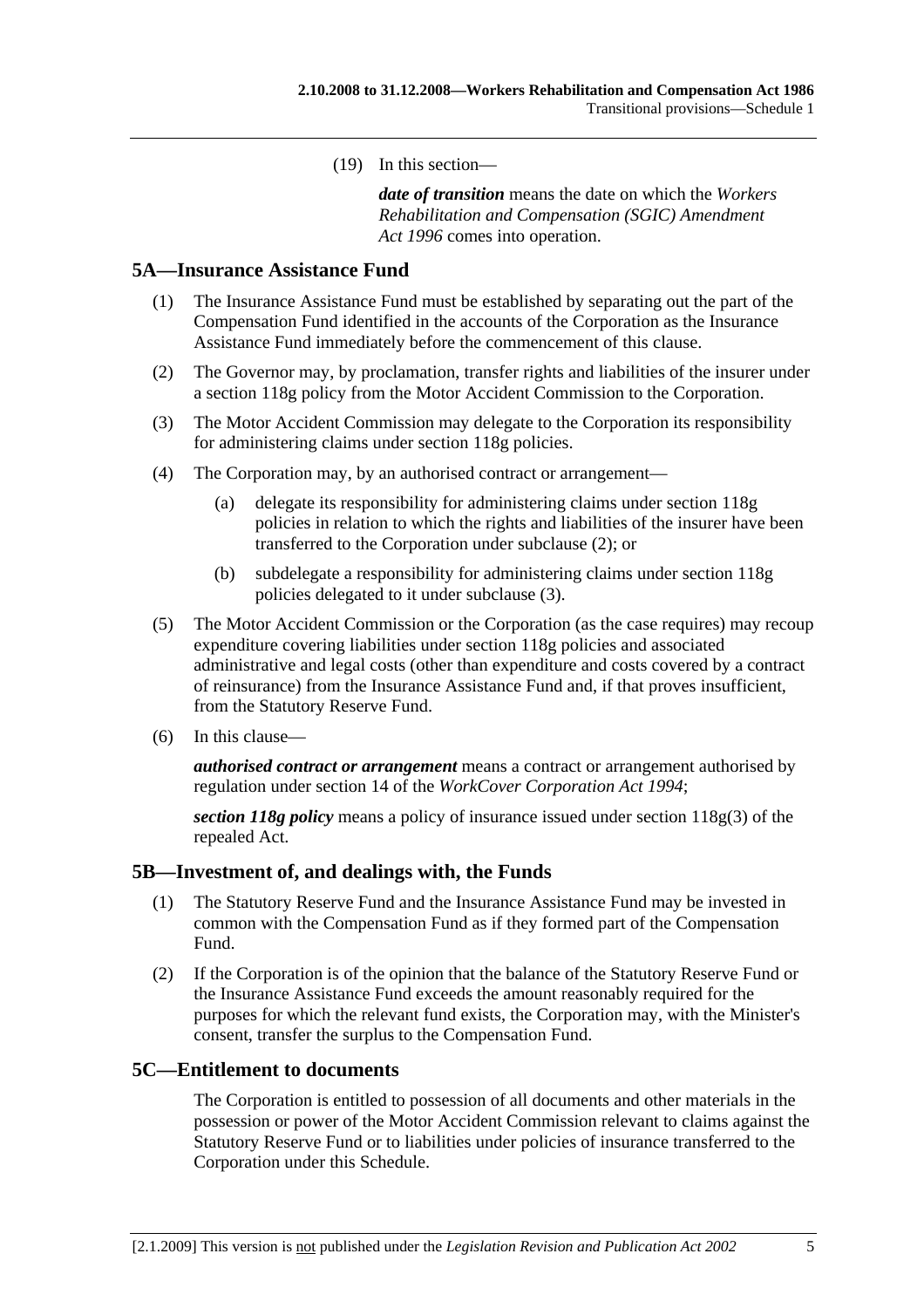#### **5D—Compensation payable to domestic partner on death of worker**

An amendment made by a provision of the *Statutes Amendment (Domestic Partners) Act 2006* to a provision of this Act that provides for, or relates to, the payment of a lump sum or weekly payments to a person on the death of a worker, applies only if the death occurs after the commencement of the amendment.

#### **5E—Additional transitional provisions**

- (1) The Governor may, by regulation, make additional provisions of a saving or transitional nature consequent on the amendment of this Act by another Act.
- (2) A provision of a regulation made under subclause (1) may, if the regulations so provide, take effect from the commencement of the amendment or from a later day.
- (3) To the extent that a provision takes effect under subclause (2) from a day earlier than the day of the regulation's publication in the Gazette, the provision does not operate to the disadvantage of a worker by decreasing the worker's rights.

#### **6—Acts Interpretation Act**

The *Acts Interpretation Act 1915* shall, except to the extent of any inconsistency with the provisions of this Schedule, apply to the repeal of the *Workers Compensation Act 1971*.

## **Schedule 2—Disabilities presumed to arise from employment**

| <b>Section</b> | <b>Description of disability</b>          | <b>Description of work</b> |                                                                                                                                                       |
|----------------|-------------------------------------------|----------------------------|-------------------------------------------------------------------------------------------------------------------------------------------------------|
|                | Ankylostomiasis                           | Mining.                    |                                                                                                                                                       |
|                | Anthrax                                   | Any work—                  |                                                                                                                                                       |
|                |                                           | (a)                        | in connection with animals infected with<br>anthrax;                                                                                                  |
|                |                                           | (b)                        | involving handling of animal carcasses<br>or parts of such carcasses;                                                                                 |
|                |                                           | (c)                        | involving handling of wool, hair, bristles,<br>hides or skins;                                                                                        |
|                |                                           | (d)                        | involving loading or unloading, or<br>transport, of animals, animal carcasses or<br>parts of such carcasses, wool, hair,<br>bristles, hides or skins. |
|                | Antimony poisoning or its <i>sequelae</i> |                            | Any work involving the use of antimony or its<br>preparations or compounds.                                                                           |
|                | Arsenic poisoning or its <i>sequelae</i>  |                            | Any work involving the use of arsenic or its<br>preparations or compounds.                                                                            |
|                | Asbestosis                                | asbestos fibres.           | Any work involving exposure to inhalation of                                                                                                          |
|                | Asthma or asthmatic attacks               | blackwood.                 | Any work involving contact with, or the inhalation<br>of, the dust of red pine, western red cedar or                                                  |
|                |                                           |                            | Any work involving contact with, or the inhalation<br>of, flour or flour dust.                                                                        |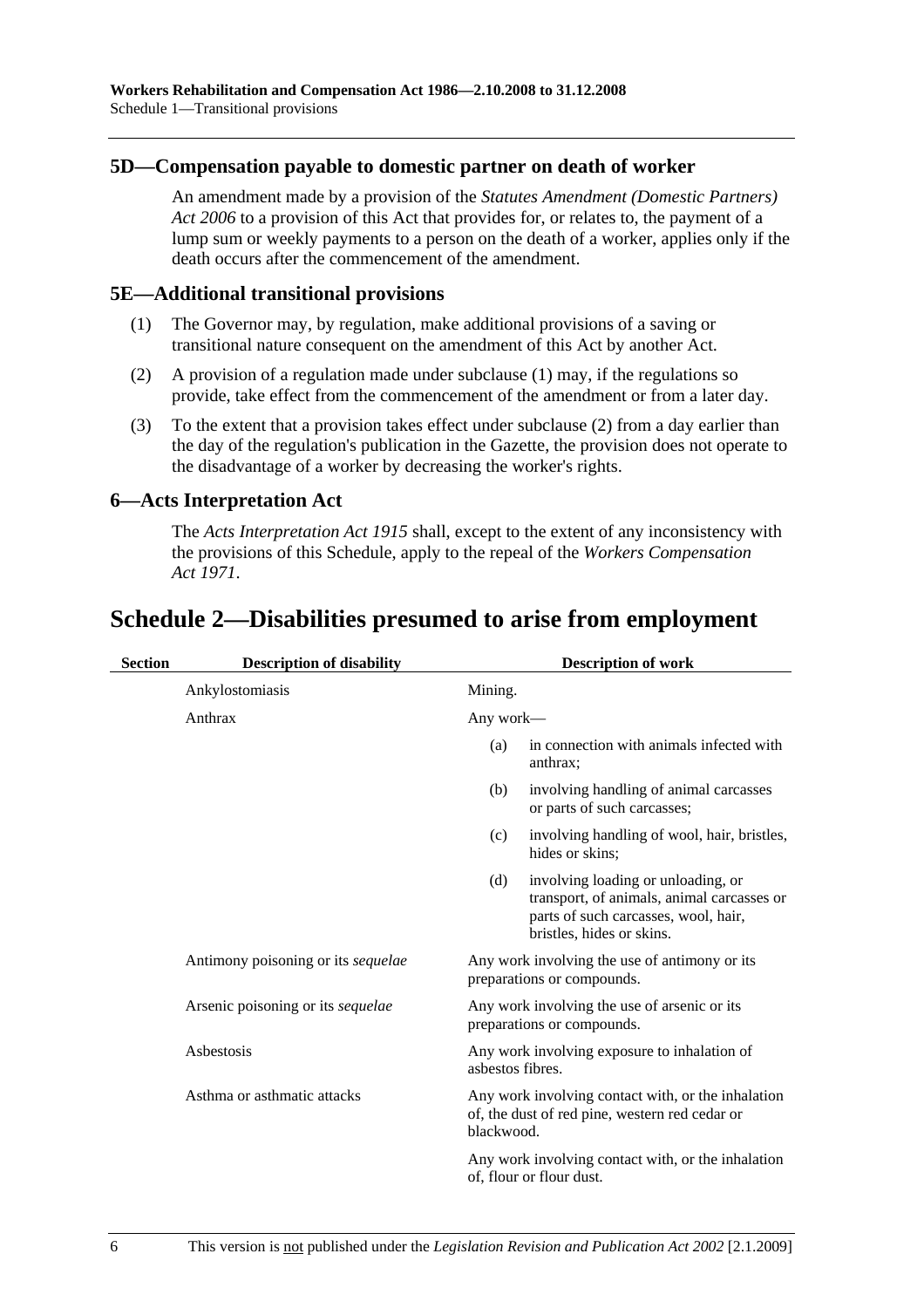Disabilities presumed to arise from employment—Schedule 2

| <b>Section</b> |            | <b>Description of disability</b>                                                                                           | <b>Description of work</b>                                                                                                                                                         |
|----------------|------------|----------------------------------------------------------------------------------------------------------------------------|------------------------------------------------------------------------------------------------------------------------------------------------------------------------------------|
|                |            | Benzene poisoning (ie poisoning by<br>benzene or its homologues or their nitro-<br>and amido-derivatives) and its sequelae | Any work involving the production, liberation or<br>utilisation of benzene or its homologues or their<br>nitro- and amido-derivatives.                                             |
|                |            | Brucellosis, leptospirosis, or Q fever                                                                                     | Any work at, in, about, or in connection with, a<br>meat works or involving the handling of meat,<br>hides, skins or carcasses.                                                    |
|                |            | Carbon monoxide poisoning or its sequelae                                                                                  | Any work involving contact with, or the inhalation<br>of, carbon monoxide gas.                                                                                                     |
|                |            | Chrome ulceration or its sequelae                                                                                          | Any work involving the use of chromic acid or bi-<br>chromate or ammonium potassium or sodium or<br>their preparations.                                                            |
|                |            | Copper poisoning or its sequelae                                                                                           | Any work involving the use or handling of copper<br>or its preparations or compounds.                                                                                              |
|                | Dermatitis |                                                                                                                            | Any work involving exposure to, or contact with,<br>the dust of blackwood.                                                                                                         |
|                |            | Halogen poisoning (ie poisoning by the<br>halogen derivatives of hydrocarbons of the<br>aliphatic series) and its sequelae | Any work involving the production, liberation or<br>utilisation of halogen derivatives or hydrocarbons<br>of the aliphatic series.                                                 |
|                |            | Lead poisoning or its sequelae                                                                                             | Any work involving the use of lead or its<br>preparations or compounds.                                                                                                            |
|                |            | Mercury poisoning or its sequelae                                                                                          | Any work involving the use of mercury or its<br>preparations or compounds.                                                                                                         |
|                |            | Nitrous fumes poisoning and its sequelae                                                                                   | Any work involving contact with nitric acid or the<br>inhalation of nitrous fumes.                                                                                                 |
|                |            | Noise induced hearing loss                                                                                                 | Any work involving exposure to noise.                                                                                                                                              |
|                |            | Pathological manifestations due to-                                                                                        | Any work involving exposure to the action of                                                                                                                                       |
|                | (a)        | radium and other radioactive<br>substances;                                                                                | radium, radioactive substances or X-rays.                                                                                                                                          |
|                | (b)        | X-rays                                                                                                                     |                                                                                                                                                                                    |
|                |            | Phosphorus, poisoning or its sequelae                                                                                      | Any work involving the use of phosphorus or its<br>preparations or compounds.                                                                                                      |
|                |            | Pneumoconiosis, including silicosis                                                                                        | Any work involving mining, quarrying, cutting,<br>crushing, grinding or pushing stone or melting,<br>grinding or polishing metal.                                                  |
|                |            | Primary epitheliomatous cancer of the skin                                                                                 | Any work involving processes which involve the<br>handling or use of tar, pitch, bitumen, mineral oil,<br>paraffin, or the compounds, products or residues of<br>those substances. |
|                |            | Septic poisoning or its sequelae                                                                                           | Any work involving the handling of meat or the<br>manufacture of meat products or animal by-<br>products in connection with the trade of butcher or<br>slaughterman.               |
|                |            | Zinc poisoning or its sequelae                                                                                             | Any work involving the use of zinc or its<br>preparations or compounds.                                                                                                            |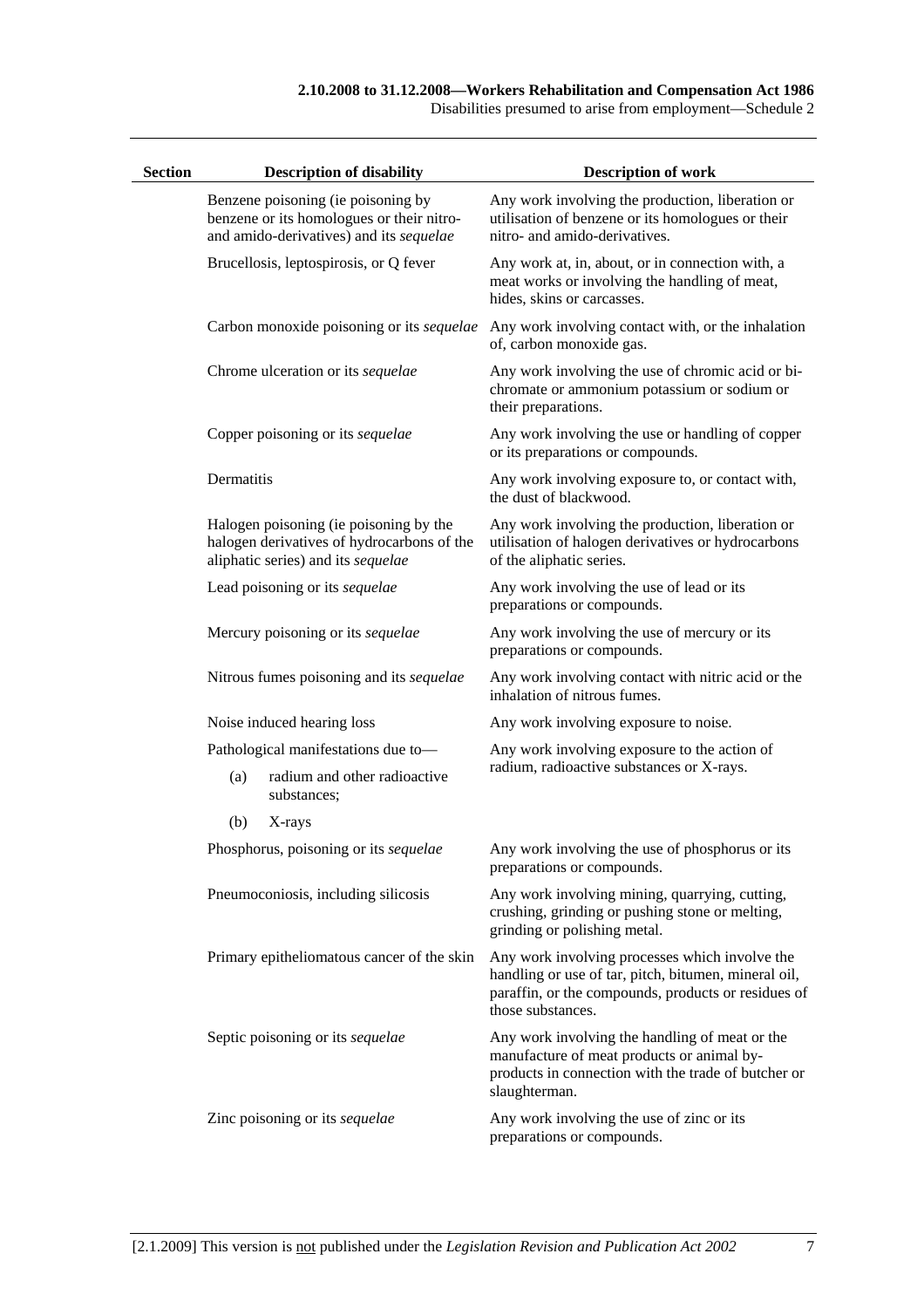# **Schedule 3—Lump sum compensation**

| <b>Nature of the Disability</b>                                                                                             | Percentage<br>of the<br>prescribed<br>sum payable |
|-----------------------------------------------------------------------------------------------------------------------------|---------------------------------------------------|
| Total and incurable loss of intellectual capacity resulting from damage to the brain                                        | 100                                               |
| Total and incurable paralysis of the limbs                                                                                  | 100                                               |
| Loss of Vision-                                                                                                             |                                                   |
| Total loss of sight of both eyes                                                                                            | 100                                               |
| Total loss of sight of one eye                                                                                              | 50                                                |
| Total loss of sight of one eye, the vision in the other eye being less than 6/60 Snellens<br>type with correction or absent | 100                                               |
| Hearing Loss-                                                                                                               |                                                   |
| Total loss of hearing                                                                                                       | 75                                                |
| Speech Loss-                                                                                                                |                                                   |
| Total loss of the power of speech                                                                                           | 75                                                |
| Sensory Loss-                                                                                                               |                                                   |
| Total loss of senses of taste and smell                                                                                     | 50                                                |
| Total loss of sense of taste                                                                                                | 25                                                |
| Total loss of sense of smell                                                                                                | 25                                                |
| Arm Injuries-                                                                                                               |                                                   |
| Loss of arm at or above elbow                                                                                               | 90                                                |
| Loss of arm below elbow                                                                                                     | 80                                                |
| Hand Injuries-                                                                                                              |                                                   |
| Loss of both hands                                                                                                          | 100                                               |
| Loss of thumb                                                                                                               | 35                                                |
| Loss of forefinger                                                                                                          | 25                                                |
| Loss of middle finger                                                                                                       | 20                                                |
| Loss of ring finger                                                                                                         | 20                                                |
| Loss of little finger                                                                                                       | 14                                                |
| Total loss of movement of joint of thumb                                                                                    | 15                                                |
| Loss of distal phalanx of thumb                                                                                             | 17                                                |
| Loss of portion of terminal segment of thumb involving one-third of its flexor surface<br>without loss of distal phalanx    | 15                                                |
| Loss of distal phalanx of forefinger                                                                                        | 11                                                |
| Loss of distal phalanx of other fingers                                                                                     | 9                                                 |
| Loss of hand or loss of thumb and four fingers                                                                              | 80                                                |

Leg Injuries—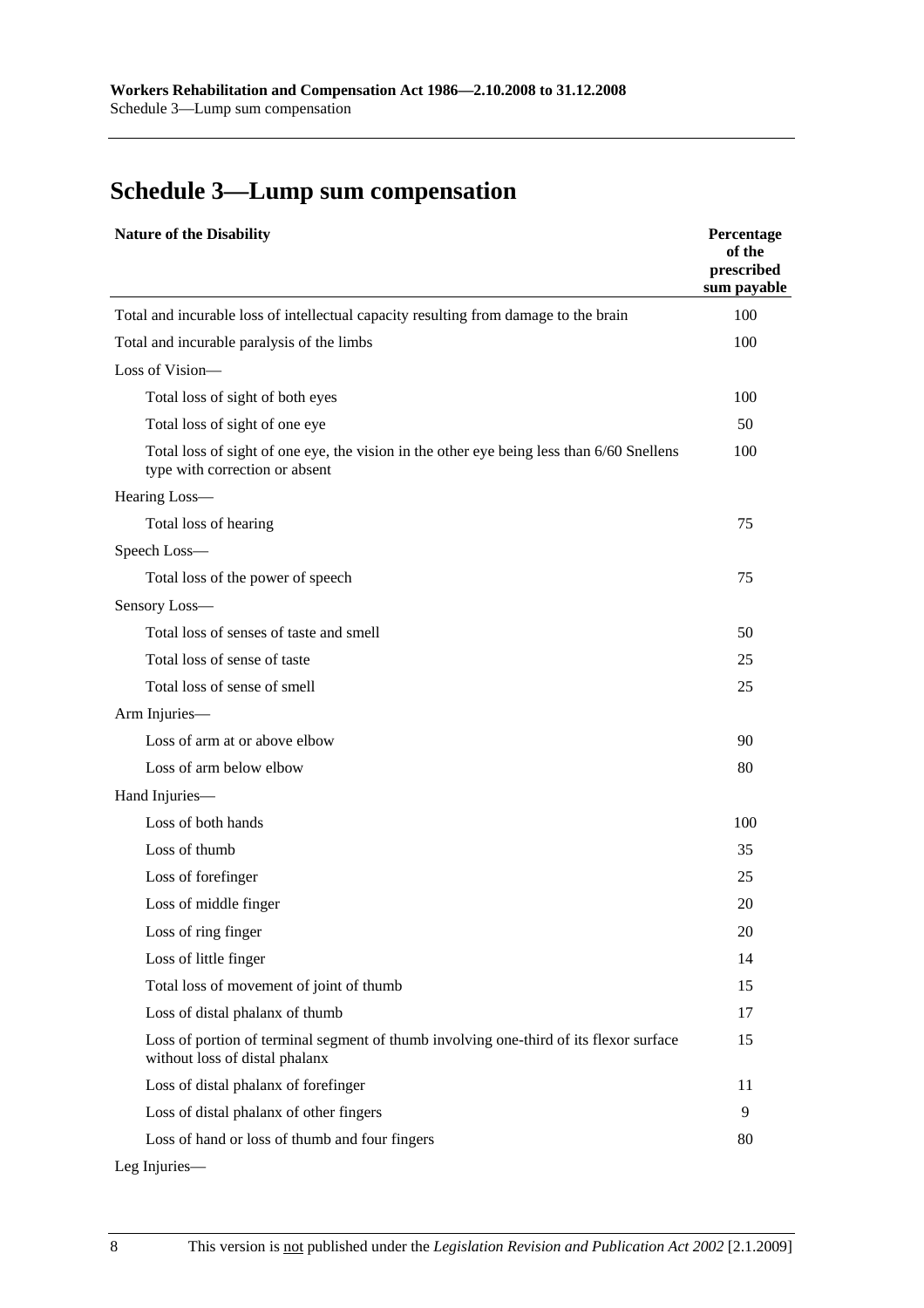| <b>Nature of the Disability</b>                       | Percentage<br>of the<br>prescribed<br>sum payable |  |
|-------------------------------------------------------|---------------------------------------------------|--|
| Loss of leg at or above knee                          | 90                                                |  |
| Loss of leg below knee                                | 80                                                |  |
| Foot Injuries-                                        |                                                   |  |
| Loss of both feet                                     | 100                                               |  |
| Loss of foot and hand                                 | 100                                               |  |
| Loss of foot                                          | 75                                                |  |
| Loss of great toe                                     | 25                                                |  |
| Loss of any other toe                                 | 10                                                |  |
| Loss of two phalanges of any other toe                | 8                                                 |  |
| Loss of phalanx of great toe                          | 11                                                |  |
| Loss of phalanx of any other toe                      | 7                                                 |  |
| Loss of genital organs                                | 70                                                |  |
| Total impairment of the neck and cervical spine       | 80                                                |  |
| Total impairment of the upper back and thoracic spine | 50                                                |  |
| Total impairment of the lower back and lumbar spine   | 80                                                |  |
| Loss of all teeth                                     | 20                                                |  |
| Total impairment of the ventilatory function          | 90                                                |  |
| Total impairment of shoulder                          | 50                                                |  |
| Total impairment of wrist                             | 25                                                |  |
| Total impairment of hip                               |                                                   |  |
| Total impairment of ankle                             |                                                   |  |

Disfigurement—

A percentage of the prescribed sum (not exceeding 70 per cent) proportionate to the extent, severity and likely duration of the disfigurement

Impairment of a physical or sensory faculty not mentioned above—

A percentage of the prescribed sum equivalent to the percentage loss of total bodily function represented by the impairment

- 1 For the purposes of this Schedule, a limb or other member will be taken to be lost if it is rendered permanently and wholly useless, and a finger will be taken to be lost if two joints are severed from the hand or rendered permanently and wholly useless.
- 2 Where a disability consists of the permanent loss of a proportion (but not all) of the full efficient use of a physical or sensory faculty, a worker is entitled to a percentage of the compensation payable for total loss of the faculty equal to the percentage of full efficient use lost by the worker. However, in the case of hearing loss, compensation is not payable by reference to this Schedule unless the percentage loss of hearing exceeds 5%.
- 3 For the purpose of determining the extent of a loss of full efficient use of a physical or sensory faculty, the extent to which the loss, or the effect of the loss, may be reduced or limited by an external removable aid or appliance will be disregarded.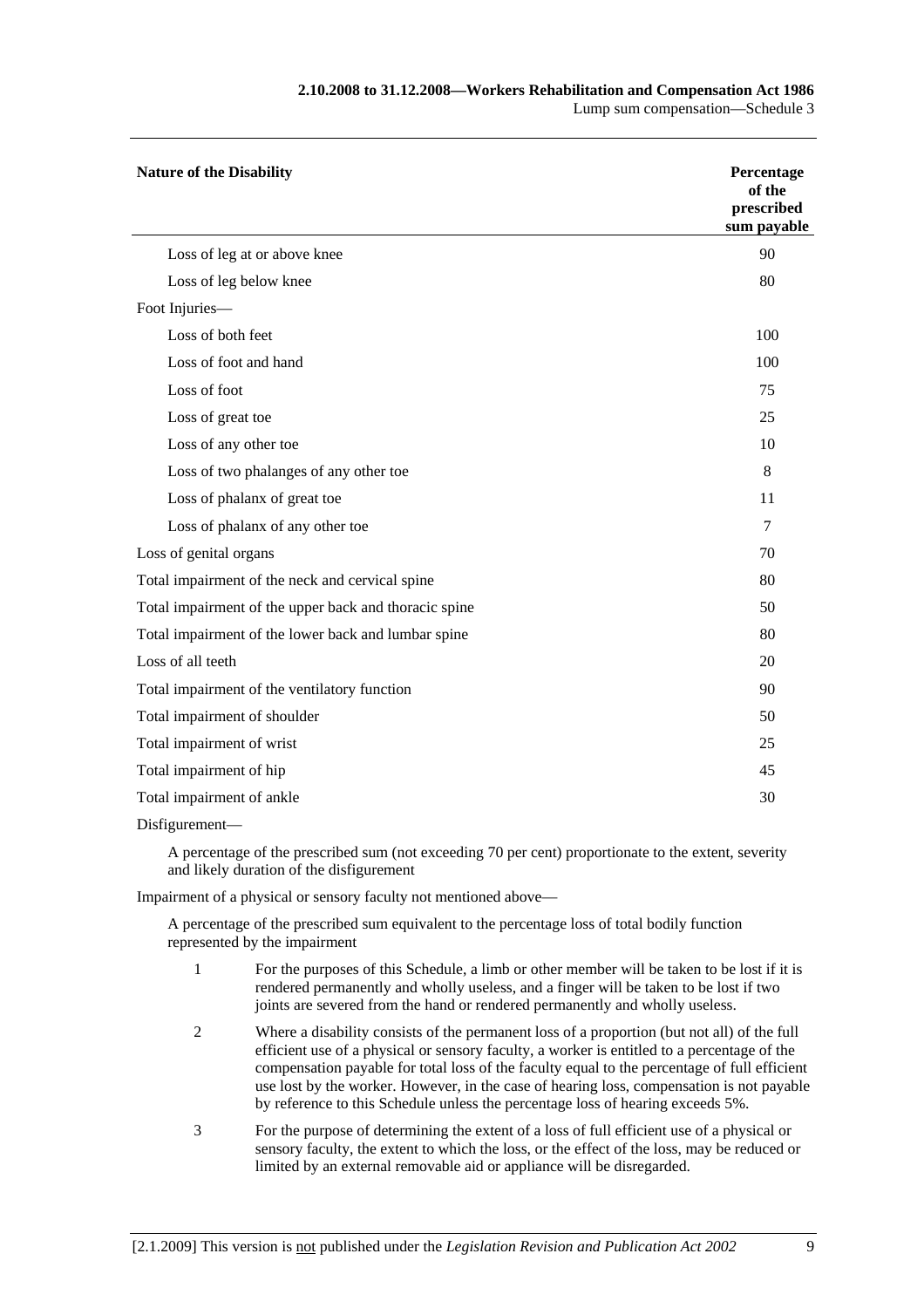- 4 The percentage loss of total bodily function represented by a particular impairment of a physical or sensory faculty is to be determined in accordance with professionally accepted principles approved by regulation. However, a percentage loss of hearing is to be determined in accordance with the principles set out in the report entitled *Improved Procedure for Determining Percentage Loss of Hearing* published by the National Acoustic Laboratories and dated January 1988 (ISBN 0 644 06884 1).
- 5 Where a worker is entitled to compensation in respect of two or more disabilities to which the Schedule applies, the worker's entitlement will be determined in accordance with principles prescribed by the regulations (but the total entitlement cannot exceed 100 per cent of the prescribed sum).
- 6 In this Schedule—

*impairment* in relation to a physical or sensory faculty, means the loss of the faculty, the loss of its use, or the damage to or malfunction of the faculty.

*physical or sensory faculty* includes any part of the body.

## **Schedule 4—Adjacent areas**

#### **1—Interpretation**

(1) In this Schedule—

*continental shelf* and *territorial sea* have the same meanings as those terms have in the Seas and Submerged Lands Act;

*Petroleum Act* means the *Petroleum (Submerged Lands) Act 1967* of the Commonwealth;

*Seas and Submerged Lands Act* means the *Seas and Submerged Lands Act 1973* of the Commonwealth.

 (2) If the Petroleum Act is repealed and re-enacted (with or without modifications), a reference in this Schedule to that Act, or to a provision or Schedule of that Act, will be taken to include a reference to the new Commonwealth Act, or to the corresponding provision or Schedule in the new Commonwealth Act, (as the case requires).

#### **2—Adjacent areas**

- (1) The *adjacent area* for South Australia, New South Wales, Victoria or Tasmania is so much of the area described in Schedule 2 to the Petroleum Act in relation to that State as is within the outer limits of the continental shelf and includes the space above and below that area.
- (2) The *adjacent area* for Queensland is—
	- (a) so much of the area described in Schedule 2 to the Petroleum Act in relation to Queensland as is within the outer limits of the continental shelf; and
	- (b) the Coral Sea area (within the meaning of subsection (7) of section 5A of the Petroleum Act) other than the territorial sea within the Coral Sea area; and
	- (c) the areas within the outer limits of the territorial sea adjacent to certain islands of Queensland as determined by proclamation on 4 February 1983 under section 7 of the Seas and Submerged Lands Act; and
	- (d) the space above and below the areas described in paragraphs (a), (b) and (c).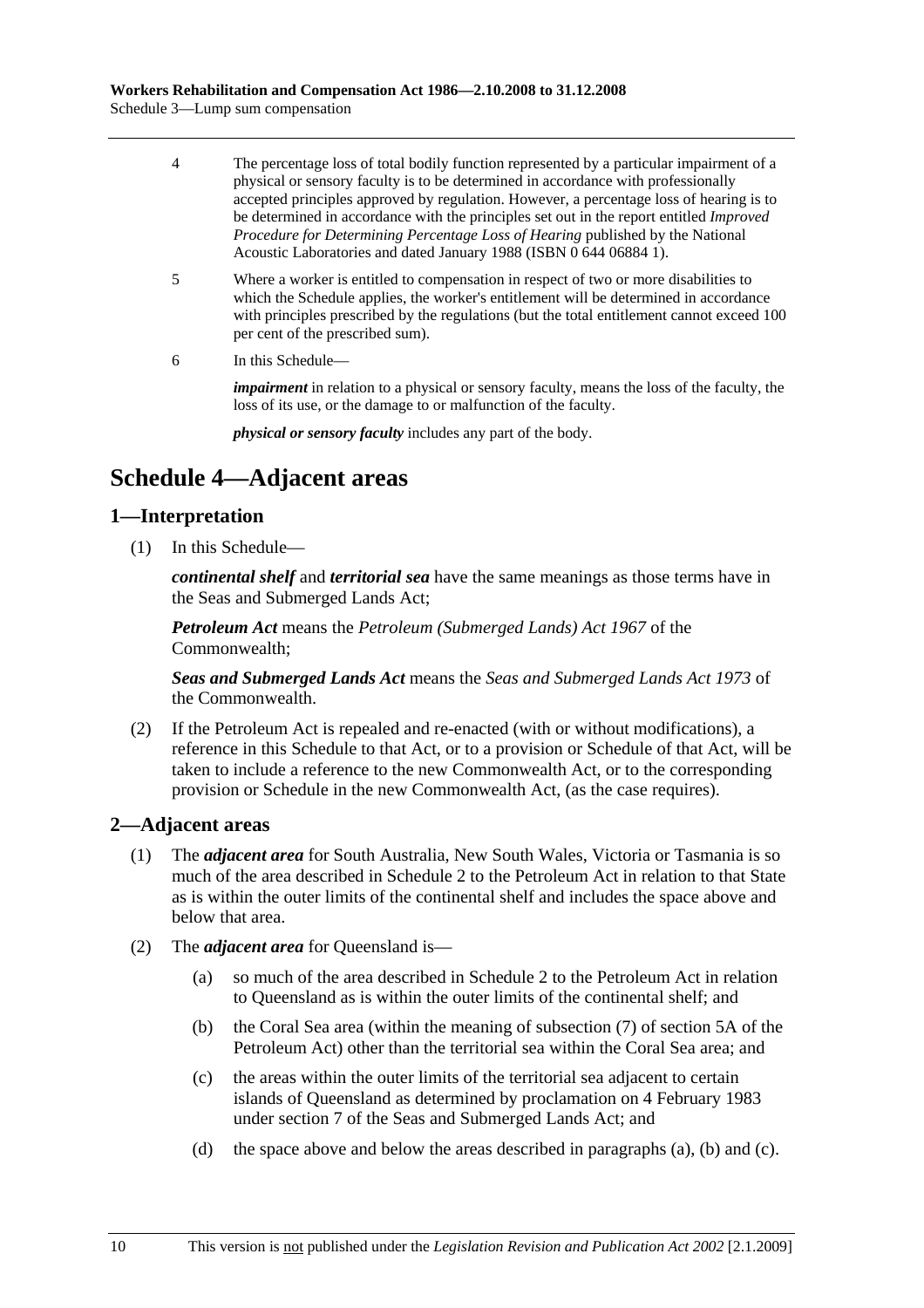- (3) The *adjacent area* for Western Australia is so much of the area described in Schedule 2 to the Petroleum Act in relation to Western Australia as—
	- (a) is within the outer limits of the continental shelf; and
	- (b) is not within Area A of the Zone of Cooperation,

and includes the space above and below that area.

- (4) The *adjacent area* for the Northern Territory is—
	- (a) so much of the area described in Schedule 2 to the Petroleum Act in relation to the Northern Territory as—
		- (i) is within the outer limits of the continental shelf; and
		- (ii) is not within Area A of the Zone of Cooperation; and
	- (b) the adjacent area for the Territory of Ashmore and Cartier Islands (within the meaning of subsection (3) of section 5A of the Petroleum Act) other than the territorial sea within that area; and
	- (c) the space above and below the areas described in paragraphs (a) and (b).
- (5) However, the adjacent area for a State does not include any area inside the limits of any State or Territory.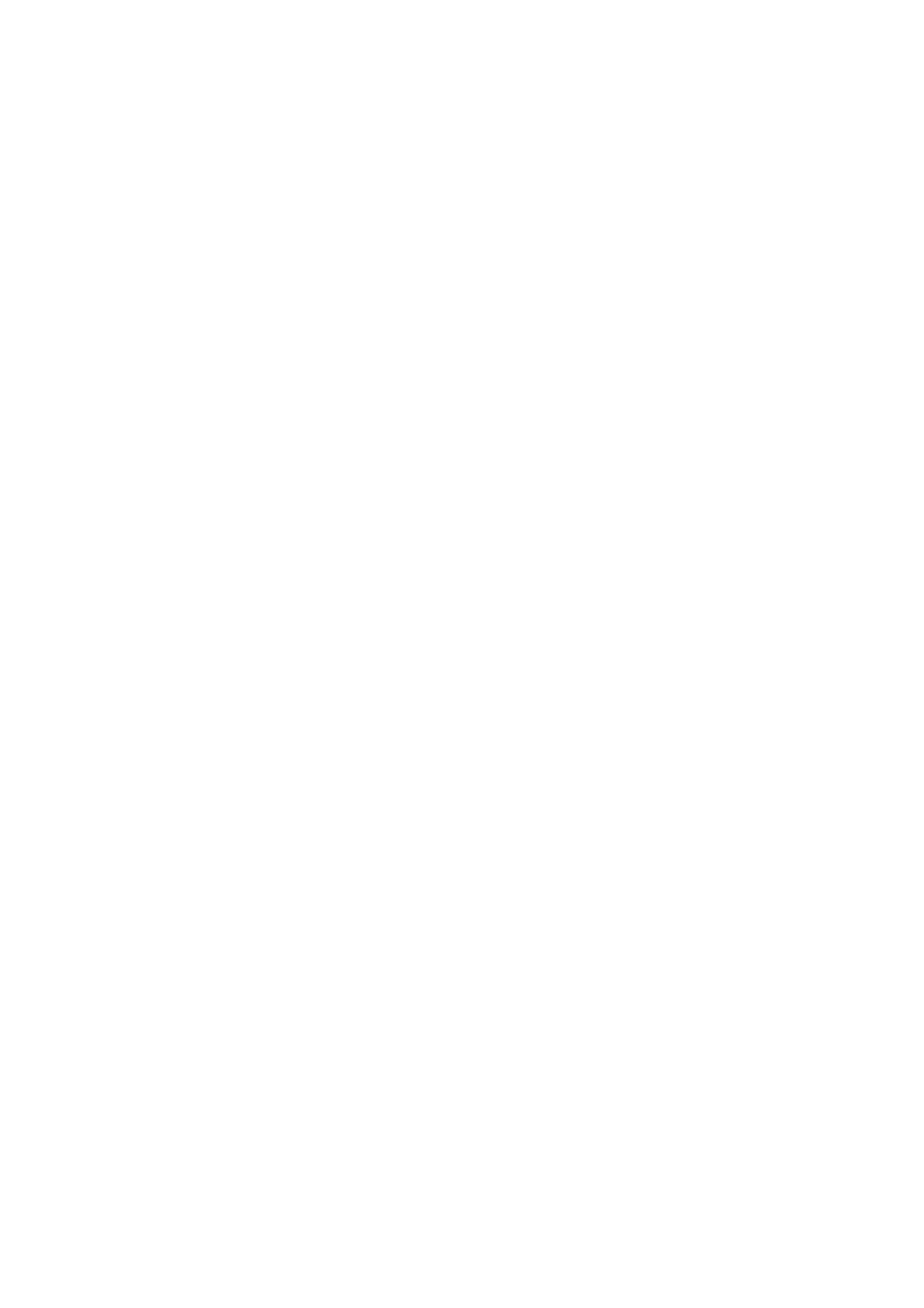# **Legislative history**

### **Notes**

• This version is comprised of the following:

| Part 1    | 1.7.2008  |
|-----------|-----------|
| Part 2    | 1.7.2008  |
| Part 3    | 2.10.2008 |
| Part 4    | 2.10.2008 |
| Part 5    | 1.7.2008  |
| Part 6    | 1.7.2008  |
| Part 6A   | 1.7.2008  |
| Part 6B   | 1.7.2008  |
| Part $6C$ | 2.10.2008 |
| $Pt\;6D$  | 1.7.2008  |
| Part 7    | 1.7.2008  |
| Schedules | 1.7.2008  |

- Amendments of this version that are uncommenced are not incorporated into the text.
- Please note—References in the legislation to other legislation or instruments or to titles of bodies or offices are not automatically updated as part of the program for the revision and publication of legislation and therefore may be obsolete.
- Earlier versions of this Act (historical versions) are listed at the end of the legislative history.
- For further information relating to the Act and subordinate legislation made under the Act see the Index of South Australian Statutes or www.legislation.sa.gov.au.

## **Legislation repealed by principal Act**

The *Workers Rehabilitation and Compensation Act 1986* repealed the following:

*Workers Compensation Act 1971*

## **Principal Act and amendments**

New entries appear in bold.

| Year No |     | Title                                                                              | Assent     | Commencement                                                                                                                                                                        |
|---------|-----|------------------------------------------------------------------------------------|------------|-------------------------------------------------------------------------------------------------------------------------------------------------------------------------------------|
| 1986    | 124 | <i>Workers Rehabilitation and</i><br>Compensation Act 1986                         | 24.12.1986 | 16.4.1987 (Gazette 16.4.1987 p1008)<br>except ss 3–6, 26, 29–63, 65–76, 80,<br>$81, 85, 86, 88 - 120, 122 - 125,$<br>Schs $1 - 3 - 4$ p.m. on 30.9.1987<br>(Gazette 17.9.1987 p886) |
| 1987    | 106 | <i>Workers Rehabilitation and</i><br><b>Compensation Act Amendment</b><br>Act 1987 | 17.12.1987 | 4 p.m. on 30.9.1987: s 2                                                                                                                                                            |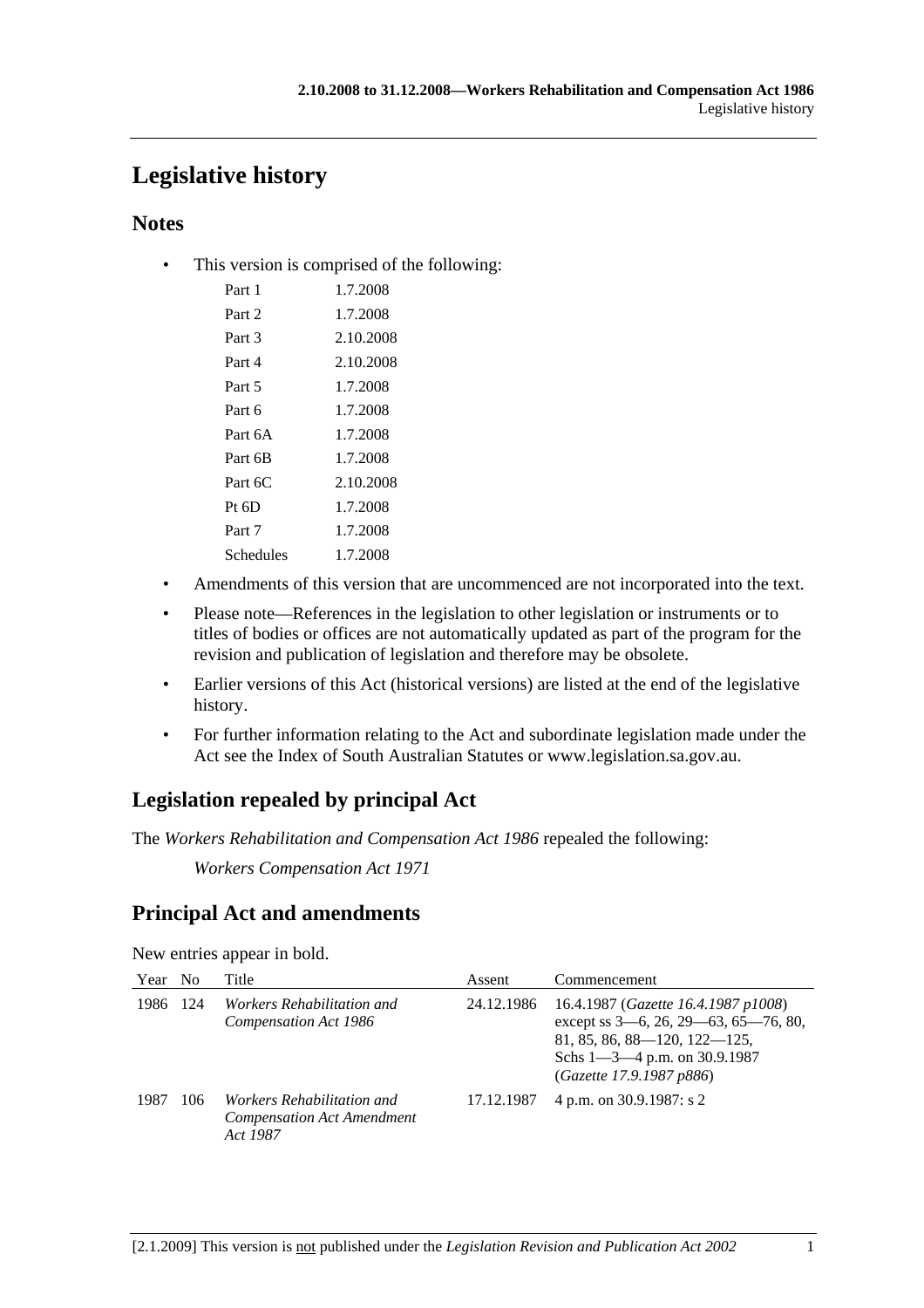| 1988 39 |                | Workers Rehabilitation and<br><b>Compensation Act Amendment</b><br>Act 1988 as amended by 97/1988                                    | 28.4.1988  | 17.10.1988 (Gazette 6.10.1988 p1236)<br>except new s 58B (as inserted by s 15)-<br>1.1.1989 (Gazette 15.12.1988 p2010)<br>and except ss 18, 19(a) & 22(a)—<br>uncommenced                                                                                                                                                                                                                                                                                                                    |
|---------|----------------|--------------------------------------------------------------------------------------------------------------------------------------|------------|----------------------------------------------------------------------------------------------------------------------------------------------------------------------------------------------------------------------------------------------------------------------------------------------------------------------------------------------------------------------------------------------------------------------------------------------------------------------------------------------|
| 1988 97 |                | <b>Statutes Amendment (Workers</b><br>Rehabilitation and Compensation)<br>Act 1988                                                   | 15.12.1988 | Pt 2 (ss $3-8$ ) and Pt 3 (ss $9 & 10$ )<br>15.12.1988 (Gazette 15.12.1988 p2009);<br>s 11-uncommenced                                                                                                                                                                                                                                                                                                                                                                                       |
| 1990    | - 34           | Workers Rehabilitation and<br><b>Compensation Act Amendment</b><br>Act 1990                                                          | 26.4.1990  | 26.4.1990 except s 3-16.4.1987 and<br>except s 5-1.7.1990: s 2                                                                                                                                                                                                                                                                                                                                                                                                                               |
| 1991    | $\overline{4}$ | Workers Rehabilitation and<br>Compensation (Miscellaneous<br>Provisions) Amendment Act 1991                                          | 21.3.1991  | 8.4.1991 (Gazette 4.4.1991 p1148)                                                                                                                                                                                                                                                                                                                                                                                                                                                            |
| 1992    | 69             | <b>Statutes Amendment (Public</b><br>Actuary) Act 1992                                                                               | 19.11.1992 | 10.12.1992 (Gazette 10.12.1992 p1752)                                                                                                                                                                                                                                                                                                                                                                                                                                                        |
| 1992 84 |                | Workers Rehabilitation and<br>Compensation (Miscellaneous)<br>Amendment Act 1992 as validated by<br>2/1993                           | 3.12.1992  | 4 p.m. on 30.9.1987: s 2(2) except<br>s 18(a)—8.4.1991: s 2(3) and except<br>ss 1, 2, 4, 5, 16, 18(b), (c), 19, 21 &<br>22-3.12.1992 (Gazette 3.12.1992<br>$p1688$ ) and except ss 11, 12(a)—(c) &<br>20-10.12.1992 (Gazette 10.12.1992<br>$p1754$ ) and except ss 7(a) & (b), 8, 9, 13<br>& 15-3.5.1993 (Gazette 22.4.1993<br>$p1400$ ) and except ss 6, 7(c), 10, 12(d)<br>& 17-1.7.1993 (Gazette 24.6.1993<br>p2045) and except s 14–3.12.1994<br>$(s 7(5)$ Acts Interpretation Act 1915) |
| 1992    | (97)           | Regulations varying the Workers<br>Rehabilitation and Compensation<br>(General) Regulations 1987 (Gazette<br>18.6.1992 p1810)        |            | 18.6.1992                                                                                                                                                                                                                                                                                                                                                                                                                                                                                    |
| 1992    |                | (212) Regulations varying the Workers<br>Rehabilitation and Compensation<br>(General) Regulations 1987 (Gazette<br>10.12.1992 p1761) |            | 10.12.1992: r 2                                                                                                                                                                                                                                                                                                                                                                                                                                                                              |
| 1993 1  |                | <b>Statutes Amendment (Chief</b><br>Inspector) Act 1993                                                                              | 25.2.1993  | 1.7.1993 (Gazette 17.6.1993 p1974)                                                                                                                                                                                                                                                                                                                                                                                                                                                           |
| 1993    | 2              | Workers Rehabilitation and<br>Compensation (Declaration of<br>Validity) Act 1993                                                     | 25.2.1993  | 25.2.1993                                                                                                                                                                                                                                                                                                                                                                                                                                                                                    |
| 1993    | -52            | Workers Rehabilitation and<br><b>Compensation</b> (Review Authorities)<br>Amendment Act 1993                                         | 20.5.1993  | 20.5.1993: s 2(2) and ( <i>Gazette</i><br>20.5.1993 p1694) except ss $7-12$ ,<br>$14(a)$ , (d) - (g) & $16(2)$ - (6) - 1.7.1993<br>(Gazette 24.6.1993 p2045) and except<br>ss 4 & 14(b)-24.2.1994 (Gazette<br>24.2.1994 p524) and except s 13-<br>$20.5.1995$ (s $7(5)$ Acts Interpretation<br>Act 1915)                                                                                                                                                                                     |
| 1994    | 49             | Workers Rehabilitation and<br>Compensation (Administration)<br>Amendment Act 1994                                                    | 16.6.1994  | 1.7.1994 (Gazette 30.6.1994 p1842)                                                                                                                                                                                                                                                                                                                                                                                                                                                           |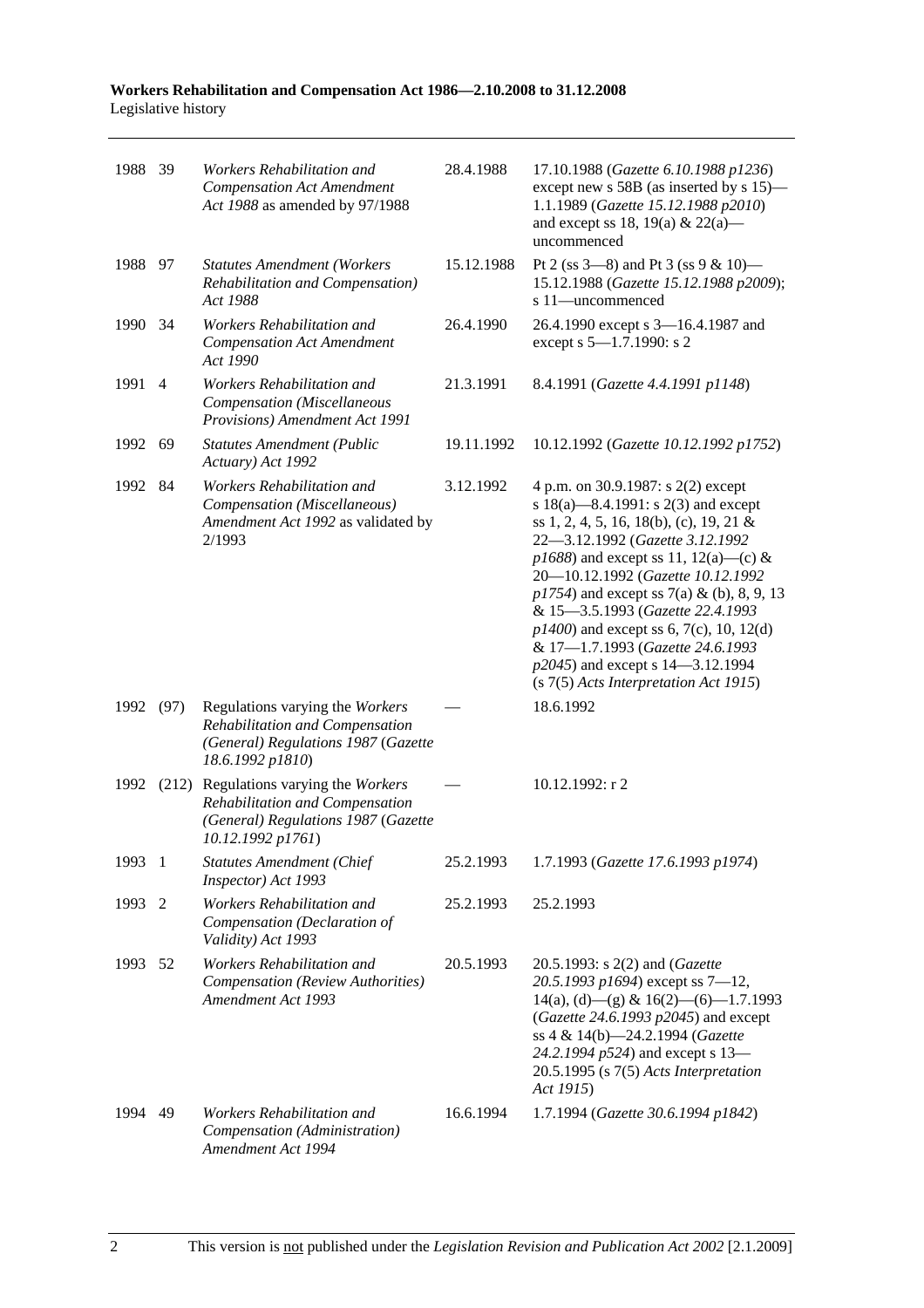| 1995 35 |      | Workers Rehabilitation and<br>Compensation (Miscellaneous<br>Provisions) Amendment Act 1995 as<br>amended by 56/1995 | 27.4.1995  | 25.5.1995 (Gazette 25.5.1995 p2200)<br>except ss 9, 14, 16, 26 & 28-17.8.1995<br>(Gazette 17.8.1995 p446) and except<br>s 7-25.1.1996 (Gazette 25.1.1996<br>p807) and except s 21-1.4.1996<br>(Gazette 28.3.1996 p1788) and except<br>s 25-27.6.1996 (Gazette 27.6.1996<br>p3104) |
|---------|------|----------------------------------------------------------------------------------------------------------------------|------------|-----------------------------------------------------------------------------------------------------------------------------------------------------------------------------------------------------------------------------------------------------------------------------------|
| 1995 56 |      | Workers Rehabilitation and<br>Compensation (Miscellaneous)<br>Amendment Act 1995                                     | 3.8.1995   | 17.8.1995 (Gazette 17.8.1995 p447)                                                                                                                                                                                                                                                |
| 1995    | 75   | Workers Rehabilitation and<br>Compensation (Dispute Resolution)<br>Amendment Act 1995 as amended by<br>21/1996       | 9.11.1995  | 14.12.1995 (Gazette 14.12.1995 p1642)<br>except ss 3-5 & 7-17-3.6.1996<br>(Gazette 30.5.1996 p2636)                                                                                                                                                                               |
| 1995    | 105  | <b>Statutes Amendment (Workers</b><br>Rehabilitation and Compensation)<br>Act 1995                                   | 14.12.1995 | 14.12.1995 (Gazette 14.12.1995 p1642)<br>except s 4–25.5.1995: s 2(a)                                                                                                                                                                                                             |
| 1996    | -2   | Workers Rehabilitation and<br>Compensation (SGIC) Amendment<br>Act 1996                                              | 7.3.1996   | 14.3.1996 (Gazette 14.3.1996 p1592)                                                                                                                                                                                                                                               |
| 1996    | 21   | Workers Rehabilitation and<br>Compensation (Dispute Resolution)<br>Amendment Act 1996                                | 24.4.1996  | 3.6.1996 (Gazette 30.5.1996 p2636)                                                                                                                                                                                                                                                |
| 1996 34 |      | <b>Statutes Amendment and Repeal</b><br>(Common Expiation Scheme)<br>Act 1996                                        | 2.5.1996   | Sch (cl 45)-3.2.1997 (Gazette<br>19.12.1996 p1923)                                                                                                                                                                                                                                |
| 1998    | - 30 | Workers Rehabilitation and<br><b>Compensation</b> (Self Managed<br>Employer Scheme) Amendment<br>Act 1998            | 16.4.1998  | ss 3-6-13.4.2000 (Gazette 13.4.2000<br>p2084)—cancelled on 13.4.2004: s 8                                                                                                                                                                                                         |
| 2000    | 95   | <b>Authorised Betting Operations</b><br>Act 2000                                                                     | 21.12.2000 | Sch 2 (cl 4)-14.12.2001 (Gazette<br>6.12.2001 p5266)                                                                                                                                                                                                                              |
| 2001    | 69   | <b>Statutes Amendment (Courts and</b><br>Judicial Administration) Act 2001                                           | 6.12.2001  | Pt 16 (s 35)-13.1.2002 (Gazette<br>$10.1.2002\ p4$                                                                                                                                                                                                                                |
| 2003 44 |      | <b>Statute Law Revision Act 2003</b>                                                                                 | 23.10.2003 | Sch 1-24.11.2003 (Gazette 13.11.2003<br>p4048)                                                                                                                                                                                                                                    |
| 2005    | 41   | Occupational Health, Safety and<br>Welfare (SafeWork SA) Amendment<br>Act 2005                                       | 14.7.2005  | Sch 1 (cll 5-7)-15.8.2005 (Gazette<br>11.8.2005 p3011)                                                                                                                                                                                                                            |
| 2006    | 17   | <b>Statutes Amendment (New Rules of</b><br>Civil Procedure) Act 2006                                                 | 6.7.2006   | Pt 81 (ss 258-260)-4.9.2006 (Gazette<br>17.8.2006 p2831)                                                                                                                                                                                                                          |
| 2006    | -23  | Workers Rehabilitation and<br>Compensation (Territorial<br>Application of Act) Amendment Act<br>2006                 | 5.10.2006  | 1.1.2007 (Gazette 14.12.2006 p4364)<br>except Sch 1 (cll 4-6)-13.9.2007<br>(Gazette 30.8.2007 p3547)                                                                                                                                                                              |
| 2006    | 43   | <b>Statutes Amendment (Domestic</b><br>Partners) Act 2006                                                            | 14.12.2006 | Pt 94 (ss 226-228)-1.6.2007 (Gazette<br>26.4.2007 p1352)                                                                                                                                                                                                                          |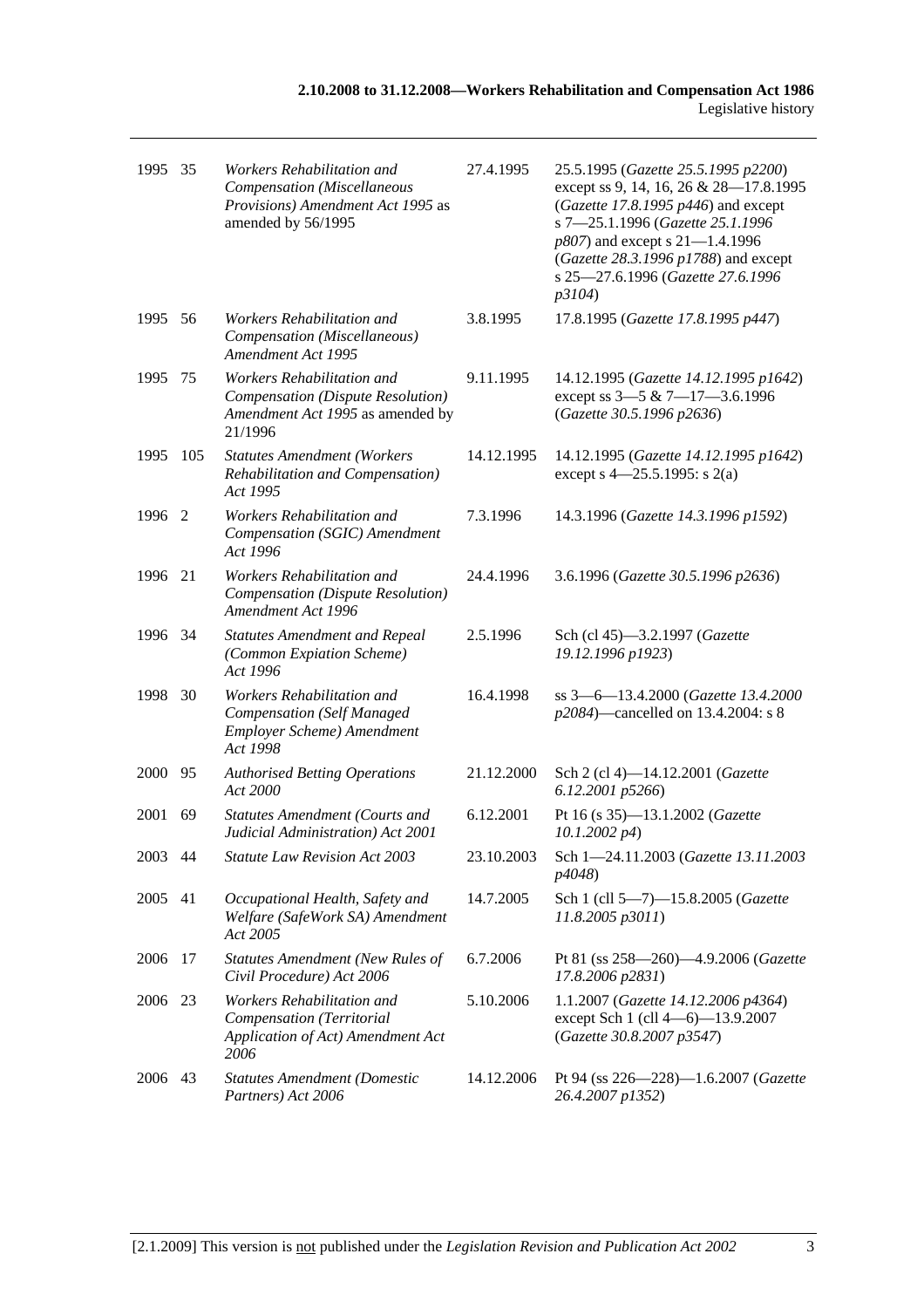| 2008 | 17 | Workers Rehabilitation and<br><b>Compensation (Scheme Review)</b><br><b>Amendment Act 2008</b> | 19.6.2008 | 1.7.2008 (Gazette 26.6.2008 p2556)<br>except new Pt 6C Div 1 & Div 3<br>$(s 98J)$ (as inserted by s 70)—<br>2.10.2008 (Gazette 25.9.2008 p4576)<br>and except ss $9 & 11 - 2.10.2008$<br><i>(Gazette 2.10.2008 p4749)</i> and except<br>ss $5(2)$ & (3), 12, 27(4), 29, 41(3),<br>certain text of $s$ 63(1)(a) (as inserted<br>by s $41(7)$ , ss $52-62$ , $64-69$ , 73,<br>Sch 1 cll 3 & 15-1.1.2009 (Gazette<br>18.12.2008 p5655) and except s 5(14),<br>new s $4(8)$ (as inserted by s 6), ss $8(2)$ ,<br>$22(2), 24, 41(6)$ , certain text of<br>s $63(1)(a)$ (as inserted by s $41(7)$ ),<br>ss $44(2)$ —(5), 45, 48—51, new Pt 6C<br>Div 2 $\&$ s 98I (as inserted by s 70),<br>s 83, Sch 1 cll 4(2), (3), 8, 10 & 16—<br>uncommenced |
|------|----|------------------------------------------------------------------------------------------------|-----------|---------------------------------------------------------------------------------------------------------------------------------------------------------------------------------------------------------------------------------------------------------------------------------------------------------------------------------------------------------------------------------------------------------------------------------------------------------------------------------------------------------------------------------------------------------------------------------------------------------------------------------------------------------------------------------------------------------------------------------------------|
|------|----|------------------------------------------------------------------------------------------------|-----------|---------------------------------------------------------------------------------------------------------------------------------------------------------------------------------------------------------------------------------------------------------------------------------------------------------------------------------------------------------------------------------------------------------------------------------------------------------------------------------------------------------------------------------------------------------------------------------------------------------------------------------------------------------------------------------------------------------------------------------------------|

## **Provisions amended**

New entries appear in bold.

Entries that relate to provisions that have been deleted appear in italics.

| Provision                               | How varied                                                            | Commencement                    |  |
|-----------------------------------------|-----------------------------------------------------------------------|---------------------------------|--|
| Long title                              | amended under Legislation Revision and<br><b>Publication Act 2002</b> | 24.11.2003                      |  |
| Pt1                                     |                                                                       |                                 |  |
| s <sub>2</sub>                          | substituted by 49/1994 s 3                                            | 1.7.1994                        |  |
| s(2)                                    | amended by 35/1995 s 3                                                | 25.5.1995                       |  |
| s(2(3)                                  | inserted by 17/2008 s 4                                               | 1.7.2008                        |  |
| s <sub>3</sub>                          |                                                                       |                                 |  |
| $s \; 3(1)$                             |                                                                       |                                 |  |
| actuary                                 | inserted by $69/1992$ s 31                                            | 10.12.1992                      |  |
| Advisory<br>Committee                   | inserted by $49/1994$ s $4(a)$                                        | 1.7.1994                        |  |
| apprentice                              | amended by 17/2008 s 5(1)                                             | 1.7.2008                        |  |
| arbitration officer                     | inserted by $75/1995$ s 3(a)                                          | 3.6.1996                        |  |
|                                         | deleted by $17/2008$ s $5(2)$                                         | uncommenced—not<br>incorporated |  |
| close personal<br>relationship          | inserted by $43/2006$ s $226(1)$                                      | 1.6.2007                        |  |
| conciliation and<br>arbitration officer | inserted by $75/1995$ s 3(b)                                          | 3.6.1996                        |  |
|                                         | deleted by $17/2008$ s $5(3)$                                         | uncommenced—not<br>incorporated |  |
| conciliation<br>officer                 | inserted by $75/1995$ s 3(b)                                          | 3.6.1996                        |  |
|                                         | substituted by $17/2008$ s $5(3)$                                     | uncommenced—not<br>incorporated |  |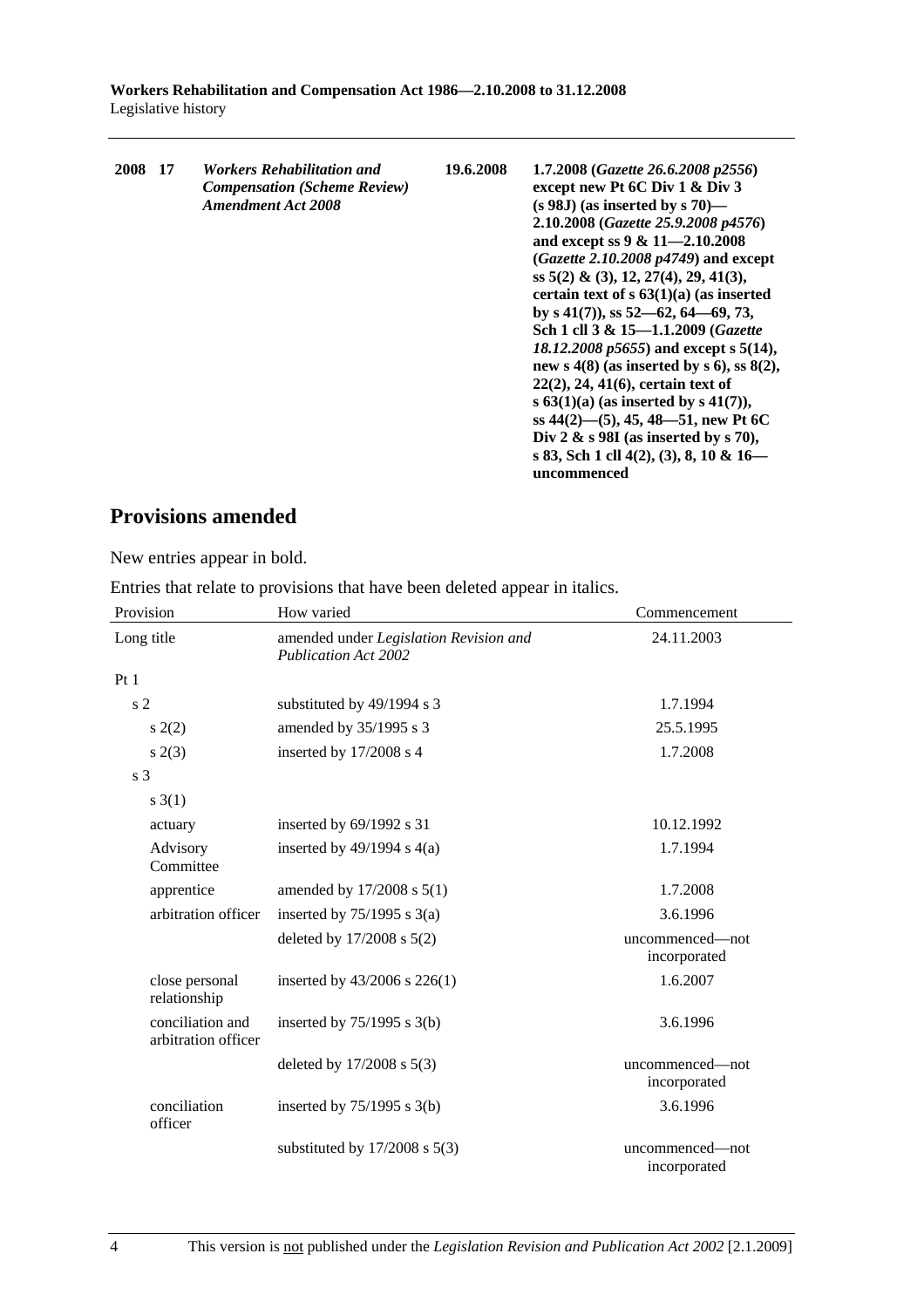| conciliator                                                  | inserted by $75/1995$ s 3(b)       | 3.6.1996                        |
|--------------------------------------------------------------|------------------------------------|---------------------------------|
| the Consumer<br>Price Index                                  | deleted by $17/2008 s 5(4)$        | 1.7.2008                        |
| <b>Consumer Price</b><br>Index                               | inserted by $17/2008$ s $5(4)$     | 1.7.2008                        |
| contract of service                                          | amended by 17/2008 s 5(5)          | 1.7.2008                        |
| the Corporation                                              | deleted by $49/1994 s 4(b)$        | 1.7.1994                        |
| Corporation                                                  | inserted by $49/1994$ s $4(b)$     | 1.7.1994                        |
| current work<br>capacity                                     | inserted by $17/2008$ s $5(6)$     | 1.7.2008                        |
| disability                                                   | amended by $39/1988$ s $3(a)$      | 17.10.1988                      |
| disease                                                      | substituted by 34/1990 s 3         | 16.4.1987                       |
| domestic partner                                             | inserted by 43/2006 s 226(2)       | 1.6.2007                        |
| employer                                                     | amended by $39/1988$ s $3(b)$      | 17.10.1988                      |
|                                                              | amended by 17/2008 s 5(7)          | 1.7.2008                        |
| employment                                                   | amended by 39/1988 s 3(c), (d)     | 17.10.1988                      |
| evidentiary<br>material                                      | inserted by $75/1995$ s 3(c)       | 3.6.1996                        |
| exempt employer                                              | deleted by $17/2008 s 5(8)$        | 1.7.2008                        |
| industrial<br>association                                    | inserted by $75/1995$ s 3(d)       | 3.6.1996                        |
|                                                              | amended by 17/2008 s 5(9), (10)    | 1.7.2008                        |
| legal personal<br>representative                             | inserted by 17/2008 s 5(11)        | 1.7.2008                        |
| journey                                                      | deleted by $49/1994 s 4(c)$        | 1.7.1994                        |
| local government<br>corporation                              | amended by 17/2008 s 5(12)         | 1.7.2008                        |
| medical expert                                               | amended by 17/2008 s 5(13)         | 1.7.2008                        |
| medical question                                             | deleted by 17/2008 s 5(14)         | uncommenced-not<br>incorporated |
| no current work<br>capacity                                  | inserted by $17/2008$ s $5(15)$    | 1.7.2008                        |
| notional weekly<br>earnings                                  | amended by 17/2008 s 5(16)         | 1.7.2008                        |
| orphan child                                                 | inserted by $4/1991$ s $3(a)$      | 8.4.1991                        |
| place of<br>employment                                       | substituted by $49/1994$ s $4(d)$  | 1.7.1994                        |
| place of pick-up                                             | deleted by $49/1994 s 4(e)$        | 1.7.1994                        |
| prescribed<br>allowance before<br>substitution by<br>17/2008 | (c) deleted by $4/1991 s 3(b)$     | 8.4.1991                        |
| prescribed<br>allowance                                      | substituted by $17/2008$ s $5(17)$ | 1.7.2008                        |
| presidential<br>member                                       | inserted by $75/1995$ s 3(e)       | 3.6.1996                        |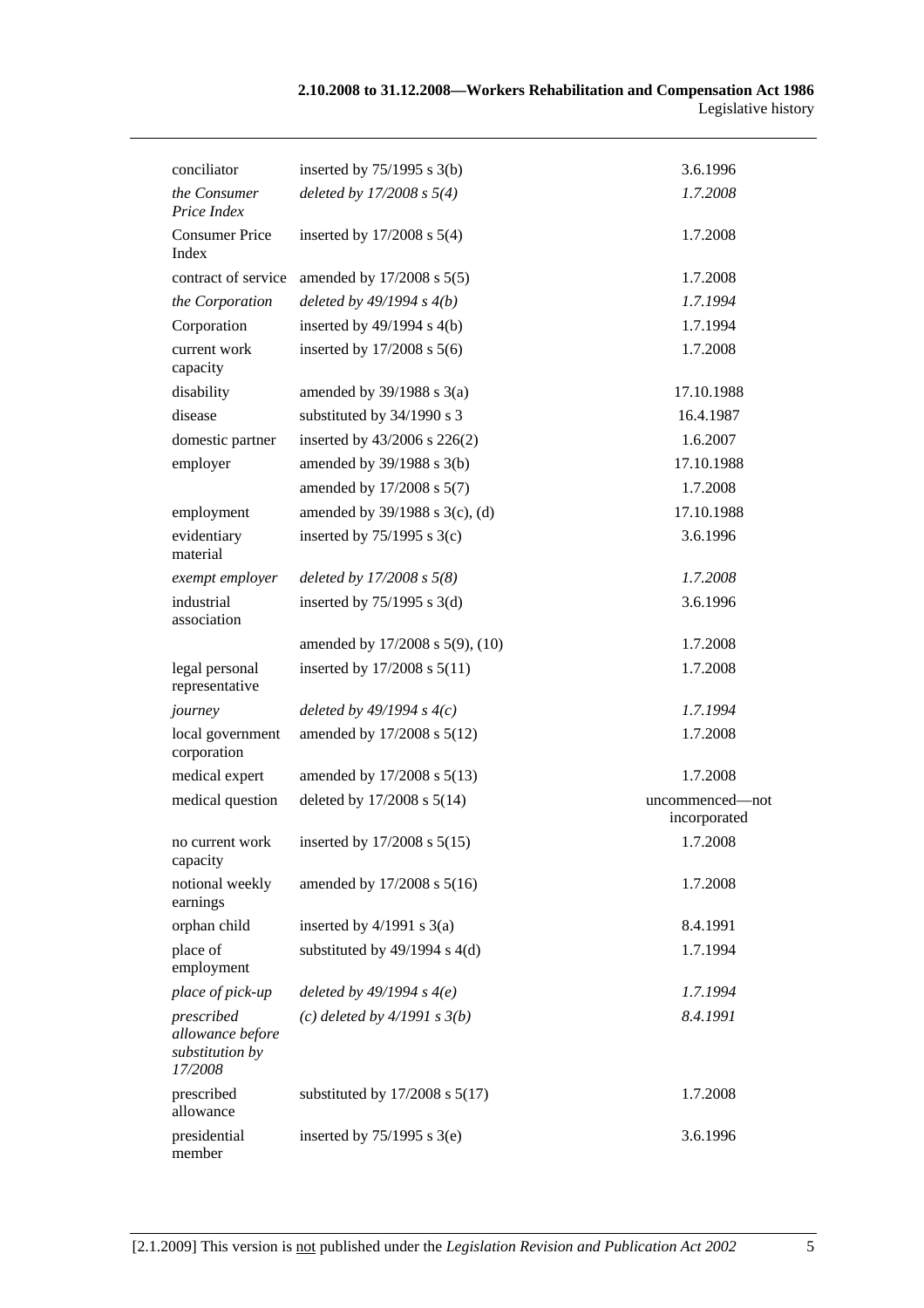| registered<br>association                | amended by $49/1994 s 4(f)$                                                                                             | 1.7.1994                                  |
|------------------------------------------|-------------------------------------------------------------------------------------------------------------------------|-------------------------------------------|
|                                          | deleted by $75/1995$ s $3(f)$                                                                                           | 3.6.1996                                  |
| relative                                 | amended by 43/2006 s 226(3)                                                                                             | 1.6.2007                                  |
| review authority                         | amended by $4/1991$ s $3(c)$                                                                                            | 8.4.1991                                  |
|                                          | (c) deleted by $4/1991$ s $3(c)$                                                                                        | 8.4.1991                                  |
| reviewable<br>decision                   | inserted by 35/1995 s 4                                                                                                 | 25.5.1995                                 |
|                                          | substituted by $75/1995$ s 3(g)                                                                                         | 3.6.1996                                  |
| self-insured<br>employer                 | inserted by 17/2008 s 5(18)                                                                                             | 1.7.2008                                  |
| spouse                                   | substituted by 43/2006 s 226(4)                                                                                         | 1.6.2007                                  |
| suitable<br>employment                   | inserted by 17/2008 s 5(19)                                                                                             | 1.7.2008                                  |
| the Tribunal                             | deleted by $75/1995 s 3(h)$                                                                                             | 3.6.1996                                  |
| Tribunal                                 | inserted by $75/1995$ s 3(h)                                                                                            | 3.6.1996                                  |
| unrepresentative<br>disability           | substituted by $49/1994$ s $4(g)$                                                                                       | 1.7.1994                                  |
|                                          | substituted by 105/1995 s 3                                                                                             | 14.12.1995                                |
| worker                                   | amended by $39/1988$ s $3(e)$                                                                                           | 17.10.1988                                |
| $s \frac{3}{2}$                          | deleted by $39/1988$ s $3(f)$                                                                                           | 17.10.1988                                |
| s(3)                                     | amended by 106/1987 s 3                                                                                                 | 30.9.1987                                 |
| $s \frac{3}{4}$                          | deleted by $49/1994$ s $4(h)$                                                                                           | 1.7.1994                                  |
| $s \frac{3(7)}{2}$                       | inserted by $4/1991$ s 3(d)                                                                                             | 8.4.1991                                  |
| $s \; 3(8)$                              | inserted by $4/1991$ s $3(d)$                                                                                           | 8.4.1991                                  |
|                                          | substituted by $49/1994$ s $4(i)$                                                                                       | 1.7.1994                                  |
| s $3(9)$ — $(15)$                        | inserted by $17/2008$ s $5(20)$                                                                                         | 1.7.2008                                  |
| s 4 before<br>substitution by<br>17/2008 |                                                                                                                         |                                           |
| $s \, 4(8)$                              | substituted by $4/1991 s 4$                                                                                             | 8.4.1991                                  |
|                                          | amended by 84/1992 s 3                                                                                                  | 30.9.1987                                 |
| s <sub>4</sub>                           | substituted by 17/2008 s 6                                                                                              | 1.7.2008 except s $4(8)$ —<br>uncommenced |
| s 6 before<br>substitution by<br>23/2006 | substituted by $35/1995$ s 5                                                                                            | 25.5.1995                                 |
| $s \, 6(4)$                              | s 6 contents commencing "In this section"<br>amended and redesignated as $s$ 6(4) by 44/2003<br>$s \frac{3}{1}$ (Sch 1) | 24.11.2003                                |
| s <sub>6</sub>                           | substituted by 23/2006 s 4                                                                                              | 1.1.2007                                  |
| ss 6A and 6B                             | inserted by 23/2006 s 4                                                                                                 | 1.1.2007                                  |
| Pt 2                                     | amended by 39/1988 s 4                                                                                                  | 17.10.1988                                |
|                                          | amended by 4/1991 s 5                                                                                                   | 8.4.1991                                  |
|                                          | substituted by 49/1994 s 5                                                                                              | 1.7.1994                                  |

s 7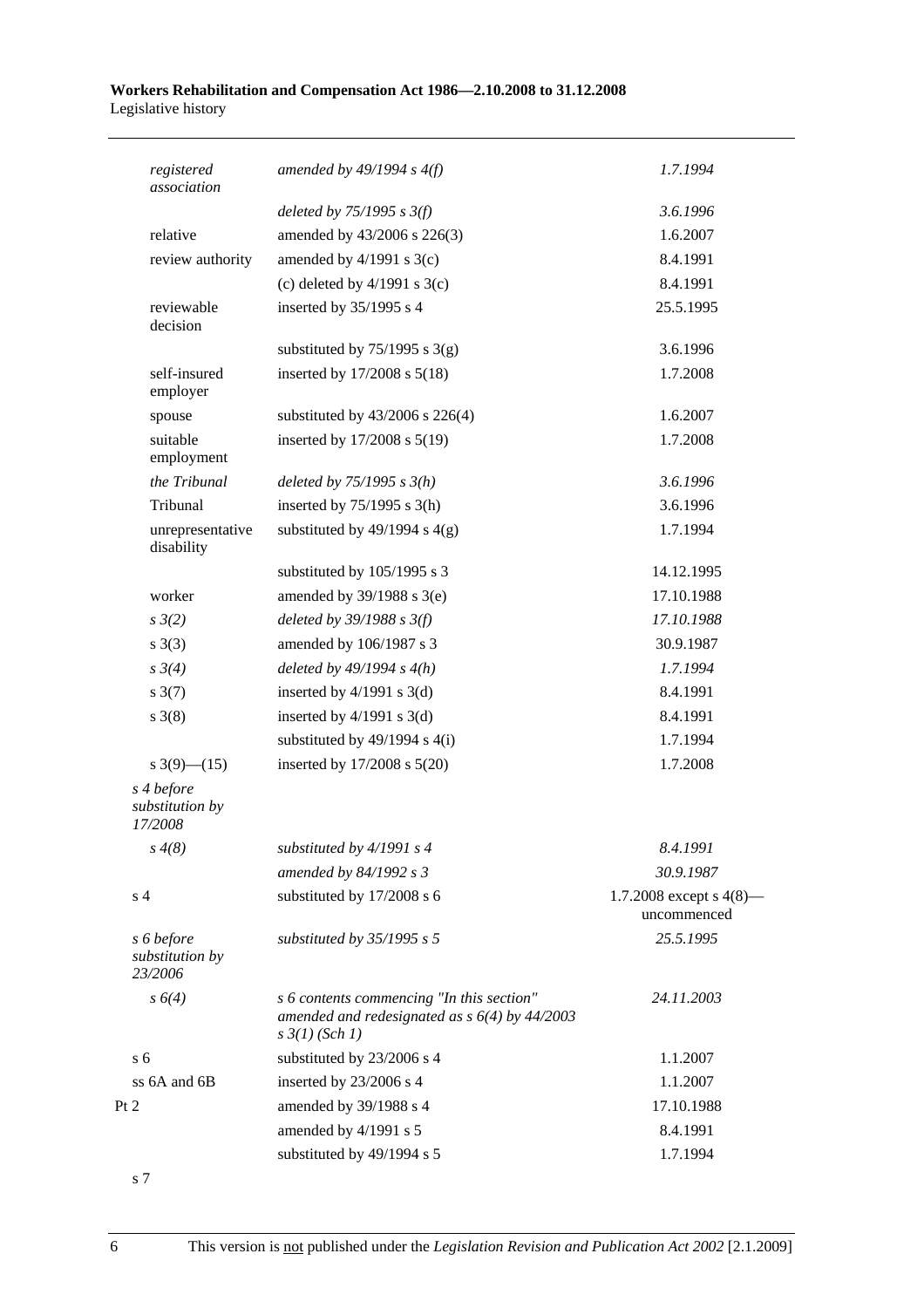#### **2.10.2008 to 31.12.2008—Workers Rehabilitation and Compensation Act 1986**  Legislative history

| s(7(3))                 | amended by 44/2003 s 3(1) (Sch 1)                                                          | 24.11.2003                      |
|-------------------------|--------------------------------------------------------------------------------------------|---------------------------------|
| 57(2)                   | amended by 17/2008 s 7                                                                     | 1.7.2008                        |
| s <sub>8</sub>          |                                                                                            |                                 |
| s(3)                    | amended by 75/1995 s 4                                                                     | 3.6.1996                        |
| $Pt\,3$                 |                                                                                            |                                 |
| s 28                    |                                                                                            |                                 |
| $s\,28(3)$              | substituted by 35/1995 s 6                                                                 | 25.5.1995                       |
| ss 28A                  | inserted by 35/1995 s 7                                                                    | 25.1.1996                       |
| s 28A(2)                | amended by 17/2008 s 8(1)                                                                  | 1.7.2008                        |
| s 28A(3)                | amended by 17/2008 s 8(2)                                                                  | uncommenced—not<br>incorporated |
| ss 28B                  | inserted by 35/1995 s 7                                                                    | 25.1.1996                       |
| ss 28C                  | inserted by 35/1995 s 7                                                                    | 25.1.1996                       |
| s 28D                   | inserted by 17/2008 s 9                                                                    | 2.10.2008                       |
| Pt 4                    |                                                                                            |                                 |
| Pt 4 Div 1              |                                                                                            |                                 |
| s 30                    | amended by 84/1992 s 4                                                                     | 3.12.1992                       |
|                         | substituted by 49/1994 s 6                                                                 | 1.7.1994                        |
| $s \ 30(3)$             | amended by 17/2008 s 10                                                                    | 1.7.2008                        |
| $s \ 30(5)$             | $(b)(ii)$ dot points redesignated as $(b)(ii)(A)$ and<br>(B) by $44/2003$ s $3(1)$ (Sch 1) | 24.11.2003                      |
| s 30A                   | inserted by $49/1994$ s 6                                                                  | 1.7.1994                        |
|                         | substituted by 35/1995 s 8                                                                 | 25.5.1995                       |
| $s$ 30 $B$              | inserted by 49/1994 s 6                                                                    | 1.7.1994                        |
| s 31                    |                                                                                            |                                 |
| $s \frac{31(1)}{6}$ (3) | substituted by $49/1994$ s $7(a)$                                                          | 1.7.1994                        |
| $s \ 31(4)$             | inserted by 39/1988 s 5                                                                    | 17.10.1988                      |
|                         | amended by 49/1994 s 7(b)                                                                  | 1.7.1994                        |
| $s \, 31(5)$            | inserted by 34/1990 s 4                                                                    | 26.4.1990                       |
| Pt 4 Div 2              |                                                                                            |                                 |
| s 32                    |                                                                                            |                                 |
| $s \, 32(1)$            | substituted by $35/1995$ s $9(a)$                                                          | 17.8.1995                       |
|                         | amended by 17/2008 s 11(1)                                                                 | 2.10.2008                       |
| $s\,32(1a)$             | inserted by $4/1991 s 6(a)$                                                                | 8.4.1991                        |
|                         | amended by $52/1993$ s $3(a)$                                                              | 20.5.1993                       |
|                         | deleted by $35/1995 s 9(a)$                                                                | 17.8.1995                       |
| $s \, 32(2)$            | amended by 39/1988 s 6                                                                     | 17.10.1988                      |
|                         | amended by $4/1991$ s $6(b)$                                                               | 8.4.1991                        |
| $s \, 32(3)$            | substituted by $4/1991$ s $6(c)$                                                           | 8.4.1991                        |
| $s \, 32(4)$            | substituted by $4/1991$ s $6(c)$                                                           | 8.4.1991                        |
|                         | substituted by $52/1993$ s 3(b)                                                            | 20.5.1993                       |
| $s \frac{32}{4a}$       | inserted by $52/1993$ s $3(b)$                                                             | 20.5.1993                       |
| $s \, 32(5)$            | inserted by $4/1991$ s $6(c)$                                                              | 8.4.1991                        |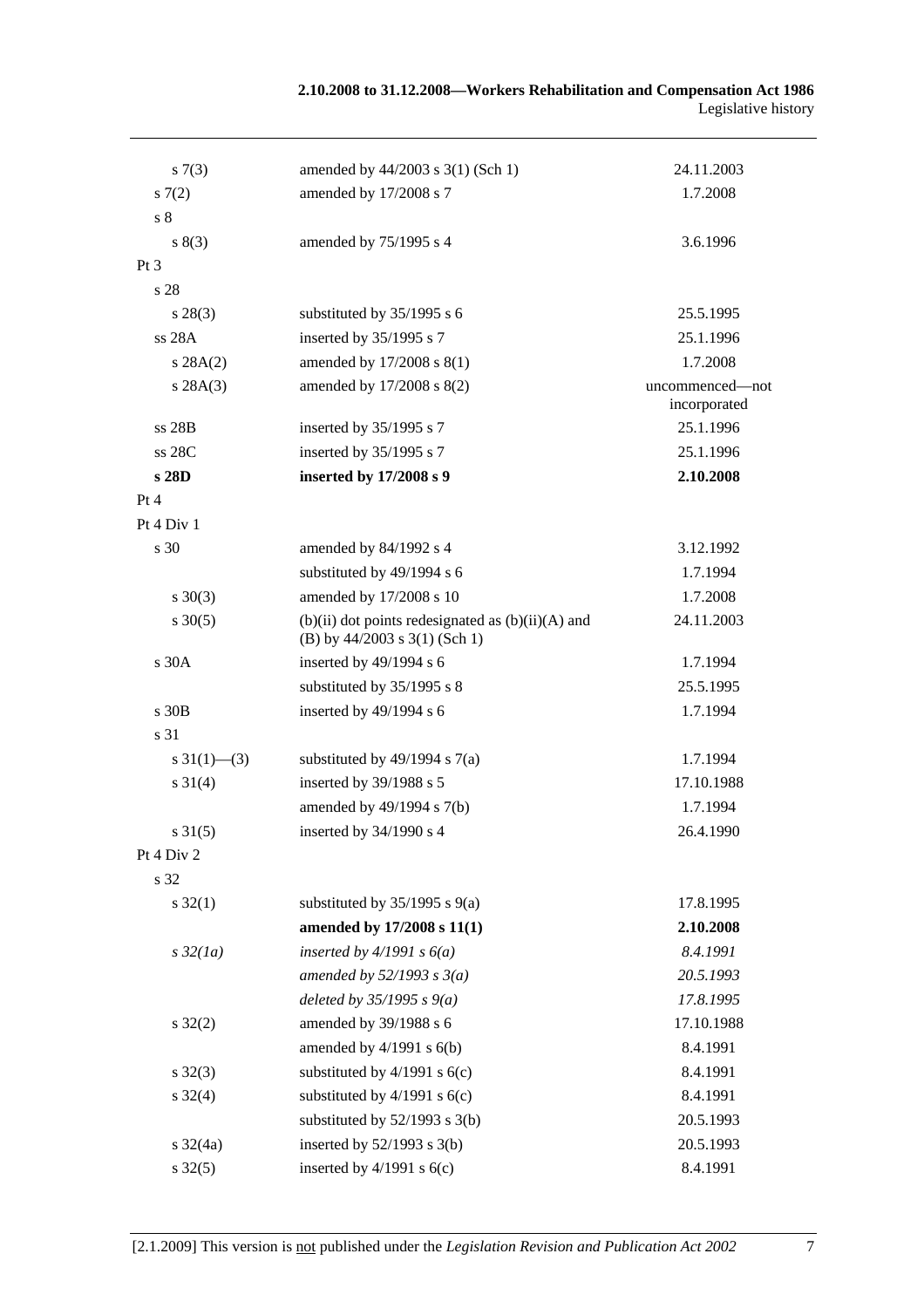| $s \frac{32(6)}{2}$                       | amended by $52/1993$ s $3(c)$                 | 20.5.1993                       |
|-------------------------------------------|-----------------------------------------------|---------------------------------|
| $s \frac{32(7)}{2}$                       | inserted by $4/1991$ s $6(c)$                 | 8.4.1991                        |
|                                           | amended by 17/2008 s 11(2)                    | 2.10.2008                       |
| $s \, 32(8)$                              | inserted by $4/1991$ s $6(c)$                 | 8.4.1991                        |
|                                           | amended by $52/1993$ s $3(d)$                 | 20.5.1993                       |
| $s\,32(9)$                                | substituted by $35/1995$ s $9(b)$             | 17.8.1995                       |
|                                           | amended by 17/2008 s 11(3)                    | 2.10.2008                       |
| $s \frac{32(10)}{2}$                      | inserted by $4/1991$ s $6(c)$                 | 8.4.1991                        |
|                                           | substituted by $52/1993$ s $3(e)$             | 20.5.1993                       |
|                                           | substituted by $35/1995$ s $9(b)$             | 17.8.1995                       |
|                                           | amended by 17/2008 s 11(4)                    | 2.10.2008                       |
| $s \frac{32(11)}{2}$                      | inserted by $35/1995$ s $9(b)$                | 17.8.1995                       |
|                                           | amended by 17/2008 s 11(5)                    | 2.10.2008                       |
| $s \frac{32(12)}{2}$                      | inserted by $35/1995$ s $9(b)$                | 17.8.1995                       |
|                                           | amended by 17/2008 s 11(6), (7)               | 2.10.2008                       |
| $s \, 32(12a)$                            | inserted by 17/2008 s 11(8)                   | 2.10.2008                       |
| $s \frac{32(13)}{2}$                      | inserted by $35/1995$ s $9(b)$                | 17.8.1995                       |
|                                           | amended by 17/2008 s 11(9), (10)              | 2.10.2008                       |
| $s \frac{32(14)}{2}$                      | inserted by $35/1995$ s $9(b)$                | 17.8.1995                       |
|                                           | amended by 17/2008 s 11(11)                   | 2.10.2008                       |
| s 32A                                     | inserted by 17/2008 s 12                      | uncommenced-not<br>incorporated |
| s 33                                      |                                               |                                 |
| $s \, 33(4)$                              | inserted by 39/1988 s 7                       | 17.10.1988                      |
|                                           | amended by 17/2008 s 13(1)                    | 1.7.2008                        |
| $s \, 33(5)$                              | inserted by 17/2008 s 13(2)                   | 1.7.2008                        |
| Pt 4 Div 3                                |                                               |                                 |
| s 34                                      |                                               |                                 |
| $s \; 34(1)$                              | s 34 redesignated as $s$ 34(1) by 84/1992 s 5 | 3.12.1992                       |
| $s \; 34(2)$                              | inserted by 84/1992 s 5                       | 3.12.1992                       |
| $s \; 34(3)$                              | inserted by 17/2008 s 14                      | 1.7.2008                        |
| Pt 4 Div 4                                |                                               |                                 |
| s 35 before<br>substitution by<br>17/2008 |                                               |                                 |
| $s \, 35(1)$                              | amended by $84/1992 s 6(a)$                   | 1.7.1993                        |
| $s \, 35(2)$                              | substituted by $35/1995 s 10(a)$              | 25.5.1995                       |
| $s \frac{35}{2a}$                         | inserted by $4/1991 s$ 7                      | 8.4.1991                        |
| $s \, 35(5)$                              | amended by $35/1995 s 10(b)$                  | 25.5.1995                       |
|                                           | substituted by $105/1995 s 4$                 | 25.5.1995                       |
|                                           | amended by $44/2003$ s $3(1)$ (Sch 1)         | 24.11.2003                      |
| $s \frac{35(5a)}{2}$                      | inserted by 105/1995 s 4                      | 25.5.1995                       |
| $s \frac{35}{6}$                          | substituted by $49/1994 s 8$                  | 1.7.1994                        |
| $s \frac{35}{6a}$                         | inserted by $84/1992 s 6(b)$                  | 1.7.1993                        |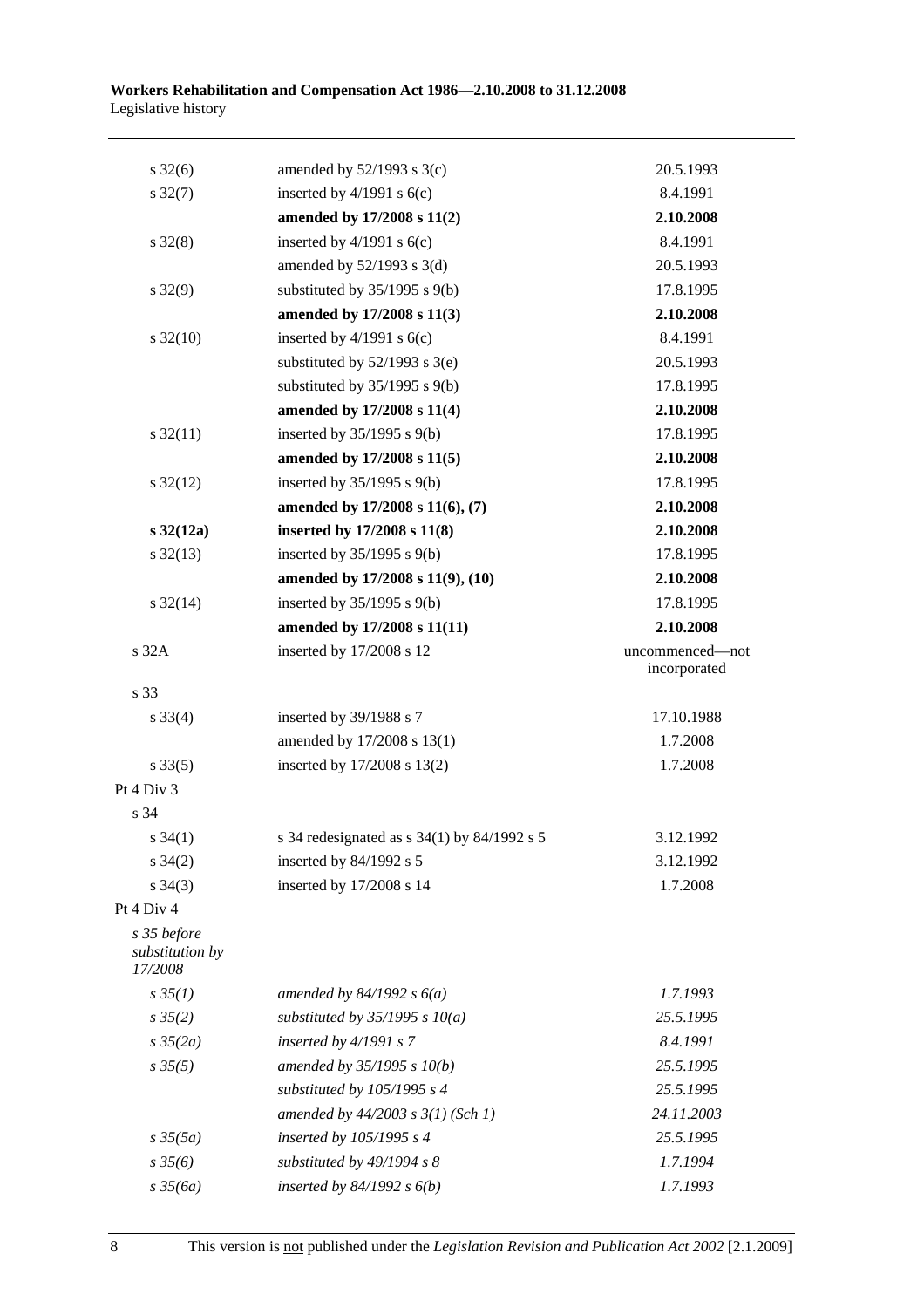|                       | substituted by $49/1994 s 8$          | 1.7.1994   |
|-----------------------|---------------------------------------|------------|
|                       | substituted by $35/1995$ s $10(c)$    | 25.5.1995  |
| $s \frac{35}{6b}$     | inserted by 49/1994 s 8               | 1.7.1994   |
|                       | amended by $35/1995 s 10(d)$          | 25.5.1995  |
| $s \frac{35(7)}{2}$   | amended by $44/2003$ s $3(1)$ (Sch 1) | 24.11.2003 |
| s 35                  | substituted by 17/2008 s 15           | 1.7.2008   |
| ss 35A-35C            | inserted by 17/2008 s 15              | 1.7.2008   |
| s 36                  |                                       |            |
| $s \, 36(1)$          | amended by $4/1991$ s $8(a)$ , (b)    | 8.4.1991   |
|                       | substituted by $35/1995$ s $11(a)$    | 25.5.1995  |
|                       | amended by 17/2008 s 16(1)            | 1.7.2008   |
| $s \, 36(1a)$         | inserted by $35/1995$ s $11(a)$       | 25.5.1995  |
|                       | amended by 17/2008 s 16(2)            | 1.7.2008   |
| $s \; 36(1b)$         | inserted by $35/1995$ s $11(a)$       | 25.5.1995  |
| $s \; 36(2)$          | amended by $4/1991$ s $8(c)$ , (d)    | 8.4.1991   |
|                       | amended by 17/2008 s 16(3), (4)       | 1.7.2008   |
| $s \; 36(3)$          | substituted by $4/1991$ s $8(e)$      | 8.4.1991   |
|                       | amended by $84/1992$ s $7(a)$         | 3.5.1993   |
| $s \; 36(3a)$         | inserted by $4/1991$ s $8(e)$         | 8.4.1991   |
|                       | amended by 35/1995 s 11(b), (c)       | 25.5.1995  |
|                       | amended by 17/2008 s 16(5), (6)       | 1.7.2008   |
| $s \; 36(3b)$         | inserted by 17/2008 s 16(7)           | 1.7.2008   |
| $s \; 36(4)$          | substituted by $4/1991$ s $8(e)$      | 8.4.1991   |
|                       | substituted by $84/1992$ s $7(b)$     | 3.5.1993   |
|                       | substituted by $75/1995$ s $5(a)$     | 3.6.1996   |
|                       | substituted by $17/2008$ s $16(8)$    | 1.7.2008   |
| $s \frac{36}{4a}$     | inserted by $84/1992 s 7(b)$          | 3.5.1993   |
|                       | substituted by $75/1995 s 5(a)$       | 3.6.1996   |
|                       | deleted by $17/2008 s 16(8)$          | 1.7.2008   |
| s $36(4b)$ and $(4c)$ | inserted by $84/1992 s 7(b)$          | 3.5.1993   |
|                       | deleted by $75/1995$ s $5(a)$         | 3.6.1996   |
| $s \; 36(5)$          | substituted by $84/1992$ s $7(b)$     | 3.5.1993   |
|                       | substituted by $75/1995$ s $5(a)$     | 3.6.1996   |
|                       | substituted by $17/2008$ s $16(8)$    | 1.7.2008   |
| s $36(5a)$ (5c)       | inserted by 17/2008 s 16(8)           | 1.7.2008   |
| $s \; 36(6)$          | inserted by 39/1988 s 8               | 17.10.1988 |
| $s \ 36(7)$ —(9)      | inserted by $4/1991$ s $8(f)$         | 8.4.1991   |
| $s \, 36(10)$         | inserted by $4/1991$ s $8(f)$         | 8.4.1991   |
|                       | amended by 75/1995 s 5(b)             | 3.6.1996   |
| s $36(11)$ and $(12)$ | inserted by $4/1991$ s $8(f)$         | 8.4.1991   |
| $s \; 36(13)$         | inserted by $84/1992$ s $7(c)$        | 1.7.1993   |
| s $36(14)$ (17)       | inserted by 17/2008 s 16(9)           | 1.7.2008   |
| s 37                  | amended by 84/1992 s 8                | 3.5.1993   |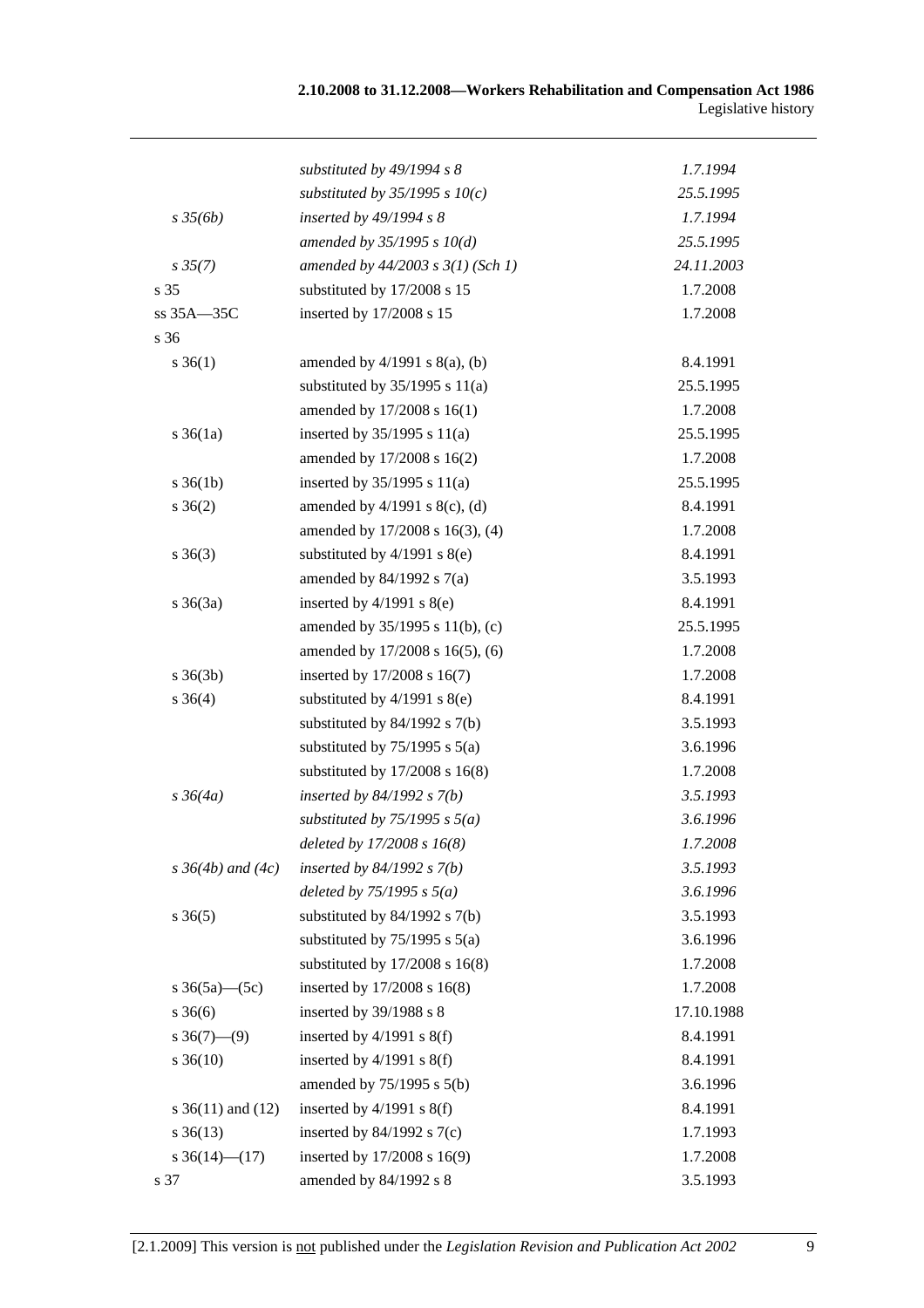|                                           | deleted by 35/1995 s 12                       | 25.5.1995                       |
|-------------------------------------------|-----------------------------------------------|---------------------------------|
|                                           | inserted by 17/2008 s 17                      | 1.7.2008                        |
| s 38                                      |                                               |                                 |
| $s \, 38(1a)$                             | inserted by $35/1995$ s $13(a)$               | 25.5.1995                       |
| $s \frac{38}{1b}$                         | inserted by 17/2008 s 18(1)                   | 1.7.2008                        |
| $s \ 38(2)$                               | amended by $4/1991$ s $9(a)$                  | 8.4.1991                        |
| $s \ 38(3)$                               | substituted by $35/1995$ s 13(b)              | 25.5.1995                       |
|                                           | amended by 17/2008 s 18(2)                    | 1.7.2008                        |
| $s \ 38(4)$                               | deleted by $4/1991$ s $9(b)$                  | 8.4.1991                        |
|                                           | inserted by 35/1995 s 13(b)                   | 25.5.1995                       |
| $s \ 38(7)$                               | deleted by $4/1991$ s $9(c)$                  | 8.4.1991                        |
|                                           | inserted by $35/1995$ s $13(c)$               | 25.5.1995                       |
|                                           | amended by 17/2008 s 18(3)                    | 1.7.2008                        |
| s 38A                                     | inserted by 56/1995 s $3(1)$                  | 17.8.1995                       |
|                                           | deleted by 17/2008 s 19                       | 1.7.2008                        |
| s 39                                      |                                               |                                 |
| s $39(1a)$                                | inserted by 17/2008 s 20(1)                   | 1.7.2008                        |
| $s \frac{39(2)}{2}$                       | amended by $84/1992$ s $9(a)$                 | 3.5.1993                        |
|                                           | substituted by 56/1995 s 4                    | 17.8.1995                       |
|                                           | amended by 17/2008 s 20(2), (3)               | 1.7.2008                        |
| $s\,39(3)$                                | amended by $84/1992$ s $9(b)$                 | 3.5.1993                        |
|                                           | amended by 35/1995 s 14                       | 17.8.1995                       |
|                                           | amended by 17/2008 s 20(4)                    | 1.7.2008                        |
| s 40                                      |                                               |                                 |
| $s\ 40(3)$                                | amended by 35/1995 s 15                       | 25.5.1995                       |
| s 41                                      |                                               |                                 |
| $s\ 41(2)$                                | amended by 35/1995 s 16                       | 17.8.1995                       |
|                                           | amended by 17/2008 s 21                       | 1.7.2008                        |
| Pt 4 Div 4A                               | heading inserted by 35/1995 s 17              | 25.5.1995                       |
| s 42                                      | substituted by 49/1994 s 9                    | 1.7.1994                        |
|                                           | substituted by 35/1995 s 17                   | 25.5.1995                       |
| $s\ 42(1)$                                | substituted by 56/1995 s 5                    | 17.8.1995                       |
|                                           | amended by 75/1995 s 6                        | 14.12.1995                      |
|                                           | (c) deleted by $17/2008$ s $22(1)$            | 1.7.2008                        |
| $s\ 42(2)$                                | amended by 17/2008 s 22(2)                    | uncommenced-not<br>incorporated |
| Pt 4 Div 4B before<br>deletion by 17/2008 | Div 4A inserted by 84/1992 s 10               | 1.7.1993                        |
|                                           | Div 4A redesignated as Div 4B by 35/1995 s 18 | 25.5.1995                       |
| $s\,42A$                                  |                                               |                                 |
| $s\,42A(3)$                               | amended by 56/1995 s 6                        | 17.8.1995                       |
| $s\ 42B$                                  |                                               |                                 |
| $s\,42B(3)$ —(5)                          | substituted by $75/1995 s 7$                  | 3.6.1996                        |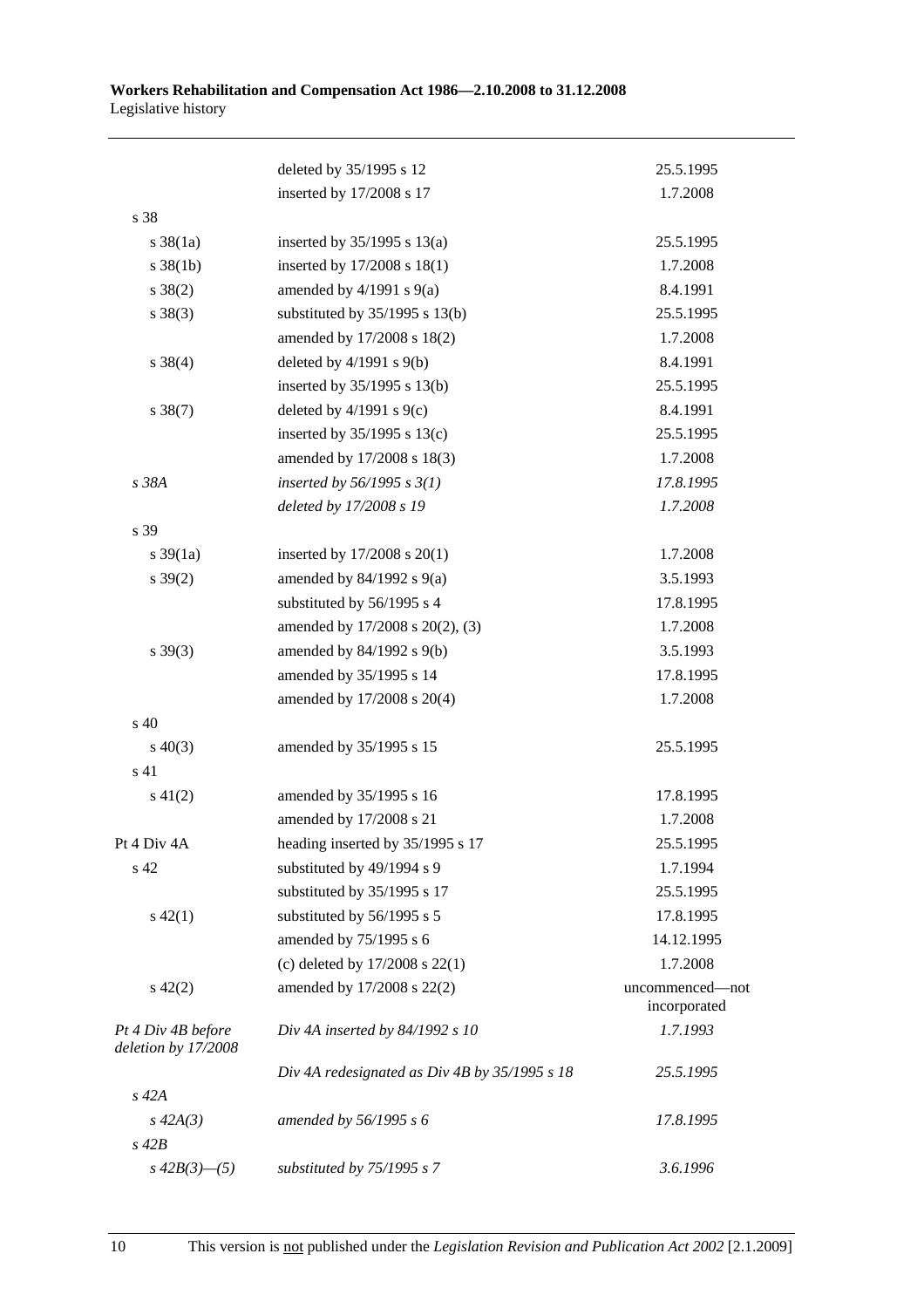| 2.10.2008 to 31.12.2008—Workers Rehabilitation and Compensation Act 1986 |                     |
|--------------------------------------------------------------------------|---------------------|
|                                                                          | Legislative history |

| $s\,42B(6)$ — $(10)$ | deleted by 75/1995 s 7                                 | 3.6.1996                        |
|----------------------|--------------------------------------------------------|---------------------------------|
| Pt 4 Div 4B          | deleted by 17/2008 s 23                                | 1.7.2008                        |
| Pt 4 Div 5           |                                                        |                                 |
| s 43                 |                                                        |                                 |
| $s\,43(3)$ - (5)     | deleted by $84/1992 s 11(a)$                           | 10.12.1992                      |
| $s\,43(6)$           | amended by $84/1992$ s $11(b)$                         | 10.12.1992                      |
| $s\,43(7)$           | amended by 84/1992 s 11(c)                             | 10.12.1992                      |
| $s\,43(7a)$          | inserted by $84/1992$ s $11(d)$                        | 10.12.1992                      |
| $s\,43(11)$          |                                                        |                                 |
|                      | the prescribed sum amended by 39/1988 s 9              | 17.10.1988                      |
|                      | amended by 84/1992 s 11(e)                             | 10.12.1992                      |
| s 43                 | substituted by 17/2008 s 24                            | uncommenced-not<br>incorporated |
| ss 43A and 43B       | inserted by 17/2008 s 24                               | uncommenced-not<br>incorporated |
| Pt 4 Div 6           |                                                        |                                 |
| s 44                 |                                                        |                                 |
| $s\,44(1)$           | amended by $4/1991$ s $10(a)$                          | 8.4.1991                        |
|                      | amended by $84/1992$ s $12(a)$ , (b)                   | 10.12.1992                      |
|                      | amended by 43/2006 s 227(1), (2)                       | 1.6.2007                        |
|                      | amended by $17/2008$ s $25(1)$ —(3)                    | 1.7.2008                        |
|                      | (c) deleted by $17/2008$ s $25(2)$                     | 1.7.2008                        |
| $s\,44(2)$           | deleted by 17/2008 s 25(4)                             | 1.7.2008                        |
| $s\,44(3)$           | amended by 43/2006 s 227(3)                            | 1.6.2007                        |
|                      | deleted by 17/2008 s 25(5)                             | 1.7.2008                        |
| $s\,44(4)$           | amended by 43/2006 s 227(4)                            | 1.6.2007                        |
| $s\,44(4a)$          | inserted by $4/1991 s 10(b)$                           | 8.4.1991                        |
|                      | amended by 84/1992 s $12(c)$                           | 10.12.1992                      |
|                      | deleted by 17/2008 s 25(6)                             | 1.7.2008                        |
| $s\,44(5)$           | amended by $4/1991$ s $10(c)$                          | 8.4.1991                        |
|                      | amended by 43/2006 s 227(5)                            | 1.6.2007                        |
|                      | amended by 17/2008 s 25(7)                             | 1.7.2008                        |
| $s\,44(6)$           | amended by 43/2006 s 227(6)                            | 1.6.2007                        |
| $s\,44(10)$          | substituted by $4/1991$ s $10(d)$                      | 8.4.1991                        |
|                      | amended by 17/2008 s 25(8)                             | 1.7.2008                        |
| $s\,44(11)$          | amended by 43/2006 s 227(7)                            | 1.6.2007                        |
| $s\,44(13)$          | deleted by $49/1994 s 10(a)$                           | 1.7.1994                        |
| $s\,44(13)$          | s 44(14a) inserted by 84/1992 s 12(d)                  | 1.7.1993                        |
|                      | s 44(14a) redesignated as s 44(13) by 49/1994<br>10(a) | 1.7.1994                        |
|                      | amended by 35/1995 s 19                                | 25.5.1995                       |
| $s\,44(14)$          | substituted by $49/1994$ s $10(b)$                     | 1.7.1994                        |
| $s\,44(15)$          | substituted by $49/1994$ s $10(b)$                     | 1.7.1994                        |
|                      | amended by 44/2003 s 3(1) (Sch 1)                      | 24.11.2003                      |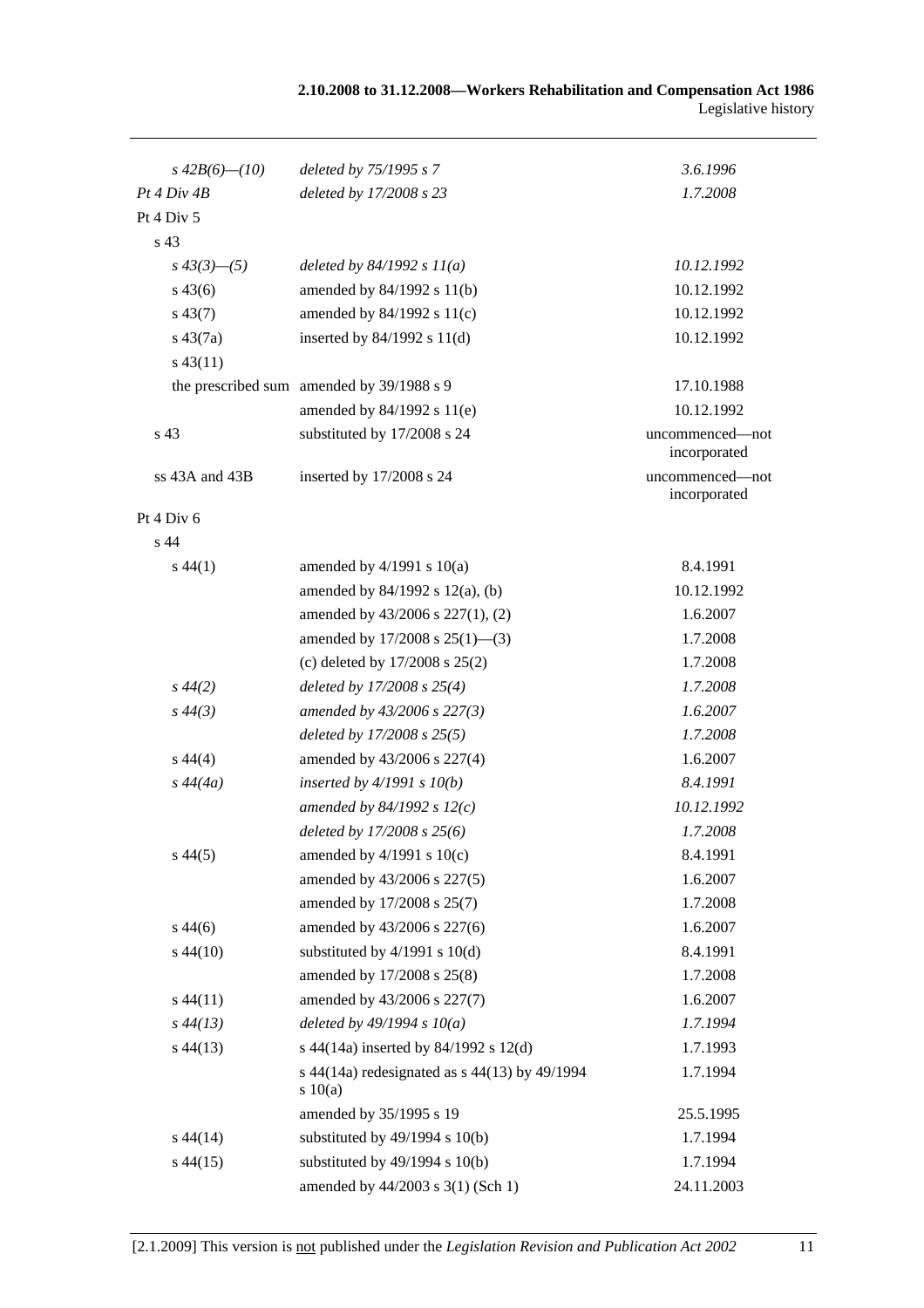| $s\,44(16)$ (19)<br>s <sub>45</sub> | inserted by $49/1994$ s $10(b)$    | 1.7.1994                        |
|-------------------------------------|------------------------------------|---------------------------------|
| $s\,45(7)$                          | amended by 84/1992 s 13            | 3.5.1993                        |
| ss $45A - 45C$                      | inserted by 17/2008 s 26           | 1.7.2008                        |
| Pt 4 Div 7                          |                                    |                                 |
| s 46                                |                                    |                                 |
| $s\,46(1)$                          | amended by 17/2008 s 27(1)         | 1.7.2008                        |
| $s\,46(2)$                          | amended by 17/2008 s 27(2)         | 1.7.2008                        |
| $s\,46(3)$                          | amended by $39/1988$ s $10(a)$     | 17.10.1988                      |
|                                     | amended by 35/1995 s 20(a)         | 25.5.1995                       |
| $s\,46(4)$                          | substituted by $35/1995$ s $20(b)$ | 25.5.1995                       |
| $s\,46(6a)$                         | inserted by 39/1988 s 10(b)        | 17.10.1988                      |
|                                     | amended by 17/2008 s 27(3)         | 1.7.2008                        |
| $s\,46(8a)$                         | inserted by $39/1988$ s $10(c)$    | 17.10.1988                      |
| $s\,46(8b)$                         | inserted by 84/1992 s 14           | 3.12.1994                       |
|                                     | deleted by $35/1995 s 20(c)$       | 25.5.1995                       |
|                                     | inserted by 17/2008 s 27(4)        | uncommenced-not                 |
|                                     |                                    | incorporated                    |
| $s\,46(8c)$ — $(8j)$                | inserted by $84/1992$ s 14         | 3.12.1994                       |
|                                     | deleted by $35/1995 s 20(c)$       | 25.5.1995                       |
| s 50                                |                                    |                                 |
| s 50(1)                             | substituted by 4/1991 s 11         | 8.4.1991                        |
|                                     | amended by 17/2008 s 28(1), (2)    | 1.7.2008                        |
| s 50(2)                             | substituted by 4/1991 s 11         | 8.4.1991                        |
|                                     | substituted by 17/2008 s 28(3)     | 1.7.2008                        |
| $s\ 50(3)$                          | substituted by 105/1995 s 5        | 14.12.1995                      |
| s 50(4)                             | inserted by 105/1995 s 5           | 14.12.1995                      |
| Pt 4 Div 7A                         | inserted by 17/2008 s 29           | uncommenced-not<br>incorporated |
| Pt 4 Div 8                          |                                    |                                 |
| s 51                                |                                    |                                 |
| s 51(6)                             | amended by 17/2008 s 30            | 1.7.2008                        |
| s <sub>52</sub>                     |                                    |                                 |
| s 52(1)                             | amended by 35/1995 s 21            | 1.4.1996                        |
|                                     | amended by 17/2008 s 31(1)         | 1.7.2008                        |
| $s\,52(3)$                          | substituted by 4/1991 s 12         | 8.4.1991                        |
| s 52(5)                             | amended by 39/1988 s 11(a)         | 17.10.1988                      |
|                                     | amended by 17/2008 s 31(2), (3)    | 1.7.2008                        |
| $s\,52(5a)$                         | inserted by 17/2008 s 31(4)        | 1.7.2008                        |
| s 52(6a)                            | inserted by 39/1988 s 11(b)        | 17.10.1988                      |
|                                     | substituted by $17/2008$ s $31(5)$ | 1.7.2008                        |
| s 52(6b)                            | inserted by 17/2008 s 31(5)        | 1.7.2008                        |
|                                     |                                    |                                 |

s 53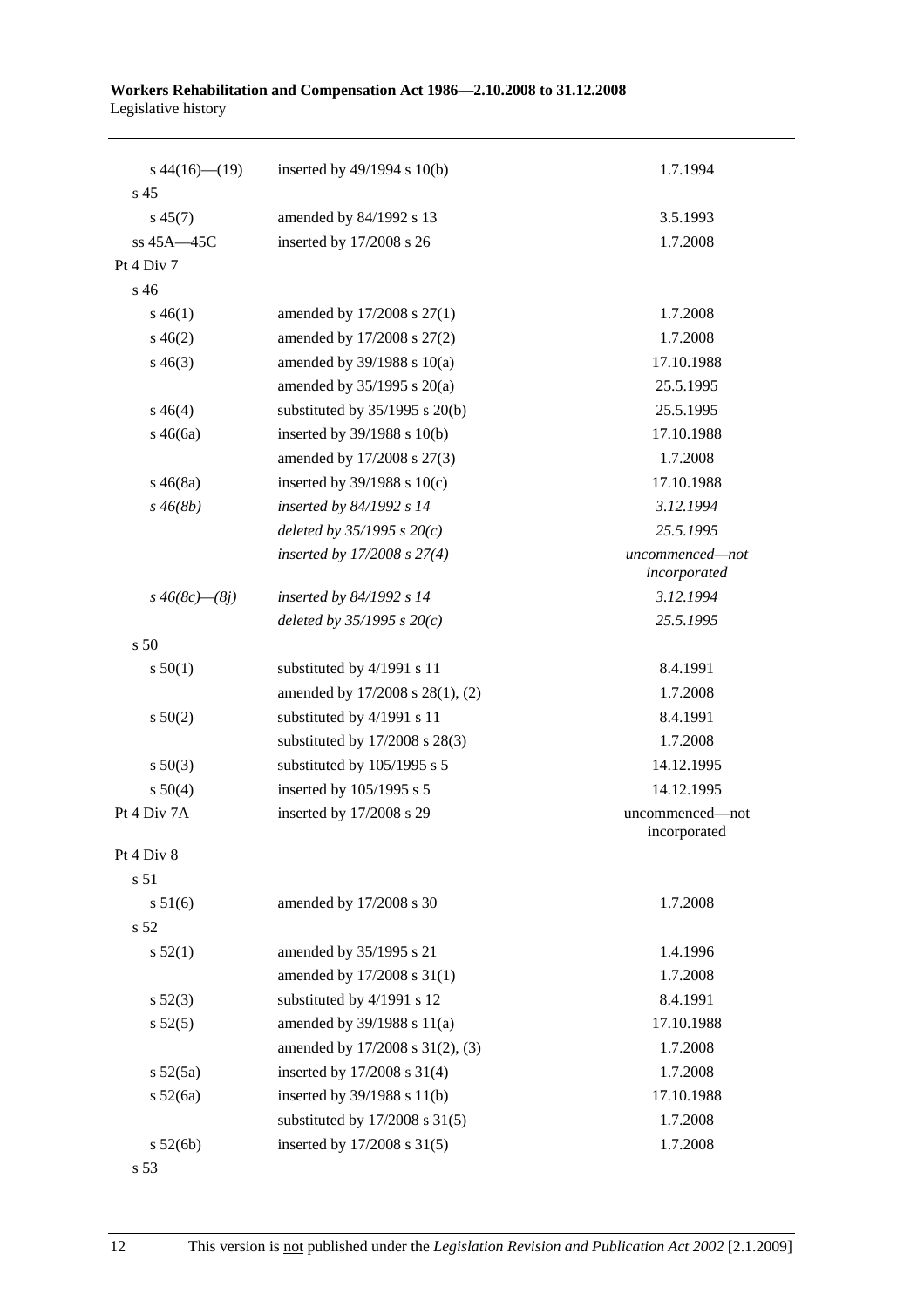| s 53(4a)                 | inserted by 39/1988 s 12                               | 17.10.1988 |
|--------------------------|--------------------------------------------------------|------------|
| s 53(4b)                 | inserted by 35/1995 s 22                               | 25.5.1995  |
| s 53(6)                  | amended by 84/1992 s 15                                | 3.5.1993   |
| s 53(7)                  | inserted by 52/1993 s 4                                | 24.2.1994  |
| s 53(7a)                 | inserted by 49/1994 s 11                               | 1.7.1994   |
|                          | amended by 17/2008 s 32                                | 1.7.2008   |
| s 53(7b)                 | inserted by 49/1994 s 11                               | 1.7.1994   |
| s 53(8)                  | inserted by 52/1993 s 4                                | 24.2.1994  |
| Pt 4 Div 9               |                                                        |            |
| Pt 4 Div 9 Subdiv 1      |                                                        |            |
| heading                  | inserted by 23/2006 s 5                                | 1.1.2007   |
| s 54                     |                                                        |            |
| s 54(1)                  | (b) deleted by $84/1992$ s $16(a)$                     | 3.12.1992  |
| $s\,54(3)$               | amended by 84/1992 s 16(b)                             | 3.12.1992  |
| s 54(4)                  | deleted by $84/1992 s 16(c)$                           | 3.12.1992  |
| s $54(4a)$ and $(4b)$    | inserted by $39/1988$ s $13(a)$                        | 17.10.1988 |
| $s\,54(5)$               | amended by 39/1988 s 13(b)                             | 17.10.1988 |
| $s\,54(6)$               | amended by 17/2008 s 33(1), (2)                        | 1.7.2008   |
| s 54(7)                  | amended by 75/1995 s 8                                 | 3.6.1996   |
| s $54(7a)$ — $(7c)$      | inserted by 39/1988 s 13(c)                            | 17.10.1988 |
| s 54(8)                  |                                                        |            |
| prescribed sum           | deleted by $84/1992 s 16(d)$                           | 3.12.1992  |
| s <sub>55</sub>          |                                                        |            |
| s $55(1)$ and (2)        | substituted by 23/2006 s 6                             | 1.1.2007   |
| s 55(2a)                 | inserted by 23/2006 s 6                                | 1.1.2007   |
| s 56                     | deleted by 49/1994 s 12                                | 1.7.1994   |
| s 58                     |                                                        |            |
| s 58(2)                  | amended by 95/2000 Sch 2 cl 4                          | 14.12.2001 |
| s 58(3)                  |                                                        |            |
| the prescribed<br>amount | amended by 39/1988 s 14                                | 17.10.1988 |
| Pt 4 Div 9 Subdiv 2      | inserted by 23/2006 s 7                                | 1.1.2007   |
| Pt 4 Div 9 Subdiv 3      |                                                        |            |
| heading                  | inserted by 23/2006 s 8                                | 1.1.2007   |
| s 58A                    | inserted by 39/1988 s 15 as amended by<br>97/1988 s 10 | 17.10.1988 |
| s 58A(1)                 | amended by 17/2008 s 34                                | 1.7.2008   |
| s 58B                    | inserted by 39/1988 s 15                               | 1.1.1989   |
| s 58B(1)                 | amended by 17/2008 s 35(1)                             | 1.7.2008   |
| s 58B(2)                 | amended by $35/1995$ s $23(a)$                         | 25.5.1995  |
| s 58B(2)                 | (d) deleted by $56/1995$ s 7                           | 17.8.1995  |
| s 58B(3)                 | deleted by 35/1995 s 23(b)                             | 25.5.1995  |
|                          | inserted by 17/2008 s 35(2)                            | 1.7.2008   |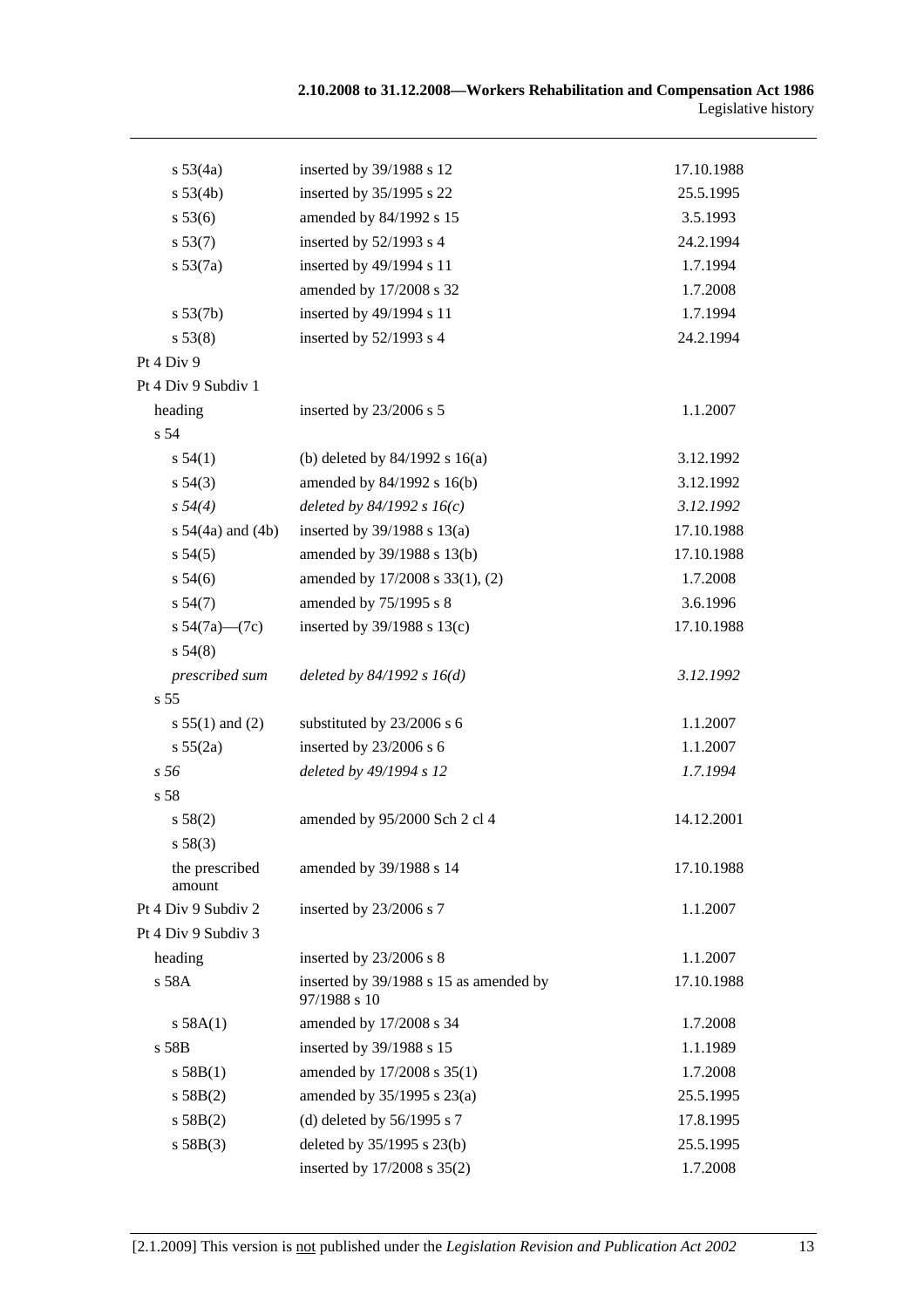| $s$ 58B(3a)                         | inserted by 97/1988 s 10                                                      | 1.1.1989                            |
|-------------------------------------|-------------------------------------------------------------------------------|-------------------------------------|
|                                     | deleted by 35/1995 s 23(b)                                                    | 25.5.1995                           |
| s 58B(4)                            | deleted by 35/1995 s 23(b)                                                    | 25.5.1995                           |
| s 58C                               | inserted by 35/1995 s 24                                                      | 25.5.1995                           |
| $Pt\,5$                             |                                                                               |                                     |
| Pt 5 Div 1                          |                                                                               |                                     |
| s 59                                |                                                                               |                                     |
| $s\,59(3)$                          | inserted by $4/1991$ s 13                                                     | 8.4.1991                            |
| s $59(4)$ - (6)                     | inserted by 23/2006 s 9                                                       | 1.1.2007                            |
| s 59A                               | inserted by 30/1998 s 3 but this amendment<br>cancelled by $30/1998$ s $8(a)$ | 13.4.2000-cancelled on<br>13.4.2004 |
| s 60                                |                                                                               |                                     |
| s 60(1)                             | amended by 17/2008 s 36(1)                                                    | 1.7.2008                            |
| $s \ 60(2)$                         | amended by $4/1991$ s $14(a)$                                                 | 8.4.1991                            |
|                                     | amended by 17/2008 s 36(2), (3)                                               | 1.7.2008                            |
| $s \ 60(3)$                         | substituted by $97/1988$ s 4(a)                                               | 15.12.1988                          |
|                                     | amended by 17/2008 s 36(4), (5)                                               | 1.7.2008                            |
| s 60(4)                             | amended by $39/1988$ s $16(a)$                                                | 17.10.1988                          |
|                                     | substituted by $97/1988$ s 4(a)                                               | 15.12.1988                          |
|                                     | substituted by $4/1991$ s $14(b)$                                             | 8.4.1991                            |
|                                     | amended by $17/2008$ s $36(6)$ — $(9)$                                        | 1.7.2008                            |
| s $60(4a)$ and $(4b)$               | inserted by 17/2008 s 36(10)                                                  | 1.7.2008                            |
| $s \ 60(5)$                         | amended by 39/1988 s 16(b)                                                    | 17.10.1988                          |
|                                     | substituted by $4/1991$ s $14(b)$                                             | 8.4.1991                            |
|                                     | substituted by $17/2008$ s $36(11)$                                           | 1.7.2008                            |
| $s\,60(5a)$                         | inserted by $97/1988$ s $4(b)$                                                | 15.12.1988                          |
|                                     | deleted by $4/1991 s 14(b)$                                                   | 8.4.1991                            |
| $s\ 60(6)$                          | substituted by $4/1991$ s $14(b)$                                             | 8.4.1991                            |
|                                     | amended by 75/1995 s 9                                                        | 3.6.1996                            |
|                                     | amended by 17/2008 s 36(12)-(14)                                              | 1.7.2008                            |
| $s\ 60(7)$                          | amended by 17/2008 s 36(15)                                                   | 1.7.2008                            |
| s 60(7a)                            | inserted by 17/2008 s 36(16)                                                  | 1.7.2008                            |
| $s\ 60(9)$                          |                                                                               |                                     |
| indemnified<br>maritime<br>employer | inserted by $4/1991$ s $14(d)$                                                | 8.4.1991                            |
| related bodies<br>corporate         | inserted by 17/2008 s 36(17)                                                  | 1.7.2008                            |
| related<br>corporations             | deleted by 17/2008 s 36(17)                                                   | 1.7.2008                            |
| s 61                                |                                                                               |                                     |
| $s \, 61(1)$                        | amended by 17/2008 s 37(1)                                                    | 1.7.2008                            |
| $s \ 61(2)$                         | amended by 17/2008 s 37(2)                                                    | 1.7.2008                            |
| s 61(4)                             | inserted by 4/1991 s 15                                                       | 8.4.1991                            |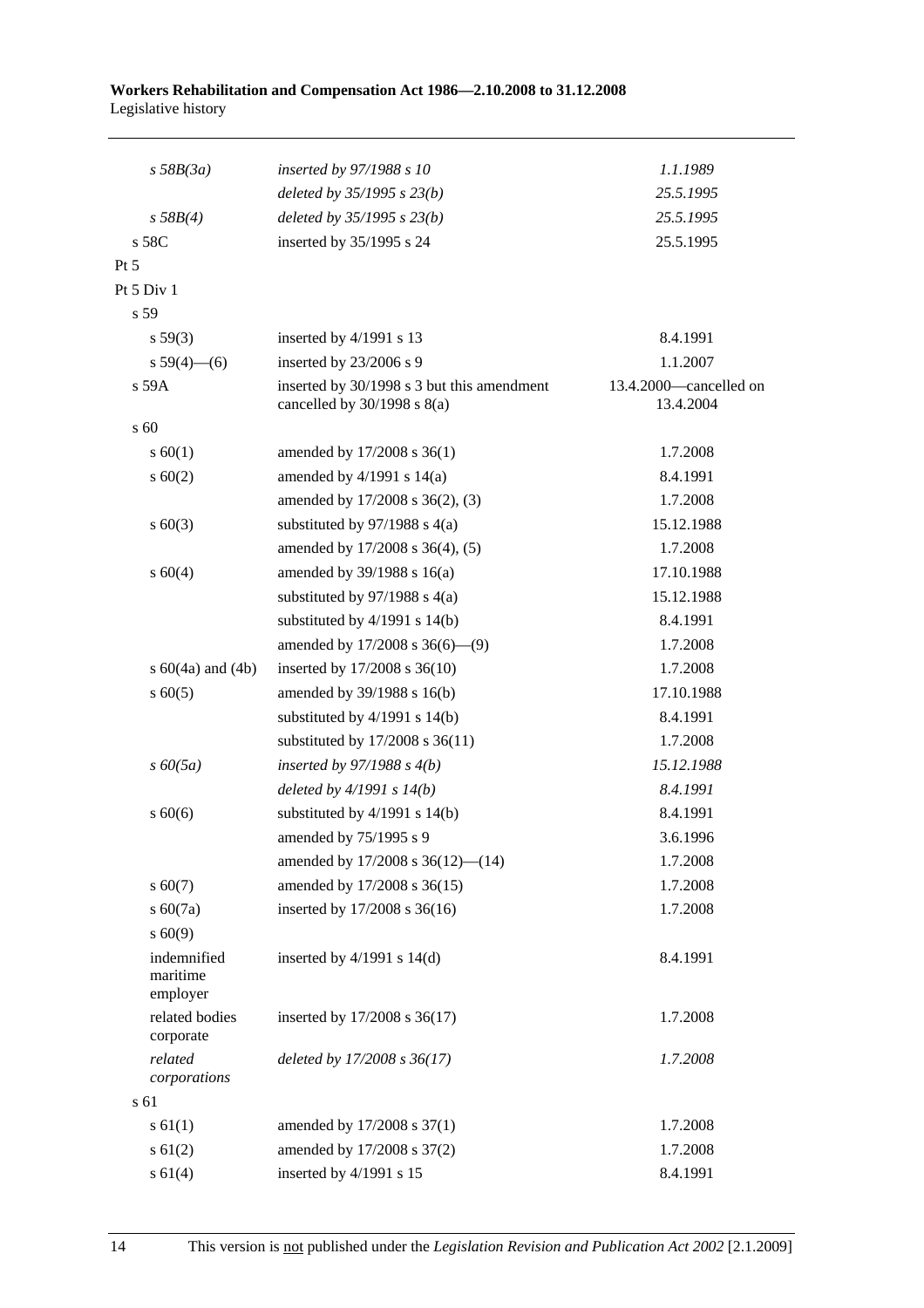| $s \, 61(5)$    | inserted by $52/1993$ s 5                                                        | 20.5.1993                                                |
|-----------------|----------------------------------------------------------------------------------|----------------------------------------------------------|
| s 62            | amended by 105/1995 s 6                                                          | 14.12.1995                                               |
|                 | substituted by 30/1998 s 4 but this amendment<br>cancelled by $30/1998$ s $8(a)$ | 13.4.2000—cancelled on<br>13.4.2004                      |
| s 62(1)         | amended by $17/2008$ s $38(1)$ —(3)                                              | 1.7.2008                                                 |
| $s \, 62(2)$    | amended by 17/2008 s 38(4)                                                       | 1.7.2008                                                 |
| s62A            | inserted by 35/1995 s 25                                                         | 27.6.1996                                                |
| s 62A(1)        | amended by 17/2008 s 39(1), (2)                                                  | 1.7.2008                                                 |
| s $62A(2a)$     | inserted by 17/2008 s 39(3)                                                      | 1.7.2008                                                 |
| Pt 5 Div 2      |                                                                                  |                                                          |
| heading<br>s 63 | substituted by 17/2008 s 40                                                      | 1.7.2008                                                 |
| s 63(1)         | amended by 39/1988 s 17                                                          | 17.10.1988                                               |
|                 | amended by $4/1991$ s $16(a)$                                                    | 8.4.1991                                                 |
|                 | amended by 52/1993 s 6                                                           | 20.5.1993                                                |
|                 | amended by 84/1992 s 17(a)                                                       | 1.7.1993                                                 |
|                 | amended by 35/1995 s 26                                                          | 17.8.1995                                                |
|                 | amended by $17/2008$ s $41(1)$ , $(2)$ , $(4)$ , $(5)$                           | 1.7.2008                                                 |
|                 | amended by 17/2008 s 41(7)                                                       | 1.7.2008 except certain text to<br>be added -uncommenced |
|                 | amended by 17/2008 s 41(3), (6)                                                  | uncommenced-not<br>incorporated                          |
| s 63(2)         | amended by 17/2008 s 41(8)                                                       | 1.7.2008                                                 |
| s 63(3)         | amended by $4/1991$ s $16(b)$                                                    | 8.4.1991                                                 |
|                 | amended by 84/1992 s 17(b)                                                       | 1.7.1993                                                 |
|                 | amended by 17/2008 s 41(9)                                                       | 1.7.2008                                                 |
| $s\ 63(3aa)$    | inserted by $84/1992$ s $17(c)$                                                  | 1.7.1993                                                 |
|                 | amended by 56/1995 s 8                                                           | 17.8.1995                                                |
|                 | amended by 17/2008 s 41(10)                                                      | 1.7.2008                                                 |
| s 63(3a)        | inserted by $4/1991$ s $16(c)$                                                   | 8.4.1991                                                 |
|                 | amended by 17/2008 s 41(11)                                                      | 1.7.2008                                                 |
| s 63(4)         | amended by 17/2008 s 41(12)                                                      | 1.7.2008                                                 |
| s 63(5)         | amended by 17/2008 s 41(13), (14)                                                | 1.7.2008                                                 |
| s 63(5a)        | inserted by 17/2008 s 41(15)                                                     | 1.7.2008                                                 |
| s 63(6)         | amended by 17/2008 s 41(16)                                                      | 1.7.2008                                                 |
| s 63(7)         | inserted by $4/1991$ s $16(d)$                                                   | 8.4.1991                                                 |
|                 | substituted by $17/2008$ s $41(17)$                                              | 1.7.2008                                                 |
| Pt 5 Div 3      |                                                                                  |                                                          |
| s 64            |                                                                                  |                                                          |
| s 64(2)         | amended by 49/1994 s 13(a)                                                       | 1.7.1994                                                 |
| s64(3)          | amended by $52/1993$ s $7(a)$                                                    | 1.7.1993                                                 |
|                 | amended by 49/1994 s 13(b)                                                       | 1.7.1994                                                 |
|                 | amended by 35/1995 s 27                                                          | 25.5.1995                                                |
|                 | amended by 75/1995 s 10                                                          | 3.6.1996                                                 |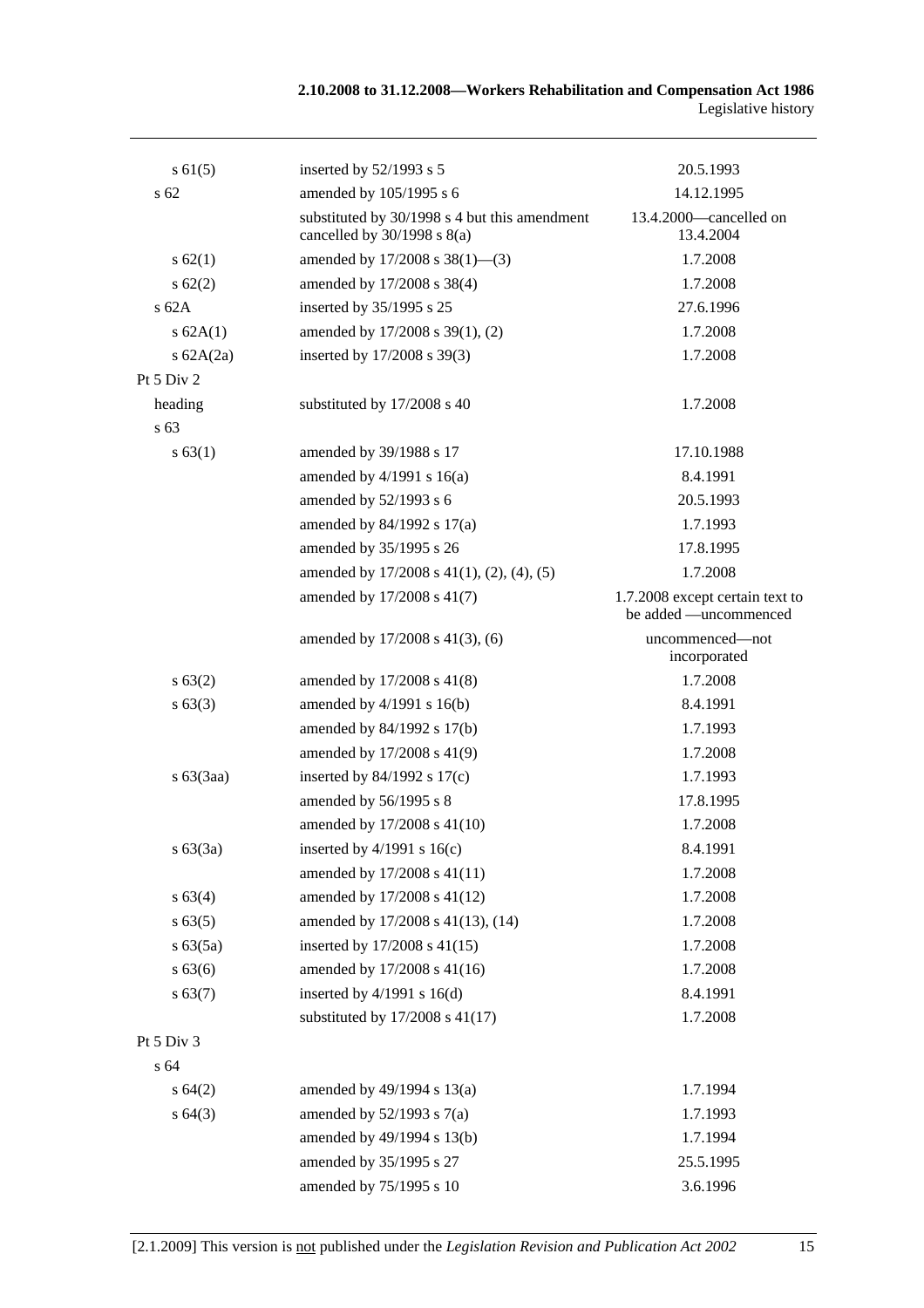|                     | amended by 41/2005 Sch 1 (cl 5)                                              | 15.8.2005                           |
|---------------------|------------------------------------------------------------------------------|-------------------------------------|
|                     | amended by 17/2008 s 42(1), (2)                                              | 1.7.2008                            |
| $s \, 64(3a)$       | inserted by $52/1993$ s $7(b)$                                               | 1.7.1993                            |
| Pt $5$ Div $4$      |                                                                              |                                     |
| s <sub>65</sub>     |                                                                              |                                     |
| s 65(2)             | deleted by 39/1988 s 18 as substituted by<br>97/1988 s 11                    | uncommenced—not<br>incorporated     |
| $s 65(3)$ and (4)   | inserted by 97/1988 s 5                                                      | 15.12.1988                          |
| $s 65(5)$ and (6)   | inserted by 17/2008 s 43                                                     | 1.7.2008                            |
| s 66                |                                                                              |                                     |
| s 66(1)             | amended by 17/2008 s 44(1)                                                   | 1.7.2008                            |
| s 66(2)             | inserted by $39/1988$ s $19(a)$                                              | uncommenced—not<br>incorporated     |
| $s\,66(2a)$         | inserted by $17/2008$ s $44(2)$                                              | uncommenced-not<br>incorporated     |
| $s\,66(3)$ — $(5)$  | inserted by $39/1988$ s $19(a)$                                              | uncommenced-not<br>incorporated     |
| $s\,66(7)$          | substituted by $34/1990$ s $5(a)$                                            | 26.4.1990                           |
| s 66(9)             | amended by $34/1990$ s $5(b)$                                                | 26.4.1990                           |
| $s\,66(12)$         | substituted by 39/1988 s 19(b)                                               | 17.10.1988                          |
| $s\,66(13)$         | deleted by $34/1990$ s $5(c)$                                                | 26.4.1990                           |
|                     | inserted by 4/1991 s 17                                                      | 8.4.1991                            |
|                     | amended by 17/2008 s 44(3), (4)                                              | uncommenced-not<br>incorporated     |
| s 66(14)            | inserted by $17/2008$ s 44(5)                                                | uncommenced-not<br>incorporated     |
| s 67                | amended by 39/1988 s 20                                                      | 17.10.1988                          |
|                     | substituted by 4/1991 s 18                                                   | 8.4.1991                            |
| s 67(1)             | amended by $35/1995$ s $28(a)$                                               | 17.8.1995                           |
|                     | amended by 30/1998 s 5 but this amendment<br>cancelled by $30/1998$ s $8(a)$ | 13.4.2000—cancelled on<br>13.4.2004 |
|                     | amended by 17/2008 s 45                                                      | uncommenced—not<br>incorporated     |
| s $67(5)$ and $(6)$ | inserted by 35/1995 s 28(b)                                                  | 17.8.1995                           |
| Pt 5 Div 5          |                                                                              |                                     |
| heading             | substituted by 17/2008 s 46                                                  | 1.7.2008                            |
| s 68                |                                                                              |                                     |
| s 68(1)             | amended by 17/2008 s 47(1)                                                   | 1.7.2008                            |
| s 68(2)             | substituted by 39/1988 s 21                                                  | 17.10.1988                          |
|                     | amended by 75/1995 s 11                                                      | 3.6.1996                            |
|                     | amended by 17/2008 s 47(2), (3)                                              | 1.7.2008                            |
| s 68(3)             | deleted by 39/1988 s 21                                                      | 17.10.1988                          |
|                     | inserted by 105/1995 s 7                                                     | 14.12.1995                          |
|                     | substituted by $17/2008$ s $47(4)$                                           | 1.7.2008                            |
| s 68(4)             | substituted by 4/1991 s 19                                                   | 8.4.1991                            |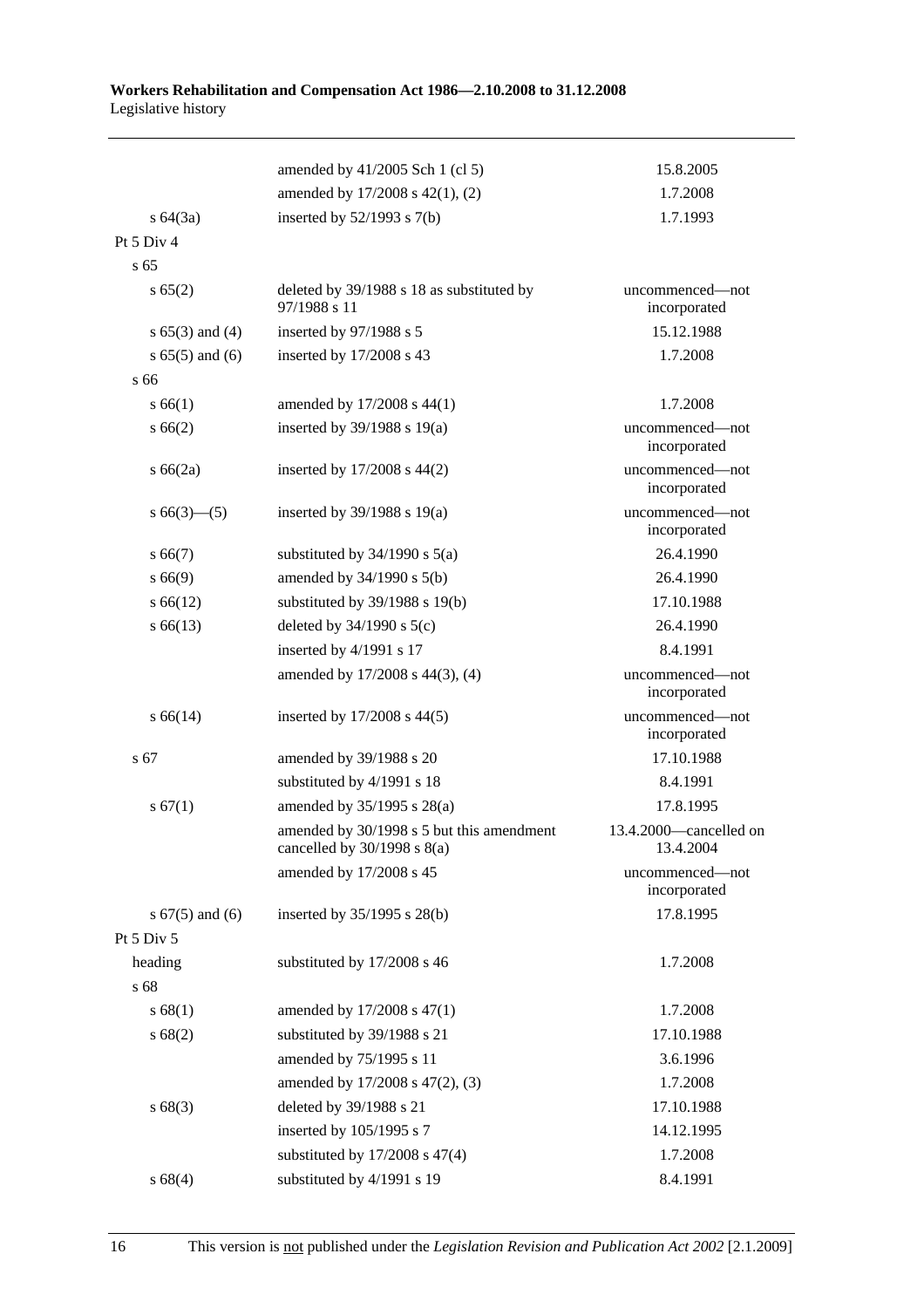|                   | amended by 17/2008 s 47(5), (6)                                 | 1.7.2008                        |
|-------------------|-----------------------------------------------------------------|---------------------------------|
| Pt $5$ Div $6$    |                                                                 |                                 |
| s 69              |                                                                 |                                 |
| s 69(1)           | amended by $39/1988$ s $22(a)$                                  | uncommenced—not<br>incorporated |
| s 69(4)           | substituted by $39/1988$ s $22(b)$                              | 17.10.1988                      |
| $s\,69(4a)$       | inserted by $39/1988$ s $22(b)$                                 | 17.10.1988                      |
| s 69A             | inserted by 35/1995 s 29                                        | 25.5.1995                       |
| Pt 5 Div 6        | substituted by 17/2008 s 48                                     | uncommenced—not<br>incorporated |
| Pt 5 Div 7        |                                                                 |                                 |
| s 70              |                                                                 |                                 |
| s $70(1)$ — $(3)$ | substituted by 17/2008 s 49                                     | uncommenced—not<br>incorporated |
| $s \, 70(4)$      | deleted by 17/2008 s 49                                         | uncommenced—not<br>incorporated |
| s 71              |                                                                 |                                 |
| $s \, 71(1)$      | amended by 4/1991 s 20                                          | 8.4.1991                        |
| s 72              | amended by 39/1988 s 23                                         | 17.10.1988                      |
|                   | substituted by 4/1991 s 21                                      | 8.4.1991                        |
| $s\,72(1)$        | amended by 17/2008 s 50(1)                                      | uncommenced-not<br>incorporated |
| $s\ 72(4)$        | amended by 17/2008 s 50(2)                                      | uncommenced-not<br>incorporated |
| s 72A             | inserted by 23/2006 s 10                                        | 1.1.2007                        |
| Pt 5 Div 8        |                                                                 |                                 |
| s 76              | amended by 39/1988 s 24                                         | 17.10.1988                      |
|                   | amended by 75/1995 s 12                                         | 3.6.1996                        |
| s 76AA            | inserted by 17/2008 s 51                                        | uncommenced-not<br>incorporated |
| s 76A             | inserted by 39/1988 s 25                                        | 17.10.1988                      |
| Pt $6$            | amended by 39/1988 ss 26-35                                     | 17.10.1988                      |
|                   | amended by 97/1988 s 6                                          | 15.12.1988                      |
|                   | amended by 34/1990 s 6                                          | 26.4.1990                       |
|                   | amended by 4/1991 ss 22-40                                      | 8.4.1991                        |
|                   | amended by $84/1992$ s $18(a)$                                  | 8.4.1991                        |
|                   | amended by 84/1992 s 18(b), (c)                                 | 3.12.1992                       |
|                   | amended by 52/1993 s 15                                         | 20.5.1993                       |
|                   | amended by $52/1993$ ss 8—12, 14(a), (d)—(g)<br>& $16(2)$ - (6) | 1.7.1993                        |
|                   | amended by 52/1993 s 14(b)                                      | 24.2.1994                       |
|                   | amended by 52/1993 s 13                                         | 20.5.1995                       |
|                   | amended by 49/1994 s 14                                         | 1.7.1994                        |
|                   | substituted by 75/1995 s 13                                     | 3.6.1996                        |

Pt 6 Div 2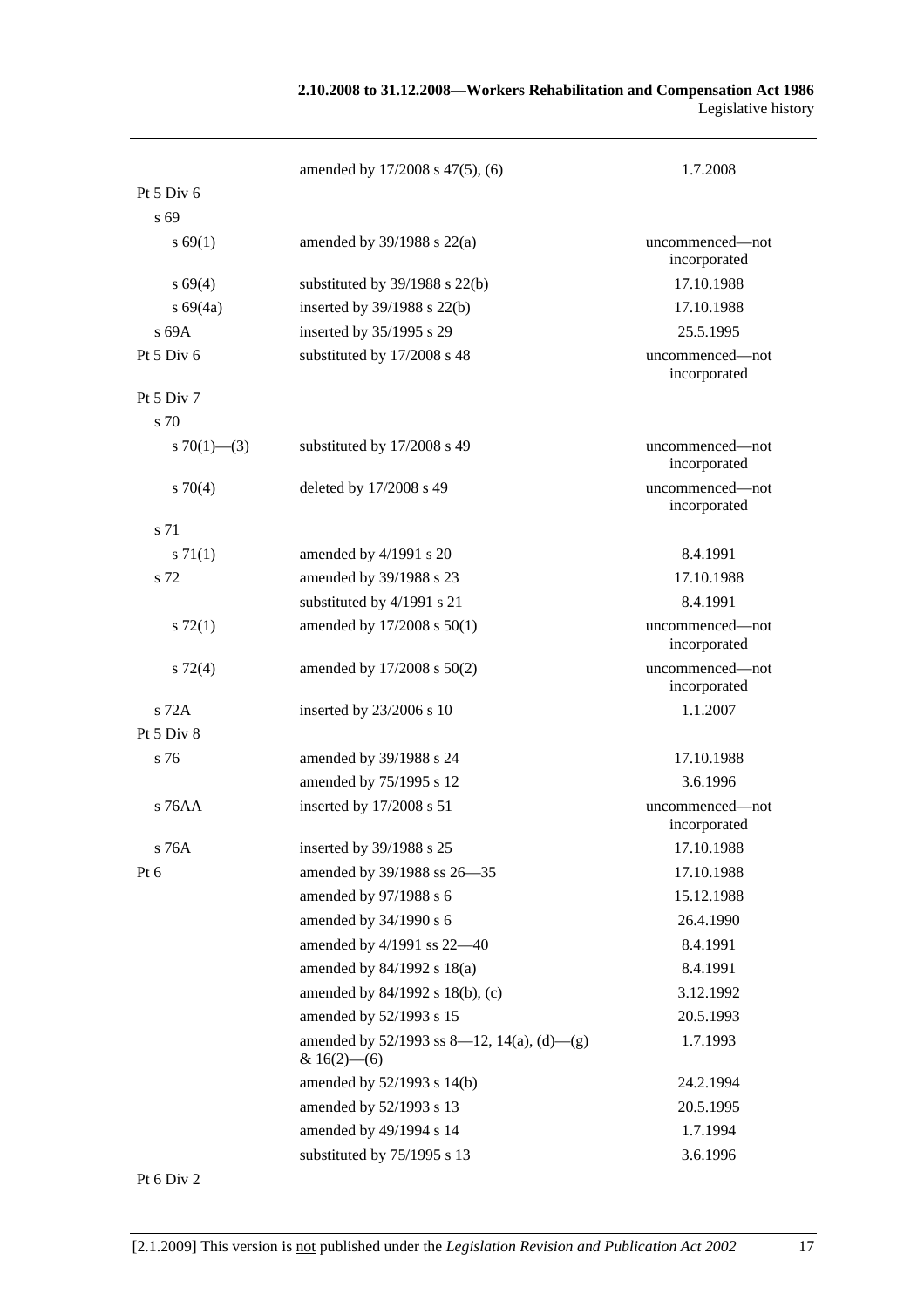| Workers Rehabilitation and Compensation Act 1986–2.10.2008 to 31.12.2008 |  |
|--------------------------------------------------------------------------|--|
| Legislative history                                                      |  |

| s 78                    | amended by 17/2008 s 52             | uncommenced—not<br>incorporated |
|-------------------------|-------------------------------------|---------------------------------|
| Pt 6 Div 4              |                                     |                                 |
| s 80                    |                                     |                                 |
| $s\,80(5)$              | substituted by 21/1996 s 3          | 3.6.1996                        |
| 80(6)                   | inserted by 21/1996 s 3             | 3.6.1996                        |
| s 80A                   |                                     |                                 |
| s 80A(7)                | inserted by $69/2001$ s 35          | 13.1.2002                       |
| Pt 6 Div 5              |                                     |                                 |
| heading                 | substituted by 17/2008 s 53         | uncommenced—not<br>incorporated |
| s 81                    |                                     |                                 |
| s $81(1)$ —(3)          | amended by 17/2008 s 54             | uncommenced—not<br>incorporated |
| s 81A                   |                                     |                                 |
| s 81A(1), $(3)$ — $(6)$ | amended by 17/2008 s 55             | uncommenced—not<br>incorporated |
| s 81B                   | amended by 17/2008 s 56             | uncommenced-not<br>incorporated |
| Pt 6 Div 6              |                                     |                                 |
| s 82A                   | substituted by 21/1996 s 4          | 3.6.1996                        |
| Pt 6 Div 8              |                                     |                                 |
| s 84D                   |                                     |                                 |
| s $84D(1)$ and $(2)$    | amended by 17/2008 s 57             | uncommenced-not<br>incorporated |
| Pt 6 Div 10             |                                     |                                 |
| heading<br>s 86A        | substituted by 17/2006 s 258        | 4.9.2006                        |
| s 86A(1)                | substituted by $17/2006$ s $259(1)$ | 4.9.2006                        |
| $s\,86A(2)$             | deleted by 17/2006 s 259(2)         | 4.9.2006                        |
|                         | inserted by $17/2008 s 58(1)$       | uncommenced-not<br>incorporated |
| s $86A(2a)$             | inserted by 17/2008 s 58(1)         | uncommenced-not<br>incorporated |
| s 86A(3)                | amended by 17/2006 s 259(3), (4)    | 4.9.2006                        |
|                         | amended by 17/2008 s 58(2), (3)     | uncommenced-not<br>incorporated |
| Pt 6 Div 12             |                                     |                                 |
| s 88                    |                                     |                                 |
| s $88(1)$ and $(2)$     | amended by 17/2008 s 59             | uncommenced—not<br>incorporated |
| s 88A                   | amended by 17/2008 s 60             | uncommenced-not<br>incorporated |
| s 88DA                  | inserted by 21/1996 s 5             | 3.6.1996                        |
| s 88E                   |                                     |                                 |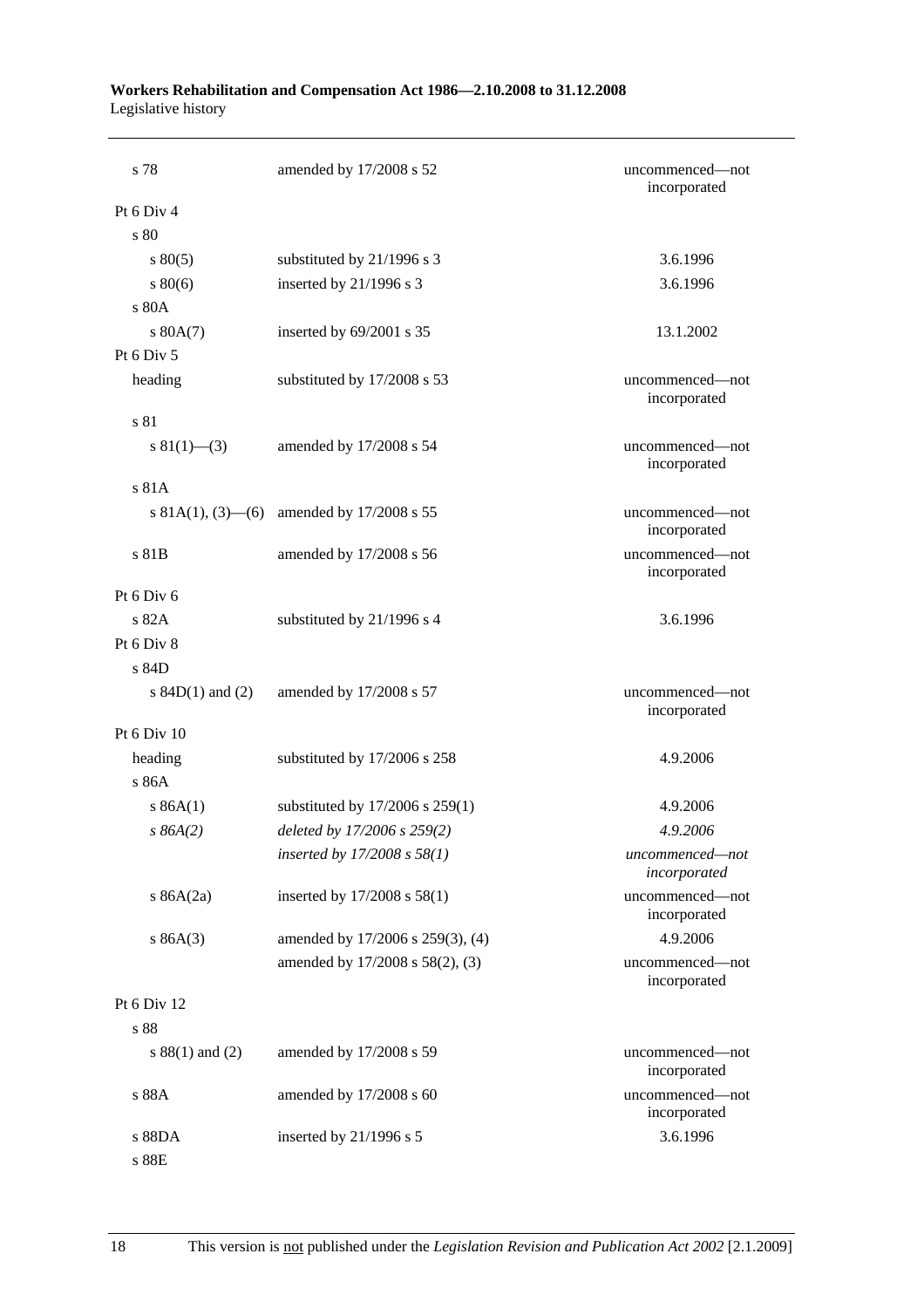#### **2.10.2008 to 31.12.2008—Workers Rehabilitation and Compensation Act 1986**  Legislative history

| s $88E(1)$ and (2)                    | amended by 17/2008 s 61                                          | uncommenced—not<br>incorporated               |
|---------------------------------------|------------------------------------------------------------------|-----------------------------------------------|
| s 88H                                 |                                                                  |                                               |
| s 88H(2)                              | amended by 17/2008 s 62                                          | uncommenced—not<br>incorporated               |
| Pt 6A                                 | inserted by 75/1995 s 13                                         | 3.6.1996                                      |
| Pt 6A Div 1                           |                                                                  |                                               |
| s 89                                  |                                                                  |                                               |
| relevant<br>compensating<br>authority | amended by 17/2008 s 63                                          | 1.7.2008                                      |
| Pt 6A Div 4                           |                                                                  |                                               |
| s 92D                                 | substituted by 17/2008 s 64                                      | uncommenced-not<br>incorporated               |
| Pt 6A Div 5                           | deleted by 17/2008 s 65                                          | uncommenced-not<br>incorporated               |
| Pt 6A Div 6                           |                                                                  |                                               |
| s 94                                  | deleted by 17/2008 s 66                                          | uncommenced—not<br>incorporated               |
| s 94C                                 |                                                                  |                                               |
| $s \, 94C(1)$                         | amended by $17/2008$ s $67(1)$                                   | uncommenced—not<br>incorporated               |
| $s \, 94C(2)$                         | substituted by $17/2008$ s $67(2)$                               | uncommenced-not<br>incorporated               |
| Pt 6A Div 7                           |                                                                  |                                               |
| s <sub>95</sub>                       |                                                                  |                                               |
| $s\,95(1)$                            | amended by 17/2006 s 260                                         | 4.9.2006                                      |
| s 95A                                 | inserted by 17/2008 s 68                                         | uncommenced-not<br>incorporated               |
| Pt 6B                                 | inserted by 75/1995 s 13                                         | 3.6.1996                                      |
| s 97A                                 | amended by 17/2008 s 69                                          | uncommenced—not<br>incorporated               |
| s 97B                                 |                                                                  |                                               |
| $s\,97B(2)$                           | amended by 44/2003 s 3(1) (Sch 1)                                | 24.11.2003                                    |
| Pt 6C                                 | inserted by 17/2008 s 70                                         | 2.10.2008 except Div 2 &<br>s 98I-uncommenced |
| Pt 6D                                 | inserted by 17/2008 s 70                                         | 1.7.2008                                      |
| Pt 7                                  |                                                                  |                                               |
| s 103A                                | inserted by 39/1988 s 36                                         | 17.10.1988                                    |
| s 103A(1)                             | amended by 17/2008 s 71                                          | 1.7.2008                                      |
| $s$ 104                               | deleted by $4/1991 s 41$                                         | 8.4.1991                                      |
| s 105                                 | substituted by 39/1988 s 37                                      | 17.10.1988                                    |
| s 105(1)                              | s 105 amended and redesignated as $s$ 105(1) by<br>$4/1991$ s 42 | 8.4.1991                                      |
| s 105(2)                              | inserted by $4/1991$ s $42(b)$                                   | 8.4.1991                                      |
|                                       | amended by 17/2008 s 72(1)                                       | 1.7.2008                                      |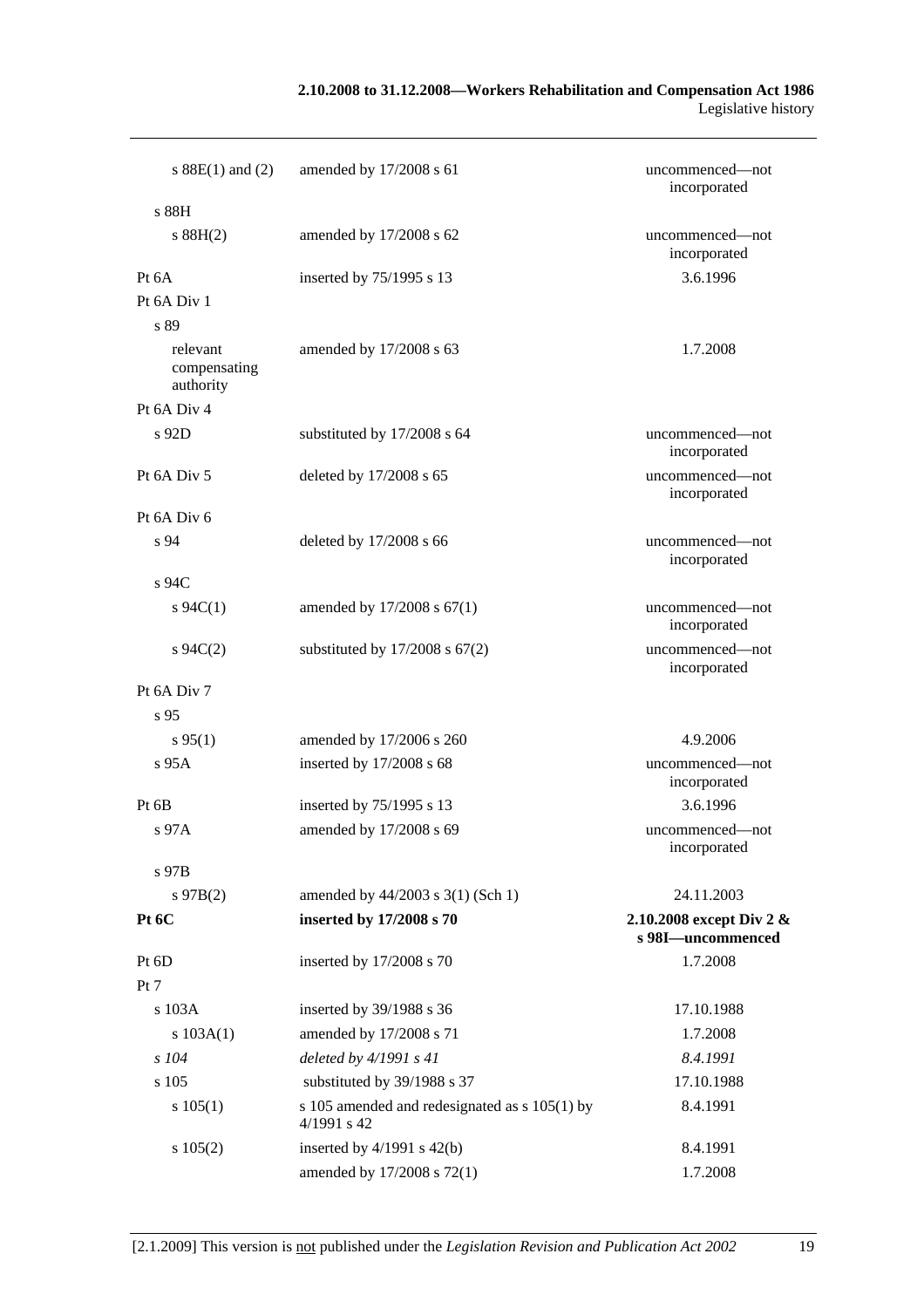| $s\ 105(3)$        | inserted by $4/1991$ s $42(b)$       | 8.4.1991        |
|--------------------|--------------------------------------|-----------------|
| s 106              | amended by 17/2008 s 72(2)           | 1.7.2008        |
|                    |                                      | uncommenced-not |
| $s\ 106(3)$        | inserted by 17/2008 s 73             | incorporated    |
| s 106A             | inserted by 39/1988 s 38             | 17.10.1988      |
| s 107A             | inserted by 35/1995 s 30             | 25.5.1995       |
| s 107B             | inserted by 30/1998 s 6              | 13.4.2000       |
| s 107B(1)          | amended by 17/2008 s 74(1)           | 1.7.2008        |
| s 107B(4)          | amended by 30/1998 s 8(b)            | 13.4.2004       |
|                    | amended by 17/2008 s 74(2)           | 1.7.2008        |
| s 108              |                                      |                 |
| $s\ 108(4)$        | inserted by 4/1991 s 43              | 8.4.1991        |
|                    | amended by 75/1995 s 14              | 3.6.1996        |
| $s\ 108(5)$        | inserted by 4/1991 s 43              | 8.4.1991        |
| s 109              | amended by 35/1995 s 31              | 25.5.1995       |
| s 110              | substituted by 4/1991 s 44           | 8.4.1991        |
| s 111              |                                      |                 |
| s 111(3)           | amended by 17/2008 s 75              | 1.7.2008        |
| s 112              |                                      |                 |
| s 112(1)           | substituted by $49/1994$ s $15(a)$   | 1.7.1994        |
|                    | amended by 17/2008 s 76(1)           | 1.7.2008        |
| s 112(1a)          | inserted by 17/2008 s 76(2)          | 1.7.2008        |
| s 112(2)           | amended by 39/1988 s 39(a), (b)      | 17.10.1988      |
|                    | amended by 34/1990 s 7               | 26.4.1990       |
|                    | substituted by $49/1994$ s $15(a)$   | 1.7.1994        |
|                    | amended by 17/2008 s 76(3), (4)      | 1.7.2008        |
| s 112(2a)          | inserted by $39/1988$ s $39(c)$      | 17.10.1988      |
|                    | amended by 49/1994 s 15(b)           | 1.7.1994        |
| s 112(3)           | deleted by $49/1994$ s $15(c)$       | 1.7.1994        |
|                    | inserted by 17/2008 s 76(5)          | 1.7.2008        |
| s 112AA            | inserted by 17/2008 s 77             | 1.7.2008        |
| s 112A             | inserted by 84/1992 s 19             | 3.12.1992       |
| s 113              |                                      |                 |
| s 113(2)           | amended by $39/1988$ s $40(a)$ , (b) | 17.10.1988      |
| s $113(2a) - (2c)$ | inserted by $39/1988$ s $40(c)$      | 17.10.1988      |
| s 113(3)           | amended by 17/2008 s 78(1), (2)      | 1.7.2008        |
| s 113(4)           | amended by 17/2008 s 78(3), (4)      | 1.7.2008        |
| s 119              |                                      |                 |
| s 119(4)           | inserted by 17/2008 s 79             | 1.7.2008        |
| s 119A             | inserted by 39/1988 s 41             | 17.10.1988      |
|                    | deleted by 4/1991 s 45               | 8.4.1991        |
| s 120              | substituted by 4/1991 s 45           | 8.4.1991        |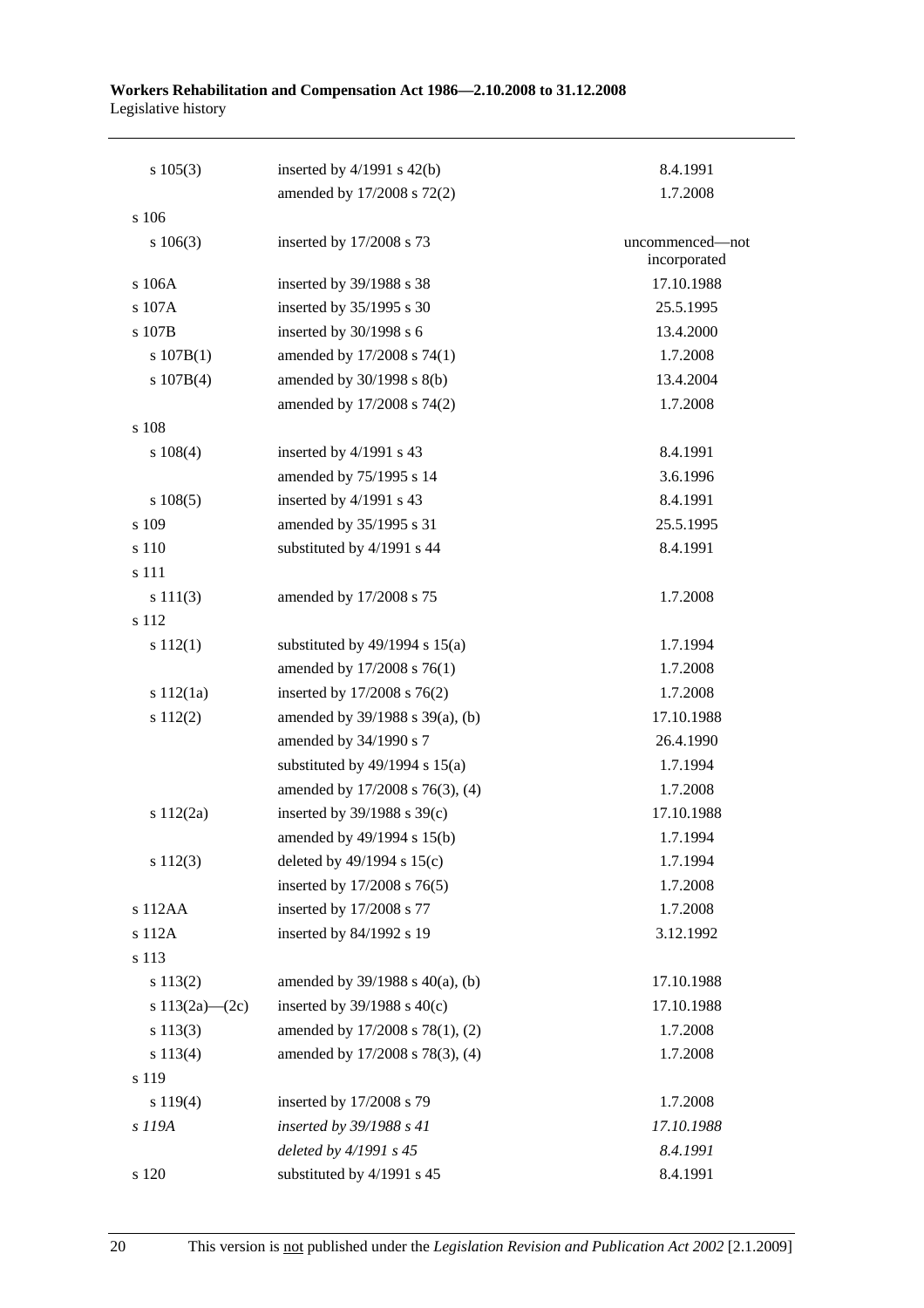| 120(1)               | substituted by 35/1995 s 32                                           | 25.5.1995  |
|----------------------|-----------------------------------------------------------------------|------------|
| s 120(3)             | amended by 17/2008 s 80                                               | 1.7.2008   |
| $s$ 121              | deleted by 49/1994 s 16                                               | 1.7.1994   |
| s 120A               | inserted by 39/1988 s 42                                              | 17.10.1988 |
| s 122                |                                                                       |            |
| s 122(3a)            | inserted by 4/1991 s 46                                               | 8.4.1991   |
| s 122(4)             | inserted by 39/1988 s 43                                              | 17.10.1988 |
| s 122A               | inserted by 4/1991 s 47                                               | 8.4.1991   |
|                      | substituted by $34/1996$ s 4 (Sch cl 45)                              | 3.2.1997   |
| $s$ 123              | deleted by 49/1994 s 17                                               | 1.7.1994   |
| s 123A               | inserted by 4/1991 s 48                                               | 8.4.1991   |
|                      | amended by 75/1995 s 15                                               | 3.6.1996   |
| s 123B               | inserted by 17/2008 s 81                                              | 1.7.2008   |
| s 124                |                                                                       |            |
| s 124(1)             | s 124 redesignated as s $124(1)$ by 39/1988 s 44                      | 17.10.1988 |
| s 124(2)             | inserted by 39/1988 s 44                                              | 17.10.1988 |
| $s$ 125              | omitted under Legislation Revision and<br><b>Publication Act 2002</b> | 24.11.2003 |
| Sch 1                |                                                                       |            |
| cl <sub>2</sub>      |                                                                       |            |
| cl $2(3)$            | amended by $39/1988$ s $45(a)$                                        | 17.10.1988 |
| cl $2(4)$ — $(7)$    | inserted by 39/1988 s 45(b)                                           | 17.10.1988 |
| cl $2(8)$            | inserted by $39/1988$ s $45(b)$                                       | 17.10.1988 |
|                      | amended by $75/1995$ s 16(a) as substituted by<br>$21/1996$ s 6(a)    | 3.6.1996   |
| cl $2(9)$ and $(10)$ | inserted by $39/1988$ s $45(b)$                                       | 17.10.1988 |
|                      | amended by 75/1995 s 16(b) as substituted by<br>$21/1996$ s 6(a)      | 3.6.1996   |
| cl 2(11)             | inserted by 39/1988 s 45(b)                                           | 17.10.1988 |
| cl <sub>4</sub>      | substituted by 97/1988 s 7                                            | 15.12.1988 |
| cl $4(3)$            | amended by $41/2005$ Sch 1 (cl $6(1)$ )                               | 15.8.2005  |
| cl 4(4)              | amended by 69/1992 s 32                                               | 10.12.1992 |
| cl $4(8)$            | (b) deleted by $41/2005$ Sch 1 (cl $6(2)$ )                           | 15.8.2005  |
| cl <sub>5</sub>      | substituted by 2/1996 s 3                                             | 14.3.1996  |
| cll 5A-5C            | inserted by 2/1996 s 3                                                | 14.3.1996  |
| cl 5D                | inserted by 43/2006 s 228                                             | 1.6.2007   |
| cl <sub>5E</sub>     | inserted by 17/2008 s 82                                              | 1.7.2008   |
| Sch 2                | heading substituted by $44/2003$ s $3(1)$ (Sch 1)                     | 24.11.2003 |
| Sch <sub>3</sub>     | amended by 97/1992 r 3                                                | 18.6.1992  |
|                      | substituted by 84/1992 s 20                                           | 10.12.1992 |
| table                | amended by 212/1992 r 4                                               | 10.12.1992 |
|                      | amended by 35/1995 s 33                                               | 25.5.1995  |
| cl <sub>2</sub>      | amended by 49/1994 s 18(a)                                            | 1.7.1994   |
| cl 4                 | amended by 49/1994 s 18(b)                                            | 1.7.1994   |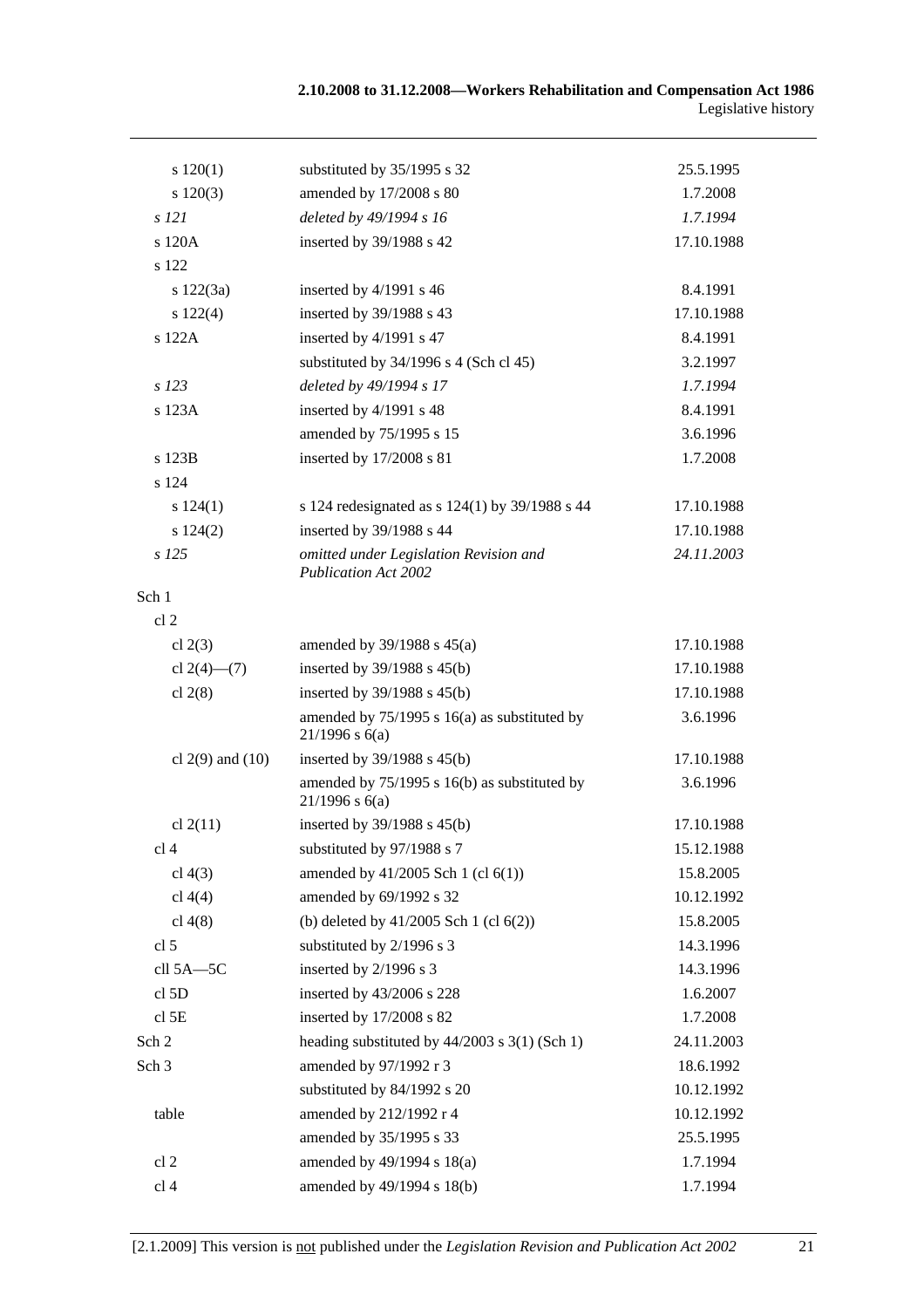| Sch <sub>3</sub>                                            | substituted by $17/2008$ s 83     | uncommenced—not<br>incorporated |
|-------------------------------------------------------------|-----------------------------------|---------------------------------|
| Sch <sub>3</sub> A                                          | inserted by $17/2008$ s 83        | uncommenced-not<br>incorporated |
| Sch 4 before deletion by inserted by 97/1988 s 8<br>41/2005 |                                   | 15.12.1988                      |
| cl1                                                         |                                   |                                 |
| $cl$ $I(2)$                                                 | amended by $1/1993$ s 64          | 1.7.1993                        |
|                                                             | amended by 49/1994 s 19(a)        | 1.7.1994                        |
| $cl$ $I(2)$                                                 | (b) deleted by $49/1994 s 19(a)$  | 1.7.1994                        |
| $cl$ $I(2a)$                                                | inserted by $49/1994$ s $19(b)$   | 1.7.1994                        |
| cl.2                                                        |                                   |                                 |
| cl 2(6)                                                     | amended by $84/1992 s 21(a)$      | 3.12.1992                       |
| $cl$ 3                                                      | inserted by $84/1992$ s $21(b)$   | 3.12.1992                       |
| Sch 4                                                       | deleted by $41/2005$ Sch 1 (cl 7) | 15.8.2005                       |
|                                                             | inserted by $23/2006$ s 11        | 1.1.2007                        |

### **Transitional etc provisions associated with Act or amendments**

#### *Workers Rehabilitation and Compensation Act Amendment Act 1990*

#### **8—Transitional provision**

- (1) The amendment effected to the principal Act by section 3 of this Act does not affect—
	- (a) the rights of the respondent in Supreme Court Action No. 998 of 1989; or
	- (b) the rights of any claimant whose claim is determined before the commencement of this Act; or
	- (c) the rights of any other claimant who, as at the commencement of this Act, is a party to proceedings before a Review Officer.
- (2) Where a claim for compensation made before the commencement of this Act is rejected after the commencement of this Act on account of the enactment of section 3 of this Act, the claimant is entitled to be reimbursed by the Corporation for reasonable costs reasonably incurred by the claimant in making the claim.

### *Workers Rehabilitation and Compensation (Miscellaneous Provisions) Amendment Act 1991*

### **49—Transitional provision**

- (1) The amendments effected by this Act to those provisions of the principal Act that relate to weekly payments of compensation apply as from the commencement of this Act to persons whose entitlements to weekly payments arose before or after the commencement of this Act.
- (2) Where a worker became entitled to weekly payments before the commencement of this Act, the Corporation or an exempt employer may assess or reassess the amount of the weekly payments as from the commencement of this Act on the basis of the provisions of the principal Act as amended by this Act.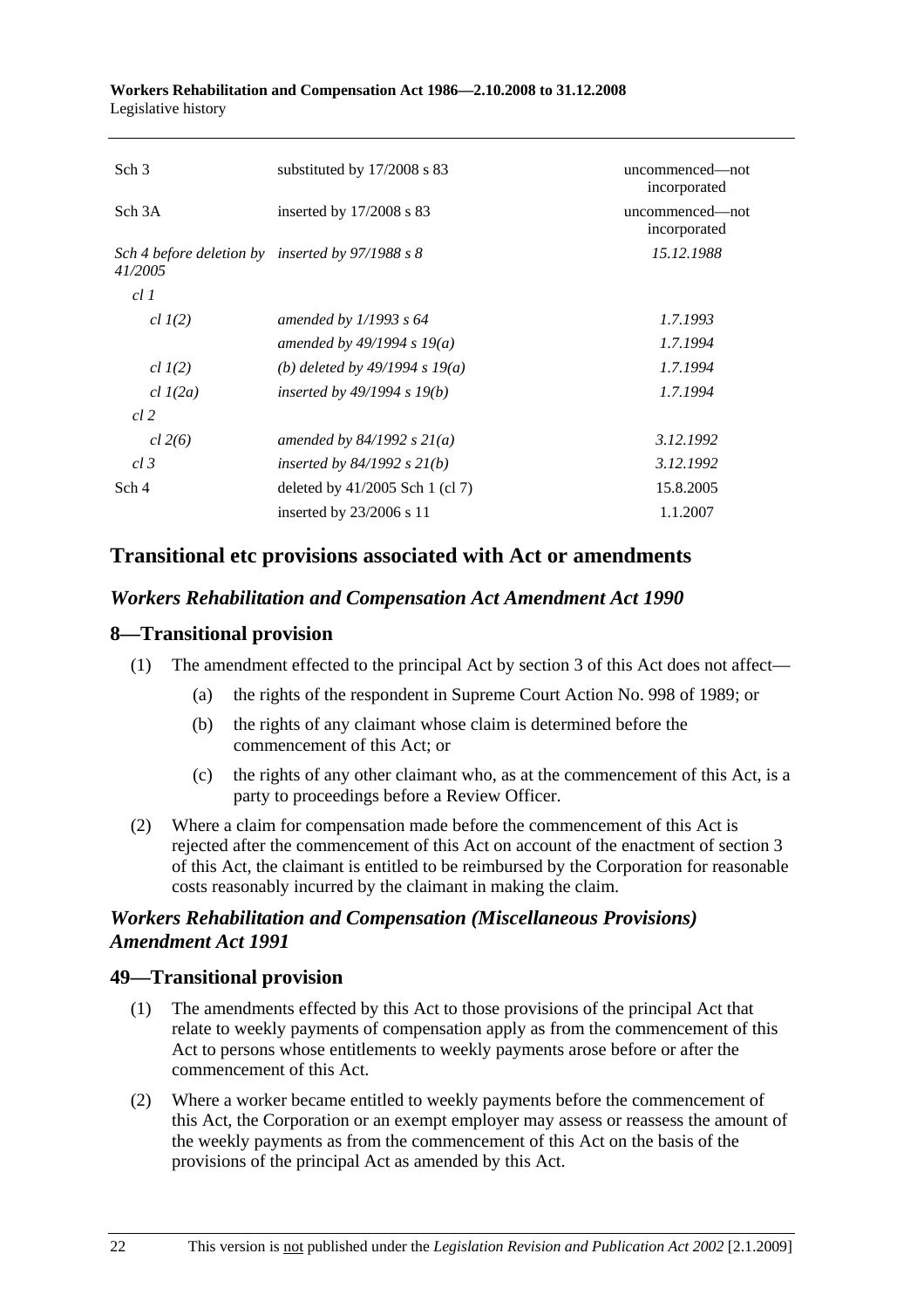(3) Where such a reassessment is made, it cannot give rise to a right to repayment of any amount paid on the basis of a former assessment.

#### *Workers Rehabilitation and Compensation (Miscellaneous) Amendment Act 1992*

#### **22—Application of amendments**

- (1) Subject to this section, the amendments affecting entitlement to, or quantum of, compensation for disabilities apply in relation to—
	- (a) a disability occurring on or after the commencement of this Act; or
	- (b) a disability occurring before the commencement of this Act in relation to which—
		- (i) no claim for compensation had been made under the principal Act as at the commencement of this Act; or
		- (ii) a claim for compensation had been made under the principal Act but the claim had not been determined by the Corporation or the exempt employer.
- (2) The amendments made by section 3, 5, 6, 10 and 11 apply whether the entitlement to compensation arose before or after the commencement of this Act.
- (3) The amendments made by section 4 have no retrospective effect.
- (4) A liability at common law for non-economic loss or solatium that arose before the commencement of this Act is not extinguished, on the commencement of this Act, by the amendments to section 54 of the principal Act, but, if an action is not commenced in a court to enforce the liability before the date falling 12 months after the cause of action arose or six months after the commencement of this Act (whichever is the later), the liability is then extinguished.
- (5) The period prescribed by subsection (4) cannot be extended.

#### *Workers Rehabilitation and Compensation (Declaration of Validity) Act 1993*

#### **2—Declaration of validity and textual authenticity**

- (1) The *Workers Rehabilitation and Compensation (Miscellaneous) Amendment Act 1992* (No. 84 of 1992) is declared to be, and since the date of its assent to have been, an Act of the Parliament.
- (2) The text of the Act as certified by the Clerk and the Deputy Speaker of the House of Assembly is the authentic text of the Act.

#### *Statutes Amendment (Chief Inspector) Act 1993*

#### **65—Existing appointments**

This Act does not affect the appointment of any person as an inspector before the commencement of this Act (other than as a Chief Inspector).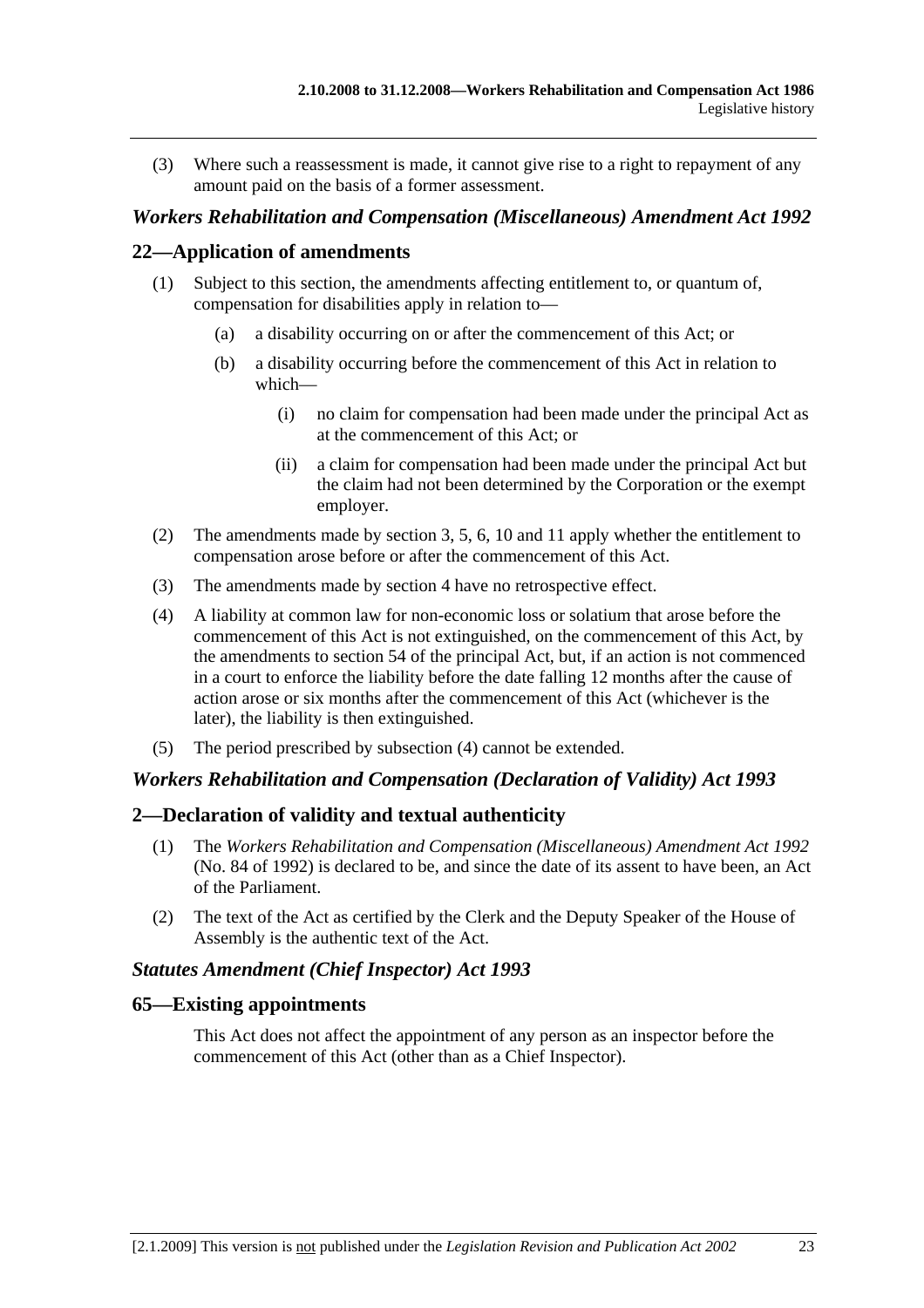### *Workers Rehabilitation and Compensation (Review Authorities) Amendment Act 1993*

#### **16—Transitional provision**

- (1) Regulation 162 of 1992 (relating to agencies and instrumentalities of the Crown) will be taken to have come into operation at 4 p.m. on 30 September 1987.
- (2) Proceedings before a Review Officer under the principal Act immediately before the commencement of this provision may, subject to such directions as the Chief Review Officer thinks fit, be continued under the principal Act as amended by this Act.
- (3) Proceedings before the Tribunal under the principal Act immediately before the commencement of this provision will, subject to such directions as the President of the Tribunal thinks fit, continue before the Tribunal as if this Act had not been enacted.
- (4) A person who was, immediately before the commencement of this provision, a Review Officer under the principal Act will, subject to this Act, continue in office as a Review Officer under the principal Act as amended by this Act without interruption of his or her continuity of service and without prejudice to existing or accruing rights in respect of employment.
- (5) A person to whom subsection (4) applies will be taken to have been appointed, as from the commencement of this provision, for the balance of any term of office that applied before the commencement of this provision, or for a period of five years, whichever is the lesser.
- (6) The Governor may, by instrument in writing, vary any condition of employment that would otherwise apply to a person under subsection (4) (and any such instrument will have effect according to its terms).
- (7) Proceedings cannot be instituted before a Review Officer after the commencement of section 3 of this Act in respect of any decision of the Corporation under section 32(4) of the principal Act before that commencement.

#### *Workers Rehabilitation and Compensation (Administration) Amendment Act 1994*

#### **20—Application of amendments**

- (1) The amendments made by this Act to the principal Act apply in relation to disabilities occurring on or after the commencement of this Act.
- (2) However—
	- (a) the amendments made by sections 8, 9 and 10 of this Act apply both prospectively and retrospectively; and
	- (b) the amendments made by section 18 apply to any claim for compensation for hearing loss made on or after 23 March 1994; and
	- (c) the amendment made by section 11 applies as from 24 February 1994.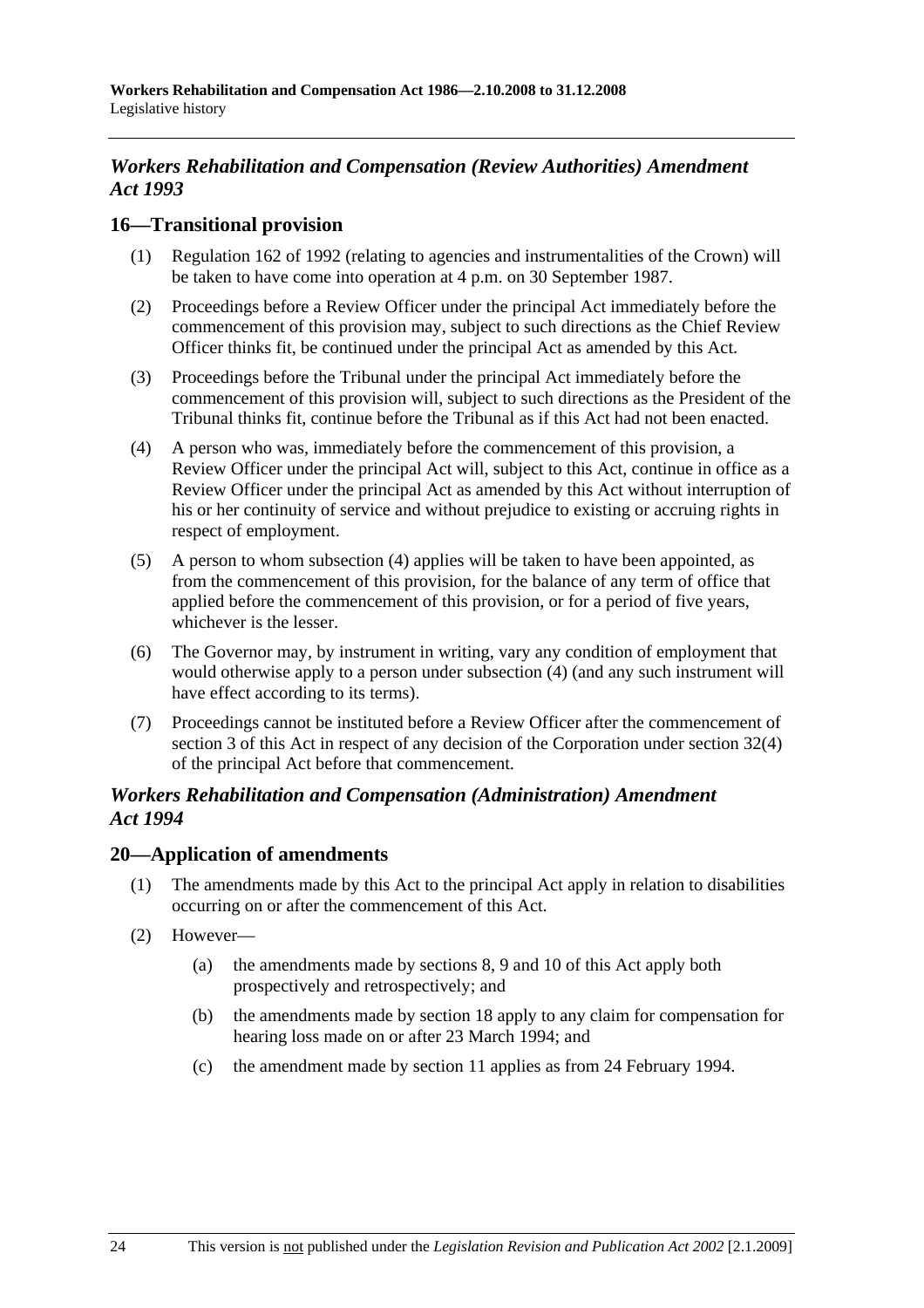### *Workers Rehabilitation and Compensation (Miscellaneous Provisions) Amendment Act 1995, s 34 (as amended by Workers Rehabilitation and Compensation (Miscellaneous) Amendment Act 1995, s 9)*

### **34—Transitional provisions**

- (1) This Act applies to disabilities arising from traumas occurring before the commencement of this Act (*old disabilities*) and disabilities arising from traumas occurring after the commencement of this Act (*new disabilities*) subject to the following qualifications—
	- (a) the amendments made by this Act do not affect
		- the principles on which weekly payments for a period of incapacity falling before the commencement of this Act are assessed; or
		- (ii) compensation for non-economic loss relating to loss or impairment of the capacity to engage in sexual intercourse if an application or request for such compensation had been made before 12 April 1995; and
	- (b) section 58B of the principal Act, as enacted by this Act, applies whether the worker has an old or a new disability.
- (2) A scale of charges in force under section 32 of the principal Act immediately before the commencement of section 9 of this Act remains in force until superseded by a regulation fixing a scale of charges.
- (3) Until a regulation is made for the purposes of section  $67(1)(b)$  of the principal Act (as substituted by this Act), the claims that are to be disregarded under that paragraph are claims for secondary and unrepresentative disabilities.

### *Workers Rehabilitation and Compensation (Miscellaneous) Amendment Act 1995*

### **3—Insertion of section 38A**

- (2) A discontinuance or reduction of weekly payments made under the principal Act before the commencement of this section cannot be challenged on the ground that there was no antecedent review of the worker's entitlement if the discontinuance or reduction could, assuming that section 38A had then been in force, have been validly made under that section.
- (3) Subsection (2) does not affect rights of the respondent arising under the judgment of the Supreme Court in Mitsubishi Motors Australia Ltd and WorkCover v Frank Sosa (No. S5084).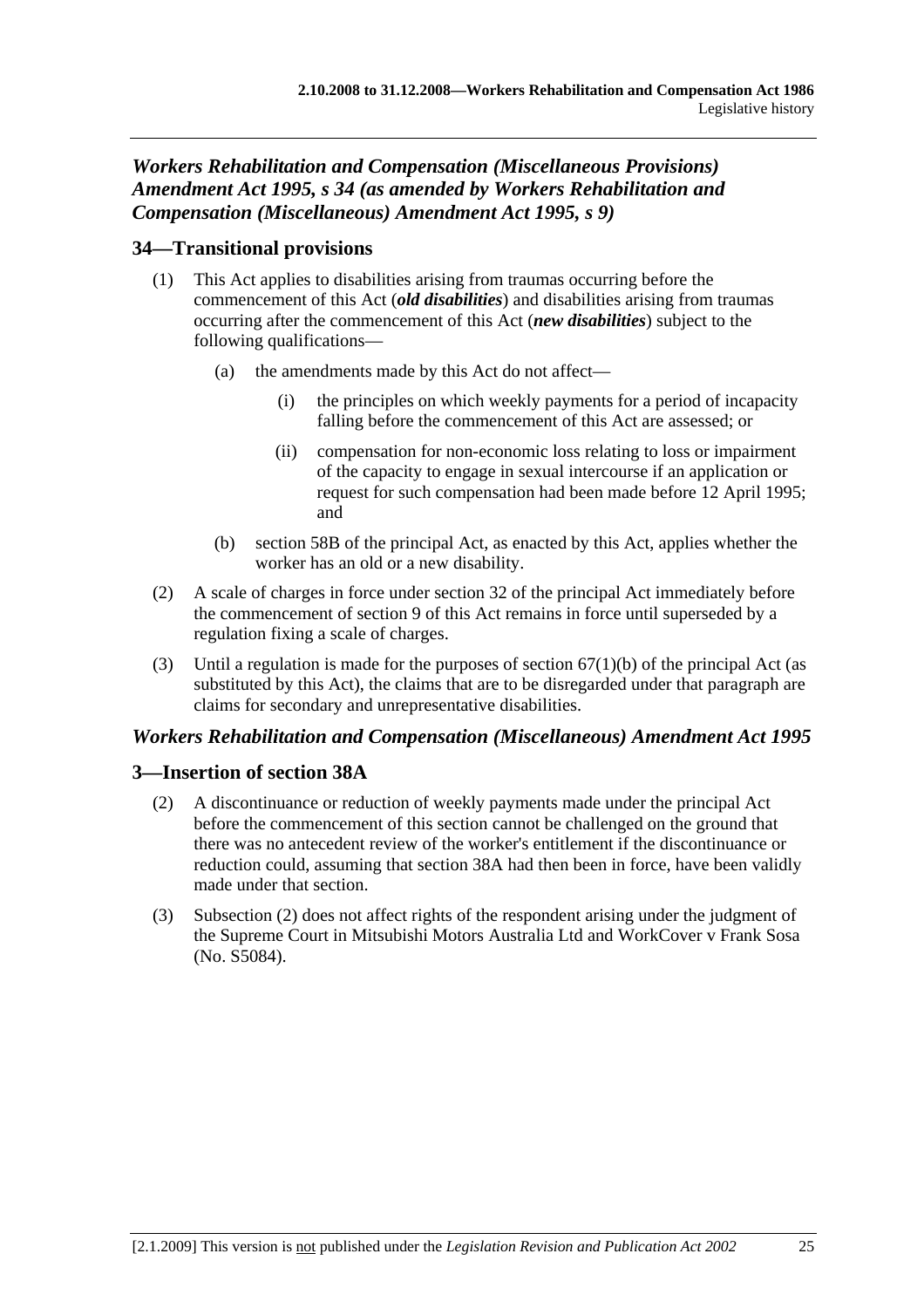### *Workers Rehabilitation and Compensation (Dispute Resolution) Amendment Act 1995, s 17 (as amended by Workers Rehabilitation and Compensation (Dispute Resolution) Amendment Act 1996, s 6(b))*

### **17—Transitional provisions**

- (1) A Deputy President of the Workers Compensation Appeal Tribunal appointed under the principal Act and in office immediately before the commencement of this Act continues in office subject to the principal Act as amended by this Act (the *new legislation*) as a Deputy President of the Workers Compensation Tribunal as if the new legislation had been in force when the appointment was made and the appointment had been made to that office under the new legislation.
- (2) The Registrar and other staff of the Workers Compensation Appeal Tribunal in office immediately before the commencement of this Act continue in office subject to the relevant conditions of appointment in corresponding positions on the staff of the Workers Compensation Tribunal.
- (3) Staff of the WorkCover Corporation of South Australia who—
	- (a) were employed immediately before the commencement of this Act in work related to the system of review and appeal then existing under the principal Act; and
	- (b) are designated by the Governor by notice in the Gazette as staff to whom this section applies,

become as from a date stated in the notice staff of the Workers Compensation Tribunal without loss of salary or status, or prejudice to existing or accruing rights in respect of employment.

- (4) The new legislation applies to reviewable decisions made under the principal Act before or after the commencement of this Act, but if proceedings were commenced before the commencement of this Act in relation to a reviewable decision—
	- (a) the proceedings may only be continued and completed under the principal Act as in force before the commencement of this Act; and
	- (b) new proceedings cannot be commenced under the new legislation in relation to the same decision.
- (5) The President may make rules, or give directions, governing practice, procedure or evidence in relation to proceedings that continue under subsection (4).
- (7) A person who was a Review Officer immediately before the commencement of this Act continues in office, subject to the person's conditions of appointment, for the remainder of the term of appointment as a member of the Tribunal's staff without prejudice to remuneration or existing or accruing rights to leave.
- (8) The President may assign a person who continues in office under subsection (7) to carry out duties as a conciliation and arbitration officer or in some other capacity on the Tribunal's staff (or as a conciliation and arbitration officer and in one or more other capacities), but the person continues as a Review Officer for the purpose of continuing and completing proceedings under subsection (4).
- (9) A person who continues as a Review Officer under this section is subject to administrative control and direction by the President.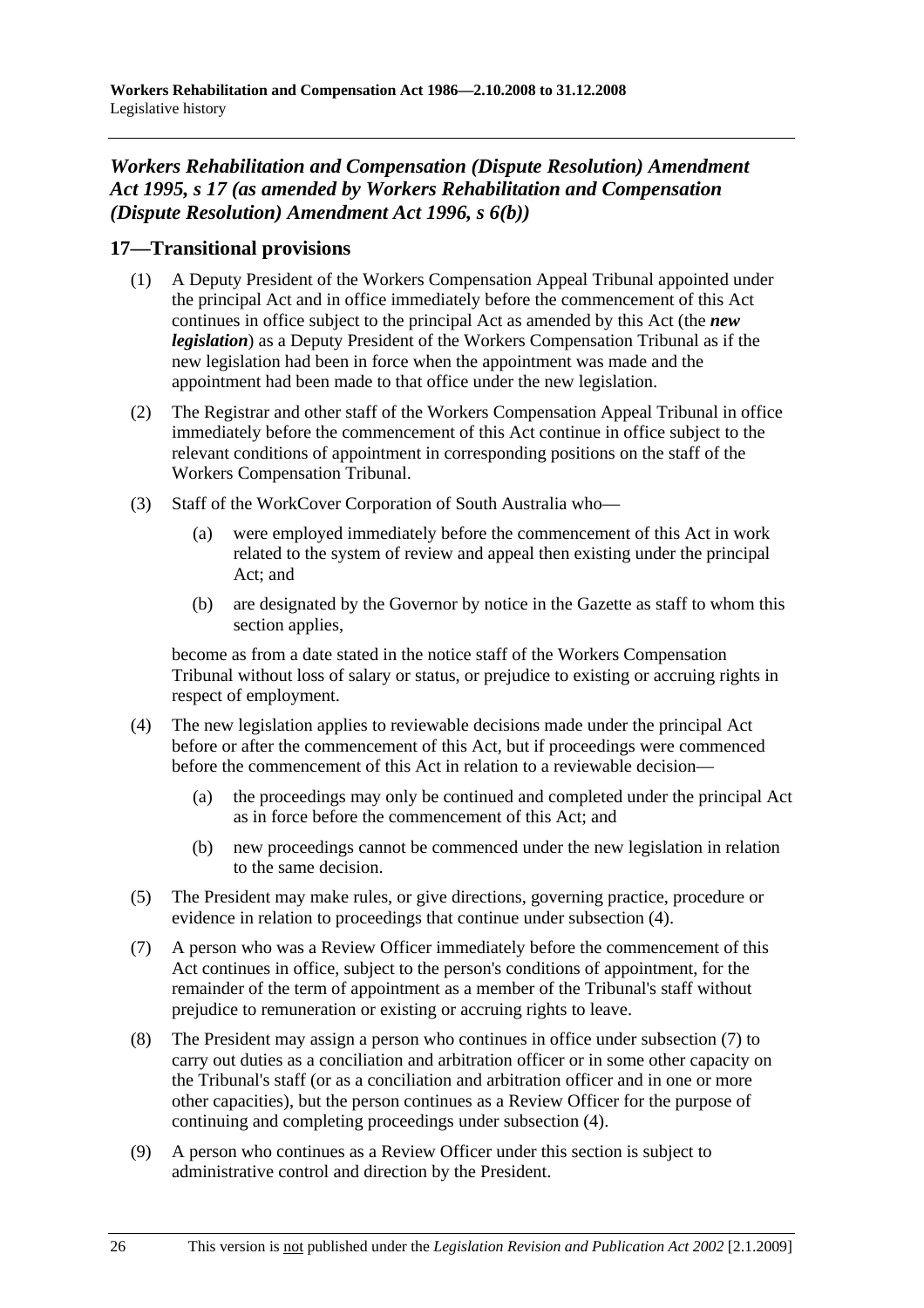### *Statutes Amendment and Repeal (Common Expiation Scheme) Act 1996*

#### **5—Transitional provision**

An Act repealed or amended by this Act will continue to apply (as in force immediately prior to the repeal or amendment coming into operation) to an expiation notice issued under the repealed or amended Act.

#### *Workers Rehabilitation and Compensation (Self Managed Employer Scheme) Amendment Act 1998*

#### **8—Sunset provision**

On the expiration of 4 years from the commencement of this Act—

- (a) the amendments made by this Act (other than by section 6) are cancelled and the text of the Acts amended by this Act is restored to the form in which that statutory text would have existed if this Act had not been passed; and
- (b) section 107B of the *Workers Rehabilitation and Compensation Act 1986* (as inserted by section 6 of this Act) is amended by striking out from subsection (4) ", a self managed employer or the claims manager for a group of self managed employers".

#### *Workers Rehabilitation and Compensation (Territorial Application of Act) Amendment Act 2006, Sch 1—Transitional provisions*

#### **1—Interpretation**

In this Schedule—

*amendments* means amendments made to the principal Act by this Act;

*commencement day* means the day on which this Schedule comes into operation;

*principal Act* means the *Workers Rehabilitation and Compensation Act 1986*,

and other terms used have meanings consistent with the meanings they have in the principal Act.

#### **2—Application of amendments**

The amendments do not apply in respect of a disability that occurred before the commencement day except to the extent prescribed by this Schedule.

#### **3—Cases where disabilities occur before and after commencement of this Act**

- (1) If the death of a worker results from both a disability that occurred before the commencement day and a disability that occurred on or after that day, the worker is, for the purposes of the application of the amendments to and in respect of the death of the worker, to be treated as having died as a result of the disability that occurred on or after that day.
- (2) If a period of incapacity for work resulted both from a disability that occurred before the commencement day and a disability that occurred on or after that day, the incapacity is, for the purposes of the application of the amendments to and in respect of that incapacity for work, to be treated as having resulted from a disability that occurred on or after that day.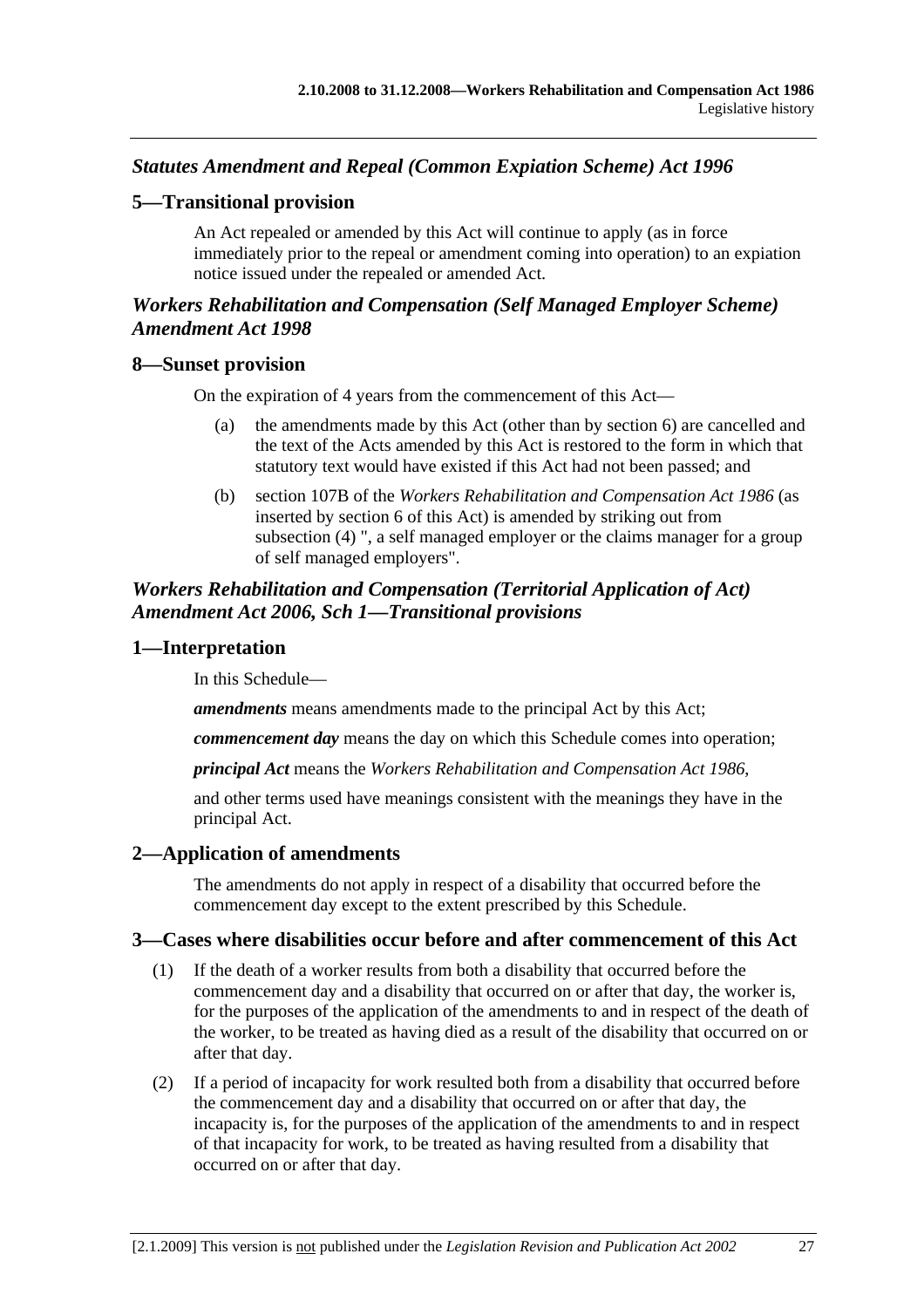(3) Subclauses (1) and (2) do not affect any apportionment of liability or responsibility under the principal Act in a case where 1 or more of the disabilities occurred before the commencement day and 1 or more occurred on or after that day (but any such apportionment will only apply to the extent that a disability was compensable under the principal Act before the commencement day).

#### **4—Claims made before the commencement of this Act**

- $(1)$  If—
	- (a) a person suffered a disability before the commencement day; and
	- (b) a claim for compensation in respect of the disability (the *original claim*) was made under the principal Act but rejected (by notice in writing under the principal Act) on account of the operation of section 6 of the principal Act as in force at the time of the occurrence of the disability; and
	- (c) the original claim would have given rise to—
		- (i) an entitlement to compensation in the form of weekly payments under section 35 or 44 of the principal Act; or
		- (ii) an entitlement in the form of a funeral benefit under section  $44(1)(a)$ of the principal Act; or
		- (iii) an entitlement to compensation in the form of a lump sum under section  $44(1)(b)(i)$  of the principal Act,

had the amendments been in force at the time of the occurrence of the disability; and

(d) the disability was not (and is not) compensable under a corresponding law,

then the person who made the original claim will, on application to the Corporation made within 6 months after the commencement of this clause, be entitled to any relevant benefit under subclause (2).

- (2) A benefit under this subclause is any of the following (depending on what is relevant in the circumstances of the particular case):
	- $(a)$
- (i) if the original claim was in respect of a disability that resulted in an incapacity for work—a payment of compensation represented by weekly payments for a period not exceeding 12 months of incapacity for work, based on—
	- (A) the extent and duration of the incapacity for work; and
	- (B) the worker's notional weekly earnings at the time of the incapacity (adjusted in accordance with any provision made by the regulations); and
	- (C) any other factor that would otherwise apply under section 35 of the principal Act that is applied by regulations made for the purposes of this subparagraph (modified in any manner prescribed by the regulations);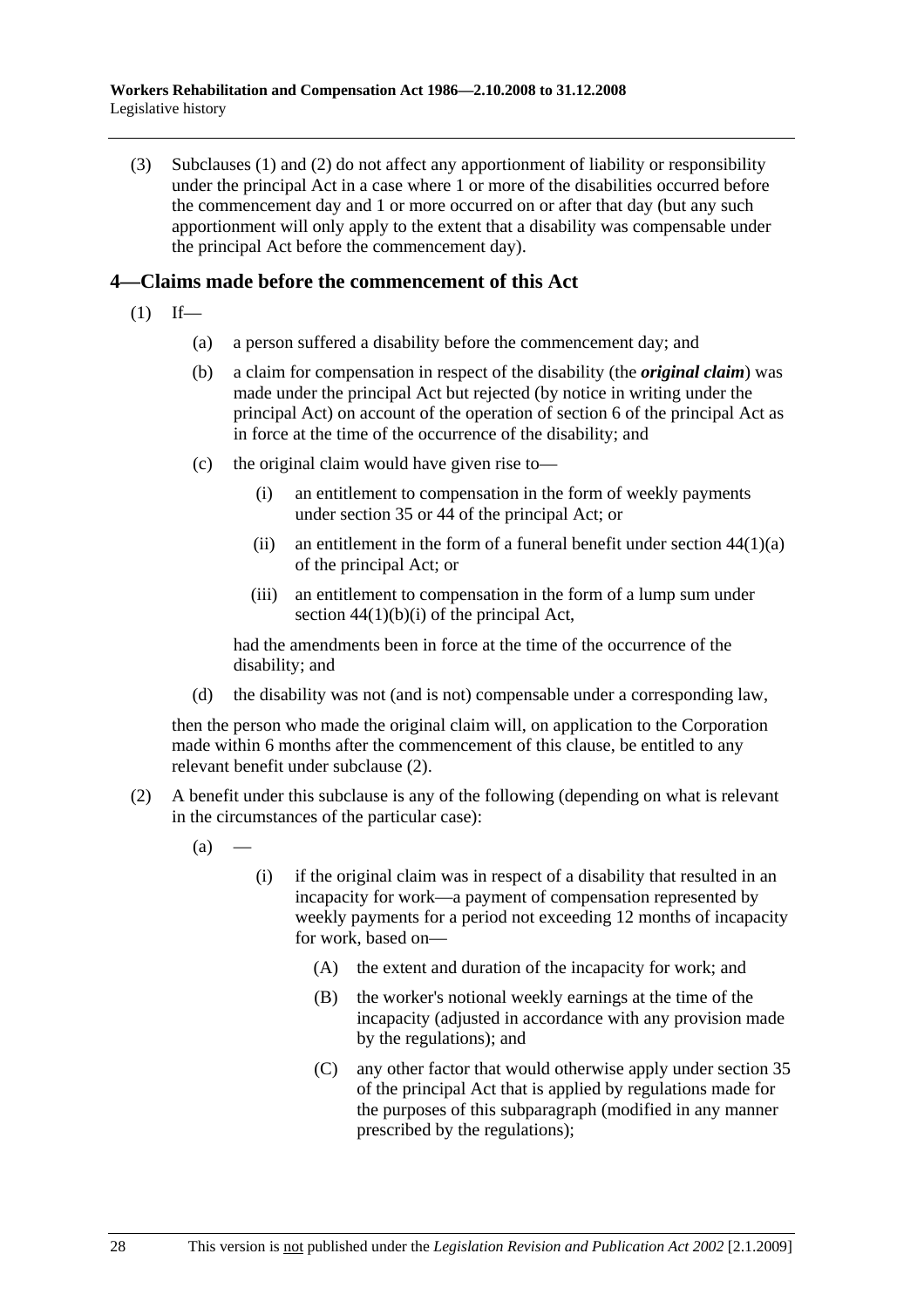- (ii) if the original claim was in respect of a disability that resulted in the death of a worker—a payment of compensation represented by weekly payments for a period not exceeding 12 months for loss of support, based on—
	- (A) the relationship between the worker and the claimant (as would apply under section 44 of the principal Act); and
	- (B) the worker's notional weekly earnings at the time of death (adjusted in accordance with any provision made by the regulations); and
	- (C) any other factor that would otherwise apply under section 44 of the principal Act that is applied by regulations made for the purposes of this subparagraph (modified in any manner prescribed by the regulations);
- (b) compensation for any costs of a kind described in section 32(2) of the principal Act incurred by a worker in consequence of having suffered a relevant disability;
- (c) compensation in the form of a funeral benefit under section  $44(1)(a)$  of the principal Act (as determined at the time of death of the worker and adjusted in accordance with any provision made by the regulations);
- (d) compensation in the form of a lump sum under section  $44(1)(b)(i)$  of the principal Act (as determined at the time of death of the worker and adjusted in accordance with any provision made by the regulations).
- (3) The Corporation may, pursuant to an agreement between the person who has an entitlement under this clause and the Corporation, make any payment with respect to that entitlement—
	- (a) in instalments (with each instalment being an amount fixed under the agreement); or
	- (b) in a lump sum (representing the total amount of the entitlement adjusted to take into account any factor prescribed by the regulations).
- (4) The Corporation may, in connection with an application under this clause, require a person seeking a payment to provide any information that the Corporation thinks fit.
- (5) The Corporation may delay making a payment on an application under this clause until any information required under subclause (4) has been provided.

# **5—Ex gratia payments**

- (1) In addition to a preceding clause, the Corporation has an absolute discretion to make an *ex gratia* payment (of an amount determined by the Corporation) to a person in connection with the enactment of this Act if—
	- $(a)$
- (i) the person did not make a claim under the principal Act in respect of a disability suffered before the commencement of this Act and, if he or she has made such a claim, the claim would have been rejected on account of the operation of section 6 of the principal Act as in force at the time of the occurrence of the disability; or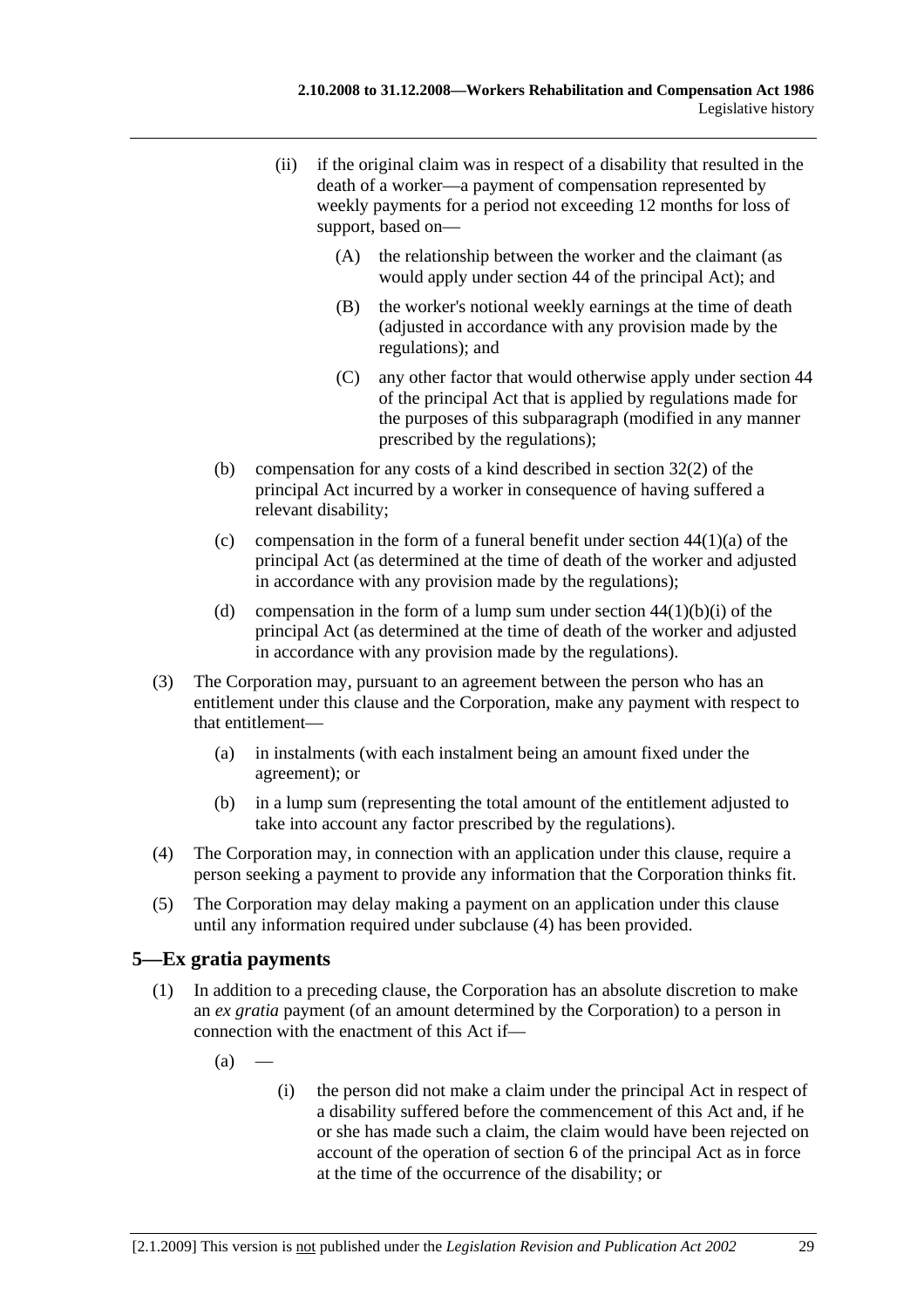- (ii) the person did make a claim under the principal Act in respect of a compensable disability suffered before the commencement of this Act but the claim did not (or does not) give rise to an entitlement under the principal Act on account of the operation of section 6 of the principal Act as in force at the time of the occurrence of the disability; and
- (b) the Corporation is satisfied—
	- (i) that the person would have had an entitlement to compensation under the principal Act had the amendments been in force at the time of the occurrence of the disability; and
	- (ii) that the disability was not (and is not) compensable under a corresponding law; and
	- (iii) that the person suffered substantial hardship on account of the disability; and
	- (iv) taking into account any other matter as the Corporation thinks fit, that it is appropriate in the circumstances of the particular case that an *ex gratia* payment be made.
- (2) A person seeking an *ex gratia* payment under this clause must make an application to the Corporation, in a manner and form determined by the Corporation, within the period prescribed by the regulations.
- (3) The Corporation may, in connection with an application under this clause, require a person seeking a payment to provide any information that the Corporation thinks fit.
- (4) The Corporation may delay making a determination on an application under this clause—
	- (a) until any period that applies under subclause (2) has expired; or
	- (b) until any information required under subclause (3) has been provided.
- (5) The making of a payment under this clause will not affect any entitlement that a person may have with respect to another disability under the principal Act (and will not be taken into account for the purposes of any claim under the principal Act).
- (6) The Corporation may make a payment under this clause on such conditions as the Corporation thinks fit (and a person who contravenes or fails to comply with a condition may be required to repay any amount that has been paid by the Corporation (and any such amount will be recoverable as a debt)).
- (7) A decision of the Corporation to make, or not to make, an *ex gratia* payment, or the amount of an *ex gratia* payment, under this clause is final and cannot be subject to review by a court or tribunal in any respect.

#### **6—Related matters**

 (1) Any payment under clause 4 or 5 will be taken from the Compensation Fund (and the Corporation is authorised by force of this clause to apply the relevant amount from the Compensation Fund).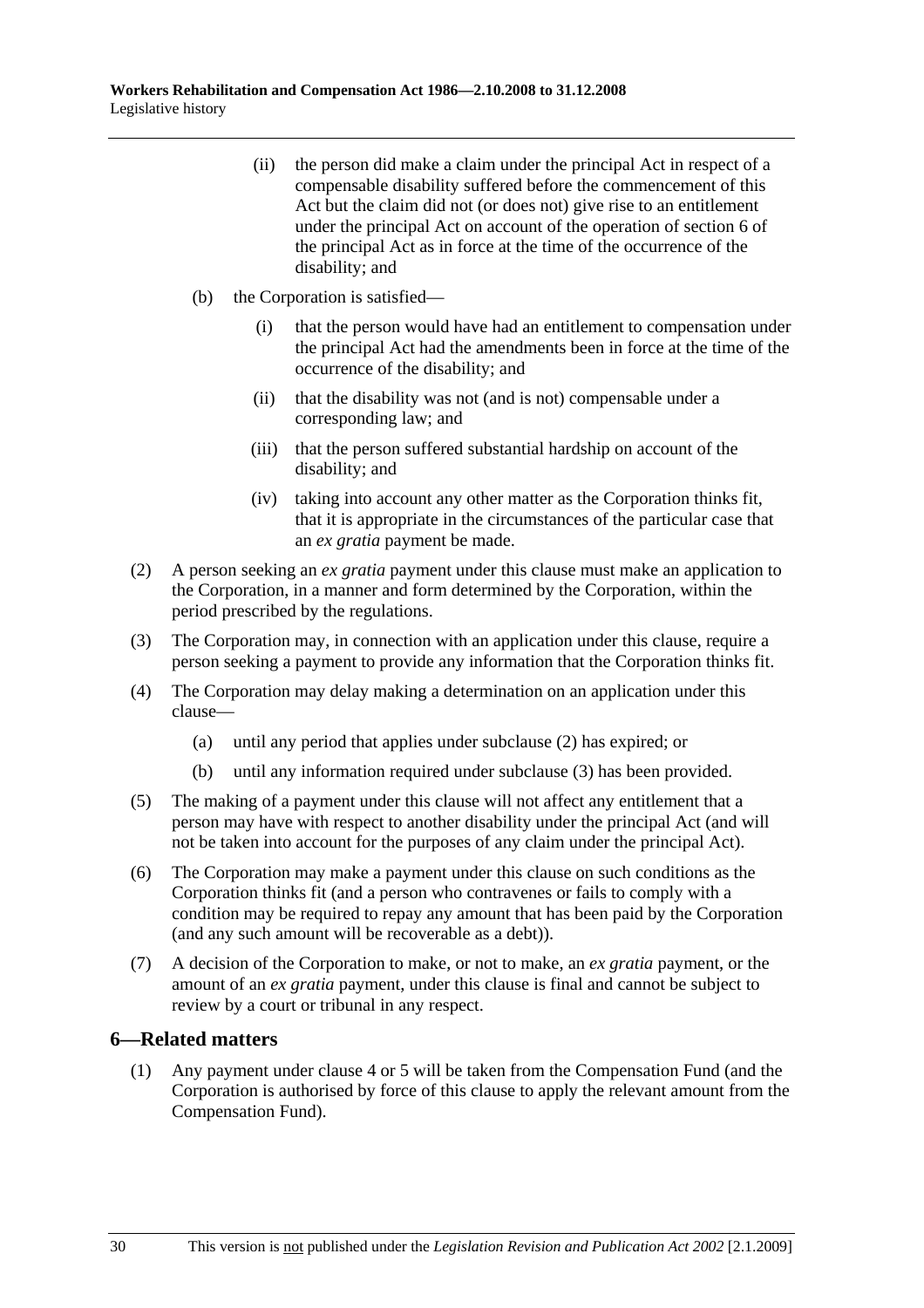- (2) The Corporation is not entitled to recover the amount of any payment made under clause 4 or 5 from a person who was the employer of the relevant worker at the time of the occurrence of the disability (including in a case where the employer was an exempt employer).
- (3) The Governor may make such regulations as are contemplated by this Schedule, or as are necessary or expedient for the purposes of this Schedule.

## *Workers Rehabilitation and Compensation (Scheme Review) Amendment Act 2008, Sch 1—Transitional provisions*

**Note—** 

Clauses 3, 4(2), (3), 8, 10, 15 and 16 had not come into operation at the date of the publication of this version.

## **1—Interpretation**

(1) In this Schedule—

*principal Act* means the *Workers Rehabilitation and Compensation Act 1986*;

*relevant day* means a day appointed by proclamation as the relevant day for the purposes of the provision in which the term is used;

*self-insured employer* includes an exempt employer (being the term previously used under the principal Act).

 (2) In this Schedule, terms used have meanings consistent with the meanings they have in the principal Act.

# **2—Average weekly earnings**

- (1) Subject to subclause (2), section 4 of the principal Act, as enacted by this Act, applies to claims for compensation made on or after the relevant day (whether the entitlement to compensation arose before or on or after the relevant day).
- (2) Subsection (11) of section 4 of the principal Act, as enacted by this Act, operates both prospectively and retrospectively.

## **3—Provisional acceptance of liability—medical expenses**

*Section 32A of the principal Act, as enacted by this Act, extends to disabilities occurring before the enactment of that section.* 

# **4—Weekly payments**

- (1) Sections 35 to 35C (inclusive) of the principal Act, as enacted by this Act, (in this clause referred to as the *new provisions*) apply in relation to workers who suffer compensable disabilities on or after the relevant day.
- *(2) In addition, the new provisions extend to entitlements to weekly payments of compensation in relation to compensable disabilities occurring before the relevant day—* 
	- *(a) if a worker has, before the relevant day, reached or gone past the end of the first 2 years of incapacity referred to in section 35(2) of the principal Act, as in existence immediately before the substitution of section 35 under section 15 of this Act (in this clause referred to as the old provision) (and is still in receipt of weekly payments of compensation on the relevant day); or*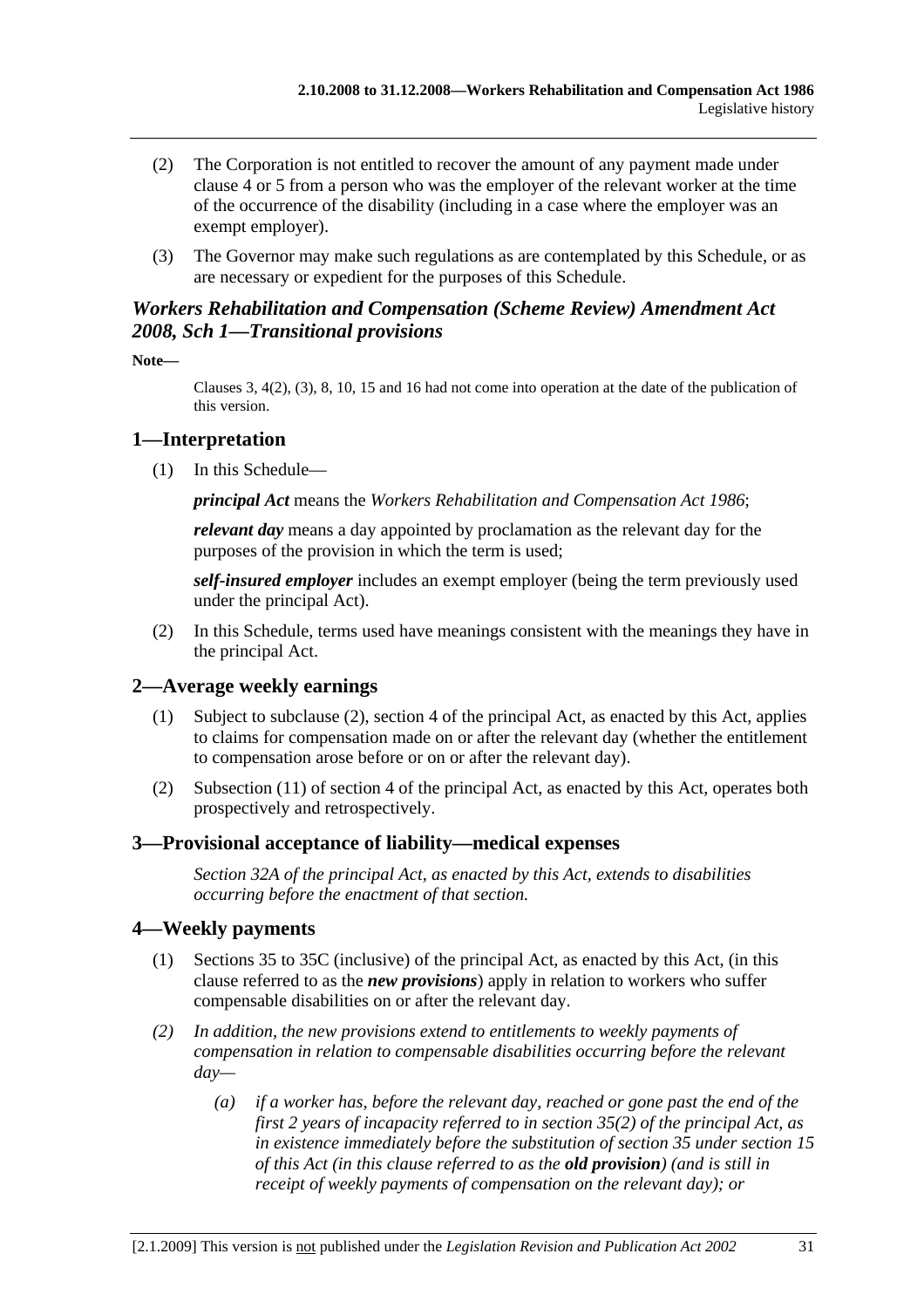- *(b) if a worker, on or after the relevant day, reaches the end of the first 2 years of incapacity referred to in the old provision (and is still in receipt of weekly payments of compensation at the end of that 2 year period).*
- *(3) To avoid doubt, in the circumstances of any particular case, the new provisions replace section 35 of the principal Act, as in existence immediately before the substitution of section 35 under section 15 of this Act, if or when a worker falls within a set of circumstances described in paragraph (a) or (b) of subclause (2).*

## **5—Discontinuance of weekly payments**

- (1) Subject to subclause (2), the amendments made to section 36 of the principal Act by this Act extend to weekly payments commenced before the relevant day, or commenced on or after the relevant day, in relation to compensable disabilities occurring before the relevant day.
- (2) Subsections (4), (4a) and (5) of section 36 of the principal Act, as in existence immediately before the substitution of those subsections by section 16 of this Act, will continue to apply in relation to a decision that is the subject of a notice of dispute lodged under section 36(4) before the relevant day.

### **6—Adjustments due to change from original arrangements**

- (1) Section 37 of the principal Act, as enacted by this Act, extends to any determination of average weekly earnings (and, if relevant, notional weekly earnings) made before or on or after the relevant day in relation to compensable disabilities occurring before the relevant day.
- (2) However, the operation of subclause (1) in relation to a determination of average weekly earnings made before the relevant day cannot apply to the disadvantage of a worker by decreasing average weekly earnings (and, if relevant, notional weekly earnings).

## **7—Economic adjustments to weekly payments**

The amendments made to section 39 of the principal Act by this Act extend to weekly payments commenced before the relevant day, or commenced on or after the relevant day, in relation to compensable disabilities occurring before the relevant day.

#### **8—Redemption of liabilities**

- *(1) Subject to subclause (2), paragraph (e) of section 42(2) of the principal Act, as enacted by this Act, applies in relation to—* 
	- *(a) any relevant liability arising from a compensable disability that occurs on or after the relevant day; and*
	- *(b) any relevant liability arising from a compensable disability that occurred within the period of 3 years immediately preceding the relevant day; and*
	- *(c) on or after the expiration of 1 year from the relevant day—any relevant liability arising from a compensable disability that occurred before the 3 year period referred to in paragraph (b).*
- *(2) Subclause (1)(b) or (c) does not apply where, in a particular case, the Corporation or a self-insured employer has provided a notification to the worker under section 42(4) of the principal Act before the relevant day.*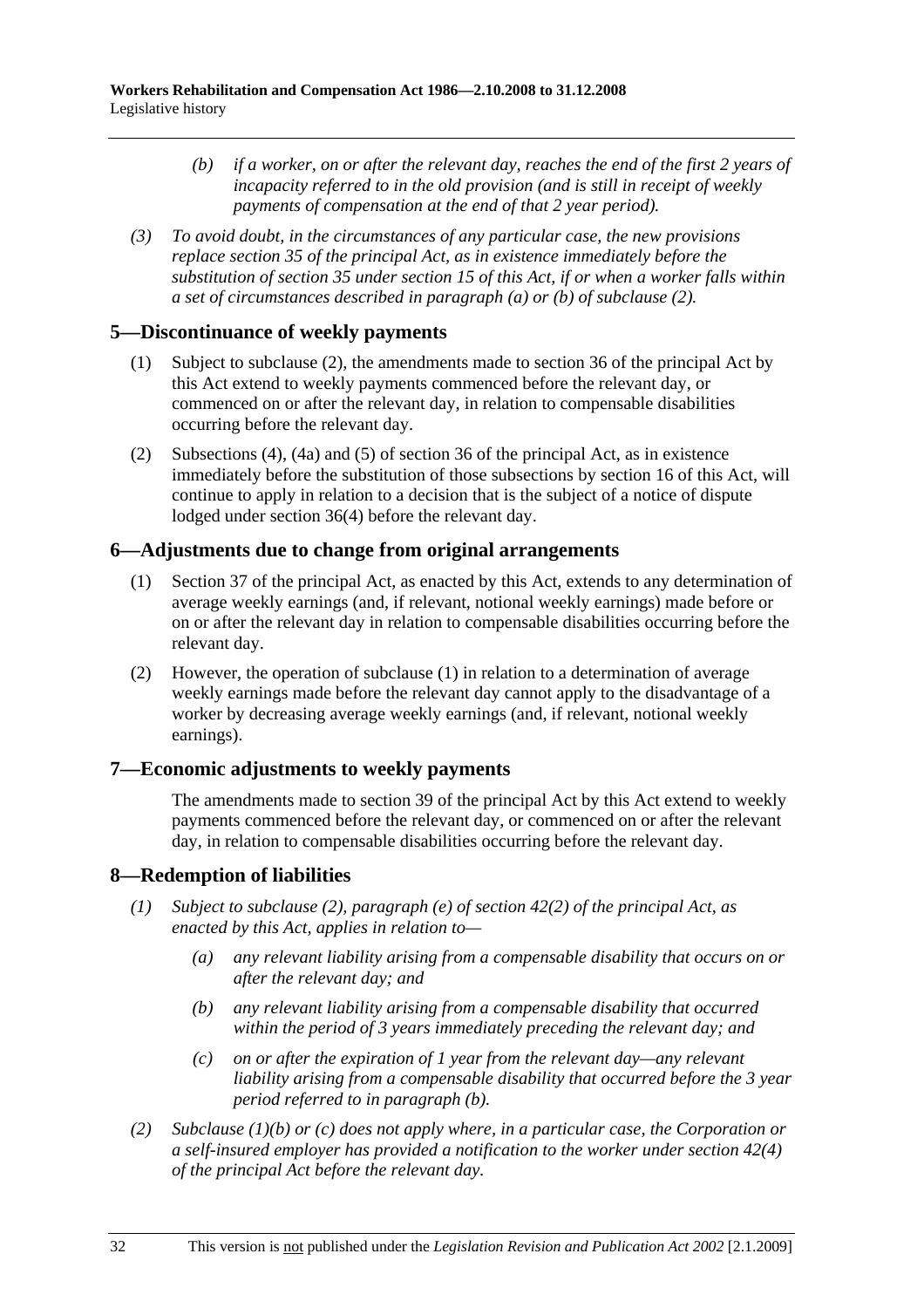### *(3) In this clause—*

*relevant liability means a liability that is capable of redemption under section 42(1) of the principal Act.* 

### **9—Loss of earning capacity—capital loss assessments**

Division 4B of Part 4 of the principal Act, as in existence immediately before the relevant day, will be taken to continue to apply with respect to any case where the Corporation or a self-insured employer has made any assessment (including an interim assessment) under section 42A of the principal Act before the relevant day.

### **10—Lump sum compensation**

*Sections 43, 43A and 43B of the principal Act, as enacted by this Act, extend to any case where the Corporation or a self-insured employer (as the case requires) has not, before the relevant day, made a determination of the compensation payable in the particular case under section 43 of the principal Act, as in existence immediately before the substitution of that section under section 24 of this Act (in respect of a compensable disability occurring before the relevant day).* 

### **11—Compensation payable on death—weekly payments**

The amendments made to section 44 of the principal Act by this Act apply to any claim for compensation made on or after the relevant day (whether the entitlement to compensation arose before or on or after the relevant day).

### **12—Compensation payable on death—lump sums**

Section 45A of the principal Act, as enacted by this Act, applies to claims for a lump sum payment of compensation on account of the death of a worker made on or after the relevant day (whether the entitlement to compensation arose before or on or after the relevant day).

## **13—Funeral benefit**

Section 45B of the principal Act, as enacted by this Act, applies to claims for a funeral benefit made on or after the relevant day (including in respect of a funeral occurring before the relevant day).

#### **14—Counselling services**

Section 45C of the principal Act, as enacted by this Act—

- (a) applies to claims for compensation made under that section on or after the relevant day (whether the entitlement to compensation arose before or on or after the relevant day); and
- (b) extends to claims for compensation for counselling services made to the Corporation or a self-insured employer before the relevant day under section 44 of the principal Act if the Corporation or self-insured employer determines that it is reasonable to allow the claim to be incorporated into the operation of this clause.

## **15—Provisional payments**

 *(1) Division 7A of Part 4 of the principal Act, as enacted by this Act, extends to cases involving disabilities occurring before the relevant day.*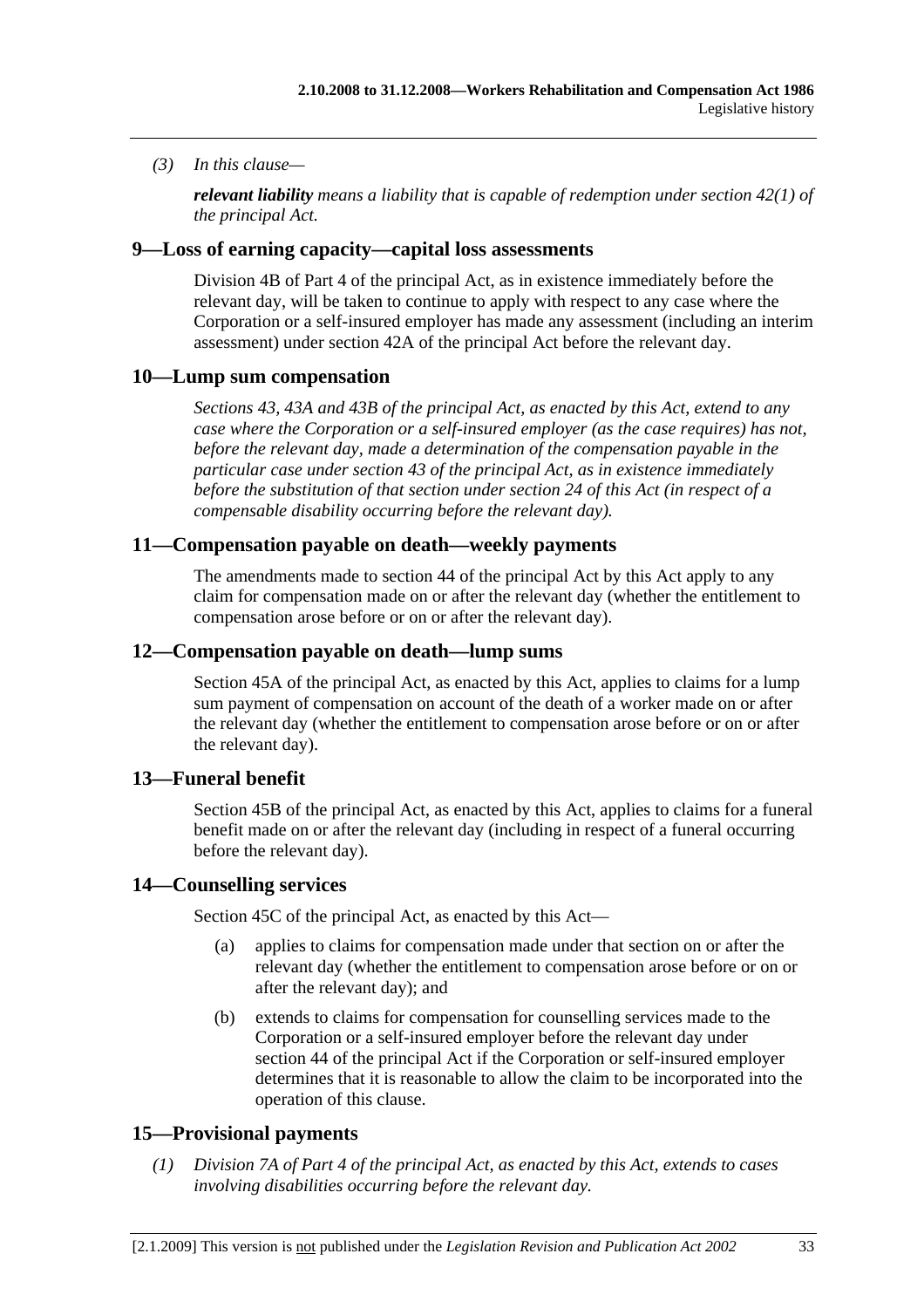*(2) Subclause (1) does not apply in a case where the relevant worker has made a claim for compensation under Division 8 of Part 4 of the principal Act before the relevant day.* 

## **16—Medical panels**

*A medical question may be referred to a Medical Panel under Part 6C of the principal Act, as enacted by this Act, even if the medical question relates to a claim made or proceedings commenced before that enactment.* 

## *Workers Rehabilitation and Compensation (Scheme Review) Amendment Act 2008, Sch 2—Review*

#### **1—Review**

- (1) The Minister must, as soon as practicable after 31 December 2010, appoint an independent person to carry out a review concerning—
	- (a) the impact of this Act on workers who have suffered compensable disabilities and been affected by the operation of this Act; and
	- (b) the impact of this Act on levies paid by employers under Part 5 of the principal Act; and
	- (c) the impact of this Act on the sufficiency of the Compensation Fund to meet the liabilities of the WorkCover Corporation of South Australia under the principal Act; and
	- (d) such other matters as the Minister may determine.
- (2) The person appointed by the Minister under subclause (1) must present to the Minister a report on the outcome of the review no later than 4 months following his or her appointment.
- (3) The Minister must, within 6 sitting days after receiving the report, have copies of the report laid before both Houses of Parliament.
- (4) In this clause, terms used have meanings consistent with the meanings they have in the principal Act.
- (5) In this clause—

*principal Act* means the *Workers Rehabilitation and Compensation Act 1986*.

# **Historical versions**

Reprint No 1—15.1.1992 Reprint No 2—18.6.1992 Reprint No 3—10.12.1992 Reprint No 4—3.5.1993 Reprint No 5—20.5.1993 Reprint No 6—1.7.1993 Reprint No 7—24.2.1994 Reprint No 8—1.7.1994 Reprint No 9—3.12.1994 Reprint No 10—25.5.1995